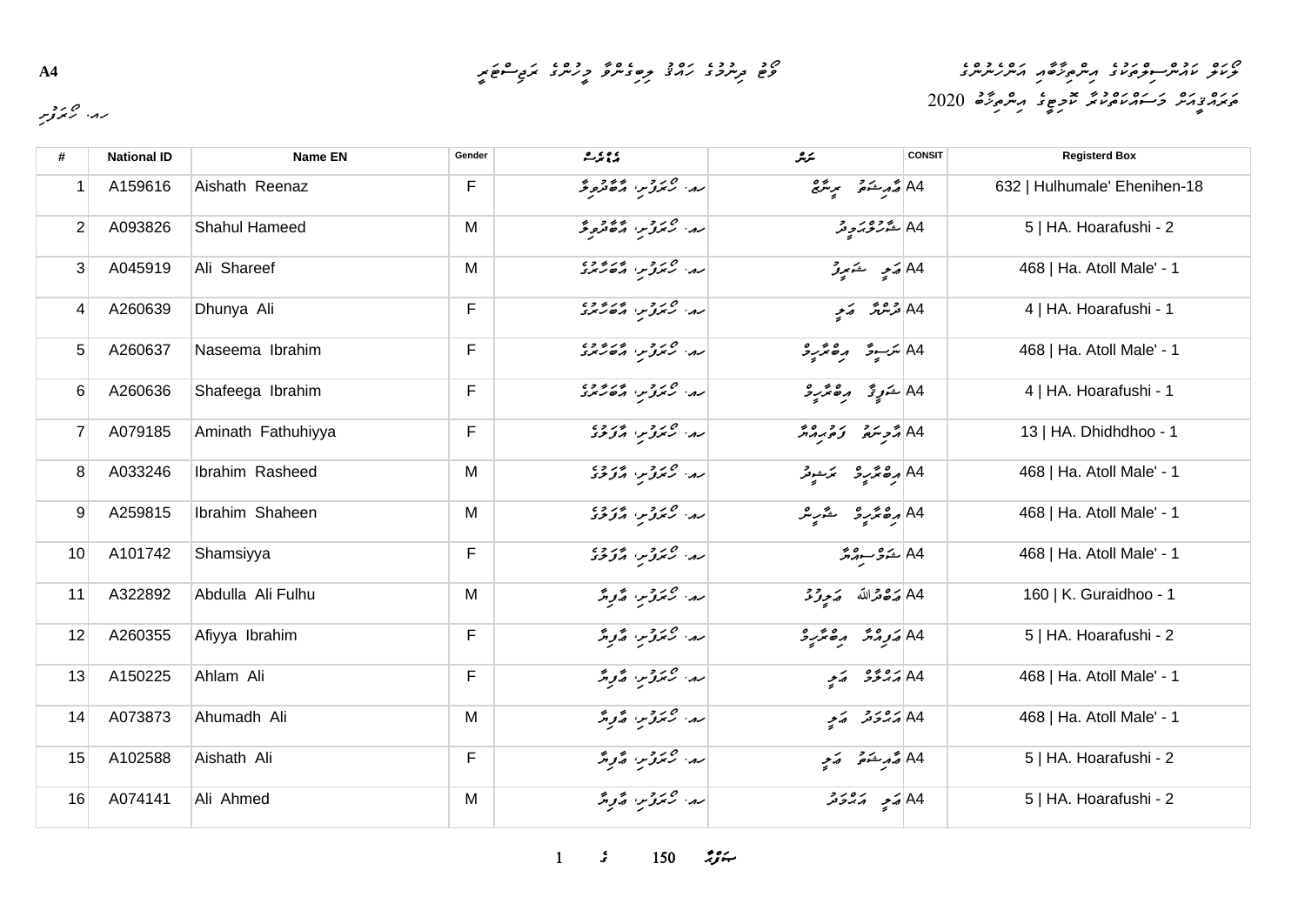*sCw7q7s5w7m< o<n9nOoAw7o< sCq;mAwBoEw7q<m; wBm;vB* م من المرة المرة المرة المرجع المرجع في المركبة 2020<br>مجم*د المريض المربوط المربع المرجع في المراجع المركبة* 

| 17 | A101828 | Aminath Ali              | F            | رە، ئەندۇس قەرەم        | A4 مَرْحِبَنَهُمْ      مَدحٍ                     | 468   Ha. Atoll Male' - 1    |
|----|---------|--------------------------|--------------|-------------------------|--------------------------------------------------|------------------------------|
| 18 | A101907 | Ibrahim Ali              | M            | رە - ئەترۇس ھۆر         | A4 مەھم <i>گىي</i> ى ھەمچ                        | 468   Ha. Atoll Male' - 1    |
| 19 | A260357 | Khadheeja Ali Fulhu      | F            | رو، رنجوز کور و گرورگر  | A4 كَتِيعً - مَعِرْثَرٌ                          | 5   HA. Hoarafushi - 2       |
| 20 | A157924 | Muhammad Ali             | M            | رەپ رىموتىرىن ئەتوپىر   | A4 ديرە دىخە ئەر                                 | 5   HA. Hoarafushi - 2       |
| 21 | A144114 | Mohamed Waheed           | M            | رە كەنزىر، ئەنزو        | A4 <i>\$ بَرْدْ دَبْرِ</i> مَر <sub>ْ</sub> مِرْ | 4   HA. Hoarafushi - 1       |
| 22 | A260542 | Abdulla Bin Amroo Hashim | M            | رە ، ئەندۇب ، ئەبىرىم   | A4 رَصْحْرَاللَّهُ صِسْرَ رَحْمَدُ رَّسْوَدَ     | 6   HA. Hoarafushi - 3       |
| 23 | A144190 | Ahmed Mamdhooh           | M            | رە، رىمۇقرىن ئەتتى      | A4 كەبرو بەھ دە                                  | 468   Ha. Atoll Male' - 1    |
| 24 | A259459 | Hamid Mohamed            | M            | رە - رىمۇس ئەتر         | A4 جُومِرٌ وَبَرُودَوَرٌ                         | 4   HA. Hoarafushi - 1       |
| 25 | A259454 | Ibrahim Fauzy            | M            | رە - ئەندۇس ئەتر        | A4 م <i>وھنگرد</i> و ترم <sup>ی</sup>            | 632   Hulhumale' Ehenihen-18 |
| 26 | A259457 | Mariyam Anwari           | F            | رە - ئەيروس ئەتر        | A4 5 محمدة حرم المستعدة من                       | 468   Ha. Atoll Male' - 1    |
| 27 | A259449 | Mariyath Fareedha        | $\mathsf{F}$ | رە - ئەندۇس ئەتر        | A4 قَ <sup>م</sup> ِي <i>دَة وَم</i> ِيَّةَ      | 632   Hulhumale' Ehenihen-18 |
| 28 | A088971 | Mohamed Yamin            | M            | رە - ئەيروس ئەتر        | A4 <i>وُبَہُ دُوَ تَہُ مُ</i> ُوَسُ              | 4   HA. Hoarafushi - 1       |
| 29 | A259463 | Niyaasha Mohamed         | $\mathsf{F}$ | رە - رىمۇس ئەتر         | A4 سرگرشگ ترکرد در                               | 468   Ha. Atoll Male' - 1    |
| 30 | A043997 | Hussain Waheed           | M            | رە - ئەندۇس ئەتر        | A4 بر <i>کے مربٹر کا ہونڈ</i>                    | 4   HA. Hoarafushi - 1       |
| 31 | A154871 | Ahmed Siyam              | M            | رە، رىزۇس ئەسىم ئىر     | A4 كەبرى كىرى سىزگە                              | 468   Ha. Atoll Male' - 1    |
| 32 | A235700 | Aishath Mohamed          | $\mathsf F$  | رە، رىزۇس ئەسىم ئىر     | A4 مەم شىم ئىس ئىس كىلىرى بىر                    | 468   Ha. Atoll Male' - 1    |
| 33 | A260329 | Ibrahim Basshaar Hameed  | M            | رە بەللەردىن ئەسىم ئىگە | A4 مەھەر بەھ ھەرشە ئەر ئىرىد                     | 4   HA. Hoarafushi - 1       |

*2 sC 150 nNw?mS*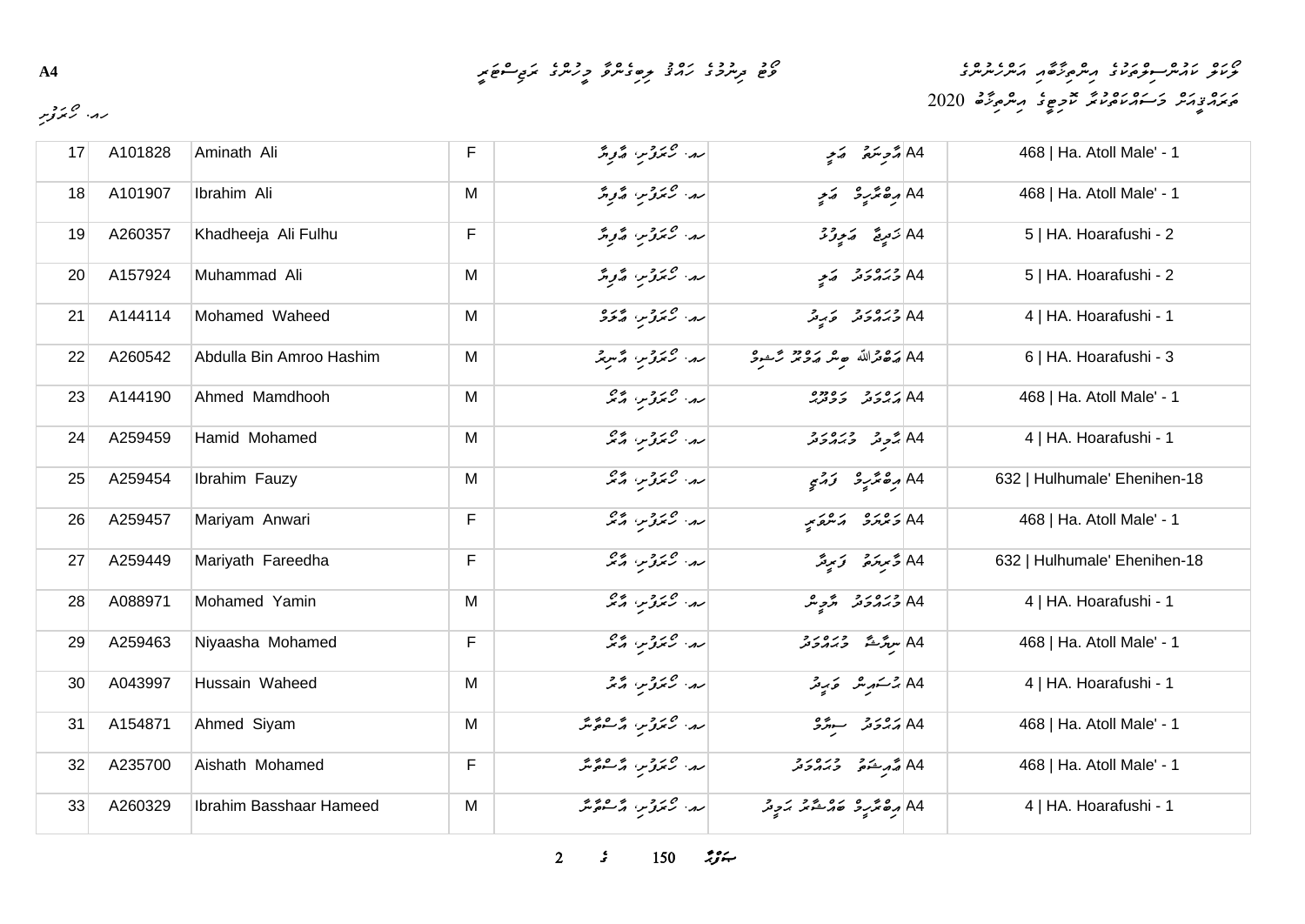*sCw7q7s5w7m< o<n9nOoAw7o< sCq;mAwBoEw7q<m; wBm;vB* م من المسجد المسجد المسجد المسجد المسجد العام 2020<br>مسجد المسجد المسجد المسجد المسجد المسجد المسجد المسجد المسجد ال

| 34 | A260765 | Ismail Firaaq    | M | رە. ئەنزۇير، <b>ئ</b> ەسقۇنى <i>گە</i> | A4 مرڪو <i>گويو ويگرج</i>               | 4   HA. Hoarafushi - 1       |
|----|---------|------------------|---|----------------------------------------|-----------------------------------------|------------------------------|
| 35 | A260766 | Jaiham Mohamed   | M | رە، رىزۇس ئەسىم ئىر                    | A4 <i>قەدرى ئەمم</i> ەر بە              | 468   Ha. Atoll Male' - 1    |
| 36 | A260754 | Khaleela Mohamed | F | رە، رىزۇس ئەمەمۇمىر                    | A4 زَمِرِتَرَ تَ <i>حْدَهُ وَ دُ</i>    | 468   Ha. Atoll Male' - 1    |
| 37 | A260767 | Mariyam Sheeza   | F | رە رىزۇس ئەرەپ ھ                       | A4 <i>5 بروج</i> شویج                   | 4   HA. Hoarafushi - 1       |
| 38 | A260746 | Mohamed Hameed   | M | رە، رىزۇس ئەسىھەتتى                    | A4 دُبَرْدْدَتْرَ بَرْدِتْرَ            | 277   F. Nilandhoo - 2       |
| 39 | A261448 | Aiman Ali        | M | رە : ئەنزۇير، ئەۋر                     | A4 <i>مەمەق ھەم</i> چ                   | 468   Ha. Atoll Male' - 1    |
| 40 | A120565 | Ali Waheed Usman | M | رە : ئەنزۇر، ئەۋر                      | A4 كەيچ كەرپەتر كەن <sub>م</sub> ۇگەنتر | 468   Ha. Atoll Male' - 1    |
| 41 | A261445 | Amaan Ali        | M | رە، ئەتزۇير، ئەقرىب                    | A4 پرځې ته په                           | 468   Ha. Atoll Male' - 1    |
| 42 | A034664 | Ahmed Faiz       | M | رە، رىزۇس مەھر                         | A4 كەشكەتقى ئۇم تىج                     | 4   HA. Hoarafushi - 1       |
| 43 | A260308 | Zunan Ahmed      | M | رە، ئەترىپ ھەترىكى ئى                  | A4 ج بتربتر بدبر دير                    | 632   Hulhumale' Ehenihen-18 |
| 44 | A264513 | Hussain Fayaz    | M | رە بەردىن ەيمەر                        | A4 يُرْسَمبر مَثَر مُرَشَّد             | 4   HA. Hoarafushi - 1       |
| 45 | A093823 | Ahmed Naseem     | M | رە، رىمۇقرىن ئەۋىج                     | A4 <i>252.5 مترسو</i> ر                 | 67   Sh. Funadhoo - 1        |
| 46 | A264476 | Ali Aslam        | M | رە بە ئەترۇس بەرەپچ                    | A4 <i>جَرِيد ج</i> مس <i>تو</i> و       | 6   HA. Hoarafushi - 3       |
| 47 | A264473 | Arifa Yoosuf     | F | رە، رىمۇقرىن مۇئ                       | A4 ڪيمبر قسم جي جي ج                    | 6   HA. Hoarafushi - 3       |
| 48 | A264480 | Ibrahim Shareef  | M | رە، ئەتزۇير، مەزج                      | A4 مەھەر ئەر ئىكتىمى ۋ                  | 6   HA. Hoarafushi - 3       |
| 49 | A264471 | Mohamed Ahmed    | M | رە، ئەنزۇس ئەۋىج                       | A4 وبرەرو برەرو                         | 6   HA. Hoarafushi - 3       |
| 50 | A227872 | Muhammad Mifraah | M | رە، رىمۇقر، مەدبى                      | A4 دُبَرْدَدَ وِرْتَمْدَ                | 4   HA. Hoarafushi - 1       |

*3 3 s 150 <i>z*<sub>*i*</sub> *z*<sub>*i*</sub>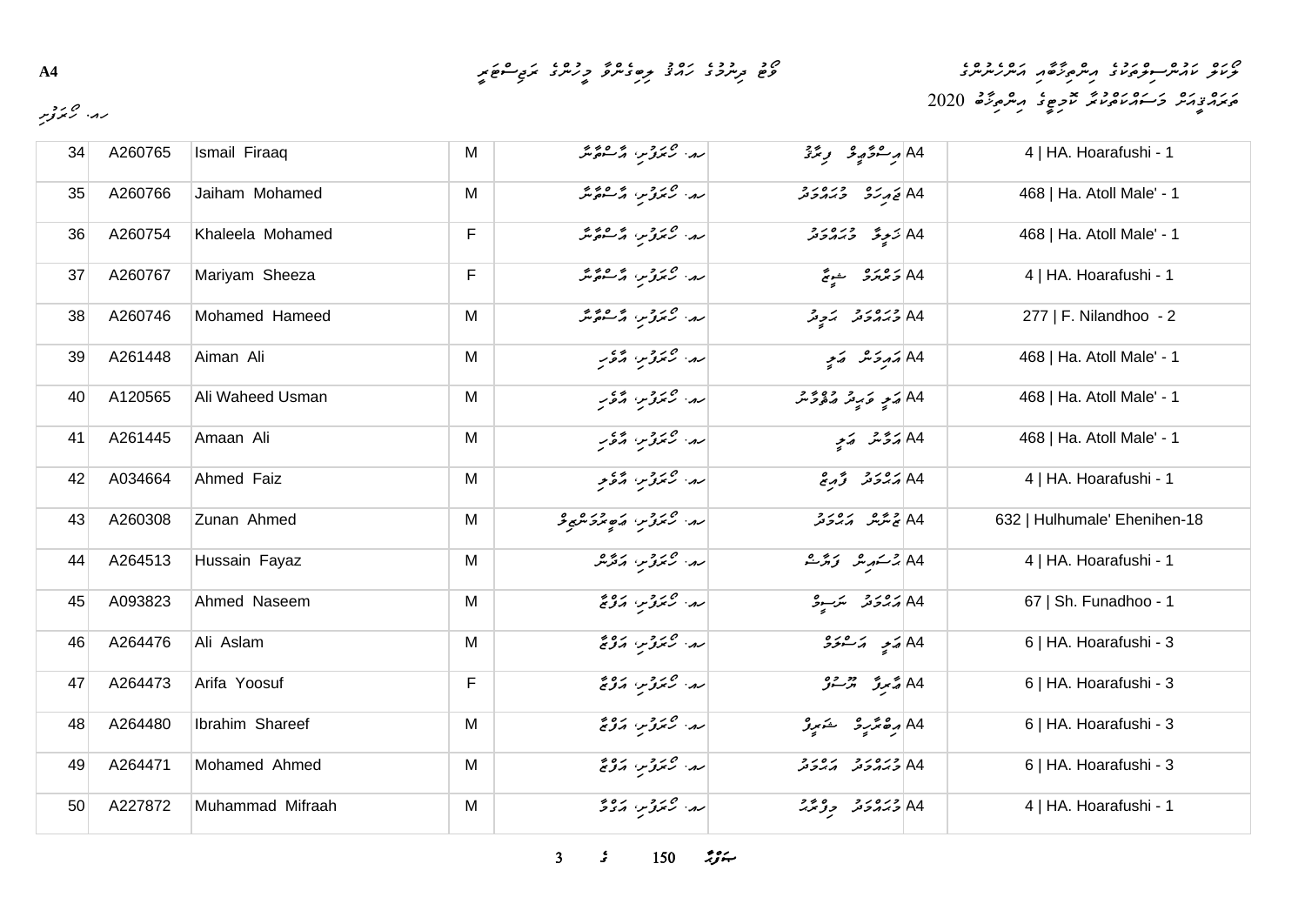*sCw7q7s5w7m< o<n9nOoAw7o< sCq;mAwBoEw7q<m; wBm;vB* م من المسجد المسجد المسجد المسجد المسجد العام 2020<br>مسجد المسجد المسجد المسجد المسجد المسجد المسجد المسجد المسجد ال

| 51 | A263230 | Abdulla Rimaam   | M           | رە بەلگە ئۇر ئەسىرى       | A4 \$2 م م د د محمد د                                          | 6   HA. Hoarafushi - 3    |
|----|---------|------------------|-------------|---------------------------|----------------------------------------------------------------|---------------------------|
| 52 | A263222 | Ahmed Waheed     | M           | رە رىزور ەردەر            | A4 كەندى قىر قىر قىلىمىتىلىرى بىر                              | 6   HA. Hoarafushi - 3    |
| 53 | A263224 | Ali Waheed       | M           | رد. رنزوین پردوره         | A4 <i>ھَ جِه حَبي</i> قر                                       | 6   HA. Hoarafushi - 3    |
| 54 | A263228 | Aminath Nishatha | F           | رە بەردىن ەردەر           | A4 مُرْحِسَمَ مِنْ مِشْهُمُّ                                   | 255   ADh. Maamigili - 1  |
| 55 | A159029 | Mariyam Hafeeza  | F           | رە ئەترىپ ەردە            | A4 ك <i>ر بركر بركمي تك</i> ريد                                | 93   R. Rasgetheemu - 1   |
| 56 | A119686 | Mohamed Asim     | M           | رە رىزۇس ەردەپ            | A4  <i>323,25 مگ</i> ېدو                                       | 6   HA. Hoarafushi - 3    |
| 57 | A159026 | Musthafa Siyam   | M           | رە بەردىر، ئەردىدى        |                                                                | 6   HA. Hoarafushi - 3    |
| 58 | A263227 | Thahmeena Ahmed  | $\mathsf F$ | رە رىزۇس ەردەپ            | A4 <sub>ح</sub> َرْحٍ شَرَ مَ <sup>ر</sup> ْحَ <sup>و</sup> رَ | 6   HA. Hoarafushi - 3    |
| 59 | A261914 | Ahmed Mohamed    | M           | رە ئەترىپ ەردىر دە        | A4 كەبرو دىرەرو                                                | 6   HA. Hoarafushi - 3    |
| 60 | A262642 | Ali Nafil        | M           | رە . 2 ئۇن ئەرە ئەرە      | A4 کی په شموی پی                                               | 6   HA. Hoarafushi - 3    |
| 61 | A262644 | Aminath Thaibaa  | $\mathsf F$ | رە . 2 ئۇن ئەرە ئەرە      | A4 مُجِسَعَ بِمَ <i>وْرة</i> ً                                 | 6   HA. Hoarafushi - 3    |
| 62 | A262625 | Ibrahim Nafiu    | M           | رە ئەترىپ كەردىر ئەتر     | A4 مەھەرىپى سىمبەر                                             | 468   Ha. Atoll Male' - 1 |
| 63 | A305980 | Mariyam Thooba   | F           | رە . 2 ئۇن ئەرە ئەرە      | A4 كەبەرە دەپىر                                                | 468   Ha. Atoll Male' - 1 |
| 64 | A261918 | Mohamed Auraaf   | M           | رە ئەترىپ ەردىر دە        | A4 32023 A4 دوم                                                | 6   HA. Hoarafushi - 3    |
| 65 | A055644 | Ahmed Mueen      | M           | رە. رىمرۇس كەردىرى ئىرى   | A4 <i>ג 25 جو جو مر</i>                                        | 468   Ha. Atoll Male' - 1 |
| 66 | A120699 | Aminath Saamiya  | F           | رە. رىمزۇر، مەدىرىرى ئىرى | A4 مَرْحِ سَوَ سَنَّحْرِ مَرَّ                                 | 468   Ha. Atoll Male' - 1 |
| 67 | A157229 | Fathimath Sariya | F           | رە. رىمزۇر، مەدۋىرەكمىي ئ | A4 وَجوحَة مُحسِّرة                                            | 468   Ha. Atoll Male' - 1 |

*4 s* 150 *i*<sub>s</sub>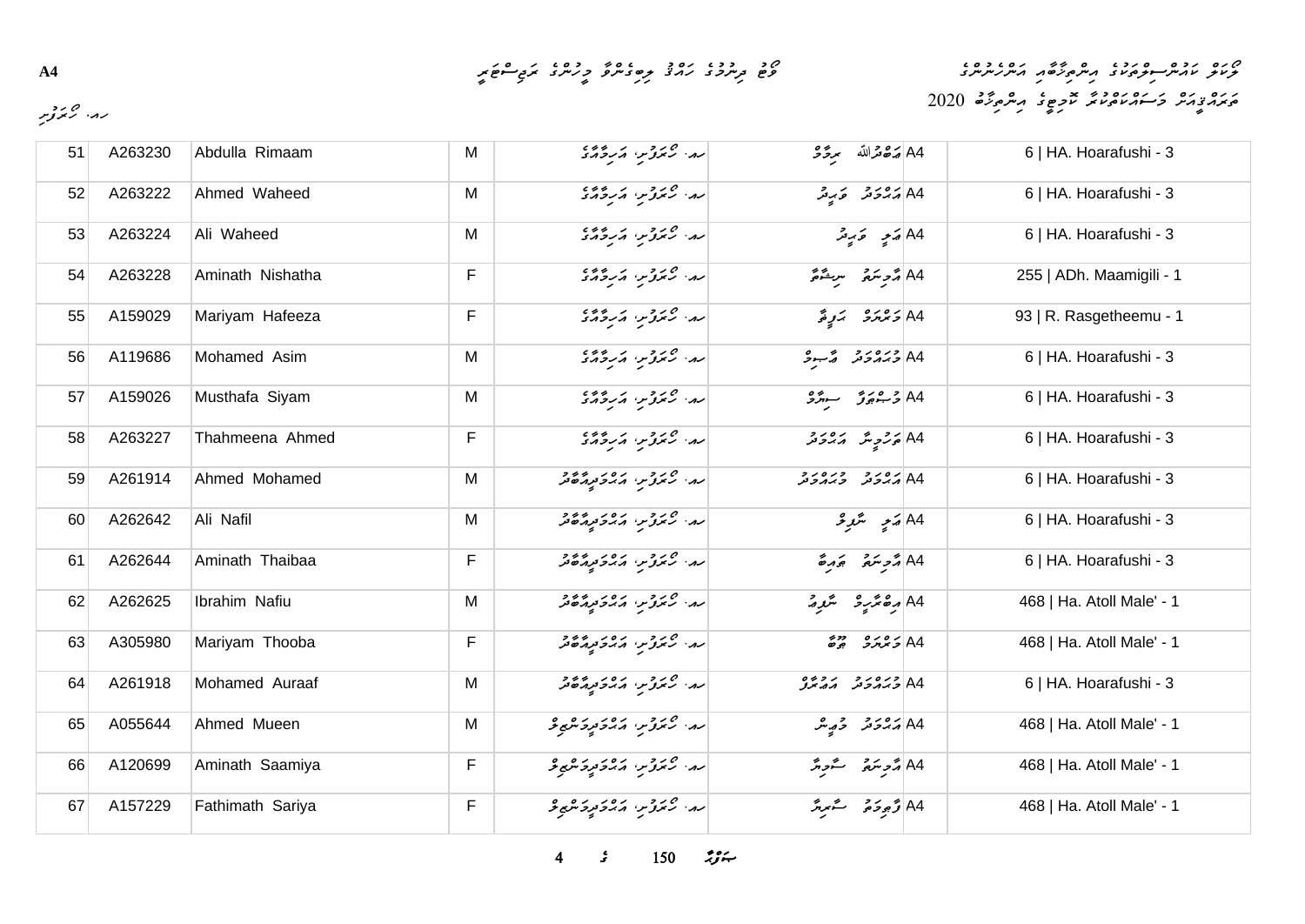*sCw7q7s5w7m< o<n9nOoAw7o< sCq;mAwBoEw7q<m; wBm;vB* م من المسجد المسجد المسجد المسجد المسجد العام 2020<br>مسجد المسجد المسجد المسجد المسجد المسجد المسجد المسجد المسجد ال

| 68 | A157228 | Hussain Mueen         | M            | رە. ئەتزۇر، הלכתבית בית    | A4  پر شمېر شرح م <sub>ح</sub> مد شر   | 468   Ha. Atoll Male' - 1 |
|----|---------|-----------------------|--------------|----------------------------|----------------------------------------|---------------------------|
| 69 | A051518 | Ibrahim Mueen         | M            | رە، ئەترۇس كەردۈرۈم ۋ      | A4 مەھەرىپى ئەمپىر                     | 4   HA. Hoarafushi - 1    |
| 70 | A155314 | Ahmed Ibrahim         | M            | رە ، ئەندۇب ، ئەندىج       |                                        | 6   HA. Hoarafushi - 3    |
| 71 | A264491 | Aminath Nooman        | F            | رە، رىمۇقرىن ئەرەپىچ       | A4 مَّحِسَمَ مَعَمَّدَ مَّرْ           | 6   HA. Hoarafushi - 3    |
| 72 | A272564 | Ibrahim Azhaan Ahmed  | M            | رە، ئەنزۇس ئەزىج           | A4 مەھزىرى مەم ئەم مەدەبىر             | 6   HA. Hoarafushi - 3    |
| 73 | A260478 | Mohamed Abaan Ahmed   | $\mathsf{M}$ | رە ، ئەندۇب ، ئەندىج       | A4 ورورو ره و رورو                     | 469   Ha. Atoll Male' - 2 |
| 74 | A263219 | Ahmed Imran           | M            | رە ، ئەترىس، مەمەتىرىمەت   | A4 <i>مَدْدَوْرَ مِ</i> وْتَمَّتْر     | 4   HA. Hoarafushi - 1    |
| 75 | A263220 | Aminath Shana         | F            | رە . 2 ئۇترىن مەمەتكەر 2 ق | A4 مُرْحِبِّرَةٌ شَدَّمَّتْهِ          | 468   Ha. Atoll Male' - 1 |
| 76 | A263205 | Fathimath Shiuna      | F            | رە ، ئەترىس مەركەردە ئ     | A4 <i>وَّجِوحَةْ</i> سُو <i>مْ</i> تَر | 468   Ha. Atoll Male' - 1 |
| 77 | A263221 | Ibrahim Sameeu        | M            | رە ئەترىپ مەركىدىك         | A4 مەھەر ئەر سىمرى <i>م</i>            | 4   HA. Hoarafushi - 1    |
| 78 | A263217 | Mariyam Abdul Muhusin | $\mathsf F$  | رە ئەنزىر، مەركىدىن ئ      | A4 <i>و</i> برو و بره وه وه به ش       | 4   HA. Hoarafushi - 1    |
| 79 | A163291 | Mohamed Ilham         | M            | رە ، ئىكروم، مەمەكلىرىمىگە | A4 <i>وُبَهُ وَبَدْ</i> مِوَرَّدَ      | 5   HA. Hoarafushi - 2    |
| 80 | A075497 | Suriyya Hussain       | F            | رە ، ئەترىس مەركەردە ئ     | A4 شىمەر جىر برگىتىدىش                 | 4   HA. Hoarafushi - 1    |
| 81 | A155598 | Zakiyya Hussain       | F            | رە ، ئەترىس مەركەردە ئ     | A4 ئ <i>ے بدھ پڑ جي شر</i> پٿر         | 4   HA. Hoarafushi - 1    |
| 82 | A023530 | Ahmed Waheed Mohamed  | M            | ىدا رىمۇس مۇۋىر            | A4 كەندى ئەر ئەر ئەر ئەر ئىر           | 468   Ha. Atoll Male' - 1 |
| 83 | A262664 | Ibrahim Bishaar       | M            | رە، رىزۇپ ئەترىر           | A4 مەھەرىپە ھەشىر                      | 6   HA. Hoarafushi - 3    |
| 84 | A262663 | Mohamed Bashsham      | M            | رە، رىمۇس ئەنزىر           | A4 دېرونر که د څو                      | 468   Ha. Atoll Male' - 1 |

 $5$   $5$   $150$   $25$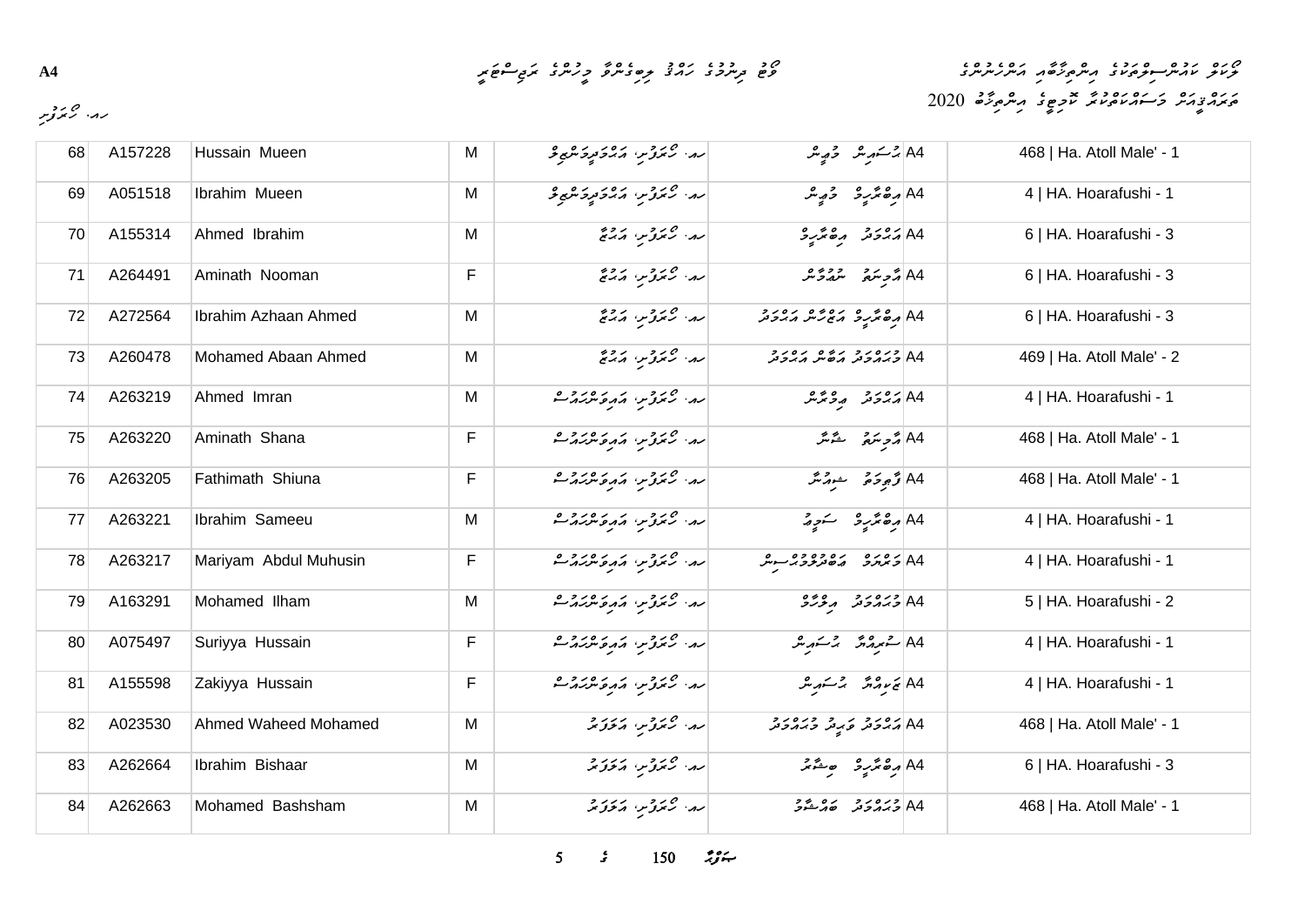*sCw7q7s5w7m< o<n9nOoAw7o< sCq;mAwBoEw7q<m; wBm;vB* م من المرة المرة المرة المرجع المرجع في المركبة 2020<br>مجم*د المريض المربوط المربع المرجع في المراجع المركبة* 

| 85  | A121559 | Aishath Amaal     | F            | رە بالمحدوثين ئەبخەمدىسى      | A4 مەرىسىم مەڭر                            | 468   Ha. Atoll Male' - 1 |
|-----|---------|-------------------|--------------|-------------------------------|--------------------------------------------|---------------------------|
| 86  | A113085 | Aminath           | F            | رە ، ئەترۇس ، ئەئەترىسى       | A4 مَرْحِبِ مَرْمَ <sub>ةِ</sub>           | 468   Ha. Atoll Male' - 1 |
| 87  | A120661 | Fathimath Azheema | $\mathsf F$  | رە، رىرۇس مەكەشرى             | A4 تَ <i>جوحَمَ مَنْ رِحَّ</i>             | 468   Ha. Atoll Male' - 1 |
| 88  | A093690 | Haseena Hussain   | $\mathsf F$  | رەر، رىمرى بىر كە ئە ئەسرى    | A4 بَرَ سوِیٹر کر کے م <i>رینل</i>         | 468   Ha. Atoll Male' - 1 |
| 89  | A259999 | Khadeeja Shama    | F            | رە ئەنزىر، ئەنزىترىسى         | A4 كَتَمِيعٌ صُنَوَّةٌ                     | 468   Ha. Atoll Male' - 1 |
| 90  | A259993 | Mariyam Hussain   | $\mathsf{F}$ | رە، رىمۇم، مۇمۇسى             | A4 كەبرىرى ب <sub>ە</sub> سەر بىر          | 106   R. Maduvvari - 1    |
| 91  | A121492 | Mohamed Thasleem  | M            | رەر، رىمرى بىر ئە ئە ئەربىر ئ | A4 <i>وُبَهُ وَمَدْ بِهُ حَيْ</i> جُو مُحْ | 4   HA. Hoarafushi - 1    |
| 92  | A070890 | Waheedha Hussain  | $\mathsf F$  | رە، ئەترۇس مۇشرىتى            | A4 <i>ق بي</i> قر برجسمبر شر               | 468   Ha. Atoll Male' - 1 |
| 93  | A155235 | Ahmed Saeed       | M            | رە ئەترىپ ەيدىمىدە            | A4 <i>م برو بن</i> ه سک <i>می</i> متر      | 469   Ha. Atoll Male' - 2 |
| 94  | A081308 | Aishath Nashreen  | $\mathsf{F}$ | رە ، ئەترۇپ ، ئەبەر ئەرئ      | A4 م <i>ەم شەھ</i> سرىشىمىرىتر             | 5   HA. Hoarafushi - 2    |
| 95  | A059027 | Ali Hassan        | M            | رە زىروس ەردىرى               | A4 كەبىي كەسكەنلە                          | 5   HA. Hoarafushi - 2    |
| 96  | A261267 | Aminath Rauna     | F            | رە رىمرۇس مەدەممەد            | A4 مَّحِسَمَّةً مَمَ <i>مَّةً</i> مَّ      | 469   Ha. Atoll Male' - 2 |
| 97  | A261271 | Fathimath Zahura  | $\mathsf F$  | رە ، ئەترۇپ ، ئەبەر ئەرگە     | A4 وَّجِعَةٍ حَمَّ حَمَّدَ مَدَّ           | 469   Ha. Atoll Male' - 2 |
| 98  | A078071 | Ibrahim Rafeeu    | M            | رە ، ئەترىس، مەدرىمەد         | A4 م <i>وڭ ئۈرى ئىنچە</i>                  | 5   HA. Hoarafushi - 2    |
| 99  | A049497 | Mohamed Ali       | M            | رە . ئەنزۇس ، ئەبزۇترە ئ      | A4 دېم ديم ته کم                           | 469   Ha. Atoll Male' - 2 |
| 100 | A261257 | Muneera Ahmed     | $\mathsf F$  | رە رىمۇس مەدىمىدى             | A4 دڻيو <i>بگ پر د</i> ور                  | 5   HA. Hoarafushi - 2    |
| 101 | A093721 | Saara Ali         | F            | رە . رىمۇمى . مۇۋىرە ئ        | A4 گے <i>مگرم</i> چر                       | 5   HA. Hoarafushi - 2    |

 $6$   $\cancel{5}$   $150$   $\cancel{25}$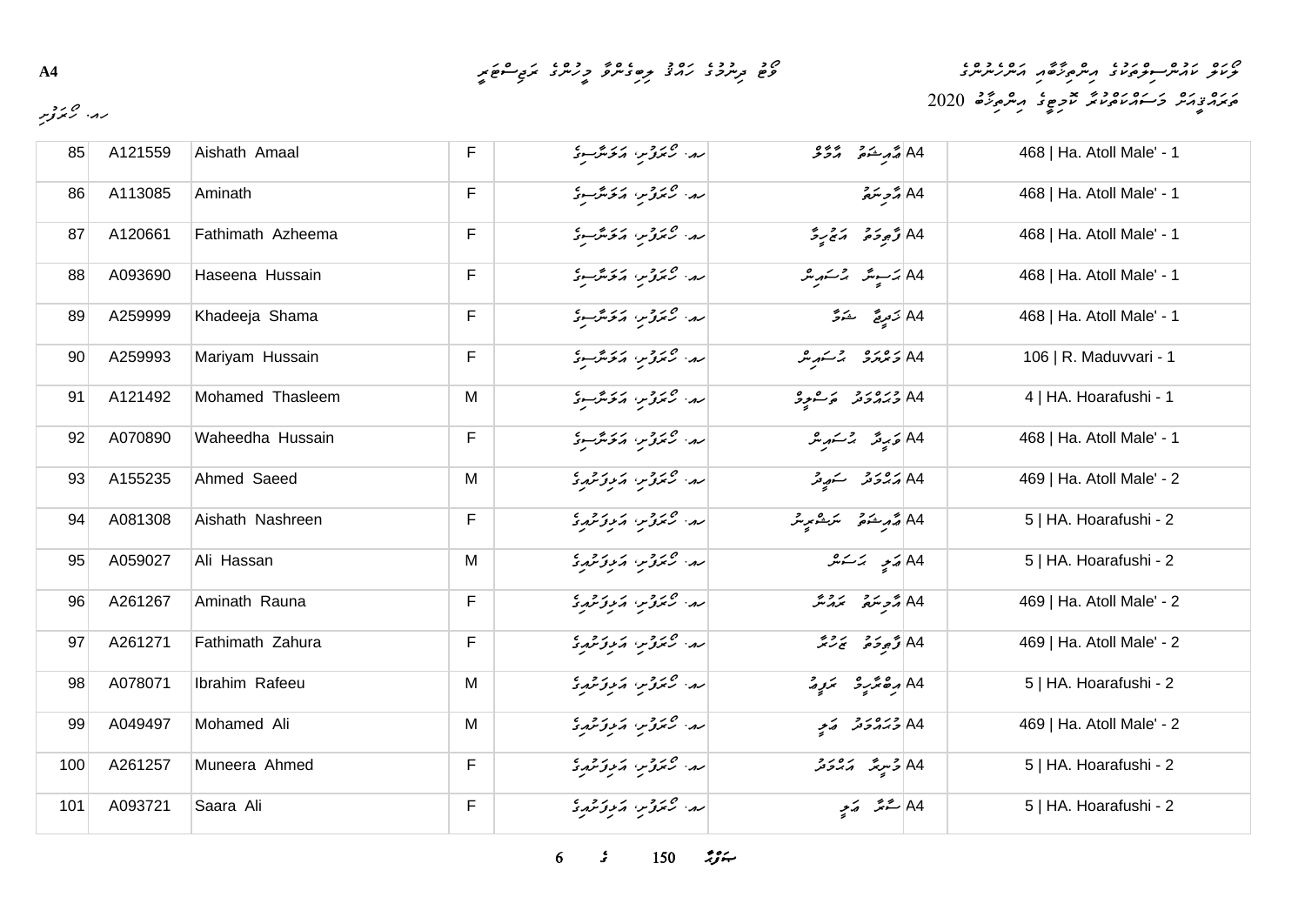*sCw7q7s5w7m< o<n9nOoAw7o< sCq;mAwBoEw7q<m; wBm;vB* م من المرة المرة المرة المرجع المرجع في المركبة 2020<br>مجم*د المريض المربوط المربع المرجع في المراجع المركبة* 

| 102 | A076350 | Adnan Zakariyya       | M           | ره، رهمزوین هموه و محمد | A4 <i>مَحْدَمَّدَمَّدَ بِنَ مَدِهْ مَّ</i> | 469   Ha. Atoll Male' - 2    |
|-----|---------|-----------------------|-------------|-------------------------|--------------------------------------------|------------------------------|
| 103 | A052308 | Ahmed Rasheed         | M           | رە، رىزۇس ئەرەپمى       | A4 كەبرى قىم ئىمكىشوقىر                    | 5   HA. Hoarafushi - 2       |
| 104 | A077424 | Aishath Zakariyya     | $\mathsf F$ | رە، رىزۇس مەدەبى        | A4 مەم شىم ئىم ئىم ئىر مەم ئىر             | 469   Ha. Atoll Male' - 2    |
| 105 | A043643 | Ali Rasheed Zakariyya | M           | رە، رىمۇس مەدەبى        | A4 كەبىي ترىشونىر تە <i>ن بىر كە</i> بۇر   | 5   HA. Hoarafushi - 2       |
| 106 | A260488 | Ibrahim Affan         | M           | رە، رىزۇس مەرەپچى       | A4 مەھم <i>گىر 3 مەمۇ</i> تىر              | 5   HA. Hoarafushi - 2       |
| 107 | A070629 | Ibrahim Rasheed       | M           | رە، رىزۇس ئەرەپمى       | A4 م <i>ەھتىر بىر مەش<sub>ت</sub>ىتى</i>   | 5   HA. Hoarafushi - 2       |
| 108 | A260487 | Iyasha Ali            | $\mathsf F$ | رە . ئەنزۇس ، ئەبەبەلچى | A4 مِتَرْتَّہ مَرْمِ                       | 469   Ha. Atoll Male' - 2    |
| 109 | A144220 | Mariyam Saeeda        | $\mathsf F$ | رە . ئەترۇس ، ئەبەبەلچى | A4 دَ بَرْ پَرْ مَسَ سَمَّ بِرْ مَرْ       | 632   Hulhumale' Ehenihen-18 |
| 110 | A067338 | Mariyam Shahma        | F           | رە رىزۇس ەردە دى        | A4 كو <i>بروۋ</i> شەرق                     | 632   Hulhumale' Ehenihen-18 |
| 111 | A067305 | Mohamed Azmeel        | M           | رە بەترۇس ەيرە ئى       | A4 دُبَرْدَ دَبَرَ دَبِحْ دِ وَ            | 469   Ha. Atoll Male' - 2    |
| 112 | A066152 | Mohamed Zakariyya     | M           | رە، ئەترۇس ەيرە دى      | A4 درەرد سى ئىرمەش                         | 469   Ha. Atoll Male' - 2    |
| 113 | A261636 | Qiyaash Ali           | M           | رە . ئەترۇس ، ئەبەبەلچى | A4 فرمزشے کرمبر                            | 5   HA. Hoarafushi - 2       |
| 114 | A075889 | Shaheeda Zakariyya    | $\mathsf F$ | رە، رىزۇس ئەرەپمى       | A4 ڪرپر تم <i>مامبرم</i> گر                | 632   Hulhumale' Ehenihen-18 |
| 115 | A260918 | Adam Khaleel          | M           | رە، رىمۇم، مەدۇلم       | A4 مَرْتَرَرُ کَمْ پِرْتَوْ                | 4   HA. Hoarafushi - 1       |
| 116 | A260931 | Ameen Khaleel         | M           | رە، رىمۇس مەدۇم         | A4 كەچ شەرىجى ئىچە ئىچە ئىچە ئىچە ئىچە ئال | 4   HA. Hoarafushi - 1       |
| 117 | A261022 | Ameer Faisal          | M           | رە، رىمۇس مەدۇم         | A4 كەچ بىر قەر بىكى تىل                    | 468   Ha. Atoll Male' - 1    |
| 118 | A077091 | Abdulla Saeed         | M           | رە ، ئەترۇس ەمرەتم      | A4 كەھەراللە س <i>ەم</i> بەتر              | 6   HA. Hoarafushi - 3       |

*7 sC 150 nNw?mS*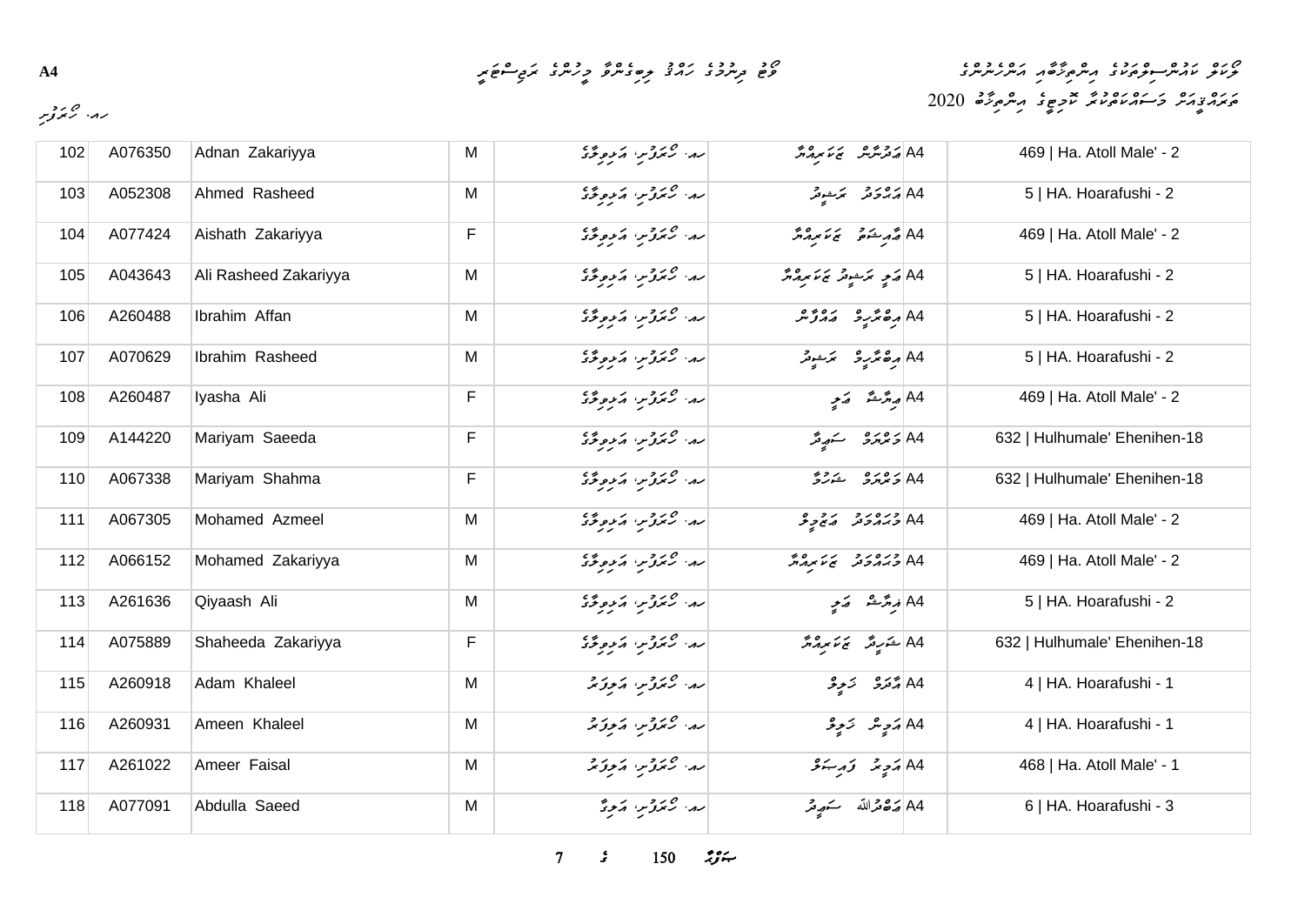*sCw7q7s5w7m< o<n9nOoAw7o< sCq;mAwBoEw7q<m; wBm;vB* م من المرة المرة المرة المرجع المرجع في المركبة 2020<br>مجم*د المريض المربوط المربع المرجع في المراجع المركبة* 

| 119 | A263135 | Ahmed Nishaath           | M           | رە، رىجۇ ئۇس مەجبۇ             | A4 كەبرى كىر سرىسىگە تو                   | 469   Ha. Atoll Male' - 2      |
|-----|---------|--------------------------|-------------|--------------------------------|-------------------------------------------|--------------------------------|
| 120 | A263129 | Jameela Saeed            | F           | رر رمروس رئزو                  | A4 <sub>تح</sub> وٍقت سَم <i>وٍيْر</i> ُ  | 6   HA. Hoarafushi - 3         |
| 121 | A263132 | Mariyam Noora            | $\mathsf F$ | رە، رىمۇقرا ئەبرۇ              | A4 كەبەر ھەم بىر                          | 35   Kulhudhuffushi Uthuru - 1 |
| 122 | A263133 | Mohamed Nashaath         | M           | رە، رىمۇقرا مەدئ               | A4 <i>وبروبرو ست</i> ختمو                 | 469   Ha. Atoll Male' - 2      |
| 123 | A263755 | Ahmed Naufal             | M           | رە ئەتروپ كەرىسىدە برە         | A4 <i>225 مگرون</i> و                     | 468   Ha. Atoll Male' - 1      |
| 124 | A093799 | Fathimath Ibrahim        | $\mathsf F$ | رە . 2 ئۇقرىر، ئەبەر ئىرىدە دە | A4 زَّجِرْدَةُ مِنْ مَرْرِدْ              | 468   Ha. Atoll Male' - 1      |
| 125 | A263740 | Zuhura Ibrahim           | $\mathsf F$ | رە . 2 ئۇقرىر . ئەبەر سەر دە   | A4 جُرْبَرٌ مِنْ حَمَّدِ دِ               | 4   HA. Hoarafushi - 1         |
| 126 | A091774 | Abdul Raheem             | M           | رە . 2 تۈۋىن ، ئەبرو شى        | A4 رَصْعَرْ مَرَ مِرَ وَ                  | 5   HA. Hoarafushi - 2         |
| 127 | A261412 | Ahmed Nabeeh             | M           | رەر ئەتروس كەبىرە ئ            | A4 <i>مَدْدَوْرْ سَهِدْ</i>               | 5   HA. Hoarafushi - 2         |
| 128 | A058000 | Ahmed Saudee             | M           | رە بەترىپ ەيروت                | A4 كەبرى قىرىمىسى بىر ئىس                 | 469   Ha. Atoll Male' - 2      |
| 129 | A093722 | Aishath Hassan           | $\mathsf F$ | رە بەترىپ ەيرەت ت              | A4 مەم يىسكە بىر سىكىش                    | 5   HA. Hoarafushi - 2         |
| 130 | A261413 | Mariyam Lu u lua Mohamed | $\mathsf F$ | رەر بەترىق مەجەر ق             | A4   د صرح حدد حده د د د                  | 5   HA. Hoarafushi - 2         |
| 131 | A055269 | Mohamed Waheed           | M           | رە بەترىپ ەيرەت ت              | A4 <i>\$ بَرْ دُوَ دَ وَ بِ</i> مِرْ      | 5   HA. Hoarafushi - 2         |
| 132 | A092381 | Nafeesa Adnan            | F           | رە بەترىپ ەيرەت ت              | A4 سَمِرٍ — مَصَدَّسَ مَشَرِ اللهِ عَلَيْ | 5   HA. Hoarafushi - 2         |
| 133 | A158232 | Maryam Eema Ali          | $\mathsf F$ | رە، رىمزىر، مەدىرى             | A4 وَبَرْ پُر وَ کَمْ پِر مِ              | 468   Ha. Atoll Male' - 1      |
| 134 | A151287 | Ahmed Mohamed            | M           | بدر محترفر موءبر               | A4 ג׳כנת כמהכנת                           | 632   Hulhumale' Ehenihen-18   |
| 135 | A264558 | Aminath Naisha           | $\mathsf F$ | رە، رىمزىر، مەجەمبە            | A4 مۇمەتتى شمەيشە                         | 6   HA. Hoarafushi - 3         |

**8** *s* **150** *rg*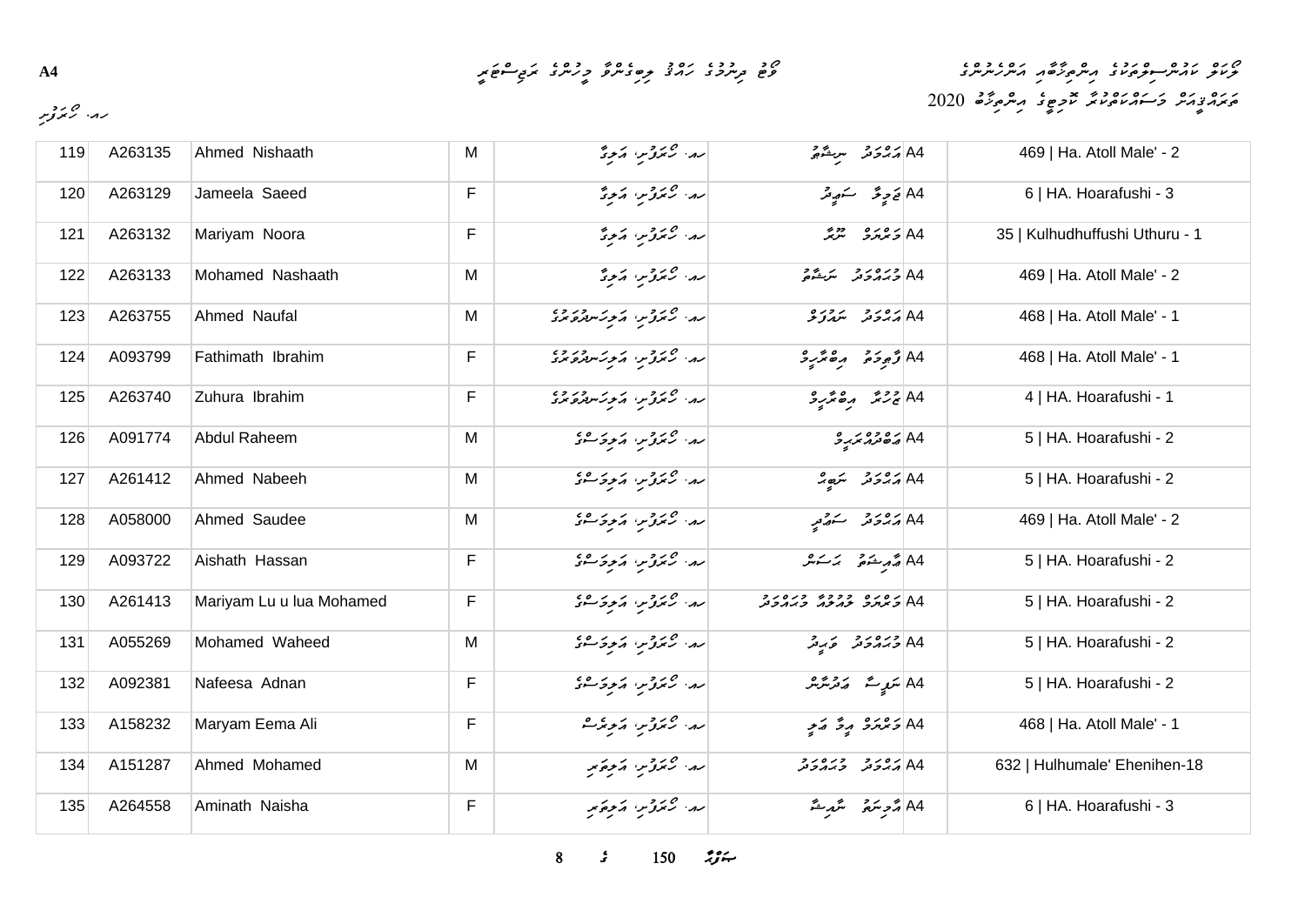*sCw7q7s5w7m< o<n9nOoAw7o< sCq;mAwBoEw7q<m; wBm;vB* م من المسجد المسجد المسجد المسجد المسجد العام 2020<br>مسجد المسجد المسجد المسجد المسجد المسجد المسجد المسجد المسجد ال

| 136 | A370857 | Fathmath Nausha      | F           | ره رسموقرین مرکزه بر   | A4  <i>وَّهِ دَهْ</i> سَمَ <i>دْ</i> يَدُ | 469   Ha. Atoll Male' - 2      |
|-----|---------|----------------------|-------------|------------------------|-------------------------------------------|--------------------------------|
| 137 | A264559 | Mariyam Niyasha      | $\mathsf F$ | رە، ئەترۇر، ئەرەبر     | A4 <i>5 برور و سرور ش</i>                 | 6   HA. Hoarafushi - 3         |
| 138 | A261565 | Aabida Moosa         | F           | رە بەللەر ئەرەلى       | $23$ $20\%$ A4                            | 5   HA. Hoarafushi - 2         |
| 139 | A261564 | Adam Moosa           | M           | رە بەردىن ەردە         | $23$ $25$ $25$ $A4$                       | 261   V. Keyodhoo - 1          |
| 140 | A101852 | Ahmed Ameeth         | M           | رە، ئەنزۈس مەدەن       | A4 كەبرى قىر كەر كەر كەن ئاس              | 155   K. Hinmafushi - 2        |
| 141 | A323054 | Ahmed Areesh         | M           | رە ئەتزۇر، ئەرگە       | A4 كەش <sup>ى</sup> قىر كەمپرىش           | 5   HA. Hoarafushi - 2         |
| 142 | A261585 | Aishath Hassan       | F           | رە بەللەر ئەرەلى       | A4 مەمرىشىمۇ بەسكەنلىر                    | 5   HA. Hoarafushi - 2         |
| 143 | A261569 | Fathimath Moosa      | F           | رە بەردىن ەيدە         | A4 تَهِ <i>ح</i> ق حَمَّـَ مَ             | 468   Ha. Atoll Male' - 1      |
| 144 | A261571 | Fathmath Leena       | $\mathsf F$ | رە - 2 ئۇترىن مەمزەتمى | A4 وَج <i>وحَ</i> هُمْ مُحِسَّرٌ          | 5   HA. Hoarafushi - 2         |
| 145 | A261584 | Haidharu Hassan      | M           | رە بەردىن ەردە         |                                           | 468   Ha. Atoll Male' - 1      |
| 146 | A261583 | Husham Hassan        | M           | رە بەللەر ئەرەلى       | A4 ج شقو - تر <i>ست</i> مبر               | 5   HA. Hoarafushi - 2         |
| 147 | A261562 | Ibrahim Moosa        | M           | رە بەللەر ئەرەلى       | A4 مەھمىر 3 ق-2                           | 5   HA. Hoarafushi - 2         |
| 148 | A153175 | Mohamed Moosa        | M           | رە بەردىن ەيدە         | A4 دېم دي د حقيقه                         | 5   HA. Hoarafushi - 2         |
| 149 | A093728 | Nazeefa Hassan       | $\mathsf F$ | رو، رحمزو من و کروی    | A4 سَمِرٍوَّ بَرَسَ <b>سَ</b> ر           | 5   HA. Hoarafushi - 2         |
| 150 | A264165 | Fakhira Hussain      | $\mathsf F$ | رور محموق المعروفروق   | A4 تَوْرِيمٌ بِرْسَمبِ مِرْ               | 469   Ha. Atoll Male' - 2      |
| 151 | A093797 | Abdul Razzag Mohamed | M           | رە - ئەيزۇر، ئەدىئە    | A4 رەمەم مەم مەم مەم دە                   | 4   HA. Hoarafushi - 1         |
| 152 | A093798 | Ahmed Aslam          | M           | رە بەردىن ەركە         | A4 كەبروتىر كەسىر <i>ە د</i> ە            | 35   Kulhudhuffushi Uthuru - 1 |

*9 s* 150 *f*<sub>*s*</sub> *n*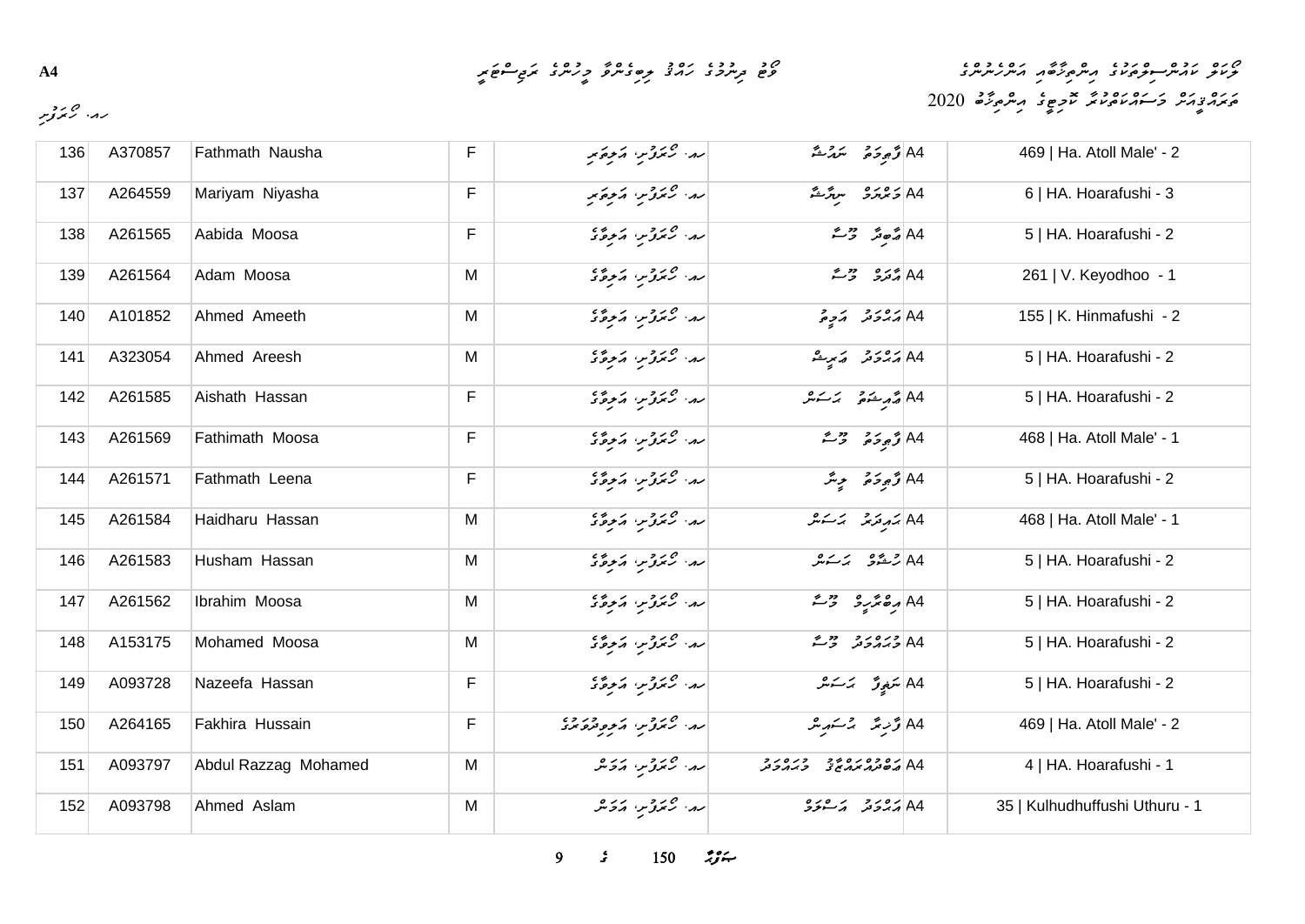*sCw7q7s5w7m< o<n9nOoAw7o< sCq;mAwBoEw7q<m; wBm;vB* م من المسجد المسجد المسجد المسجد المسجد العام 2020<br>مسجد المسجد المسجد المسجد المسجد المسجد المسجد المسجد المسجد ال

| 153 | A261618 | Hafeeza Hussain     | F           | رە بەلگەدىن مەئەنگە  | A4 كَمَرٍ مَحْ مَ مُسَمَّدٍ مِثْرٍ                                                         | 4   HA. Hoarafushi - 1       |
|-----|---------|---------------------|-------------|----------------------|--------------------------------------------------------------------------------------------|------------------------------|
| 154 | A263607 | Hussain Shahid      | M           | رە بەردىن ەركە       | A4 پُرڪوپر شگوپر شگوپر                                                                     | 468   Ha. Atoll Male' - 1    |
| 155 | A263605 | Ibrahim Shahid      | M           | رە زىردىن ەردى       | A4 مەھەمگەرى <sub>جە</sub> ھەرىگە                                                          | 4   HA. Hoarafushi - 1       |
| 156 | A263604 | Mohamed Shahid      | M           | رە بەردىن ەردىگە     | A4 <i>وُبَهُ وَمَثَ</i> رَ مُقَرَّمَتُ                                                     | 4   HA. Hoarafushi - 1       |
| 157 | A263603 | Rahuma Abdul Razzag | $\mathsf F$ | رە بەردىن ەردىگە     | A4 تریری ده ده ده دی.<br>A4 تریری مقام مرد مردم بر                                         | 4   HA. Hoarafushi - 1       |
| 158 | A033704 | Ahmed Zaki          | M           | מה המציקי היישכל     | A4 كەش <sub>ە</sub> كەنتىر تىم بىر                                                         | 4   HA. Hoarafushi - 1       |
| 159 | A061497 | Mariyam Ishara      | F           | מגי המציעי ה'יישיבל  | A4  <i>5 برېږدو پر</i> ېشم <sup>ت</sup> ر                                                  | 4   HA. Hoarafushi - 1       |
| 160 | A260691 | Saara Abdulla       | F           | מגי המנתי ה'יינסכל   | A4 جَمَّد صَ <b>صَ</b> قَرَاللَّه                                                          | 468   Ha. Atoll Male' - 1    |
| 161 | A122645 | Aminath Zumree      | F           | رە زىروس كەنگرىزە ئ  | A4 مَجْ سَمَعَ تَجْ حَمِيهِ                                                                | 468   Ha. Atoll Male' - 1    |
| 162 | A260315 | Azeeza Aboobakuru   | F           | رە زىروس كەنگرىزە ئ  | $2222$ $\frac{2}{3}$ $\frac{2}{3}$ $\frac{2}{3}$ $\frac{2}{3}$ $\frac{2}{3}$ $\frac{2}{3}$ | 468   Ha. Atoll Male' - 1    |
| 163 | A152520 | Fathimath Risada    | F           | رە زىروس كەنگە دە    | A4 تَرْجِوحَة مَ سِنَّةَتَّر                                                               | 632   Hulhumale' Ehenihen-18 |
| 164 | A052686 | Hashim Aboobakuru   | M           | رە زىروس كەنگە دە    | $2222$ $24$                                                                                | 5   HA. Hoarafushi - 2       |
| 165 | A074373 | Hassan Rifau        | M           | رە بەردىن كەنگەردە   | A4 بَرَسَۃ مِروَّجَّۃ                                                                      | 5   HA. Hoarafushi - 2       |
| 166 | A260327 | Ibrahim Hafeez      | M           | رە بەتروپ كەنگە دە   | A4 مەھەمگەر <i>3 سىرى</i> قى                                                               | 468   Ha. Atoll Male' - 1    |
| 167 | A260328 | Mariyam Qisama      | F           | رە بەللەر ئەسلەردە   | A4 كەبىر بىر ئەسىمىسى ئىس                                                                  | 468   Ha. Atoll Male' - 1    |
| 168 | A093727 | Ahmed Hassan        | M           | رە بەلگەن كەھەم دە   | A4 كەبروتى كەسكەنلى                                                                        | 5   HA. Hoarafushi - 2       |
| 169 | A261556 | Aishath Azra        | F           | رە - ئەيروپ كەنگەندى | A4 مەم ھەم ئىقرىتىر                                                                        | 5   HA. Hoarafushi - 2       |

*10 sC 150 nNw?mS*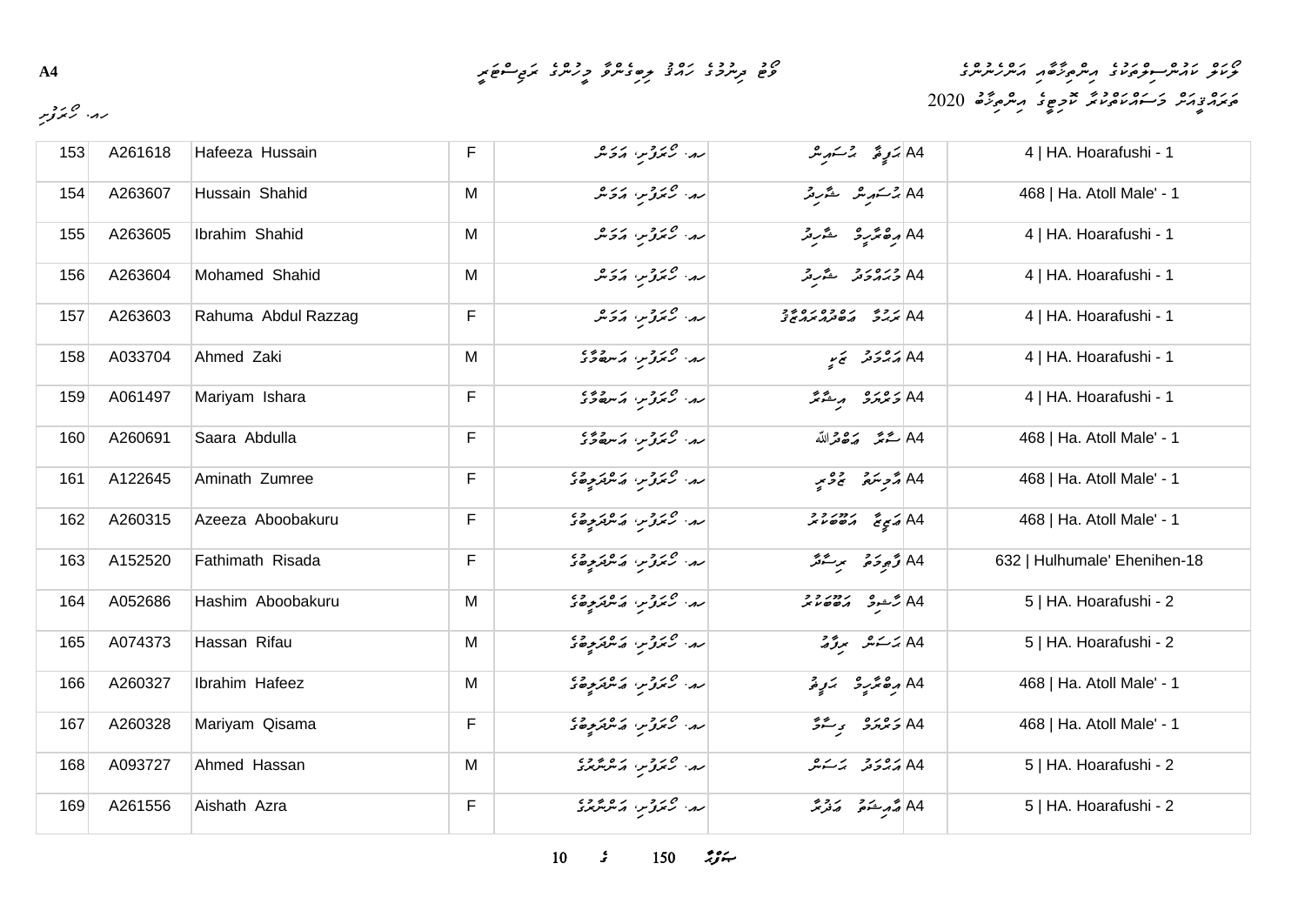*sCw7q7s5w7m< o<n9nOoAw7o< sCq;mAwBoEw7q<m; wBm;vB* م من المرة المرة المرة المرجع المرجع في المركبة 2020<br>مجم*د المريض المربوط المربع المرجع في المراجع المركبة* 

| 170 | A261559 | Ali Hafeez                   | M           | رە. ئەنزۇس ئەنگەنزىرى     | A4 <i>ھَ جِه بَ</i> وِجْ              | 469   Ha. Atoll Male' - 2    |
|-----|---------|------------------------------|-------------|---------------------------|---------------------------------------|------------------------------|
| 171 | A050575 | Ibrahim Rasheed              | M           | رە رىزور، كەنگەندى        | A4 مەھەرىرى سىنىدىمە                  | 5   HA. Hoarafushi - 2       |
| 172 | A261557 | Maimoona Ahmed               | F           | رە بەر دىر ئەھەدە         | A4 كَەرتى مَدىم كەندى ئىلگە           | 5   HA. Hoarafushi - 2       |
| 173 | A159213 | Mariyam Ahmed                | $\mathsf F$ | رە بە ئەرەب كەنگەندى      | A4 كەبەر بەر بەر د                    | 632   Hulhumale' Ehenihen-18 |
| 174 | A261561 | Mariyam Ithra                | F           | رە بەردىن كەھەمدە         | A4 <i>5 بروز</i> و م <i>جو</i> یگر    | 469   Ha. Atoll Male' - 2    |
| 175 | A122638 | Mohamed Azmeen               | M           | رە بە ئەرەب كەنگەندى      | A4 درورو روپر                         | 5   HA. Hoarafushi - 2       |
| 176 | A261560 | Mohamed Hafiz                | M           | رە بەلگەن كەھەم دە        | A4  <i>32,325 بُرُوءُ</i>             | 5   HA. Hoarafushi - 2       |
| 177 | A078888 | Mohamed Shakir               | M           | رە بەرەپ كەھەم دە         | A4 <i>وُبَهُ دُوَ</i> تَرَ شَمَّسَ    | 468   Ha. Atoll Male' - 1    |
| 178 | A260323 | <b>Shaail Mohamed Shakir</b> | M           | رو. رود به کارو دور       | A4 شەم ئۇرگە ئەسىر ئىسىمىتى ئىس       | 5   HA. Hoarafushi - 2       |
| 179 | A263443 | Ahmed Nishan                 | M           | رە رىزۇس كەسىملەر         | A4 كەبرى تىر سرىشەنلەر                | 468   Ha. Atoll Male' - 1    |
| 180 | A263439 | Mariyam Nazima               | $\mathsf F$ | رە - رىزۇس كەستېرگەنى     | A4 دَ بَرْ بَرْ بَرْ بِرَ بِهِ بِرَ   | 468   Ha. Atoll Male' - 1    |
| 181 | A263441 | Mohamed Zihan                | M           | رە - 2 ئۇقرىر، ئەسكىرىدى  | A4 <i>5 جاد جو جي جي ج</i>            | 4   HA. Hoarafushi - 1       |
| 182 | A263428 | Shareefa Haroon              | F           | رە ، ئەترىس، ئەسكىرىدى    | A4 ڪ <sub>يون</sub> و گريزير          | 4   HA. Hoarafushi - 1       |
| 183 | A078808 | Abdul Latheef Hussain        | M           | رە. ئەنزۇس ئەسەئەتلىرىگە  | A4 مَ <i>ھوم حَمِيوْ جَ</i> سَمَرِ سَ | 632   Hulhumale' Ehenihen-18 |
| 184 | A259470 | Ahmed Asraaru                | M           | رە ، ئەيروس ئەسىر ئىرە بۇ | A4 كەبروتىر كەسىر يىز                 | 468   Ha. Atoll Male' - 1    |
| 185 | A259479 | Aishath Samra                | F           | رە. ئەنزۇر، ئەسىۋىرى ئە   | A4 مەم ئىقتى سىزدىمە                  | 468   Ha. Atoll Male' - 1    |
| 186 | A093743 | Aminath Shafeenaz            | F           | رە. رىمزۇير، ئەسىرخىرى ئ  | A4 أَمَّ حِسَمَةٌ مُسَوِيقَةٌ         | 4   HA. Hoarafushi - 1       |

 $11$  *s*  $150$  *if*<sub>s</sub>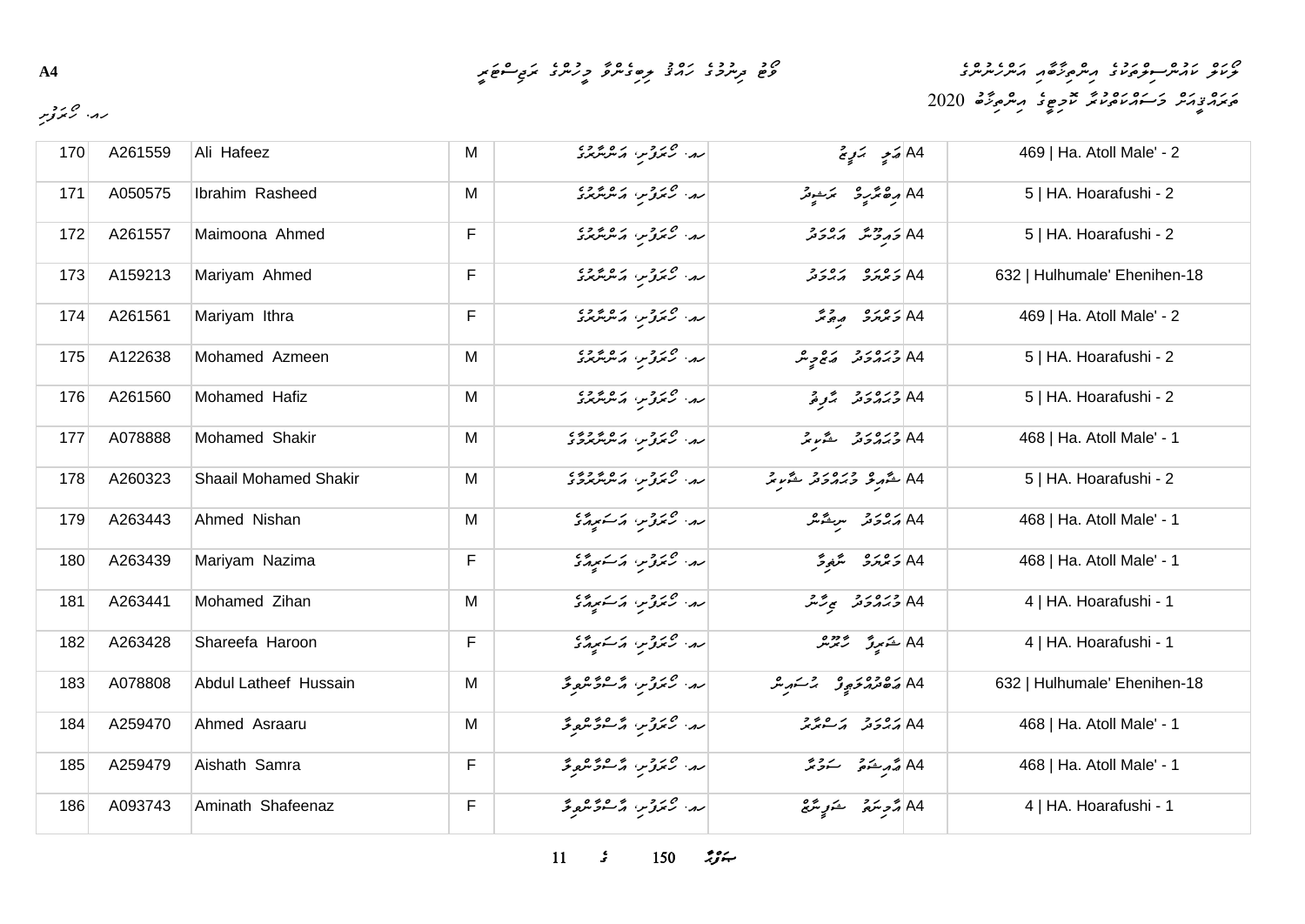*sCw7q7s5w7m< o<n9nOoAw7o< sCq;mAwBoEw7q<m; wBm;vB* م من المسجد المسجد المسجد المسجد المسجد العام 2020<br>مسجد المسجد المسجد المسجد المسجد المسجد المسجد المسجد المسجد ال

| 187 | A259475 | Fathimath Shahufa   | F           | رە، ئەنزۇير، ەمسۇنجىلرىدۇ | A4  تَ <i>جِ حَمَّةَ</i> شَمَرَتَّرَ    | 468   Ha. Atoll Male' - 1    |
|-----|---------|---------------------|-------------|---------------------------|-----------------------------------------|------------------------------|
| 188 | A093748 | Mariyam Zukhuruf    | $\mathsf F$ | رە. ئەنزۇر، ئەسىۋىرمۇ     | A4 كەنگەر قايدىق چىلىنى كىل             | 4   HA. Hoarafushi - 1       |
| 189 | A261919 | Mohamed Shafeeq     | M           | رە، ئەنزۇس ئەسەئەتلىرىگە  | A4  <i>32,325 شورِ ج</i>                | 468   Ha. Atoll Male' - 1    |
| 190 | A260142 | Aiman Ahmed         | M           | رە، رىمەرىر، ئەسمىرى      | A4 <i>הَدِوَ</i> سَ <i>הَدُوَنَّر</i> َ | 5   HA. Hoarafushi - 2       |
| 191 | A260136 | Mausooma Mohamed    | $\mathsf F$ | رە، رىزۇس ئەسىرو ئ        | A4 زوجہ ورہ دیا                         | 5   HA. Hoarafushi - 2       |
| 192 | A097131 | Mohamed Ahmed       | M           | رە بە ئەترۇس كەسىسىرى     | A4 <i>وبروبرو بروبرو</i>                | 468   Ha. Atoll Male' - 1    |
| 193 | A260141 | Naufal Ahmed        | M           | رە، رىمەترىن ئەسىمەتەرى   | A4 سَمَدَوَى مَدَوَى                    | 468   Ha. Atoll Male' - 1    |
| 194 | A152599 | Thasleem Ahmed      | M           | رە ، ئەترۇپ، ئەسەترو ئ    |                                         | 5   HA. Hoarafushi - 2       |
| 195 | A152601 | Ziyau Ahmed         | M           | رە، رىمەرىر، ئەسمىرى      | A4 خەترە كەردىتى                        | 237   AA. Rasdhoo - 2        |
| 196 | A260134 | Zunaira Mohamed     | F           | رە ، ئەندىس، ئەسلىمەيدە   | A4 ىن ئىرى <i>گە جەم</i> كەرد           | 468   Ha. Atoll Male' - 1    |
| 197 | A114790 | Abdulla Aboobakur   | M           | ىد ئىمزىن مەسىر           | A4 مَهْ مَرْاللّه مُصْحَمَّة مِ         | 6   HA. Hoarafushi - 3       |
| 198 | A262988 | Hawwa Abdulla       | F           | رە بەترىپ، ئەھمىسىپ       | A4 بَرْمَةً بِرَصْحَراللّه              | 6   HA. Hoarafushi - 3       |
| 199 | A132334 | Mohamed Abdulla     | M           | رە بەللەت ئەرەپىي         | A4 32025 مَرْهُوللَّه                   | 6   HA. Hoarafushi - 3       |
| 200 | A262991 | Tholhath Rasheed    | M           | رە ، ئەترىس، مەھ شىمبە    | A4 بر <i>ؤبرة بم</i> شوقر               | 632   Hulhumale' Ehenihen-18 |
| 201 | A262607 | Aishath Maeesa      | F           | رە بەردىن ئەھمىسىدە ئ     | A4 مَدْمِ شَمَعْ = حَرِيبٌ              | 632   Hulhumale' Ehenihen-18 |
| 202 | A262608 | Aminath Maaisha     | F           | رە بەردىن ئەھمىسىدە       | A4 مَّحِسَمَةٌ وَمَثَّةٌ                | 632   Hulhumale' Ehenihen-18 |
| 203 | A051914 | Abdul Rahman Hassan | M           | رە، رىمۇتىر، ئەسىمگە      | A4  مەھە <i>رەرە جەرھەر بىر كى</i> ر    | 4   HA. Hoarafushi - 1       |

 $12$  *s*  $150$  *i*<sub>s</sub>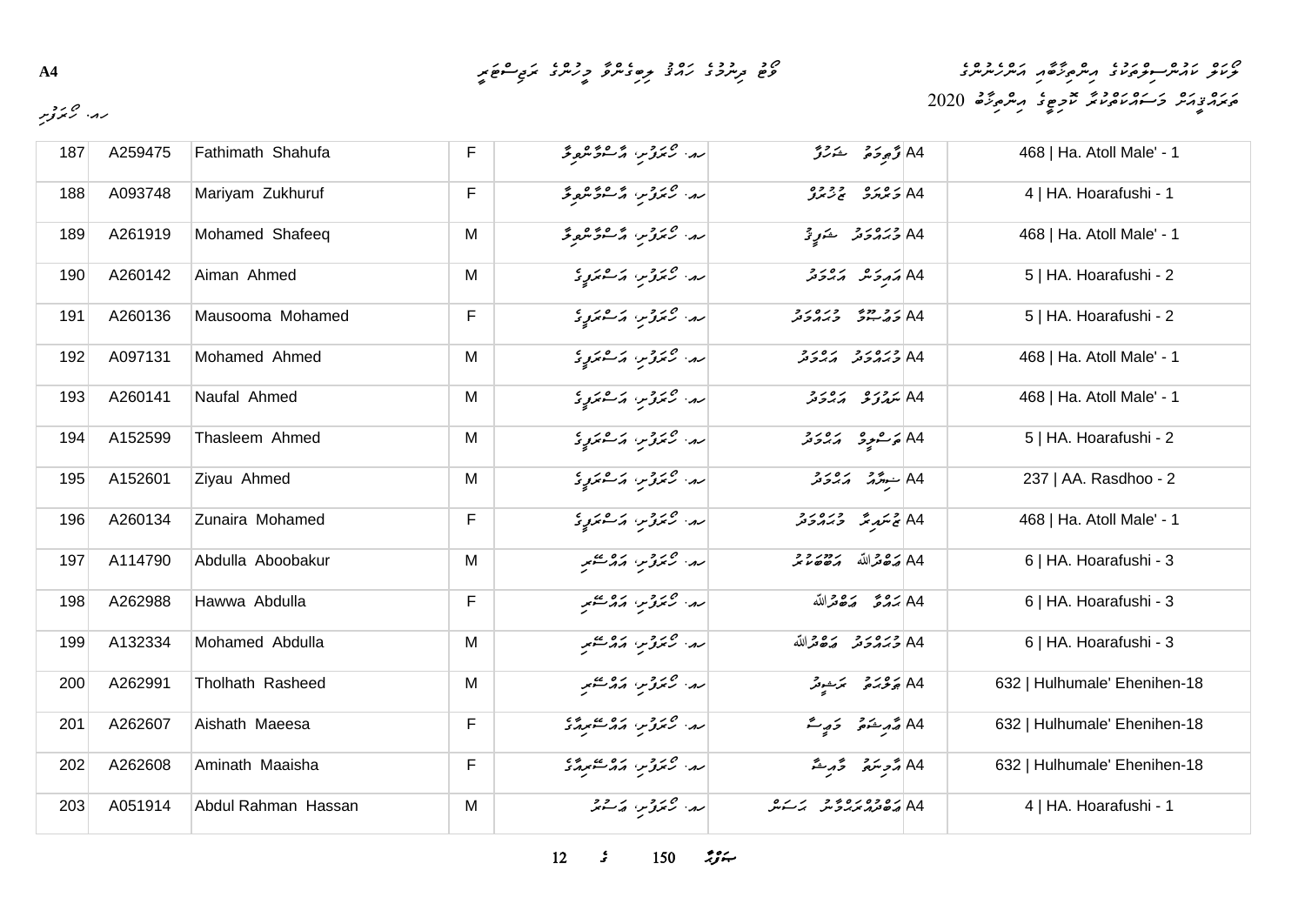*sCw7q7s5w7m< o<n9nOoAw7o< sCq;mAwBoEw7q<m; wBm;vB* م من المرة المرة المرة المرجع المرجع في المركبة 2020<br>مجم*د المريض المربوط المربع المرجع في المراجع المركبة* 

| 204 | A065635 | Ahmed Aboobakuru           | M            | رە بەترى كەسىمى          | $22222$ $224$ $24$                              | 4   HA. Hoarafushi - 1    |
|-----|---------|----------------------------|--------------|--------------------------|-------------------------------------------------|---------------------------|
| 205 | A085894 | Aishath Abdul Rahman       | F            | رە بەردىن ەسىم           | A4 مجم <i>د شوی م</i> ص <i>حد م</i> عد مصر م    | 4   HA. Hoarafushi - 1    |
| 206 | A058884 | Aishath Hassan             | F            | رە بەردىن كەلىمىتى       | A4 مەمرىشكى ئەسكەنلىر                           | 4   HA. Hoarafushi - 1    |
| 207 | A072882 | Fathimath Abdul Rahman     | F            | رە بەردىن كەلىمىتى       | 4 زیرو ره ده ره ده د                            | 4   HA. Hoarafushi - 1    |
| 208 | A085893 | Mariyam Abdul Rahman       | F            | رە بەردىن كەلىمىتى       |                                                 | 468   Ha. Atoll Male' - 1 |
| 209 | A010257 | Nazima Abdul Rahman        | F            | رو، رحمزویں اور دور      | A4 گمگنجر <i>گر م</i> ی <i>قرو مربر و</i> گر    | 468   Ha. Atoll Male' - 1 |
| 210 | A059600 | Abdul Haleem Abdul Latheef | M            | رور المحروس وكالمستخدم و | A4 رەدەبرو رەدەر ۋ                              | 469   Ha. Atoll Male' - 2 |
| 211 | A094750 | Abdul Latheef Aboobakuru   | M            | رە بەلگەن كەسىردە        | 14 בסמת כפיר המסטית                             | 5   HA. Hoarafushi - 2    |
| 212 | A093392 | Fathimath Abdul Latheef    | F            | رە بەلگەن كەسىم دە       | A4 تُجِرِّدَة مُصْرَمَّة مُجَرِّدٍ وَ           | 469   Ha. Atoll Male' - 2 |
| 213 | A053054 | Hany Ibrahim               | F            | رە بەر دەر كەسەندە ئ     | A4 ٿيپ م <i>ھنڙپ</i> و                          | 5   HA. Hoarafushi - 2    |
| 214 | A074556 | Maumoon Abdul Latheef      | $\mathsf{M}$ | رە بەر دىر دىن دەر       | A4 دروده ره وه در و                             | 5   HA. Hoarafushi - 2    |
| 215 | A262082 | Ahmed Aushadh              | M            | رە، رىزۇس مەدۇبەق        | A4 كەبروتىر كەرگەشكى<br>A4                      | 6   HA. Hoarafushi - 3    |
| 216 | A346746 | Arusana Mohamed            | F            | رە، رىزۇس ئەۋۋەت         | A4 كەيرىشىش جەم دىر                             | 6   HA. Hoarafushi - 3    |
| 217 | A359165 | Mariyam Saalima Mohamed    | F            | رە، رىزۇس مەدۇرۇ         | A4 كەمەر ئەر ئەرەر دەر د                        | 6   HA. Hoarafushi - 3    |
| 218 | A262076 | Mohamed Abdul Rahman       | M            | رەر ، ئەندۇس ، ئەنەۋە بۇ | A4 درور د رودوروده<br>A4 د برمرد تر مصرم برگرمر | 6   HA. Hoarafushi - 3    |
| 219 | A260514 | Shifana Mohamed            | F            | رە، رىزۇس ئەن ئوق        | A4 خوتر <i>شرق دیم</i> در د                     | 6   HA. Hoarafushi - 3    |
| 220 | A262080 | Ahmed Ali Fulhu            | M            | رە بەللەر ئەرەل          | A4 كەبرى <i>كەبەد ئى</i>                        | 5   HA. Hoarafushi - 2    |

 $13$  *s*  $150$  *n***<sub>s</sub>**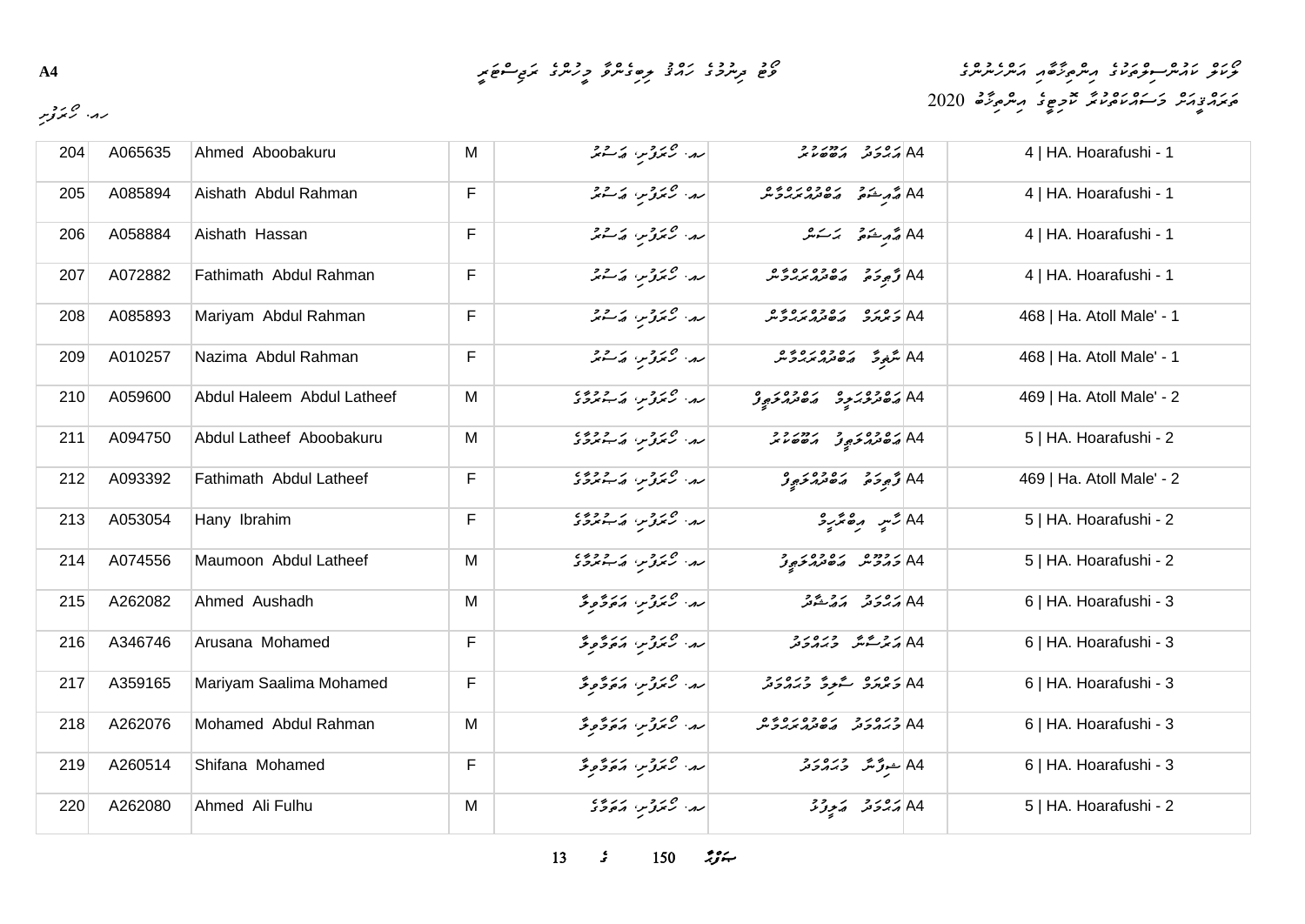*sCw7q7s5w7m< o<n9nOoAw7o< sCq;mAwBoEw7q<m; wBm;vB* م من المسجد المسجد المسجد المسجد المسجد العام 2020<br>مسجد المسجد المسجد المسجد المسجد المسجد المسجد المسجد المسجد ال

| 221 | A262084 | Aishath Nishana      | F | رە بەلگەنزىر، مەم 25 | A4 صَّمَر مُشَمَّدٍ مُسْرِمُشَمَّدَ                   | 469   Ha. Atoll Male' - 2      |
|-----|---------|----------------------|---|----------------------|-------------------------------------------------------|--------------------------------|
| 222 | A262075 | Ali Abdul Rahman     | M | رە بەردىن ئەرەپ      | A4 <i>مَج مَعْ مَمْهُ مَدَوَّ</i> مَرَّ               | 5   HA. Hoarafushi - 2         |
| 223 | A262078 | Ameena Abdul Rahman  | F | رە بەردىن ئەرەپ      | A4 <i>הُحِسَّى مُ</i> ھ <i>ترم بُربر</i> و مَر        | 5   HA. Hoarafushi - 2         |
| 224 | A262083 | Aminath Nasfa        | F | رە بەردىن ئەرەپ      |                                                       | 35   Kulhudhuffushi Uthuru - 1 |
| 225 | A262086 | Fathimath Nayaasha   | F | رە بەردىن ئەرەپ      | A4 تَرْجِرْحَمْ سَمَدَّتْ َ                           | 346   GDh. Gahdhoo - 1         |
| 226 | A262085 | Ibrahim Nishaam      | M | رە بەردىن ئەرەپ      | A4 مەھەر بول سرىشەتى                                  | 469   Ha. Atoll Male' - 2      |
| 227 | A010297 | Khalid Aboobakur     | M | رە بەللەر ئەرەل      | A4 تَجعِدَ 2007 م                                     | 56   Sh. Feydhoo - 1           |
| 228 | A260519 | Mohamed Naif         | M | رە بەردىن ئەرەپ      | A4 <i>2525 مگ</i> رو                                  | 5   HA. Hoarafushi - 2         |
| 229 | A262077 | Waheeda Abdul Rahman | F | رد. رنزوین دروه      | A4 <i>وَبرِنَّز مَ مَعْرَمُ بَرَبَّرَ بِّرَ مَّرَ</i> | 632   Hulhumale' Ehenihen-18   |
| 230 | A131376 | Ahmed Mohamed        | M | رە، رىمۇم، ئۇش       | A4  كەبرو مەمەدىر                                     | 5   HA. Hoarafushi - 2         |
| 231 | A351005 | Aishath Nazuma       | F | رە بە ئەترىپ كەلج ئ  | A4 مەم شىم مىسى ئىچ                                   | 5   HA. Hoarafushi - 2         |
| 232 | A261127 | Athifa Hassan        | F | رە، رىمۇقرا ئەنج     | A4 مَيْھِ وَيَسَمَّسُ                                 | 468   Ha. Atoll Male' - 1      |
| 233 | A262598 | Hassan Azzam Ali     | M | رە، رىمۇتىر، ئەنج    | A4   يَرْسَمْ شَهْرَ جُمْحَ صَعِيق                    | 468   Ha. Atoll Male' - 1      |
| 234 | A262599 | Hawwa Suman Ali      | F | رە ئەترىپ كەنج       | A4 بَرْدَةَ سَوَسْ <sub>مَ</sub> عِ                   | 5   HA. Hoarafushi - 2         |
| 235 | A158772 | Mariyam Azuma        | F | رە، رىمۇقرىي ھەم 2   | $552$ $272$ $84$                                      | 468   Ha. Atoll Male' - 1      |
| 236 | A103226 | Zulfa Ali            | F | رە، رىمۇقرا ئەنج     | A4 يحوً <i>و أم</i> َم <i>و</i>                       | 5   HA. Hoarafushi - 2         |
| 237 | A259581 | Abdhul Baaree Usman  | M | رە، رىمزۇير، ھەير    | A4 كەھەرگەھىر   مەھەر س                               | 4   HA. Hoarafushi - 1         |

 $14$  *s*  $150$   $23$   $\div$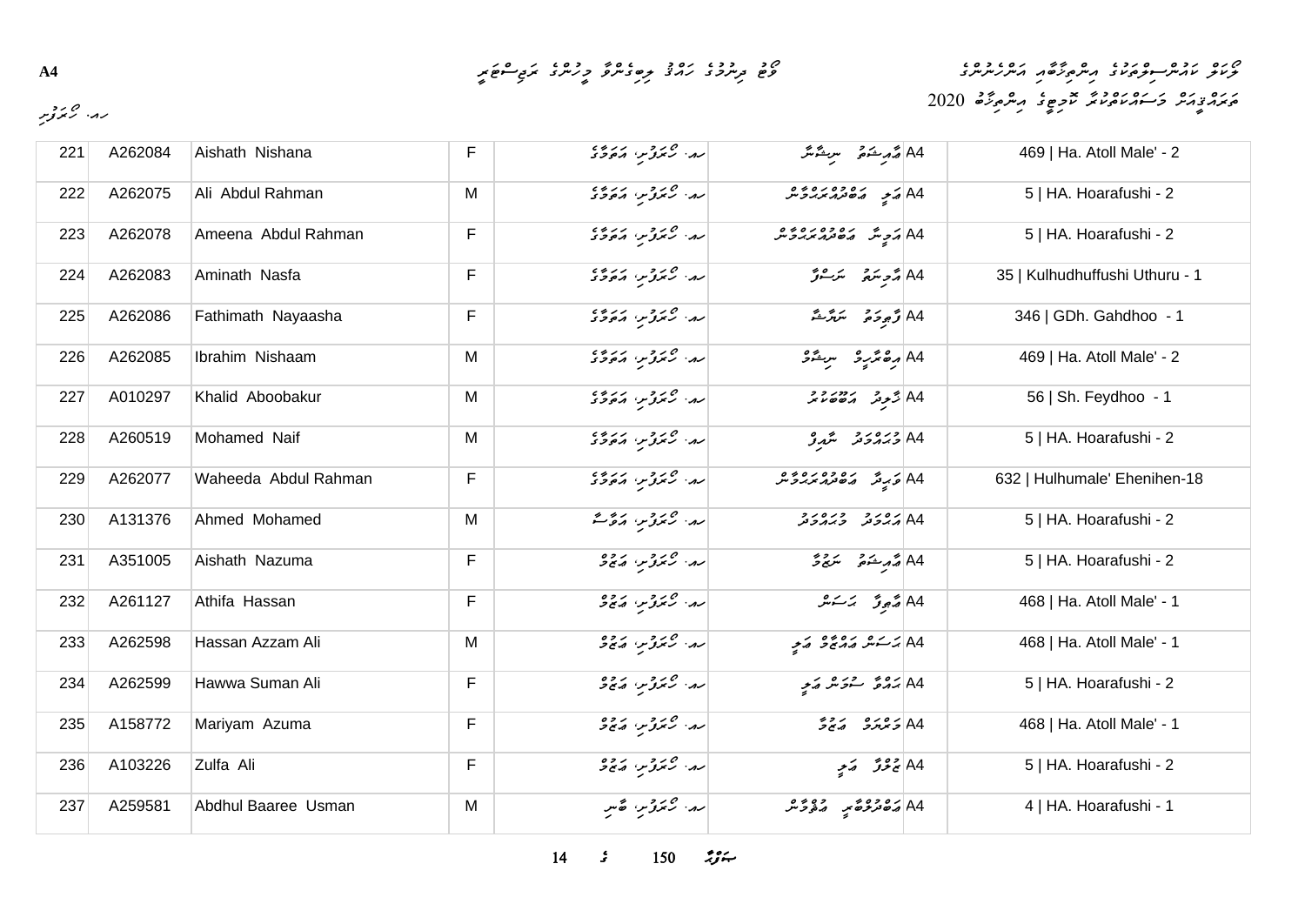*sCw7q7s5w7m< o<n9nOoAw7o< sCq;mAwBoEw7q<m; wBm;vB* م من المسجد المسجد المسجد المسجد المسجد العام 2020<br>مسجد المسجد المسجد المسجد المسجد المسجد المسجد المسجد المسجد ال

| 238 | A152602 | Ahmed Faisal     | M           | رە بىلىمۇتىر، <b>ئ</b> ەس | A4 كەبرى قىلى ئەرىبكى تىلى             | 468   Ha. Atoll Male' - 1     |
|-----|---------|------------------|-------------|---------------------------|----------------------------------------|-------------------------------|
| 239 | A260290 | Aishath Zahwaa   | $\mathsf F$ | رە، رېمۇقرما ھەر          | A4 مەم شىم تەن تەرگە                   | 468   Ha. Atoll Male' - 1     |
| 240 | A259691 | Aminath Zahura   | F           | رە، رىمۇقرىيا ھەير        | A4 مَّ حِسَمَةٌ بِحَرْمَّدَ            | 4   HA. Hoarafushi - 1        |
| 241 | A259688 | Fathimath Zahiya | $\mathsf F$ | رە، ئەترۇس ھەر            | A4 وَجوحَمَد تَج سِهَرَ                | 468   Ha. Atoll Male' - 1     |
| 242 | A259673 | Hamid Faisal     | M           | رو، رحمزوین ځېر           | A4 جَّحِيمٌ وَمِسَوَّرٌ                | 4   HA. Hoarafushi - 1        |
| 243 | A259677 | Mahamood Faisal  | M           | رە، رىمزۇير، ھەير         | A4 <i>قەترى قەبى</i> نى                | 468   Ha. Atoll Male' - 1     |
| 244 | A122655 | Mariyam Zaheena  | $\mathsf F$ | رە، ئەنزۇس ھېر            | A4 <i>5 برجرد تم</i> ریٹر              | 4   HA. Hoarafushi - 1        |
| 245 | A259670 | Mohamed Faisal   | M           | رە، رېمۇقرىي ھەر          | A4 3222 ق.م. يكو                       | 4   HA. Hoarafushi - 1        |
| 246 | A157227 | Ahmed Maaniu     | M           |                           | A4 كەبرى قىر ئەسىم                     | 468   Ha. Atoll Male' - 1     |
| 247 | A157226 | Aishath Amanee   | $\mathsf F$ |                           | A4 م <i>ەم ھەق مە</i> گەس              | 468   Ha. Atoll Male' - 1     |
| 248 | A025919 | Mohamed Yoosuf   | M           | ת ירי היו בשמות בינים     | A4 دېرو ده در وو                       | 468   Ha. Atoll Male' - 1     |
| 249 | A105022 | Amjad Waheed     | M           | رە ئىروس ھەش              | A4 كەۋقەتقى ق <i>ەب</i> ەتمە           | 468   Ha. Atoll Male' - 1     |
| 250 | A082625 | Ibrahim Waheed   | M           | رو. رسور کارونک           | A4 مەھەرىپ قىرىتر                      | 566   Villimale' Ehenihen - 1 |
| 251 | A080408 | Khadeeja Hassan  | $\mathsf F$ | بدر محمد و معاملا         | A4 كَتَمِيعٌ = كَتَ <sup>م</sup> َسَّر | 468   Ha. Atoll Male' - 1     |
| 252 | A058851 | Mohamed Waheed   | M           | رە بەردىن ھەش             | A4 <i>32825</i> حَرِيمً                | 632   Hulhumale' Ehenihen-18  |
| 253 | A227722 | Abdulla Niyaz    | M           | رە. رىمزۇس ھۆكۈپى         | A4 مَرْدَّقْرَاللَّهُ سِيَرْمَى        | 469   Ha. Atoll Male' - 2     |
| 254 | A227720 | Ali Wisaam       | M           | رە بەردىن ھېمگى           | A4 رَمِ <sub>مِر</sub> سَّوْ           | 6   HA. Hoarafushi - 3        |

 $15$  *s*  $150$   $23$   $\div$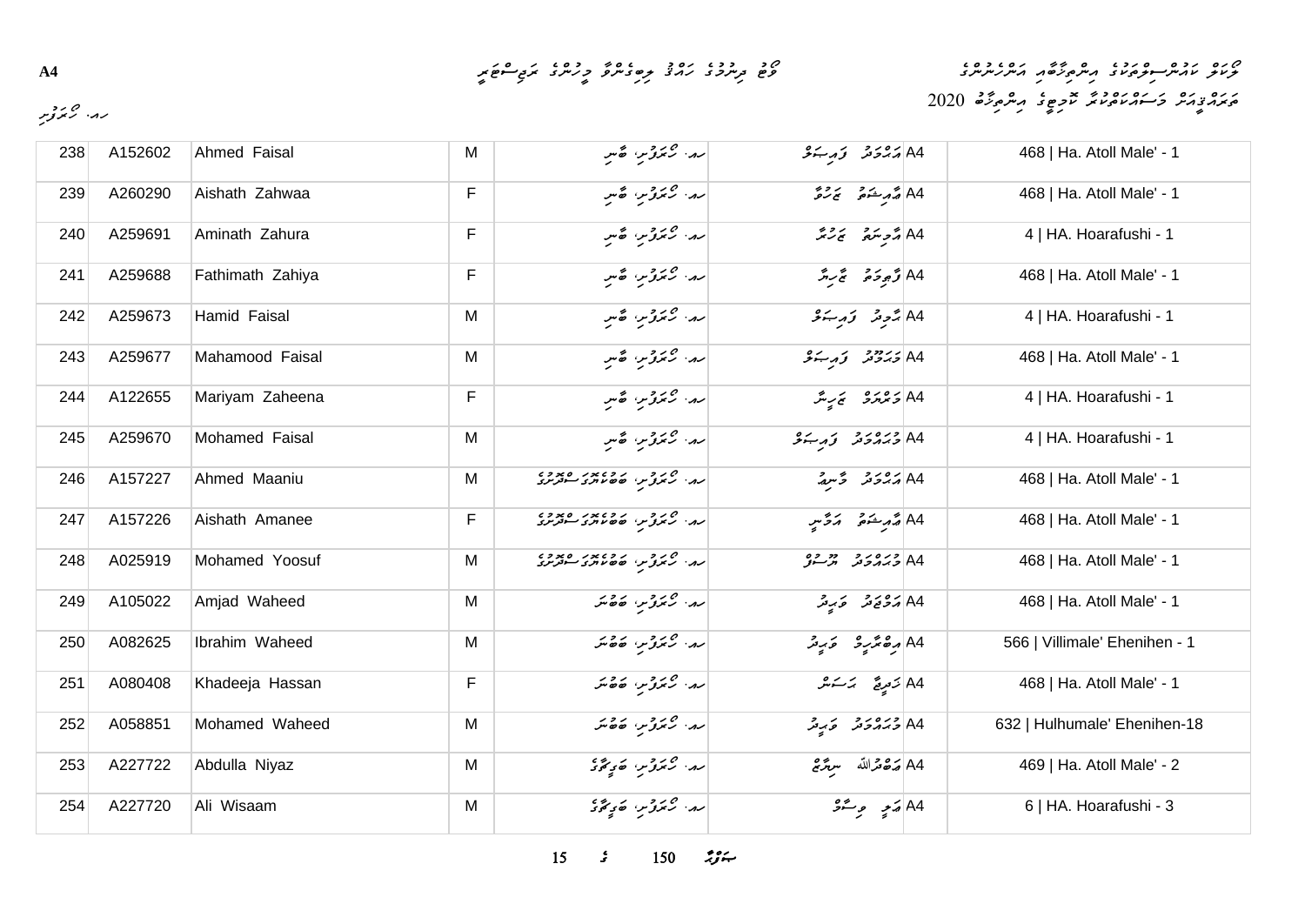*sCw7q7s5w7m< o<n9nOoAw7o< sCq;mAwBoEw7q<m; wBm;vB* م من المرة المرة المرة المرجع المرجع في المركبة 2020<br>مجم*د المريض المربوط المربع المرجع في المراجع المركبة* 

| 255 | A227724 | Fathimath Shiuna    | F | رو. رموز موسی کامی گانده کا | A4 <i>وَّجِوحَةْ</i> سِمْ <i>دْ</i> مَّرْ | 632   Hulhumale' Ehenihen-18 |
|-----|---------|---------------------|---|-----------------------------|-------------------------------------------|------------------------------|
| 256 | A070343 | Mohamed Riyaz       | M | رە، ئەترىس ھېرگەنى          | A4 <i>وُبَہُ وَمَدْ بِرِیزُ</i> ٹُ        | 6   HA. Hoarafushi - 3       |
| 257 | A045547 | Shafeega Ali        | F | رە، ئەترۇس ھۆكۈڭ            | A4 ڪ <i>وپڙ مک</i> م                      | 6   HA. Hoarafushi - 3       |
| 258 | A093732 | <b>Abdul Muhsin</b> | M | رد. رسود کاربرد و د         | A4 رەپرى <i>ۋە يېرىدى</i> ر               | 469   Ha. Atoll Male' - 2    |
| 259 | A122473 | Ahmed Ahsan         | M | رد. رسور المروره            | A4 كەبر <i>ە بىر كەبرىكى</i> گە           | 469   Ha. Atoll Male' - 2    |
| 260 | A078977 | Anisa Nasir         | F | رە بەردىر، ھەمدى            | A4 مُرْسِرْ مُسْتَمَرِ مِرْ               | 5   HA. Hoarafushi - 2       |
| 261 | A048604 | Arifa Nasir         | F | رە بەردىر، ھەدىر            | A4 مەسمەرىش سىرسىرىتىر                    | 469   Ha. Atoll Male' - 2    |
| 262 | A042151 | Athifa Nasir        | F | رە بەردىن ھەمدى             | A4 م <i>ەھبۇ سىتى</i> سىر                 | 632   Hulhumale' Ehenihen-18 |
| 263 | A093733 | Hassan Fuad         | M | رە بەردىر، ھەدىر            | A4 بَرَسَتَ بَرْ وَرَّتَرَ                | 469   Ha. Atoll Male' - 2    |
| 264 | A043642 | Ibrahim Nasir       | M | رە بەردىن ھەمدى             | A4 مەھەرىرى سىرلىرىمى                     | 155   K. Hinmafushi - 2      |
| 265 | A261733 | Mariyam Shaheedha   | F | رە بەردىر، ھەدىر            | A4 وَ بَرْ بِرَ مُسَ مِرَ بِرَّ           | 469   Ha. Atoll Male' - 2    |
| 266 | A262365 | Aalifa Mohamed      | F | رە بەللەر ئەردى             | A4 مَّحِوَّدٌ حَمَدَ مَحَمَّدٌ            | 469   Ha. Atoll Male' - 2    |
| 267 | A163289 | Afiya Mohamed       | F | رە بەردىر، ھېردى            | A4 مَرْوِيمٌ وَبَرُودَوْرَ                | 6   HA. Hoarafushi - 3       |
| 268 | A111261 | Ahfaz Mohamed       | M | رە ئەترىپ ھېردى             | A4 كەبرە مەمەمەدىر                        | 6   HA. Hoarafushi - 3       |
| 269 | A086800 | Ahmed Ahusan        | M | ره رمزور ځروه               | A4 كەبرى قىر كەرگەنگىر                    | 6   HA. Hoarafushi - 3       |
| 270 | A082107 | Ahusal Mohamed      | M | رە ئەترىپ ھېردى             | A4 كەبرىكى ئەمەد ئىر                      | 469   Ha. Atoll Male' - 2    |
| 271 | A082772 | Aishath Mohamed     | F | رە بەللەر ئەردى             | A4 مەم شىم ئەمەد قىر                      | 469   Ha. Atoll Male' - 2    |

 $16$  *s*  $150$  *z***<sub>3</sub>**  $\frac{2}{3}$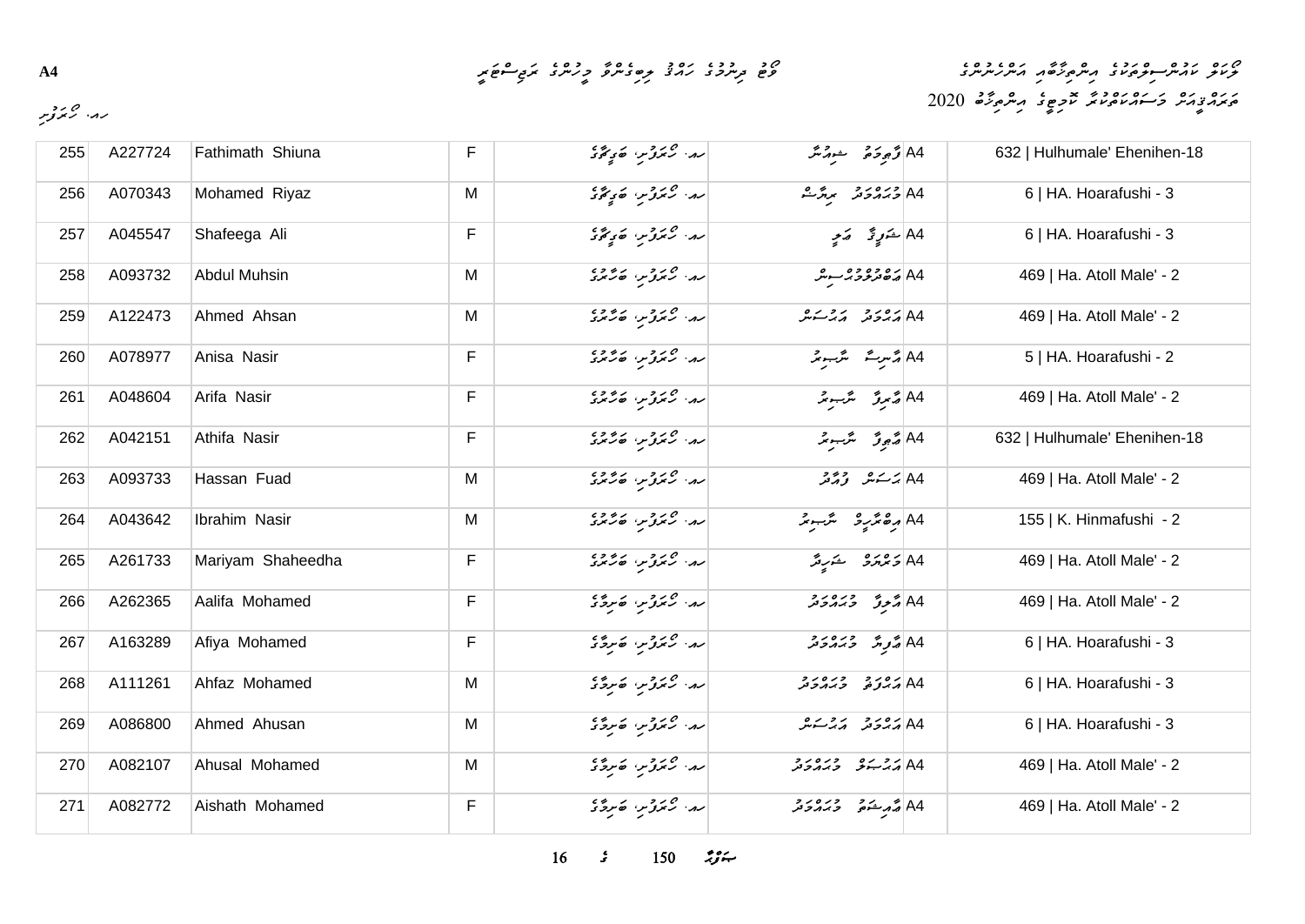*sCw7q7s5w7m< o<n9nOoAw7o< sCq;mAwBoEw7q<m; wBm;vB* م من المسجد المسجد المسجد المسجد المسجد العام 2020<br>مجم*د المسجد المسجد المستجد المسجد المسجد المسجد المسجد المسجد المسجد المسجد المسجد المسجد المسجد المسجد المسجد* 

| 272 | A080041 | Aminath Mohamed | F           | رە ئەترۇس ھېردى       | A4 مُجِسَعْهِ حَمَدُ مُحَمَّد      | 6   HA. Hoarafushi - 3       |
|-----|---------|-----------------|-------------|-----------------------|------------------------------------|------------------------------|
| 273 | A116100 | Azima Mohamed   | $\mathsf F$ | رو، رحمزویں کامرڈ کی  | A4 مَّ <i>فودَّة حَمَّدُ حَرَّ</i> | 6   HA. Hoarafushi - 3       |
| 274 | A262367 | Galiya Mohamed  | F           | رو، رحمزویں کامرونخ   | A4 أَدَّحِيمٌ وَبَرْدُونَدِ        | 469   Ha. Atoll Male' - 2    |
| 275 | A262357 | Siththi Fulhu   | $\mathsf F$ | رە بەردىر، ئەردى      | A4 سوچرموتر م <sup>3</sup>         | 469   Ha. Atoll Male' - 2    |
| 276 | A264404 | Fareeda Yoosuf  | F           | بدر محدوس گردد م      | A4 كۈمپەتر بىر دە                  | 6   HA. Hoarafushi - 3       |
| 277 | A262590 | Lamya Mohamed   | $\mathsf F$ | مدر محمومه گردد م     | A4 تر <i>وېژ وبرو</i> رو           | 6   HA. Hoarafushi - 3       |
| 278 | A058578 | Latheefa Saeed  | $\mathsf F$ | مدر محمومه ھەمدى      | A4 كَرَجِوِكَ     سَمَرٍ شَرْ      | 469   Ha. Atoll Male' - 2    |
| 279 | A138272 | Liuna Adam      | $\mathsf F$ | מגי תיתריתי פיציבת    | A4 <i>ج</i> ەممىگە ئەتىرى          | 6   HA. Hoarafushi - 3       |
| 280 | A264409 | Nazula Saeed    | $\mathsf F$ | رو. ريزور، ھاءُرو ھ   | A4 سَرَيْحَةَ سَمَ <i>وِيدْ</i>    | 469   Ha. Atoll Male' - 2    |
| 281 | A264412 | Shifna Saeed    | F           | תגי תותרתי פיצואת כ   | A4 شورگس کوپوټر                    | 469   Ha. Atoll Male' - 2    |
| 282 | A157186 | Zulfa Saeed     | $\mathsf F$ | رە بەترىر، ھەرەر م    | A4 ج څوگ <i> ڪوپ</i> و             | 469   Ha. Atoll Male' - 2    |
| 283 | A261851 | Aishath Simaany | F           | رو، رنجوز من حافزو څ  | A4 مۇمەيشقى سو <i>ڭى</i> ر         | 5   HA. Hoarafushi - 2       |
| 284 | A261849 | Aminath Inasha  | $\mathsf F$ | رو، رنجوز مور ھاجو مح | A4 مَرْحِ سَرَةَ مِسَّرْشَةَ       | 5   HA. Hoarafushi - 2       |
| 285 | A259030 | Husna Ibrahim   | $\mathsf F$ | به رنمزور محور        | A4 برْے مَدَّ مِرْحَدَّ بِرِدْ     | 5   HA. Hoarafushi - 2       |
| 286 | A009533 | Ibrahim Yoosuf  | M           | بدر ريمزور ھ محوف     | A4 مەھەر بەل مەسىر                 | 5   HA. Hoarafushi - 2       |
| 287 | A261846 | Mariyam Amaany  | $\mathsf F$ | رە، ئەتزۇير، ھەھمۇ ئە | A4 <i>5 بروژ د د</i> گرمبر         | 632   Hulhumale' Ehenihen-18 |
| 288 | A141683 | Ahmed Fayaz     | M           | رد. رکوری، ځای دی     | A4 كەبرى تەرگەشى بىر               | 99   R. Dhuvaafaru - 1       |

 $17$  *s*  $150$  *if*<sub>s</sub>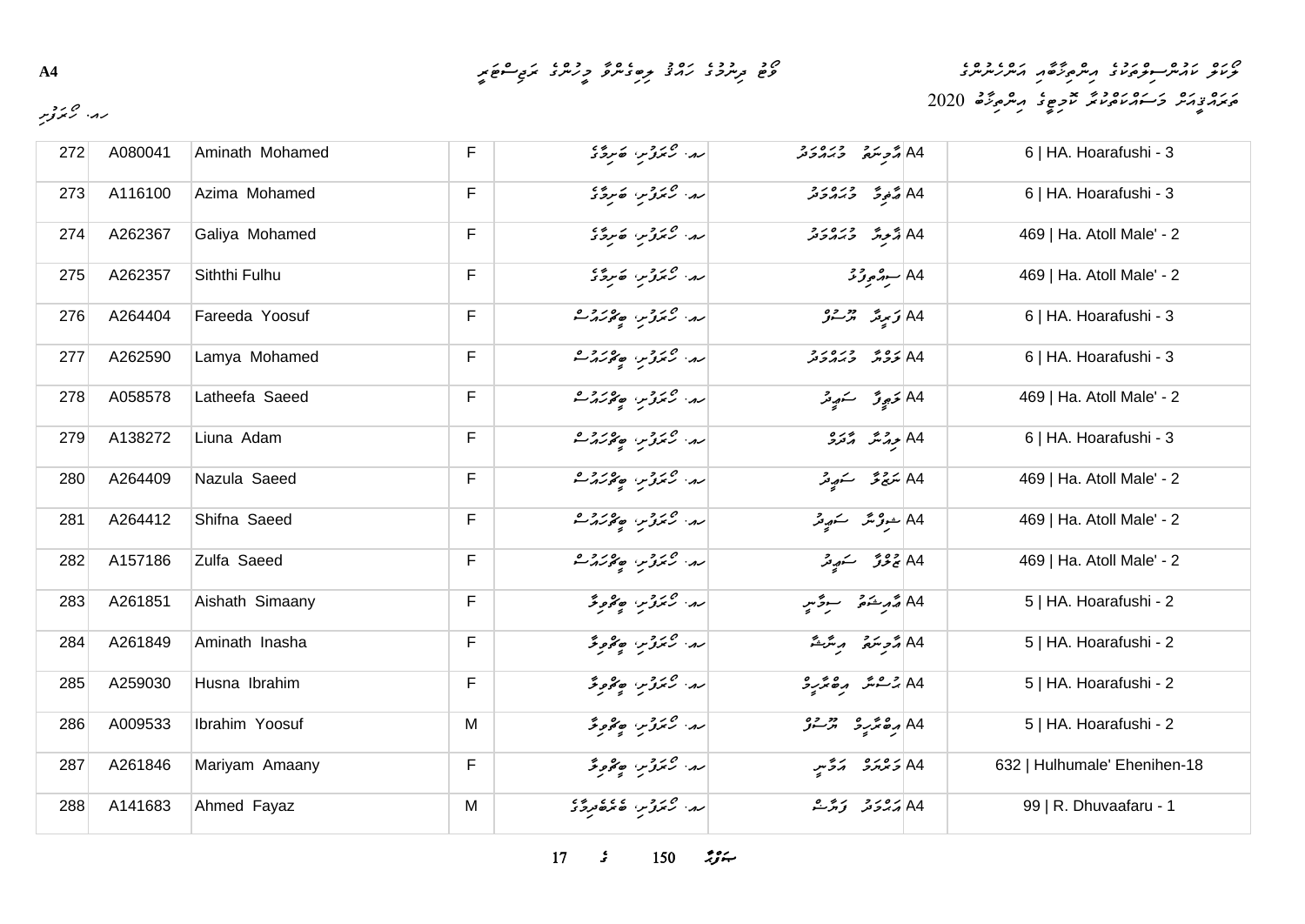*sCw7q7s5w7m< o<n9nOoAw7o< sCq;mAwBoEw7q<m; wBm;vB* م من المسجد المسجد المسجد المسجد المسجد العام 2020<br>مجم*د المسجد المسجد المستجد المسجد المسجد المسجد المسجد المسجد المسجد المسجد المسجد المسجد المسجد المسجد المسجد* 

| 289 | A260419 | Ahmeema Nasir        | F           | رە. رىمزۇير، ھىرھىردى  | A4  رَرْحٍ وَيُّسْتَمَدِ مِنْ الْمُحْمَدِ                                                                      | 5   HA. Hoarafushi - 2        |
|-----|---------|----------------------|-------------|------------------------|----------------------------------------------------------------------------------------------------------------|-------------------------------|
| 290 | A252411 | Ali Nimal            | M           | رړ کرو ده ده ده ده     | A4 كەم سرگە ئى                                                                                                 | 80   N. Magoodhoo - 1         |
| 291 | A260418 | Fathimath Asima      | F           | رو و در دور ده ده و در | A4 تَ <i>وجِ حَقَّ</i> شَبِعَتَ                                                                                | 5   HA. Hoarafushi - 2        |
| 292 | A055413 | Ibrahim Yoosuf       | M           | رو. رکور ده ده در ده   | A4 مەھمگىر قەرىپىتى بىر                                                                                        | 468   Ha. Atoll Male' - 1     |
| 293 | A260414 | Ibrahim Yoosuf       | M           | رد. رکروس کارور در د   | A4 رەئىر ئەسىرە                                                                                                | 5   HA. Hoarafushi - 2        |
| 294 | A260421 | Mohamed Nasir        | M           | رو. رکوری، ځای دی      | A4 <i>وُبَهُ دُوَ</i> مَرْسِمَّ                                                                                | 5   HA. Hoarafushi - 2        |
| 295 | A085888 | Kuda Hassan          | M           | رد. رکوری، ځېرمروره    | A4 تون <del>چ بر س</del> ے میں                                                                                 | 566   Villimale' Ehenihen - 1 |
| 296 | A106885 | Mariyam Yoosuf       | F           | رړ کرو گرونه ته بروده  | A4 كەبىر بىر جەمبىر بىر                                                                                        | 4   HA. Hoarafushi - 1        |
| 297 | A261536 | Abdul Hakeem Ibrahim | M           | رە، رىمۇتر، ھەجرى      | A4 مَ <i>مَوْجِدَ بِهِ وَ مَحْبِ</i> حْ                                                                        | 5   HA. Hoarafushi - 2        |
| 298 | A261541 | Arifa Ibrahim        | F           | ره رمزوم مهود          | A4 م <i>ەبىرق مەھترى</i> رى                                                                                    | 5   HA. Hoarafushi - 2        |
| 299 | A113061 | Mausooma Ibrahim     | F           | ره، رنموتر، ھي وڻ      | A4 <i>خەشىنى مەمگرى</i> ئ                                                                                      | 469   Ha. Atoll Male' - 2     |
| 300 | A259514 | Ahmed Mueen          | M           | رد. رنگوش گودوده       | A4 <i>גَ بَدْوَ</i> تَر گَهِ سَ                                                                                | 4   HA. Hoarafushi - 1        |
| 301 | A260286 | Aishath Siyana       | F           | رد. رنور مودد ده       | A4 مەم ئىسكىمە سىبەتتىگە                                                                                       | 4   HA. Hoarafushi - 1        |
| 302 | A259518 | Mariyam Shiara       | $\mathsf F$ | מי ליציעי סיפציבוב     | A4 <i>5 برورد</i> شو <i>م</i> گر                                                                               | 83   N. Holhudhoo - 1         |
| 303 | A062097 | Mohamed Nasir        | M           | رد. رنمزور، صووردو،    | A4 <i>وُبَهُ دُوَ</i> تَرَ سَرَجِيرَ                                                                           | 4   HA. Hoarafushi - 1        |
| 304 | A093714 | Dhon Kokko Mohamed   | M           | رد. رنجوی گودی ده      | A4 ترمرین مرد و دره در و                                                                                       | 4   HA. Hoarafushi - 1        |
| 305 | A163261 | Ahmed Shihad         | M           | رە، ئەتزۇير، ھۇسە      | A4 كەبرى كىمى ئىسى ئىستى ئىستى ئىستى ئىستى ئىستى ئىستى ئىستى ئىستى ئىستى ئىستى ئىستى ئىستى ئىستى ئىستى ئىستى ئ | 468   Ha. Atoll Male' - 1     |

*18 sC 150 nNw?mS*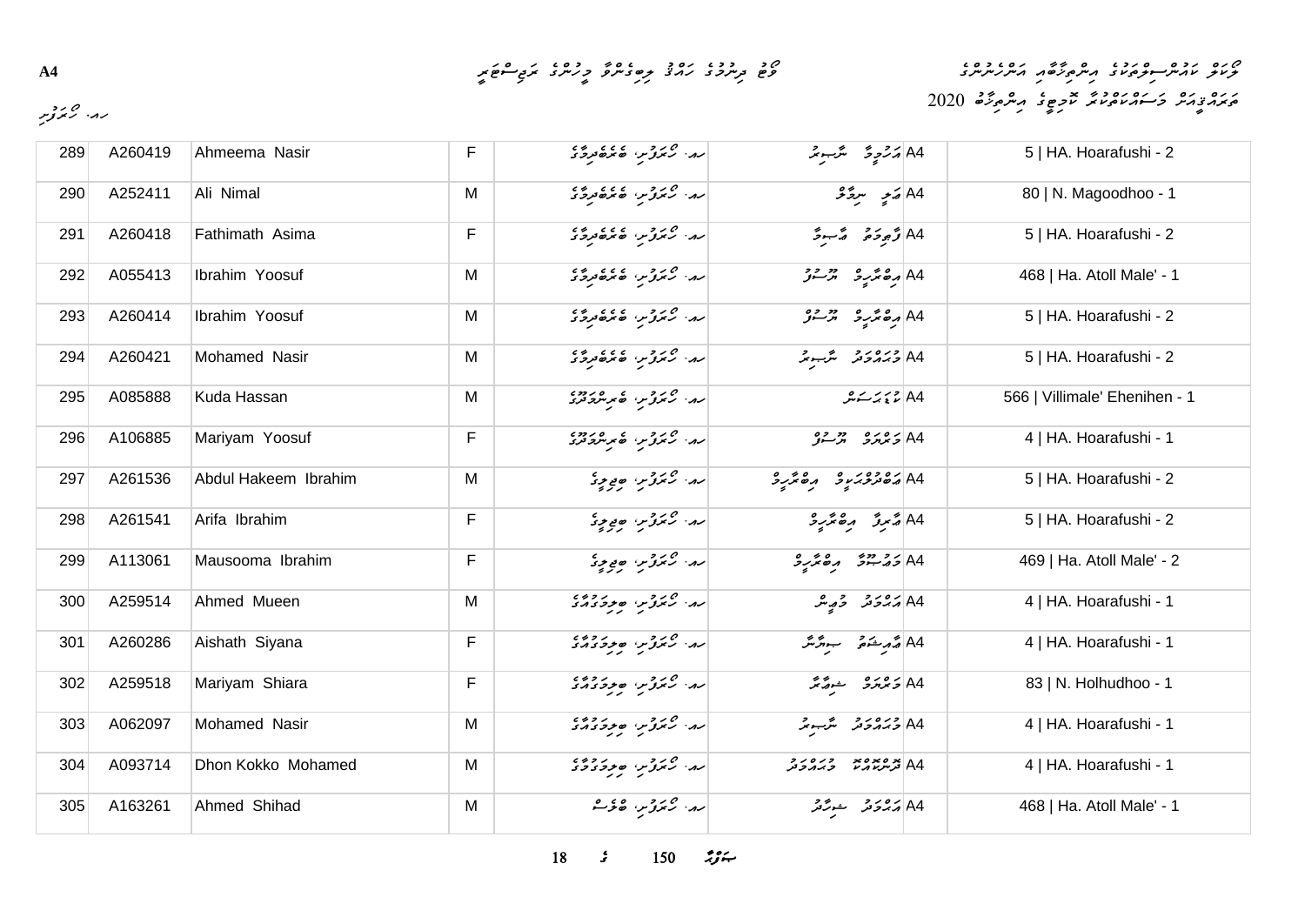*sCw7q7s5w7m< o<n9nOoAw7o< sCq;mAwBoEw7q<m; wBm;vB* م من المسجد المسجد المسجد المسجد المسجد العام 2020<br>مجم*د المسجد المسجد المستجد المسجد المسجد المسجد المسجد المسجد المسجد المسجد المسجد المسجد المسجد المسجد المسجد* 

| 306 | A260604 | Mohamed Rasheed   | M           | رە ئەتروپر، ھۇھ                          | A4 332,3 كرشونر                           | 4   HA. Hoarafushi - 1        |
|-----|---------|-------------------|-------------|------------------------------------------|-------------------------------------------|-------------------------------|
| 307 | A260481 | Waheedha Ibrahim  | $\mathsf F$ | رە بەردىر، ھۆت                           | A4 كۈبېتىر <b>مە</b> ھمىيەتى              | 468   Ha. Atoll Male' - 1     |
| 308 | A128593 | Ahmed Ashraf      | M           | رد. رمزوجه دود، ره<br>رد. رمزوجه گاموروس | A4 كەبرى كىمە كەشلىر <i>ۇ</i>             | 4   HA. Hoarafushi - 1        |
| 309 | A286586 | Akram Mohamed     | M           | מי התנתי סבופית                          | A4 كەندى دېرەرد                           | 4   HA. Hoarafushi - 1        |
| 310 | A085547 | Hafeeza Yoosuf    | F           | رو. رور وووي ده<br>رو. ريزوس گوروس       | A4 بَرَوٍ جَ حَرْبَ وَ مِنْ الْمَرْبَعَةِ | 4   HA. Hoarafushi - 1        |
| 311 | A362541 | Hamdhoon Mohamed  | M           | رد. رمزور، دود، ره                       | A4 كەفتەم مەمەم دىر                       | 4   HA. Hoarafushi - 1        |
| 312 | A286585 | Mamdhooh Mohamed  | M           | رړ ور د دوه ده ده.<br>رړ رنگونو، هڅرونگر |                                           | 468   Ha. Atoll Male' - 1     |
| 313 | A106889 | Mamdhooha Mohamed | F           | מרי התנתי סביקתי                         | A4 كەفتەت قەرەر د                         | 4   HA. Hoarafushi - 1        |
| 314 | A111353 | Mauroofa Mohamed  | $\mathsf F$ | מי המציעי סיבגפית                        | A4 <i>خەمىرى جەم</i> ەر ج                 | 468   Ha. Atoll Male' - 1     |
| 315 | A102131 | Mohamed Jaleel    | M           | رد. رمزور، دود، ره                       | A4 \$ <i>بَرْدٌ \$ بَرْ فَي بِ</i> حْرِ   | 4   HA. Hoarafushi - 1        |
| 316 | A261784 | Ahmed Nabeel      | M           | رد. رمزوید، دورو و                       | A4 كەندى قىر سىر يىلىن ئى                 | 5   HA. Hoarafushi - 2        |
| 317 | A261786 | Aminath Faruzana  | F           | رد. رمزور، ۱۳۶۵ و.                       | A4 مَرْحِ سَرَمَ تَرَبَّرْ بَيْرَ مَدَّ   | 5   HA. Hoarafushi - 2        |
| 318 | A094071 | Fareeda Mohamed   | $\mathsf F$ | رد. رمزور، مورد و ه                      | A4 تزىرى <i>گە جەمەھەت</i> ر              | 5   HA. Hoarafushi - 2        |
| 319 | A094073 | Fathimath Salfa   | F           | מגי למציעי סיבמה כ                       | A4 تَهِ دَمَ مَنْ نَوْتَرَ                | 5   HA. Hoarafushi - 2        |
| 320 | A261783 | Gamariyya Adam    | F           | מגי המניקי פירובים                       | A4 تَوَسِ <i>مِهُمَّہ مُ</i> قَرِّدً      | 469   Ha. Atoll Male' - 2     |
| 321 | A261773 | Ibrahim Nizar     | M           | מי למציעי סיבומרים                       | A4 مەھەر يەر سىنى ئىر                     | 5   HA. Hoarafushi - 2        |
| 322 | A261781 | Mariyam Shaira    | F           | מגי למציעי סיבמה בים                     | A4 كەنگەر ئىگە ئىگە ئىگە ئىگە             | 566   Villimale' Ehenihen - 1 |

*19 s 150 <i>n*<sub>s</sub>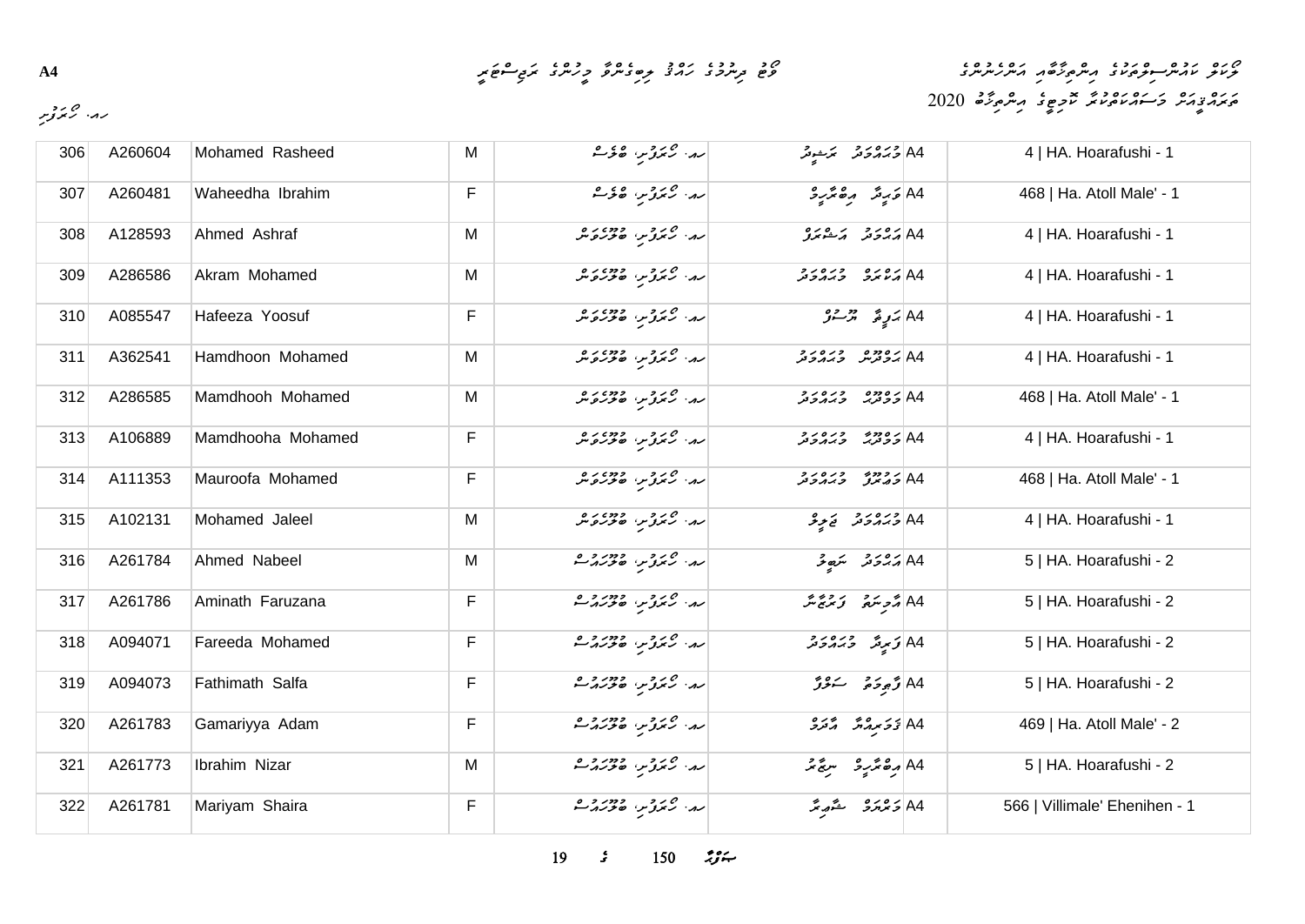*sCw7q7s5w7m< o<n9nOoAw7o< sCq;mAwBoEw7q<m; wBm;vB* م من المسجد المسجد المسجد المسجد المسجد العام 2020<br>مجم*د المسجد المسجد المستجد المسجد المسجد المسجد المسجد المسجد المسجد المسجد المسجد المسجد المسجد المسجد المسجد* 

| 323 | A094072 | Aishath Fakhriyya    | F | رە. ئەنزۇر، ھۆشمەتر                        | A4 مُرمِّدْمَة وَتَرْمُرْمَّتَرَ      | 5   HA. Hoarafushi - 2       |
|-----|---------|----------------------|---|--------------------------------------------|---------------------------------------|------------------------------|
| 324 | A094070 | Mohamed Ilham        | M | رە بەيروپە ھۆشمەت                          | A4  <i>وبروبروم</i> م <i>ورث</i> و    | 5   HA. Hoarafushi - 2       |
| 325 | A032877 | Abdulla Yoosuf       | M | מגי המנתי סיבינים                          | A4 مَەھىراللە مەدىر                   | 4   HA. Hoarafushi - 1       |
| 326 | A085545 | Aishath Shibana      | F | מגי המציקי פרבים                           | A4 مُرمِشَمْ شِقَّتَر                 | 114   B. Kudarikilu - 1      |
| 327 | A085544 | Arifa Abdulla        | F | رد. رنزوین مورده و                         | A4 صحي <i>ق ص</i> صحرالله             | 4   HA. Hoarafushi - 1       |
| 328 | A259732 | Fathimath Siyana     | F | رد. رمزور، ۱۳۶۵ ه                          | A4 زَّەپرىزە ئەرتىر                   | 4   HA. Hoarafushi - 1       |
| 329 | A259733 | Mariyam Sharoona     | F | מגי המציקי פרבים                           | A4 ك <i>روره</i> شەمىر                | 4   HA. Hoarafushi - 1       |
| 330 | A261639 | Sawaadh Ibrahim      | M | رە، رىمزىر، ئەدە                           | A4 سَعَرَّتْر مِرْهُ مَدَّرِدْ        | 469   Ha. Atoll Male' - 2    |
| 331 | A261629 | Shifana Ibrahim      | F | رە، رىمۇرىيە، بودە                         | A4 حورٌ شَر مِرصَّرَ رِ               | 462   Srilanka / Colombo - 3 |
| 332 | A261630 | Shifaza Ibrahim      | F | رە بەردىن مەدە                             | A4 خورج مرگ <i>م کرد</i> گر           | 469   Ha. Atoll Male' - 2    |
| 333 | A261633 | Sinan Ibrahim        | M | ره کرون پوده                               | A4 سومتربتر م <i>وڭ ت</i> ربىرى       | 6   HA. Hoarafushi - 3       |
| 334 | A057993 | Abdul Hameed Mohamed | M | رد. رورو به دوه                            |                                       | 5   HA. Hoarafushi - 2       |
| 335 | A052881 | Abdul Sattar Mohamed | M | روم دوم مدروده                             | A4 ره وه ره د و وره رو                | 5   HA. Hoarafushi - 2       |
| 336 | A261312 | Ahmed Naufal         | M | מגי מיכן ואין ביום.<br>מגי מודקיתי ליטובים | A4 كەبرى تەرىخ ھەرى                   | 5   HA. Hoarafushi - 2       |
| 337 | A122653 | Aishath Nasfa        | F | رد. رود به دوه                             | A4 مەمرىشىمۇ سىرسى <i>مۇ</i>          | 5   HA. Hoarafushi - 2       |
| 338 | A141729 | Aminath Nishana      | F | رد. ریزوین مدروده                          | A4 مُرْحِ سَرَمُ مِن مِشْرَسَّر       | 469   Ha. Atoll Male' - 2    |
| 339 | A122652 | Aminath Shabana      | F | رد. رمزور، مدروده،                         | A4 مَّ <i>حِ سَرَةَ مَدَةٌ مَّ</i> رَ | 469   Ha. Atoll Male' - 2    |

 $20$  *s*  $150$  *z***<sub>3</sub>** $\approx$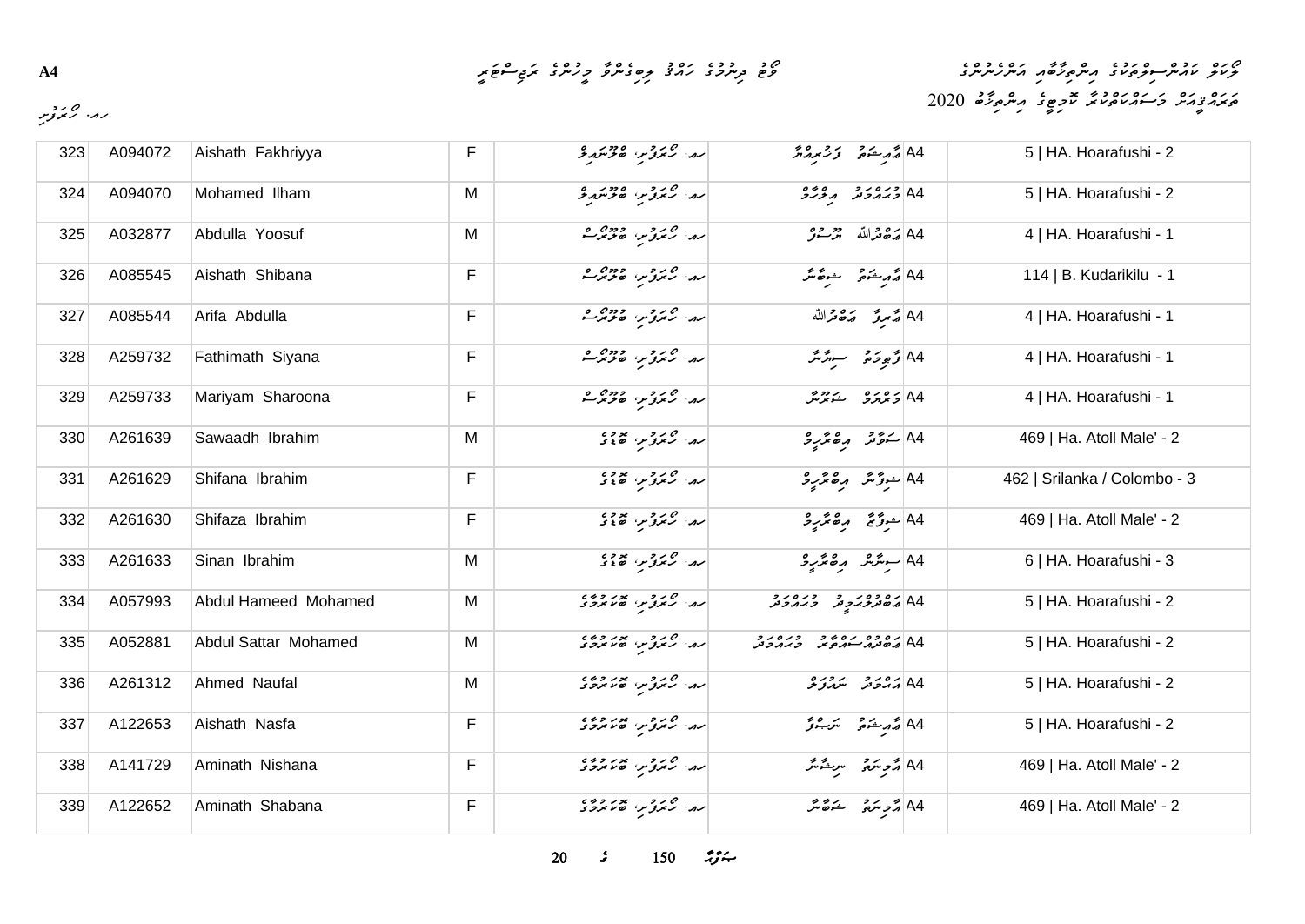*sCw7q7s5w7m< o<n9nOoAw7o< sCq;mAwBoEw7q<m; wBm;vB* م من المسجد المسجد المسجد المسجد المسجد العام 2020<br>مجم*د المسجد المسجد المستجد المسجد المسجد المسجد المسجد المسجد المسجد المسجد المسجد المسجد المسجد المسجد المسجد* 

| 340 | A261311 | Fathimath Maashaa    | F           | رە بەلگەدىن ھەتمەدە          | A4  <i>وَّجِ دَمَّة</i> ُ گَتْتُمُ | 469   Ha. Atoll Male' - 2    |
|-----|---------|----------------------|-------------|------------------------------|------------------------------------|------------------------------|
| 341 | A261307 | Fathmath Nazee       | F           | رد. رمزور، مدروده،           | A4 وَّجِوحَةُ مَّتَبِعِ            | 469   Ha. Atoll Male' - 2    |
| 342 | A261313 | Hussain Nafil        | M           | رد. رورو به دوه و            | A4 پرکسر سر سر مگر پر ع            | 469   Ha. Atoll Male' - 2    |
| 343 | A158727 | Ibrahim Shafiu       | M           | رد. رورو به دوه و            | A4 مەھەرىرى ھەرتى                  | 469   Ha. Atoll Male' - 2    |
| 344 | A085777 | Mohamed Shafiu       | M           | رد. رسود ساله دور            | A4 <i>52828 مشمورة</i>             | 469   Ha. Atoll Male' - 2    |
| 345 | A261309 | Ushama Abdul Sattar  | $\mathsf F$ | رد. رورو به بروون            | A4 ریمو ره ده ره د و               | 469   Ha. Atoll Male' - 2    |
| 346 | A044746 | Ahmed Waheed Usman   | M           | رە بەردىر، ھەھم              | A4 كەبرى تەرەپ ئەھەر ئىس           | 4   HA. Hoarafushi - 1       |
| 347 | A272572 | Mohamed Razaan Ahmed | M           | رە، ئەنزۇر، ھەم <sub>ە</sub> | A4 وبرەرو برور برەرو               | 4   HA. Hoarafushi - 1       |
| 348 | A077139 | Ahmed Adam           | M           | ره بر مرور وه وه             | A4 كەبرى بىر ئەترى                 | 5   HA. Hoarafushi - 2       |
| 349 | A149918 | Ali Rilwan           | M           | رو. رموتر، ۱۵۶ و.            | A4 رَمِ برِشْرَتْرَ                | 469   Ha. Atoll Male' - 2    |
| 350 | A106649 | Aminath Sulthana     | F           | ره بر روه وه وه              | A4 مُرْحِبِيرُ مُشْرِمُوتِيَّر     | 469   Ha. Atoll Male' - 2    |
| 351 | A058966 | Ibrahim Adam         | M           | ره محروم، مهرمری             | A4 مەھەمگەر 2 مەمرى                | 5   HA. Hoarafushi - 2       |
| 352 | A261432 | Ibrahim Vishal       | M           | رە بەردىر، ھەمدى             | A4 مەھەر ئەھ مۇھەر بىرىنى ئىس      | 632   Hulhumale' Ehenihen-18 |
| 353 | A106667 | Kamana Yoosuf        | F           | رو. رنزو ده ده ده            | A4 بَدَ تَهُ مَشْتَوَفَرَ          | 5   HA. Hoarafushi - 2       |
| 354 | A261429 | Mariyam Waheedha     | F           | رە بەردىر، ھەمدى             | A4 كەنگە <i>نگە كەبدى</i> گە       | 5   HA. Hoarafushi - 2       |
| 355 | A261425 | Mohamed Wisam        | M           | رو. رموتر، حدور              | A4  ج: جر حرفته عرف عرف            | 5   HA. Hoarafushi - 2       |
| 356 | A091930 | Nadiya Mohamed       | F           | رو. رنزو ده ده ده            | A4 سَمَعِيدَ حَمَدَ حَدِيدَ        | 138   Lh. Naifaru - 3        |

 $21$  *s*  $150$  *z***<sub>3</sub>** $\approx$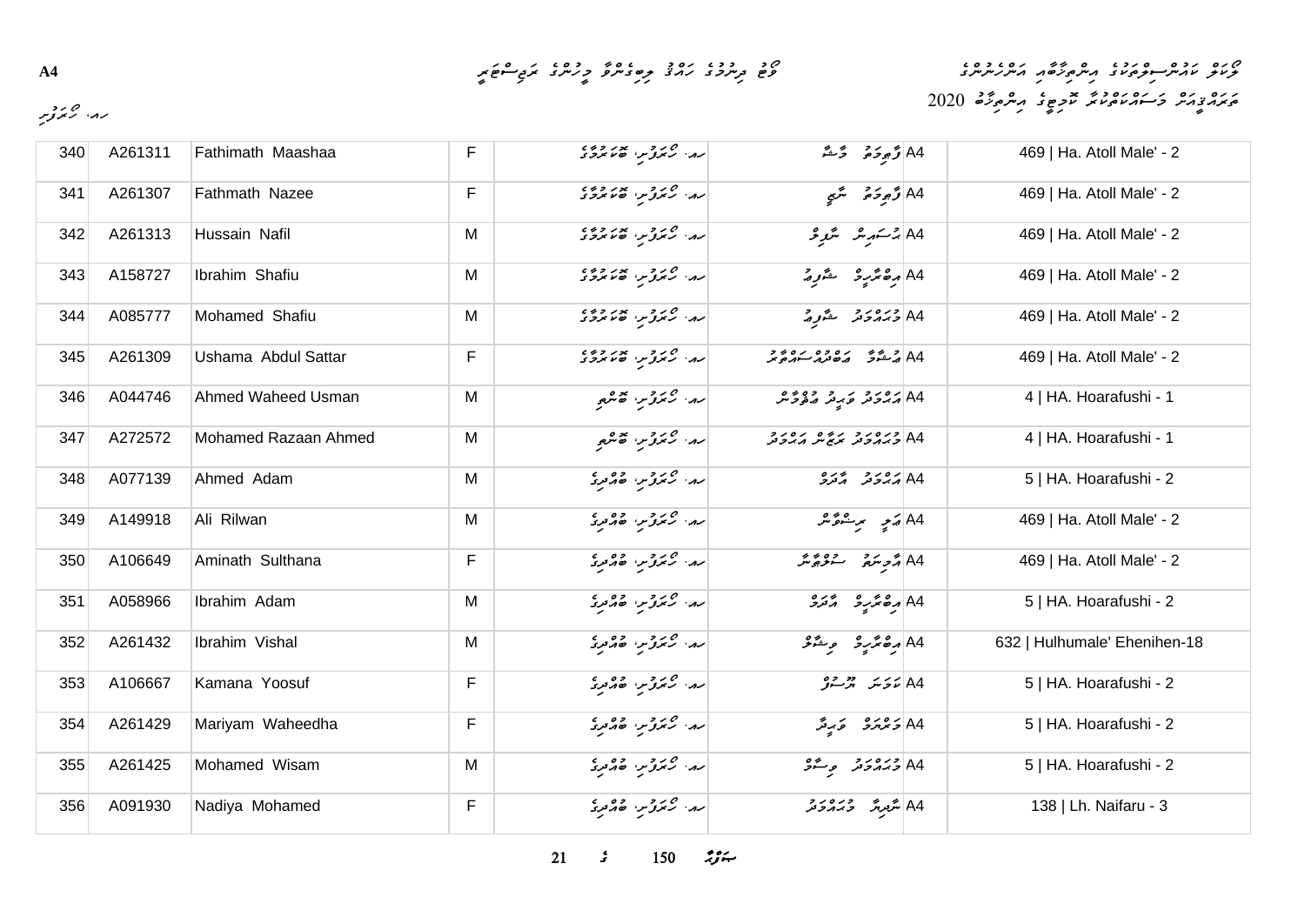*sCw7q7s5w7m< o<n9nOoAw7o< sCq;mAwBoEw7q<m; wBm;vB* م من المسجد المسجد المسجد المسجد المسجد العام 2020<br>مجم*د المسجد المسجد المستجد المسجد المسجد المسجد المسجد المسجد المسجد المسجد المسجد المسجد المسجد المسجد المسجد* 

| 357 | A261625 | Aminath Mohamed Fulhu       | F            | رە. ئەنزۇس ھۇسودى       | A4 <i>ה و سمہ ۔ و بر و دو و</i> و                          | 5   HA. Hoarafushi - 2       |
|-----|---------|-----------------------------|--------------|-------------------------|------------------------------------------------------------|------------------------------|
| 358 | A261623 | Hawwa Mohamed Fulhu         | $\mathsf F$  | رە بەر دەپ دەرە         | A4 پژوي وبروپورو د                                         | 5   HA. Hoarafushi - 2       |
| 359 | A148442 | Aminath Mauroofa            | $\mathsf{F}$ | رد. رمزور، ۱۵۶۵۶        | A4 مُجِسَعَةٍ حَصَمَّةٍ                                    | 632   Hulhumale' Ehenihen-18 |
| 360 | A260716 | Hassan Maalik               | M            | رد. رورو وووه وه        | A4   پرستر و محموم <u>ة</u>                                | 468   Ha. Atoll Male' - 1    |
| 361 | A260715 | Hussain Ma'adh              | M            | رد. رورو ووه وه         | A4 يُرَ مَهر مَدَّ 45 مَدَّ مِرَ 2                         | 10   HA. Kelaa - 1           |
| 362 | A260713 | Ibrahim Nizam               | M            | رد. روبرو وووه و        | A4 مەھم <i>گىي</i> ھەممۇر                                  | 632   Hulhumale' Ehenihen-18 |
| 363 | A260719 | Mahmoodh Mauroof            | M            | رد. رمزور، ۱۵۶۵۶        | A4 <i>ق</i> رصور كروموه                                    | 468   Ha. Atoll Male' - 1    |
| 364 | A260708 | Mohamed Zahir               | M            | ے دو۔<br>روڪوٽرين ھوھوی | A4 <i>5225 تى ب</i>                                        | 4   HA. Hoarafushi - 1       |
| 365 | A261094 | Ahmed Ali Manik             | M            | رو. رود و دولو و        | A4 كەبرى كە كەرىخ سرىر                                     | 4   HA. Hoarafushi - 1       |
| 366 | A146656 | Aishath Ahmed               | F            | رو. رود و دومور         | A4 مەم شىم مەر دەر د                                       | 4   HA. Hoarafushi - 1       |
| 367 | A261114 | Ali Shareef                 | M            | رە، رىزۇس ھەمۇس         | A4 كەمچە سىمىمىرتى                                         | 468   Ha. Atoll Male' - 1    |
| 368 | A261107 | Fathmath Ihusana            | F            | رە رىروپە ھەم ھەر       | A4 تَهِ حَقَّ مِيمَسَّسَّ                                  | 4   HA. Hoarafushi - 1       |
| 369 | A094066 | Ibrahim Shareef             | M            | رە رىروپە ھەم ھەر       | A4 مەھەر ئەرىرى ھەمبەر A4                                  | 468   Ha. Atoll Male' - 1    |
| 370 | A358213 | <b>Ismail Shareef</b>       | M            | رد. ريزور، ده ده د      | A4 م <i>ر حوڏمي ٿي جو پو</i> ڙ                             | 468   Ha. Atoll Male' - 1    |
| 371 | A261108 | Mohamed Shareef             | M            | رە، رىزۇس ھەمۇس         | A4 <i>\$ بَرُمْ دَمَّرَ</i> شَ <sub>مَ</sub> بِرُ <i>؟</i> | 59   Sh. Foakaidhoo - 1      |
| 372 | A260299 | <b>Ibrahim Maah Shareef</b> | M            | رە، رىمۇس ئام مەر       | A4 مەھەرىرى ئ <sup>ې</sup> ر شەمرى                         | 4   HA. Hoarafushi - 1       |
| 373 | A260301 | Mariyam Mirusha             | F            | رە، رىمزۇر، ئامەدەگە    | A4 <i>5 بروگر و بر</i> گ                                   | 4   HA. Hoarafushi - 1       |

 $22$  *s*  $150$  *i*<sub>s</sub>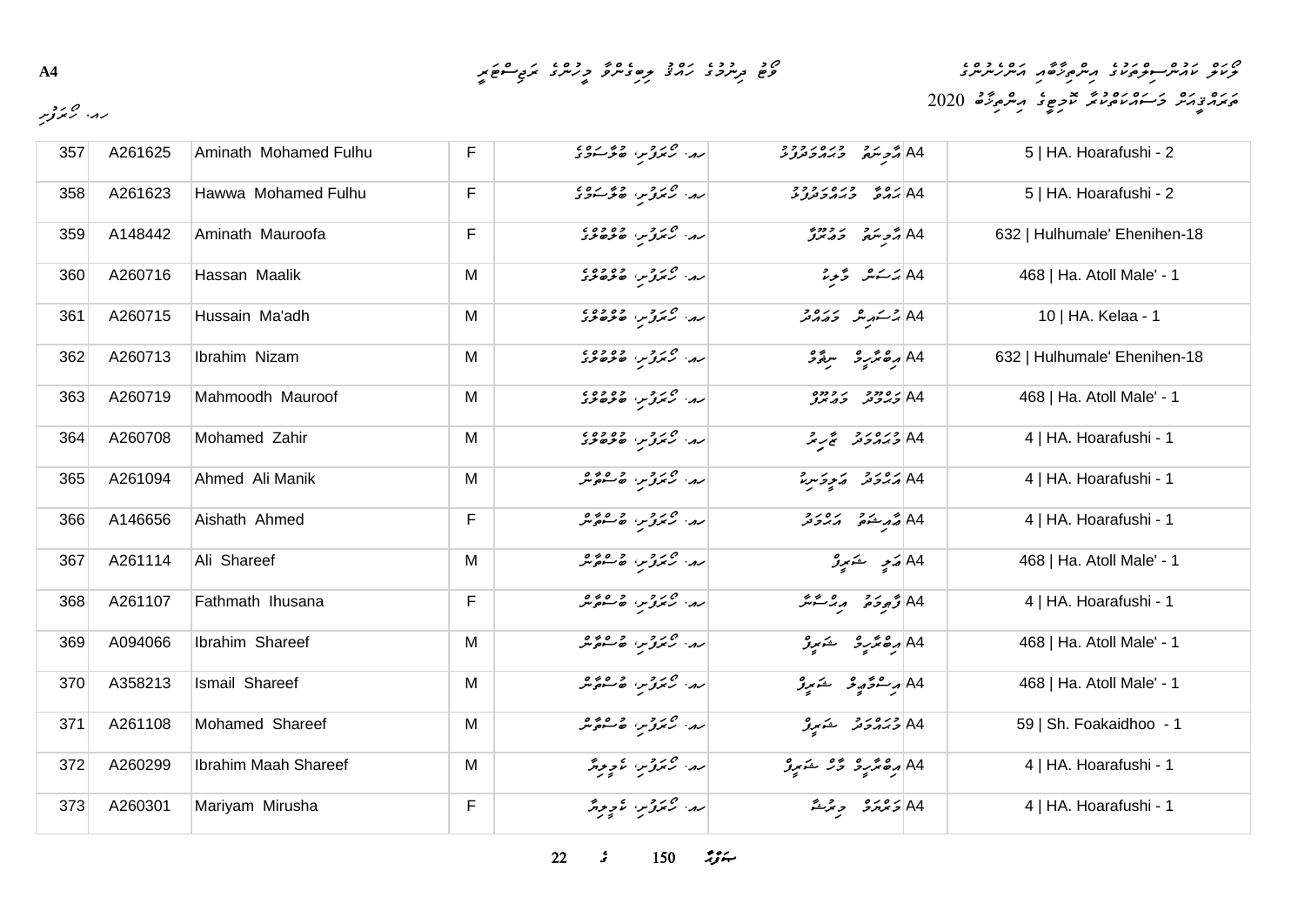*sCw7q7s5w7m< o<n9nOoAw7o< sCq;mAwBoEw7q<m; wBm;vB* م من المرة المرة المرة المرجع المرجع في المركبة 2020<br>مجم*د المريض المربوط المربع المرجع في المراجع المركبة* 

| 374 | A046126 | Mohamed Shareef      | M           | رە، رىمزۇير، ئاچ جەڭر    | A4  <i>32,252 خەير</i> ۇ                        | 4   HA. Hoarafushi - 1         |
|-----|---------|----------------------|-------------|--------------------------|-------------------------------------------------|--------------------------------|
| 375 | A116064 | Mohamed Akram        | M           | رە ئەتروپ ئەرەپىيە دەپ   | A4 ورەرو رەرە                                   | 6   HA. Hoarafushi - 3         |
| 376 | A123834 | Adam Yoosuf          | M           | رە، ئەترۇس ئۇسترسى       | A4 گەنىرى ھۆسىۋ                                 | 632   Hulhumale' Ehenihen-18   |
| 377 | A260550 | Ahmed Samakh Mohamed | M           | رە، ئەترۇس ئۇسترىسىد     | A4 رەرو كەۋە دېرەرو                             | 469   Ha. Atoll Male' - 2      |
| 378 | A078919 | Ali Adam             | M           | رە ، ئەترۇس كۇسىرسى      | A4 <i>جَ جِهِ مُ</i> تَرَدُّ                    | 469   Ha. Atoll Male' - 2      |
| 379 | A262659 | Ameena Adam          | $\mathsf F$ | رە ، ئەترۇس كۇسىرسى      | A4 كەچ ئىگە ئەگەرنى                             | 6   HA. Hoarafushi - 3         |
| 380 | A262658 | Aminath Sameera      | F           | رە ، ئەترۇس ئۇسترسىد     | A4 مَرْحِ سَوَ سَوَ سَرَ جَهْ                   | 469   Ha. Atoll Male' - 2      |
| 381 | A158273 | Bisharaa Ahmed       | F           | رە ، ئەترىس، ئۇسلامىي    | A4 صِنْتُمَّدَ مَدْحَدَ                         | 469   Ha. Atoll Male' - 2      |
| 382 | A158274 | Fathimath Bushra     | F           |                          | A4 تَ <i>وجوح</i> صَشْعَتَر                     | 469   Ha. Atoll Male' - 2      |
| 383 | A099136 | Ibrahim Adam         | M           | رە، ئەترۇس ئۇسترسى       | A4 مەھمىر ئەھمىدە                               | 632   Hulhumale' Ehenihen-18   |
| 384 | A120689 | Mariyam Gaseema      | $\mathsf F$ | رە ، ئەترۇس ئۇسترىيدى    | A4 ى يۇرى تۇسوم                                 | 632   Hulhumale' Ehenihen-18   |
| 385 | A260552 | Mariyam Suma Mohamed | $\mathsf F$ | رە، ئەترۇس ئۇسترىسى      | A4 ويروره معدود ورورو                           | 35   Kulhudhuffushi Uthuru - 1 |
| 386 | A262660 | Mohamed Sameer       | M           | رە، ئەترۇس ئۇسترسى       | A4 دُبَرْدْدَ مَدْ سَوِيْر                      | 6   HA. Hoarafushi - 3         |
| 387 | A262656 | Rasheeda Zakariyya   | F           | رە ، ئەترۇس ئۇسترىيدى    | A4 ىَرَسْدِتَرَ گَمَ <i>مَرورْ مَّ</i> رَ       | 632   Hulhumale' Ehenihen-18   |
| 388 | A148061 | Rugiyya Adam         | F           | رە ، ئەترۇس ئۇسترىيرى    | A4 برت <sub>و</sub> م برگ مرکز در محمد بر       | 632   Hulhumale' Ehenihen-18   |
| 389 | A070538 | Abdulla Sharafudheen | M           | رە ئەترۇس ئۇسترىيرىدۇ.   | A4 كَرْھُ قَرْاللَّهُ ۖ شَوَمَرُوْكُرْ قَرِيْشُ | 4   HA. Hoarafushi - 1         |
| 390 | A264086 | Ahmed Firdhos        | M           | رە ، ئەنزىر، ئۇسترىيرى ئ | A4 كەبروتىر ب <i>ويتىدە</i> م                   | 468   Ha. Atoll Male' - 1      |

 $23$  *s*  $\cancel{5}$  **150** *z***<sub>3</sub>** $\cancel{5}$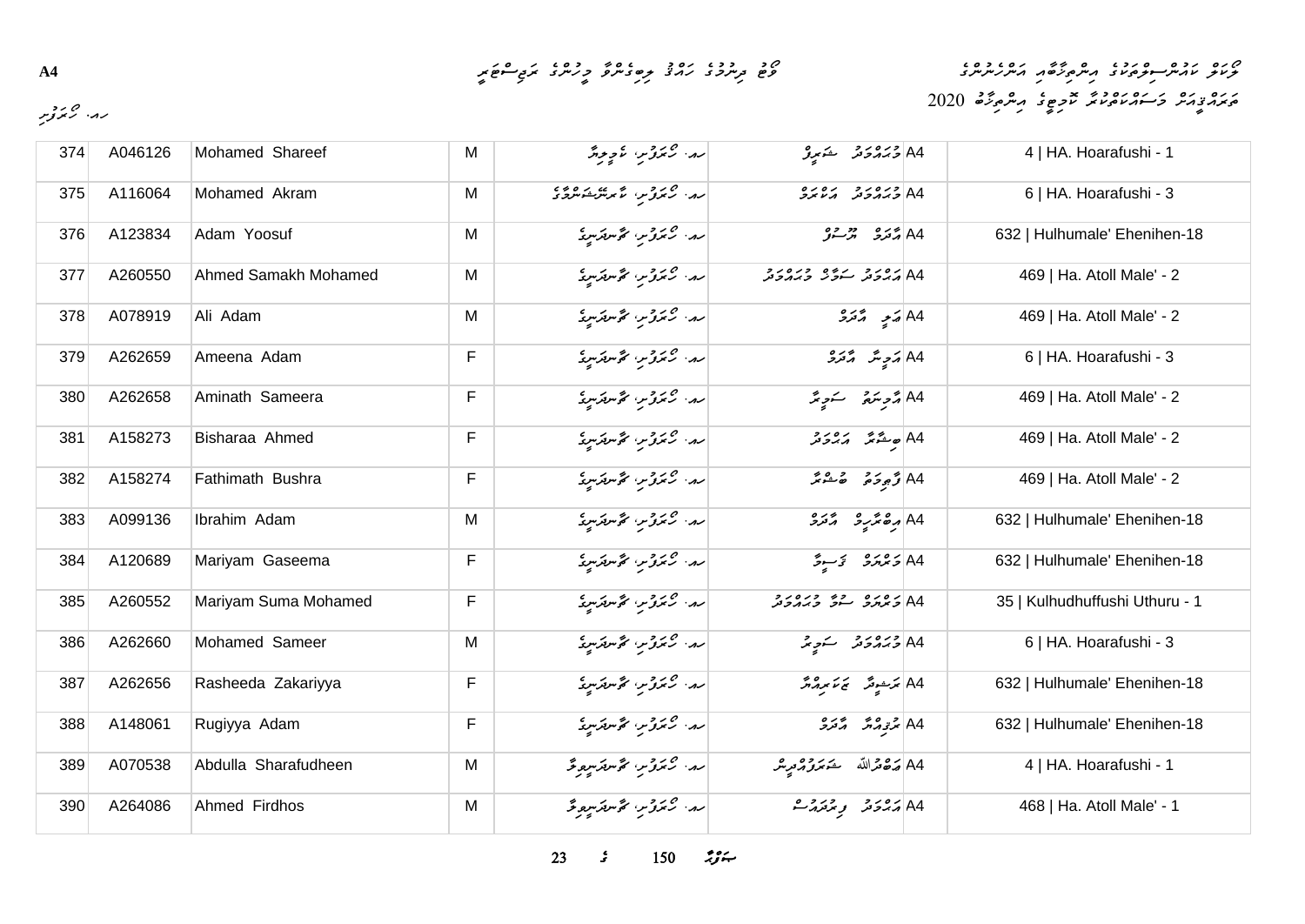*sCw7q7s5w7m< o<n9nOoAw7o< sCq;mAwBoEw7q<m; wBm;vB* م من المرة المرة المرة المرجع المرجع في المركبة 2020<br>مجم*د المريض المربوط المربع المرجع في المراجع المركبة* 

| 391 | A264083 | Aishath Fazna        | F           | رە ، ئەنزۇس ئۇسقەسرە بۇ  | A4 مَ <i>ذْمِرْ حَنْحَمْ وَكَيْ</i> مُدَّرِ | 4   HA. Hoarafushi - 1       |
|-----|---------|----------------------|-------------|--------------------------|---------------------------------------------|------------------------------|
| 392 | A264087 | Aminath Fazeela      | $\mathsf F$ | رە، ئەنزۇس ئۇسترسىدۇ.    | A4 مَّ <i>وِسَمَعْ _ وَسِوَّدَّ</i>         | 468   Ha. Atoll Male' - 1    |
| 393 | A159321 | Fathimath Leena      | F           | رە ئەترۇپ ئۇسترىيرىدۇ.   | A4 وَج <i>وحَ</i> هُمْ مُحِسَّرٌ            | 468   Ha. Atoll Male' - 1    |
| 394 | A264088 | Ismail Fathhy        | M           | رە ، ئەنزىر، ئۇسترىيرى ئ | A4 مرڪو <i>ڻيو ڏوپ</i>                      | 468   Ha. Atoll Male' - 1    |
| 395 | A262580 | Maryam Shazna        | $\mathsf F$ | رە ئەترۇس ئۇسترسىدۇ      | A4  <i>كەنگەنگە</i> شەمئى ئىگە              | 468   Ha. Atoll Male' - 1    |
| 396 | A065952 | Moosa Mohamed        | M           | رە ، ئەنزىر، ئۇسترىيرى ئ | A4 ترقيق به دره در د                        | 468   Ha. Atoll Male' - 1    |
| 397 | A093813 | Sara Ali             | F           | رە، ئەنزۇس ئۇسترسىدۇ.    | A4 گے پتر کی ج                              | 468   Ha. Atoll Male' - 1    |
| 398 | A263577 | Afsal Faiz           | M           | رە، ئەنزۇس كۇۋىس         | A4 كەرىسىدى ئۇرى                            | 468   Ha. Atoll Male' - 1    |
| 399 | A150246 | Aminath Shahula      | F           | برون وده وده وه وه ورا   | A4 مَّ حِ سَمَّ مَ حَدَثَوَّ                | 6   HA. Hoarafushi - 3       |
| 400 | A066617 | Hussain Mafaz        | M           | מגי המנתי ודפים בים יי   | A4 بر سَمبر شرح وَ وَ مَح                   | 469   Ha. Atoll Male' - 2    |
| 401 | A158825 | Jeeza Abdul Hakeem   | $\mathsf F$ | رە بەردىن ئەبۇرەھەر      | A4 يې ته په <i>ه ه ترڅ تړ</i> و             | 632   Hulhumale' Ehenihen-18 |
| 402 | A262602 | Jumaina Abdul Hakeem | F           | رړ، رګور، لومړيو هم      | A4 في <i>خم مش مش محمد حرار و</i>           | 469   Ha. Atoll Male' - 2    |
| 403 | A324054 | Misbaah Abdul Hakeem | M           | رە بەردىن ئەبۇرەھەر      | A4 وبدة بره ده دور رو                       | 632   Hulhumale' Ehenihen-18 |
| 404 | A163284 | Zaeema Abdul Hakeem  | F           | رە بەردىن ئەبۇرەھەر      | A4 يَهِ دَمَ صَوَّحْ يَرَ وَ                | 6   HA. Hoarafushi - 3       |
| 405 | A262575 | Zuhura Mohamed       | $\mathsf F$ | رە بەر دىرە مەھ مەھ ھ    | A4 ج ح محمد حدود مر                         | 6   HA. Hoarafushi - 3       |
| 406 | A099829 | Fathimath Ibrahim    | F           | ىد. ئىغروس مەمگىرىم      | A4 زَّەپرَ مَ مِرْھَ مَّرْرِ \$             | 6   HA. Hoarafushi - 3       |
| 407 | A085890 | Ahmed Imthiyaz       | M           | رە ئەسروپ دە ەر ئەس      | A4 ג׳ג'כנג הַכْתַּתٌ <i>א</i>               | 4   HA. Hoarafushi - 1       |

 $24$  *s*  $150$   $23$   $\div$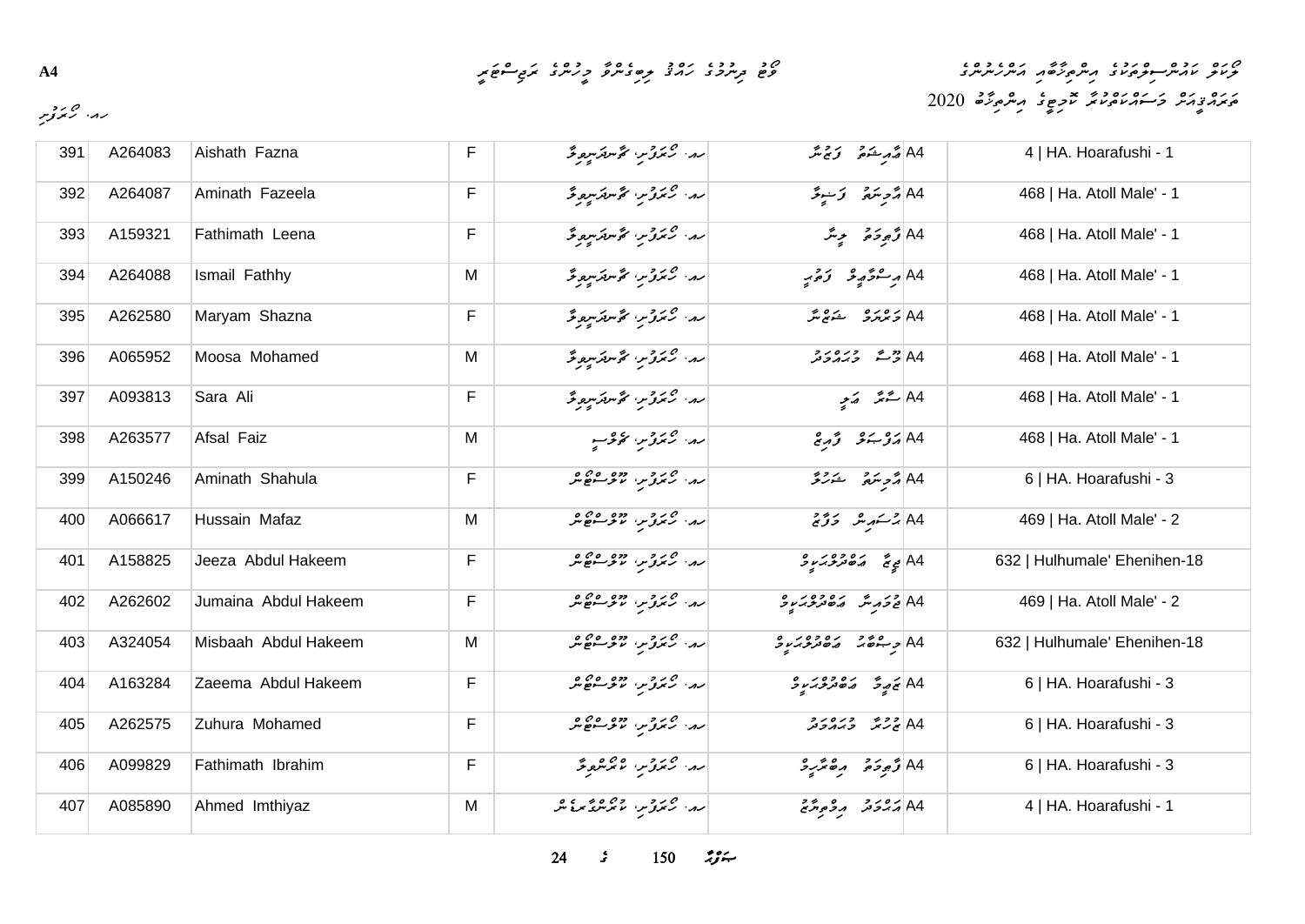*sCw7q7s5w7m< o<n9nOoAw7o< sCq;mAwBoEw7q<m; wBm;vB* م من المرة المرة المرة المرجع المرجع في المركبة 2020<br>مجم*د المريض المربوط المربع المرجع في المراجع المركبة* 

| 408 | A085891 | Asiyath Rihla      | F           | رە بەردىن ئەمەدە ئەنگە     | A4 مرَّ-مِ <i>رَدَة</i> برِبْرْ تَرَ   | 468   Ha. Atoll Male' - 1 |
|-----|---------|--------------------|-------------|----------------------------|----------------------------------------|---------------------------|
| 409 | A067321 | Gasim Abdul Rahman | M           | رو. رسور در ۲۵۵۰ ور در     | A4 تخ سوم مصر مصر محمد تر محمد حسر     | 4   HA. Hoarafushi - 1    |
| 410 | A076094 | Nazima Gasim       | F           | رە، ئەنزۇس ئاترىش ئىگە ئار | A4 سَّمَعِ حَمَّ تَحْ سِرْحَ           | 468   Ha. Atoll Male' - 1 |
| 411 | A099177 | Rasheeda Moosa     | F           | رە بەر دەرە دەھ دەر دە     | A4 بَرَشوِتَرُ 2°بُّ مُ                | 4   HA. Hoarafushi - 1    |
| 412 | A098432 | Raziyya Ibrahim    | F           | رە ئەسروپ دە ەر ئەس        | A4 بَرَى <i>نِيهُمَّ مِرْهُ بَرْدِ</i> | 468   Ha. Atoll Male' - 1 |
| 413 | A258896 | Salma Gasim        | F           | رە ئەسروپ دە ەر ئەس        | A4 كەنزى تۇسىۋ                         | 468   Ha. Atoll Male' - 1 |
| 414 | A258894 | Shahula Gasim      | F           | به کیمون میگردیم و         | $3 - 3$ $3 - 2 - 14$                   | 4   HA. Hoarafushi - 1    |
| 415 | A258900 | Shahuma Gasim      | $\mathsf F$ | מי לתקני ומשיב מליל        | $3 - 3 - 2 - 14$                       | 4   HA. Hoarafushi - 1    |
| 416 | A085889 | Zamra Gasim        | F           |                            | A4 كى 3 مىگە سىتى سىر 3 بىر            | 4   HA. Hoarafushi - 1    |
| 417 | A260125 | Ahmed Zahir        | M           | رە، ئەتتۇس قىم ئ           | A4 كەبرى قىم ئىچ مەتتىر.               | 5   HA. Hoarafushi - 2    |
| 418 | A078926 | Ibrahim Rasheed    | M           | رە ، ئەترۇس ، ئاي ئ        | A4 مەھەر ئەر مىز مىزدىر                | 5   HA. Hoarafushi - 2    |
| 419 | A132768 | Ahmed Shamil       | M           | ىد. ئۇنمۇس بېشىشمۇ ئ       | A4 كەبرى تەرىخى ئىسىمب                 | 6   HA. Hoarafushi - 3    |
| 420 | A263726 | Aminath Saruheena  | $\mathsf F$ | ىد. ئەنزۇس پەشرىئو ئە      | A4 مَّ حِ سَمَعَ مَسَسَمَّهِ سِعَّرَ   | 6   HA. Hoarafushi - 3    |
| 421 | A263733 | Fathimath Shaadhna | F           | به رسموس پیر شوځ           | A4 وَّجِرْحَرْمَ حَسَّمْتَرْسَرَ       | 469   Ha. Atoll Male' - 2 |
| 422 | A075712 | Hashim Mohamed     | M           | به رسموس پیشودهٔ           | A4 گەخوى ئ <i>ەكەم</i> دىر             | 469   Ha. Atoll Male' - 2 |
| 423 | A150732 | Ibrahim Mohamed    | M           | ىد. ئىغۇس پەشھۇق           | A4 رەئزىرى ئەرەرىيە                    | 6   HA. Hoarafushi - 3    |
| 424 | A263731 | Mariyam Ahmed      | F           | ىد. ئىترۇس پەشرىئونۇ       | A4 كەبىر بەر يەر بەر ج                 | 6   HA. Hoarafushi - 3    |

 $25$  *s*  $\cancel{150}$  *z***<sub>3</sub>**  $\cancel{25}$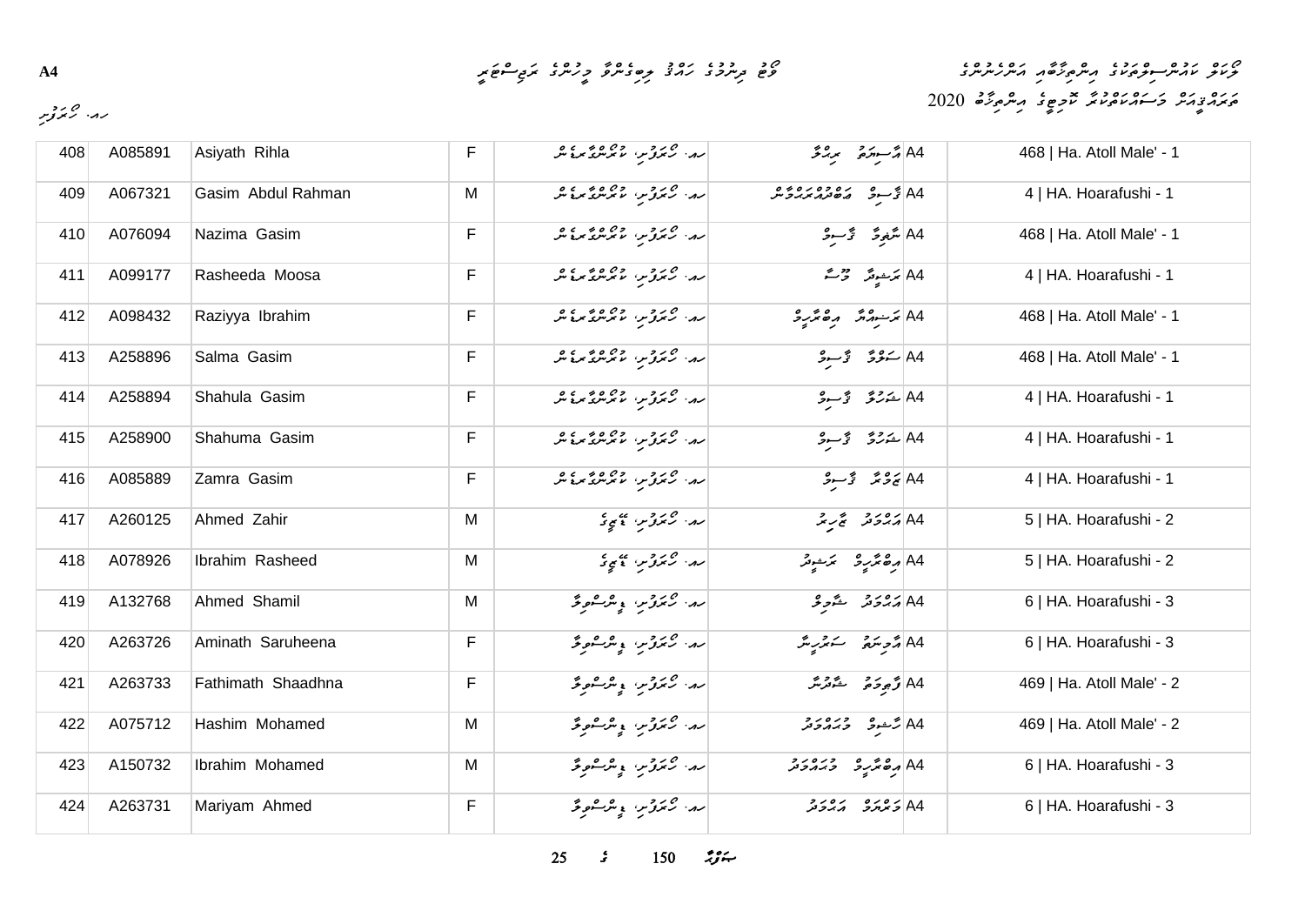*sCw7q7s5w7m< o<n9nOoAw7o< sCq;mAwBoEw7q<m; wBm;vB* م من المرة المرة المرة المرجع المرجع في المركبة 2020<br>مجم*د المريض المربوط المربع المرجع في المراجع المركبة* 

| 425 | A111236 | Mohamed Hussain       | M            | رە. ئەنزۇر، بېشرىقوقە    | A4 <i>وُبَرُودُو بِرُسَهِ بِرْ</i> | 6   HA. Hoarafushi - 3       |
|-----|---------|-----------------------|--------------|--------------------------|------------------------------------|------------------------------|
| 426 | A158843 | Moosa Hilaal          | M            | به رسمزور، پیش شوځه      | A4 جي شه ريمونو                    | 248   ADh. Mahibadhoo - 2    |
| 427 | A126463 | Nahidha Mohamed       | $\mathsf F$  | ىد. ئىنمۇس بېشىشوقە      | A4 مَرْرِمَّر وَبَرَ وَوَ          | 6   HA. Hoarafushi - 3       |
| 428 | A263728 | Saina Mohamed         | F            | ىد. ئىنمۇس بېشىشوقە      | A4 گەرىگە ئەمەمەتەر                | 469   Ha. Atoll Male' - 2    |
| 429 | A263729 | Siuna Mohamed         | $\mathsf{F}$ | ىد. ئەنزۇس بېشرىقوقە     | A4 سوړننگ ت <i>و ټرم</i> ختر       | 6   HA. Hoarafushi - 3       |
| 430 | A093550 | Ahmed Shameem         | M            | رە بەرەپ بەدە بەرە       | A4 <i>2525 مشو</i> ر               | 5   HA. Hoarafushi - 2       |
| 431 | A359173 | Bunyaameen Shameem    | M            | رە - 2 ئۇترىن قرىزە سىۋى | A4 <i>ھُنگوچش</i> شَوِدُ           | 5   HA. Hoarafushi - 2       |
| 432 | A163322 | Fathimath Rashfa      | $\mathsf F$  | رە بەردىر، تەرەر بەرە    | A4 تَ <i>جوحَمَّة</i> تَرَشُوَّرَّ | 5   HA. Hoarafushi - 2       |
| 433 | A163321 | Ibrahim Shameem       | M            | رە ئەنزىر، ئەدەب ئور     | A4 م <i>وھنگرد</i> و ڪوچ           | 138   Lh. Naifaru - 3        |
| 434 | A260632 | Khadeeja Adam Fulhu   | $\mathsf F$  | رە ئەيزۇر، ئۇيرە بەيدە   | A4 كَتَعِيقٌ مُحْمَدَ وَمُوْمَدٌ   | 469   Ha. Atoll Male' - 2    |
| 435 | A148018 | Mariyam Fulhu         | $\mathsf F$  | رە بەر دىرە بەرە بەر     | A4 ئەبەر <i>235</i>                | 5   HA. Hoarafushi - 2       |
| 436 | A101453 | Mohamed Shameem       | M            | رە بەرەپ بەدە بەرە       | A4  3 <i>522 \$ محكو</i> ثر        | 5   HA. Hoarafushi - 2       |
| 437 | A007344 | Ahmed Nasheed Mohamed | M            | رە رىمۇم برورو دە        | A4 كەندى كەر بەر جەمدى ج           | 469   Ha. Atoll Male' - 2    |
| 438 | A078457 | Ali Mamdhooh          | M            | رە ئەتروپ روز دەپ        | A4 كەمچە كەلىم دەرىجە              | 6   HA. Hoarafushi - 3       |
| 439 | A262756 | Aminath Mohamed       | F            | رد. رمزور، درور و ده     | A4 مُحْرِسَمُ وَكَرْمُرْدَمْرَ     | 6   HA. Hoarafushi - 3       |
| 440 | A143791 | Fathimath Ibrahim     | $\mathsf F$  | ره رکروس مرور و ده       | A4 زَّجِرَة مِصْرَبِة مِ           | 6   HA. Hoarafushi - 3       |
| 441 | A084453 | <b>Abdul Rasheed</b>  | M            | رە . ئەتروپر، ترەۋىرە ئ  | A4 پر <i>۱۳۵۵ پر ش</i> وتر         | 632   Hulhumale' Ehenihen-18 |

 $26$  *s*  $\cancel{5}$  **150** *z*  $\cancel{5}$  *z*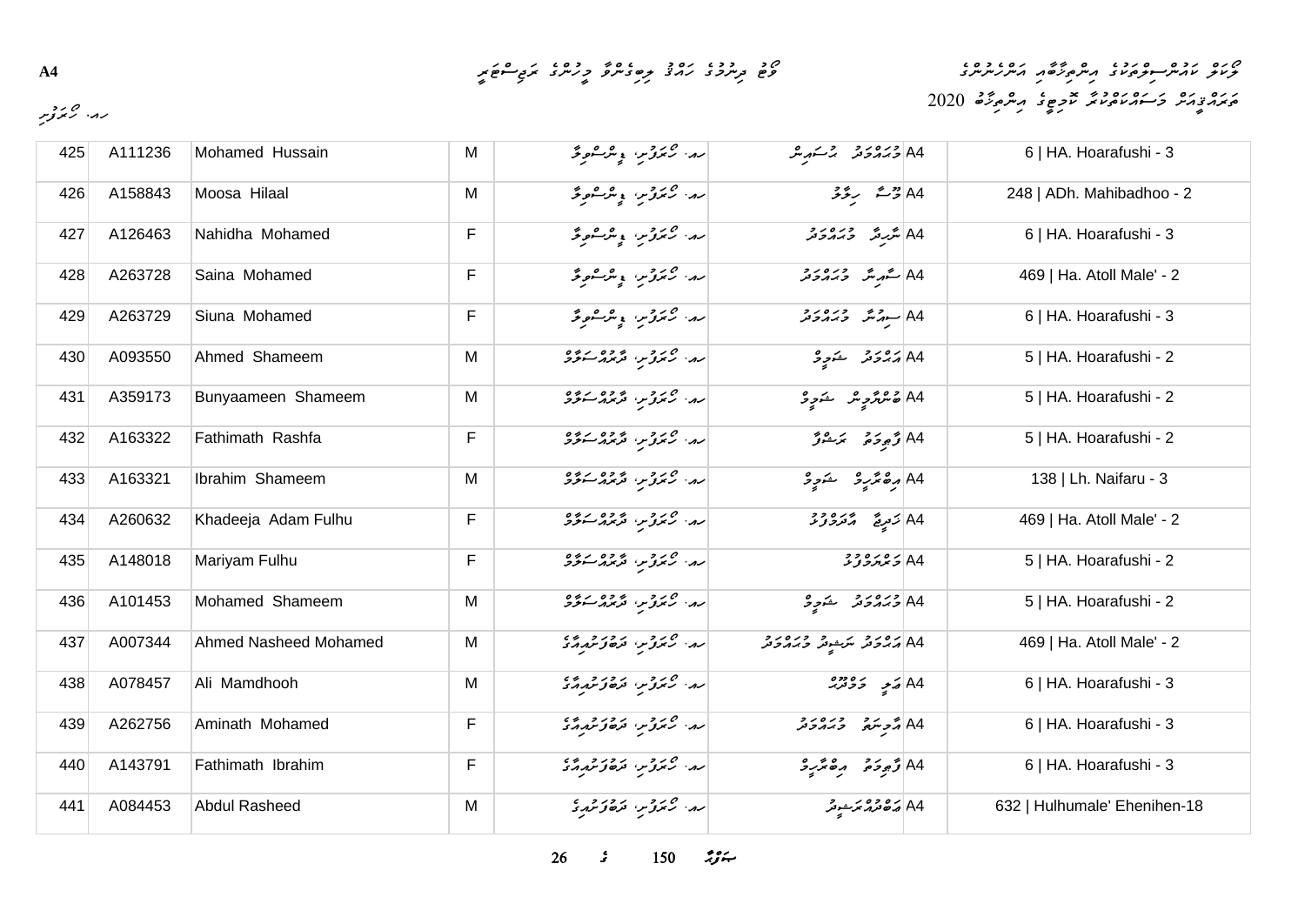*sCw7q7s5w7m< o<n9nOoAw7o< sCq;mAwBoEw7q<m; wBm;vB* م من المسجد المسجد المسجد المسجد المسجد العام 2020<br>مجم*د المسجد المسجد المستجد المسجد المسجد المسجد المسجد المسجد المسجد المسجد المسجد المسجد المسجد المسجد المسجد* 

| 442 | A073693 | Ahmed                      | M            | رە بە ئەتروپ ئەھۇترە ئ                         | A4 بر بر بحر تعر                       | 6   HA. Hoarafushi - 3        |
|-----|---------|----------------------------|--------------|------------------------------------------------|----------------------------------------|-------------------------------|
| 443 | A262747 | Aneesa Ibrahim             | $\mathsf F$  | رە بەلگەن ئەھەر ئەر                            | A4 كەيرىسە مەھەر ئىچ                   | 469   Ha. Atoll Male' - 2     |
| 444 | A138477 | Hussain                    | M            | رە . ئەترۇس ترەۋرو ،                           | A4 بر مسم <i>و بن</i> گ                | 6   HA. Hoarafushi - 3        |
| 445 | A058876 | Ibrahim Mohamed            | M            | رە بەلگەن ئەھەر ئەر                            | A4 مەھمگىرو ئەممەدىر                   | 469   Ha. Atoll Male' - 2     |
| 446 | A262759 | Mohamed Ziyaau             | M            | رو. رموز در در در در د                         | A4 دېرورو په پژ <sub>م</sub>           | 469   Ha. Atoll Male' - 2     |
| 447 | A058204 | Rasheeda Ibrahim           | $\mathsf F$  | رە بەلگەن ئەھەر ئەر                            | A4 بَرَحْدٍ مَّرْ مِنْ مَرْكِزِ \$     | 469   Ha. Atoll Male' - 2     |
| 448 | A085899 | Badoora Aboobakuru         | $\mathsf{F}$ | رە بەر ئەترىپ، ئەتەرى                          | $7222$ $-226$ $-14$                    | 4   HA. Hoarafushi - 1        |
| 449 | A148334 | Ali Midhuhath              | M            |                                                | A4 <i>مَجِ وِمْدَهْ</i>                | 469   Ha. Atoll Male' - 2     |
| 450 | A395134 | Fathimath Shiura Shamoon   | F            | رد. رمزور، در دوه بدوه                         | A4 تُهِ رَحْمٍ شِهْرَ يُمْ شُوَمَ سُرَ | 566   Villimale' Ehenihen - 1 |
| 451 | A093402 | Mariyam Shuhudha           | $\mathsf F$  | رد. رمزور، در دوه بردوه                        | A4 كەنگەر ھەر ئىش ئىش كىلگەن ئىش       | 5   HA. Hoarafushi - 2        |
| 452 | A150600 | Ramiza Abdulla             | $\mathsf F$  | رد. کریزی ترسه بردون<br>رد. کریزی ترسه بردترین | A4 بَرَّحِ بَجَ مَرَصَّعْرَاللَّه      | 5   HA. Hoarafushi - 2        |
| 453 | A103317 | Shamoon Saeed              | M            | رد. رمزور، ترسه دوه بدوه                       | A4 شى <i>ۋەتتى سىمپىتى</i>             | 469   Ha. Atoll Male' - 2     |
| 454 | A060627 | Adam Rifath                | M            | رە ، ئەترۇس ئەسھونۇق                           | A4 جُرَح بروجو                         | 469   Ha. Atoll Male' - 2     |
| 455 | A262291 | <b>Ahmed Mahil Mohamed</b> | M            | رو. رنجوفر، ترسه و دمی                         | A4 , גלג' באיב בג' בביר בי             | 6   HA. Hoarafushi - 3        |
| 456 | A262297 | Aishath Risha              | $\mathsf F$  | رە، ئەترۇس ئەسھىرگە                            | A4 مُرمِشَمُو مِرْشَر                  | 469   Ha. Atoll Male' - 2     |
| 457 | A053665 | Ali Ahmed                  | M            | رە . ئەترۇس ئەسھونۇق                           | A4 كەير كەبر <i>ە دى</i> ر             | 6   HA. Hoarafushi - 3        |
| 458 | A072279 | Aminath Nazy               | F            | رە . ئەترۇس ترسھوترى                           | A4 مَرْحِ سَمَعْ مَسْمَعِ              | 469   Ha. Atoll Male' - 2     |

*27 sC 150 nNw?mS*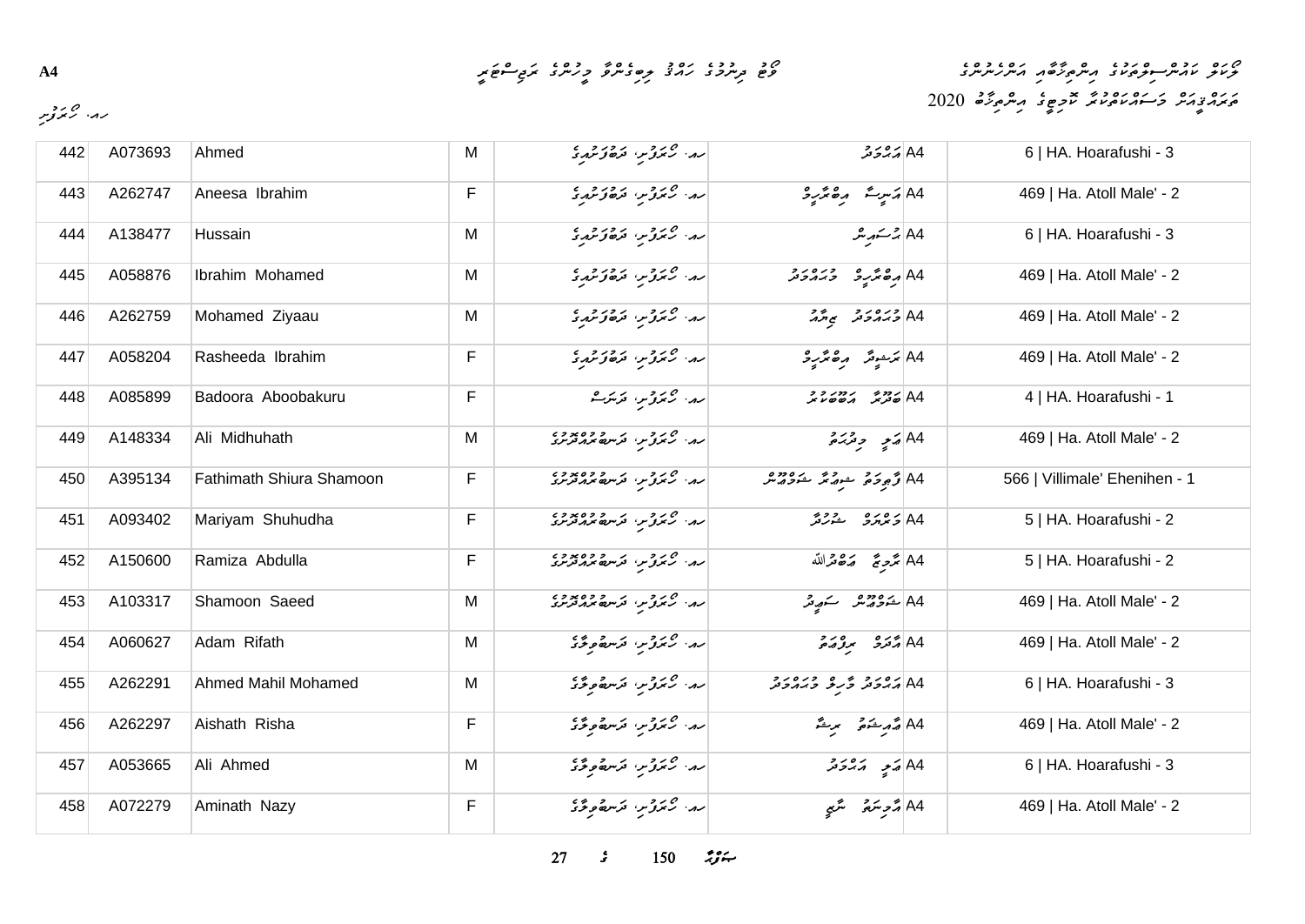*sCw7q7s5w7m< o<n9nOoAw7o< sCq;mAwBoEw7q<m; wBm;vB* م من المرة المرة المرة المرجع المرجع في المركبة 2020<br>مجم*د المريض المربوط المربع المرجع في المراجع المركبة* 

| 459 | A260541 | Arash Ali               | F           | رە بەترۇپ ئەسھوڭرى                  | A4 پرتڙ شه پر چي                                   | 462   Srilanka / Colombo - 3 |
|-----|---------|-------------------------|-------------|-------------------------------------|----------------------------------------------------|------------------------------|
| 460 | A011216 | Ibrahim Saleem          | M           | رە ئەترۇس ئەسھىرگە                  | A4 مەھەرىپى سىموپى                                 | 469   Ha. Atoll Male' - 2    |
| 461 | A361880 | Manaal Mohamed          | M           | رە ئەترۇپ ئەسھىر ئەس                | A4 كەنگرى ئەيرە ئەر                                | 6   HA. Hoarafushi - 3       |
| 462 | A262287 | Mariyam Saeedha         | $\mathsf F$ | رە، ئەترۇپ ئەسھونگى                 | A4  ئ <i>ۈچۈك سەم</i> پەتگە                        | 6   HA. Hoarafushi - 3       |
| 463 | A119842 | Mohamed Anoof Adam      | M           | رە ، ئەترۇس ئەسھىر ئەت              | A4 ويروبر و بر دوه بر بره<br>A4 ويروزو و سرو اوترد | 469   Ha. Atoll Male' - 2    |
| 464 | A157851 | Shirumeena Ahmed        | F           | رە ، ئەترۇس ئەسھونۇق                | A4 حو <i>مرّو مدّ كەنز قىر</i>                     | 469   Ha. Atoll Male' - 2    |
| 465 | A260324 | <b>Ahmed Naif Moosa</b> | M           | رە، ئەترۇس مەمگە                    | A4 <i>225 مگرو و</i> حت                            | 5   HA. Hoarafushi - 2       |
| 466 | A157844 | Aminath Majudhiyya      | F           | رە، ئەتزۇر، يەتزىر                  | A4 مُتَّحِسَمُ حَقَّ مِهْدَمَّ                     | 469   Ha. Atoll Male' - 2    |
| 467 | A260592 | Fathimath Hamdiyya      | $\mathsf F$ | رە، ئەتمۇس مەيگە                    | A4 ژ <sub>نجو</sub> ځنځ بروبرمنگ                   | 469   Ha. Atoll Male' - 2    |
| 468 | A260598 | Mohamed Shafiu          | M           | رە، ئەتزۇر، مەمگە                   | A4 <i>52825 مسكوم</i>                              | 5   HA. Hoarafushi - 2       |
| 469 | A138545 | Moosa Mahir             | M           | رە، ئەتزۇر، يېڭىز                   |                                                    | 5   HA. Hoarafushi - 2       |
| 470 | A260596 | Thalhath Moosa          | M           | رە، ئەترۇپ مەيرى                    | A4 يومر و ديگر                                     | 5   HA. Hoarafushi - 2       |
| 471 | A261453 | Aishath Waheeda         | F           | رە، رىمزۇس ئەم مى                   | A4 م <i>ەمبىشى ق ب</i> وتىر                        | 469   Ha. Atoll Male' - 2    |
| 472 | A045685 | Aminath Waheeda         | F           | رد. د برو .<br>رد. ر برو بر، فرماسی |                                                    | 469   Ha. Atoll Male' - 2    |
| 473 | A261450 | Fathmath Waheedha       | F           | رە، رىمروس ئۇرەملىك                 | A4 وَّجِوَدَةٌ وَرِيْدً                            | 5   HA. Hoarafushi - 2       |
| 474 | A057146 | Khadeeja Mohamed        | F           | رە، ئەنزۇس ئەدەرە                   | A4 كَتْمِيعٌ وَيَرْدُونَّرْ                        | 5   HA. Hoarafushi - 2       |
| 475 | A262187 | Abdul Hameed Gasim      | M           | رە ، ئەترۇس ئۇچ سوڭ ئ               | A4 كەھەر 25 تۇسىر ئ                                | 5   HA. Hoarafushi - 2       |

*28 sC 150 nNw?mS*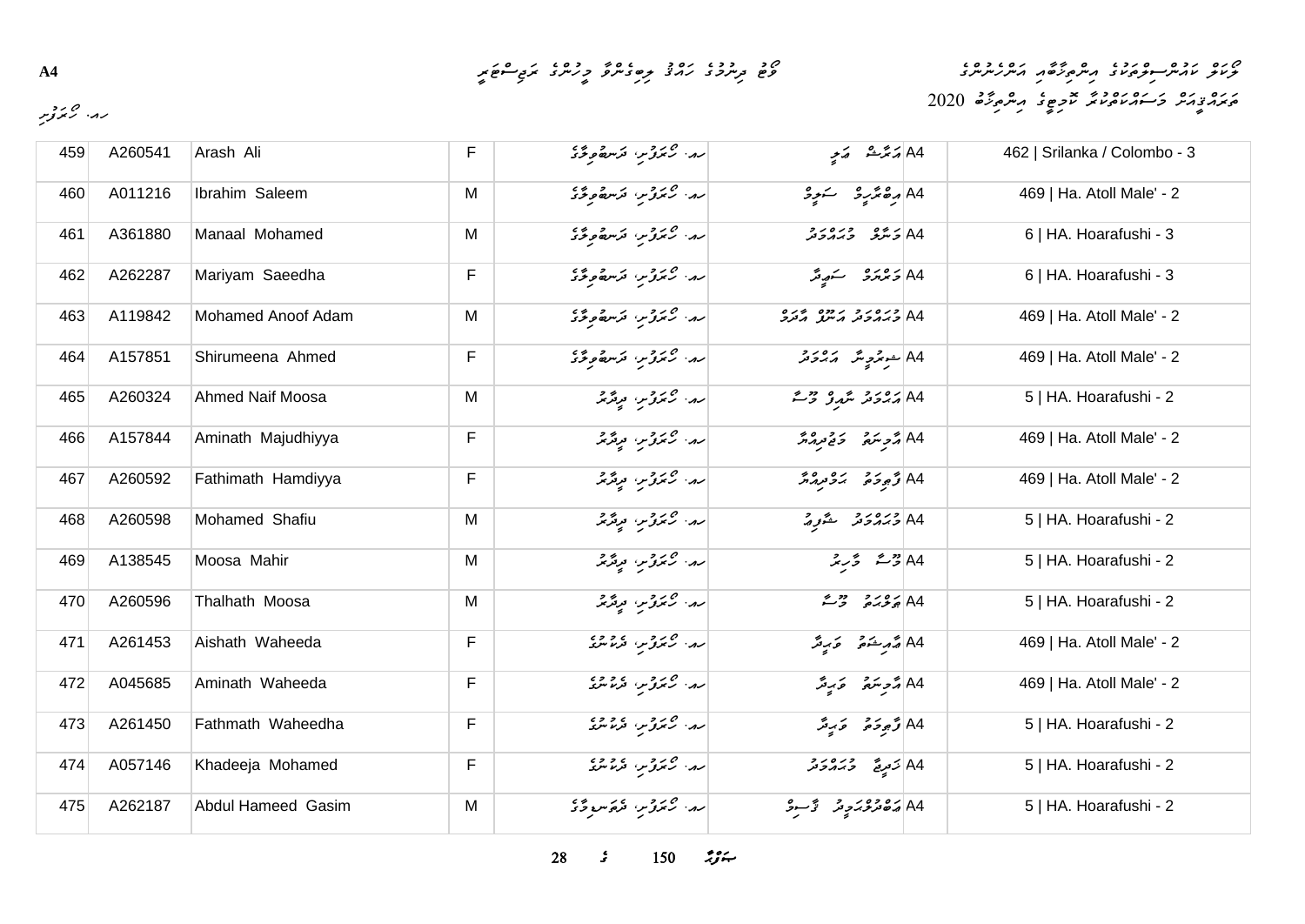*sCw7q7s5w7m< o<n9nOoAw7o< sCq;mAwBoEw7q<m; wBm;vB* م من المرة المرة المرة المرجع المرجع في المركبة 2020<br>مجم*د المريض المربوط المربع المرجع في المراجع المركبة* 

| 476 | A358584 | Ahmed Raihaan        | M           | رە. ئەنزۇس ئۇمۇسوڭرى    | A4 كەبرى قىلى ئىكرىشى ئىس                         | 468   Ha. Atoll Male' - 1     |
|-----|---------|----------------------|-------------|-------------------------|---------------------------------------------------|-------------------------------|
| 477 | A262191 | Mariyam Rizna        | F           | رە بەتروپ ئەرسوڭ        | A4 <i>حەمدى ھەمبى م</i> ىر                        | 5   HA. Hoarafushi - 2        |
| 478 | A342539 | Mohamed Riluvaan     | M           | رە، ئەترۇس ئۇھ سوڭ ئ    | A4 32028 مرتبو <i>گ</i> ر                         | 468   Ha. Atoll Male' - 1     |
| 479 | A062274 | Shirumeena Gasim     | F           | رە، ئەترۇس ترەسوڭ       | A4 سوبۇرچىگر گ <sup>ې</sup> سوگر                  | 468   Ha. Atoll Male' - 1     |
| 480 | A152605 | Aminath Haneefa      | $\mathsf F$ | رە، رىزۇس ئرەپروت       | A4 مَّ حِ سَعَةٌ سَمَّتِيَّ                       | 5   HA. Hoarafushi - 2        |
| 481 | A261147 | Mariyam Athika       | F           | رە بەلگەترىن ترەپىرى    | A4 كەممەر <i>2 مەم</i> رىم                        | 5   HA. Hoarafushi - 2        |
| 482 | A072076 | Thaha Yoosuf         | M           | رە بەترىپ ئەرسى         | A4 پُرِ تَرْ تَرْ وَهِ                            | 462   Srilanka / Colombo - 3  |
| 483 | A261146 | Yoosuf Ibrahim       | M           | رە بەترىپ ئەر بەر       | A4 مرسوم مەھمەر 2                                 | 5   HA. Hoarafushi - 2        |
| 484 | A093680 | Waheedha Aboobakru   | F           | رد. رمزو د. مرد د د ه ه | A4 كوبرىتر مەھەمىر                                | 566   Villimale' Ehenihen - 1 |
| 485 | A147419 | Ahmed Moosa          | M           | رە، ئەنزۇس قرىزىدى      | A4 كەبرى قريم ئىستە                               | 119   B. Dharavandhoo - 1     |
| 486 | A160573 | Fathimath Rafa Ilyas | F           | رە بەردىر، شەھەر        | A4 تَ <i>جوحَمْ بَرَتَّ م</i> ِعْ <i>مَّرَّتُ</i> | 5   HA. Hoarafushi - 2        |
| 487 | A073827 | Ibrahim Imad         | M           | رە. ئەنزۇس ئىرمەمج      | A4 مەھ <i>ئۇر</i> ئەمەم ئىقر                      | 110   R. Meedhoo - 1          |
| 488 | A093435 | Mariyam Wafiyya      | $\mathsf F$ | رە بەردىر، شەھەر        | A4 وَيَرْ <i>مَرْدَ وَوِ مُ</i> مَرَّ             | 469   Ha. Atoll Male' - 2     |
| 489 | A044365 | Mohamed Imad         | M           | رە بەردىر، شەھەر        | A4 <i>3523 م</i> وگ <sup>و</sup> ر                | 469   Ha. Atoll Male' - 2     |
| 490 | A261464 | Safiyya Mohamed      | F           | رە بەردىر، ئەرلەي       | A4 بەرەر ئەرەرد                                   | 469   Ha. Atoll Male' - 2     |
| 491 | A157838 | Sharafuddeen         | M           | رە بەللەتتىر ئەبەللەت   | A4 ڪ <i>يو ترو هوينگ</i> ر                        | 469   Ha. Atoll Male' - 2     |
| 492 | A261467 | Ziyadha Mohamed      | F           | رە، ئەترۇس قرىزىدى      | A4 يې تر تر <i>مر د د تر</i>                      | 5   HA. Hoarafushi - 2        |

*29 sC 150 nNw?mS*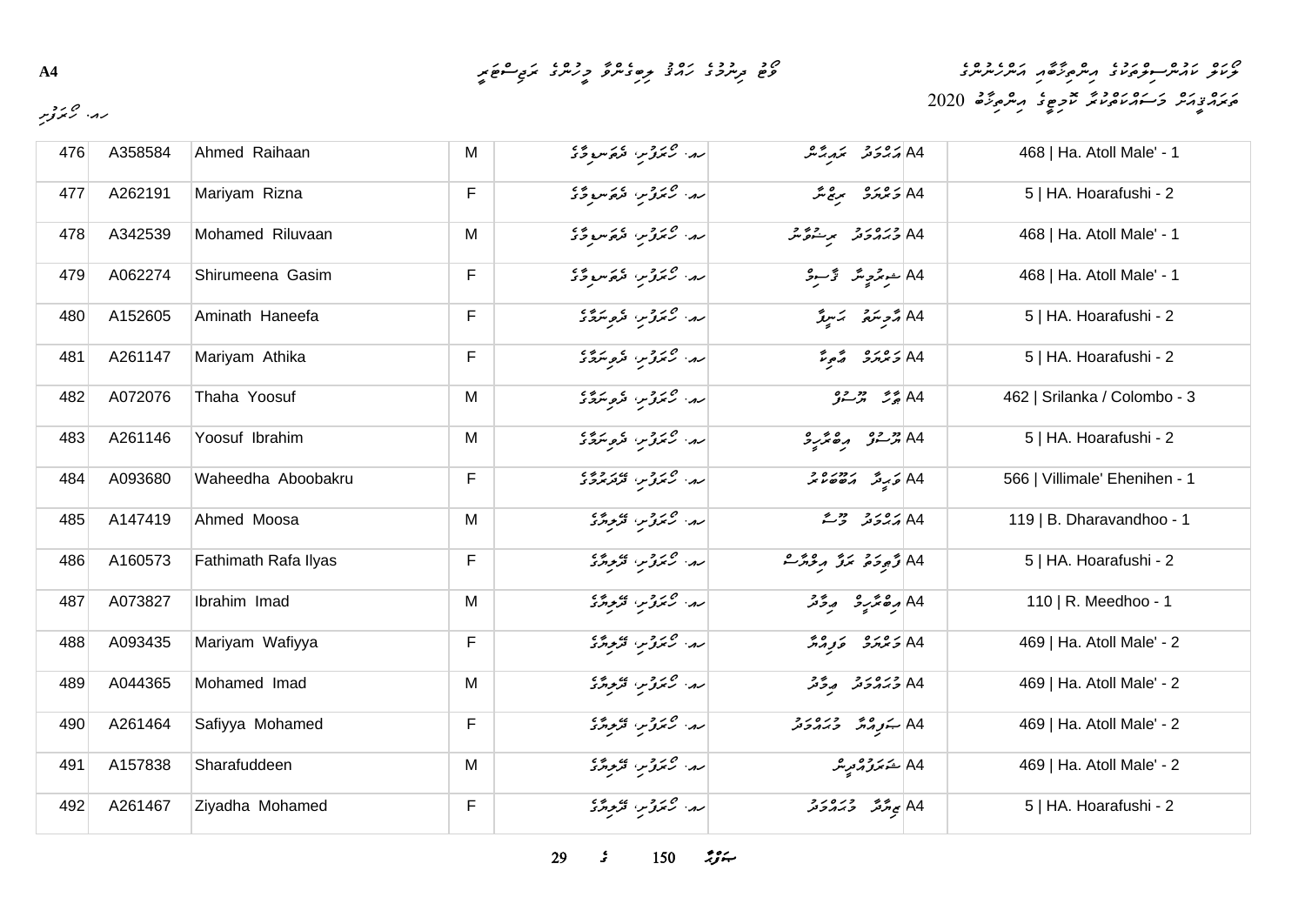*sCw7q7s5w7m< o<n9nOoAw7o< sCq;mAwBoEw7q<m; wBm;vB* م من المرة المرة المرة المرجع المرجع في المركبة 2020<br>مجم*د المريض المربوط المربع المرجع في المراجع المركبة* 

| 493 | A261130 | Ahmed Ilhaar        | M           | رە بە ئەترۇس مەركەت بىرى | A4 كەبرى بىر مەھ <i>رىتى</i>           | 5   HA. Hoarafushi - 2    |
|-----|---------|---------------------|-------------|--------------------------|----------------------------------------|---------------------------|
| 494 | A156933 | Ali Shaheer         | M           | رە بەتروپ ئېرمەترى       | A4 <i>مَرْمِ شَرِيرٌ</i>               | 5   HA. Hoarafushi - 2    |
| 495 | A261136 | Ameen Faisal        | M           | ره بروس مروه دوه         | A4 كەچ شەر قەم بىكى تىلى               | 468   Ha. Atoll Male' - 1 |
| 496 | A261149 | Ameena Haroon       | F           | رە بەردىر، مەدەپرە       | A4 أ <i>مَّجٍ مَّدَّ مَحْمَّدٌ</i>     | 5   HA. Hoarafushi - 2    |
| 497 | A260437 | Aminath Fazla       | F           | رە بەردىن مەدەپرە        | A4 مُجِسَعَة وَتَحَ                    | 468   Ha. Atoll Male' - 1 |
| 498 | A306557 | Fathimath Faruzaana | $\mathsf F$ | رە بەردىن مەدەپرە        | A4 وَّجِعَةً حَمَّدَ مِّنَ مَّرَّ      | 468   Ha. Atoll Male' - 1 |
| 499 | A261135 | Fazeela Hassan      | F           | رە بەر ئەرەب مەدەپ دە    | A4 كى ئىيىتى كەشكىر                    | 5   HA. Hoarafushi - 2    |
| 500 | A093719 | Hassan Ahmed Fulu   | M           | رە بەردىن مەدەپرە        | A4 ټريکش پر پروتورونو                  | 5   HA. Hoarafushi - 2    |
| 501 | A261133 | Mariyam Fazhana     | F           | رە بەردىن مەدەپرە        | A4 كەبىر بىر ئىن ئىگەنگە               | 5   HA. Hoarafushi - 2    |
| 502 | A261134 | Mohamed Fazeel      | M           | رە بەردىن مەدەپرە        | A4 <i>\$ پر\$ بخش تى</i> سو بىلى       | 468   Ha. Atoll Male' - 1 |
| 503 | A260865 | Mohamed Yoosuf      | M           | رە، ئەترۇس مەھرى         | A4 3232 مرحوم من                       | 468   Ha. Atoll Male' - 1 |
| 504 | A261488 | Aishath Hanaan      | F           | رە رىمۇس مەدىنىڭ ئ       | A4 مَ <i>ذہبختمۃ برَ متَرْ م</i> َر    | 5   HA. Hoarafushi - 2    |
| 505 | A361746 | Aminath Haneen      | F           | رە رىمرور، مەھرىقى       | A4 مَرْحِ سَرَمَ = سَرِسْرَ            | 469   Ha. Atoll Male' - 2 |
| 506 | A079406 | Fauziyya Ibrahim    | F           | رە رىمۇس مەدىنىڭ ئ       | A4 زَرۡعِ مِرَّ مِهۡ مِّرِ وَ          | 5   HA. Hoarafushi - 2    |
| 507 | A260472 | Maryam Hunainu      | F           | رە، رىمۇم، مەۋرىقى       | A4 كالمحركر محترم محمد محمد المحمد الم | 469   Ha. Atoll Male' - 2 |
| 508 | A010797 | Mohamed Moosa       | M           | رە بەترىرى مەدىن ھە      | A4  32,25 ° ش                          | 5   HA. Hoarafushi - 2    |
| 509 | A052714 | Mohamed Zahir       | M           | رە بەترۇس بروتەشى        | A4 <i>3223 توب</i> تر                  | 267   M. Muli - 1         |

*30 sC 150 nNw?mS*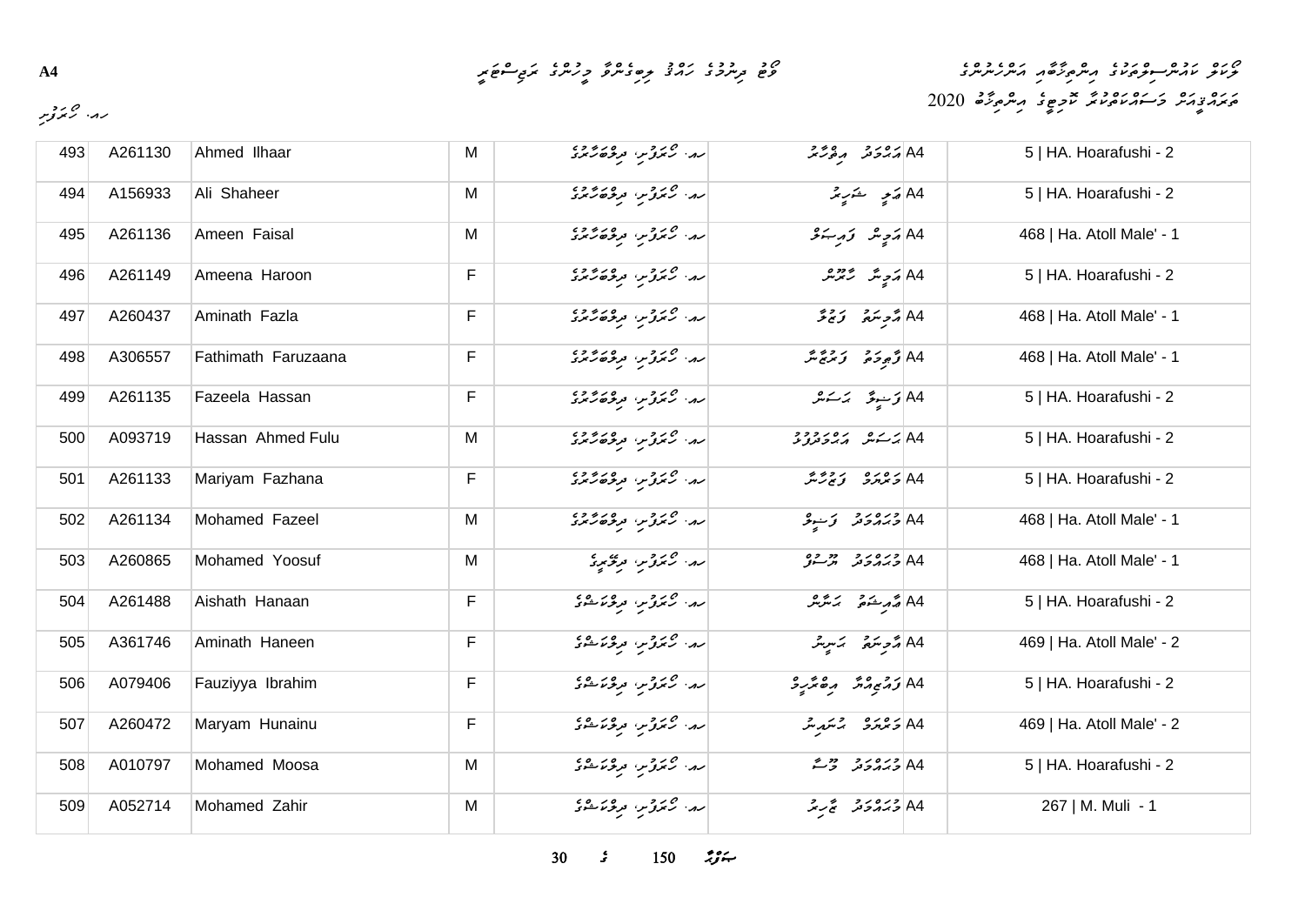*sCw7q7s5w7m< o<n9nOoAw7o< sCq;mAwBoEw7q<m; wBm;vB* م من المرة المرة المرة المرجع المرجع في المركبة 2020<br>مجم*د المريض المربوط المربع المرجع في المراجع المركبة* 

| 510 | A079405 | Nafeesa Moosa           | F            | رە بەترۇس مرۇرىمىشى  | A4  سَمِرٍ گُ تَرْ گُہُ ا                                                                                      | 5   HA. Hoarafushi - 2    |
|-----|---------|-------------------------|--------------|----------------------|----------------------------------------------------------------------------------------------------------------|---------------------------|
| 511 | A155170 | Ali Riza                | M            | رە، ئەنزۇس مەغ م     | A4 کی موت                                                                                                      | 6   HA. Hoarafushi - 3    |
| 512 | A262519 | Aminath Faruzana        | $\mathsf{F}$ | رە، رىمۇقر، مەنگە    | A4 مَّ <i>حِ سَع</i> َ رَحِمَّةَ سَّرَ                                                                         | 469   Ha. Atoll Male' - 2 |
| 513 | A262376 | Faruhana Ibrahim        | $\mathsf{F}$ | رە، ئەنزۇس مەغ م     | A4 زَيْرْيَّتَرَّ مِنْ مَرْجَ                                                                                  | 469   Ha. Atoll Male' - 2 |
| 514 | A262683 | Fathimath Abdulla       | F            | رو، رهمزو من مرغبو   | A4 وَجِعَةٍ صَدَّدَاللَّهُ                                                                                     | 469   Ha. Atoll Male' - 2 |
| 515 | A115980 | Ibrahim Ali             | M            | رە، رىمۇقرىر، مەھرىي | A4 مەھمىر ئىچە مەم                                                                                             | 469   Ha. Atoll Male' - 2 |
| 516 | A262520 | Irufana Ibrahim         | F            | رە، ئەنزۇر، مەنزىر   | A4 م <i>ينگرنگر م</i> ېرمو پر                                                                                  | 469   Ha. Atoll Male' - 2 |
| 517 | A262515 | Mohamed Jaisam          | M            | ره رمحموش مرغبو      | A4 <i>وُبَهُ وَبَنَّ فَهِ</i> سَنَّوَ                                                                          | 469   Ha. Atoll Male' - 2 |
| 518 | A272571 | Raihana Ibrahim         | $\mathsf F$  | رە، رىمۇقر، مەھرى    | A4 <i>ىَدَمِ شَتَّر م</i> ەھ <i>مَدَرِ د</i>                                                                   | 469   Ha. Atoll Male' - 2 |
| 519 | A026581 | Ibrahim Ali Didi        | M            | ره محموم مهدم        | A4 مەھەرىي ھەمبىرىس                                                                                            | 468   Ha. Atoll Male' - 1 |
| 520 | A260306 | Mariyam Sheenaz Ibrahim | F            | رو، رحموقرما فرادود  | A4 <i>وَ بُرْمَرْ وَ سُبِسَّعْ وَ هُ بَرْرِ وَ</i>                                                             | 4   HA. Hoarafushi - 1    |
| 521 | A155409 | Abdul Azeez Hussain     | M            | رە ، ئەندۇب ئۇم      | A4 مەھىر <i>ۈم يې مەسەر س</i>                                                                                  | 4   HA. Hoarafushi - 1    |
| 522 | A122648 | Ahmed Rifaau            | M            | رە - 2ىزۇپ تۇبر      | A4 كەندى كىلىمى ئىرگە                                                                                          | 4   HA. Hoarafushi - 1    |
| 523 | A330452 | Aishath Rishfa          | $\mathsf{F}$ | رە - 2 تروپ كۈمپ     | A4 مەمرىشىمى موشۇق                                                                                             | 4   HA. Hoarafushi - 1    |
| 524 | A260738 | Amjad Abdul Azeez       | M            | رە - 2 تروپ كۈمپ     | A4 גورو ره وه در ه                                                                                             | 4   HA. Hoarafushi - 1    |
| 525 | A306635 | Ibrahim Rasheed         | M            | رە بە ئەترىپ ئۇمبر   | A4 مەھەرىپ كىمىسى ئىككى بىر ئىككى ئىككى بىر ئىككى ئىككى ئىككى بىر ئىككى بىر ئىككى بىر ئىككى بىر ئىككى بىر ئىكك | 4   HA. Hoarafushi - 1    |
| 526 | A262587 | Ismail Rifaau           | M            | رە، رىمۇقىر، قرىر    | A4 مرےوً موقد مرو <i>گ</i>                                                                                     | 468   Ha. Atoll Male' - 1 |

 $31$  *s*  $150$  *n***<sub>y</sub>**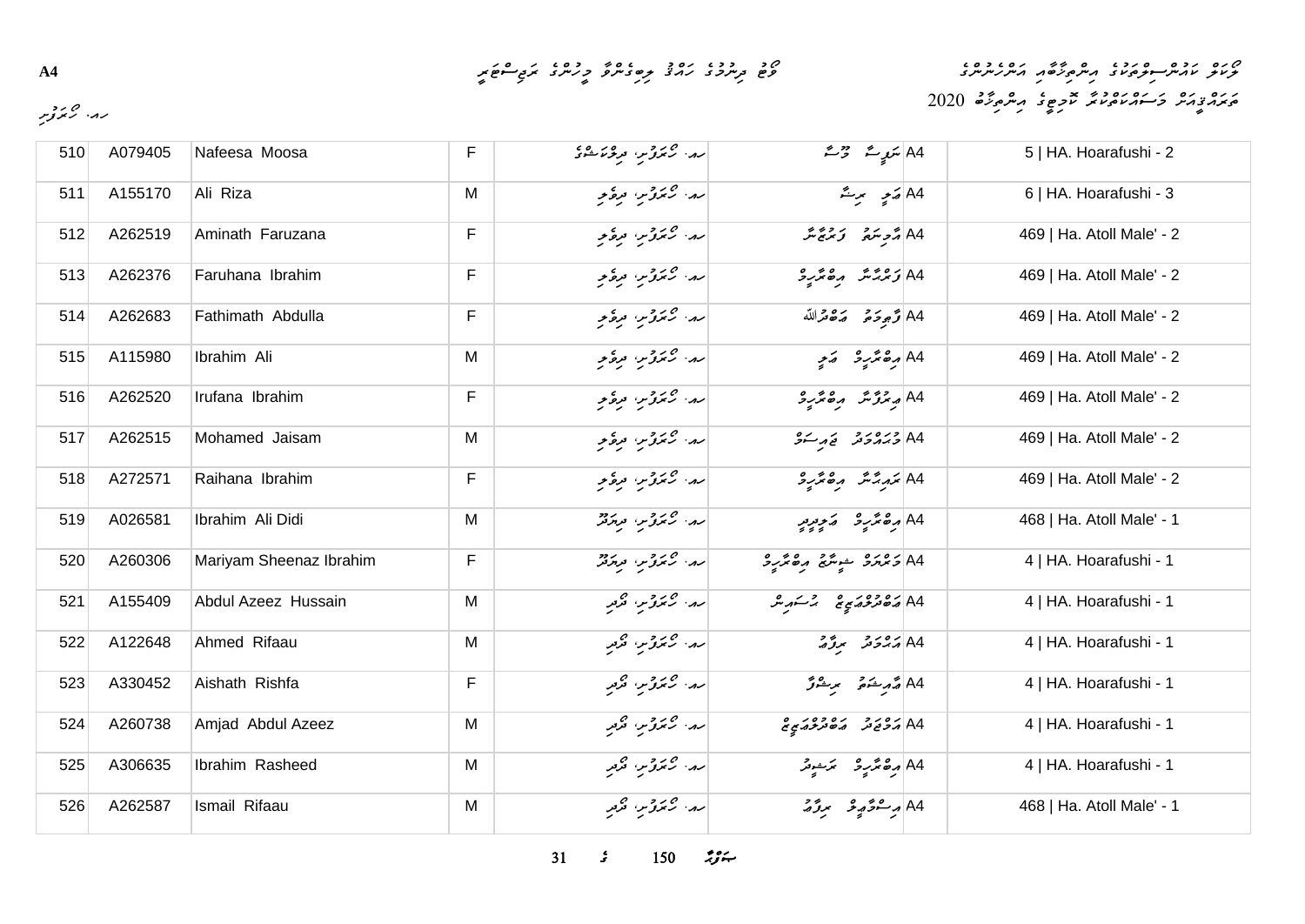*sCw7q7s5w7m< o<n9nOoAw7o< sCq;mAwBoEw7q<m; wBm;vB* م من المرة المرة المرة المرجع المرجع في المركبة 2020<br>مجم*د المريض المربوط المربع المرجع في المراجع المركبة* 

| 527 | A260731 | Rugiyya Mohamed               | F           | رە بەسىمەتىرىيە ئ <i>ى</i> رتىر | A4 بحرّةٍ مُركّد حرّمت حرفته                                                     | 4   HA. Hoarafushi - 1        |
|-----|---------|-------------------------------|-------------|---------------------------------|----------------------------------------------------------------------------------|-------------------------------|
| 528 | A262199 | Fathimath Abdulla             | F           | رە، ئەنزۇر، ئېترغرغر            | A4 وَجِعَة صَصْغَراللّه                                                          | 468   Ha. Atoll Male' - 1     |
| 529 | A128441 | Mohamed Junaid Abdulla Saleem | M           | رە بەردىر، مەرگە                | A4 في سَمَدِ مَرْ صَدَّرْاللَّهُ سَمَعِ دَ<br>و ر ه ر د<br><del>ز</del> بر پر ته | 468   Ha. Atoll Male' - 1     |
| 530 | A263894 | Zeeba Abdulla Saleem          | F           | رە بەردىن دەپمى                 | A4 ىوڭ كەڭ قىراللە سەم <u>و</u> گ                                                | 6   HA. Hoarafushi - 3        |
| 531 | A011685 | Zuhaira Mohamed               | F           | رە بەردىن دەپمە                 | A4 ىم ئەربىگە ئەمەد ئىر                                                          | 566   Villimale' Ehenihen - 1 |
| 532 | A259224 | Suriyya Yaugoob               | $\mathsf F$ | رړ کرونو کا پرولوده             | A4 فوسره مر محمد و دور                                                           | 4   HA. Hoarafushi - 1        |
| 533 | A259221 | Zubaidha Yaugoob              | F           | ره کرد و ۱۵۵۵                   | A4 הַסְתָת תְ <i>תְרֶצ</i>                                                       | 4   HA. Hoarafushi - 1        |
| 534 | A261508 | Mohamed Anas                  | M           | رە بەتروپ بەيرىشۇپر             | A4 دېم دېمر ته ترسر مخ                                                           | 469   Ha. Atoll Male' - 2     |
| 535 | A261513 | Rugiyya Usman                 | F           | رە بەردىر، ئەۋۋىئە              | A4 - جر <i>بز هؤو</i> شر                                                         | 5   HA. Hoarafushi - 2        |
| 536 | A158735 | Ubaadhu Abdul Muhusin         | M           | رە بەر دىرى ئەھەم ھ             | A4 روم د د د د د د د به ش                                                        | 5   HA. Hoarafushi - 2        |
| 537 | A260562 | Ahmed Shamrah                 | M           | رە بەردىن كەنگە دە              | A4 كەبروتر خەرىجە                                                                | 6   HA. Hoarafushi - 3        |
| 538 | A262807 | Ali Afrah                     | M           | رە ، ئەتروپ، كەنترىردى          | A4 <i>جَ جِه مَوْتَرَة</i>                                                       | 6   HA. Hoarafushi - 3        |
| 539 | A262800 | Fathmath Shaufa               | F           | رە ، ئەترۇس ، ئەھبىرىدى         | A4 وَجِعَةٍ حَسَ <i>مَةٍ</i>                                                     | 469   Ha. Atoll Male' - 2     |
| 540 | A072250 | Mohamed Ali                   | M           | رە بەردىن كەنگە دە              | A4 دېمبروتر ک <i>ړې</i>                                                          | 469   Ha. Atoll Male' - 2     |
| 541 | A114431 | Mohamed Mukhthar Ali          | M           | رە بەردىن كەنگە دە              | A4 درورو وووو در                                                                 | 469   Ha. Atoll Male' - 2     |
| 542 | A262805 | Musnifa Musthafa              | F           | رە ، ئەترۇس ، ئەھبىرىدى         | A4 ۇ جەمبەر ئى ئەجزۇ                                                             | 6   HA. Hoarafushi - 3        |

*o6q?m8v5 .<5*

*32 s* 150 *if*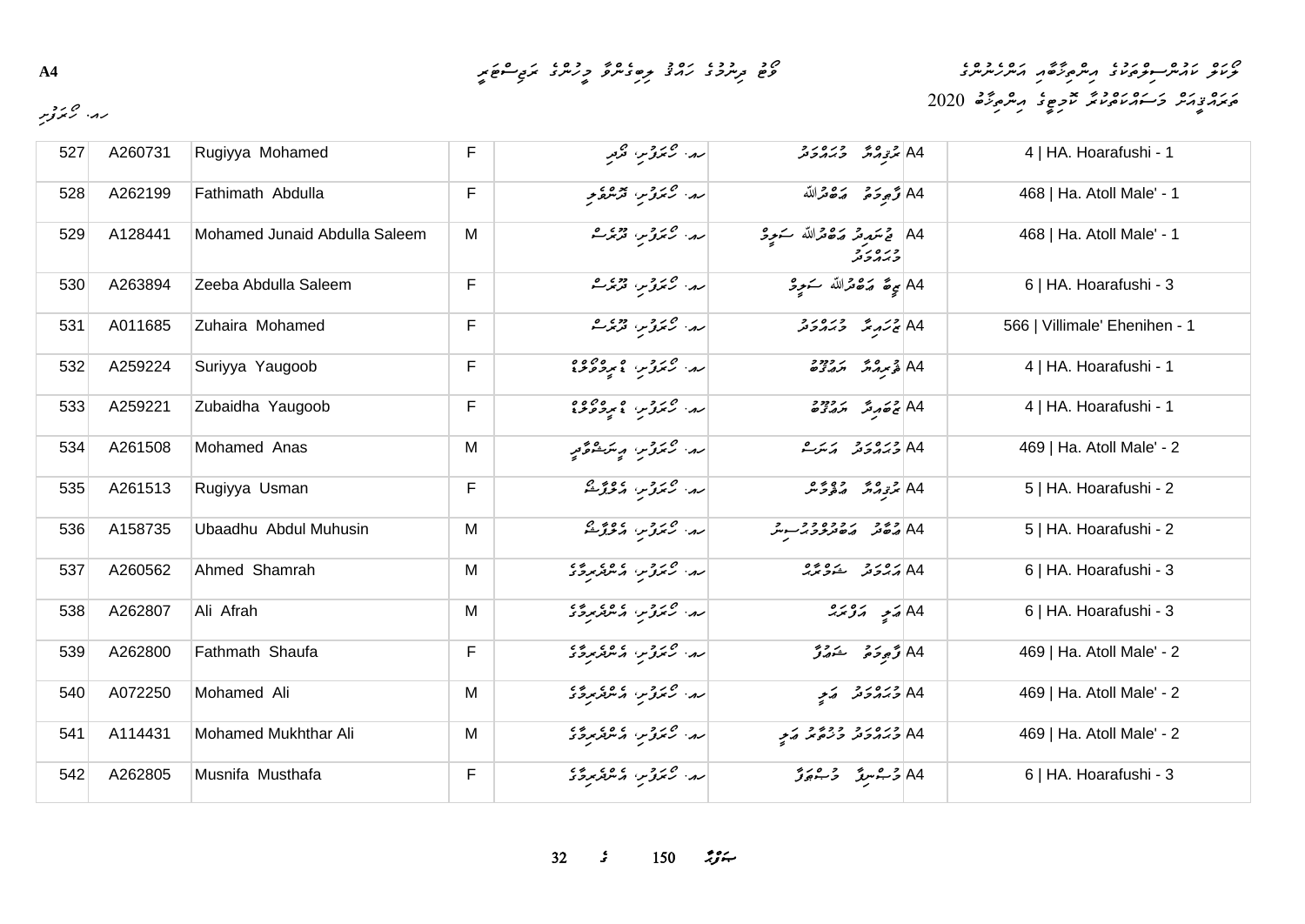*sCw7q7s5w7m< o<n9nOoAw7o< sCq;mAwBoEw7q<m; wBm;vB* م من المسجد المسجد المسجد المسجد المسجد العام 2020<br>مجم*د المسجد المسجد المستجد المسجد المسجد المسجد المسجد المسجد المسجد المسجد المسجد المسجد المسجد المسجد المسجد* 

| 543 | A262795 | Musthafa Ali           | M           | رە بەستىرگىن ەھەمبەرگەنج  |                                                      | 6   HA. Hoarafushi - 3       |
|-----|---------|------------------------|-------------|---------------------------|------------------------------------------------------|------------------------------|
| 544 | A082054 | Sofiyya Ali            | F           | رە بەردىن كەنگەردە        | A4 ج <i>وړه قم</i> ر                                 | 6   HA. Hoarafushi - 3       |
| 545 | A079429 | Ahmed Khaleel          | M           | رە، ئەنزۇر، مەھرىكىمەتدىر | A4  پَرْدَوَتَر کَرِدِ وَ                            | 632   Hulhumale' Ehenihen-18 |
| 546 | A101384 | Khalida Jaufar         | F           | رە، ئەنزۇر، مەھرىكىمەتدىر | A4 تَرْمِتَر بِحَ <b>مَ</b> وَمَرَ                   | 468   Ha. Atoll Male' - 1    |
| 547 | A102251 | Mariyam Ibrahim        | F           | رە ئىمۇس مۇسىر ئىر        | A4 <i>د مرمرد م</i> ه مرب <i>د</i>                   | 468   Ha. Atoll Male' - 1    |
| 548 | A255319 | Ahmed Shafeeg          | M           | رە. ئەترۇس مەھسىرى بەر    | A4 كەش <b>كەتتى</b> شىموپىتى                         | 469   Ha. Atoll Male' - 2    |
| 549 | A058659 | Ali Rasheed            | M           | رە، رىمۇم، مەھرىكىمى ئ    | A4 <i>مَنْجِ - مَنْ</i> شِيقَر                       | 6   HA. Hoarafushi - 3       |
| 550 | A073988 | Aminath Mohamed        | F           | رە. ئەنزىر، مەھرىكىمون    | A4 مُجِسَعَ حَمَدَ مَحَد                             | 469   Ha. Atoll Male' - 2    |
| 551 | A093774 | Aminath Zaheera Adam   | $\mathsf F$ | رە. ئىزگىر مۇسىرىمدۇ      | A4 مَّ <i>حِ سَمَعْ</i> بِحَ رِيمٌ مَ <i>حْدَ</i> حَ | 469   Ha. Atoll Male' - 2    |
| 552 | A306333 | Fathimath Shaura Moosa | F           | ىد. ئىمۇس مۇسىمدۇق        | A4 ژَجِ <i>دَهُ ۽ شَهتر دَ</i> سَمَّ                 | 6   HA. Hoarafushi - 3       |
| 553 | A262951 | Hamid Rasheed          | M           | رە. ئەنزۈس مەھسىرى بەر    | A4 بَرْحِ مَرْ سَمَسِيقَرْ                           | 469   Ha. Atoll Male' - 2    |
| 554 | A062739 | Ibrahim Rasheed        | M           | رە، ئەنزۈس مەھسىرى بەر    | A4 م <i>وھ مگرچ</i> و سمڪومر                         | 265   M. Mulah - 1           |
| 555 | A262953 | Mariyam Shifa          | F           | رە، ئەنزۈس مەھسىرى بەر    | A4 كەممەر ئىمى ئىسىمىتى كىيەتتى بىر                  | 469   Ha. Atoll Male' - 2    |
| 556 | A079642 | Moosa Mohamed          | M           | رە، ئەنزىن مەھرىكىموڭ     | A4 ترقيقه بر دره در د                                | 6   HA. Hoarafushi - 3       |
| 557 | A111365 | Naeema Mohamed         | F           | رە. ئەترۇس مەھسىرى بەر    | A4 سَمِيعٌ وَبَرْمُ وَمَدْ                           | 469   Ha. Atoll Male' - 2    |
| 558 | A057501 | Sakeena Ibrahim        | F           | رە، رىمۇم، مەھرىكىمەدۇ    | A4 سَمبِ مَّر مِرْحَمَّدَ بِرَحْ                     | 469   Ha. Atoll Male' - 2    |
| 559 | A068598 | Usman Mohamed          | M           | رە- رىمزۇس مەھسىر مەدون   | A4 مەۋۋىر بەربەربە                                   | 469   Ha. Atoll Male' - 2    |

**33** *s* **150** *z***<sub>***s***</sub>**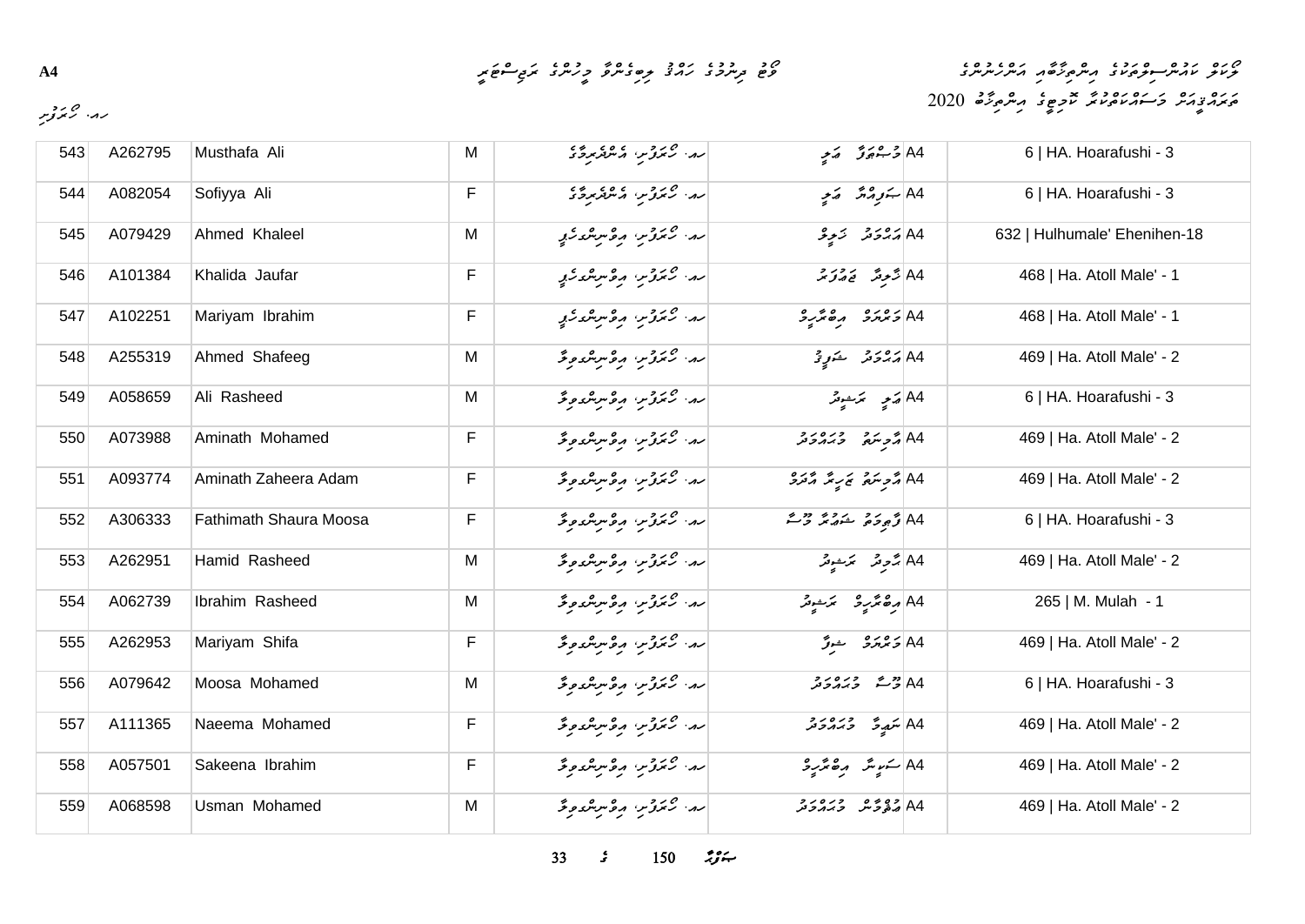*sCw7q7s5w7m< o<n9nOoAw7o< sCq;mAwBoEw7q<m; wBm;vB* م من المرة المرة المرة المرجع المرجع في المركبة 2020<br>مجم*د المريض المربوط المربع المرجع في المراجع المركبة* 

| 560 | A264072 | Abdul Shakoor Mohamed         | M | הגי היינקי הפינסיב          | A4   ره وه مردو و وره رو<br>A4   پره تربر شونړ پر بربر برتر                                                   | 469   Ha. Atoll Male' - 2    |
|-----|---------|-------------------------------|---|-----------------------------|---------------------------------------------------------------------------------------------------------------|------------------------------|
| 561 | A260718 | Aishath Junaina Abdul Shukoor | F |                             | A4 محمد شوم و شمیر شره و ده دور و است. محمد و در دور در دور در دور در دور در دور در دور در دور در دور در در د | 469   Ha. Atoll Male' - 2    |
| 562 | A264075 | Aminath Ziuna                 | F | הגי המציעי הפימסיב          | A4 مُحرِسَع <sub>َ</sub> بِمَشَّ                                                                              | 469   Ha. Atoll Male' - 2    |
| 563 | A146774 | Ismail Abdul Shukoor          | M | הגי המציקי הפימסיב          | A4 مەمۇم ئوھ مەھدە مەدەر                                                                                      | 469   Ha. Atoll Male' - 2    |
| 564 | A114581 | Mohamed Abdul Shakoor         | M | הגי הובני הפוסיב            | A4 ورەرو دەوەردوو                                                                                             | 6   HA. Hoarafushi - 3       |
| 565 | A264078 | Nasriyya Abdul Shukoor        | F | הו ליצועי ולא בר            | A4 سرب مرد مرد در دور دور در در در در در د                                                                    | 469   Ha. Atoll Male' - 2    |
| 566 | A146773 | Zulaikha Hassan               | F | הגי היותר המוציע בדי        | A4 ئج تزمر تر تر تەشر                                                                                         | 469   Ha. Atoll Male' - 2    |
| 567 | A264077 | Zurriyya Abdul Shukoor        | F | הו ליצועי ולא בר            | A4 בפיקה הפינה בנגב                                                                                           | 469   Ha. Atoll Male' - 2    |
| 568 | A157199 | Aminath Nahula                | F | رە ، ئەندۇب دۇب             | A4 مُتَّحِسَمَةٌ سَرَكْتُرَ                                                                                   | 468   Ha. Atoll Male' - 1    |
| 569 | A263057 | Ahmed Rishfan                 | M | رە ئەنزۇس ۋىرەپدە،          | A4 كەبرى تەر بىرسىمبرىش                                                                                       | 6   HA. Hoarafushi - 3       |
| 570 | A263048 | Azra Aboobakuru               | F | رە بەرەپ ۋىمەدە،            | A4 كەنىرىكى مەھەم ئىر                                                                                         | 6   HA. Hoarafushi - 3       |
| 571 | A263060 | Mohamed Rishvan               | M | رور المرور المحركة والمروري | A4 32025 مرشو <i>م</i> ش                                                                                      | 6   HA. Hoarafushi - 3       |
| 572 | A263050 | Waheeda Aboobakru             | F | رەر بەرەپ ۋىرەپدە ئ         | A4 كۆبەتش مەھەملىمە                                                                                           | 6   HA. Hoarafushi - 3       |
| 573 | A261194 | Thuththu Umar                 | M | رە، رىمۇقر، ئەممى           | $222 202$ A4                                                                                                  | 4   HA. Hoarafushi - 1       |
| 574 | A124554 | Ahmed Nishan                  | M | رو، رنجوژين وکارمايل        | A4 كەبرى تىر سىيەتكىر                                                                                         | 468   Ha. Atoll Male' - 1    |
| 575 | A068098 | Mariyam Azra                  | F | رە، رىزۇپ ۋەممىر            | A4 كەممەد ھەفرىگە                                                                                             | 632   Hulhumale' Ehenihen-18 |
| 576 | A056421 | Mohamed Zaki                  | M | رە، رىزۇر، زەم بىر          | A4  <i>دېنه دو</i> تم                                                                                         | 468   Ha. Atoll Male' - 1    |

**34** *s* **150** *n***<sub>s</sub>***n* 

رە، ر*اي*وتوبر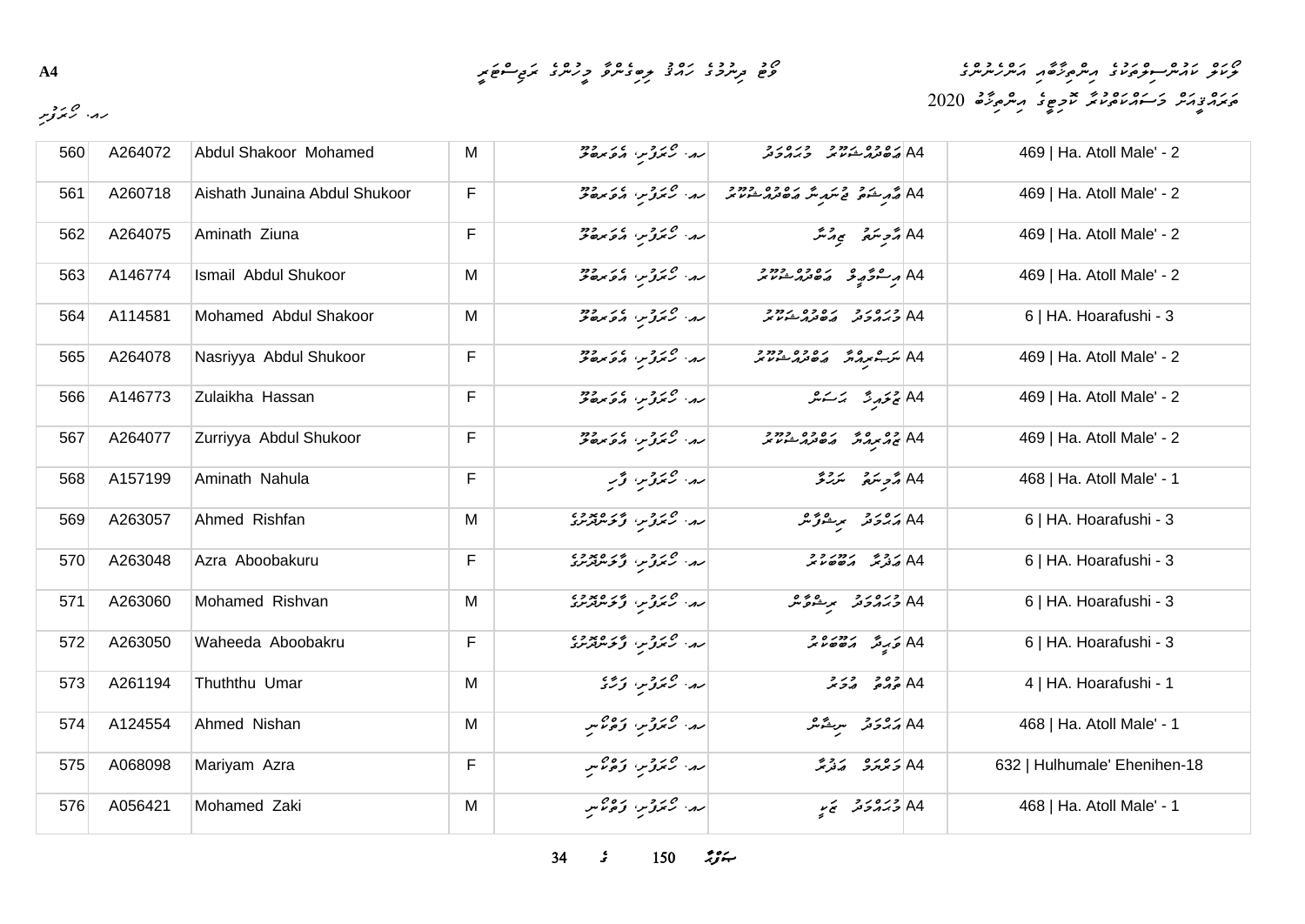*sCw7q7s5w7m< o<n9nOoAw7o< sCq;mAwBoEw7q<m; wBm;vB* م من المرة المرة المرة المرجع المرجع في المركبة 2020<br>مجم*د المريض المربوط المربع المرجع في المراجع المركبة* 

| 577 | A079109 | Ahmed Tholal        | M           | رە، ئەترۇپ دىرە            | A4 , د و د محمد المحمد المحمد المحمد المعمد الم | 330   GA. Dhevvadhoo - 1       |
|-----|---------|---------------------|-------------|----------------------------|-------------------------------------------------|--------------------------------|
| 578 | A114463 | Aminath Raufa       | $\mathsf F$ | رە، رىمۇم، ئەنە            | A4 مُجِسَعَ بَرْمَرُ مُنَ                       | 5   HA. Hoarafushi - 2         |
| 579 | A111169 | Hamid Tholal        | M           | رە . 2 ئۇتى، ئەنزە         | A4 جَّحِرْ ۾َ وَ چُ                             | 5   HA. Hoarafushi - 2         |
| 580 | A122640 | Mahmood Tholaal     | M           | رە ، 2 ئۇتىر، ئۇنزىقا      | A4 درودو پروو                                   | 5   HA. Hoarafushi - 2         |
| 581 | A132721 | Mohamed Thalal      | M           | رە - 2 تروپ ۇ ئەرە         | A4 <i>32025 بروه</i>                            | 5   HA. Hoarafushi - 2         |
| 582 | A261414 | Shamsunnisa Ibrahim | $\mathsf F$ | رە، رىمۇم، ئەنمە           | A4 خۇچەمبرىشە مەھەردى                           | 5   HA. Hoarafushi - 2         |
| 583 | A260035 | Aminath Ramziyya    | $\mathsf F$ | رد. رمزور، زره د،          | A4 مَّحِسَمَ مَحَرَّمٍ مَمَّرٌ                  | 4   HA. Hoarafushi - 1         |
| 584 | A086300 | Fathimath Nazima    | F           | رە بەردىن ۋىدە             | A4 وَّجِ دَمَّةَ مَّسْجِرَّةَ                   | 391   Hulhudhoo - 3            |
| 585 | A260041 | Hussain Irushad     | M           | رە بەردىن ۋە دە            | A4 پر <i>شمہر مثل میں ج</i> وشقور               | 153   K. Huraa - 2             |
| 586 | A156351 | Munawwar Ibrahim    | M           | رد. رمزوین وره وه          | A4 3 متم مقدمة مقدمة محمد                       | 468   Ha. Atoll Male' - 1      |
| 587 | A259452 | Ahmed Haamee        | M           | رر رمزوم ورود مرد          | A4  پَرْدُوَنْزَ کَرِّ مِ                       | 35   Kulhudhuffushi Uthuru - 1 |
| 588 | A104789 | Aminath Yumna       | F           | رە، رىمۇم، ۋىرىردىرى       | A4 مَّحِسَمَةٌ مَرْحَسَّ                        | 468   Ha. Atoll Male' - 1      |
| 589 | A070656 | NAFIZA IBRAHIM      | $\mathsf F$ | رە، رىمۇم، كېرىردىرى       | A4 سَّعِي <i>ةً م</i> ِ صَمَّرِ 2               | 468   Ha. Atoll Male' - 1      |
| 590 | A163324 | Adhuham Shaheen     | M           | رە رىمۇس كەيدىدىنى         | A4 كەندىرى ھەرىش                                | 4   HA. Hoarafushi - 1         |
| 591 | A085303 | Ahmed Akram         | M           | رماس محرومين كالمومر يتزير | A4 كەبروتر كەندىرى                              | 468   Ha. Atoll Male' - 1      |
| 592 | A163256 | Aishath Haneefa     | $\mathsf F$ | رە ، 2 ئۇترىن كەيدىرىش.    | A4 صَّمَرِ مَشَمَّعَ سَمَّدِيقَ                 | 4   HA. Hoarafushi - 1         |
| 593 | A259402 | Aminath Raufa       | F           | رد. رنجوين وتبرير بيري     | A4 مُجِسَعَةٍ بِمَمْرَ                          | 468   Ha. Atoll Male' - 1      |

*o6q?m8v5 .<5*

**35** *s* **150** *z***<sub>***s***</sub>** *z*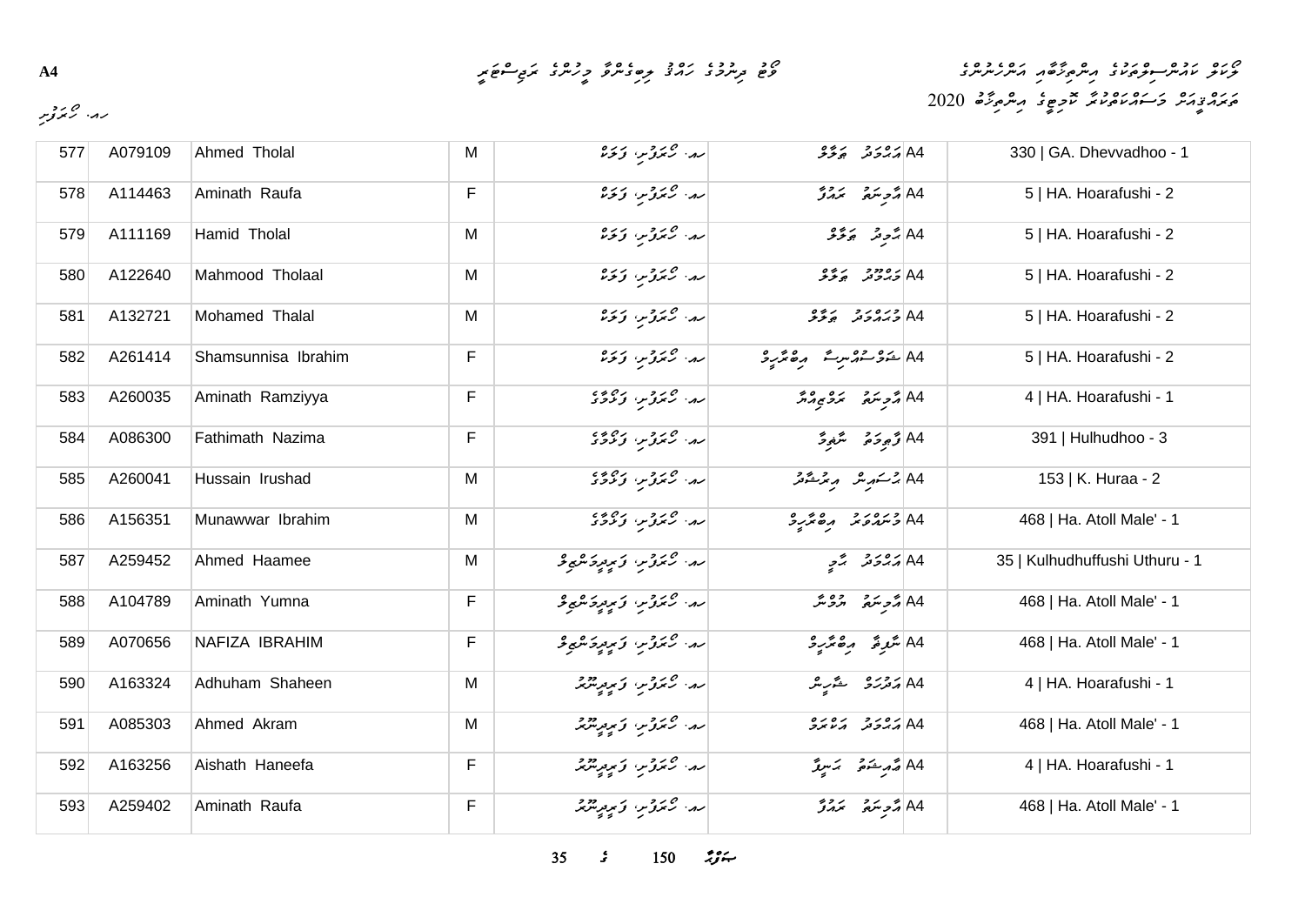*sCw7q7s5w7m< o<n9nOoAw7o< sCq;mAwBoEw7q<m; wBm;vB* م من المرة المرة المرة المرجع المرجع في المركبة 2020<br>مجم*د المريض المربوط المربع المرجع في المراجع المركبة* 

| 594 | A101040 | Fathimath Nazleen       | F           | رە. ئەنگەرىن كەيدىر يېزىگە | A4 زَّەپرىق مەتتىج ب <sub>و</sub> مىز        | 468   Ha. Atoll Male' - 1    |
|-----|---------|-------------------------|-------------|----------------------------|----------------------------------------------|------------------------------|
| 595 | A382277 | Fathimath Dhahau Ashraf | F           | رماس محرومين كالمومر يتزير | A4 تُرجوحه تركه ترشيتو                       | 468   Ha. Atoll Male' - 1    |
| 596 | A258941 | Mariyam Fareedha        | $\mathsf F$ | رە، رىمۇس كېرىرىش          | A4 كەبھە <i>تكە</i> كەممەتگە                 | 4   HA. Hoarafushi - 1       |
| 597 | A161464 | Mariyam Dhauha Ashraf   | $\mathsf F$ | رە رىمۇس كېرىرىش           | A4 كەبەرە بەدە كەشلىرى                       | 4   HA. Hoarafushi - 1       |
| 598 | A026368 | Mohamed Ashraf          | M           | رە ئەترۇس كەيدىدىن         | A4 32028 كم شومرو                            | 632   Hulhumale' Ehenihen-18 |
| 599 | A059489 | Adam Waheed             | M           | رە . 2 ئۇترىن كەيدۇ ئ      | A4 <i>مُرْمَرْدَ وَب</i> ِعْرَ               | 5   HA. Hoarafushi - 2       |
| 600 | A261084 | Ahmed Shafiu            | M           | رە بەردىن كەرگە            | A4 كەبرى قىر سىگە <i>يە</i> ر                | 468   Ha. Atoll Male' - 1    |
| 601 | A148056 | Ali Waheed              | M           | رە . ئەنزۇس كەنزەتمى       | A4 <i>ھَ۔ جِ حَبي</i> قر                     | 468   Ha. Atoll Male' - 1    |
| 602 | A261080 | Fathimath Ibrahim       | F           | رە، ئەندۇس كەندۇق          | A4 تَهِ رَحْمَ مِنْ مَحْرَبِ 3               | 5   HA. Hoarafushi - 2       |
| 603 | A054158 | Abdul Rasheed Abdulla   | M           | رد. ریزوین کریزدی          | A4 رَصْحَرْ رَحْمَتِ مِنْ مِنْ حَمْدِ اللَّه | 4   HA. Hoarafushi - 1       |
| 604 | A264099 | Aishath Waheeda         | $\mathsf F$ | رە - رىمۇتىر، ئەنجەت       | A4 مەم ئىقىمە ئىم ئىرىگە                     | 4   HA. Hoarafushi - 1       |
| 605 | A262582 | Aminath Sabeeha         | F           | رە بە ئەترۇس ۋەپر          | A4 مَرْحِسَمَة جَمَعِيَّة                    | 632   Hulhumale' Ehenihen-18 |
| 606 | A023704 | Dhiyana Nasir           | $\mathsf F$ | رە، رىمۇقرا ئەدىر          | A4 مرمَّز مَّرْ مَبْرِ مِرْ                  | 468   Ha. Atoll Male' - 1    |
| 607 | A147330 | Ibrahim Fazleen         | M           | رە، رىمۇقر، ئەدىر          | A4 مەھەرىرى كى مەموش                         | 81   N. Manadhoo - 1         |
| 608 | A264095 | Mariyam Waheedha        | F           | رە بە ئەترۇس ۋەپر          | A4 <i>5 پروژ</i> ک <i>وب</i> وتگر            | 4   HA. Hoarafushi - 1       |
| 609 | A072683 | Mohamed Waheed          | M           | رە بە ئەترۇس ۋەپر          | A4 <i>وبرووتر كەب</i> ىر                     | 4   HA. Hoarafushi - 1       |
| 610 | A264090 | Shaheeda Ali            | F           | رە، رىمۇقرا ئەدىر          | A4 ڪرپنگر گھرمپر                             | 632   Hulhumale' Ehenihen-18 |

**36** *s* **150** *z***<sub>***s***</sub>** *z*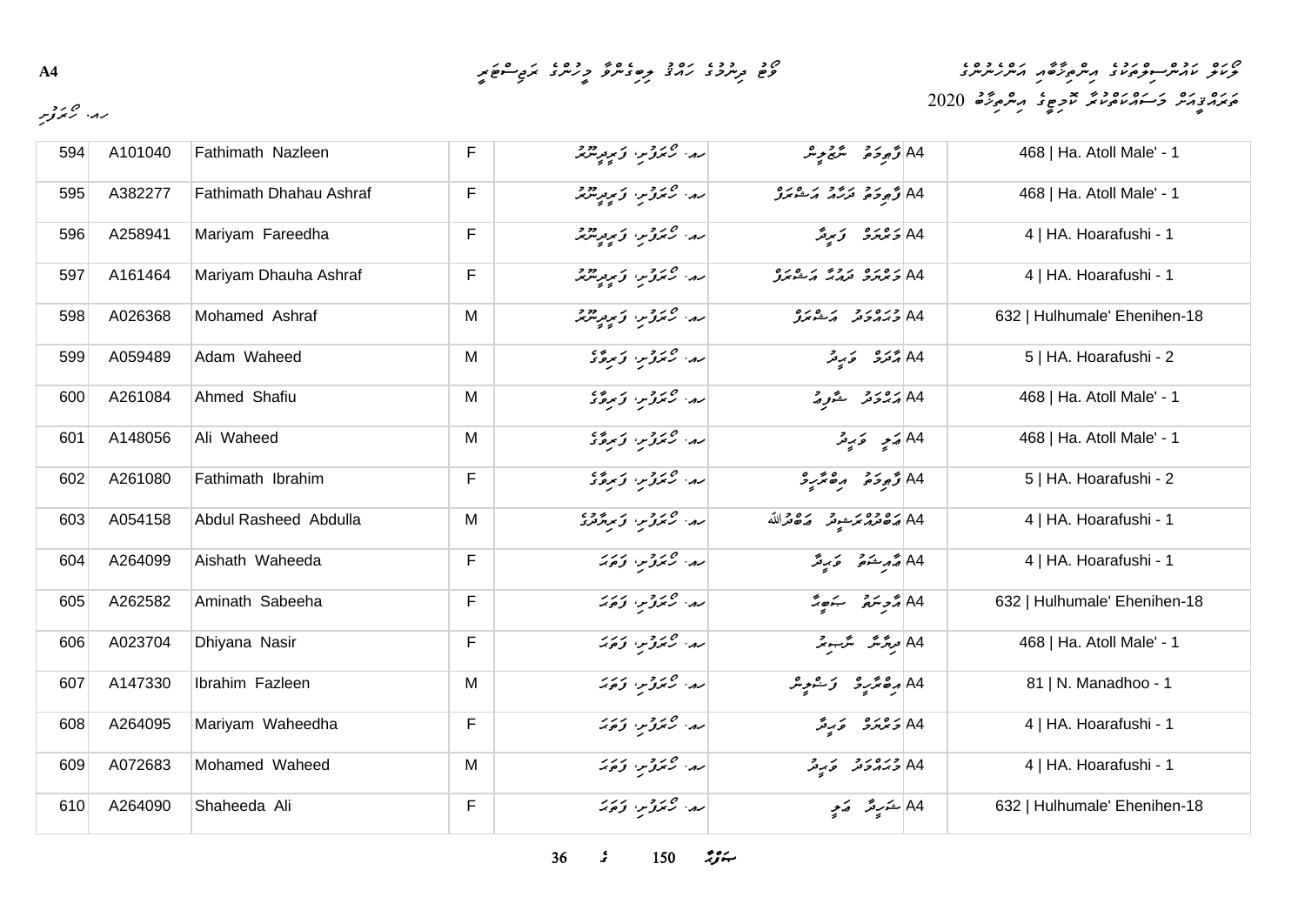*sCw7q7s5w7m< o<n9nOoAw7o< sCq;mAwBoEw7q<m; wBm;vB* م من المسجد المسجد المسجد المسجد المسجد العام 2020<br>مسجد المسجد المسجد المسجد المسجد المسجد المسجد المسجد المسجد ال

| 611 | A264093 | Shahla Nasir        | F | رە بە ئەترۇس ئەرىر            | A4 خەر <sub>گۇ س</sub> ۇببەتر                                                                                          | 4   HA. Hoarafushi - 1    |
|-----|---------|---------------------|---|-------------------------------|------------------------------------------------------------------------------------------------------------------------|---------------------------|
| 612 | A259496 | Abdul Ganee Mohamed | M | رە ، ئەنزۈپ زەپەسەردىرە       | A4 בֿבּינּגַלראַ 2500 C                                                                                                | 468   Ha. Atoll Male' - 1 |
| 613 | A066527 | Ali Saeed           | M | رړ. رموړي توپه شرورو ده       | A4 <i>ھَ جِ سَموِينَ</i>                                                                                               | 4   HA. Hoarafushi - 1    |
| 614 | A148313 | Asma Haroon         | F | رە، رىمۇقرىي ئەھمەترىق بودە   | A4 كەشق ئەچمىش                                                                                                         | 468   Ha. Atoll Male' - 1 |
| 615 | A259492 | Haleemath Haroon    | F | رە، رىمۇقرىي ئەھمەترىق بودە   | A4 كەمچەدەرە مەدەمەر                                                                                                   | 4   HA. Hoarafushi - 1    |
| 616 | A259486 | Khadheeja Yoosuf    | F | رە، رىمۇقرىي ئەھمەسىر قرەرە   | A4 كَتَمْرِيحٌ مَرْكَبِيْرٌ مِ                                                                                         | 4   HA. Hoarafushi - 1    |
| 617 | A259501 | Mariyam Samaahath   | F | رە ، ئەترۇس كەرەپرە دە        | A4 كەبىر كىرى سىۋېر <i>ھ</i>                                                                                           | 468   Ha. Atoll Male' - 1 |
| 618 | A259498 | Mohamed Solaah      | M | رە، رىمۇقرىن ئەھمەسىر بورە دە | A4 <i>32823 سكۇر</i>                                                                                                   | 346   GDh. Gahdhoo - 1    |
| 619 | A259490 | Safoora Haaroon     | F | رە، رىمۇقرىي ئەھمەترىق بودە   | A4 ڪوفير شعير محمد س                                                                                                   | 4   HA. Hoarafushi - 1    |
| 620 | A080476 | Ahmed Rasheed       | M | رە، رىمۇس ئ                   | A4  كەبۇ <i>52 - كەنسى</i> تەر                                                                                         | 469   Ha. Atoll Male' - 2 |
| 621 | A263399 | Ahyadh Rasheedh     | M | رە، رىمۇس ئ                   | A4 <i>م بر مرکز مرش</i> ومر                                                                                            | 469   Ha. Atoll Male' - 2 |
| 622 | A263406 | Aminath Shabana     | F | رە، رىمۇمى، ئ                 | A4 مَّ <i>حِ سَرَةَ مَدَةٌ مَّ</i> رَ                                                                                  | 469   Ha. Atoll Male' - 2 |
| 623 | A263403 | Asiyath Shehenaz    | F | رە، رىمۇس ئ                   | A4 أَمُر سومرمو مُستوسر من من المعنى                                                                                   | 6   HA. Hoarafushi - 3    |
| 624 | A093792 | Fareeda Mohamed     | F | رە، رىمۇس ئ                   | A4 تزىرى <i>گە ئەتەرەت</i> ر                                                                                           | 469   Ha. Atoll Male' - 2 |
| 625 | A263401 | Fathimath Shifanaz  | F | رە، رىمۇس ئ                   | A4 زَّەپرەَ ئ <sup>ە</sup> ر ئىستى ئىستى                                                                               | 6   HA. Hoarafushi - 3    |
| 626 | A263402 | Ibrahim Rasheed     | M | رە، رىمۇس ئ                   | A4 م <i>ەھترى</i> ر ئىسىمىتى ئىشتىدىگىنى كىشىمىتىكى كىشتى ئىستىكى ئىستىكى ئىستىكى ئىستى ئىستىكى ئىستى ئىستى ئىستى ئىست | 469   Ha. Atoll Male' - 2 |
| 627 | A120828 | Shafeenaz Rasheed   | F | رە، رىمۇس ئ                   | A4 سَمَرٍ مُتَرَجَّ مَرَسُوتَر                                                                                         | 469   Ha. Atoll Male' - 2 |

*37 sC 150 nNw?mS*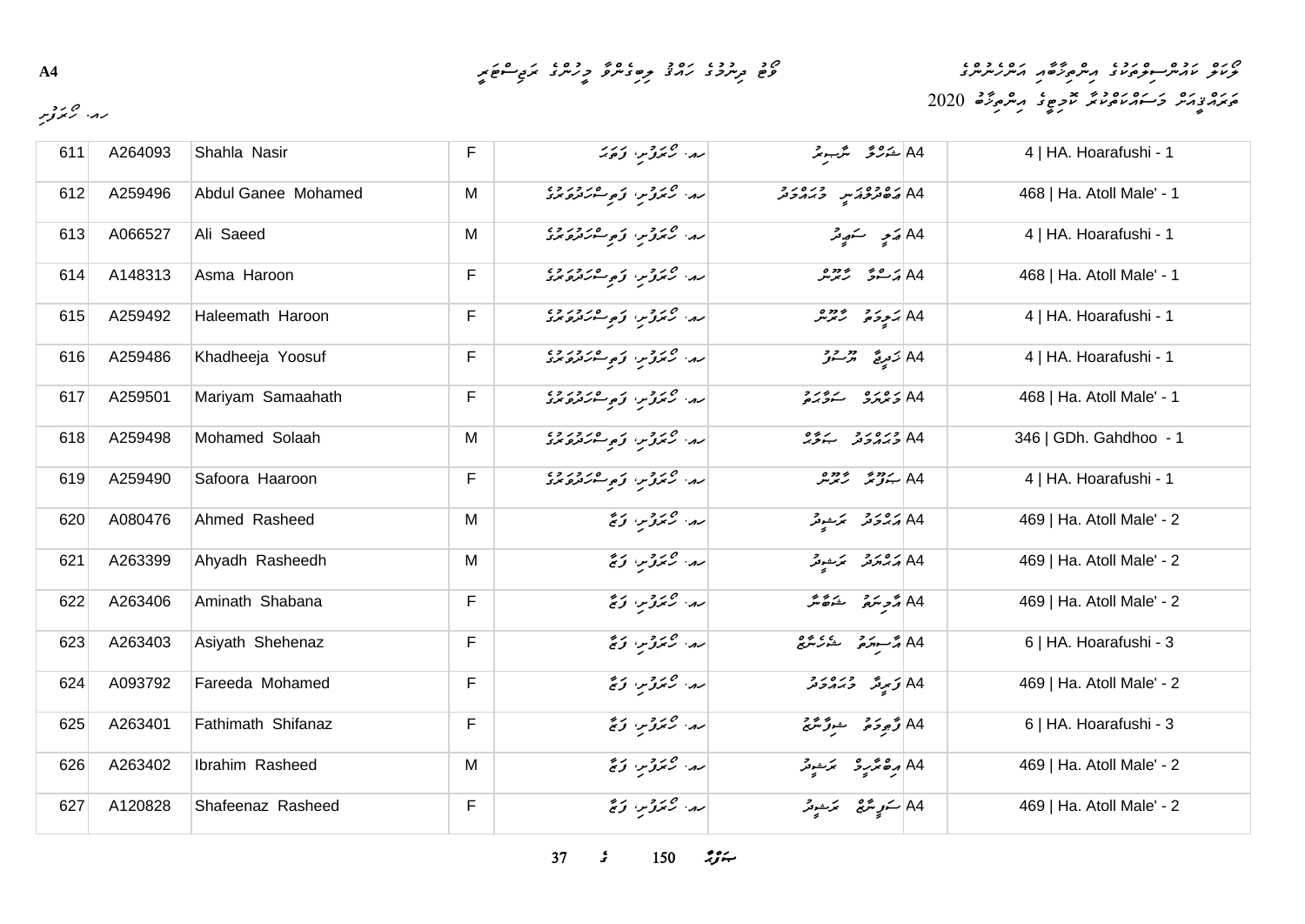*sCw7q7s5w7m< o<n9nOoAw7o< sCq;mAwBoEw7q<m; wBm;vB* م من المسجد المسجد المسجد المسجد المسجد العام 2020<br>مسجد المسجد المسجد المسجد المسجد المسجد المسجد المسجد المسجد ال

| 628 | A052708 | Ibrahim Rasheed          | M           | رە بەتروپى پەترە ئ                | A4 م <i>وڭ مگرى</i> دۇ . مگرىش <sub>ى</sub> دۇر                                                                           | 5   HA. Hoarafushi - 2      |
|-----|---------|--------------------------|-------------|-----------------------------------|---------------------------------------------------------------------------------------------------------------------------|-----------------------------|
| 629 | A260156 | Latheefa Zuhuree         | $\mathsf F$ | رە بەردىن پەرە                    | A4 كَيْهِوْ كَانْ مِرْسِ                                                                                                  | 5   HA. Hoarafushi - 2      |
| 630 | A263555 | Aishath Nasiha           | F           | رە، ئەندۇس ۋرەئىر                 | A4 م <i>ەمبەشكى مەمبىرىد</i>                                                                                              | 469   Ha. Atoll Male' - 2   |
| 631 | A047425 | Aminath Mauroofa         | $\mathsf F$ | بدر رمحد وساد                     | A4 مُتَّحِسَمَةَ بِهِ وَمَسَرَّزَ                                                                                         | 6   HA. Hoarafushi - 3      |
| 632 | A069280 | Ibrahim Shareef          | M           | بدر رحمدقرما ومرتزمو              | A4 مەھمىر ئىسىمبىر ئىسىمبىر ئىسىمبىر ئىسىمبىر ئىسىمبىر ئىسىمبىر ئىسىمبىر ئىسىمبىر ئىسىمبىر ئىسلامبىر ئىسلامبى<br>ئىسىمبىر | 349   GDh. Rathafandhoo - 1 |
| 633 | A263557 | Mohamed Shareef          | M           | رماس محتوفين وترمذير              | A4 <i>\$ بَرْدْ دَ</i> تْرَ مُسَمَّمِيْرٌ                                                                                 | 469   Ha. Atoll Male' - 2   |
| 634 | A130930 | Siyama Dawood            | F           | بدر محتوفين وبدئر                 | A4 سوپرمجر محمد محمد محمد الس                                                                                             | 469   Ha. Atoll Male' - 2   |
| 635 | A260808 | Abdul Matheen Ali        | M           | رە، رىمۇقرىن ۋېرى                 | A4 حَ <i>ھوچو حَ جِي شَ</i> حَرِ جِ                                                                                       | 5   HA. Hoarafushi - 2      |
| 636 | A106181 | Shafeega Ali             | F           | رە، ئەترۇس ۋرى                    | A4 ڪ <i>ُوپِ ڏُھوپِ</i>                                                                                                   | 99   R. Dhuvaafaru - 1      |
| 637 | A012010 | Ahmed Hussain            | M           | رە، ئەنزۇر، ۋرەۋە                 | A4 كەبرى بىر بىر ئىسكىمبەش                                                                                                | 468   Ha. Atoll Male' - 1   |
| 638 | A263125 | Mariyam Wakeela          | $\mathsf F$ | رە، ئەنزۇر، ۋوچ                   | A4 كەبىر <i>مىتى ھەيدى</i>                                                                                                | 4   HA. Hoarafushi - 1      |
| 639 | A263236 | Abdul Samad Hassan Fulhu | M           | بها رحمة وسابق والمعالج بالمعالجة | A4 رەمەم بەرەپ كەسىمبىرى                                                                                                  | 4   HA. Hoarafushi - 1      |
| 640 | A125314 | Abdulla Waheed           | M           | رە، ئەترۇس ۋىلومبۇ                | A4 مَەھمَّدَاللَّه    حَ بِقَر                                                                                            | 468   Ha. Atoll Male' - 1   |
| 641 | A081315 | Aishath Waheedha         | F           | رە، ئەترۇس ۋىلومبۇ                | A4 م <i>ەم ھەم قىم</i> يىم                                                                                                | 4   HA. Hoarafushi - 1      |
| 642 | A093790 | Ali Waheed               | M           | رە، ئەنزۇس ۋىلروسىد               | A4 <i>ھَ جِه حَ بِ</i> مِرَ                                                                                               | 4   HA. Hoarafushi - 1      |
| 643 | A089561 | Aminath Waheeda          | F           | رە، ئەنزۇس ۋىلروسىد               | A4 مَّ <i>حِ سَع</i> ْرِ عَ <sub>مَ</sub> يَدَّ                                                                           | 468   Ha. Atoll Male' - 1   |
| 644 | A093791 | Fathimath Zakariyya      | F           | رە، ئەترۇپ ۋىلومبۇ                | A4 <i>وَّجِوحَمْ</i> تم <i>تم تبرم</i> ْتَرَ                                                                              | 468   Ha. Atoll Male' - 1   |

*38 sC 150 nNw?mS*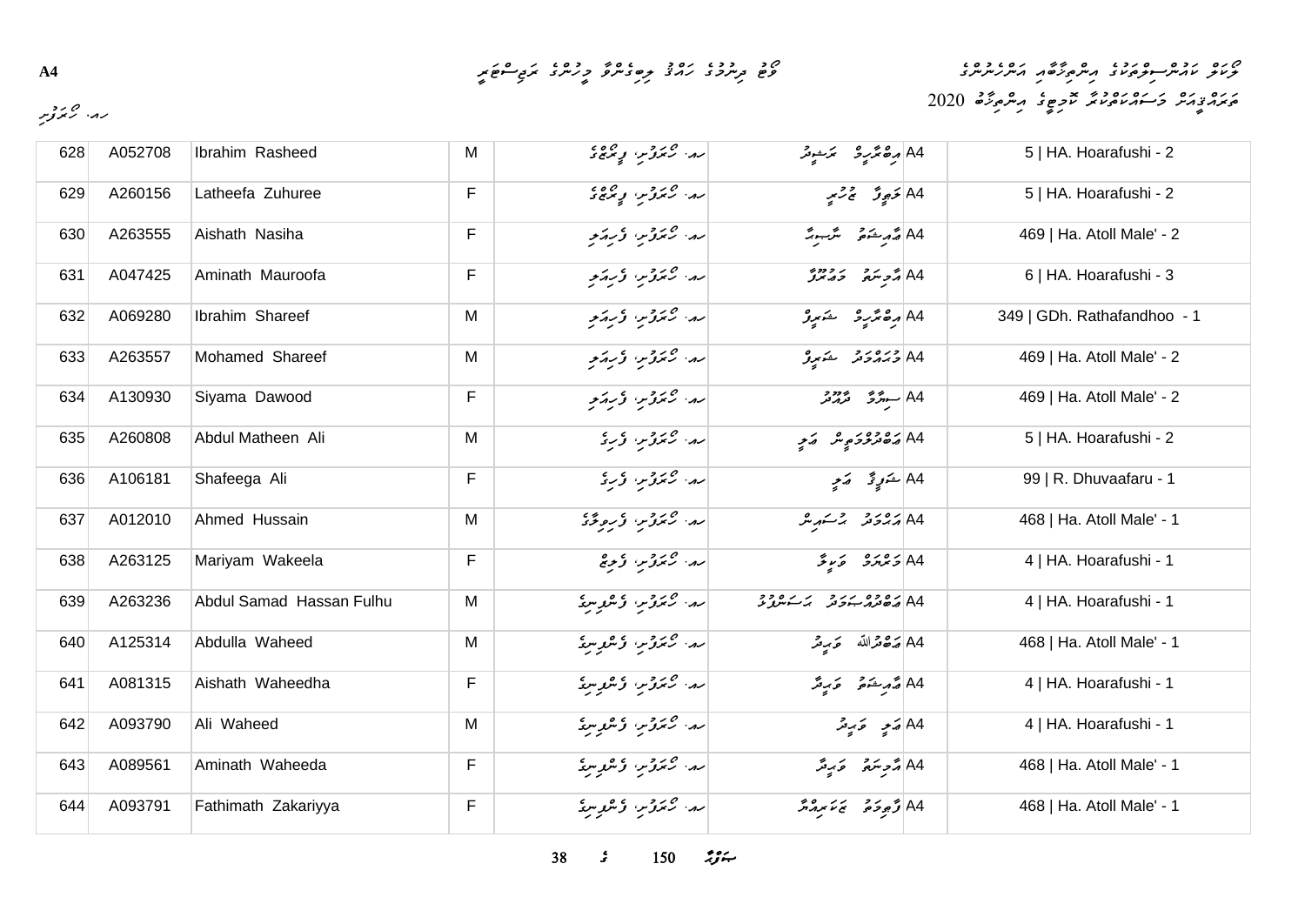*sCw7q7s5w7m< o<n9nOoAw7o< sCq;mAwBoEw7q<m; wBm;vB* م من المسجد المسجد المسجد المسجد المسجد العام 2020<br>مسجد المسجد المسجد المسجد المسجد المسجد المسجد المسجد المسجد ال

| 645 | A263237 | Hazumath Waheedha            | F | رە. ئەنزۇير، ۋىلرو بىرق | A4 كەيم <i>5 كى ھەم</i> يەنگر          | 4   HA. Hoarafushi - 1     |
|-----|---------|------------------------------|---|-------------------------|----------------------------------------|----------------------------|
| 646 | A093789 | Mariyam Waheeda              | F | رە، رىمۇم، ۋىلومبۇ      | A4 كەنگە <i>نگە</i> كەر ئىگە           | 468   Ha. Atoll Male' - 1  |
| 647 | A163292 | Mohamed Waheed               | M | رە، ئەترۇس ۋىلروسىد     | A4 <i>وُبَرُوْدَوْ</i> کَرِیْرَ        | 4   HA. Hoarafushi - 1     |
| 648 | A158535 | Mohamed Ayash Ali            | M | رە، ئەنزۇر، زېمۇسۇ      | A4 دېم <i>ډېر ډېر ش</i> ه کم           | 4   HA. Hoarafushi - 1     |
| 649 | A260649 | Mohamed Ayash Ali            | M | بدر محروس وعرسو         | A4 در برور دگرشی کرم                   | 4   HA. Hoarafushi - 1     |
| 650 | A011096 | Ahmed Ibrahim                | M | رە بەتروپ ۋىلومەء       | A4 <i>225 م</i> وصور م                 | 5   HA. Hoarafushi - 2     |
| 651 | A260400 | Aminath Shaba                | F | رە زىرۇس ۋىترومىي       | A4 مُجِسَع <sub>ة</sub> شَقَّة         | 468   Ha. Atoll Male' - 1  |
| 652 | A074008 | Azeeza Ibrahim               | F | رە، رىمۇقرىي ۋىقرىدىنى  | A4 كەيپ قىم مەھترىپ                    | 5   HA. Hoarafushi - 2     |
| 653 | A332067 | <b>Fathimath Shuba Ahmed</b> | F | رم رمزوین و عروضی       | A4 تَهِ وَمَعْ صَنْعَ مَدَوَسَ         | 468   Ha. Atoll Male' - 1  |
| 654 | A260401 | Mariyam Shiba                | F | رە، ئەترۇس ۋىلومۇمى     | A4 كەممەر ئىرگە ئىسىسى ئىش             | 468   Ha. Atoll Male' - 1  |
| 655 | A091796 | Mohamed Ibrahim              | M | رە بەتروپ ۋىلومەء       | A4 درورد مقتربة                        | 5   HA. Hoarafushi - 2     |
| 656 | A125802 | Ahmed Mujuthaba              | M | رە ئەتروپر، ۋىزدە       | A4 كەبرو مەدەرە                        | 284   Dh. Kudahuvadhoo - 1 |
| 657 | A103897 | Mohamed Waheed               | M | رە بەردىر، ئەردە،       | A4 <i>وُبَهُ دُوَنَوْ ۔ وَب</i> ِيْرُ  | 469   Ha. Atoll Male' - 2  |
| 658 | A124906 | Shahma Ali                   | F | رە، ئەندۇس ۋىرىدى       | A4 خەرج <sub>ى</sub> كەم               | 469   Ha. Atoll Male' - 2  |
| 659 | A085178 | Ahmed Waheed                 | M | رە بەر دىرى ئەدە        | A4 كەش <sup>ى</sup> تىر قىرىتر         | 6   HA. Hoarafushi - 3     |
| 660 | A262963 | Ali Sajidh                   | M | رە، رېمۇترىن ئەمرى      | A4 <i>ھَ جِ</i> سُمَّم <i>ِي مَ</i> رْ | 6   HA. Hoarafushi - 3     |
| 661 | A260564 | Aminath Hamna                | F | رە، رىمۇقرىر، ئەمە      | A4 مَّحِسَعَةً رَحْسَّ                 | 469   Ha. Atoll Male' - 2  |

*39 sC 150 nNw?mS*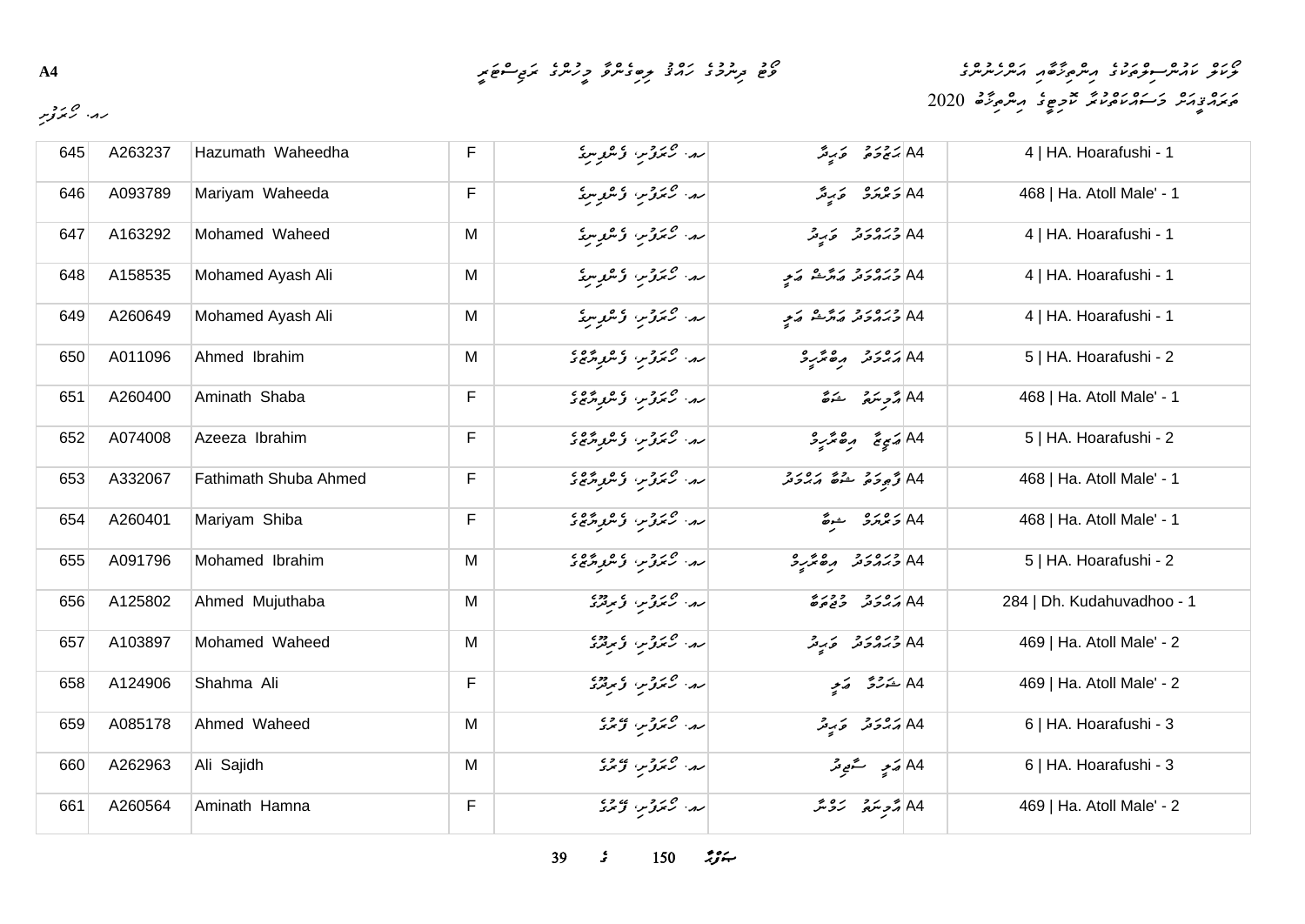*sCw7q7s5w7m< o<n9nOoAw7o< sCq;mAwBoEw7q<m; wBm;vB* م من المرة المرة المرة المرجع المرجع في المركبة 2020<br>مجم*د المريض المربوط المربع المرجع في المراجع المركبة* 

| 662 | A327474 | Aminath Saalimaa | F           | رە بەردىن ئەدە        | A4 مُرْحِسَمُ مُسْتَخِرَةٌ             | 6   HA. Hoarafushi - 3       |
|-----|---------|------------------|-------------|-----------------------|----------------------------------------|------------------------------|
| 663 | A262957 | Hassan Shujau    | M           | رە، رىمۇقرىر، ئەمە    | A4 بَرَسَہ شَرِ مُحَمَّدَةٍ مِ         | 6   HA. Hoarafushi - 3       |
| 664 | A327475 | Hussain Sameehu  | M           | رە، رىمۇقرىر، ئەمە    | A4  يُرْسَمْ مِيْرَ مُسْ سَوِيْر       | 6   HA. Hoarafushi - 3       |
| 665 | A061303 | Hussain Waheed   | M           | رە، رىمۇقرىر، ئەمە    | A4 بر <i>کے مربر کے بر</i> مز          | 6   HA. Hoarafushi - 3       |
| 666 | A327473 | Ibrahim Saaidhu  | M           | رە، رىمۇقرىر، ئەمە    | A4 مەھمىرى ئىمرىتى                     | 6   HA. Hoarafushi - 3       |
| 667 | A262954 | Mohamed Hussain  | M           | رە، رىمۇقرىر، ئەمە    | A4 دېم د د مختصر شر                    | 6   HA. Hoarafushi - 3       |
| 668 | A051562 | Abdulla Yoosuf   | M           | رە بەردىر، ئەدەر،     | A4 مَەھمَراللە مَرْتَوْتَر             | 632   Hulhumale' Ehenihen-18 |
| 669 | A152603 | Aishath Nadhiya  | F           | رە بەردىر، ئەدەر،     | A4 مَدْمِ شَوَمَ مَسْتَمْتِهِمَّةَ     | 4   HA. Hoarafushi - 1       |
| 670 | A260063 | Fareesha Adam    | F           | رە بەردىر، ئەدەر،     | A4 كَرَ مِي شَدَّ مَرْتَدَدَّ          | 4   HA. Hoarafushi - 1       |
| 671 | A128758 | Mariyam Sahiyya  | F           | رد. رورور، بادود،     | A4 كالمحكم مركز محمد مركز مركز المركز  | 4   HA. Hoarafushi - 1       |
| 672 | A259542 | Ahmed Fahumee    | M           | رە ئەتروپ ۋە ئىرلى    | A4 كەبرى قىمى ئەركىيە بىر 194 كىيە بىر | 4   HA. Hoarafushi - 1       |
| 673 | A072205 | Ali Hussain      | M           | رە ئەتروپ ۋە ھۇم      | A4 <i>مَج جُسَمب</i> ھ                 | 4   HA. Hoarafushi - 1       |
| 674 | A259526 | Aneesa Ahmed     | F           | رە . ئەترىپ، ئەر ئىچە | A4 كەسرىستە كەبرى قىر                  | 4   HA. Hoarafushi - 1       |
| 675 | A258765 | Fareesha Ali     | F           | رە رىزۇر، نەر ھۇم     | A4 ترىپىش كەمچ                         | 4   HA. Hoarafushi - 1       |
| 676 | A259532 | Fathimath Firasa | F           | رە بەردىن تەرەپى      | A4 وَجوحَة وِيَرْتَهُ                  | 4   HA. Hoarafushi - 1       |
| 677 | A259530 | Fathuhiyya Ali   | F           | رە رىزۇر، نەر ھۇم     | A4 زَ <i>ەپەرە ئەچ</i>                 | 4   HA. Hoarafushi - 1       |
| 678 | A259543 | Fazla Ali        | $\mathsf F$ | رە . رىزۇس كەر ھۇم    | A4 تى چىخە سىمىيە                      | 4   HA. Hoarafushi - 1       |

*40 sC 150 nNw?mS*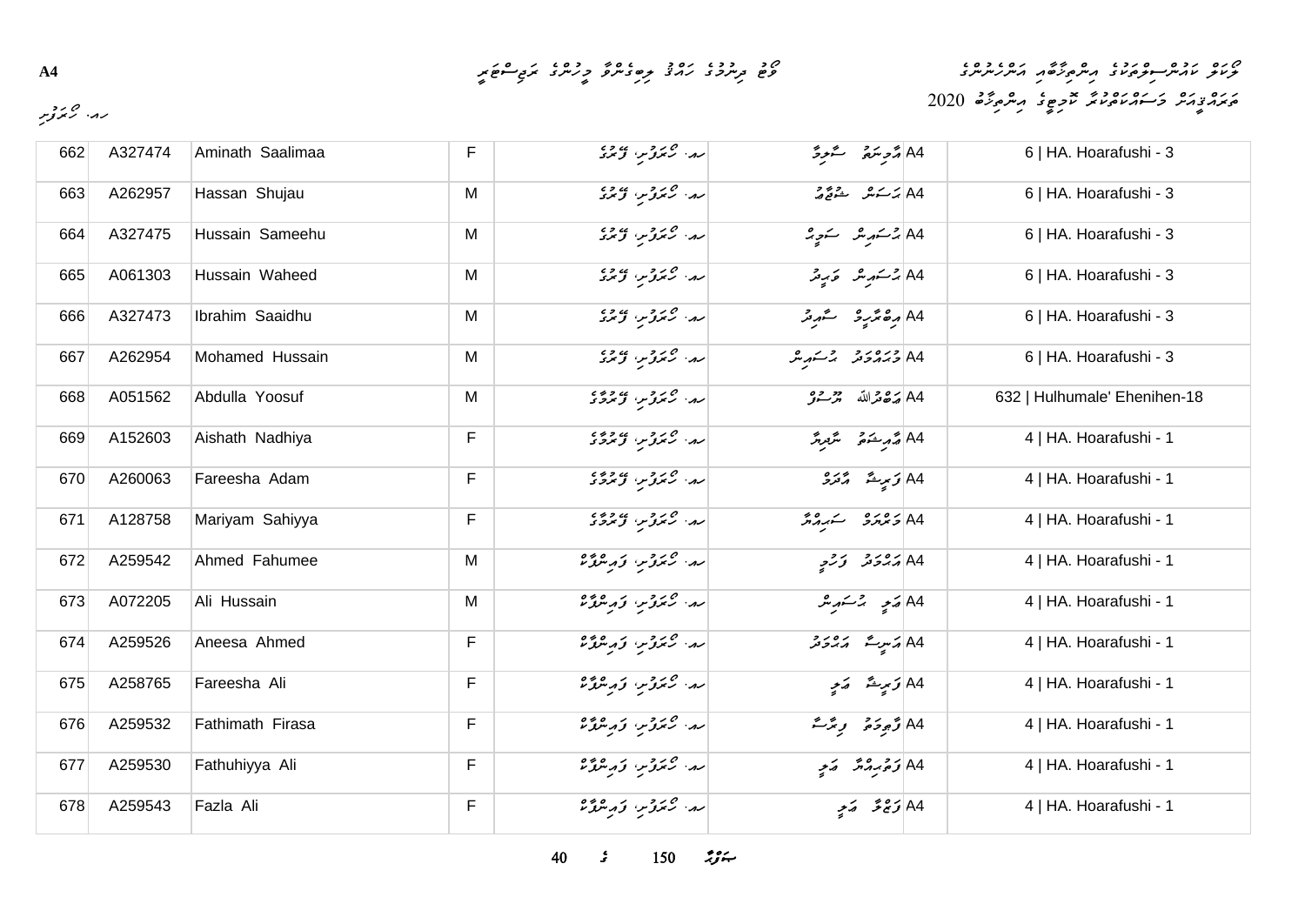*sCw7q7s5w7m< o<n9nOoAw7o< sCq;mAwBoEw7q<m; wBm;vB* م من المرة المرة المرة المرجع المرجع في المركبة 2020<br>مجم*د المريض المربوط المربع المرجع في المراجع المركبة* 

| 679 | A259538 | Hussain Farish     | M | رە. ئەنزۇر، زەبىرو ئا    | A4 يُرْسَمَ مِيْرٌ وَمَحْرِ مِيْتُ              | 468   Ha. Atoll Male' - 1    |
|-----|---------|--------------------|---|--------------------------|-------------------------------------------------|------------------------------|
| 680 | A261609 | Ahmed Shakir       | M | بدا ويحرون وسومعة        | A4 كەبرى قىر مەشرىتى بىر                        | 5   HA. Hoarafushi - 2       |
| 681 | A053491 | Ali Shahuneez      | M | بدا وترويرا ويتومدهم     | A4 <i>ھَ جِ</i> سَے جَسِي                       | 469   Ha. Atoll Male' - 2    |
| 682 | A093731 | Fathimath Yoosuf   | F | بدا وترويرا ويتومده      | A4 توجوح مرسوم                                  | 469   Ha. Atoll Male' - 2    |
| 683 | A053402 | Zulfa Shakir       | F | بدا ومروس وسومعد         | A4 ج څوگ <sup>ه</sup> شمېر جم                   | 469   Ha. Atoll Male' - 2    |
| 684 | A127868 | Abdul Baaree       | M | رماس محروس وسر المعام    | A4 ص <i>ق قرقرةً م</i> رِ                       | 5   HA. Hoarafushi - 2       |
| 685 | A263519 | Aishath Rishmy     | F | بدر محروس وسدامهم        | A4 مُحرِشَمُ مِنْشُورٍ                          | 5   HA. Hoarafushi - 2       |
| 686 | A263517 | Jameela Ibrahim    | F | رماس محروس وسر المده     |                                                 | 5   HA. Hoarafushi - 2       |
| 687 | A093796 | Mohamed Hafiz      | M | رد. رموس وسرچون          | A4 <i>وَبَرْدُوَنَوْ بُرُّوِنْوُ</i>            | 5   HA. Hoarafushi - 2       |
| 688 | A329918 | Rasheeda Hussain   | F | بدا متروس وسدادوه        | A4 بَرَحْمٍ مَّرْ مَرْ مَرْ مِرْ مِرْ           | 5   HA. Hoarafushi - 2       |
| 689 | A093740 | Fareeda Ibrahim    | F | رە ئەتروپ ۋىرىدۇ ئ       | A4 ترىرى <i>گە مەھەترى</i> رى                   | 5   HA. Hoarafushi - 2       |
| 690 | A261554 | Aabidha Ali        | F | رما رکندوس وسماسردمی     | A4 مُحصِّدٌ      مَدمٍ                          | 5   HA. Hoarafushi - 2       |
| 691 | A024652 | Abdulla Ali        | M | رە، ئىترۇس ۋىبرە ئىردۇ ئ | A4 صَرْحَةَ مِللَّهُ صَعِي                      | 632   Hulhumale' Ehenihen-18 |
| 692 | A262355 | Abida Hussain      | F | بدا رحمزمن وسرقمى        | A4 مَّەھ <sup>ق</sup> د جُسَمب <sup>و</sup>     | 6   HA. Hoarafushi - 3       |
| 693 | A057586 | Fathuhulla Hussain | M | بدا رحموس وسعدة          | A4 وَتَحْدِيْرَ اللَّهُ بِمَرْ سَنَ مِرْ مِثْرَ | 6   HA. Hoarafushi - 3       |
| 694 | A262352 | Hussain Gasim      | M | رە، ئەترۇس ۋىلىدۇ ئ      | A4 پر سمبر سر تۇسىۋ                             | 6   HA. Hoarafushi - 3       |
| 695 | A138848 | Adnan Gasim        | M | رە بەردىن ۋە دە دە       | A4 كەنترىترىتر گ <sup>ې</sup> سوڭ               | 468   Ha. Atoll Male' - 1    |

*41 s* 150 *if*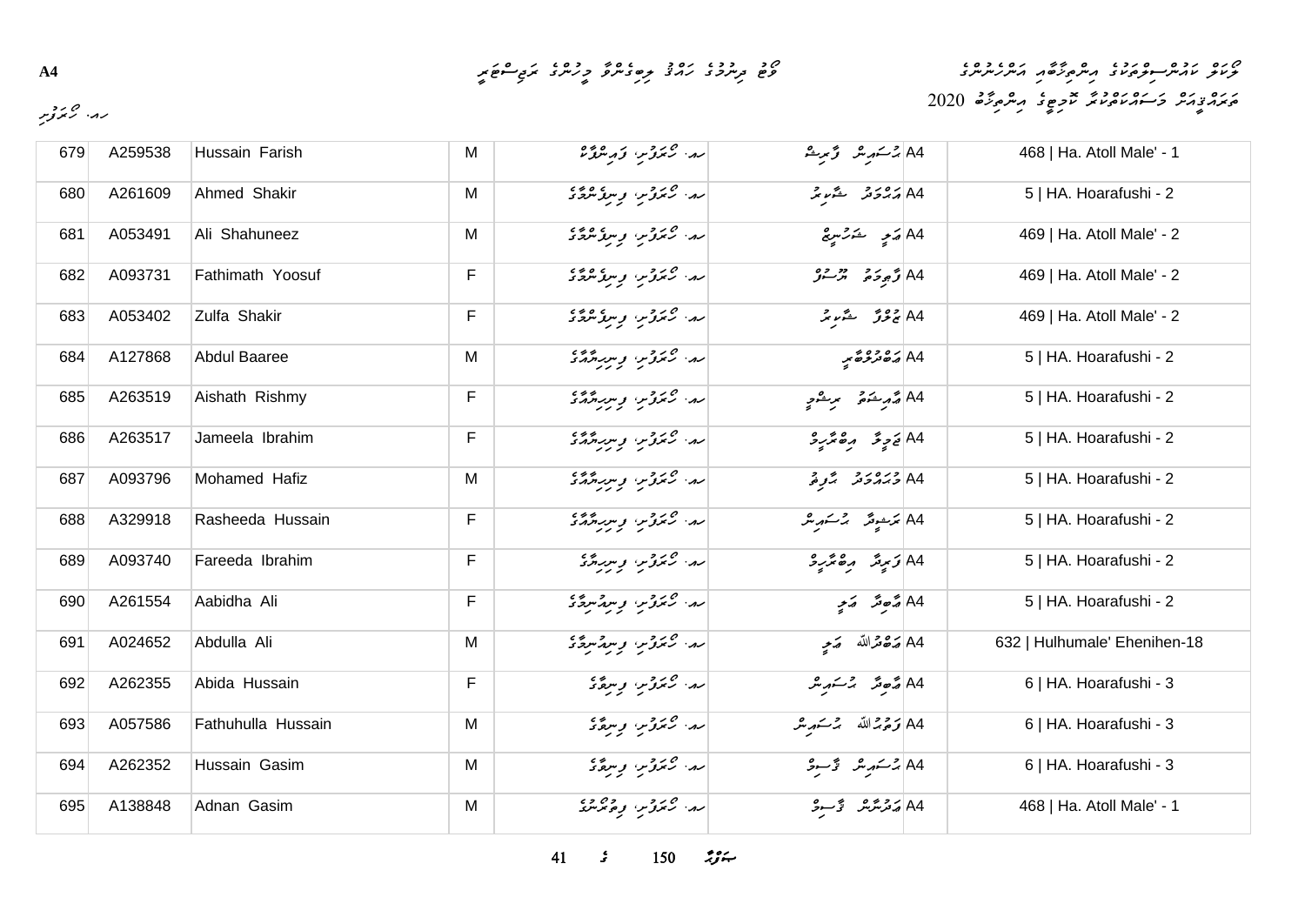*sCw7q7s5w7m< o<n9nOoAw7o< sCq;mAwBoEw7q<m; wBm;vB* م من المسجد المسجد المسجد المسجد المسجد العام 2020<br>مسجد المسجد المسجد المسجد المسجد المسجد المسجد المسجد المسجد ال

| 696 | A258723 | Ahmed Arif                 | M           | رە بە ئەنزۈپ رەتمەتلىكى | A4 , جرىم قريم محمد برقم المراقب المسلم المراقب المسلم المسلم المسلم المسلم المسلم المسلم المسلم الم | 4   HA. Hoarafushi - 1    |
|-----|---------|----------------------------|-------------|-------------------------|------------------------------------------------------------------------------------------------------|---------------------------|
| 697 | A127690 | Ali Waheed                 | M           | رړ . د بروس وه ده ده    | A4 <i>ھَ۔ جِ حَب</i> ِعْرُ                                                                           | 468   Ha. Atoll Male' - 1 |
| 698 | A258725 | Fathimath Aroosha          | F           | رە بەتروپى وەيرىت       | A4 تَ <i>وجوحو مَعْرَشَ</i> ّ                                                                        | 468   Ha. Atoll Male' - 1 |
| 699 | A258726 | Mohamed Aarish             | M           | روم دوم ده وه وه        | A4 <i>وُبَرُوْدَ تَرَ مُ</i> مِتْ                                                                    | 4   HA. Hoarafushi - 1    |
| 700 | A012871 | Moosa Ibrahim              | M           | بدر صروس وه دره         | A4 جيءُ م <i>ِ ھي</i> ُرِ ج                                                                          | 468   Ha. Atoll Male' - 1 |
| 701 | A260463 | Ahmed Zidhan Abdul Sattar  | M           | رو، رحمزوین و پرویزه    | A4 كەشەھ بەر ئەھەر ئەرە بەر ئەر                                                                      | 5   HA. Hoarafushi - 2    |
| 702 | A261415 | Fathimath Ibrahim          | F           | بها رمزوجرا والمعراء    | A4 زَّجِرْدَةُ مِصَمَّرِدْ                                                                           | 5   HA. Hoarafushi - 2    |
| 703 | A154852 | Mohamed Ibrahim            | M           | بدر محترفرما ومعربة     | A4  <i>درورو م</i> قتربرد                                                                            | 5   HA. Hoarafushi - 2    |
| 704 | A261417 | Mohamed Ziyan Abdul Sattar | M           |                         | A4 כמסגב המס גם כם גם בין המר המציעי ניתולים                                                         | 469   Ha. Atoll Male' - 2 |
| 705 | A106150 | Zulaikha Easa Thakurufaanu | $\mathsf F$ | بها رمزوم وحده          | A4 ىج ئۇرىژ بېرىش <i>ۇ ئابىرى</i> بىر                                                                | 5   HA. Hoarafushi - 2    |
| 706 | A259582 | Abdul Rasheed Usman        | M           | رە، ئەنزۇس ۋىزۇر        | A4 كەھەركە كۈچۈر بەق <i>ۋە ئى</i> ر                                                                  | 4   HA. Hoarafushi - 1    |
| 707 | A260291 | Mazeedha Abdul Rasheed     | F           | رە، ئەنزۇس ۋىزۇر        | A4 كۆپەتگە كەھە <i>تى مەركە ئىرى</i> شوتىر                                                           | 4   HA. Hoarafushi - 1    |
| 708 | A261766 | Shahid Zubair              | M           | ره رمور و سره و         | A4 ڪُرير ج6م <i>ڊ</i>                                                                                | 469   Ha. Atoll Male' - 2 |
| 709 | A261759 | Zubair Ahmed               | M           | رە ئەترۇس ۋىروڭ         | A4 يُهَمَّ مُدْدَمَّر                                                                                | 469   Ha. Atoll Male' - 2 |
| 710 | A011749 | <b>Abdul Samad Ahmed</b>   | M           | رە، ئەترۇس ئۇسرچ        | A4 رەم دىر دەر دەر دەر                                                                               | 5   HA. Hoarafushi - 2    |
| 711 | A093706 | <b>Abdul Sattar Idrees</b> | M           | بدر مردوب بدء ه         | A4 رەدە رەپرىس مەترىپ                                                                                | 5   HA. Hoarafushi - 2    |
| 712 | A093825 | Aminath Abdul Sattar       | F           | رە بەردىن ئوترىقى       | AA REND ROOM                                                                                         | 469   Ha. Atoll Male' - 2 |

*42 sC 150 nNw?mS*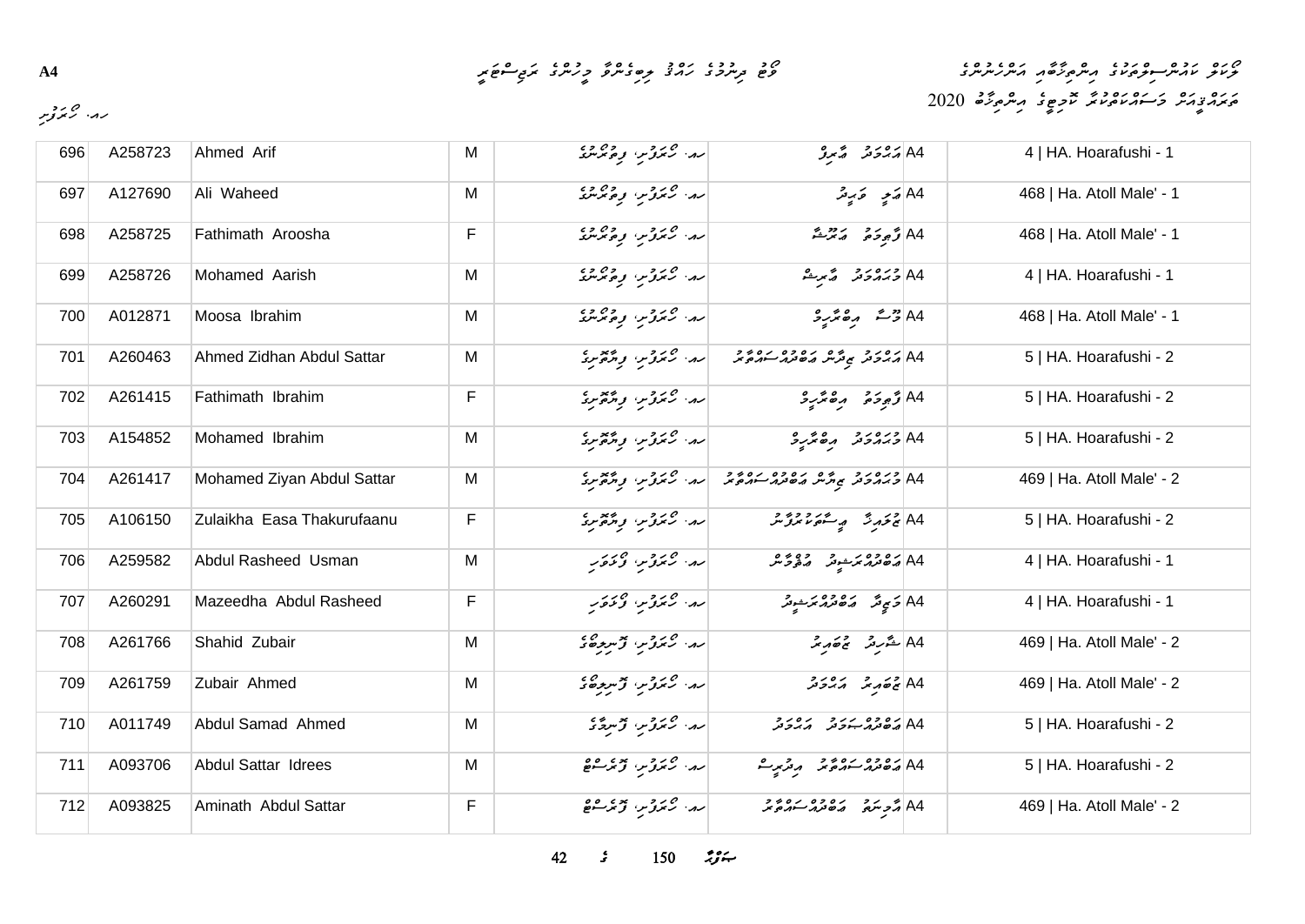*sCw7q7s5w7m< o<n9nOoAw7o< sCq;mAwBoEw7q<m; wBm;vB* م من المرة المرة المرة المرجع المرجع في المركبة 2020<br>مجم*د المريض المربوط المربع المرجع في المراجع المركبة* 

| 713 | A264067 | Aishath Maeesha Abdul Gafoor | F           | رە بە ئەترۇس ۋېرسىد | A4 مەم شىقى خەم شەھ مەھ <i>قرى دە</i> ج تە | 468   Ha. Atoll Male' - 1    |
|-----|---------|------------------------------|-------------|---------------------|--------------------------------------------|------------------------------|
| 714 | A348269 | Maasha Abdul Gafoor          | $\mathsf F$ | رە ئەترۇس ۋىرسەر    | A4 وََحَدٌ مَصْعَرِ مِرْدِدِ مِرَّ         | 4   HA. Hoarafushi - 1       |
| 715 | A093814 | Arifa Yoosuf                 | F           | رە، ئەنزۇر، ۋىزىترى | A4 مەسىرى مەسىرى                           | 4   HA. Hoarafushi - 1       |
| 716 | A264104 | Fathimath Ishaq              | F           | رە، ئەنزۇر، ۋىزىترى | A4 وَجِعَةَ مِ سَمَّتَةَ                   | 4   HA. Hoarafushi - 1       |
| 717 | A128766 | Hamziyya Abdul Kareem        | F           | بها رميزوين وعنقبي  | A4 كەنۋىمە ئەھ ئەھ ئىرى ئىرى               | 632   Hulhumale' Ehenihen-18 |
| 718 | A264107 | Hussain Shifau               | M           | رە، ئەتتۇر، ۋىڭ ھېچ | A4 يُرْسَمَّهِ مَّثَّرٍ مُشْرِوَّهُ مُ     | 4   HA. Hoarafushi - 1       |
| 719 | A264106 | Ibrahim Shaheen              | M           | بها رمحزوين وعنقبي  | A4 مەھەرىرى ھەرپىر                         | 4   HA. Hoarafushi - 1       |
| 720 | A093815 | Mariyam Saana                | F           | رماس محدوس وعامعي   | A4 دَ بَرْہَرُ شَبَّرَ                     | 468   Ha. Atoll Male' - 1    |
| 721 | A212557 | Mohamed Ahmed                | M           | رە، رىمزۇر، ۋىزىترى | A4 ويرەرو برەرو                            | 468   Ha. Atoll Male' - 1    |
| 722 | A093816 | Mohamed Shafiu               | M           | رە، ئەتزۇر، ۋېزىتنى | A4 <i>5 برو 5 برقر</i><br>A4               | 4   HA. Hoarafushi - 1       |
| 723 | A260183 | Fathimath Saaliya            | F           | رە، ئەنزۇر، ۋىرىجىم | A4 وَجوحَة مُصَّحِبَّرَ                    | 468   Ha. Atoll Male' - 1    |
| 724 | A260180 | Ibrahim Rasheed              | M           | رە، ئەترۇس ۋىرچىگە  | A4 مەھەرى كى مىز مىنىدىلىر                 | 4   HA. Hoarafushi - 1       |
| 725 | A260184 | Maahee Rasheed               | M           | رە، ئەندۇس ۋىرچىگە  | A4 محمد سم متر <sub>شو</sub> تر            | 468   Ha. Atoll Male' - 1    |
| 726 | A260645 | Mahaasin Rasheed             | M           | ىد ئەترىپ ۋىرچىر    | A4 كەنگەسى <sub>قىشى</sub> مەسىبەتر        | 468   Ha. Atoll Male' - 1    |
| 727 | A260182 | Mohamed Salik                | M           | رە، ئەندۇب ۋىرىجىم  | A4 دېرورو گور                              | 468   Ha. Atoll Male' - 1    |
| 728 | A043860 | Mohamed Yoosuf               | M           | رە، رىزۇس ۋىرە،     | A4 3232 مركز من                            | 4   HA. Hoarafushi - 1       |
| 729 | A262647 | Sahuma Mohamed               | F           | رە، رىزۇس ۋىرە،     | A4 كەرمى جەمەدىر                           | 4   HA. Hoarafushi - 1       |

*43 s* 150 *i*<sub>s</sub> $\approx$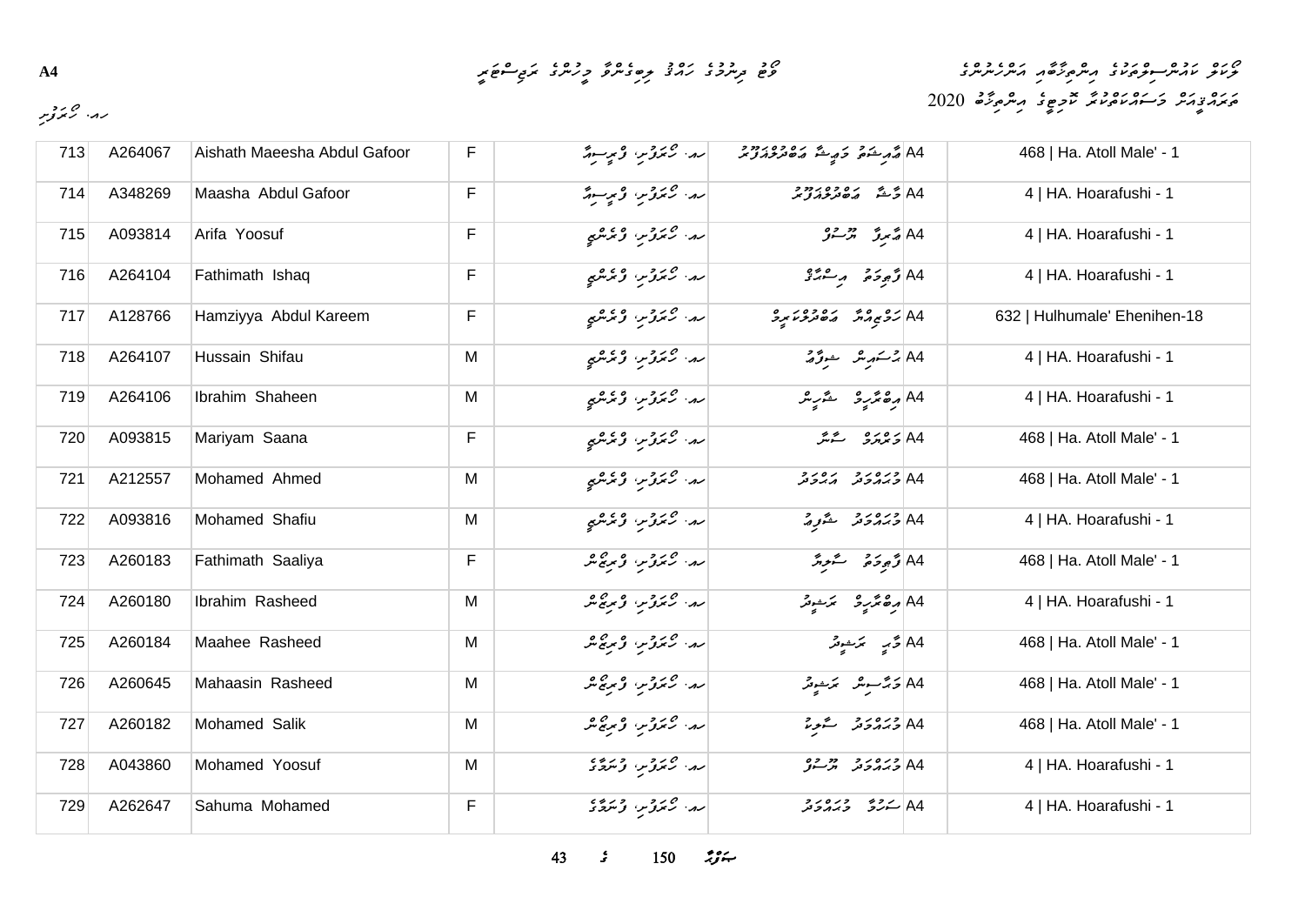*sCw7q7s5w7m< o<n9nOoAw7o< sCq;mAwBoEw7q<m; wBm;vB* م من المرة المرة المرة المرجع المرجع في المركبة 2020<br>مجم*د المريض المربوط المربع المرجع في المراجع المركبة* 

| 730 | A259719 | Abdulla Amir           | M           | رو، رحموزمن ومفرود     | A4 مَەھىراللە مەدىمە                          | 468   Ha. Atoll Male' - 1     |
|-----|---------|------------------------|-------------|------------------------|-----------------------------------------------|-------------------------------|
| 731 | A259717 | Ahmed Adil             | M           | رە، ئەنزۇس ۋىلھوق      | A4 كەبرى قىر ئەربى                            | 4   HA. Hoarafushi - 1        |
| 732 | A259723 | Ali Imran Mohamed      | M           | رە، رىزۇپ ۋىلموق       | A4 كەبىر مەڭگىر <i>25م</i> ەر <i>د</i>        | 4   HA. Hoarafushi - 1        |
| 733 | A259721 | Aminath Shaheedha      | $\mathsf F$ | رە، رىزۇپ ۋىلموق       | A4 مَرْحِ سَوَ سَوَرِ مَدْ                    | 4   HA. Hoarafushi - 1        |
| 734 | A085543 | Mariyam Ali            | F           | ىدا ئەيزۇرا ۋىلھوق     | A4 كانترندگر كم كرمو                          | 4   HA. Hoarafushi - 1        |
| 735 | A052116 | Mohamed Naseer Abdulla | M           | رە، ئەنزۇر، زىگەنج     | A4 <i>وبروبرو مربوبر مك</i> ومرالله           | 4   HA. Hoarafushi - 1        |
| 736 | A114250 | Fathimath Rinzee       | F           | رە بەر دەرە بەر دەرە   | A4 رَّجِوحَة مَ سِتْرَى                       | 6   HA. Hoarafushi - 3        |
| 737 | A262164 | Hawwa Rishfa Latheef   | $\mathsf F$ | رد. در در در دره دره د | A4 بَرْدَةَ مِشْرَقَ وَجِوْرً                 | 6   HA. Hoarafushi - 3        |
| 738 | A126188 | Zuhura Ibrahim         | F           | رە بەردىن ۋە دەرە      | A4 ىن ئەنگە مەھەر ئىر ئ                       | 469   Ha. Atoll Male' - 2     |
| 739 | A011854 | Ilyas Ibrahim          | M           | رە، ئەترۇس ئارىگە      | A4 مەمەر ئەھەر مەمەر ئە                       | 5   HA. Hoarafushi - 2        |
| 740 | A260482 | Mohamed Khalaf Ilyas   | M           | رە، ئەترۇپ ئەرىگە      | A4 در دور در در دور ۱                         | 566   Villimale' Ehenihen - 1 |
| 741 | A259162 | Abdulla Ibrahim        | M           | رە، رىزۇس ئەمرىر       | A4 رَصْحَراللّه مِصْغَرِ وَ                   | 4   HA. Hoarafushi - 1        |
| 742 | A069576 | Adam Naseer Abdulla    | M           | رە، رىمۇم، ئەمى بر     | A4 أَمَّ تَدَكَّ سَرَجِيمَ أَمَّ 25ْ اللَّهُ  | 468   Ha. Atoll Male' - 1     |
| 743 | A258757 | Aishath Hana           | F           | رە، رىزۇس ئەمى بر      | A4 مەم ئىسىم ئىگر                             | 4   HA. Hoarafushi - 1        |
| 744 | A085895 | Azmiralda Abdulla      | F           | رە، رىزۇس ئەمرىر       | A4 مَ يح <i>و مَدَوْمَّة مَ هُ</i> مَدَّاللّه | 468   Ha. Atoll Male' - 1     |
| 745 | A259190 | Fathimath Zoona        | F           | ىدا ئەترۇس ۋە ي        | A4 تُرجوحه حي تَثَرَّ                         | 4   HA. Hoarafushi - 1        |
| 746 | A259179 | Hussain Athif          | M           | رە، رىزۇس ئەۋرىر       | A4 برڪوينگ ڪھيوري                             | 468   Ha. Atoll Male' - 1     |

*44 sC 150 nNw?mS*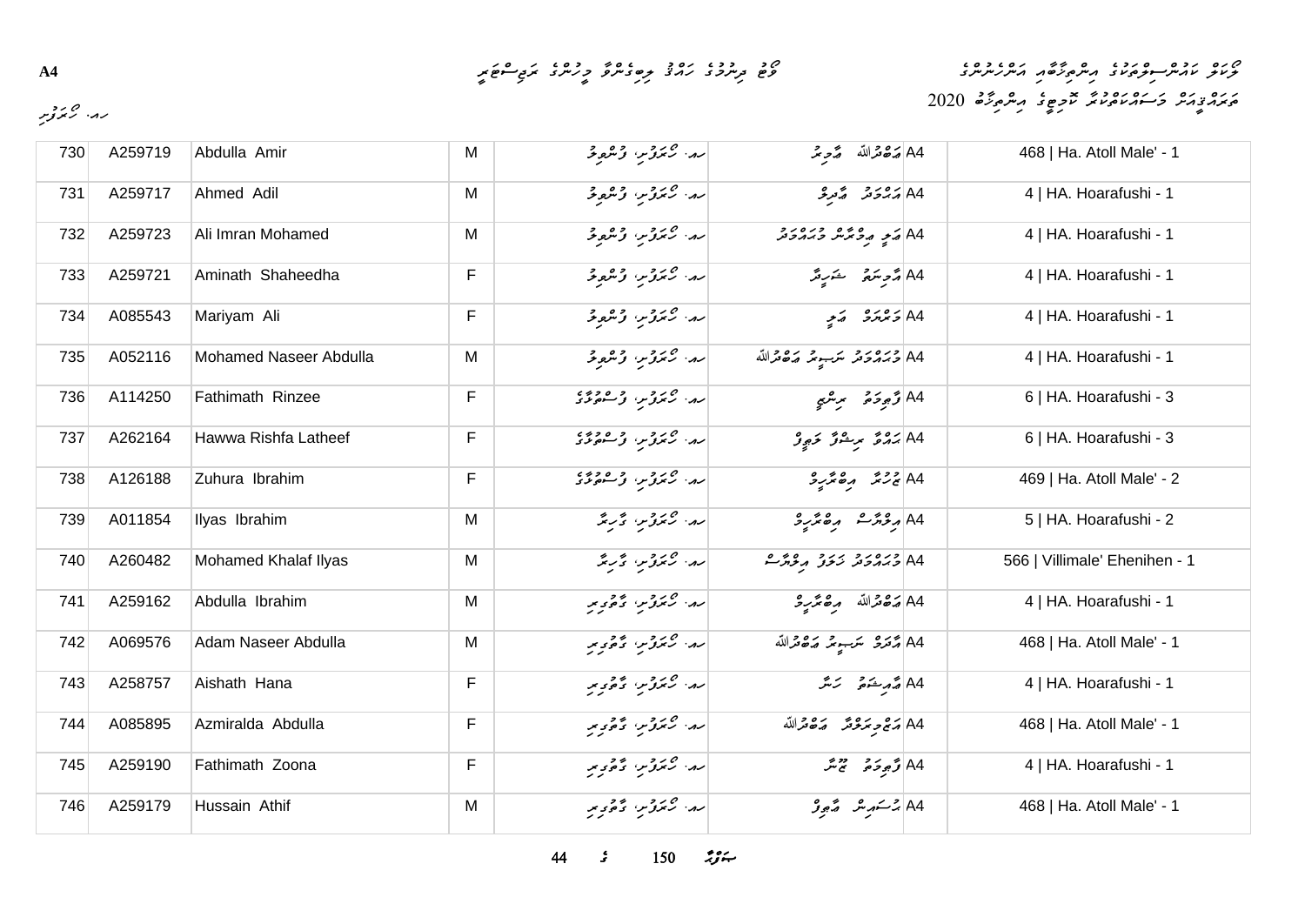*sCw7q7s5w7m< o<n9nOoAw7o< sCq;mAwBoEw7q<m; wBm;vB* م من المرة المرة المرة المرجع المرجع في المركبة 2020<br>مجم*د المريض المربوط المربع المرجع في المراجع المركبة* 

| 747 | A085488 | Ibrahim Naseer Abdulla       | M           | رە بەردىن ئەھمى بىر       | A4 مِرْحَمَّدِرِدْ سَرَسِوِمْهُ مَرْحَمْدَاللَّه | 4   HA. Hoarafushi - 1       |
|-----|---------|------------------------------|-------------|---------------------------|--------------------------------------------------|------------------------------|
| 748 | A393869 | <b>Ismail Husham Mohamed</b> | M           | بدر محرومز ومحور          | A4 رحوم و مشوه ورەرو                             | 468   Ha. Atoll Male' - 1    |
| 749 | A259189 | Mohamed Shahid               | M           | رە، رىزۇس ئەۋرىر          | A4 <i>وُبَرُودَوْ</i> شَرِيْرُ                   | 468   Ha. Atoll Male' - 1    |
| 750 | A262168 | Ali Hijaz                    | M           | رە بەردىن كەنگەرى كەن     | A4 <i>ھَ جِ</i> سِمَّع                           | 469   Ha. Atoll Male' - 2    |
| 751 | A262165 | Fathimath Ali                | F           | رە ، ئەتروپ ، ئەسلام ئەدە | A4 وَجوحَد صَمِ                                  | 469   Ha. Atoll Male' - 2    |
| 752 | A260528 | Ibrahim Hamdhaan             | M           | رە، رىمۇرىن كەسلەنموقرى   | A4 مەھەر بەر بەر ئەرەبىر                         | 469   Ha. Atoll Male' - 2    |
| 753 | A260527 | Ismail Hammaad               | M           | رە، رىزۇس ئەسلەنموقرى     | A4 <sub>م</sub> ر مۇ <i>مۇھەت ئەم</i> ۇم         | 5   HA. Hoarafushi - 2       |
| 754 | A262166 | Khalidha Ibrahim             | F           | رە بەردىن ئەسلەرە دە      | A4 بَرْمِتَر م <i>ِ هُ بَرْرِ دَّ</i>            | 469   Ha. Atoll Male' - 2    |
| 755 | A259505 | Shireena Mohamed             | $\mathsf F$ | رە، رىزۇس ئەسرىگە         | A4 خومريگر قر <i>م دور</i> و                     | 4   HA. Hoarafushi - 1       |
| 756 | A038419 | Gamaruddeen Fahumee          | M           | رە . رىزۇس كەسىمىتى       | A4 تَوَمَرْ رُمْشِ وَرُحِيَّ                     | 468   Ha. Atoll Male' - 1    |
| 757 | A346946 | Mariyam Hirufa               | $\mathsf F$ | رە . رىزۇس كەسىمىتى       | A4 كا <i>بروگردى بر برگ</i>                      | 468   Ha. Atoll Male' - 1    |
| 758 | A262792 | Amal Hamid                   | $\mathsf F$ | رە بەردىن دەپ             | A4 څڅو څې تر                                     | 6   HA. Hoarafushi - 3       |
| 759 | A262743 | Hamid Ibrahim                | M           | رە، رىمۇقر، ئاھار         | A4 جَّح <i>ِيدُ م</i> ِ صَخَّبِ دُ               | 469   Ha. Atoll Male' - 2    |
| 760 | A262788 | Mariyam Kausar               | F           | رە ، ئەترۇس دەپ           | A4 كەممەر ئەرگە كەرگە                            | 6   HA. Hoarafushi - 3       |
| 761 | A260612 | Asiyath Thahiyya             | $\mathsf F$ | رماس مرور بدور بها        | A4 جُسِي <i>رَة وَبِ</i> رْمَّةَ                 | 632   Hulhumale' Ehenihen-18 |
| 762 | A093711 | Nasir Abdulla                | M           | رماس وروب بدورا والم      | A4 مُرْسِعِ مُرْكَ مُدَاللَّهُ                   | 5   HA. Hoarafushi - 2       |
| 763 | A264015 | Ahmed Faisal                 | M           | رە بەردىن ئەمزەرە ئەر     | A4 <i>הُدْوَنْ وَمِ</i> سَوْ                     | 468   Ha. Atoll Male' - 1    |

*45 sC 150 nNw?mS*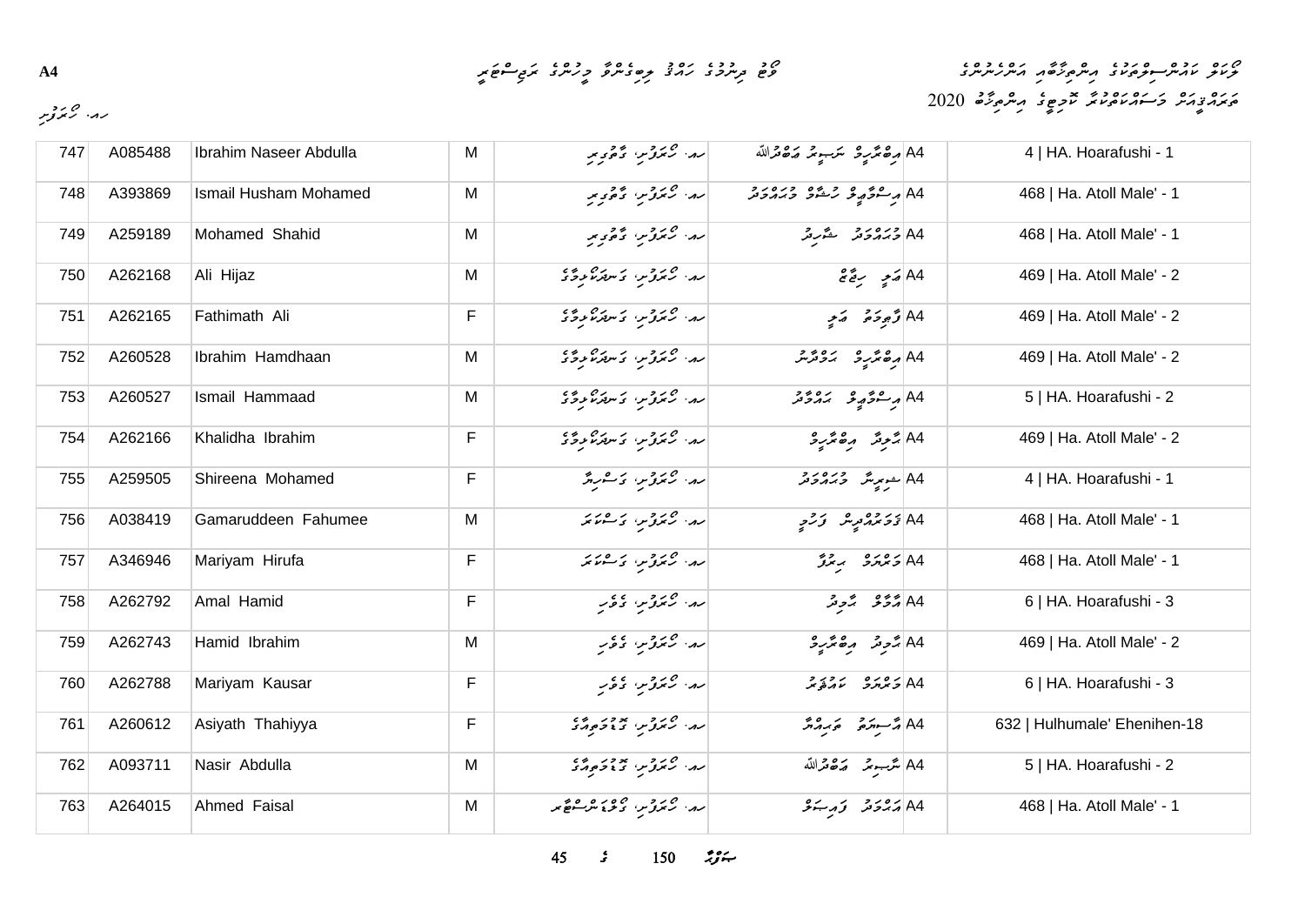*sCw7q7s5w7m< o<n9nOoAw7o< sCq;mAwBoEw7q<m; wBm;vB* م من المسجد المسجد المسجد المسجد المسجد العام 2020<br>مسجد المسجد المسجد المسجد المسجد المسجد المسجد المسجد المسجد ال

| 764 | A148312 | Aishath Mohamed      | F | رەسىمەدىن كەن ھەم ھەم      | A4 مەم ئىشقى مەمەر ئىس            | 468   Ha. Atoll Male' - 1 |
|-----|---------|----------------------|---|----------------------------|-----------------------------------|---------------------------|
| 765 | A260690 | <b>Fazaal Faisal</b> | M | رو. رمزور، دوه موره مع     | A4 ترتج بحت توبر بتذبحه           | 4   HA. Hoarafushi - 1    |
| 766 | A152604 | Hussain Faisal       | M | رە . ئەيزۇس ، ئاما ئەھقىر  | A4 يُرْسَمْ بِي مِنْ وَمِرْسَوْرٌ | 468   Ha. Atoll Male' - 1 |
| 767 | A264017 | Ibrahim Faisal       | M | رە بەردىن ئەمرەرە ئەم      | A4 مەھەر تەرىبكى                  | 4   HA. Hoarafushi - 1    |
| 768 | A264012 | Mohamed Hussain      | M | رە بەردىن ئەمەرەرە ئەس     | A4 دېم د د مختصر شر               | 4   HA. Hoarafushi - 1    |
| 769 | A079747 | Ahmed Ash-had        | M | رە. ئەنزۇس ۋىر شۇنگەش      | A4 كەبرى قر كەن ئىسكەتىر          | 468   Ha. Atoll Male' - 1 |
| 770 | A259735 | Areesha Mohamed      | F | رە، ئەترۇس ئەيرىش ترگ      | A4 كەموشە قەمەم <i>قەرى</i> قىر   | 4   HA. Hoarafushi - 1    |
| 771 | A259741 | Guraisha Mohamed     | F | رە. ئەنزۇس ۋىر شۇنگەش      | A4 تختمدينة وبرودور               | 468   Ha. Atoll Male' - 1 |
| 772 | A106182 | Hameeda Mohamed      | F | رە ، ئەترىس ، ئايرىشمە ترگ | A4 بَرْحٍ مَدَّ مَدَّ مَدَّ مَدَّ | 4   HA. Hoarafushi - 1    |
| 773 | A259742 | Mariyam Nishafa      | F | رە. ئەنزۇس ئەيرىش ئەت      | A4 كەنگەر ئەرسىتىگەرگە            | 468   Ha. Atoll Male' - 1 |
| 774 | A166230 | Mariyam Eeva         | F | رړ. رمړنې و پرسې تر ه      | A4 كەبھەنى مەڭ                    | 4   HA. Hoarafushi - 1    |
| 775 | A066049 | Mohamed Aboobakru    | M | رە. ئەنزۇس ئەيرىش ئەت      | A4 Croce room                     | 468   Ha. Atoll Male' - 1 |
| 776 | A152519 | Zeeniya Mohamed      | F | رە. ئەنزۇس ئەيرىش ئەت      | A4 يې سرگر تر 25 د 3 د            | 468   Ha. Atoll Male' - 1 |
| 777 | A263682 | Abdul Muhusin        | M | رە بەردىن ئەيرىكرىق        | A4 رەپرى <i>ۋە بەسى</i> ر         | 4   HA. Hoarafushi - 1    |
| 778 | A082179 | Aishath Mohamed      | F | رە بەردىن ئەيرىكرىمەش      | A4 مەم شەھ ئىقدىمىتى              | 468   Ha. Atoll Male' - 1 |
| 779 | A122661 | Hamdhoon Hussain     | M | رە بەردىن ئەيرىكرىق        | A4 ئەۋدىر ب <sub>ە</sub> شىرىش    | 4   HA. Hoarafushi - 1    |
| 780 | A131792 | Mohamed Firag        | M | رە بەردىن ئەيرىكرىق        | A4 3223 و پژيخ                    | 468   Ha. Atoll Male' - 1 |

*46 sC 150 nNw?mS*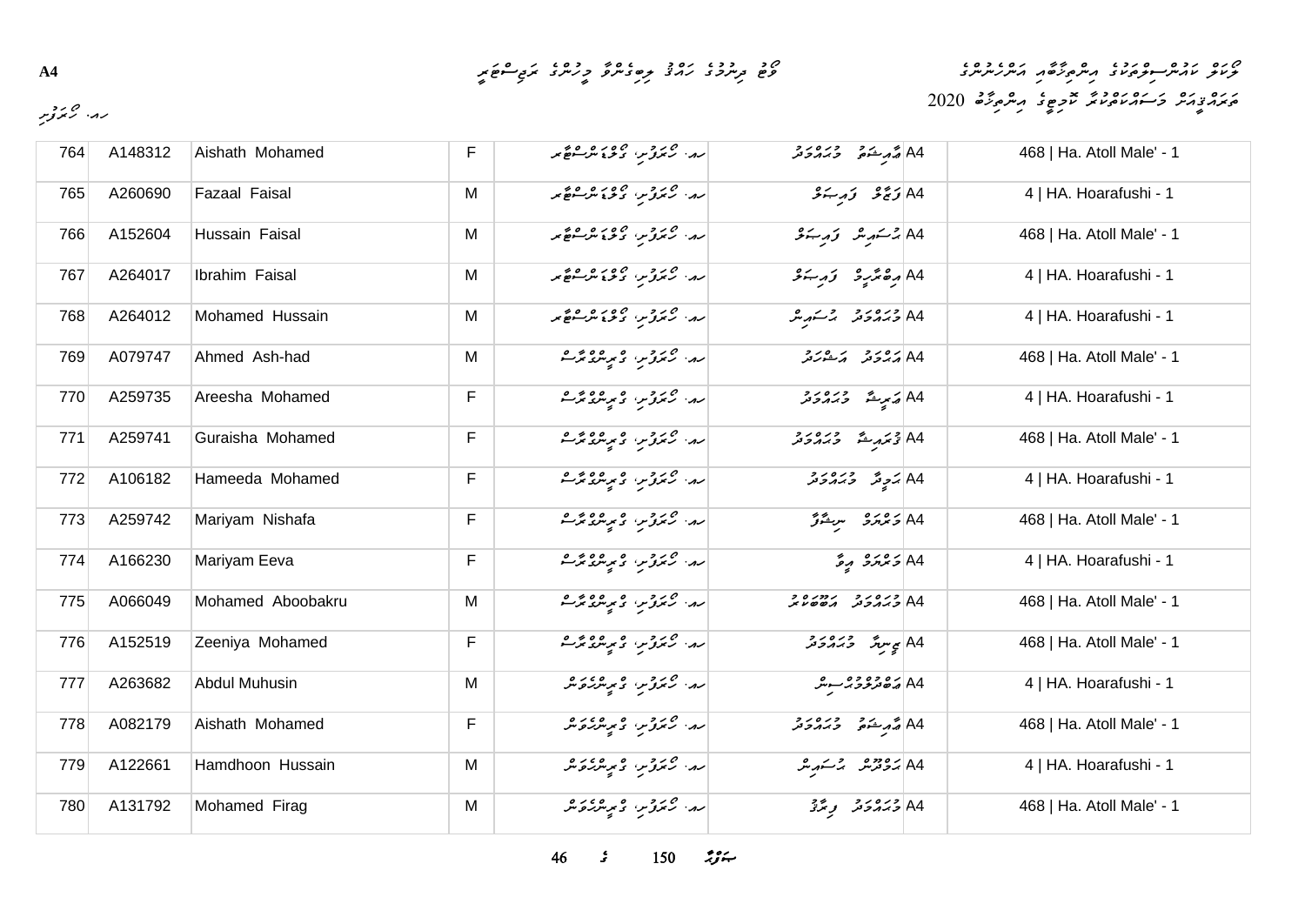*sCw7q7s5w7m< o<n9nOoAw7o< sCq;mAwBoEw7q<m; wBm;vB* م من المرة المرة المرة المرجع المرجع في المركبة 2020<br>مجم*د المريض المربوط المربع المرجع في المراجع المركبة* 

| 781 | A157878 | Rihula Hussain           | $\mathsf F$ | رە بەردىن ئىر مەردە مە      | A4 ىر جۇ ئەسكەر بىر                                      | 3   HA. Molhadhoo - 1         |
|-----|---------|--------------------------|-------------|-----------------------------|----------------------------------------------------------|-------------------------------|
| 782 | A078618 | Shamla Hussain           | F           | رە بەردىن ئەمەمەر ھ         | A4 خۇنۇ ئەسىرى <i>گ</i>                                  | 4   HA. Hoarafushi - 1        |
| 783 | A263688 | Sifla Hussain            | F           | رە بەردىن ئەيرىكرىق         | A4 جوتر تخت بر شهر بنز                                   | 4   HA. Hoarafushi - 1        |
| 784 | A229284 | Ahmed Muzdhaan           | M           | به رمزور و مده وه           | A4 كەبرى قىرى قىرىش                                      | 632   Hulhumale' Ehenihen-18  |
| 785 | A159346 | Aishath Nasfa            | F           | رە بەردىن كەيدىق ئەرە       | A4 مَ <sub>مْ</sub> مِــْمَعْ <sub>وِ</sub> سَرَــْمَوَّ | 632   Hulhumale' Ehenihen-18  |
| 786 | A237768 | Fakhira Hussain          | $\mathsf F$ | رە ئەتروپ قەيدىن ق          | A4 وَّزِيمَ بِرْسَهِ بِرْ                                | 4   HA. Hoarafushi - 1        |
| 787 | A119563 | Fathimath Suneetha       | F           | رە. رىزۇس ئەير شەھ          | A4 ۇ <sub>جو</sub> رَمْ سىمب <i>وڭ</i>                   | 632   Hulhumale' Ehenihen-18  |
| 788 | A267195 | Hawwa Irusadha           | F           | رە بەردىن كەيدىن ئەھمە      | A4 بَرْدَةَ مِكْرَ يَمَّةَ                               | 632   Hulhumale' Ehenihen-18  |
| 789 | A229287 | Khadheeja Suma           | F           | رړ. رمړنې و پر هغه وه       | A4 كَرْمِيعٌ مُسْتَرَكَّرُ                               | 468   Ha. Atoll Male' - 1     |
| 790 | A267194 | Mariyam Sahufa           | F           | رړ کرو کورونو په ۱۵۵۵ و     | A4 كەبۇر ئەرق                                            | 468   Ha. Atoll Male' - 1     |
| 791 | A261025 | Afeefa Ahmed             | F           | رە . 2 ئۇترىن ، ئۇ يەنكرى ئ | A4 كەرى قىم ئەرىخە ئىر                                   | 566   Villimale' Ehenihen - 1 |
| 792 | A257589 | Aminath Easa Thakurfaanu | F           | رە بەترىن ئەيرىگرىدىگە      | A4 مَّ <i>جِ سَمَعَ</i> مِي سَمَعَ <i>مَدوَ</i> سَ       | 5   HA. Hoarafushi - 2        |
| 793 | A148577 | Aminath Rashida          | F           | رە . ئەترىس ئىمرىكرىدىگە    | A4 مَرْحِ سَرَمَ <sub>و</sub> مَرَّسْوِسَّرَ             | 5   HA. Hoarafushi - 2        |
| 794 | A261028 | Hafsa Ahmed              | F           | رە رىمزىر، ئىمپەشھەق        | A4 ټروبگ پر پروتر                                        | 456   India / Trivandrum - 1  |
| 795 | A158172 | Ibrahim Riffath          | ${\sf M}$   | رە . ئەترىس ، ئايرىشىرىگە   | A4 مەھمىر بولىدە بولغان بول                              | 468   Ha. Atoll Male' - 1     |
| 796 | A261026 | Khadheeja Ahmed          | F           | رە ئەترۇس كەيدىكرىدۇ        | A4 كَتَعِيقَ - مَ <i>مْرُوَ</i> مْرَ                     | 5   HA. Hoarafushi - 2        |
| 797 | A071198 | Rugiyya Ahmed            | F           | رە . ئەترىس ، ئايرىشرىگە    | A4 بر <sub>تو</sub> مر بر بر دير                         | 462   Srilanka / Colombo - 3  |

*47 sC 150 nNw?mS*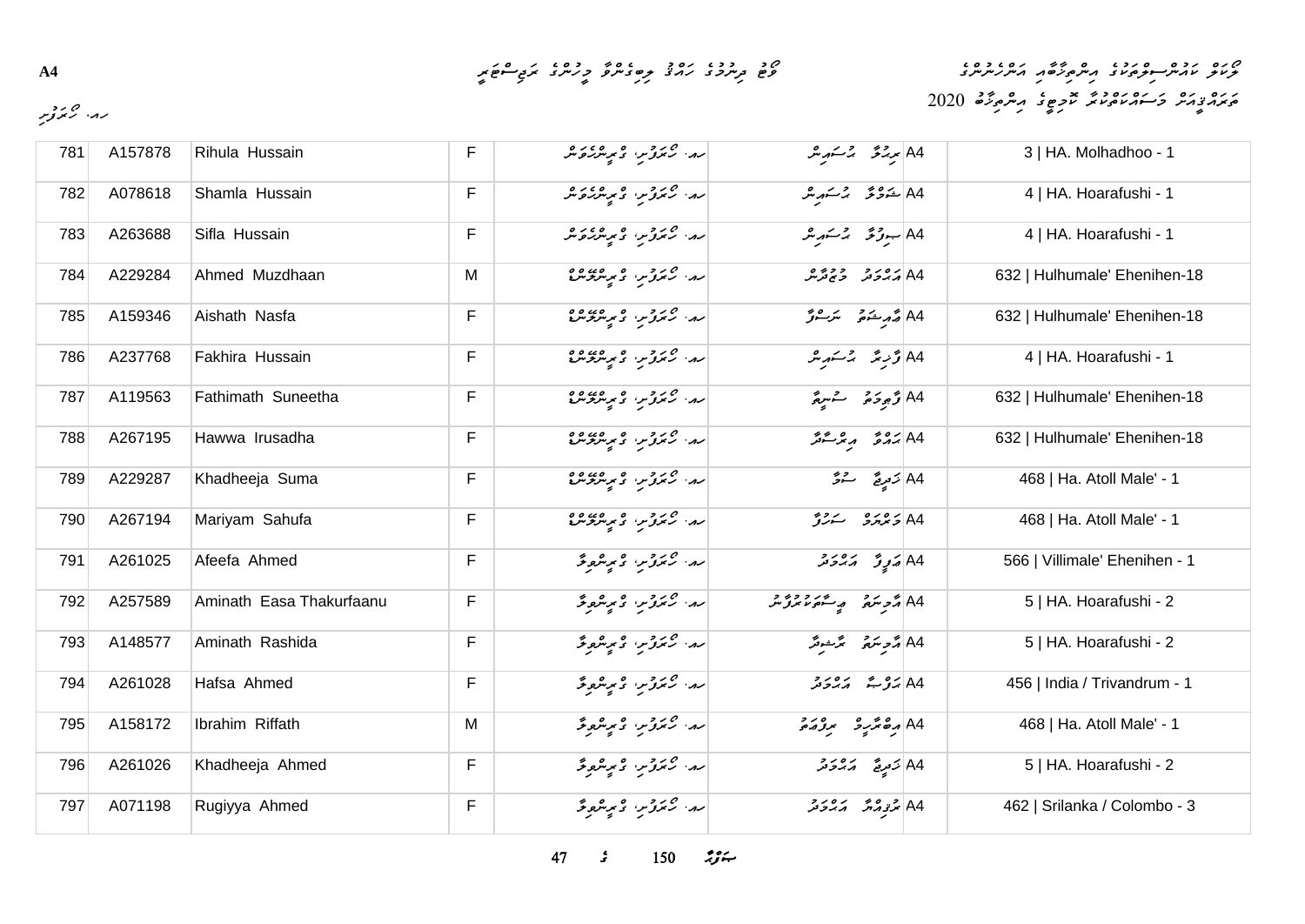*sCw7q7s5w7m< o<n9nOoAw7o< sCq;mAwBoEw7q<m; wBm;vB* م من المرة المرة المرة المرجع المرجع في المركبة 2020<br>مجم*د المريض المربوط المربع المرجع في المراجع المركبة* 

| 798 | A147573 | Ahmed Muizzu             | M           | رە بە ئەترىپ ئىم يەھ ئوغ  | A4 ג׳כנג במה ב                              | 4   HA. Hoarafushi - 1        |
|-----|---------|--------------------------|-------------|---------------------------|---------------------------------------------|-------------------------------|
| 799 | A120556 | Aishath Dhiflyna         | F           | رو. رومرو و مقام و ده و ه | A4 مَدْمِ شَمَعْ مِرْوَمِيمَّر              | 632   Hulhumale' Ehenihen-18  |
| 800 | A264551 | Aminath Liusha           | $\mathsf F$ | رە بەردىن ئەير مەمەم      | A4 مَّحِسَمَةً مِ <i>م</i> ُّسَّةً          | 4   HA. Hoarafushi - 1        |
| 801 | A120554 | Haajaru Mohamed          | $\mathsf F$ | رە بەردىن كەيدىن 200      | A4 رحمة من المردم المحمد المراجع            | 468   Ha. Atoll Male' - 1     |
| 802 | A264547 | Ibrahim Muiz             | M           | رە بەرەپ كەرمەە           | A4 مەھەرىي ئىقمى مەدى                       | 468   Ha. Atoll Male' - 1     |
| 803 | A262605 | Mariyam Afaaf Mohamed    | $\mathsf F$ | روم در دوم در ۱۵۵۵        | A4 کر مردہ کروہ ورہ دو                      | 4   HA. Hoarafushi - 1        |
| 804 | A157511 | Mohamed Hassan Fulhu     | M           | ره بر ورو و مره ۱۵۵۵      | A4 دېره د د کامندن                          | 4   HA. Hoarafushi - 1        |
| 805 | A260634 | Abdulla Shaheen          | M           | رد. رموز دوره             | A4 مَەھْتَراللە مەھمَر <i>ى</i> ش           | 468   Ha. Atoll Male' - 1     |
| 806 | A088972 | Ahmed Ali Fulhu          | M           | رد. رمزوین وه دوه         | A4 كەش <sup>ى</sup> رىق كەمب <i>وق</i> ى    | 5   HA. Hoarafushi - 2        |
| 807 | A062050 | Adhila Rasheed           | $\mathsf F$ | رە - ئەيزور، مەھمەتل      | A4 صَّمِرصَّ - مَرَحْدِمْرَ                 | 4   HA. Hoarafushi - 1        |
| 808 | A058505 | Fazula Rasheed           | $\mathsf F$ | رە بەترىپ دەرەپ           | A4 كَرْسْتْمَرَّ كَرَسْوِيْرْ               | 566   Villimale' Ehenihen - 1 |
| 809 | A147273 | Haula Rasheed            | $\mathsf F$ | رە بەلگەترىن كەنتى ئوسى   | A4 كەممىگە كىمىشوقىر                        | 10   HA. Kelaa - 1            |
| 810 | A345170 | Mariyam Shabaanaa Yoosuf | $\mathsf F$ | رە ، ئەترۇس دولارەتو      | A4 دېمهرې شوڅش پر ده وه                     | 4   HA. Hoarafushi - 1        |
| 811 | A260012 | Minna Rasheed            | $\mathsf F$ | رە ، ئەترۇس دولارەتو      | A4 ح <i>ویثرنگر کم مق</i> ویتر              | 4   HA. Hoarafushi - 1        |
| 812 | A260009 | <b>Thalaal Rasheedh</b>  | M           | رە بەلگەترىن كەنتى ئوسى   | A4 برَحَّرْ کَرَش <sub>ْتِ</sub> تْر        | 301   Th. Veymandoo - 1       |
| 813 | A260006 | Thifla Rasheed           | F           | رە بەترىپ دەرەپ           | A4 ج <sub>و</sub> رٌ مَتَ مَرْسُومٌرُ       | 566   Villimale' Ehenihen - 1 |
| 814 | A260010 | Thoil Rasheedh           | M           | رە . ئەترىپ ، ئەمەترى     | A4 ب <i>وَّم</i> ر محر سَمَّةٍ مِرَّةٍ مِنْ | 4   HA. Hoarafushi - 1        |

*48 sC 150 nNw?mS*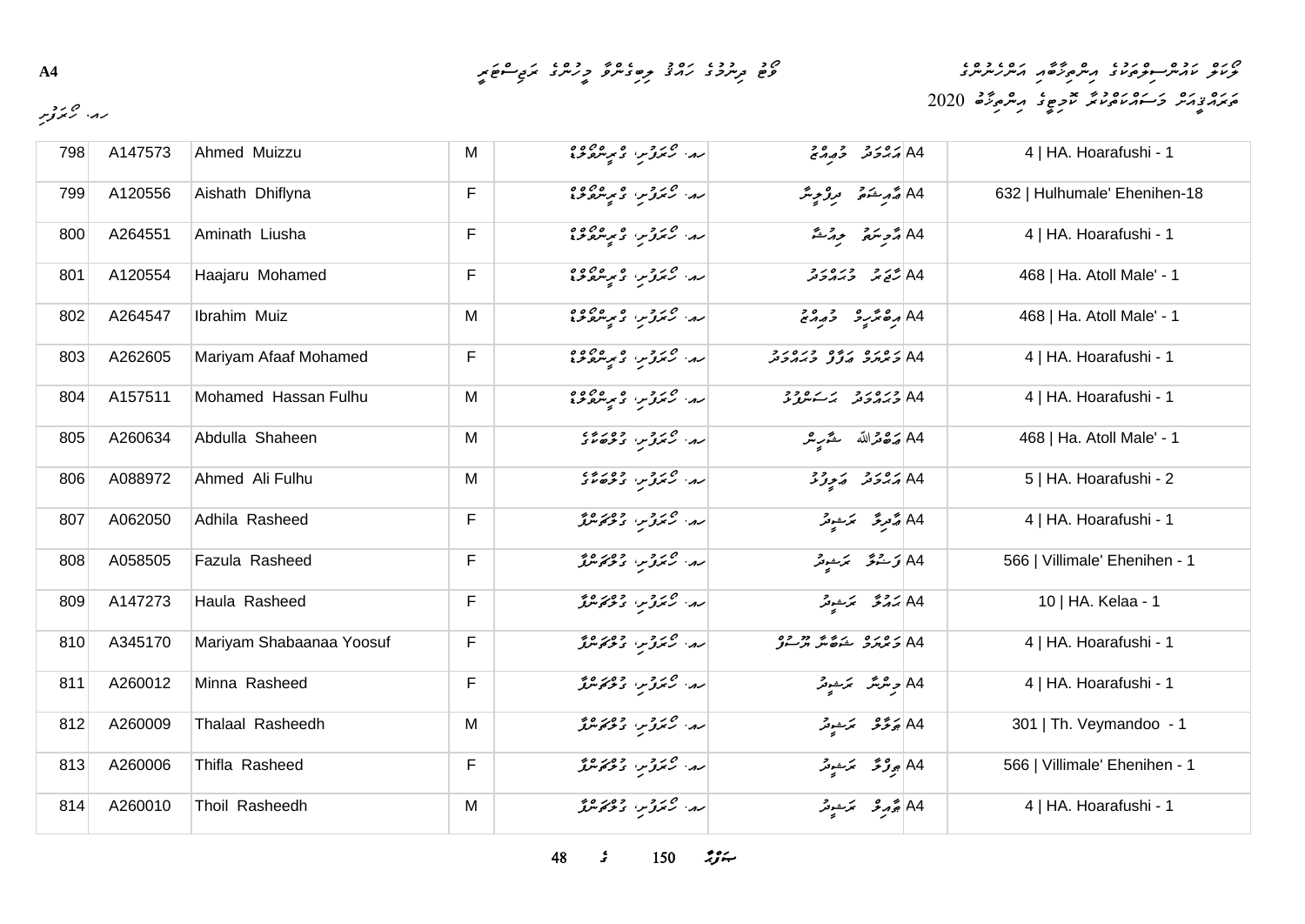*sCw7q7s5w7m< o<n9nOoAw7o< sCq;mAwBoEw7q<m; wBm;vB* م من المسجد المسجد المسجد المسجد المسجد العام 2020<br>مسجد المسجد المسجد المسجد المسجد المسجد المسجد المسجد المسجد ال

| 815 | A140835 | Thorig Rasheed            | M | رە. ئەنزۇر، ئەقەم ئىرو                    | A4 ۾ <i>مربق پر خودگر</i>                | 468   Ha. Atoll Male' - 1     |
|-----|---------|---------------------------|---|-------------------------------------------|------------------------------------------|-------------------------------|
| 816 | A260001 | Zuhudha Mohamed           | F | رە بەترىپ دەرەپ                           | A4  ع ژنگر    خ. <i>ز.د.څ</i> تر         | 566   Villimale' Ehenihen - 1 |
| 817 | A065488 | Abdulla Zubairu           | M | رە بەردىن دەرەرە                          | A4 مَـُــوْمِرْالله تم <i>حَمد م</i> َّر | 468   Ha. Atoll Male' - 1     |
| 818 | A150322 | Ahmed Waheed              | M | رە بەردىن دەرەرە                          | A4 كەبرى قىر قىر قىلىنىش                 | 4   HA. Hoarafushi - 1        |
| 819 | A093687 | Aminath Mohamed           | F | رە بەر دەرە دەرە دە                       | A4 مُتَّحِسَمُ وَيَسْتَحَمَّدَ           | 468   Ha. Atoll Male' - 1     |
| 820 | A259879 | Mohamed Munthasiru        | M | رە بەر دەرە دەرە دە                       | A4 ديرورو ومي جي                         | 468   Ha. Atoll Male' - 1     |
| 821 | A163259 | Aishath Naseer            | F | رە بەردىن دەردە                           | A4 مەم ھەم ئىش ئىرىسى ئىر                | 468   Ha. Atoll Male' - 1     |
| 822 | A081966 | Aminath Naseer            | F | رد. درور وورو،                            | A4 مَرْحِ مَرَمْ مَرْسِوِيْر             | 468   Ha. Atoll Male' - 1     |
| 823 | A091827 | Fathimath Naseer          | F | رد. رکوبر وه دوه                          | A4 وَّجِوحَةُ مَرَسِوِيْرَ               | 468   Ha. Atoll Male' - 1     |
| 824 | A091829 | Mohamed Naseer Aboobakuru | M | رد. رمزور دورده                           | A4 ويرورو شريد مردور و و                 | 5   HA. Hoarafushi - 2        |
| 825 | A091828 | Qudhrathulla Naseer       | M | رە بەردىن دەردە                           | A4 تح فتر بحرة الله للمحرب بحر           | 468   Ha. Atoll Male' - 1     |
| 826 | A260423 | Ali Umar                  | M | رد. رکوبرو وه وه وه                       | A4 <i>ڇَجِ ڇَڪَ پُرُ</i>                 | 5   HA. Hoarafushi - 2        |
| 827 | A078196 | Mohamed Dhon Thuththu     | M | رە بەردىن دەھ دە                          | A4 ورورو بووووو                          | 5   HA. Hoarafushi - 2        |
| 828 | A260425 | Mohamed Irfaan Umar       | M | رور الرور وه ووه                          | A4 وبرەرو پەيزىر پەدىر                   | 468   Ha. Atoll Male' - 1     |
| 829 | A043693 | Ahmed Zakariyya           | M | رە بەر دەر دەر دەر                        | A4 בכפר <sub>ה</sub> בעלי ה              | 6   HA. Hoarafushi - 3        |
| 830 | A058671 | Ali Zakariyya             | M | رە بەر دەر دەردە                          | A4 <i>مَجِ بِحَ مَعبِهِ مَّ</i>          | 6   HA. Hoarafushi - 3        |
| 831 | A160616 | Aminath Nazdha            | F | رړ کرو د وه روون<br>رړ کرېزونو ونورنځ برو | A4 مَّ حِ سَمَّةَ مَسَى مَّدَ            | 6   HA. Hoarafushi - 3        |

*49 sC 150 nNw?mS*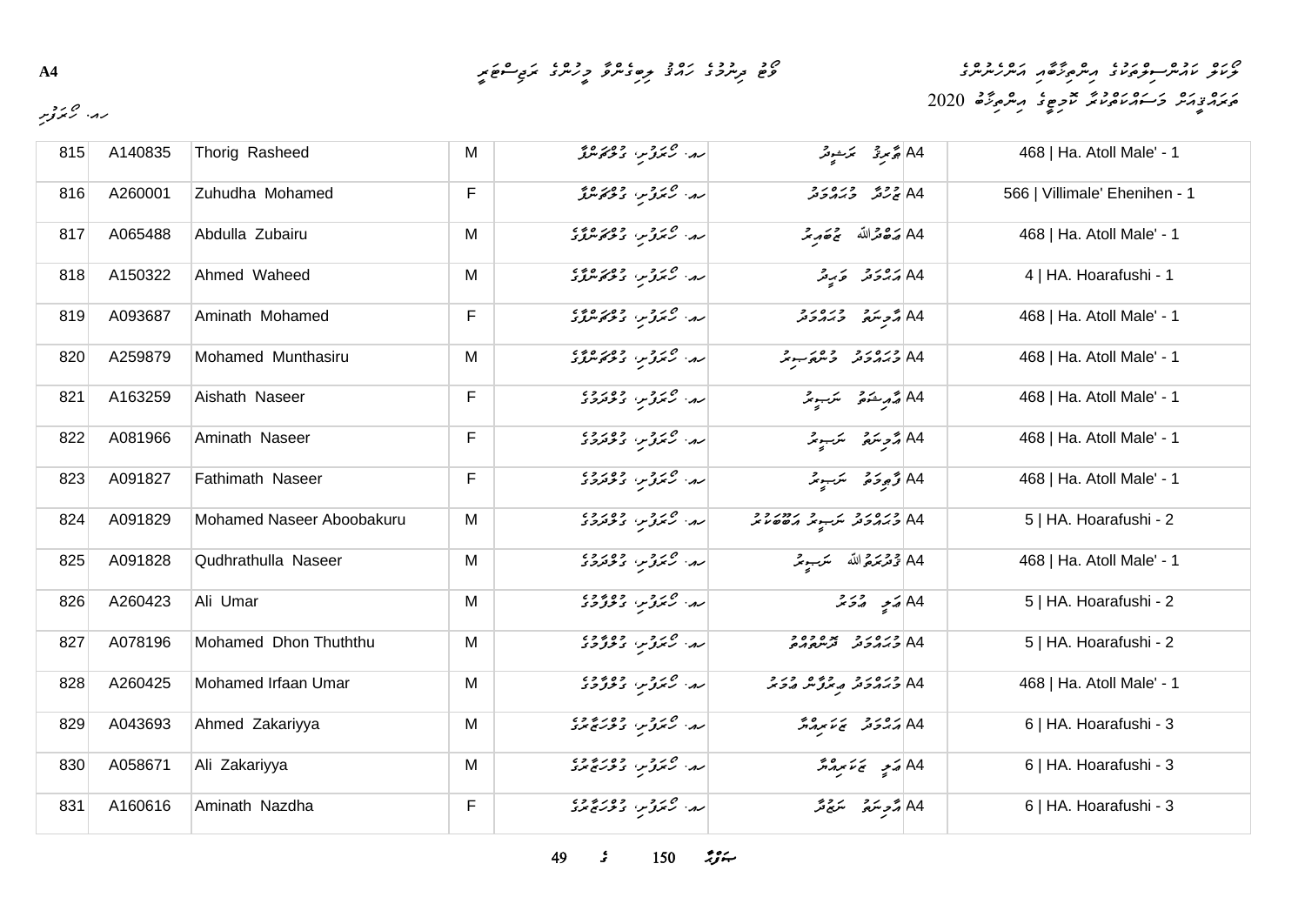*sCw7q7s5w7m< o<n9nOoAw7o< sCq;mAwBoEw7q<m; wBm;vB* م من المرة المرة المرة المرجع المرجع في المركبة 2020<br>مجم*د المريض المربوط المربع المرجع في المراجع المركبة* 

| 832 | A262342 | Hamidha Zakariya   | F           | رە بەلگەن دەرە دە     | A4 تَرْحِدَّتْهُ <i>تَأْمُدِهْ مَّ</i> رْ    | 469   Ha. Atoll Male' - 2     |
|-----|---------|--------------------|-------------|-----------------------|----------------------------------------------|-------------------------------|
| 833 | A262349 | Mariyam Nazra      | $\mathsf F$ | رە بەرەپ دەرەپەر      | A4 كەبەير ھەر ئىرىگە                         | 6   HA. Hoarafushi - 3        |
| 834 | A262346 | Mohamed Mahreen    | M           | رە بەردىن دەرە دە     | A4  3 <i>2025 قى توپىر</i>                   | 469   Ha. Atoll Male' - 2     |
| 835 | A122634 | Mohamed Zakariyya  | M           | رە بەردىن دەرە دە     | A4 32023 كالموردين                           | 6   HA. Hoarafushi - 3        |
| 836 | A262331 | Najumunnisa Nafees | F           | رە بەردىن دەرە دە     | A4 ىنز قى ئەرەپ كىرىپ مىگە                   | 6   HA. Hoarafushi - 3        |
| 837 | A094704 | Ahmed Abrar        | M           | رە ، ئەتروپ ۋېرسەتمەر | A4 <i>הככת הפיליק</i>                        | 469   Ha. Atoll Male' - 2     |
| 838 | A261792 | Aminath Shakeeb    | F           | رە ئەتروپ ئوسۇمۇ      | A4 مُرْحِبَتِهِ ۖ شَيْءٍ صُحْبِ              | 5   HA. Hoarafushi - 2        |
| 839 | A094705 | Fathimath Izhar    | F           | رە ، ئەتروپ ۋېرسەتمەر | A4 رَّج <i>وحَةُ مِغْرَبْتُ</i>              | 5   HA. Hoarafushi - 2        |
| 840 | A260489 | Hareez Hameed      | M           | رە ئەترۇس ئوسۇمۇم     |                                              | 5   HA. Hoarafushi - 2        |
| 841 | A081313 | Makhloof Shakeeb   | M           | رە، رىزۇس ئېرسەۋىر    | A4 5رودو شربره                               | 5   HA. Hoarafushi - 2        |
| 842 | A094701 | Mariyam Azra       | F           | رە، رىزۇس ئېرسەۋىر    | A4 كۆيىر ھەفرىگە                             | 5   HA. Hoarafushi - 2        |
| 843 | A163287 | Mariyam Irushada   | F           | رە ، ئەتروپ ئەمەسىر   | A4 كەنگەر كەرگەنگەنگە                        | 462   Srilanka / Colombo - 3  |
| 844 | A261797 | Mohamed Shiaar     | M           | رە ئەتروپ ۋېرسەتمىر   | A4 <i>وُبَهُ وَمَدْ</i> سُو <i>مَةً مَدْ</i> | 5   HA. Hoarafushi - 2        |
| 845 | A094703 | Salaama Shakeeb    | F           | رە ، ئەتروپ ئەمەسىر   | A4 سَتَرَّدَّ شَ <sub>مَ</sub> رِهُ          | 5   HA. Hoarafushi - 2        |
| 846 | A085172 | Saudulla Shakeeb   | M           | رە، رىمۇم، ئې مەھەر   | A4 كەچرىتىراللە مى <i>تىرى ھ</i>             | 469   Ha. Atoll Male' - 2     |
| 847 | A098974 | Aboobakuru Hassan  | M           | رە، رىمرۇس دوھەمھوڭ   | $2222$ $2722$ $A4$                           | 566   Villimale' Ehenihen - 1 |
| 848 | A259703 | Ahmed Sajid        | M           | رە، رىمۇتىر، مۇشەھرۇ  | A4 كەبرى قىرىق مىقومۇ                        | 566   Villimale' Ehenihen - 1 |

 $50$  *s*  $150$   $23$   $\div$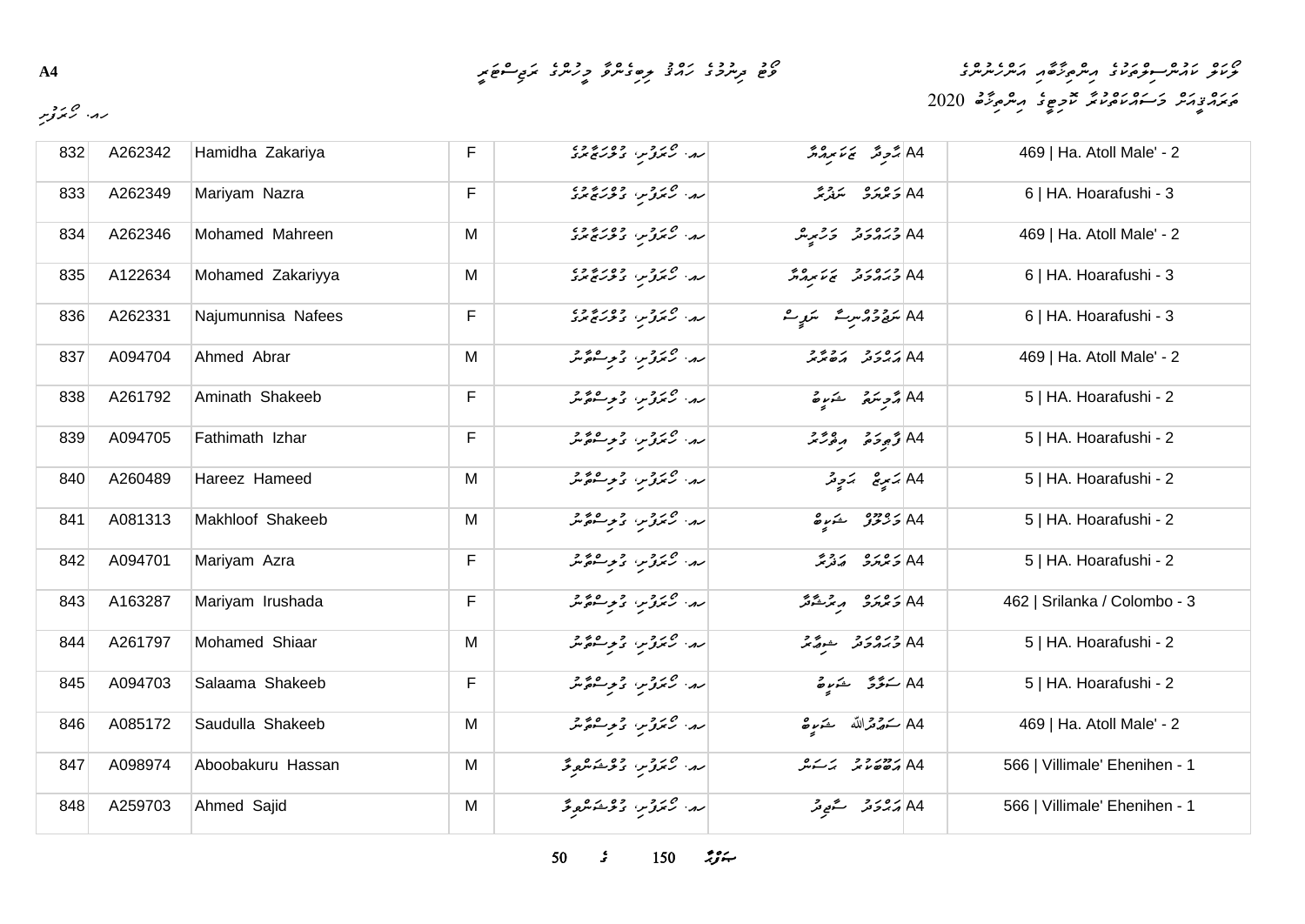*sCw7q7s5w7m< o<n9nOoAw7o< sCq;mAwBoEw7q<m; wBm;vB* م من المرة المرة المرة المرجع المرجع في المركبة 2020<br>مجم*د المريض المربوط المربع المرجع في المراجع المركبة* 

| 849 | A085914 | Faruhana Aboobakuru  | F | رە، ئەتزۇير، بۇ ئۇيغەنكرە ئ | A4 ۇىرگىگە ئەھەمدىمە             | 4   HA. Hoarafushi - 1        |
|-----|---------|----------------------|---|-----------------------------|----------------------------------|-------------------------------|
| 850 | A259695 | Faruhath Aboobakuru  | F | رە، ئەنزۇس دوشەھرىگە        | A4 زیربر محصوبه                  | 632   Hulhumale' Ehenihen-18  |
| 851 | A259698 | Mariyam Murshidha    | F | رە. رىزۇس كۆشەھرۇ           | A4 كەبرىرى مىسىمىتىگە            | 566   Villimale' Ehenihen - 1 |
| 852 | A259700 | Mohamed Sharif       | M | رە ئىتروپ دوخش ھوڭ          | A4 <i>2525 مَدَّمَورْ</i>        | 378   Hithadhoo Ehenihen - 1  |
| 853 | A098973 | Nadhira Abdulla      | F | رە ، ئەتروپ دوخش ھوڭ        | A4 سَرَمِرِسَمَن صَرَصَ اللّه    | 566   Villimale' Ehenihen - 1 |
| 854 | A150389 | Sara Aboobakuru      | F | رە، رىمۇرىن كەھشەھرىگە      | 2222 / 14                        | 4   HA. Hoarafushi - 1        |
| 855 | A261164 | Ahmed Anwar          | M | رە. ئەترۇس كەفرىشىرى        | A4 كەبروتىر كەشھەتتىر            | 5   HA. Hoarafushi - 2        |
| 856 | A158579 | Ahmed Kamil          | M | رە ، ئەترۇس كەھ شەرئە       | A4 كەبرى قرىم ئىم ئى             | 468   Ha. Atoll Male' - 1     |
| 857 | A261167 | Ali Akhthar          | M | رە بەترۇس دوھىمىرە          | A4 <i>ھَجِ مَڏُھُ</i> ٽُر        | 5   HA. Hoarafushi - 2        |
| 858 | A261182 | Ali Riffath          | M | رە بەردىن دوخشىرى           | A4 <i>جَ</i> حٍ برو <i>ُ ج</i> و | 5   HA. Hoarafushi - 2        |
| 859 | A106263 | Bahauddeen           | M | رە بەتروپر، بۇرغۇمبرى       | A4 <i>کا جُهُمْ دُورِ</i> سُ     | 5   HA. Hoarafushi - 2        |
| 860 | A261183 | Ibrahim Aneel        | M | رە، ئەترۇپ دوشەيرە          | A4 مەھەرىرى كەسمىتى              | 468   Ha. Atoll Male' - 1     |
| 861 | A155478 | Mohamed Nooraddeen   | M | رە ، ئەترۇس كەھىتىرى        | A4 د بره د د مرد مرسر محمد بر ش  | 5   HA. Hoarafushi - 2        |
| 862 | A094736 | Shamila Mohamed      | F | رە، رىزۇس قۇغەسى            | A4 څونځ و <i>ټ</i> رونر          | 468   Ha. Atoll Male' - 1     |
| 863 | A261184 | Zaidulla Mohamed     | M | رە، رىروس دوخشىر            | A4 تح مرتز الله و تر مرد تر      | 1   HA. Thuraakunu - 1        |
| 864 | A264388 | Abdul Hameed Ibrahim | M | رە بەردىن دەھ دەپر          | A4 בֿיפּיבּיבְיבֿ גַפּיבֿיבָ     | 6   HA. Hoarafushi - 3        |
| 865 | A128657 | Adnan Abdul Hameed   | M | رە ، ئەترۇس ، دەپرە دەپر    | A4 בترتر متر مصر دیگر دیگر       | 469   Ha. Atoll Male' - 2     |

 $51$  *s*  $150$  *i*<sub>s</sub>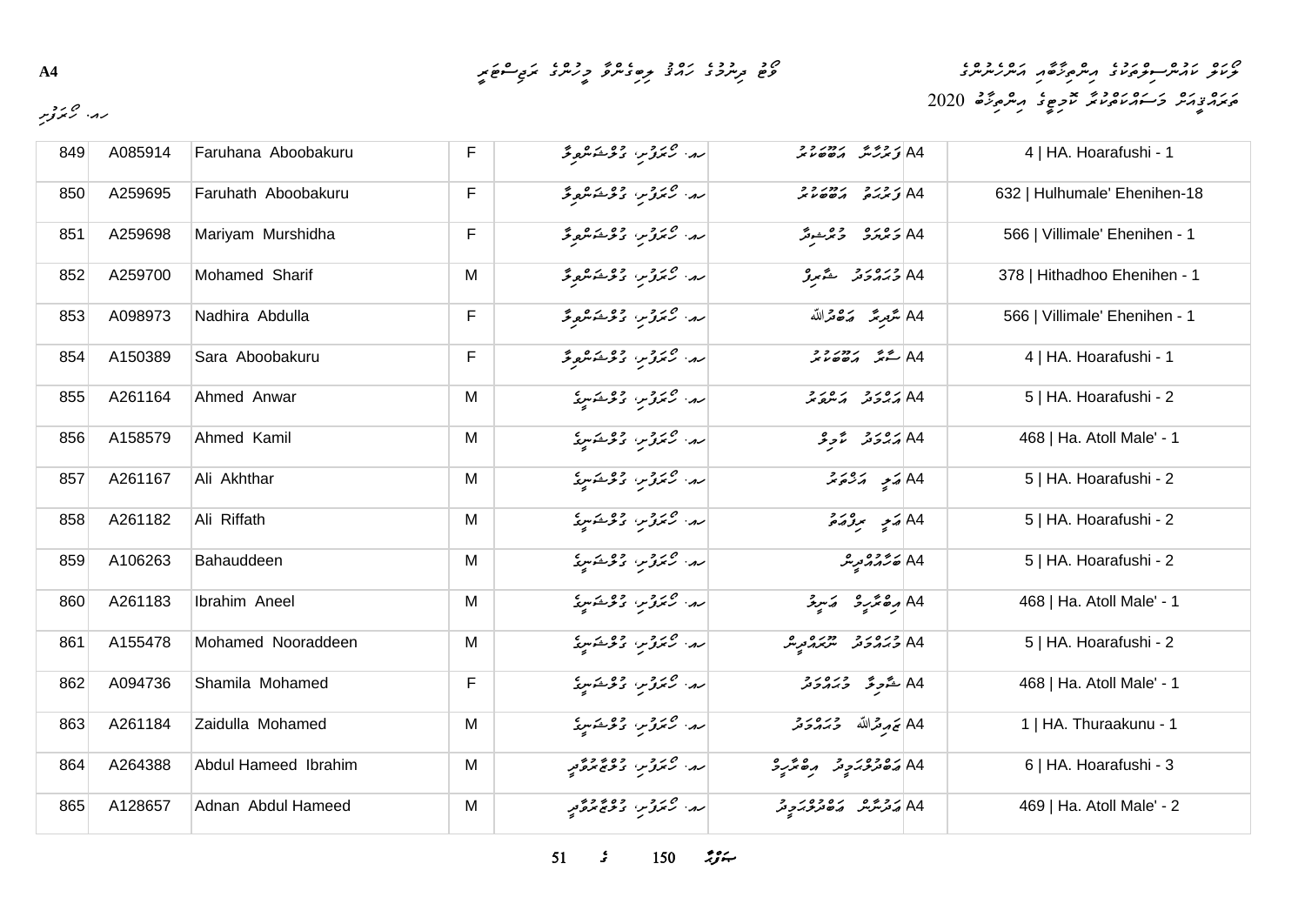*sCw7q7s5w7m< o<n9nOoAw7o< sCq;mAwBoEw7q<m; wBm;vB* م من المرة المرة المرة المرجع المرجع في المركبة 2020<br>مجم*د المريض المربوط المربع المرجع في المراجع المركبة* 

| 866 | A264397 | Ahmed Fuad                 | M            | رە بە ئەتروپ دە دەر                         | A4 كەبرى قرار ئەم                                     | 6   HA. Hoarafushi - 3    |
|-----|---------|----------------------------|--------------|---------------------------------------------|-------------------------------------------------------|---------------------------|
| 867 | A157198 | Fathmath Majeedha          | F            | رد. رکور ووځ ده.<br>رد. رنگوس، د ونځ نړه تو | A4 وَّجِ حَرَّمَ = حَ مِي مَّد                        | 469   Ha. Atoll Male' - 2 |
| 868 | A264392 | Hassan Hameed              | M            | رە ، ئەترۇس ، دەھ دەپر                      | A4  پرستمبر   پر ټر پر                                | 6   HA. Hoarafushi - 3    |
| 869 | A046107 | Hussain Hameed             | M            | رە ، ئەترۇس ، دەھ دەپر                      | A4 بر <i>کے مربنگ برج پ</i> ڑ                         | 6   HA. Hoarafushi - 3    |
| 870 | A264395 | Mariyam Hameedh            | F            | رە ، ئەيزۇر، دەھ دەر                        | A4  <i>5 پروژو پرو</i> ژ                              | 91   R. Alifushi - 3      |
| 871 | A326642 | Mariyam Layaan             | $\mathsf{F}$ | رە بەردىن دەۋەپ                             | A4  <i>5 پروژو څوگر</i> نگر                           | 469   Ha. Atoll Male' - 2 |
| 872 | A262589 | Mariyam Niha Hussain       | F            | رە ، ئەترۇس ، دەھ دەپر                      | A4 كەبۇرگە ئەرگە 2 سەربىر                             | 6   HA. Hoarafushi - 3    |
| 873 | A052779 | Mohamed Hameed             | M            | رە ، ئەترۇس ، دەھ دەپر                      | A4 دُبَرْدْدَتْرَ بَرَدِتْرَ                          | 6   HA. Hoarafushi - 3    |
| 874 | A264391 | Sharmeela Hameed           | F            | رە بەرەپ دەھ دەر                            | A4 ڪنگر <i>چونگر پر ج</i> ونگر                        | 469   Ha. Atoll Male' - 2 |
| 875 | A106313 | Abdul Ghafoor Abdul Ghanee | M            | رە بەرەپ دەپرە                              | A4 رەدەردە دەدەردەر<br>A4 مەمر <i>ومۇس مەمروم</i> رىر | 469   Ha. Atoll Male' - 2 |
| 876 | A075187 | Abdul Ghanee Idrees        | M            | رد. ره د د ده وه و د و و                    | A4 בەرگەترى مەركىيەت                                  | 6   HA. Hoarafushi - 3    |
| 877 | A066201 | Ahmed Latheef              | M            | رە بەرەپ دەپرە                              | A4 كەش <sup>ى</sup> كىرى ئىچ بىر 3.                   | 6   HA. Hoarafushi - 3    |
| 878 | A054091 | Ameena Ibrahim             | $\mathsf F$  | رە بەرەپ دەپرە                              | A4 كەچ ئىگە مەھ ئ <i>ۇر ۋ</i>                         | 6   HA. Hoarafushi - 3    |
| 879 | A317801 | Aminath Hishmath Hashim    | F            | رە بەردىن دەھ دە                            | A4 مٌحِ سَمَعٌ بِ شَوَحَ مُ سُوحٌ                     | 6   HA. Hoarafushi - 3    |
| 880 | A043777 | Hashim Abdul Gany          | M            | رد. گرورو وه وه وه                          | A4 جەھىرى ئەھەر ئەھەر بىر                             | 6   HA. Hoarafushi - 3    |
| 881 | A262984 | Hudha Abdul Ganee          | F            | رد. درور ووء وه                             | A4 كِنْدَ بِرَە وَوْبَرْ <sub>مَ</sub> رِ             | 6   HA. Hoarafushi - 3    |
| 882 | A260567 | Mariyam Shanma             | F            | رە بەرە بەرە دەرە                           | A4 كەبەر ھەر ئىيەتلەر ئى                              | 6   HA. Hoarafushi - 3    |

 $52$  *s*  $150$   $23$   $\div$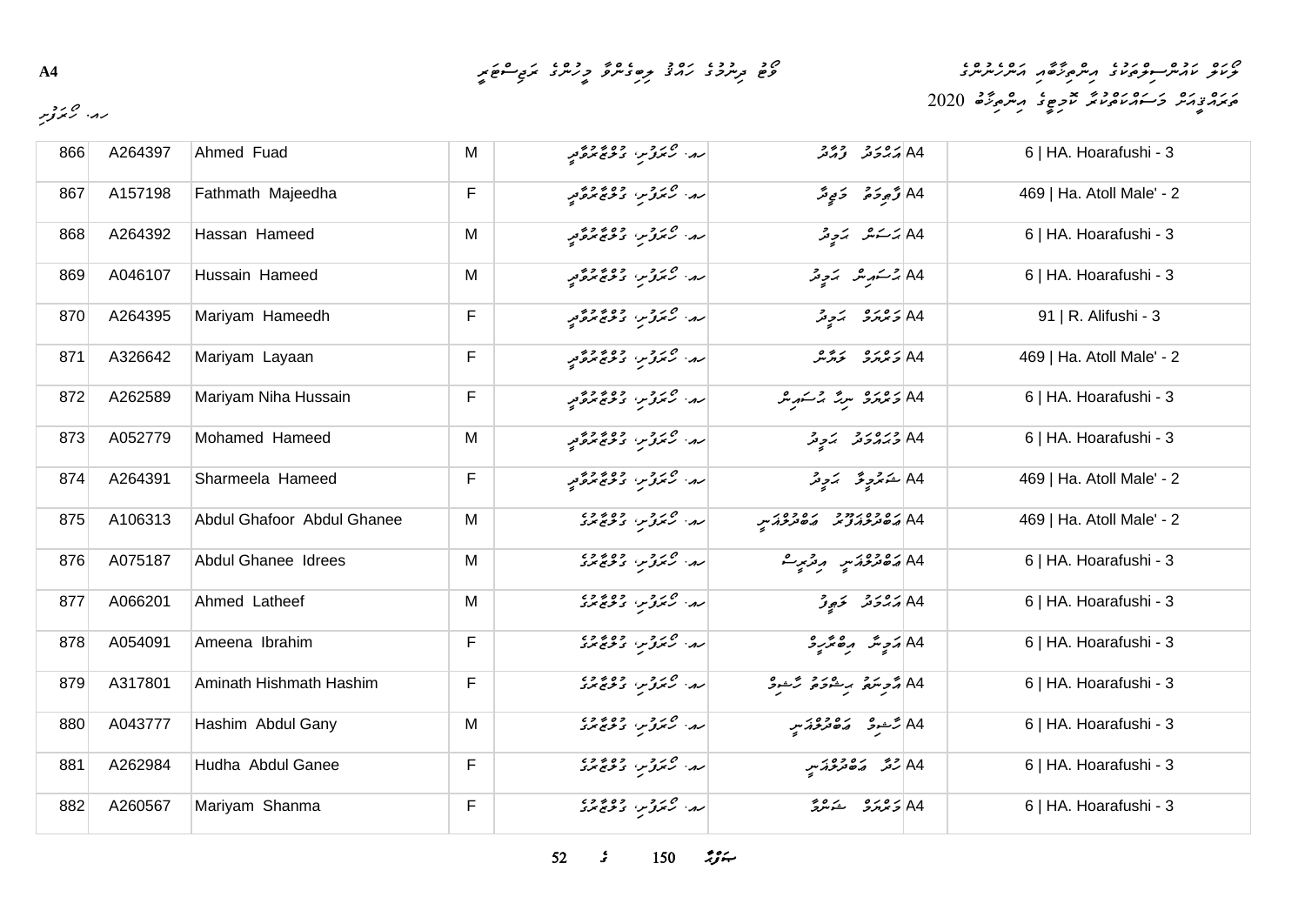*sCw7q7s5w7m< o<n9nOoAw7o< sCq;mAwBoEw7q<m; wBm;vB* م من المرة المرة المرة المرجع المرجع في المركبة 2020<br>مجم*د المريض المربوط المربع المرجع في المراجع المركبة* 

| 883 | A260568 | Mohamed Ahnaf      | M           | رە بە ئەترۇس دولومۇ     | A4 32825 كەبىر بول                     | 469   Ha. Atoll Male' - 2    |
|-----|---------|--------------------|-------------|-------------------------|----------------------------------------|------------------------------|
| 884 | A052800 | Mohamed Latheef    | M           | رە بەردىن دەھ دە        | A4 د <i>جرو د ب</i> ه تو پور           | 6   HA. Hoarafushi - 3       |
| 885 | A259977 | Abdulla Naeem      | M           | رە بەردىن ئەھىردە       | A4 كەھىراللە س <i>ىم</i> و2            | 468   Ha. Atoll Male' - 1    |
| 886 | A259980 | Ali Naeem          | M           | رە بەردىن ئەھىردە       | A4 كەمچە سى <i>مد</i> ۇ                | 4   HA. Hoarafushi - 1       |
| 887 | A093689 | Aminath Mueena     | F           | رە بەردىن ئەھىردە       | A4 مَّحِسَمَةٌ وَمِيسَّ                | 468   Ha. Atoll Male' - 1    |
| 888 | A157107 | Fathimath Naeem    | F           | رە بەردىن ئەھىردە       | A4 وَّجِ حَمَّى سَمَدٍ حَ              | 4   HA. Hoarafushi - 1       |
| 889 | A259986 | Hussain Ismail     | M           | رە بەردىن ئەھىردە       | A4 يُرْسَمبِ شَرْ مِرْ شَرَّ مِرْ وَ   | 468   Ha. Atoll Male' - 1    |
| 890 | A259894 | Madheeha Zakariyya | F           | رە بەردىن ئەھىردە       | A4 ك <sup>ۆ</sup> مىيە ئىس ئىر ئەرەتگە | 468   Ha. Atoll Male' - 1    |
| 891 | A093688 | Mohamed Naeem      | M           | رە بەردىن ئەھىردە       | A4 323.25 سَمِي <sup>و</sup>           | 4   HA. Hoarafushi - 1       |
| 892 | A163258 | Mohamed Shameem    | M           | رە ئەترۇس ئەمدە         |                                        | 456   India / Trivandrum - 1 |
| 893 | A065489 | Nazima Naeem       | $\mathsf F$ | رە بەردىن ئەھىردە       | A4 سَّمَوِدَ سَمِي <sup>و</sup>        | 4   HA. Hoarafushi - 1       |
| 894 | A095788 | Ahmed Shareef      | M           | رە، رىمزىر، رەھىمەھرى   | A4 كەش <sup>ى</sup> قىر سىتەمىرى       | 5   HA. Hoarafushi - 2       |
| 895 | A034190 | Ali Shareef        | M           | رە، رىمزىر، رەھىمەھرى   | A4 كەمچە ھەمچەر                        | 468   Ha. Atoll Male' - 1    |
| 896 | A159968 | Aminath Shifau     | F           | رە، ئەترۇس ئەھەد ئىرىمى | A4 مُتَّحِسَّعَةَ شَوَّرَّهُ           | 468   Ha. Atoll Male' - 1    |
| 897 | A152600 | Hamid Anwar        | M           | رە، ئەترۇس ئەھەد ئىبى ئ |                                        | 632   Hulhumale' Ehenihen-18 |
| 898 | A069854 | Hasan Habyb        | M           | رە، رىمزىر، رەھىمەھرى   | A4 ئەسەم ئەھ                           | 468   Ha. Atoll Male' - 1    |
| 899 | A260107 | Husna Shareef      | F           | رە، رىمزىر، رەھىمەسى ئ  | A4 بر شهر شمیرو                        | 468   Ha. Atoll Male' - 1    |

 $53$   $5$   $150$   $55$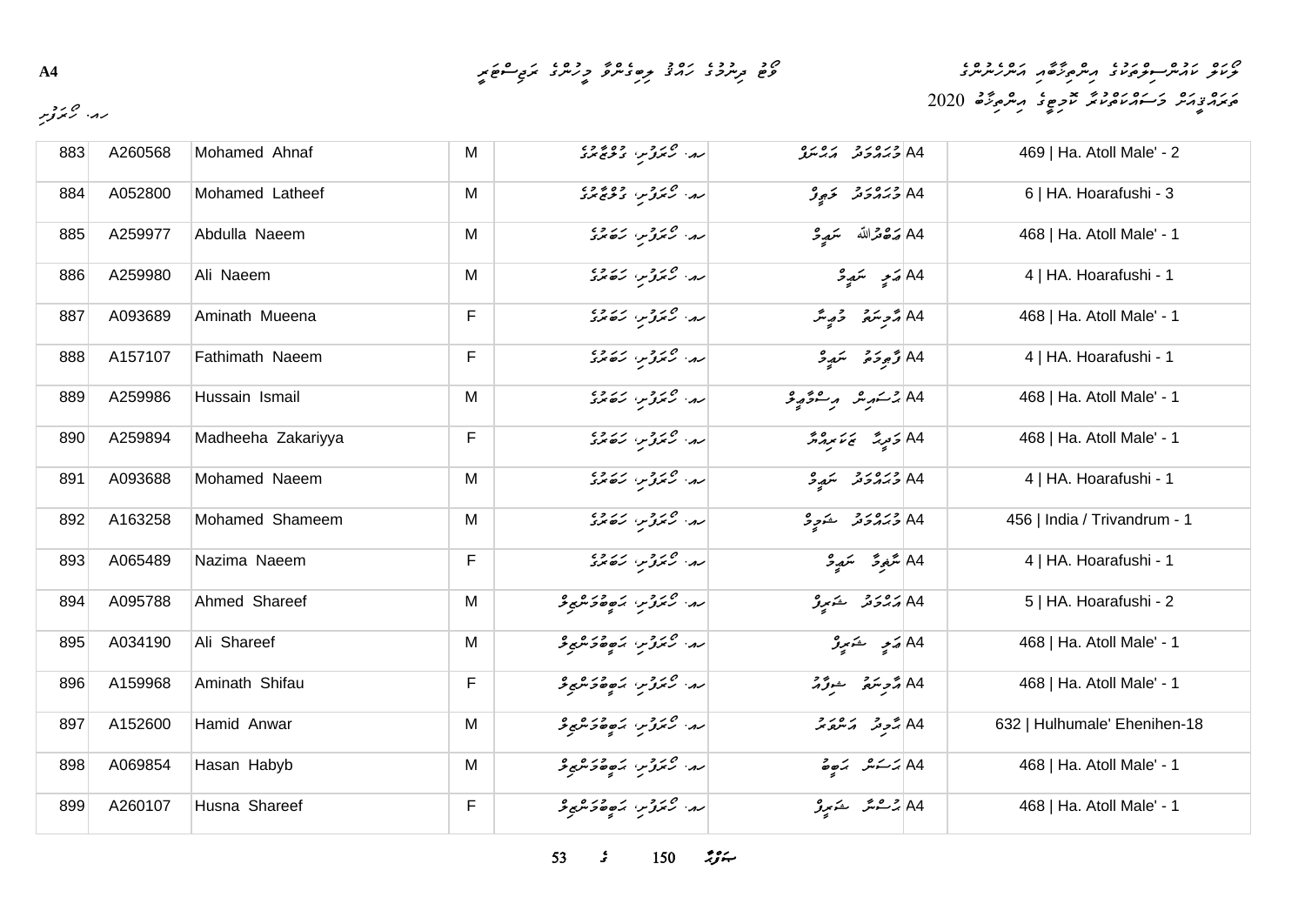*sCw7q7s5w7m< o<n9nOoAw7o< sCq;mAwBoEw7q<m; wBm;vB* م من المرة المرة المرة المرجع المرجع في المركبة 2020<br>مجم*د المريض المربوط المربع المرجع في المراجع المركبة* 

| 900 | A260113 | Ibrahim Maunoos Mohamed | M            | رە بەر ئەركىز بەھ ئەسىر ئى                       | A4 رەئۇر 3 كەدەر 3 كەردىر               | 388   Feydhoo Ehenihen - 1    |
|-----|---------|-------------------------|--------------|--------------------------------------------------|-----------------------------------------|-------------------------------|
| 901 | A260110 | Mariyam Shareef         | F            | رە، رىمزىر، رەھىمەھ بىر                          | A4  <i>5 برورو شمپرو</i>                | 468   Ha. Atoll Male' - 1     |
| 902 | A047004 | Mohamed Shareef         | M            | رە، رىمزىر، رەھىمەھ بىر                          | A4 <i>وُبَرُوْدَ وَ</i> شَمِيوْ         | 566   Villimale' Ehenihen - 1 |
| 903 | A048765 | Aminath Waheeda         | F            | رد. رمور در دره در ۲۶۰                           | A4 مَرْحِ مَرَةً مَ <sub>مَر</sub> ِيمً | 468   Ha. Atoll Male' - 1     |
| 904 | A159070 | Ibrahim Azaan Rasheed   | M            | رد. د بروس کرور وړه و                            | A4 مەھەرىرى مەنج س مەسىم                | 5   HA. Hoarafushi - 2        |
| 905 | A260314 | Mohamed Zayan Rasheed   | M            | رد. د بروس کرور وړه و                            | A4 <i>و برو د و برو و برخونه</i>        | 468   Ha. Atoll Male' - 1     |
| 906 | A080409 | Saudiyya Moosa          | $\mathsf{F}$ | ر در در دور ده در ده د<br>ر در کرتروس کرده بردرد | A4 كەھەمبەھ ق <sup>ىم</sup> تە          | 468   Ha. Atoll Male' - 1     |
| 907 | A056510 | Hamid Mohamed           | M            | رە، رىمۇقر، رەۋ                                  | A4 جُومَد حجبَ وحد                      | 237   AA. Rasdhoo - 2         |
| 908 | A264170 | Hafeeza Gasim           | F            | رە، ئەيرۇس ئەھمىر                                | A4 بَرَوٍ بِمَر تَحْ سِرْحَر            | 6   HA. Hoarafushi - 3        |
| 909 | A260554 | Mohamed Maaiz           | M            | رە، رىزۇس رەمد                                   | A4 <i>جەممى تىم قەم</i> ى               | 469   Ha. Atoll Male' - 2     |
| 910 | A316458 | Aishath Naseema         | F            | رما رمحدوس كروخها                                | A4 مەم ئىشقى ھەسبوقە                    | 469   Ha. Atoll Male' - 2     |
| 911 | A326417 | Aminath Rasha           | F            | رما ر بروس ر و دم                                | A4 مَّ حِسَمَة سَمَّتْهُ                | 5   HA. Hoarafushi - 2        |
| 912 | A261339 | Fathmath Raaya          | $\mathsf F$  | رە ، ئەترۇس ئەرىخەرچ                             | A4 وَجِعِدَ حَمَدَّ مَسَرَّمَ           | 469   Ha. Atoll Male' - 2     |
| 913 | A260461 | Mariyam Rasanath Hassan | $\mathsf{F}$ | رماس محروس كروخها                                | A4 دىمبرد ئرگەندە ئەسكىر                | 469   Ha. Atoll Male' - 2     |
| 914 | A261337 | Mohamed Rassam          | M            | رو، رنجوژس را و با بر بر ه                       | A4 ديره د ده ده و                       | 469   Ha. Atoll Male' - 2     |
| 915 | A093804 | Abdul Latheef Adam      | M            | رم رحمزور، روسكره                                | A4  رَەدەر مۇر ئەرە                     | 5   HA. Hoarafushi - 2        |
| 916 | A232498 | Ahmed Hameed            | M            | رە ئەتروپر، ئاپەسمەھ                             | A4 كەبرى قىر بەر بىر ئىل                | 5   HA. Hoarafushi - 2        |

 $54$  **s**  $150$  *if*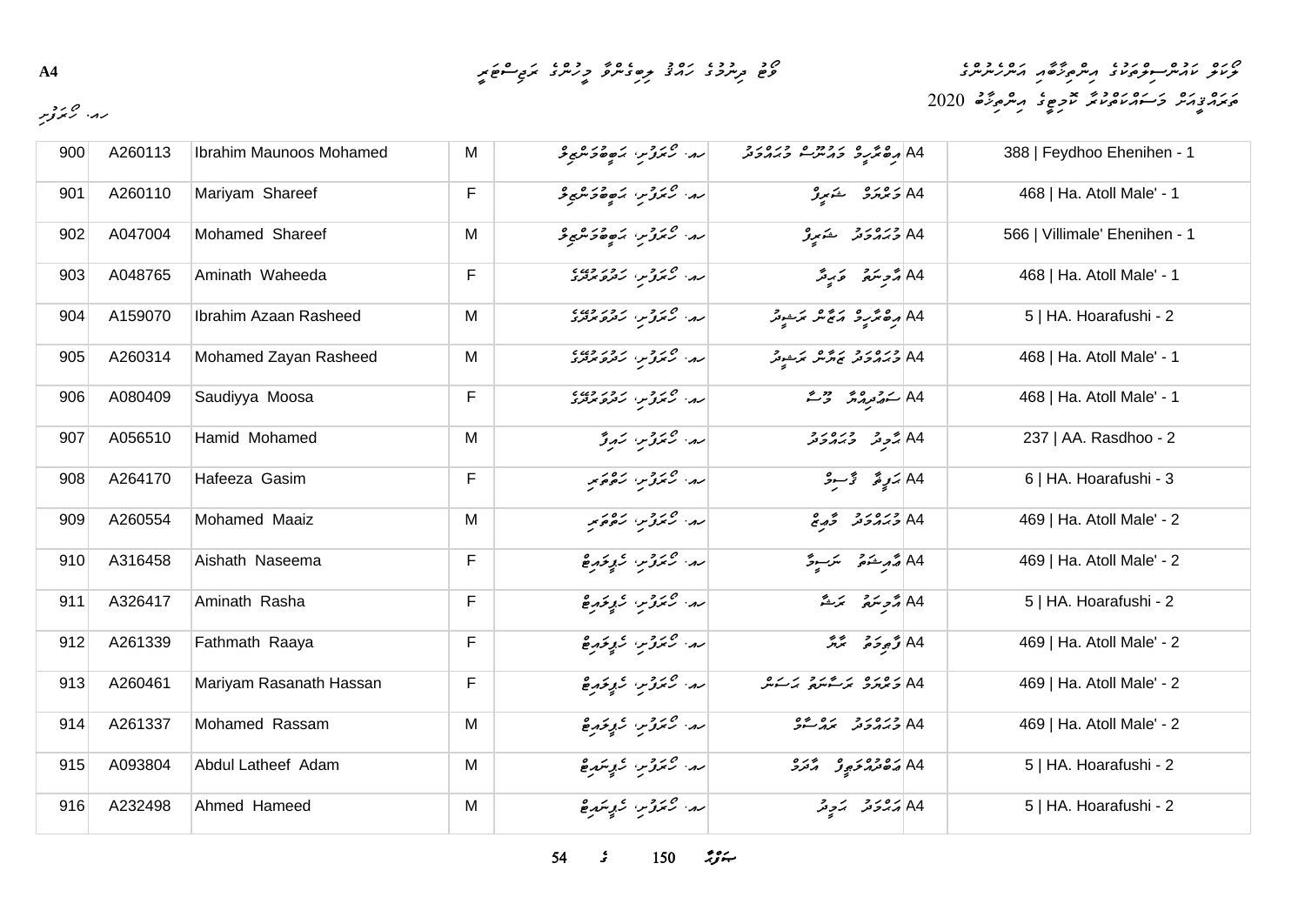*sCw7q7s5w7m< o<n9nOoAw7o< sCq;mAwBoEw7q<m; wBm;vB* م من المرة المرة المرة المرجع المرجع في المركبة 2020<br>مجم*د المريض المربوط المربع المرجع في المراجع المركبة* 

| 917 | A093801 | Fathimath Thasleema     | F           | رە بە ئەترۇس ئەربىكەغ    | A4 زَ <sub>ّج</sub> وحَ مَ سُمْرِحٌ            | 5   HA. Hoarafushi - 2       |
|-----|---------|-------------------------|-------------|--------------------------|------------------------------------------------|------------------------------|
| 918 | A260687 | Hussain Visham          | M           | رە ، ئەترۇس ئەرىئىدە     | A4 پرڪيريش <sub>حي</sub> شو ه                  | 5   HA. Hoarafushi - 2       |
| 919 | A051147 | Khadeeja Abdul Latheef  | F           | رماس محروس كالمح يتمده   | A4 كَتَرِيعٌ صَنْ صَ <i>مَّةٍ مَنْ حَجِيلٍ</i> | 468   Ha. Atoll Male' - 1    |
| 920 | A093802 | Mariyam Siusha          | F           | رە، ئەتزۇر، ئارىئدۇ      | A4 كەبىر بىرگە بىر ئىگە                        | 468   Ha. Atoll Male' - 1    |
| 921 | A070844 | Mohamed Hameed          | M           | رماس محروس كالمح يترمط   | A4 \$ <i>بَرْ \$ دَوْ بَرْدِ بْرُ</i>          | 468   Ha. Atoll Male' - 1    |
| 922 | A093803 | Sanfa Manike            | F           | رە ، ئەترىس، ئەيەشرىقى   | A4 سەھدىچە سرىئە                               | 5   HA. Hoarafushi - 2       |
| 923 | A151585 | Ameena Ali              | F           | رە بەترۇس ئەترورە ،      | A4 کی چینش کی ج                                | 5   HA. Hoarafushi - 2       |
| 924 | A261111 | Hamdhoon Faisal         | M           | رە بەردىن ئەردە ،        | A4 ئەۋتىرىتى قەربىكى ئى                        | 5   HA. Hoarafushi - 2       |
| 925 | A261109 | Hamid Faisal            | M           | رە بەلگە ئەرەپ ئەسىرە    | A4 جَّحِيمٌ وَمِسَوَّرٌ                        | 5   HA. Hoarafushi - 2       |
| 926 | A261103 | Khadheeja Ali           | F           | رە بەلگەن ئەلگەدە ئ      | A4 كَتَمِيعٌ      مَتَحٍ                       | 5   HA. Hoarafushi - 2       |
| 927 | A261117 | Liusha Mohamed Rasheed  | F           | رە بەلگە ئەرەپ ئەسىرە    | A4 مورث تش وبرورو برخوش                        | 468   Ha. Atoll Male' - 1    |
| 928 | A261101 | Mohamed Rasheed         | M           | رد. رود در زوره و        | A4 <i>وُبَرُهُ وَ</i> ثَرَ - بَرَسُوِيْرَ      | 5   HA. Hoarafushi - 2       |
| 929 | A261116 | Niusha Mohamed Rasheedh | $\mathsf F$ | رد. رود در زوره و        | A4 سرقرشہ ویرورو برخوتر                        | 5   HA. Hoarafushi - 2       |
| 930 | A374667 | Sathula Rasheed         | $\mathsf F$ | رە بەللەر ئەللەرە ئاللار |                                                | 632   Hulhumale' Ehenihen-18 |
| 931 | A262588 | Hana Ibrahim            | F           | رە، رىمۇقرىن رىموڭ       | A4   كَنْتَر مِنْ جُرْرِ جْ                    | 4   HA. Hoarafushi - 1       |
| 932 | A093820 | Hassan Faisal           | M           | رە، رىمۇقرىن رىموڭ       | A4   يَرْسَسْ وَمِرْسَوْر                      | 468   Ha. Atoll Male' - 1    |
| 933 | A093819 | Hussain Faisal          | M           | رە، ئەتمۇس ئەي           | A4 يُرْسَمبر شَرَ وَمِرْسَدَ فَرْ              | 4   HA. Hoarafushi - 1       |

 $55$   $\frac{2}{3}$   $150$   $\frac{2}{3}$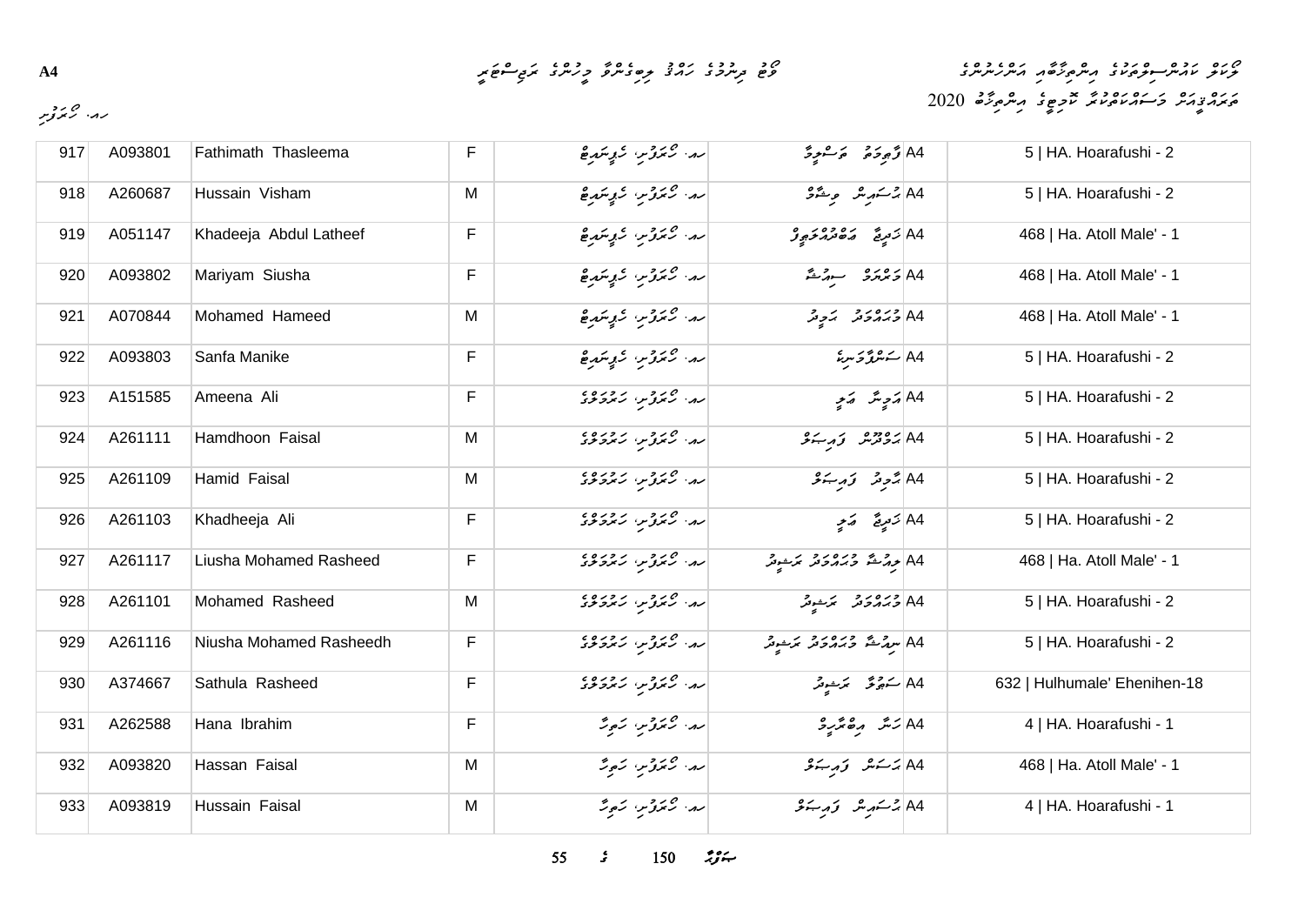*sCw7q7s5w7m< o<n9nOoAw7o< sCq;mAwBoEw7q<m; wBm;vB* م من المرة المرة المرة المرجع المرجع في المركبة 2020<br>مجم*د المريض المربوط المربع المرجع في المراجع المركبة* 

| 934 | A093822 | Ibrahim Mohamed         | M           | رە، رىمۇقرىيە رىموڭ | A4 مەھمگىي قىسىم ئىسىمبىر ئىس          | 4   HA. Hoarafushi - 1       |
|-----|---------|-------------------------|-------------|---------------------|----------------------------------------|------------------------------|
| 935 | A264376 | Ibrahim Rasheed         | M           | رە، رىمۇقرىن رىموڭ  | A4 مەھەرىپ كىمىسى ئىككى بىر ئىس        | 4   HA. Hoarafushi - 1       |
| 936 | A093821 | Mohamed Faisal          | M           | رە، ئەندۇب زەپ      | A4 3222 ق.م. يكو                       | 77   N. Maafaru - 1          |
| 937 | A264384 | Muna Ibrahim            | $\mathsf F$ | رە، ئەتزۇر، ئەرق    | A4 قَ. مَتَّ مِنْ مَحْرَبِ قَ          | 632   Hulhumale' Ehenihen-18 |
| 938 | A093818 | Saeeda Yoosuf           | F           | رە، رىمۇقرىي رىموڭ  | A4 ڪ <sub>ھي</sub> قر پڙينو            | 4   HA. Hoarafushi - 1       |
| 939 | A264387 | Sana Ibrahim            | $\mathsf F$ | رە، رىمۇقرىي رىموڭ  | A4 سَمَّتَر م <i>ِ ھَ بَدْرِ جَ</i>    | 4   HA. Hoarafushi - 1       |
| 940 | A264380 | Yumna Ibrahim           | F           | رە، ئەتمۇس ئەي      | A4 مركاشر مقامر مقدر بر                | 4   HA. Hoarafushi - 1       |
| 941 | A264382 | Zoona Ibrahim           | F           | رە، ئەنزۇس ئەرق     | A4 تج بىر مەھ ئىر بى                   | 4   HA. Hoarafushi - 1       |
| 942 | A262661 | Ibrahim Shiyaah Mohamed | M           | رە، رىمۇم، رَوْ     | A4 رەڭرىرى خىلەر دىرەرد                | 5   HA. Hoarafushi - 2       |
| 943 | A093709 | Mohamed Raazee          | M           | رە، زىرۇس زۇ        | A4 <i>وبروبرو پڙ</i> ينو               | 5   HA. Hoarafushi - 2       |
| 944 | A260561 | Anfaal Ahmed            | M           | رە، رىمزۇر، رۇم     | A4 كەنترىگە ئەركەتر                    | 6   HA. Hoarafushi - 3       |
| 945 | A099055 | Raafiu Ahmed            | M           | رە، رىمزۇير، زۇھ    | A4 بَرُوِ <sub>م</sub> َ     دَرُوتر   | 468   Ha. Atoll Male' - 1    |
| 946 | A099076 | Raziyya Ibrahim         | F           | رە بەردىن ئەۋىشە    | A4 بَرَى <i>نِيهُمَّ مِ®مَّرْبِ</i> دُ | 6   HA. Hoarafushi - 3       |
| 947 | A101131 | Ahmed Shujau            | M           | ىد. رىمۇمىز، رىمە   | A4 كەبرى قىرىقى ھەقى                   | 4   HA. Hoarafushi - 1       |
| 948 | A263909 | Aishath Saliya          | F           | رە بە ئەتروپ رەيج   | A4 مەمرىشى ھىسىمبەر                    | 4   HA. Hoarafushi - 1       |
| 949 | A078424 | Badheeuddeen Ali        | M           | رە زىردىن رىيىم     | A4 ڪَترِ <i>مُ مُ</i> رِمَّر مَرْحِ    | 468   Ha. Atoll Male' - 1    |
| 950 | A263910 | Fathimath Neesha        | F           | رە، رىمۇقرىن رىھىجە | A4 <i>وَّجودَة</i> سِيشًا              | 468   Ha. Atoll Male' - 1    |

 $56$  *s*  $150$  *z***<sub>3</sub>** $\approx$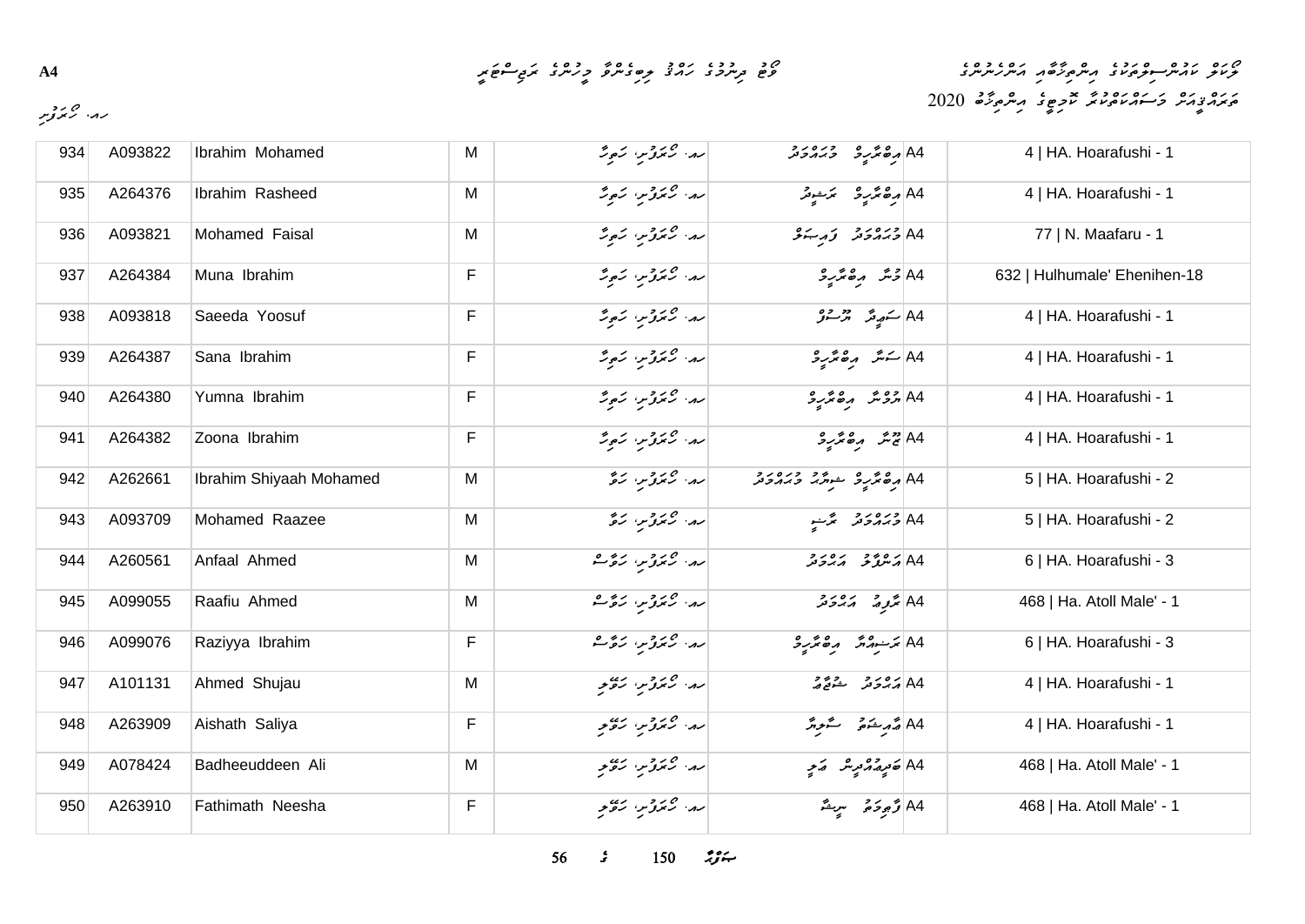*sCw7q7s5w7m< o<n9nOoAw7o< sCq;mAwBoEw7q<m; wBm;vB* م من المسجد المسجد المسجد المسجد المسجد العام 2020<br>مجم*د المسجد المسجد المستجد المسجد المسجد المسجد المسجد المسجد المسجد المسجد المسجد المسجد المسجد المسجد المسجد* 

| 951 | A263906 | Ibrahim Majid      | M           | رە بەلگەدىن كەنگە ب      | A4 مِرْھَمَّرُرٍ مُحْسِرَةٌ مُتَّحَمَّدِ مِنْ                                                                                                                                                                         | 468   Ha. Atoll Male' - 1 |
|-----|---------|--------------------|-------------|--------------------------|-----------------------------------------------------------------------------------------------------------------------------------------------------------------------------------------------------------------------|---------------------------|
| 952 | A263897 | Latheefa Fahumee   | F           | رە، رىمۇقرىن ئىۋىر       | A4 كَرَبِوتْ كَرَ <sup>حْر</sup> ٍ                                                                                                                                                                                    | 4   HA. Hoarafushi - 1    |
| 953 | A077675 | Mohamed Shareef    | M           | رە، رىمۇرىن رىمىي        | A4 <i>\$ بەيھ 5 مىڭ مىي</i> تى                                                                                                                                                                                        | 468   Ha. Atoll Male' - 1 |
| 954 | A158457 | Moosa Mazuharudeen | M           | رە، رىمۇقرىن رىھىجە      | A4 تر مصر معداد مور شر میں محمد میں محمد اللہ محمد اللہ محمد اللہ محمد اللہ محمد اللہ محمد اللہ محمد<br>محمد اللہ محمد اللہ محمد اللہ محمد اللہ محمد اللہ محمد اللہ محمد اللہ محمد اللہ محمد اللہ محمد اللہ محمد اللہ | 468   Ha. Atoll Male' - 1 |
| 955 | A263902 | Soliha Ali         | F           | رە، رىمۇنىر، رىمى        | A4 ڪوپڙ <i>ھي</i>                                                                                                                                                                                                     | 468   Ha. Atoll Male' - 1 |
| 956 | A094027 | Abidha             | F           | رە بەللەردىن كەنجا بولۇپ | A4 مُپەقر                                                                                                                                                                                                             | 5   HA. Hoarafushi - 2    |
| 957 | A260628 | Ahmed Eaman        | M           | رە بەللەر ئەلگەدە ئ      | A4 كەبرى قىر م <sub>و</sub> گەنگە                                                                                                                                                                                     | 5   HA. Hoarafushi - 2    |
| 958 | A163262 | Ali Riyaz          | M           | رە بەللەر ئەلگەدە ئ      | A4 کہ مورگر شہ                                                                                                                                                                                                        | 468   Ha. Atoll Male' - 1 |
| 959 | A055560 | Aminath Nafees     | F           | رە بەرەپ رەدەرە          | A4 مَرْحِ سَمَّةٍ مَسَمَّدٍ مُشَ                                                                                                                                                                                      | 468   Ha. Atoll Male' - 1 |
| 960 | A260619 | Fareedha Nafees    | $\mathsf F$ | ره با مرد به دوه با      | A4 كۆمچەتش سى <i>تى</i> چەتتە                                                                                                                                                                                         | 468   Ha. Atoll Male' - 1 |
| 961 | A071527 | Fathimath Shakir   | F           | رە بەللەردىن كەنجا بولۇپ | A4 تَ <i>جوحَمَّة</i> شَمْءِ تَمَّ                                                                                                                                                                                    | 5   HA. Hoarafushi - 2    |
| 962 | A080317 | Hassan Shakir      | M           | رە بەردىن ئەنەدە ،       | A4 كەستەمىر ئىقى <i>مايى</i> ر                                                                                                                                                                                        | 5   HA. Hoarafushi - 2    |
| 963 | A082685 | Ibrahim Shakir     | M           | رە بەرەپ رەمەدە          | A4 مەھەر ئەھمەر ئىگە ئىرىمىتى<br>مەنبە                                                                                                                                                                                | 468   Ha. Atoll Male' - 1 |
| 964 | A093712 | Khadeeja Nafees    | F           | رە بەللەر ئەلگەدە ئ      | A4 كَتَمِيعٌ مُتَمَعٍ مُسْتَمَدٍ مِنْ الْمَجْمَعِيضُ                                                                                                                                                                  | 5   HA. Hoarafushi - 2    |
| 965 | A080385 | Maimoona Shakir    | F           | ره با مرد به دوه با      | A4 ك <i>ۈم</i> ەتقىر شىمىرىتىر                                                                                                                                                                                        | 468   Ha. Atoll Male' - 1 |
| 966 | A260629 | Mariyam Ishana     | F           | رە بەردىن ئەنەدە ،       | A4 كەندىرى ب <sub>ە</sub> يەتىگە                                                                                                                                                                                      | 468   Ha. Atoll Male' - 1 |
| 967 | A120916 | Mohamed Shakir     | M           | رە بەللەر ئەلگەدە        | A4 <i>وُبَهُ وَمَدْ</i> سُمَّ مِرَّ                                                                                                                                                                                   | 468   Ha. Atoll Male' - 1 |

 $57$  **s**  $150$   $29$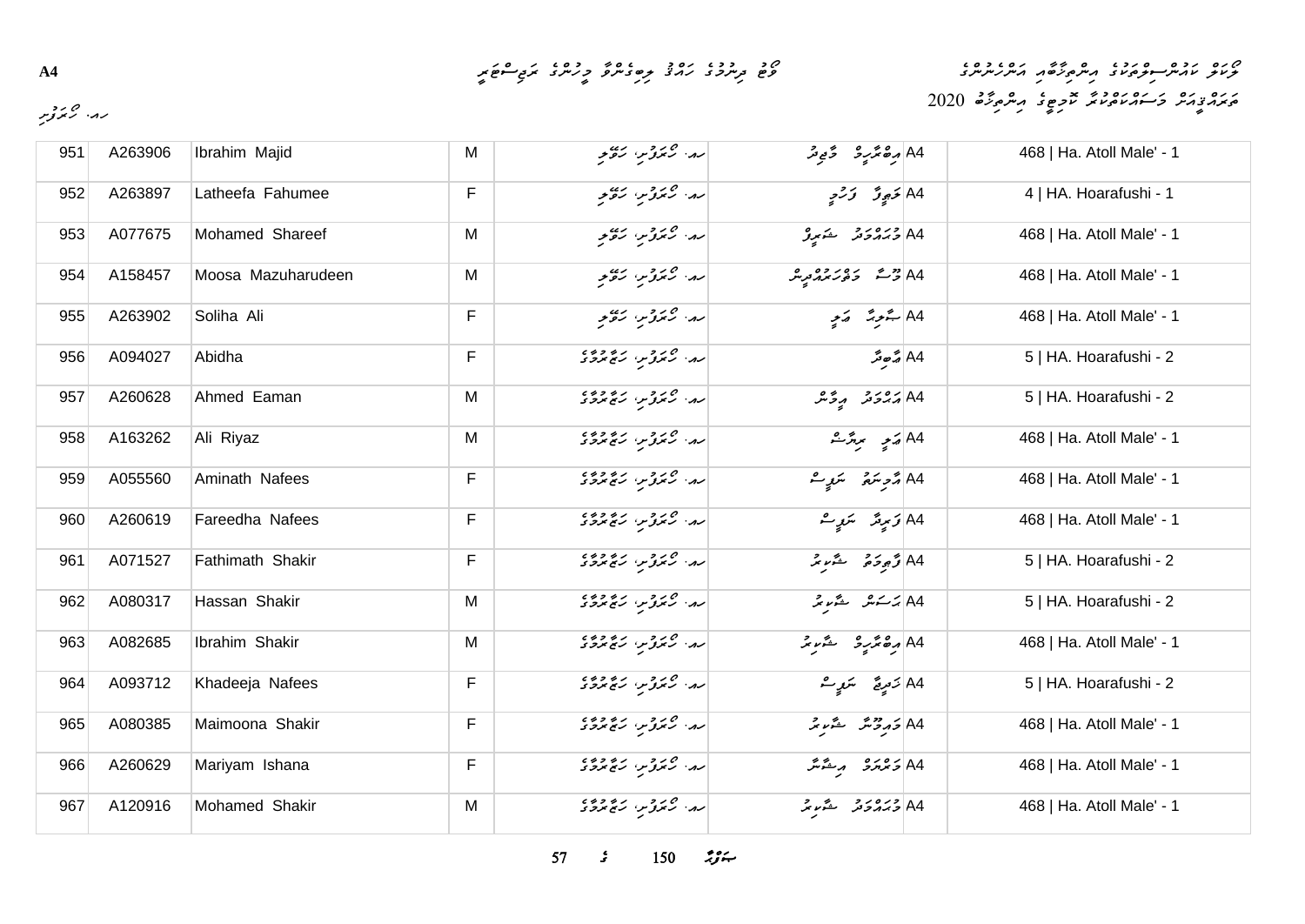*sCw7q7s5w7m< o<n9nOoAw7o< sCq;mAwBoEw7q<m; wBm;vB* م من المرة المرة المرة المرجع المرجع في المركبة 2020<br>مجم*د المريض المربوط المربع المرجع في المراجع المركبة* 

| 968 | A260622 | Nafeesa Nafees                | F           | رە بەلگە دەپ كەنتى بىردى | A4  سَمِرٍ سَمَّ سَمَرٍ سُمَّ   | 468   Ha. Atoll Male' - 1    |
|-----|---------|-------------------------------|-------------|--------------------------|---------------------------------|------------------------------|
| 969 | A069048 | Thohira Shakir                | F           | رە بەللەر ئەلگەدە ئ      | A4 جَرِيمَه مُشَرِيمَ           | 5   HA. Hoarafushi - 2       |
| 970 | A260616 | Zahir Nafees                  | M           | رە بەردىن ئەنج بروە ،    | A4 تج سر مر سنر مریک<br>م       | 5   HA. Hoarafushi - 2       |
| 971 | A260085 | Afra Mohamed                  | F           | رە بەردىن ئەرە           | A4 <i>مَوْتَرَ حِيدُوَمَ</i> د  | 4   HA. Hoarafushi - 1       |
| 972 | A157889 | Ibrahim Hafiz                 | M           | رە بەردىن ئەرە           | A4 مەھەرىپ ئىرىمى               | 4   HA. Hoarafushi - 1       |
| 973 | A152444 | Mariyam Azura                 | F           | رە بەردىن ئەرە           | A4 كەبىر بىر ئەرەبىر ئى         | 4   HA. Hoarafushi - 1       |
| 974 | A066050 | Mohamed Yoosuf                | M           | رە بەردىن ئەرە           | A4 دېږدونه پر ده                | 4   HA. Hoarafushi - 1       |
| 975 | A260066 | Nafiz Mohamed                 | M           | رە بەردىن ئەرە           | A4 مُرْدِجْ حَجَمَّ حَرَّمَ     | 468   Ha. Atoll Male' - 1    |
| 976 | A087396 | Shahula Mohamed               | F           | ىد. رىمۇمىز، يەنگە       | A4 خەرج جەم جەرىر               | 4   HA. Hoarafushi - 1       |
| 977 | A126349 | Aishath Neesha                | $\mathsf F$ | رە، ئەترۇس رىدۇسۇسىدە،   | A4 صَّمَرِ شَمَعَ      سِرِيشَہ | 468   Ha. Atoll Male' - 1    |
| 978 | A048486 | Hawwa Nahidha                 | F           | رە، رىمۇس رىروسۇمبرە     | A4 بَرْدُ مَّ سَّرَبِ مَّرْ     | 6   HA. Hoarafushi - 3       |
| 979 | A263424 | Aminath Thuththu              | F           | رە، ئەترۇس رۇۋە          | A4 مُجِسَعَة مِمْهِ             | 468   Ha. Atoll Male' - 1    |
| 980 | A263426 | Mohamed Adil                  | M           | رە، ئەتزۇير، بەۋۋەر      | A4 <i>5 - 5 - 5 - 5 مر</i> مح   | 6   HA. Hoarafushi - 3       |
| 981 | A077892 | Agleema Yoosuf                | F           | رە، ئەندۇس بەيگە         |                                 | 632   Hulhumale' Ehenihen-18 |
| 982 | A122644 | Aminath Shahuneeza            | F           | رەپ رىمىرۇس بەيگە        | A4 مَرْحِ سَوَ مَدَرْ سِرْ حَ   | 468   Ha. Atoll Male' - 1    |
| 983 | A263875 | Mohamed Shareef               | M           | رە، رىمۇقرىي برىگە       | A4 <i>وُبَہُ وَمَرَ</i> شَمِيوْ | 468   Ha. Atoll Male' - 1    |
| 984 | A348476 | <b>Mohamed Aalish Ikuleel</b> | M           | رە، رىمۇقرە بەش          | A4 دېممرک گروگ مراولوگو         | 4   HA. Hoarafushi - 1       |

 $58$  *s*  $\cancel{5}$  **150** *ij* $\cancel{5}$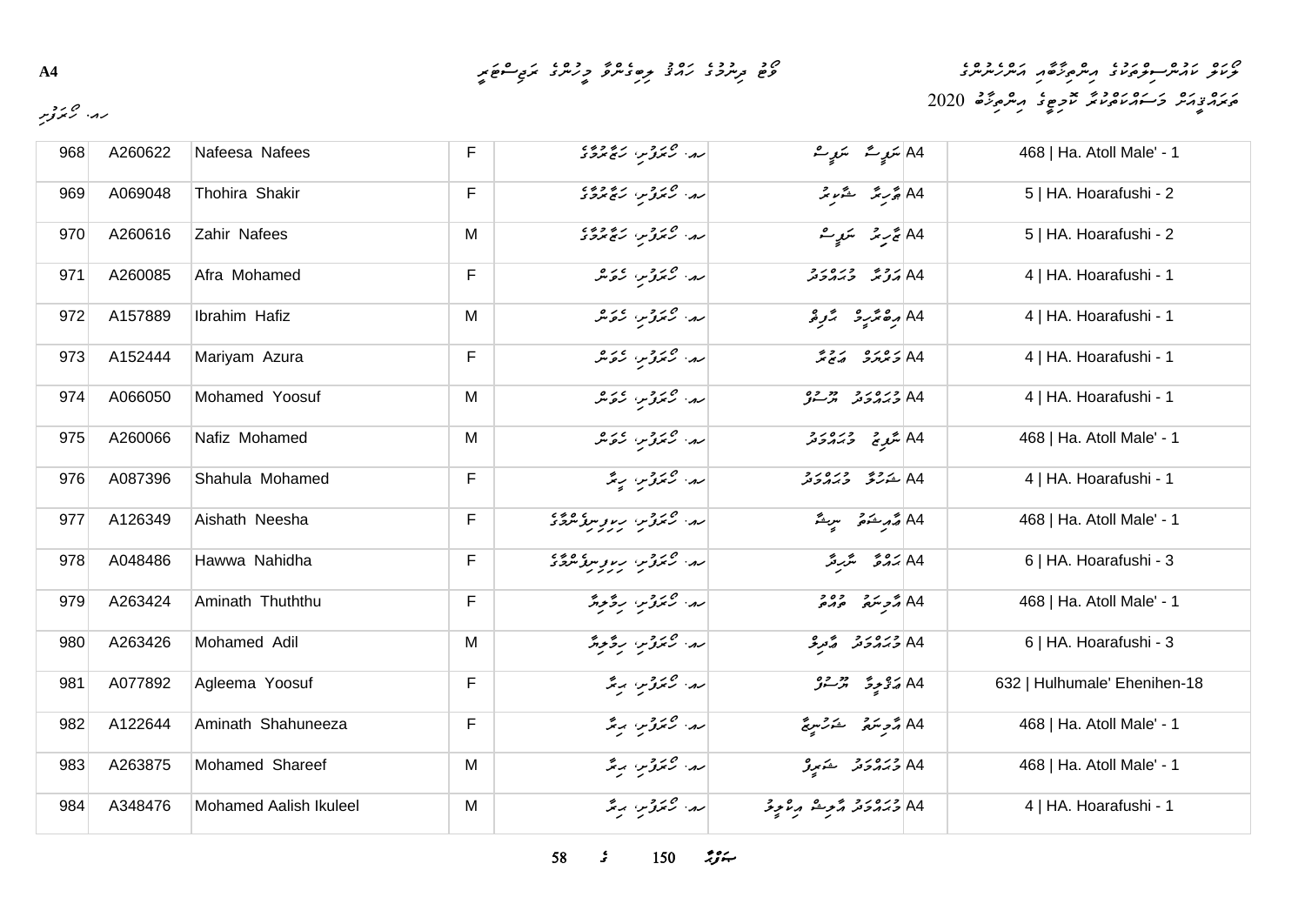*sCw7q7s5w7m< o<n9nOoAw7o< sCq;mAwBoEw7q<m; wBm;vB* م من المرة المرة المرة المرجع المرجع في المركبة 2020<br>مجم*د المريض المربوط المربع المرجع في المراجع المركبة* 

| 985  | A263877 | Samuoon Yoosuf        | M            | رە، ئەنزۇر، بەنڈ                               | A4 ڪوھي ھر سو                                  | 468   Ha. Atoll Male' - 1 |
|------|---------|-----------------------|--------------|------------------------------------------------|------------------------------------------------|---------------------------|
| 986  | A263874 | Siththi Fulhu Ibrahim | $\mathsf F$  | رەپ رىمىزۇس بەيتى                              | A4 سوړه ورځ پره ټرېږ ه                         | 4   HA. Hoarafushi - 1    |
| 987  | A093718 | Hassan Zuhair         | M            | رەپ رىموتى بىر بىر                             | A4  پرستمبر ہج <i>تر ہو ب</i> ر                | 4   HA. Hoarafushi - 1    |
| 988  | A263105 | Abdullah Ihsan        | M            | رە ، ئەنتى بىر ، بىر بىر                       | A4 صَرَّةَ مِرْاللَّهُ مِنْ مِنْ مُحْسَر       | 6   HA. Hoarafushi - 3    |
| 989  | A263098 | Ahmed Hameed          | M            | أسدر المحتوفون سعدهم                           | A4 كەندى كەر بەر بىر ئىل                       | 126   B. Thulhaadhoo - 3  |
| 990  | A263093 | Aishath Ragadha       | $\mathsf{F}$ | رە ، ئەنگەر ، رىدە ئ                           | A4 مەم ھەم ئىرىمەتىر                           | 6   HA. Hoarafushi - 3    |
| 991  | A263102 | Aminath Abdul Gafoor  | F            | رە ، ئەندۇس رىرەگە                             | A4 مرد منهور مده دود در دور در در در حد        | 6   HA. Hoarafushi - 3    |
| 992  | A253632 | Fathimath Adam        | F            | رە، ئەترۇس رىزەگە                              | A4 تَهِ <i>حَمَّة مَعْرَ</i> ة                 | 6   HA. Hoarafushi - 3    |
| 993  | A263100 | Ibrahim Fazeel        | M            | أبروا المحكومين الايراد                        | A4 مەھەمگەر تىم ئىم ئىچە ئىل                   | 6   HA. Hoarafushi - 3    |
| 994  | A140898 | Ilhama Abdul Gafoor   | F            | رە، ئەنزۇس رىدىگە                              | A4 مرثر محرَّرَ مصر محمد معرضه من              | 6   HA. Hoarafushi - 3    |
| 995  | A263107 | Mariyam Raudha        | $\mathsf F$  | رە، ئەترۇس رىدە                                | A4 <i>5 پروژه پروژ</i>                         | 469   Ha. Atoll Male' - 2 |
| 996  | A138270 | Mohamed Saleem        | M            | رەپ رىمىزدىن بەيدىگ                            | A4  352,3 3 سَمَعِ 2                           | 6   HA. Hoarafushi - 3    |
| 997  | A043859 | Ahmed Zahir           | M            | رد. حروس رودر ۱۶۶۵.<br>  رو. حروس ریزبری-مربری | A4 كەبرى قىر قىچ <i>بە</i> تىر                 | 5   HA. Hoarafushi - 2    |
| 998  | A261252 | Aishath Majudha       | F            | رړ کرېږي، ریږي سترس                            | A4 مەم شىم ئىقى ئىقى                           | 469   Ha. Atoll Male' - 2 |
| 999  | A093720 | Fathimath Abdulla     | F            | رړ کرېږي، ریږي سور ده                          | A4 قَ <i>جِ حَ</i> حْمَ صَ <b>صَحَر</b> ْاللّه | 5   HA. Hoarafushi - 2    |
| 1000 | A261250 | Mohamed Fathih        | M            | رړ کرېږي، ریږي سترس                            | A4 <i>وبروبرو تؤ<sub>م</sub>وبر</i>            | 469   Ha. Atoll Male' - 2 |
| 1001 | A261241 | Rasheedha Ali         | F            | رە بەر تەرەپ، بەيرەرى سەەرى د                  | A4 مَرْجومَّر - مَرْمٍ                         | 5   HA. Hoarafushi - 2    |

 $59$  *s*  $150$  *z*  $25$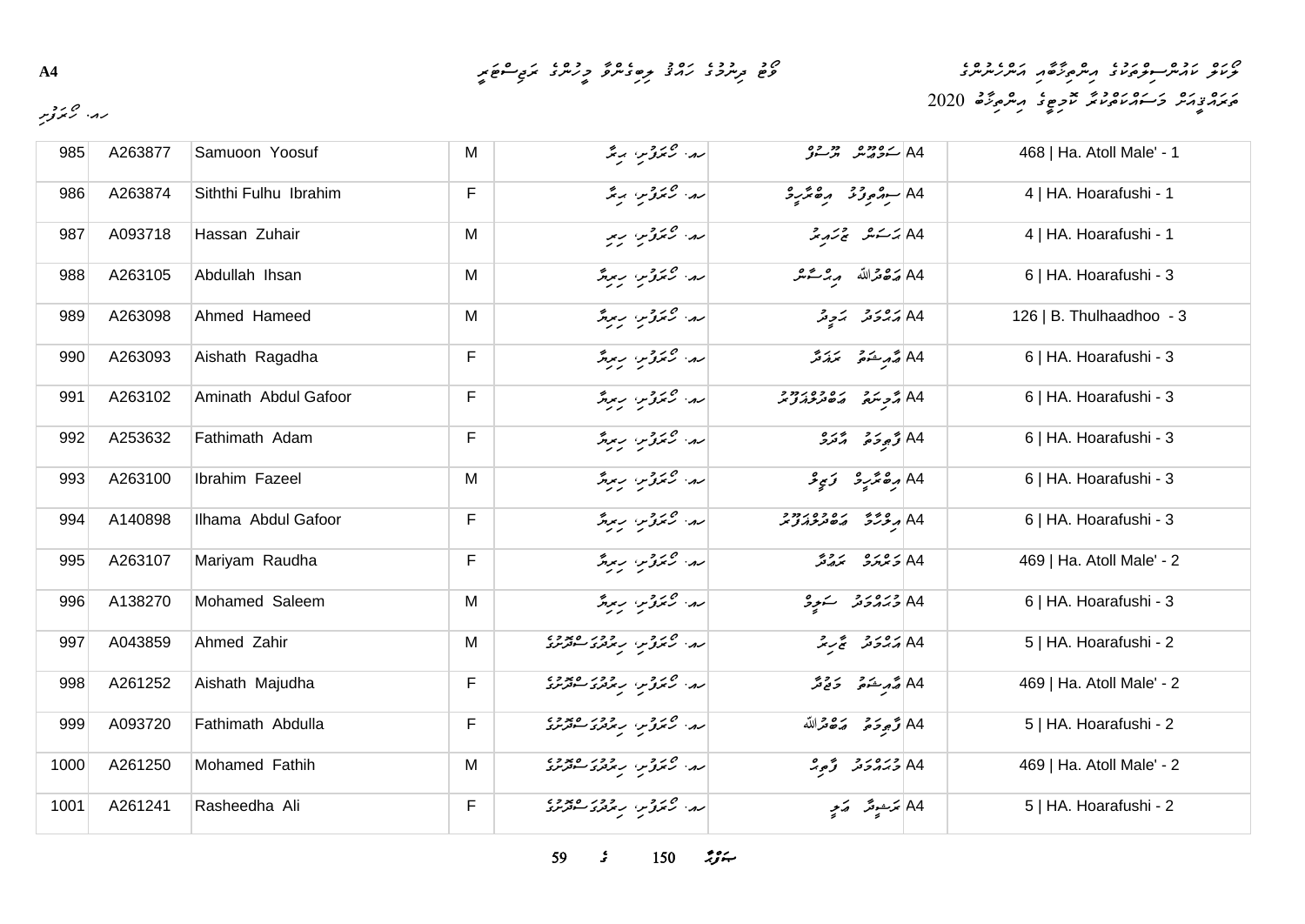*sCw7q7s5w7m< o<n9nOoAw7o< sCq;mAwBoEw7q<m; wBm;vB* م من المرة المرة المرة المرجع المرجع في المركبة 2020<br>مجم*د المريض المربوط المربع المرجع في المراجع المركبة* 

| 1002 | A261255 | Shahuza Zahir          | F           | رړ کريږي، رپه ده ده ده ده<br>رړ کريزونې رپه دون سافرنزو | A4 ڪريج تج پ                               | 469   Ha. Atoll Male' - 2      |
|------|---------|------------------------|-------------|---------------------------------------------------------|--------------------------------------------|--------------------------------|
| 1003 | A261830 | Abidha Adam            | F           | رد. رودوس روووه                                         | A4 صُّصِعَدُ صُعَرَ <i>د</i> ُ             | 5   HA. Hoarafushi - 2         |
| 1004 | A261837 | Aishath Ibadha         | F           | رد. دروس رپروژه                                         | A4 مەم شىم مەھقىر                          | 468   Ha. Atoll Male' - 1      |
| 1005 | A261836 | Aminath Hashira Hassan | $\mathsf F$ | بدر محدوث بتداروه                                       | A4 مٌحِ سَمَعٌ مُتَ سِمَّرٌ مَرَ سَمَسَّر  | 468   Ha. Atoll Male' - 1      |
| 1006 | A260494 | Fathimath Ibadha       | F           | رد. رودوس روووه                                         | A4 توجوحتم م <i>ح</i> قتر                  | 468   Ha. Atoll Male' - 1      |
| 1007 | A355174 | Mariyam Hasra          | $\mathsf F$ | رە بەتروپ رىزىردە                                       | A4 كەنگەر بەر يەنگەنگە                     | 468   Ha. Atoll Male' - 1      |
| 1008 | A093734 | Mohamed Azmeel         | M           | رە بەتروپ رىزىردە                                       | A4 دُبَرْدْدَتْر   دَجْ دِ وْ              | 35   Kulhudhuffushi Uthuru - 1 |
| 1009 | A261833 | Sanfa Haroon           | $\mathsf F$ | رە بەتروپ رىزىردە                                       | A4 سەمىر ئەمزىر                            | 468   Ha. Atoll Male' - 1      |
| 1010 | A261506 | Ibrahim Rameez         | M           | به رسمون برځ عرو سرځ د                                  | A4 م <i>وھنگرچ پر چ</i>                    | 149   K. Dhiffushi - 2         |
| 1011 | A159909 | Ismail Maan Mohamed    | M           | بەر، ئەنزۈس بەئزىر ئەرەمى                               | A4 مِـــْمَرَّمٍ وَ مَعْرَ وَبَرَمَرَ مَرَ | 5   HA. Hoarafushi - 2         |
| 1012 | A261498 | Khadeeja Yoosuf        | F           | رە، ئەنزۇس بەرگەپرىدە ئ                                 | A4 كَتَعْرِيجَ مَتَرْ مَتَوَ               | 5   HA. Hoarafushi - 2         |
| 1013 | A078636 | Mohamed Ibrahim        | M           | رە، ئەنزۇس بەرگەپرىدە ئ                                 | A4 دُبَرُ دَوَيْرِ مِنْ مُدَرِدْ           | 5   HA. Hoarafushi - 2         |
| 1014 | A062680 | Naseema Ibrahim        | F           | رە، ئەنزۇس رەكزىرە ئ                                    | A4 سَرَ—وَدَّ مِنْ صَحَّرِ وَ2             | 5   HA. Hoarafushi - 2         |
| 1015 | A292166 | Aminath Zushana        | F           | رە، ئەترۇس بەرگەسىد                                     | A4 مَّ حِسَعَهُ حَمَّ يَحَسَّرَ            | 6   HA. Hoarafushi - 3         |
| 1016 | A263922 | Fathmath Nasir         | F           | رە، ئەترۇس رەگرىدى                                      | A4 ۇج <sub>و</sub> چە ئەسىبەتمە            | 6   HA. Hoarafushi - 3         |
| 1017 | A263926 | Ibrahim Hafeez         | M           | رە، ئەترۇس رىزۇسرى                                      | A4 مەھەرىپ كەرپەتى                         | 6   HA. Hoarafushi - 3         |
| 1018 | A263928 | Jaisham Nasiru         | M           | رە، ئەتزۇس رىزۇمىر                                      | A4 <i>فے م</i> ِ حدَوْ سَمَرْ <i>ج</i> ر   | 6   HA. Hoarafushi - 3         |

*60 sC 150 nNw?mS*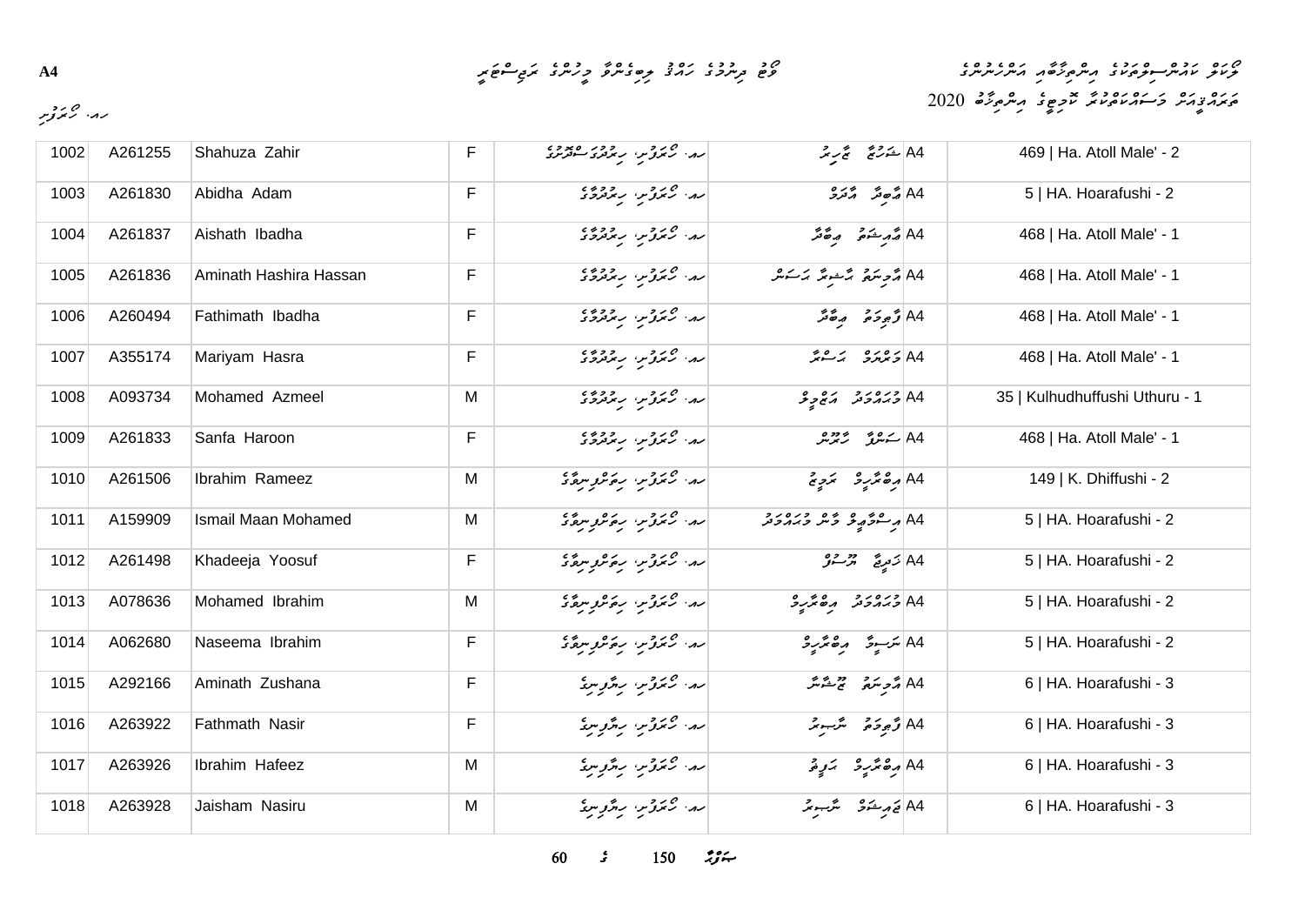*sCw7q7s5w7m< o<n9nOoAw7o< sCq;mAwBoEw7q<m; wBm;vB* م من المسجد المسجد المسجد المسجد المسجد العام 2020<br>مجم*د المسجد المسجد المستجد المسجد المسجد المسجد المسجد المسجد المسجد المسجد المسجد المسجد المسجد المسجد المسجد* 

| 1019 | A263917 | Mohamed Nasir    | M            | رە بىر ئىكرومىز، سە <b>ئ</b> رىسىدىگى | A4  <i>322323, مگرب پ</i> ر          | 6   HA. Hoarafushi - 3       |
|------|---------|------------------|--------------|---------------------------------------|--------------------------------------|------------------------------|
| 1020 | A155836 | Nasir Aboobakuru | M            | بدر محترقين بتزكر منذ                 | $2222$ $\frac{2}{3}$                 | 6   HA. Hoarafushi - 3       |
| 1021 | A263925 | Raheemaa Nasir   | F            | رە، ئەترۇس رەگەسىگە                   | A4 بَرَبِيرَةٌ - مُرْسِومُرُ         | 6   HA. Hoarafushi - 3       |
| 1022 | A257463 | Unaiza Hassan    | $\mathsf F$  | رە، ئەنزۇس بەرگەندى                   | A4 م <sup>ح</sup> سَمہ بچ سے بک      | 6   HA. Hoarafushi - 3       |
| 1023 | A263593 | Ahmed Anees      | M            | بدر محدوثين بتقريب                    | A4  كەبۇ <i>15 كەبىرى</i> مىلكە      | 632   Hulhumale' Ehenihen-18 |
| 1024 | A263601 | Aishath Wafra    | F            | رە، ئەترۇس رەئۇر                      | A4 مەم ھىقىم ھىم ئىستىكى ئىستىك      | 468   Ha. Atoll Male' - 1    |
| 1025 | A163293 | Ali Anas         | M            | رە، ئەتزۇر، رەزەر                     | A4 كەبىي كەنترىشە                    | 468   Ha. Atoll Male' - 1    |
| 1026 | A263599 | Aminath Safrau   | $\mathsf{F}$ | بدر حربروس سده به                     | A4 مَّ حِسَمَة مَسَوَسَمَّة          | 468   Ha. Atoll Male' - 1    |
| 1027 | A263596 | Mariyam Afra     | F            | بدر محتوفين بتلافر                    | A4 كەبىر بىرە بەر ئەرىپ              | 468   Ha. Atoll Male' - 1    |
| 1028 | A121306 | Mohamed Ali      | M            | بدر محتوفين بتقوير                    | A4 <i>وَبَرُوْدَوْ</i> كَمَعِ        | 5   HA. Hoarafushi - 2       |
| 1029 | A122656 | Aminath Zaeema   | F            | رە ئىزۇس بەر ئەھم                     | A4 مُجِسَعَ بِمَ مِرْحٌ              | 280   Dh. Bandidhoo - 1      |
| 1030 | A146983 | Fathimath Shaira | F            | رو، رنزوین روزخهٔ د                   | A4 تَرْجِوحَة حَسَّمَ <i>ر بَدَّ</i> | 5   HA. Hoarafushi - 2       |
| 1031 | A259832 | Hamid Hamdhee    | M            | رد. رنزوس روژه ده                     | A4 جَّحِرْ جَمَّى جَمَعِي            | 5   HA. Hoarafushi - 2       |
| 1032 | A259839 | Imthiyaz Hamdhy  | M            | رو، رنجوژ مور سرگردگار                | A4 مرڈمومزی برڈ س <sub>ی</sub>       | 468   Ha. Atoll Male' - 1    |
| 1033 | A259836 | Mahmood Hamdhy   | M            | رە . ئەترۇس بەزچە ۋ                   | A4 كەمەدىر كەھىر                     | 5   HA. Hoarafushi - 2       |
| 1034 | A259837 | Mariyam Sameera  | F            | מי לזרתי מתקסף                        | A4 كەبۇر <i>دۇ سەم</i> چەتر          | 632   Hulhumale' Ehenihen-18 |
| 1035 | A099266 | Muneera Mohamed  | F            | رر محدوم رمز وگا                      | A4  دسمبرنگ دی۔<br>مسلم              | 5   HA. Hoarafushi - 2       |

 $61$  *s*  $150$  *n***<sub>s</sub>**  $\frac{2}{3}$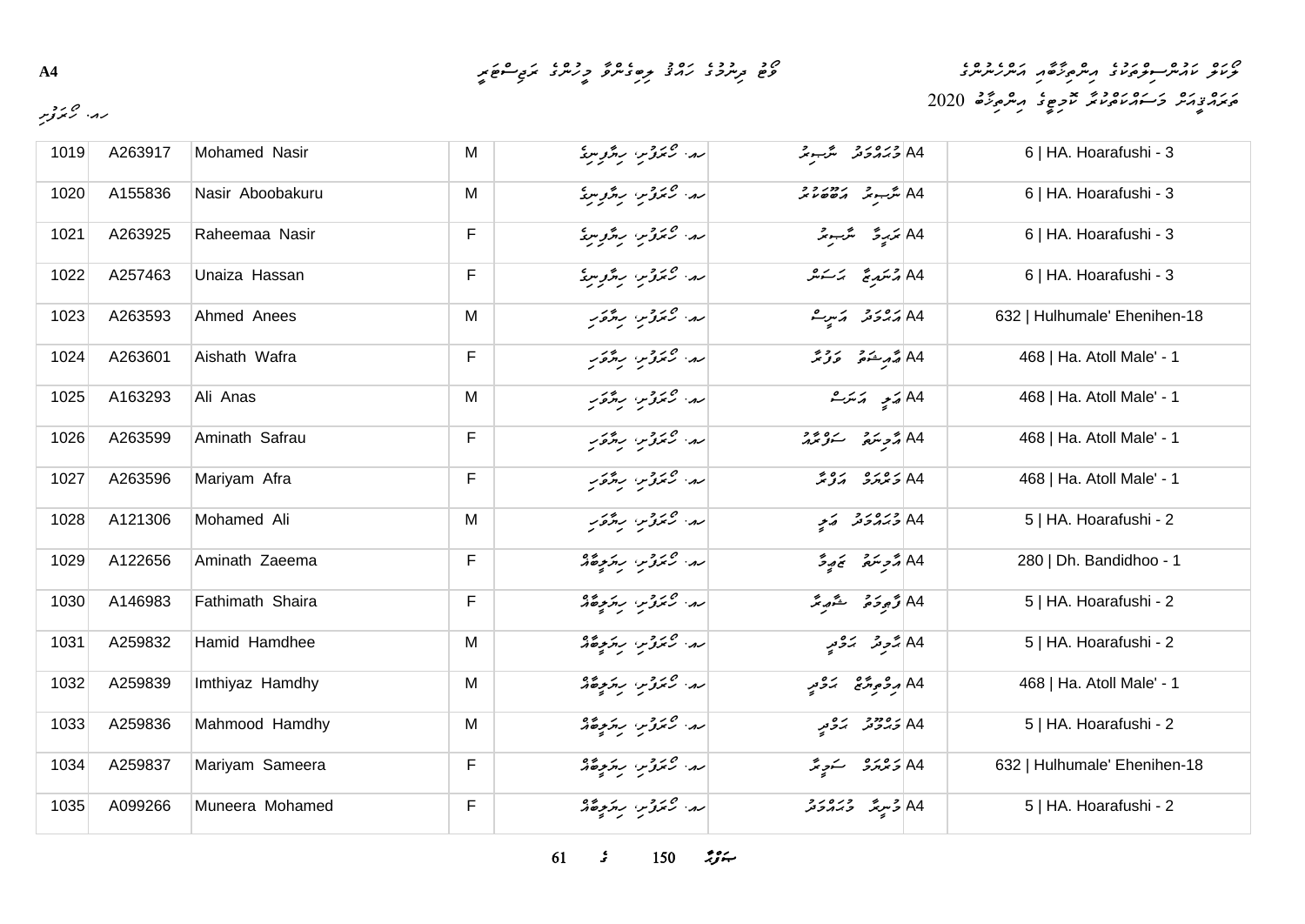*sCw7q7s5w7m< o<n9nOoAw7o< sCq;mAwBoEw7q<m; wBm;vB* م من المرة المرة المرة المرجع المرجع في المركبة 2020<br>مجم*د المريض المربوط المربع المرجع في المراجع المركبة* 

| 1036 | A259829 | Sharafiyya Ibrahim | F | رە بە ئەتدۇس سەزىيە قاۋ    | A4 ڪَمَرَوِ <i>هڻ هو گُري</i> و            | 632   Hulhumale' Ehenihen-18 |
|------|---------|--------------------|---|----------------------------|--------------------------------------------|------------------------------|
| 1037 | A094727 | Shazuna Ibrahim    | F | رە . ئىتروس بەزچە چ        | A4 شەيم ئىر مەھ ئ <i>ۇر ۋ</i>              | 5   HA. Hoarafushi - 2       |
| 1038 | A264368 | Ahmed Naushad      | M | رە، رىزۇر، رىزۇغ           | A4 كەبرو كەرمىيە ئەرەبىر                   | 468   Ha. Atoll Male' - 1    |
| 1039 | A264191 | Ali Waheed         | M | رە، رىزۇر، رىزۇنج          | A4 <i>ھَ جِه حَ پ</i> ه                    | 4   HA. Hoarafushi - 1       |
| 1040 | A112371 | Aminath Shahma     | F | رە، رىمۇتىر، رىمبۇر        | A4 مُتَّحِسَمَةَ شَدَكَّةً                 | 4   HA. Hoarafushi - 1       |
| 1041 | A262585 | Ibrahim Mirushad   | M | رە، ئەندۇر، ئەندە بۇ       | A4 رەئمرىرى مەرئىقىر                       | 4   HA. Hoarafushi - 1       |
| 1042 | A074029 | Latheefa Ibrahim   | F | رە، رىمزۇير، رىمزۇغ        | A4 خَھوِرَ مُتَصَمَّرِ حَ                  | 4   HA. Hoarafushi - 1       |
| 1043 | A264366 | Mohamed Liushadh   | M | رە، رىمۇتىر، رىمبۇر        | A4  <i>وُبَہُووَتَوْ جِهُ</i> شُوَتَر      | 468   Ha. Atoll Male' - 1    |
| 1044 | A263122 | Abdulla Azmeen     | M | رە بەتروپر، ئەھ بىر بىلەشل | A4 كەھەراللە كەمچ <i>چەر بىر</i>           | 4   HA. Hoarafushi - 1       |
| 1045 | A263114 | Ahmed Rasheed      | M | ىد. ئەنزۇر، ئۇيمرىسىز      | A4 <i>م بر\$قر مم</i> َ ش <sub>و</sub> مَر | 4   HA. Hoarafushi - 1       |
| 1046 | A083785 | Ajwad Sameer       | M | رە ، ئەيزۇر، ئۇغەربىدۇ     | A4 مقا <i>فرق متمو</i> نژ                  | 4   HA. Hoarafushi - 1       |
| 1047 | A263118 | Ali Siyam          | M | رە ، ئەترۇپ، ئۇغىرسىد      | A4 ڪپو سوگرد گ                             | 632   Hulhumale' Ehenihen-18 |
| 1048 | A263120 | Ibrahim Sameer     | M | رە بەردىن رەي ھەسەر        | A4 مەھمەر ئەھمەت ئىستىر ئىگە               | 468   Ha. Atoll Male' - 1    |
| 1049 | A080449 | Mohamed Shameel    | M | رو. رموزین رمای مرتبط      | A4 <i>وُبَہُ وَبَرْ</i> مُسَوِّرٌ          | 274   F. Magoodhoo - 1       |
| 1050 | A042749 | Adam Abdul Rahman  | M | رو به رو در دوده و در در   | A4 مرمره بره وه بره و و                    | 468   Ha. Atoll Male' - 1    |
| 1051 | A043326 | Ahmed Abdul Rahman | M | رە بەردىن كەردە ئ          | A4  مەرەر مەدەبەرە ئەھ                     | 5   HA. Hoarafushi - 2       |
| 1052 | A261235 | Aishath Ifasha Ali | F | رە بەيروس رودورى           | A4 مَّەمِشَمَّ مِرَّشَّہُ مَہِ             | 5   HA. Hoarafushi - 2       |

 $62$  *s*  $150$   $23$   $\div$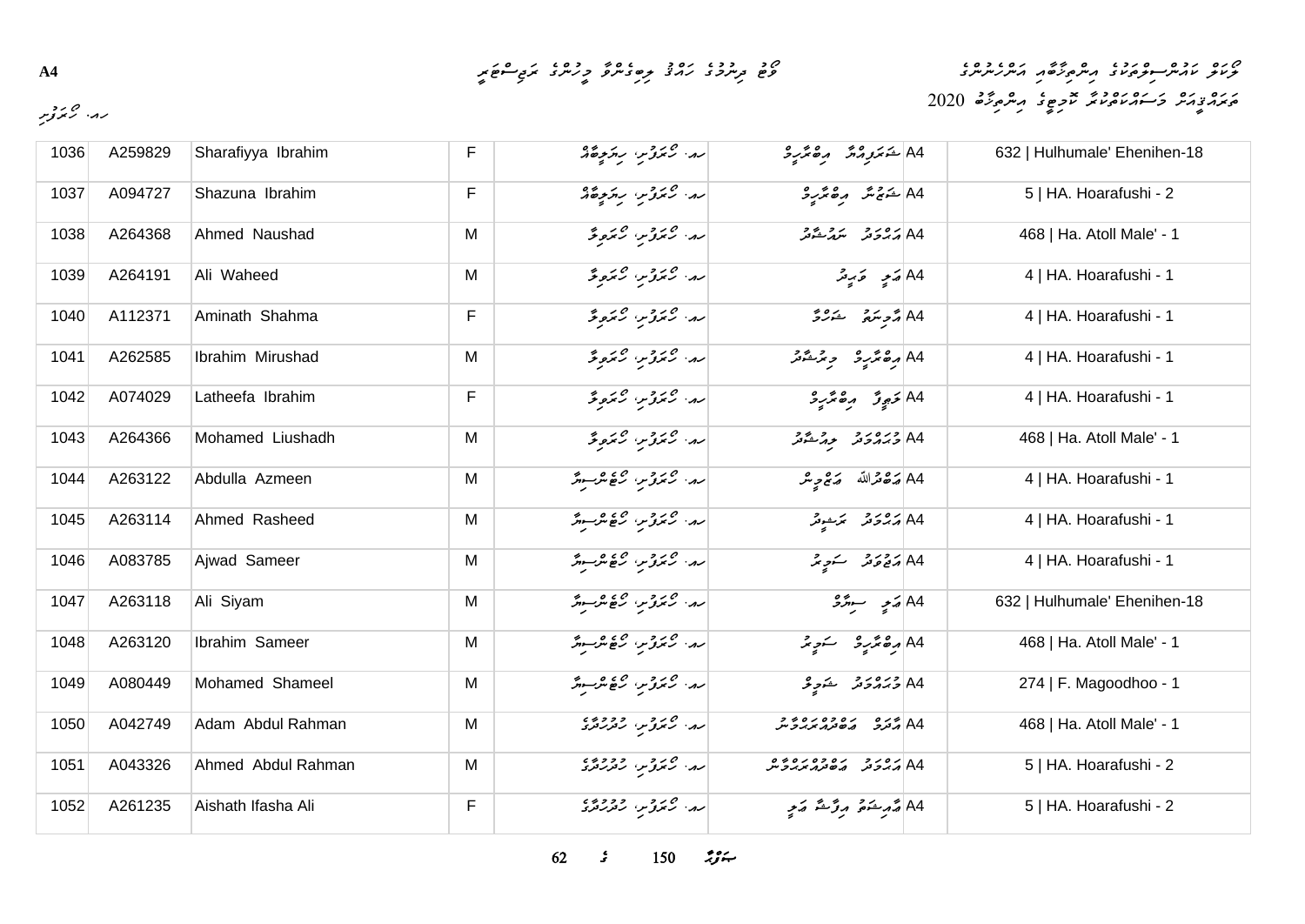*sCw7q7s5w7m< o<n9nOoAw7o< sCq;mAwBoEw7q<m; wBm;vB* م من المسجد المسجد المسجد المسجد المسجد العام 2020<br>مجم*د المسجد المسجد المستجد المسجد المسجد المسجد المسجد المسجد المسجد المسجد المسجد المسجد المسجد المسجد المسجد* 

| 1053 | A261236 | Aishath Niusha Adam   | F | رە بەلگەنجەترىن كەنگەنگەن | A4 مُرمِ مُنوَمٌ مِرمِّدٌ مُرَمَّرٌ     | 468   Ha. Atoll Male' - 1    |
|------|---------|-----------------------|---|---------------------------|-----------------------------------------|------------------------------|
| 1054 | A261234 | Ali Abdul Rahman      | M | رە بەردىن رودۈپ           | A4 <i>مَرْمِ مَعْتَمْهُ مَدَوْمَهُ</i>  | 5   HA. Hoarafushi - 2       |
| 1055 | A062865 | Aminath Ahmed         | F | رە بەيروس رودورى          | A4 مَّ حِسَمَة مَدَّدَ مَدْ             | 5   HA. Hoarafushi - 2       |
| 1056 | A106697 | Aminath Yoosuf        | F | رد. رحمزوین کوروژه        |                                         | 5   HA. Hoarafushi - 2       |
| 1057 | A124474 | Ibrahim Hammaad Ahmed | M | رد. رمزوجر، رفورندی       | A4 رەپرىي بەمەد بەرد                    | 468   Ha. Atoll Male' - 1    |
| 1058 | A260450 | Mohamed Haisham Ahmed | M | رد. رمزوجر، رفورندی       | A4 ورەرو كەيشكى كەرەرو                  | 5   HA. Hoarafushi - 2       |
| 1059 | A332251 | Mohamed Naaish Adam   | M | رە بەردىن رودودە          | A4 وبرورو محمدے محدو                    | 456   India / Trivandrum - 1 |
| 1060 | A067994 | Adam Hussain          | M | رە، ئەنزۇس ئەنزۇ          | A4 مُحَمَّدَ مُحَسَّمِهِ مَّرْ          | 468   Ha. Atoll Male' - 1    |
| 1061 | A081314 | Fathimath Shamila     | F | رە، رىمۇقرىي رودە         | A4 تَ <i>وْجِ</i> وَحَمَّ شَمَّحِرَّتَر | 6   HA. Hoarafushi - 3       |
| 1062 | A263141 | Abidha Dhon Thuththu  | F | رد. رمووس وووده           | A4 مُهِ مَنْ مَحْمَدِ مِنْ مَعْ         | 468   Ha. Atoll Male' - 1    |
| 1063 | A094380 | Ahmed Rasheed         | M | رد. رموز در دود،          | A4 <i>م بر\$قر مرَ</i> خومر             | 468   Ha. Atoll Male' - 1    |
| 1064 | A263143 | Aishath Ali           | F | رە بەيروس جەدورە          | A4 مەم شىم ھىم                          | 468   Ha. Atoll Male' - 1    |
| 1065 | A260646 | Ali Irufaan           | M | رد. رمود ووود،            | A4 <i>ھَ جِه مِعْرَفْتَر</i>            | 468   Ha. Atoll Male' - 1    |
| 1066 | A038682 | Aminath Ali           | F | رە بەيروس جەدە بەي        | A4 مُتَّحِسَّعَةُ صَعِي                 | 468   Ha. Atoll Male' - 1    |
| 1067 | A125810 | Ibrahim Waheed        | M | رد. رمزوین رود وره و      | A4 مەھەمگەر ئىق كەرىمىتىكى<br>يام       | 4   HA. Hoarafushi - 1       |
| 1068 | A263144 | Mariyam Ali           | F | رد. رمووس وووده           | A4 <i>5 پر پڑو ک</i> ے پر               | 468   Ha. Atoll Male' - 1    |
| 1069 | A027871 | Mohamed Zaheen        | M | رە بەترۇس جەددە ئ         | A4 <i>\$ بَە\$ قىز تۇرى</i> تر          | 468   Ha. Atoll Male' - 1    |

 $63$  *s*  $\cancel{5}$  **150** *z*  $\cancel{5}$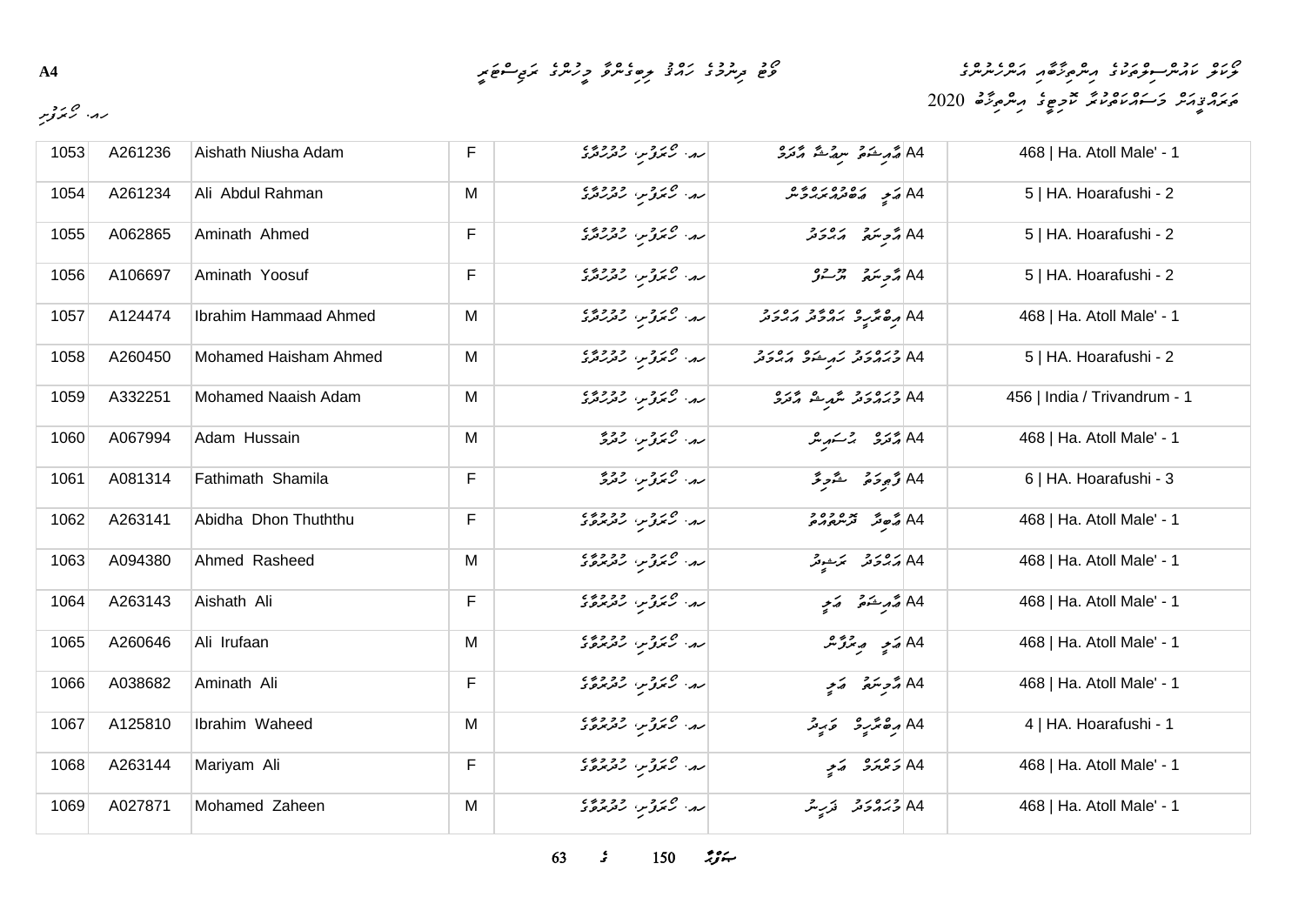*sCw7q7s5w7m< o<n9nOoAw7o< sCq;mAwBoEw7q<m; wBm;vB* م من المسجد المسجد المسجد المسجد المسجد العام 2020<br>مجم*د المسجد المسجد المستجد المسجد المسجد المسجد المسجد المسجد المسجد المسجد المسجد المسجد المسجد المسجد المسجد* 

| 1070 | A408057 | Raufa Ibrahim       | F            | رە ئەترۇس ئەزىردە       | A4 بَرَ <i>مَرْتَ مِـ هُنَّرْبِ</i> \$                                                              | 468   Ha. Atoll Male' - 1    |
|------|---------|---------------------|--------------|-------------------------|-----------------------------------------------------------------------------------------------------|------------------------------|
| 1071 | A260573 | Rawhaa Ibrahim      | $\mathsf{F}$ | رد. رمووس وووده         | A4 بَرَةِ بَرَّ مِنْ بِرَّةِ \$                                                                     | 4   HA. Hoarafushi - 1       |
| 1072 | A060500 | Ahmed Mujthaba      | M            | رە ، ئەترىس، ئەنگەندى   | A4 كەمەدىرە جەم ھە                                                                                  | 5   HA. Hoarafushi - 2       |
| 1073 | A067128 | Aminath Shahula     | $\mathsf F$  | رە بەردىن رىمىسىدى      | A4 مَّ حِسَمَةَ شَدَكَّرَ                                                                           | 468   Ha. Atoll Male' - 1    |
| 1074 | A072967 | Mohamed Musthafa    | M            | رە، رىزۇس روسىدۇ        | A4 ديره د د د ورو                                                                                   | 5   HA. Hoarafushi - 2       |
| 1075 | A042014 | Siththi Fulhu       | $\mathsf{F}$ | رە بەلگە دەپ رىمى ئەن   | A4 سو <i>ه هو و</i> حم                                                                              | 5   HA. Hoarafushi - 2       |
| 1076 | A146657 | Aishath Ibrahim     | F            | رە بە ئەتروپى ئەردىسى   | A4 مەم ئىقى مەھەر بى                                                                                | 469   Ha. Atoll Male' - 2    |
| 1077 | A261512 | Khadheeja Ibrahim   | $\mathsf F$  | رە بەلگەترىن كەنگە يەم  | A4 كَتَعْرِيجٌ - مِنْ صُمَّرِيْتِرْ –                                                               | 5   HA. Hoarafushi - 2       |
| 1078 | A264148 | Ahmed Fayaz         | M            | رە، رىمۇس رىكرو         | A4  پروژنز کوچر شو                                                                                  | 6   HA. Hoarafushi - 3       |
| 1079 | A264149 | Aishath Zaamath     | F            | رە - 2 ئۇقرىر، 2 ئىرنىڭ | A4 مەم شەھ ئىم <i>مەدە</i>                                                                          | 6   HA. Hoarafushi - 3       |
| 1080 | A264147 | Aminath Samaahath   | F            | رە - 2 ئۇقرىر، 2 ئىرنىڭ | A4 مُجَعِبتَهُ سَنَجَبَةً                                                                           | 632   Hulhumale' Ehenihen-18 |
| 1081 | A099404 | Hussain Nafiz       | M            | رە - ئەنزۇر، ئەنزىر     | A4 پرڪ <i>مبر بنگ سگويئ</i> و                                                                       | 469   Ha. Atoll Male' - 2    |
| 1082 | A262583 | Ibrahim Husaam      | M            | رە، رىمۇقرىر، رىمىگە    | A4 مەھم <i>گىر</i> 3 - مەكتى                                                                        | 6   HA. Hoarafushi - 3       |
| 1083 | A105377 | Fathimath Ahmed     | F            | رە، رىمزۇر، رىز         | A4 وَجِوَدَ حَمَدَ حَمَد                                                                            | 6   HA. Hoarafushi - 3       |
| 1084 | A261615 | Hafeeza Ahmed       | F            | رە، رىمۇتىر، رىز        | A4 بَرَمٍ يَمَه بِرَوْمِرٌ مَنْ الْمَرْدِمُ                                                         | 469   Ha. Atoll Male' - 2    |
| 1085 | A105376 | Hafiza Ahmed        | F            | رە، ئەندۇس ئەند         |                                                                                                     | 6   HA. Hoarafushi - 3       |
| 1086 | A093698 | Hussain Naeem Ahmed | M            | رو، رحمزویں رحمہ        | A4 يُرْسَمَ مِيْتَ مِيْتَ مَدَّرَ مِيْتَ مِيْتَ مِيْتَ مِيْتَ مِيْتَ مِيْتَ مِيْتَ مِيْتَ مِيْتَ مِ | 6   HA. Hoarafushi - 3       |

 $64$  *s*  $150$  *z*  $25$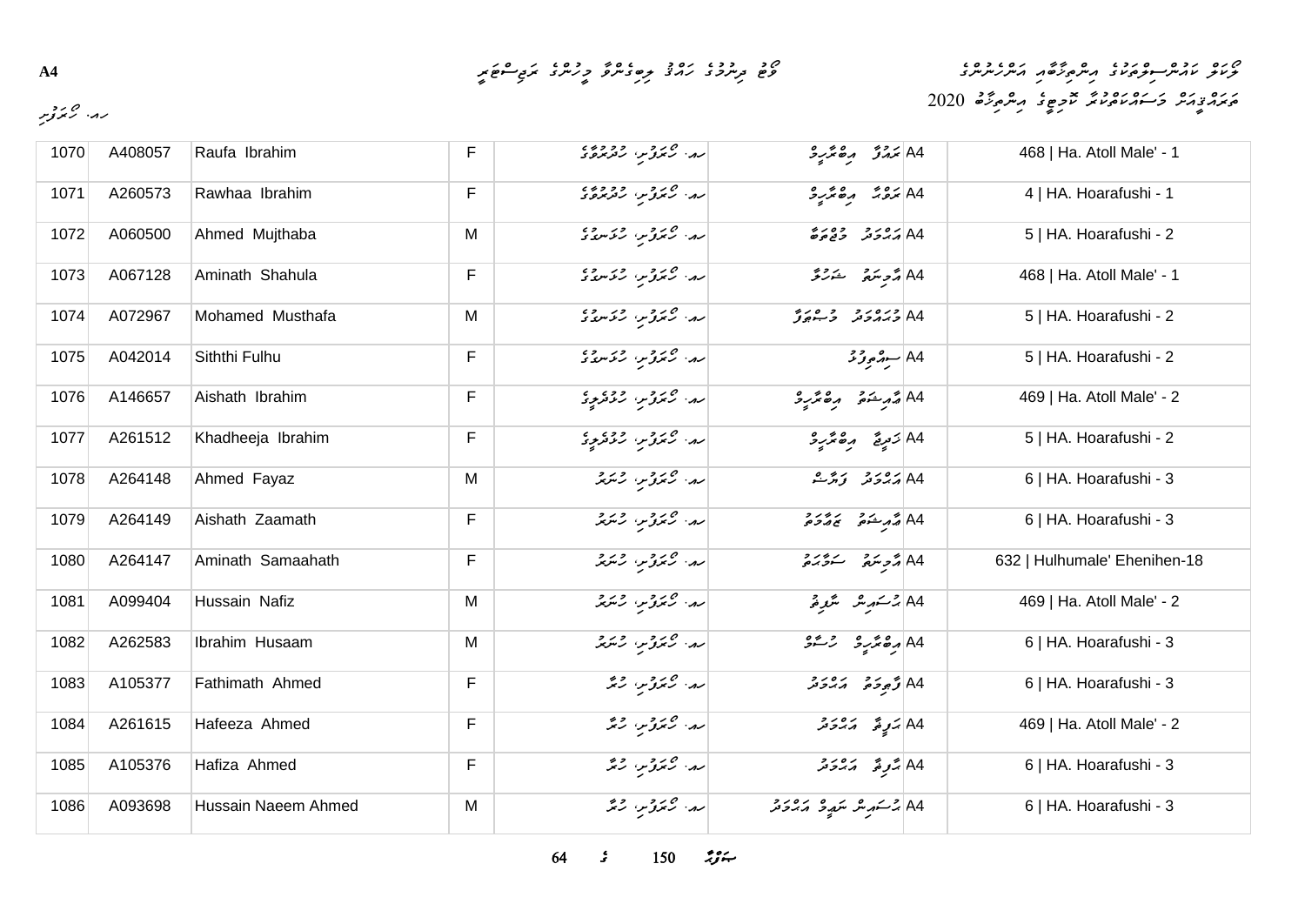*sCw7q7s5w7m< o<n9nOoAw7o< sCq;mAwBoEw7q<m; wBm;vB* م من المرة المرة المرة المرجع المرجع في المركبة 2020<br>مجم*د المريض المربوط المربع المرجع في المراجع المركبة* 

| 1087 | A046089 | Ahmed Adam            | M | رە، رىمۇقرىن رقىمۇ          | A4 پروتر پڑترو                                 | 6   HA. Hoarafushi - 3         |
|------|---------|-----------------------|---|-----------------------------|------------------------------------------------|--------------------------------|
| 1088 | A260502 | Abdulla Nibah Hussain | M | رە. رىمزۇر، برگەرچەكرىج ئ   | A4 رَحْدُاللّه سِعَةَ بِرْسَهِ مِنْ مِنْ       | 469   Ha. Atoll Male' - 2      |
| 1089 | A081697 | Aminath Guraisha      | F | رە رىمرۇس برگىرىكرىگى ئ     | A4 مُرْحِ سَمَّةٌ وَسَمَّدِ حَشَّ              | 5   HA. Hoarafushi - 2         |
| 1090 | A050422 | Hassan Habeeb         | M | رە. رىمرۇس بۇسە ئەركەنلى ئ  | A4  يَرْسَعْشَ بَرَصِرَةَ مَ                   | 35   Kulhudhuffushi Uthuru - 1 |
| 1091 | A000830 | Hussain Habeeb        | M | رە، رىمرۇس برىئىر كەشھۇ     | A4 بر مسکور ملک بر سرچ تھا<br>مسلم             | 469   Ha. Atoll Male' - 2      |
| 1092 | A260504 | Ibrahim Faseeh        | M | رە، رىمرۇس برىئىپرىكرىغ     | A4 مەھەرىپى تەسىر                              | 5   HA. Hoarafushi - 2         |
| 1093 | A155927 | Mariyam Guraisha      | F | رە، رىمرۇس برىئورىگىرى ئو   | A4 ك <i>و برورد تو ترو</i> يسًا                | 632   Hulhumale' Ehenihen-18   |
| 1094 | A121005 | Ahmed Ashraf          | M | رە، ئەنزۇس رقسەمرىتىگە      | A4 كەبرى كىمە كەشلىر <i>ۇ</i>                  | 468   Ha. Atoll Male' - 1      |
| 1095 | A086648 | Ajuwad Ashraf         | M | رە ، ئەتروپر، ئەسەسرىيەتترى | A4 برورو به برشوره<br>A4 برقع <i>و</i> تر      | 468   Ha. Atoll Male' - 1      |
| 1096 | A025292 | Ali Naseer Adam       | M | رە ، ئەندۇس ئەسەمىر ئىگە    | A4 كەبىي س <i>رسې مگرون</i> گ                  | 4   HA. Hoarafushi - 1         |
| 1097 | A086650 | Arushad Ashraf        | M | رە ، ئەتروپ رقسەتلەرلىرى    | A4 كەيمرىشكەتر كەشقە <i>تت</i> رتو             | 468   Ha. Atoll Male' - 1      |
| 1098 | A082132 | Gulfishan Naseer      | F | رە ئەتروپى ئەسەس ئىر        | A4 تۇقۇرىشگىر - س <i>رس</i> ومۇ                | 468   Ha. Atoll Male' - 1      |
| 1099 | A086647 | Ibrahim Ashraf        | M | رە ، ئەتروپر، ئەسەسرىرىترى  | A4 مەھەرىرى مەشىرى                             | 468   Ha. Atoll Male' - 1      |
| 1100 | A086646 | Ramiza Ibrahim        | F | رە، رىمزۇر، رىشىرىيەتنى     | A4 بَرْدِبَّ مِرْهُ بَرْرِدْ                   | 4   HA. Hoarafushi - 1         |
| 1101 | A081498 | Shaazna Naseer        | F | رە، رىمۇم، رىشترىرىش        | A4 شَمَوْرْتَرَ تَرَسِوِيْرَ                   | 468   Ha. Atoll Male' - 1      |
| 1102 | A120497 | Shafana Naseer        | F | رە ، ئەتروپر، ئەسەسرىيەتترى | A4 شَوَرٌ مَّرْ مَرَسِوِيْرُ                   | 468   Ha. Atoll Male' - 1      |
| 1103 | A259872 | Shahdha Naseer        | F | رە ، ئەترىس، ئەسەسرىسىد     | A4 ش <i>ۇرىگە</i> س <i>ر<sub>ىب ت</sub>و</i> ر | 468   Ha. Atoll Male' - 1      |

 $65$  *s*  $150$   $29$   $\div$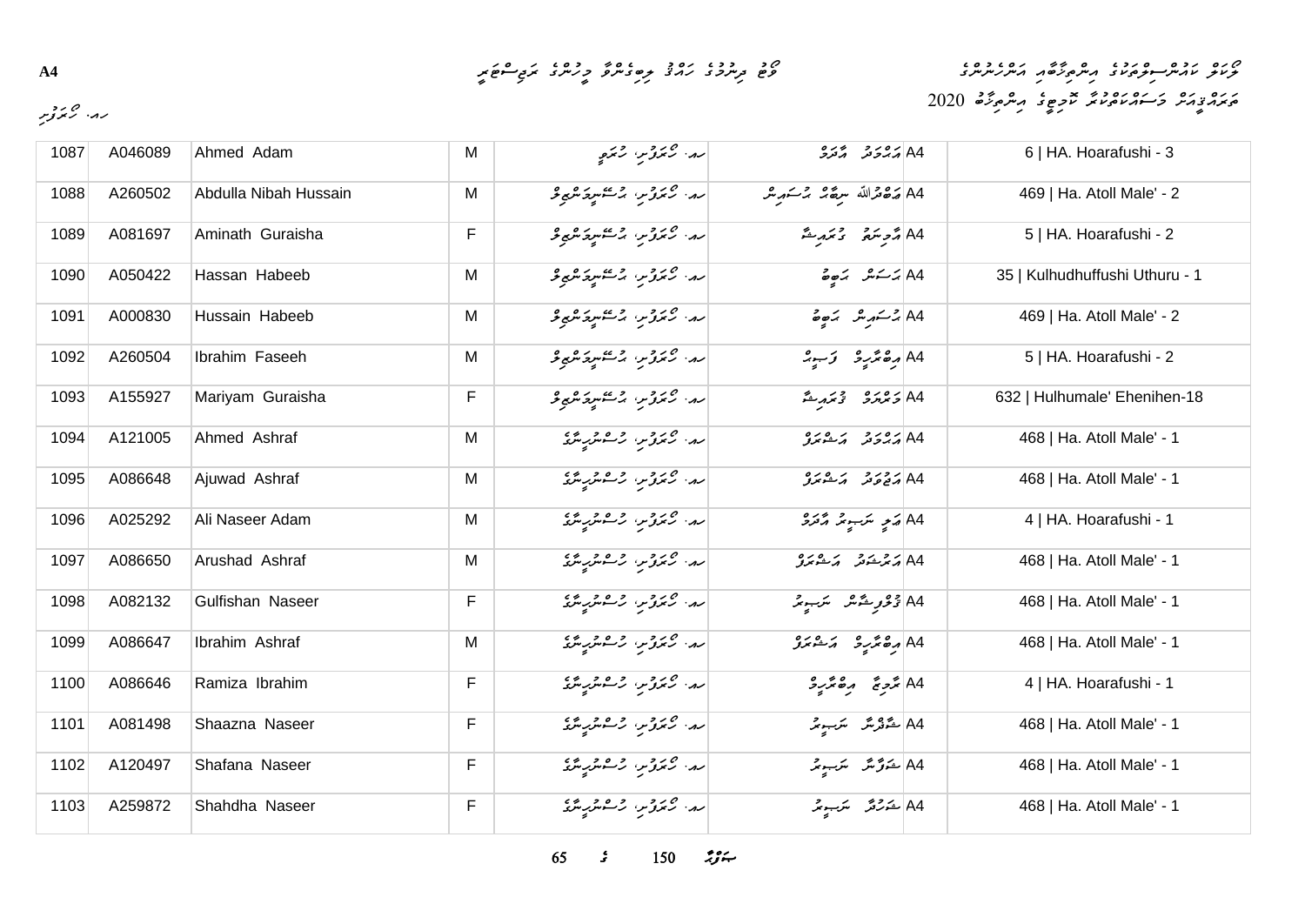*sCw7q7s5w7m< o<n9nOoAw7o< sCq;mAwBoEw7q<m; wBm;vB* م من المسجد المسجد المسجد المسجد المسجد العام 2020<br>مجم*د المسجد المسجد المستجد المسجد المسجد المسجد المسجد المسجد المسجد المسجد المسجد المسجد المسجد المسجد المسجد* 

| 1104 | A120496 | Shahiyya Naseer        | F            | رە ، ئەنزۇس، ئەسەھەر يىڭگ | A4 ڪرير گر سرب پر                      | 468   Ha. Atoll Male' - 1 |
|------|---------|------------------------|--------------|---------------------------|----------------------------------------|---------------------------|
| 1105 | A259871 | Shaziyya Naseer        | F            | رەر، كەندۇس، كەسلەر سىندە | A4 ڪن <i>وپر مگر جي سر</i>             | 468   Ha. Atoll Male' - 1 |
| 1106 | A324564 | Abdulla Sarim Haroon   | M            | رو به رومر د و و و و      | A4 رَصْحْرَاللّهُ جَمَعِهِ حَمَّعَتِهِ | 5   HA. Hoarafushi - 2    |
| 1107 | A050266 | Adam Saeed             | M            | رد. رودو. وودوه           | A4 مُرترد مُ سَم <i>وِينْ</i>          | 468   Ha. Atoll Male' - 1 |
| 1108 | A081309 | Ahmed Abdul Rahman     | м            | رور المرور المرور و داد   | A4 رور د مره ده د رومو                 | 316   L. Fonadhoo - 3     |
| 1109 | A103145 | Aishath Abdul Rahman   | $\mathsf{F}$ | رو به روم در ود و         | A4 مەم شەھ مەھەرمەم بىرى ھىر           | 5   HA. Hoarafushi - 2    |
| 1110 | A261142 | Aminath Haanee         | F            | رە بەردىن ئەۋەردە         | A4 مَرْحِ سَعْهِ مَسْتِهِ بِ           | 5   HA. Hoarafushi - 2    |
| 1111 | A157941 | Fathimath Haroon       | $\mathsf F$  | رد. رکوبر رکوترور         | A4 تُرجوحَ مُحمَّسٌ                    | 468   Ha. Atoll Male' - 1 |
| 1112 | A081199 | Khadheeja Abdul Rahman | F            | رد. رمزور، رود ده         |                                        | 5   HA. Hoarafushi - 2    |
| 1113 | A122639 | Mariyam Naseena        | $\mathsf F$  | رور در در دره ده          | A4 كەبىر بىر ئىرسىدىگە                 | 5   HA. Hoarafushi - 2    |
| 1114 | A096732 | Mohamed Abdul Rahman   | M            | رور در در دره ده          | A4 כנסני נסכסנסטים                     | 468   Ha. Atoll Male' - 1 |
| 1115 | A130746 | Ahmed Hafeez           | M            | رد. رنزوس در دود          | A4 كەبرى <i>قىرى بى</i> رى             | 469   Ha. Atoll Male' - 2 |
| 1116 | A072088 | Fathimath Yoosuf       | F            | رد. رنزوین در موده        | A4 توجوحتمو مرسوم                      | 469   Ha. Atoll Male' - 2 |
| 1117 | A263110 | Ibrahim Hafeez         | M            | بدر محدوس ومتدوء          | A4 مەھمگرىي تەرىخ                      | 469   Ha. Atoll Male' - 2 |
| 1118 | A263111 | Ismail Hafeez          | M            | رو، رنجوی ورجوده          | A4 مرڪو <i>گو پو</i> گھ جو آھي         | 6   HA. Hoarafushi - 3    |
| 1119 | A072087 | Mariyam Azra           | F            | رد. رنجوی در برد          | A4 <i>5 پروژه وگ</i> ړه.               | 469   Ha. Atoll Male' - 2 |
| 1120 | A163285 | Ahmed Yasir            | M            | رە، رىمۇقرە بەق           | A4 كەبرى قىر مۇسى <i>بى</i> ر          | 4   HA. Hoarafushi - 1    |

 $66$  *s*  $150$  *z*  $25$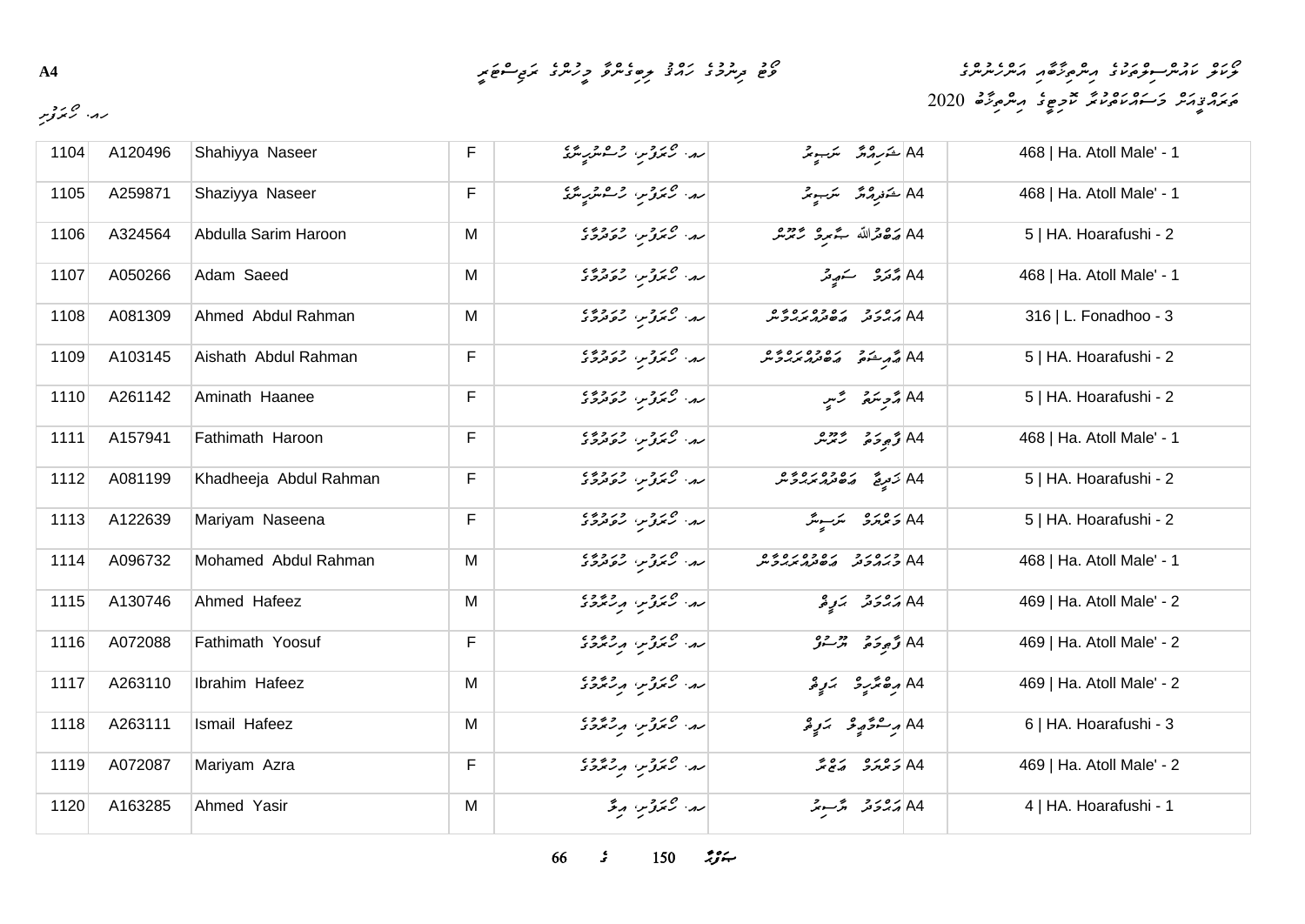*sCw7q7s5w7m< o<n9nOoAw7o< sCq;mAwBoEw7q<m; wBm;vB* م من المسجد المسجد المسجد المسجد المسجد العام 2020<br>مجم*د المسجد المسجد المستجد المسجد المسجد المسجد المسجد المسجد المسجد المسجد المسجد المسجد المسجد المسجد المسجد* 

| 1121 | A074005 | Aishath Waheeda     | F           | رە بە ئەنزۇ <sub>س</sub> ، مەنز | A4 مَگرمشمرح مَ رَمَّز مَ                                 | 4   HA. Hoarafushi - 1       |
|------|---------|---------------------|-------------|---------------------------------|-----------------------------------------------------------|------------------------------|
| 1122 | A260229 | Ali Thariq          | M           | رە : ئەنزۇس مەق                 | A4 <i>مَجِ</i> بِجَمِي <sup>قِ</sup>                      | 4   HA. Hoarafushi - 1       |
| 1123 | A113440 | Aminath Guraisha    | F           | رە، رىمۇتىر، مەنگ               | A4 مَّحِسَمَ تَحْمَدِيَّةَ                                | 121   B. Eydhafushi - 1      |
| 1124 | A122631 | Farish Mukhthar     | M           | أىد. رىمۇس مەغ                  | A4 تُرْمِرْ شَرْحَرْمَرُ X                                | 4   HA. Hoarafushi - 1       |
| 1125 | A260235 | Maryam Mukhthar     | F           | رە - رىمۇمى بەق                 | A4 كوجرمو محمد حرم بر                                     | 4   HA. Hoarafushi - 1       |
| 1126 | A262603 | Mazin Mukhthar      | M           | رە، ئەنزىن مەق                  | A4 گەيپ مىر قەرمۇمىز                                      | 468   Ha. Atoll Male' - 1    |
| 1127 | A066282 | Mohamed Mukhthar    | M           | رە - رىمزۇس مەنۇ                | A4 وبرەرو وەھ د                                           | 4   HA. Hoarafushi - 1       |
| 1128 | A260352 | Fawziyya Ibrahim    | F           | بدر محدوثين متعددة              | A4 زَمَّ مِمَّ مَّ مِرْهَ مِمَّةٍ مِ                      | 5   HA. Hoarafushi - 2       |
| 1129 | A079455 | Muneera Ibrahim     | $\mathsf F$ | رە بەردىن مەيزە ئ               | A4 دنبریگر بر <i>ے بگرد</i> ی                             | 632   Hulhumale' Ehenihen-18 |
| 1130 | A075773 | Abdulla Ahmed       | M           | رد. رمزو در دوره و              | A4 مَەمْمَراللە مَەرْمَىر                                 | 5   HA. Hoarafushi - 2       |
| 1131 | A260376 | Abdulla Siyam       | M           | رد. رموز د بروه و               | A4 رَصْعَرْاللَّهُ بِعَثَرَ <i>دُ</i>                     | 5   HA. Hoarafushi - 2       |
| 1132 | A260370 | Ahmed Raafiu        | M           | رور المرور المربوري             | A4 كەش <sup>ى</sup> تىر مىگرى <sub>م</sub> ىتى ئىشتىر بىر | 632   Hulhumale' Ehenihen-18 |
| 1133 | A064939 | Ahmed Rasheed       | M           | رد. رموز د بروه و               | A4 <i>مَہُدُوَ مَمْ</i> سُوِمِّرُ                         | 5   HA. Hoarafushi - 2       |
| 1134 | A260372 | Aishath Rasiya      | F           | رو، رنجوتو، ويرتزون             | A4 مەم شىم ئىسىمىسىسىدىكى<br>مەم                          | 632   Hulhumale' Ehenihen-18 |
| 1135 | A260373 | Ali Siyam           | M           | رد. رمزوین دمودوی               | A4 كەمچە سى <i>مەرىخ</i>                                  | 468   Ha. Atoll Male' - 1    |
| 1136 | A260364 | Fathimath Rasheedha | $\mathsf F$ | رد. رمزوس پرمورون               | A4 تَرْجِرِحَةً مَرَسْبِقَّرَ                             | 5   HA. Hoarafushi - 2       |
| 1137 | A148630 | Hassan Shiyam       | M           | رد. رموز رمود در در             | A4 بَرَسَمَّرْ حَقِيرٌوْ                                  | 468   Ha. Atoll Male' - 1    |

*67 sC 150 nNw?mS*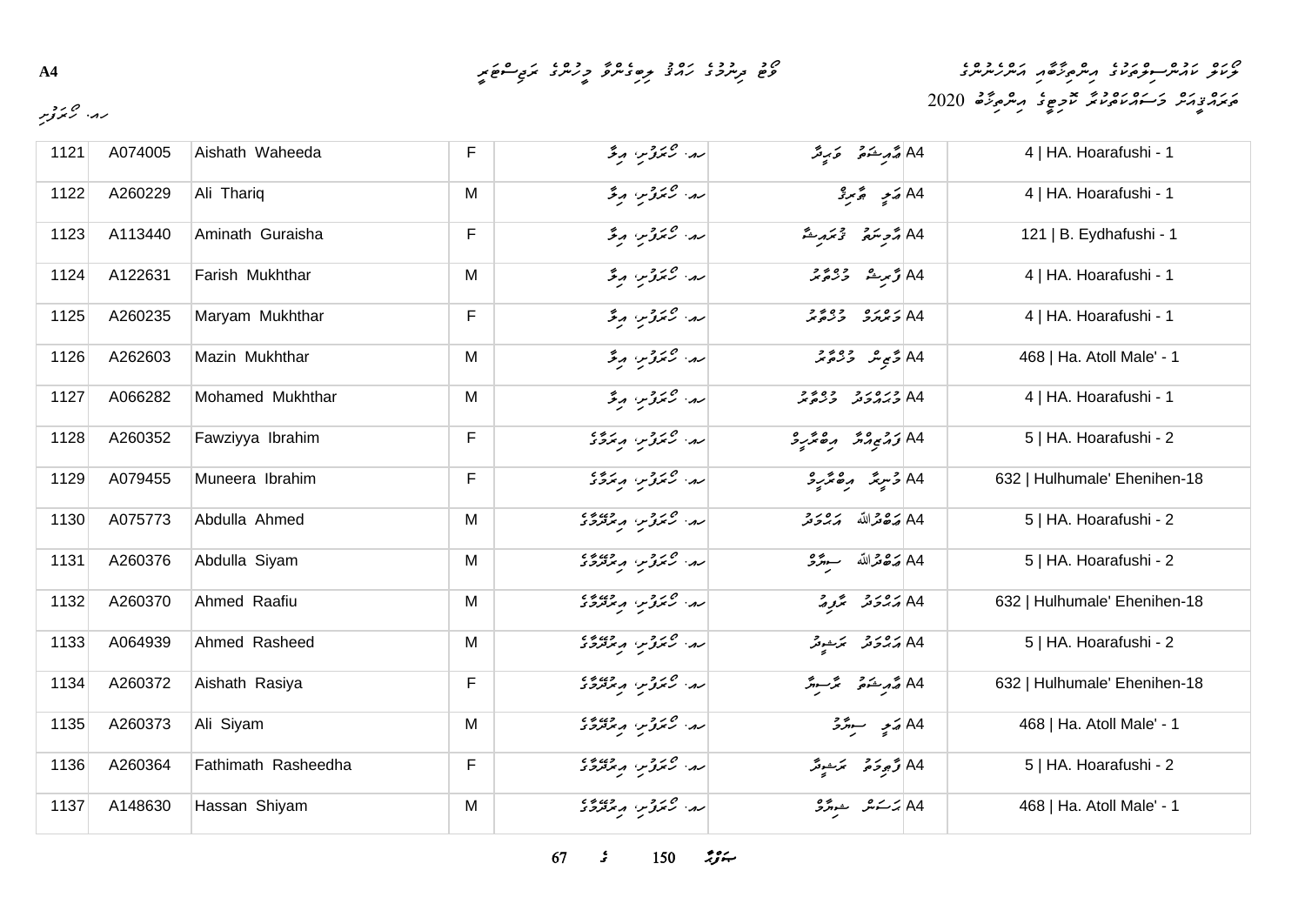*sCw7q7s5w7m< o<n9nOoAw7o< sCq;mAwBoEw7q<m; wBm;vB* م من المرة المرة المرة المرجع المرجع في المركبة 2020<br>مجم*د المريض المربوط المربع المرجع في المراجع المركبة* 

| 1138 | A260368 | Hussain Siyam    | M           | رړ کرونږ پر وړون                                       | A4  جُسَمَہ بھُ سِن <i>مُرُوْ</i>                                                                    | 5   HA. Hoarafushi - 2       |
|------|---------|------------------|-------------|--------------------------------------------------------|------------------------------------------------------------------------------------------------------|------------------------------|
| 1139 | A260375 | Ismail Siyam     | M           | رو به مرو به استروره و                                 | A4 م <i>وسٹو چو</i> جو سو پر حا                                                                      | 5   HA. Hoarafushi - 2       |
| 1140 | A062373 | Khadeeja         | F           | رد. رموز د بروه و                                      | A4 كَتَمْرِيخَ                                                                                       | 468   Ha. Atoll Male' - 1    |
| 1141 | A079170 | Mohamed Rasheed  | M           | رد. رنزوس ويرودون                                      | A4 <i>وُبَرُوْدَ تَرَ</i> حْدِثَرُ                                                                   | 632   Hulhumale' Ehenihen-18 |
| 1142 | A260378 | Moosa Siyam      | M           | رور از بروس وی ده و                                    | A4 جي مشرقت بين جي المستركة المن المستركة المن المستركة المن المستركة المستركة المستركة المستركة الم | 5   HA. Hoarafushi - 2       |
| 1143 | A260366 | Naseema Abdulla  | $\mathsf F$ | رور المرور المرور ويرور                                | A4 سَرَسِوتَر صَرْحَةَ للهَ                                                                          | 5   HA. Hoarafushi - 2       |
| 1144 | A075774 | Niuma Abdulla    | F           | رد. رموز رموزده                                        | A4 س <i>رقر قەھەت</i> ەللە                                                                           | 5   HA. Hoarafushi - 2       |
| 1145 | A359099 | Ahmed Muneez     | M           | بدر محروس متعفير                                       | A4 كەندى قىلى ئىس كىلىنى ئىس                                                                         | 6   HA. Hoarafushi - 3       |
| 1146 | A358212 | Aishath Fahudha  | F           | رە بەلگەترىن مەمگەمىي                                  | A4 مەم شىم ئى تەتىر                                                                                  | 156   K. Gulhi - 1           |
| 1147 | A111322 | Aishath Zuhudha  | $\mathsf F$ | رماس محركة فرام برقرقر                                 | A4 مەم شىم ئىم ئىمىزلىر                                                                              | 6   HA. Hoarafushi - 3       |
| 1148 | A263099 | Aminath Waheedha | $\mathsf F$ | رد. رموتوس ومرفرقر                                     |                                                                                                      | 6   HA. Hoarafushi - 3       |
| 1149 | A121605 | Mariyam Adam     | F           | رە بەلەۋىر، مەيدىن                                     | A4 كەبىر بەر ئەرە                                                                                    | 6   HA. Hoarafushi - 3       |
| 1150 | A141613 | Ahmed Mohamed    | M           | بدر مرد به مساوره د                                    | A4 كەبرو بور بورىر                                                                                   | 5   HA. Hoarafushi - 2       |
| 1151 | A062910 | Aminath Ibrahim  | F           | رور المرور المراسم وروء                                | A4 مُتَعِسَمُ مِنْ مُعَتَّبِ د                                                                       | 5   HA. Hoarafushi - 2       |
| 1152 | A062964 | Mohamed Waheed   | M           | رد. رموتور، در ۱۶۶۵                                    |                                                                                                      | 468   Ha. Atoll Male' - 1    |
| 1153 | A064367 | Mareena Ali      | F           | رە رىمزىر، مەمۇرىدىك                                   | A4  دَسِتَر   رَمِ                                                                                   | 469   Ha. Atoll Male' - 2    |
| 1154 | A093685 | Abida            | F           | ہے دو در دہ ہے ہے دو ہے<br>مدار متعرفی فیصلحوی سیمبروی | A4 مُحصِقَر                                                                                          | 4   HA. Hoarafushi - 1       |

*68 sC 150 nNw?mS*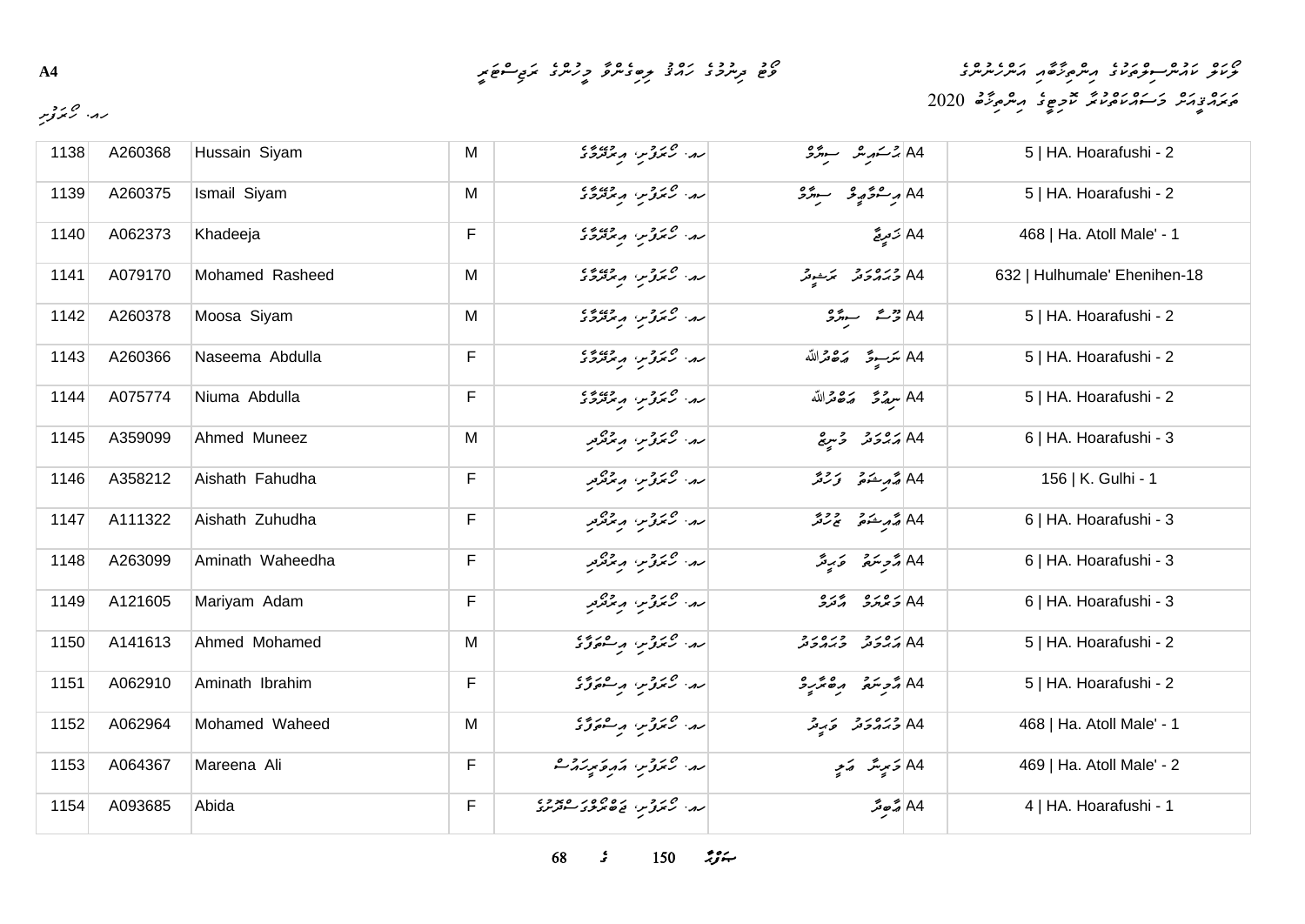*sCw7q7s5w7m< o<n9nOoAw7o< sCq;mAwBoEw7q<m; wBm;vB* م من المرة المرة المرة المرجع المرجع في المركبة 2020<br>مجم*د المريض المربوط المربع المرجع في المراجع المركبة* 

| 1155 | A259840 | Adam Hassan             | M           | ر در همرو در ۲۵۵۵ در ۲۶۵۵ در ۲۶۵۵ در در ۲۵ در در ۲۵ در در ۲۵ در ۲۵ در ۲۵ در ۲۵ در ۲۵ در ۲۵ در ۲۵ در ۲۵ در ۲۵ د | A4 پر <i>تر پر ش</i> هر                            | 4   HA. Hoarafushi - 1         |
|------|---------|-------------------------|-------------|----------------------------------------------------------------------------------------------------------------|----------------------------------------------------|--------------------------------|
| 1156 | A011737 | Ahmed Aslam             | M           | در ده در در ۱۵۵۵ مرور و برون<br>در کرگرفران فی همزموی سوتورن                                                   | A4 كەبروتىر كەسىۋى                                 | 468   Ha. Atoll Male' - 1      |
| 1157 | A259841 | Ali Aburaaru            | M           | ہ رے دے ۔<br>روس ریموٹی کے بھی موجود سوتوری                                                                    | A4 <i>مَجِ مَ§مَّ</i> مَّ                          | 4   HA. Hoarafushi - 1         |
| 1158 | A076615 | Aminath Hassan          | F           |                                                                                                                | A4 مَجَ سَنَعْرِ مَسَسَسَر                         | 468   Ha. Atoll Male' - 1      |
| 1159 | A163306 | Fathimath Rashfa Hassan | $\mathsf F$ | در ده در در ۱۵۵۵ مرور و برون<br>در کرگرفران فی همزموی سوتورن                                                   | A4 ۇ <sub>ج</sub> وڭ ئ <sub>ىر ش</sub> وگە ئەسەنلە | 35   Kulhudhuffushi Uthuru - 1 |
| 1160 | A152598 | Hussain Hassan          | M           | י מי כן מסיסי בינים<br>מגי מינציתי ביסיניבי המתו                                                               | A4 پر کے مربائل کے سکانگر<br>م                     | 4   HA. Hoarafushi - 1         |
| 1161 | A050143 | Mohamed Majbood         | M           | در ده در در ۱۵۵۵ مرور و برون<br>در کرگرفران فی همزموی سوتورن                                                   | A4 وبره د و بره دوه<br>A4 وبرورو ترکوه تر          | 468   Ha. Atoll Male' - 1      |
| 1162 | A259407 | Fathimath Hussain       | F           | رە بەردىن ئەردە دە                                                                                             | A4 ۇج <sub>و</sub> خۇ ئەسكىرىنگە                   | 4   HA. Hoarafushi - 1         |
| 1163 | A106099 | Aminath Abdul Gafoor    | F           | رە ئەترۇس قاسقاتىدە                                                                                            | A4 څوشۍ مەھىر دوم                                  | 468   Ha. Atoll Male' - 1      |
| 1164 | A261875 | Abdul Gafoor Aboobakuru | M           | روا المتعرفون الجاملي مردمي                                                                                    | A4 בספר בסינר ברייבר                               | 468   Ha. Atoll Male' - 1      |
| 1165 | A260509 | Abdulla Iyad Ahmed      | M           | رە ئەترۇس قاسقەترى                                                                                             | A4 رەوراللە مەمزىر مەروىر                          | 5   HA. Hoarafushi - 2         |
| 1166 | A261877 | Ahmed Suoodh            | M           | روا ريمزوس في مكرمون                                                                                           | A4 كەبروتر سىھەتىر                                 | 5   HA. Hoarafushi - 2         |
| 1167 | A261878 | Mohamed Masoodhu        | M           | رە ، ئەترۇس، ئەسكەتبرى                                                                                         | A4 دېم ده ده ده ده د                               | 5   HA. Hoarafushi - 2         |
| 1168 | A106098 | Shamsunnisa Hussain     | F           | رە، ئەترۇس قاشقاتىرى                                                                                           | A4 خۇڭ مەھرىرىگە ب <sub>ە</sub> شكىرىش             | 468   Ha. Atoll Male' - 1      |
| 1169 | A262174 | Aishath Abdul Latheef   | $\mathsf F$ | رە بەتروپ ئەۋرىدوك                                                                                             | A4 مەرشىم مەھىرمى <i>مبورى</i>                     | 468   Ha. Atoll Male' - 1      |
| 1170 | A260530 | Mariyam Rifa            | F           | رە ئەترۇس ئەۋرىردە                                                                                             | A4 كەبەيدى موتى                                    | 468   Ha. Atoll Male' - 1      |
| 1171 | A104663 | Wafa Murthalo           | F           | رە ، ئەترۇس ئەۋرىدۈ ،                                                                                          | A4 وَقَ وَتَمْهُوَ يَّةُ                           | 469   Ha. Atoll Male' - 2      |

*69 s* 150 *i*<sub>s</sub> $\div$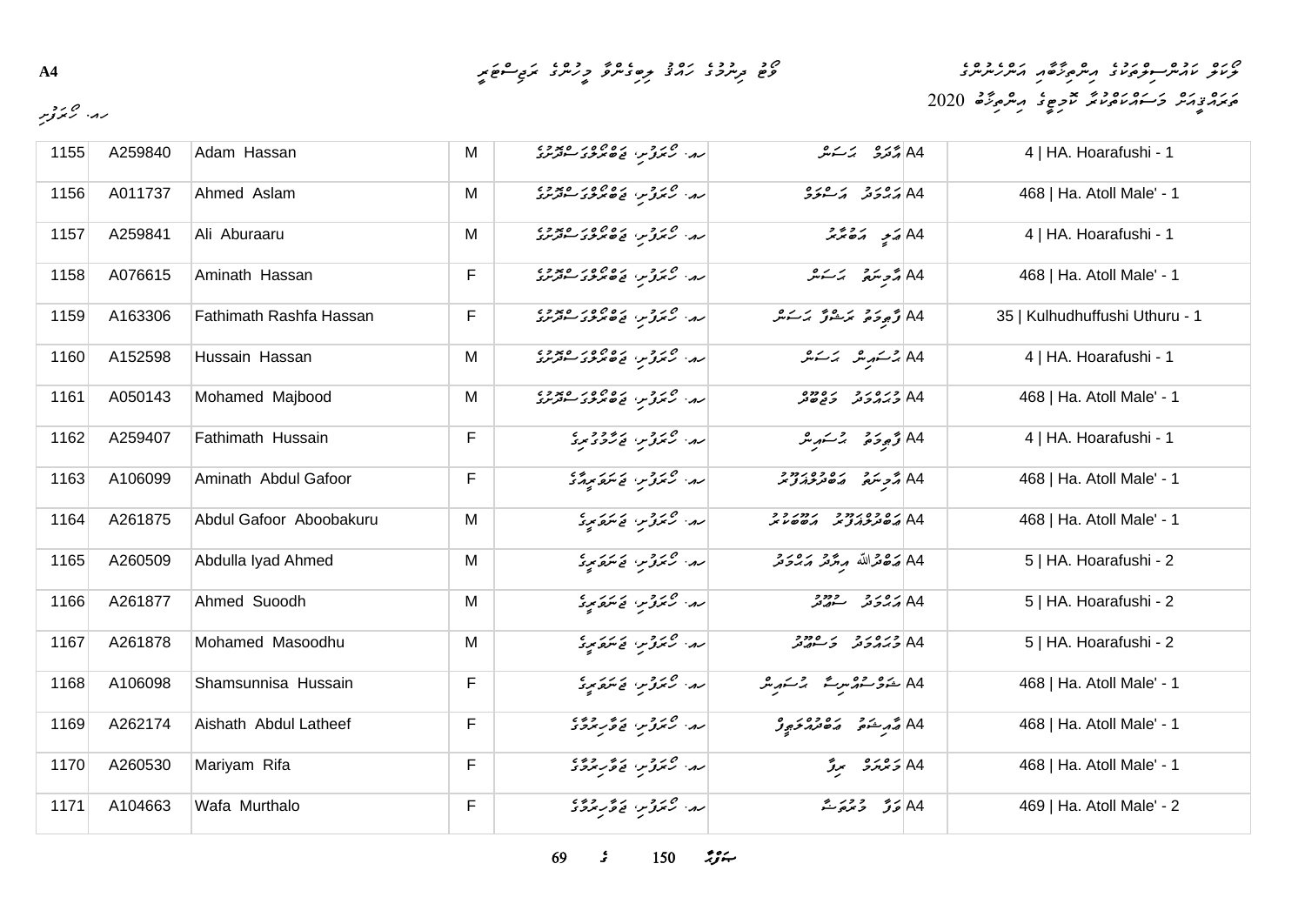*sCw7q7s5w7m< o<n9nOoAw7o< sCq;mAwBoEw7q<m; wBm;vB* م من المسجد المسجد المسجد المسجد المسجد العام 2020<br>مجم*د المسجد المسجد المستجد المسجد المسجد المسجد المسجد المسجد المسجد المسجد المسجد المسجد المسجد المسجد المسجد* 

| 1172 | A262641 | Agleema Abdul Rahman | F | رړ کرونو، مخ د ۶۶۵      | A4 ביציי בסינה ביציירי               | 469   Ha. Atoll Male' - 2 |
|------|---------|----------------------|---|-------------------------|--------------------------------------|---------------------------|
| 1173 | A262649 | Ahmed Aslam          | M | رد. رکوبرو ده ده ده     | A4 كەبروتىر كەسىر <i>ە بى</i>        | 6   HA. Hoarafushi - 3    |
| 1174 | A262651 | Ahmeema Abdul Rahman | F | رو با الاره وه ده والا  | A4 ג'לכ" גם כם קם כי כ               | 469   Ha. Atoll Male' - 2 |
| 1175 | A262636 | Azmeera              | F | رە بەردىر دەدە          | A4 پرچ <sub>حي</sub> پر              | 6   HA. Hoarafushi - 3    |
| 1176 | A262654 | Ibrahim Arif         | м | رد. رکوبر ده ده         | A4 مەھەمگەر ئەھمىرى A4               | 6   HA. Hoarafushi - 3    |
| 1177 | A262633 | Mohamed Yoosuf       | M | رو با محموم المعروج     | A4 دېم ده د جوړې ده کل               | 6   HA. Hoarafushi - 3    |
| 1178 | A262634 | Soliha Abdulla       | F | رد. رکوبرو ده ده ده     | A4  جَمْعِ بَرَّ صَرَّةَ اللَّه      | 267   M. Muli - 1         |
| 1179 | A259418 | Ahmed Imdhah         | M | رە، رىمۇتو، ق ئ ئ       | A4 בכבת הכתב                         | 4   HA. Hoarafushi - 1    |
| 1180 | A044012 | Ali Haasir           | M | رە، ئەترۇس قاياۋ        | A4 ڪپو گرسويٽر                       | 4   HA. Hoarafushi - 1    |
| 1181 | A260732 | Fathimath Mohamed    | F | رە. رىمزور، ئەي ۋ       | A4 تَ <i>وجدَّة حُدَّهْدَوْتَر</i>   | 4   HA. Hoarafushi - 1    |
| 1182 | A259433 | Hassan Irushad       | M | رە، ئەترۇس قەي ۋ        | A4 ئەسەمىش مەيتمەتتىر                | 237   AA. Rasdhoo - 2     |
| 1183 | A259432 | Hussain Irufan       | M | رە، ئەترۇس قاياۋ        | A4 بڑے مریش مریمرڈ تیر               | 61   Sh. Narudhoo - 1     |
| 1184 | A259429 | Ibrahim Shifaaz      | M | رە. رىمزۇس قەمچەم       | A4 مەھمگىر ھەرىخى ئىسىمىتى تىلىم     | 468   Ha. Atoll Male' - 1 |
| 1185 | A259421 | Mariyam Nishana      | F | رە، ئەترۇس قەمچە ئ      | A4 <i>5 پر<sub>م</sub>رو سرچ</i> ئر  | 4   HA. Hoarafushi - 1    |
| 1186 | A259414 | Mohamed Nishah       | M | رو، " رحموقرس تح مي وَّ | A4 <i>وُبَرُوُدَ</i> تَرُ سِرِيْدَرُ | 22   HA. Baarah - 1       |
| 1187 | A261190 | Dhifleena Ali        | F | رو، رحمزو مو مو پخ      | A4 مروج شر کرم پر                    | 6   HA. Hoarafushi - 3    |
| 1188 | A122641 | Fathimath Waseema    | F | رە. رىمۇتو، يېڭى        | A4 وَجوحَمْ وَسِوَّةً                | 6   HA. Hoarafushi - 3    |

*70 sC 150 nNw?mS*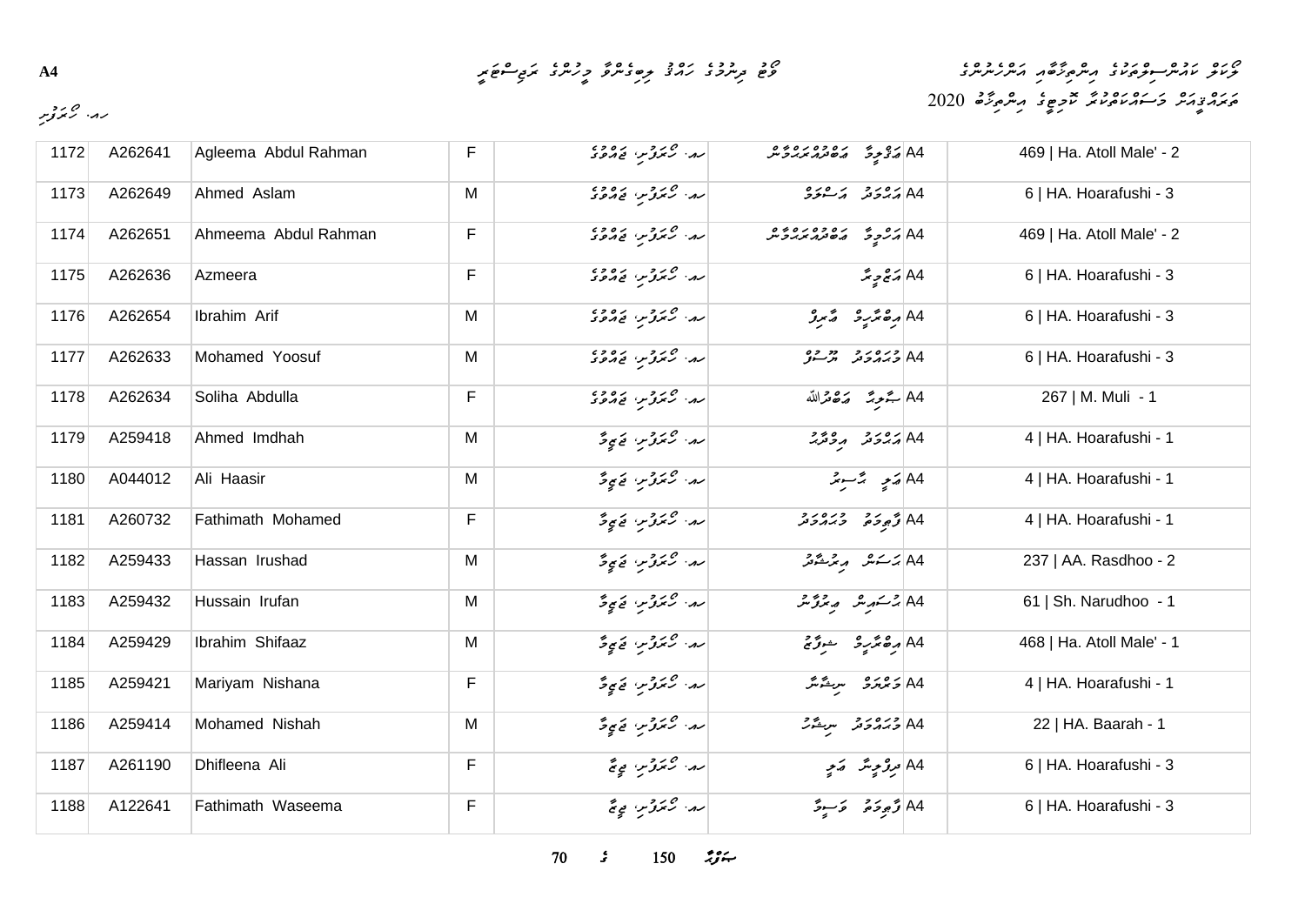*sCw7q7s5w7m< o<n9nOoAw7o< sCq;mAwBoEw7q<m; wBm;vB* م من المرة المرة المرة المرجع المرجع في المركبة 2020<br>مجم*د المريض المربوط المربع المرجع في المراجع المركبة* 

| 1189 | A261188 | Mariyam Ali            | F           | رە، ئەترۇپ يېڭى        | A4 كانتر <i>مركز مركز ب</i> ر                                                                                       | 469   Ha. Atoll Male' - 2 |
|------|---------|------------------------|-------------|------------------------|---------------------------------------------------------------------------------------------------------------------|---------------------------|
| 1190 | A112887 | Abdul Ganee Mohamed    | M           | رە بە ئەترۇپ قانۇم     | A4 בֿיפּינגע 25,000 C                                                                                               | 469   Ha. Atoll Male' - 2 |
| 1191 | A159573 | Aminath Saliya         | F           | رە بەردىن 500          | A4 مَّ حِ سَمَّع مَّ حَمْدِ مَّرْ                                                                                   | 469   Ha. Atoll Male' - 2 |
| 1192 | A049616 | Abdulla Fahumy Didi    | M           | رە، رىمۇقرىر، يار قر   | A4 مَەھْتَراللە     ترخومبرمبر                                                                                      | 4   HA. Hoarafushi - 1    |
| 1193 | A143794 | Afig Mohamed           | M           | رە - رىمۇقرىن جارتىق   | A4 مَّ <i>وِجْهُ حَدَّمُ حَ</i> مَّرَ                                                                               | 4   HA. Hoarafushi - 1    |
| 1194 | A093678 | Aminath Mohamed Didi   | $\mathsf F$ | رو، رنجو تور، جارتمر   | A4 مُرَّحِ سَمَّة مَصْرَ مِرْمَّدِ مِرْمِرِ مِرْ                                                                    | 468   Ha. Atoll Male' - 1 |
| 1195 | A260289 | Eenaas Abdulla Mohamed | F           | رو، رحموقرمو، جارحمقر  | A4 مريثر شده مردور الله مح بره بر د                                                                                 | 4   HA. Hoarafushi - 1    |
| 1196 | A259573 | Fathmath Mohamed Didi  | F           | رە : 2 ئۇقرىر، يەر قىم | A4 تژجو خرم مرکز مرکز در در در در در مرکز در ایران<br>A4 تژجو خرم مرکز مرکز مرکز در مرکز در مرکز در مرکز در مرکز در | 4   HA. Hoarafushi - 1    |
| 1197 | A064687 | Hafsa Fahmee           | F           | رە، ئەتزۇر، يەرقىر     | A4 بَرُوْبُہٗ ک <sup>و</sup> رْحِ                                                                                   | 468   Ha. Atoll Male' - 1 |
| 1198 | A074255 | Mariyam Ahmed          | F           | ره رمحموقرما فإرقم     | A4 كەبەرە كەردىر                                                                                                    | 468   Ha. Atoll Male' - 1 |
| 1199 | A091749 | Fathimath Ismail       | $\mathsf F$ | رە، ئەترۇس ئاھ بىرى    | A4 <i>وَّجِوَدَة</i> مِسْتَدَّمِيةَ مَ                                                                              | 4   HA. Hoarafushi - 1    |
| 1200 | A071207 | Fauziyya Abdulla       | F           | رە، رىمۇنو، ئاجايدى    | A4 وَمَعِ مَهْمٌ مَهُ صَرَاللّه                                                                                     | 468   Ha. Atoll Male' - 1 |
| 1201 | A158547 | Rugiyya Abdulla        | $\mathsf F$ | رە، ئەنزۇس ئاھ بىرى    | A4 <i>بر<sub>تو</sub>م\$ م</i> َ صَوْرَاللّه                                                                        | 4   HA. Hoarafushi - 1    |
| 1202 | A148485 | Ahmed Zail             | M           | رە، ئەنزۇر، ئەنگرىنى   | A4 كەندى قىم ئىچ مەنى                                                                                               | 468   Ha. Atoll Male' - 1 |
| 1203 | A152596 | Aishath Haula          | F           | رە، رىمزۇر، ئەنگەندى   | A4 مەم ھەقىر بەرگە ئى                                                                                               | 5   HA. Hoarafushi - 2    |
| 1204 | A090998 | Farooq Ibrahim         | M           | رە بەردىن ئابرىكرى     | A4 ۇنىر <sub>ى مە</sub> ھەترىر 3                                                                                    | 468   Ha. Atoll Male' - 1 |
| 1205 | A113291 | Fathimath Saeed        | F           | رە، رىزۇس ئابرىكرى     | A4 قَەھچە ئەھمەت ئىشكەت بىر                                                                                         | 468   Ha. Atoll Male' - 1 |

 $71$  *s*  $150$  *z***<sub>3</sub>**  $\frac{2}{3}$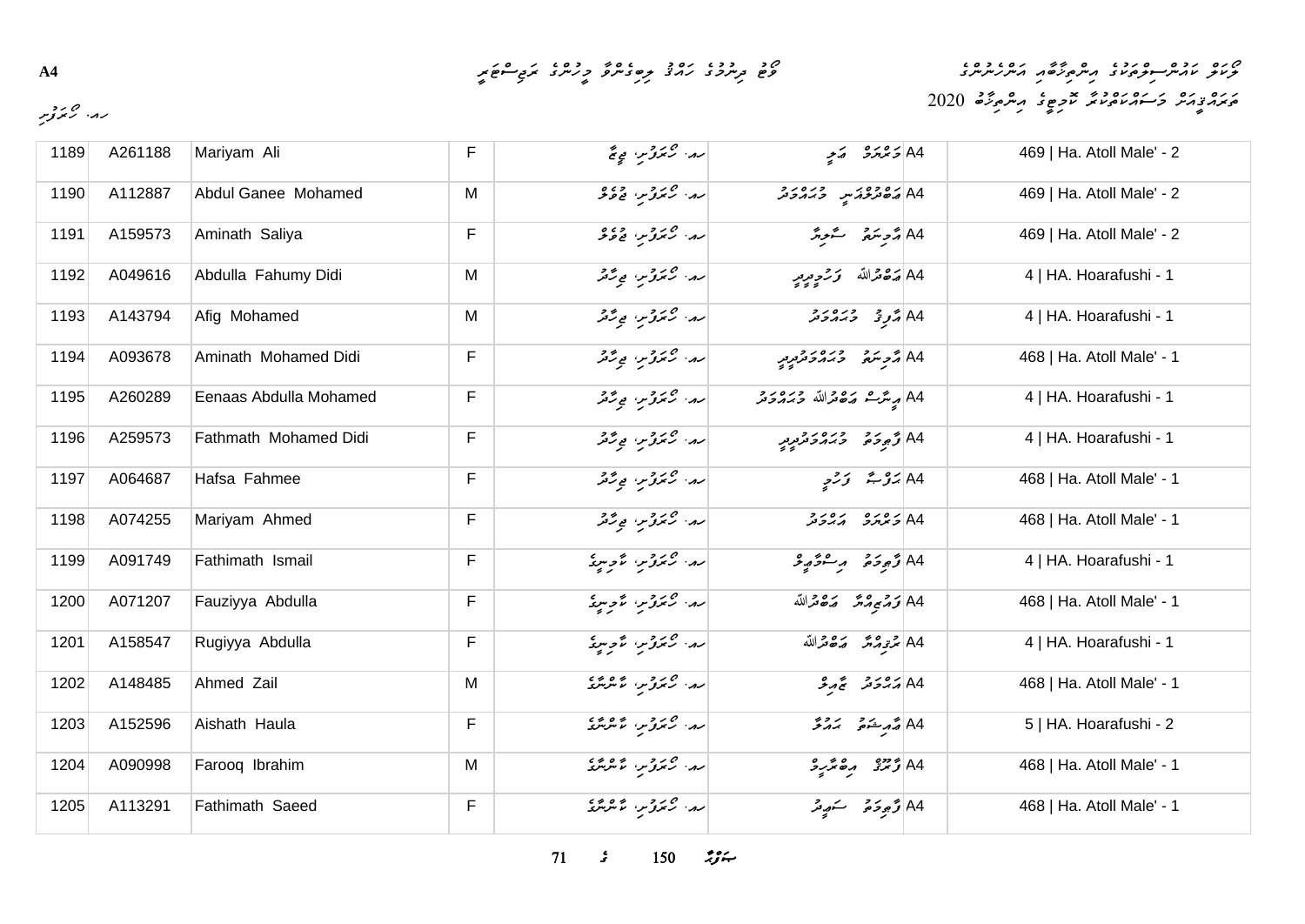*sCw7q7s5w7m< o<n9nOoAw7o< sCq;mAwBoEw7q<m; wBm;vB* م من المسجد المسجد المسجد المسجد المسجد العام 2020<br>مجم*د المسجد المسجد المستجد المسجد المسجد المسجد المسجد المسجد المسجد المسجد المسجد المسجد المسجد المسجد المسجد* 

| 1206 | A146286 | Khadeeja Ali          | F            | رە بەردىن ئامرىكرى                                     | A4  تزمریعً – م <i>زم</i> رٍ                            | 5   HA. Hoarafushi - 2        |
|------|---------|-----------------------|--------------|--------------------------------------------------------|---------------------------------------------------------|-------------------------------|
| 1207 | A068595 | Abdul Majeed Ibrahim  | M            | رە بەر دىرە بەر دەپرە»<br>رە بەرگەنگەنى بەلەر ئەسەلەرد | A4 مَ <i>ھوجو حي قر</i> مِن مَرَّرِ ح                   | 468   Ha. Atoll Male' - 1     |
| 1208 | A081681 | Aishath Nasheedha     | F            | رړ کريږي، رور ۲۶۷۵ وه.                                 | A4 مَدَمرِ حَدَمَر سَرَحْدِمَّدَ                        | 468   Ha. Atoll Male' - 1     |
| 1209 | A081683 | Aminath Waheeda       | F            | رړ کريږي، رور ۲۶۷۵ وه.                                 | A4 مَّ <i>جِ سَع</i> ْرٍ حَ بِرِ مَّد                   | 4   HA. Hoarafushi - 1        |
| 1210 | A260761 | Hassan Mohamed        | M            | رە بەردىن ئەترى- ەيدە ئ                                | A4 ئەسەمىر جەمھەر قىر                                   | 468   Ha. Atoll Male' - 1     |
| 1211 | A260764 | Inasa Mohamed         | $\mathsf F$  | رە بەر ئەرەپ بەر ئەرەپىرى                              | A4 مِسَّرَّتْہ تَحْدَمُ تَحَدَّ                         | 468   Ha. Atoll Male' - 1     |
| 1212 | A260758 | Thoamaa Mohamed       | F            | رە بەر دىر دەر دەرەت<br>رە بەر ئەترىس ئەترى-ئىرىرى     | A4 بورو ورەرور                                          | 468   Ha. Atoll Male' - 1     |
| 1213 | A154676 | Aminath Nahula        | $\mathsf{F}$ | رە بەردىن ئەۋرىدە                                      | A4 مَّ حِ سَمَّةَ مَسَمَّةٌ مِّ                         | 6   HA. Hoarafushi - 3        |
| 1214 | A146772 | Fathimath Naazuneena  | F            | رد. رود روده                                           | A4 ۇَج <sub>و</sub> حَرْجَ مَّتَى س <sub>ْ</sub> بِسَّر | 566   Villimale' Ehenihen - 1 |
| 1215 | A119704 | Ibrahim Zahir         | M            | رد. رموز روده                                          | A4 مەھەترىپى تەرىتى                                     | 6   HA. Hoarafushi - 3        |
| 1216 | A263655 | Siththi Dhon Thuththu | F            | رد. رموز روده                                          | A4 سوړ <sub>مو</sub> مورموړه                            | 6   HA. Hoarafushi - 3        |
| 1217 | A260087 | Mariyam Abdulla       | F            | رە بەردىن ئەزەئ                                        | A4 كريرير كرك كالله                                     | 632   Hulhumale' Ehenihen-18  |
| 1218 | A236080 | Aishath Zoona Mohamed | F            | رە بەرەپ ئەسلامدە                                      | A4 مەم شەم سى ئەرەر د                                   | 468   Ha. Atoll Male' - 1     |
| 1219 | A236012 | Ali Ziyaadh Mohamed   | M            | رە بەردىن ئەسلامدە                                     | A4 كەيچ بى مەرق ئەمدە ئەر                               | 6   HA. Hoarafushi - 3        |
| 1220 | A047448 | Mohamed Riza          | M            | رە بەرەس ئاسلامدە                                      | A4 <i>وَبَرُودَوْ</i> مِرْتُهُ                          | 6   HA. Hoarafushi - 3        |
| 1221 | A261159 | Ahmed Ra-oof          | M            | رە بەرەپ ئەسلامى                                       | A4 كەبروتىر بىردە ج                                     | 5   HA. Hoarafushi - 2        |
| 1222 | A261157 | Zubaidha Ibrahim      | F            | رە بەردىن ئەس دەر                                      | A4ع <i>ھەدىگە مەھەتگەي</i> ى                            | 5   HA. Hoarafushi - 2        |

*72 sC 150 nNw?mS*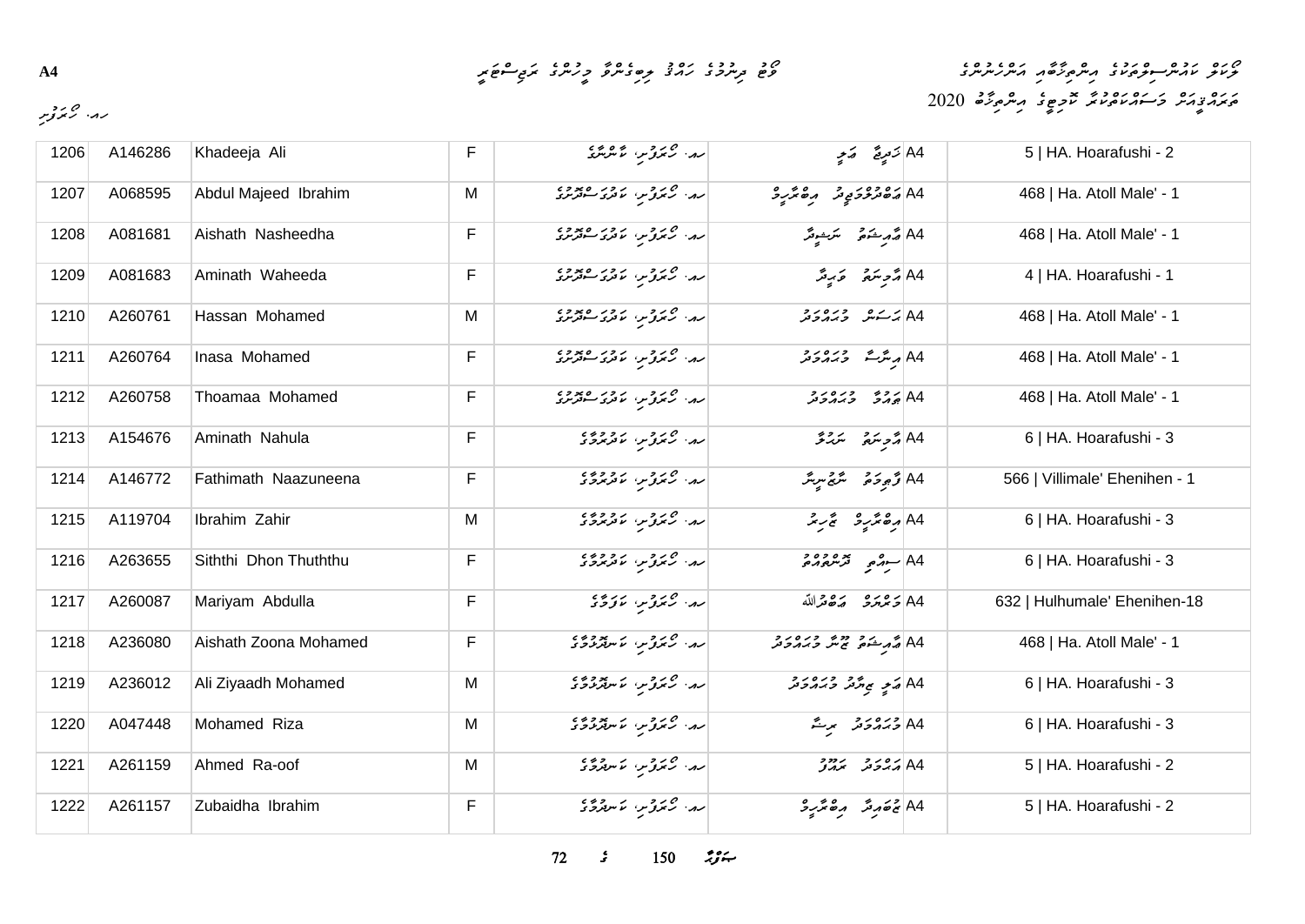*sCw7q7s5w7m< o<n9nOoAw7o< sCq;mAwBoEw7q<m; wBm;vB* م من المرة المرة المرة المرجع المرجع في المركبة 2020<br>مجم*د المريض المربوط المربع المرجع في المراجع المركبة* 

| 1223 | A339200 | Abdulla Athoof      | M         | رە ئەترۇس ئابىردە ئ   | A4 مَ <b>صْ</b> قَرَاللَّهُ مَعْ دَوْمَ         | 469   Ha. Atoll Male' - 2    |
|------|---------|---------------------|-----------|-----------------------|-------------------------------------------------|------------------------------|
| 1224 | A043692 | Ahmed Arif          | M         | رە بەلگەترىن ئەستەدە  | A4 كەش <sup>ى</sup> رى ھەمبەتى                  | 5   HA. Hoarafushi - 2       |
| 1225 | A140604 | Ali Arif            | M         | رە بەلگەن ئەبىرىدى    | A4 <i>ھَ جِه مُ</i> حَمِّدُ                     | 5   HA. Hoarafushi - 2       |
| 1226 | A093723 | Aminath Sifla       | F         | رە بەلگەنى، ئاستەردە  | A4 مَّحِسَمَةَ سِوْقَتْ                         | 5   HA. Hoarafushi - 2       |
| 1227 | A068240 | Asma Abdulla        | F         | رە، رىزۇپ ئابرىدۇ،    |                                                 | 5   HA. Hoarafushi - 2       |
| 1228 | A140701 | Athifa Abdulla      | F         | رە بەلگەن ئەبىرىدى    | A4 صَّعِرَ مَصَّدَاللَّهُ                       | 469   Ha. Atoll Male' - 2    |
| 1229 | A079913 | Fathimath Abdulla   | F         | رە بەلگەن ئاسلام دە   | A4 قَ <i>جِءَ حَمَّةَ حَمَّاهُ قَمَّ</i> اللَّه | 5   HA. Hoarafushi - 2       |
| 1230 | A261440 | Fathmath Areefa     | F         | رە بەلگەنى، ئاستەردە  |                                                 | 462   Srilanka / Colombo - 3 |
| 1231 | A122788 | Ibrahim Arif        | M         | رە بەردىن ئايېرىدى    | A4 مەھمگىرى ھەمرى                               | 5   HA. Hoarafushi - 2       |
| 1232 | A261442 | <b>Ismail Areef</b> | M         | رە ئەتروپ ئەيدىدە     | A4 مرےدو چی کھیرو<br>ا                          | 5   HA. Hoarafushi - 2       |
| 1233 | A052518 | Khadeeja Aboobakuru | F         | رە بەلگەن ئەبىرىدى    | A4 ترمرق مقصوم مر                               | 5   HA. Hoarafushi - 2       |
| 1234 | A043921 | Mohamed Arif        | M         | رە بەلگەنى، ئاستەردە  | A4 <i>2525 مُحبوق</i>                           | 469   Ha. Atoll Male' - 2    |
| 1235 | A259743 | Fareedha Yoosuf     | F         | رە بەتروپ ئەندوپرى    | A4 كۆمونىگە ئەر <u>خى</u> مى                    | 4   HA. Hoarafushi - 1       |
| 1236 | A062806 | Mohamed Hameed      | M         | رە، رىمزۇر، ئانگرىزى  | A4 دُبَرْدَدَ دَ بَرَدٍ ثَرَ                    | 4   HA. Hoarafushi - 1       |
| 1237 | A087801 | Yoosuf Ismail       | ${\sf M}$ | رە، رىمزۇر، ئانگەدە ئ | A4 تېر يىق مەسىر ئىچە يوغە                      | 4   HA. Hoarafushi - 1       |
| 1238 | A067415 | Abdul Hady Qasim    | M         | رە ، ئەترىس، ئاسەترى  | A4 رَ صَرُحْرَ مَبِي _ تَحْ سِوْرَ _            | 4   HA. Hoarafushi - 1       |
| 1239 | A069239 | Ahmed Aslam         | M         | رە بەردىن ئەسلامى     | A4 كەبروتىر كەسى <del>ر</del> و                 | 4   HA. Hoarafushi - 1       |

*73 s* 150 *i*<sub>s</sub> $\approx$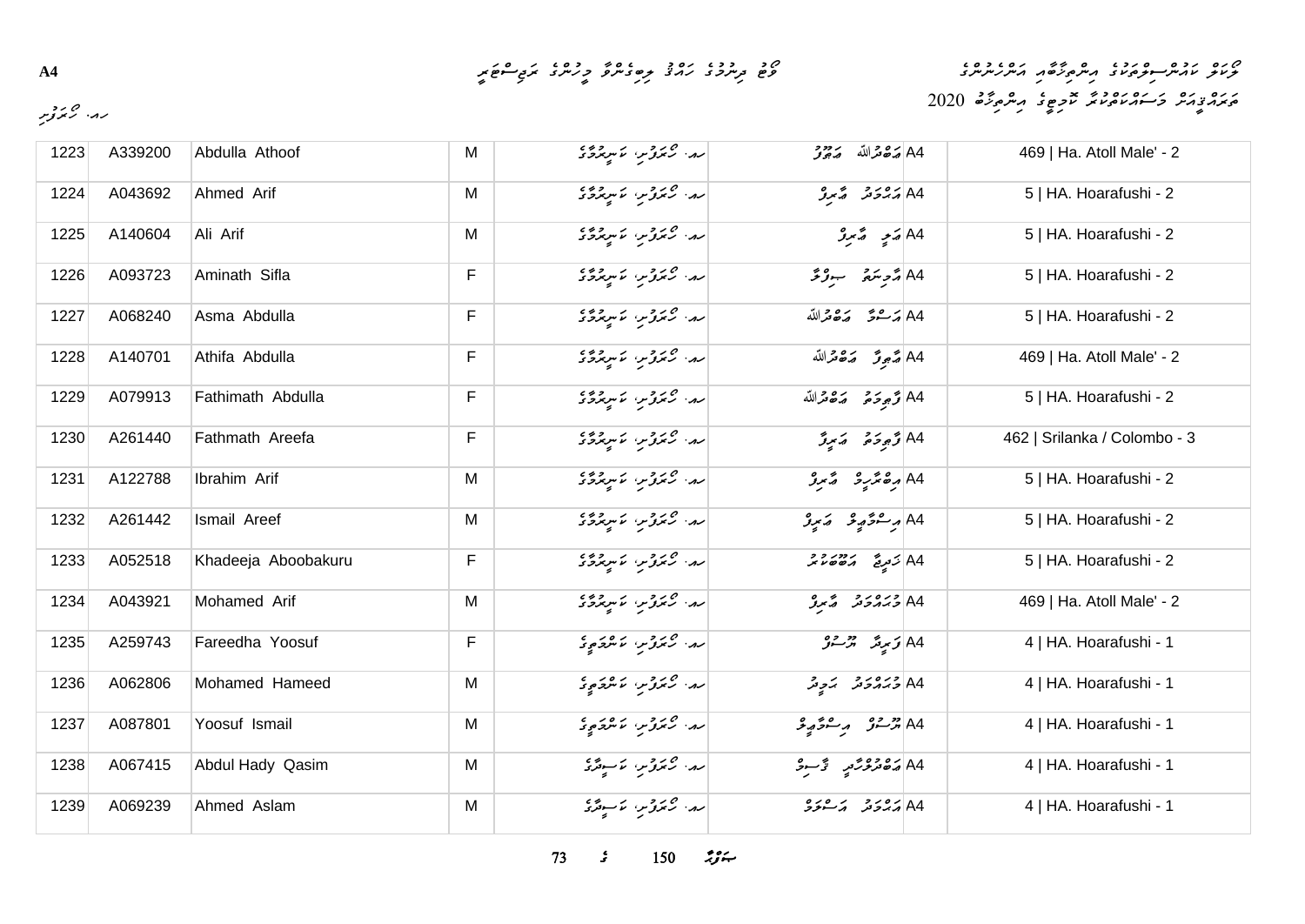*sCw7q7s5w7m< o<n9nOoAw7o< sCq;mAwBoEw7q<m; wBm;vB* م من المرة المرة المرة المرجع المرجع في المركبة 2020<br>مجم*د المريض المربوط المربع المرجع في المراجع المركبة* 

| 1240 | A157287 | Fathimath Nasra       | F            | رە بە ئەتروپ مەسبەدگەنج | A4 قَ جِرحَة حَمَد سَرَسْتَمَدَّ        | 468   Ha. Atoll Male' - 1     |
|------|---------|-----------------------|--------------|-------------------------|-----------------------------------------|-------------------------------|
| 1241 | A259569 | Khadheeja Noora       | F            | رە، رىمۇم، ئاسەترى      | A4 كَتَعْرِيجٌ مَمْ يَتْرَجَّدُ         | 566   Villimale' Ehenihen - 1 |
| 1242 | A157288 | Mohamed Aslam         | M            | رە ، ئەترىس، ئاسەترى    | A4 ديره در په شوده                      | 13   HA. Dhidhdhoo - 1        |
| 1243 | A259570 | Mussadh Aslam         | M            | رە، رىمۇم، ئاسەترى      | A4 ج مشهرة مستوفر                       | 265   M. Mulah - 1            |
| 1244 | A157289 | Naadhaa Abdul Haadhee | $\mathsf{F}$ | رە، رىمۇم، ئاسەترى      |                                         | 632   Hulhumale' Ehenihen-18  |
| 1245 | A155411 | Naeema Hassan Manik   | $\mathsf F$  | رە، رىمۇم، ئاسەترى      | A4 سَمِيعٌ بَرَ <i>سَ</i> مَدَّة سِرْءٌ | 468   Ha. Atoll Male' - 1     |
| 1246 | A080039 | Nafia Abdul Hady      | F            | رە ، ئەترىس، ئاسەترى    | A4 سُمْدِرَّ - رَە وَوَحْدَىرِ          | 4   HA. Hoarafushi - 1        |
| 1247 | A160899 | Nashidha Abdul Hadhee | F            | رە، رىمەترىپ ئەسەندى    | A4 سَّرْجُومَّر صَرْحَرْمَرِّمْ مِنْ 1  | 468   Ha. Atoll Male' - 1     |
| 1248 | A122627 | Sidhafa Abdul Hadhy   | F            | رە، رىمۇم، ئاسەترى      | A4 سوترتر مەھەر <i>بى تېر</i>           | 4   HA. Hoarafushi - 1        |
| 1249 | A262201 | Abdul Hakeem Mohamed  | M            | رە، ئەنزۇس ئابرۇقى      | A4 كەھىر ئەرەر دىرەر د                  | 5   HA. Hoarafushi - 2        |
| 1250 | A264002 | Ahmed Rashid          | M            | رە، رىمۇم، ئابروتى      | A4 كەبرى قرىنىدىتر                      | 469   Ha. Atoll Male' - 2     |
| 1251 | A331435 | Aminath Naazyaa       | F            | رە، ئەترۇس ئابرۇقى      | A4 مَّ حِ سَمَعَ مَّتَ جَمَّ            | 469   Ha. Atoll Male' - 2     |
| 1252 | A359078 | Fathimath Naaz        | $\mathsf{F}$ | رە، رىمۇتو، ئايرۇقى     | A4 تُرجوحي مُتَنَّج                     | 632   Hulhumale' Ehenihen-18  |
| 1253 | A260537 | Hassan Naushad        | M            | رە، رىمۇرىي، ئايرۇقى    | A4 بَرَسَ <i>مَّة مَدَّمَّة قر</i>      | 5   HA. Hoarafushi - 2        |
| 1254 | A364179 | Hussain Naushad       | M            | رە، ئەندۇس ئايرومى      | A4 يُرْسَمَّهِ مِنْ مَدَّشَقَّةِ        | 469   Ha. Atoll Male' - 2     |
| 1255 | A260538 | Ibrahim Naushad       | M            | رە، ئەترۇس ئايرۇقى      | A4 رەئزىر ئىقمىشىز                      | 469   Ha. Atoll Male' - 2     |
| 1256 | A329340 | Mohamed Irushaad      | M            | رە، رىمۇتر، ئابرۇقى     | A4 32,200 مرتم مقرق                     | 277   F. Nilandhoo - 2        |

 $74$  *s*  $150$   $23$   $\div$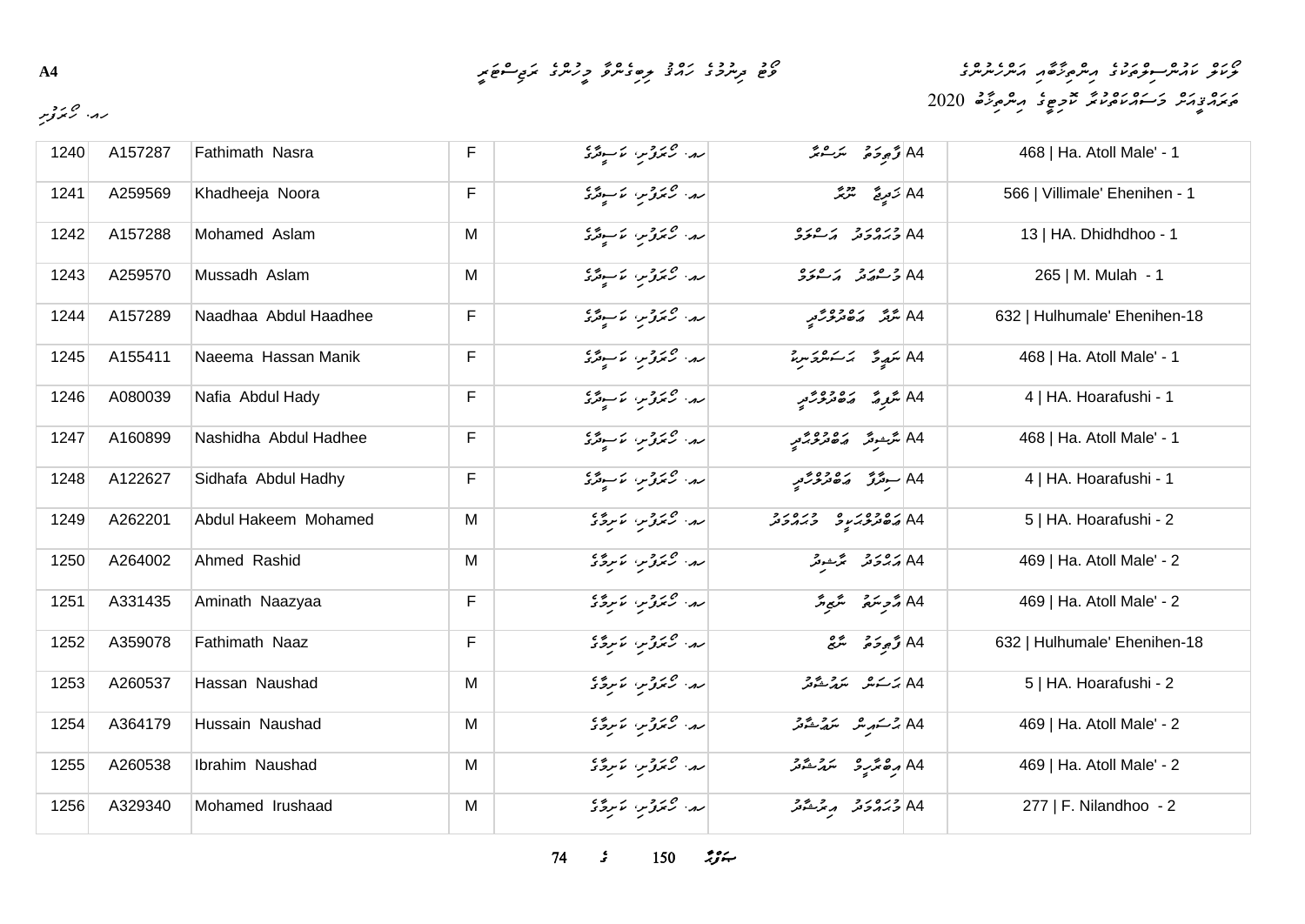*sCw7q7s5w7m< o<n9nOoAw7o< sCq;mAwBoEw7q<m; wBm;vB* م من المسجد المسجد المسجد المسجد المسجد العام 2020<br>مسجد المسجد المسجد المسجد المسجد المسجد المسجد المسجد المسجد ال

| 1257 | A093759 | Fathimath Yumna        | F           | رە بە ئەترۇس ئابرە ئەم       | A4 ژَجِرَة حَمْرَ مَرْدَتَرَ                | 469   Ha. Atoll Male' - 2     |
|------|---------|------------------------|-------------|------------------------------|---------------------------------------------|-------------------------------|
| 1258 | A093758 | Mohamed Irushaan       | M           | رە بەرەپ ئەبەدە دە           | A4 درەرو مەرشگىر                            | 334   GA. Kan'duhulhudhoo - 1 |
| 1259 | A103619 | Saeed Abdulla          | M           | رە بەرەپ ئەبەدە دە           | A4 كوري <i>ة مَنْ قَدْ</i> اللّه            | 469   Ha. Atoll Male' - 2     |
| 1260 | A262206 | Zuhudha Mohamed        | F           | رە بەردىن ئابرۇي دە          | A4 يحريحه حرم ديو                           | 469   Ha. Atoll Male' - 2     |
| 1261 | A099269 | Ahmed Hussain          | M           | رە ، ئەترۇس ، ئاھوچە ترەڭر   | A4 كەبرى قىلى بار سىمبرىش                   | 6   HA. Hoarafushi - 3        |
| 1262 | A262742 | Aishath Ahmed          | $\mathsf F$ | رە ، ئەترۇس ، ئاشۈچ ترەڭ بېر | A4 مەم ھەر مەركى مەركىتىلىر                 | 6   HA. Hoarafushi - 3        |
| 1263 | A128064 | Aminath Ahmed          | F           | رە، ئەترۇس ئاھەدىرە بور      | A4 مَّحِسَمَ مَ <sup>رو</sup> د             | 632   Hulhumale' Ehenihen-18  |
| 1264 | A305183 | Mohamed Waheed Ahmed   | M           | رە، ئەنزۇس ئاھەدىرە بور      | A4 وبرەر و پر تر مدومر                      | 469   Ha. Atoll Male' - 2     |
| 1265 | A012118 | Abdulla Abdul Rahman   | M           | رەر بەترىس، ئاھەم دە         | A4 كەھ قىراللە كەھ <i>قىرم تىر بىر قى</i> ر | 5   HA. Hoarafushi - 2        |
| 1266 | A260338 | Ahmed Waleed           | M           | رە ، رىمروس، ئاھوپرى         | A4 كەندى قىم توقر                           | 5   HA. Hoarafushi - 2        |
| 1267 | A260339 | Aminath Rauna          | $\mathsf F$ | رە بەللەر ئاسلام دە          | A4 مَّحِسَمَةً مَمَ <i>مَّةً م</i> َّ       | 468   Ha. Atoll Male' - 1     |
| 1268 | A260334 | Fathimath Abdul Rahman | F           | رە بە ئەترىس، ئەھمەتە ئە     | A4 تُرجوح مەھىرمىدى ھ                       | 468   Ha. Atoll Male' - 1     |
| 1269 | A121835 | Fathimath Hussain      | F           | رە بە ئەترىس، ئەھمەتە ئە     | A4 <i>وَّجوحَمْ بِرْسَمبِ</i> مَرْ          | 5   HA. Hoarafushi - 2        |
| 1270 | A260340 | Mohamed Imran          | M           | رە رىمزور، ئاھەم دە          | A4 درورد مقرش                               | 468   Ha. Atoll Male' - 1     |
| 1271 | A260316 | Saifulla Waleed        | M           | رە، رىروس ئاھەم دە           | A4 كمرتر الله كرمويتر                       | 468   Ha. Atoll Male' - 1     |
| 1272 | A260317 | Shimla Mohamed         | $\mathsf F$ | رە بە ئەترىس، ئەھمەتە ئە     | A4 جود <i>و چرو د</i> ر                     | 468   Ha. Atoll Male' - 1     |
| 1273 | A260787 | Aminath Hassan Fulhu   | F           | رە ، ئەترۇس ، ئىرۇترە ئ      | A4 مُحرِسَمَةٌ مَسَسْرَتْرَتْزَ             | 4   HA. Hoarafushi - 1        |

 $75$  *s*  $\qquad$  150  $25$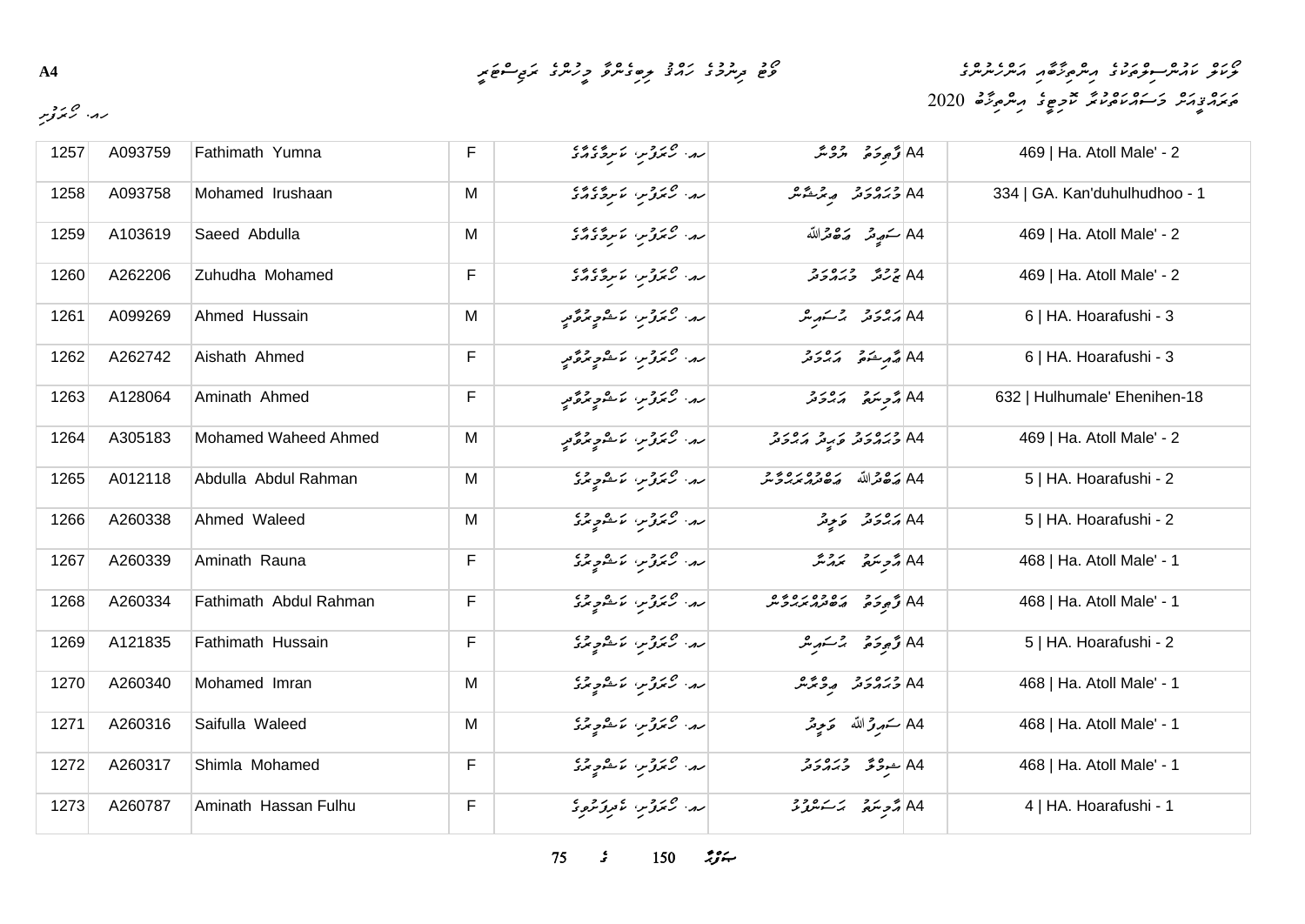*sCw7q7s5w7m< o<n9nOoAw7o< sCq;mAwBoEw7q<m; wBm;vB* م من المرة المرة المرة المرجع المرجع في المركبة 2020<br>مجم*د المريض المربوط المربع المرجع في المراجع المركبة* 

| 1274 | A093713 | Ibrahim Hassan Fulhu          | M           | رە. ئەنزۇس ئامرۇترەپمى    | A4 مەھەرىپ ئەسكىرى ئىس                              | 4   HA. Hoarafushi - 1    |
|------|---------|-------------------------------|-------------|---------------------------|-----------------------------------------------------|---------------------------|
| 1275 | A066009 | Arusal Noorie                 | M           | رە، ئەنزۇس ئانترىرى       | A4 كەبىر سىز قىزىر بىر                              | 5   HA. Hoarafushi - 2    |
| 1276 | A092920 | Faruhath Noorie               | F           | رە، رىمۇس ئانترىپرى       | A4 <i>وَ بَدْبَهُ وَ</i> مَرْسِ                     | 469   Ha. Atoll Male' - 2 |
| 1277 | A042004 | Fauziyya Naeem                | F           | رە، رىمۇس ئائىرىمۇ        | A4 زَمَّ مِمَّ مَ سَمِي <sup>و</sup>                | 469   Ha. Atoll Male' - 2 |
| 1278 | A042002 | Nuzuhath Nooree               | F           | رە، ئەترۇس ئانترىرى       | A4 سرچ کی جو سرمبر                                  | 469   Ha. Atoll Male' - 2 |
| 1279 | A120690 | Rahma Noori                   | F           | رە، رىمزۇر، ئائىرىرى      | A4 <i>بَرْدُدُ</i> مُرْمِرِ                         | 469   Ha. Atoll Male' - 2 |
| 1280 | A093741 | Thoha Noori                   | м           | رە، رىمۇمىز، ئانترىپرى    | A4 ۾َرَمَ گُٽرمبرِ                                  | 5   HA. Hoarafushi - 2    |
| 1281 | A043532 | Aishath Nahula                | F           | رە، رېمۇقرما ئام          | A4 مَ <i>ذہب خُموش سَرْحَرَّ</i>                    | 468   Ha. Atoll Male' - 1 |
| 1282 | A043531 | Hussain Zareer                | M           | رە، رىمۇقرىن ئام          | A4 بر <i>کے مربر کے مربر</i>                        | 468   Ha. Atoll Male' - 1 |
| 1283 | A043533 | Khadeeja Ibrahim              | F           | رە، رىمۇقرىن ئام          | A4 دَمِيعً مِنْ مُرْحِرَ                            | 4   HA. Hoarafushi - 1    |
| 1284 | A264523 | Abdul Muhsin Ahmed            | M           | رو، رنجوز کور، را مرتجد   | A4 رەپ دەپ ھەدىر<br>A4 رەپرىزى سىش كەردىر           | 5   HA. Hoarafushi - 2    |
| 1285 | A264530 | Ahmed Abdul Muhsin            | M           | رە، ئەندۇس بەيدىگە        | A4 رور د مەدەبەر بىر<br>A4 مەرىر مەھەر دەب          | 5   HA. Hoarafushi - 2    |
| 1286 | A146842 | Aishath Parueena Abdul Muhsin | $\mathsf F$ |                           | A4 مەم شىم بىر مەم ئام مەم ئىس مەم ئىس ئىس مەم ئىگە | 468   Ha. Atoll Male' - 1 |
| 1287 | A264535 | <b>Fathimath Didi</b>         | F           | رە، ئەترۇس بەندىگە        | A4 أَوَّجِ وَكَمُّ مَرِيدٍ                          | 5   HA. Hoarafushi - 2    |
| 1288 | A068467 | Inaya Abdul Muhusin           | F           | أسدا التائدة فرس بالترتيل | A4 مەشگە مەھەر <i>ۈدە بەش</i>                       | 5   HA. Hoarafushi - 2    |
| 1289 | A264527 | Mohamed Murshid               | M           | رە، ئەنزۇر، رىندىگە       | A4 وبرەر د و و دينوتر                               | 5   HA. Hoarafushi - 2    |
| 1290 | A264537 | Moomina Abdul Muhsin          | $\mathsf F$ | رە، ئەنزۇر، رىترىتر       | A4 دېږمبر پره ده ده سره                             | 468   Ha. Atoll Male' - 1 |

 $76$  *s*  $\qquad$  150  $23$   $\qquad$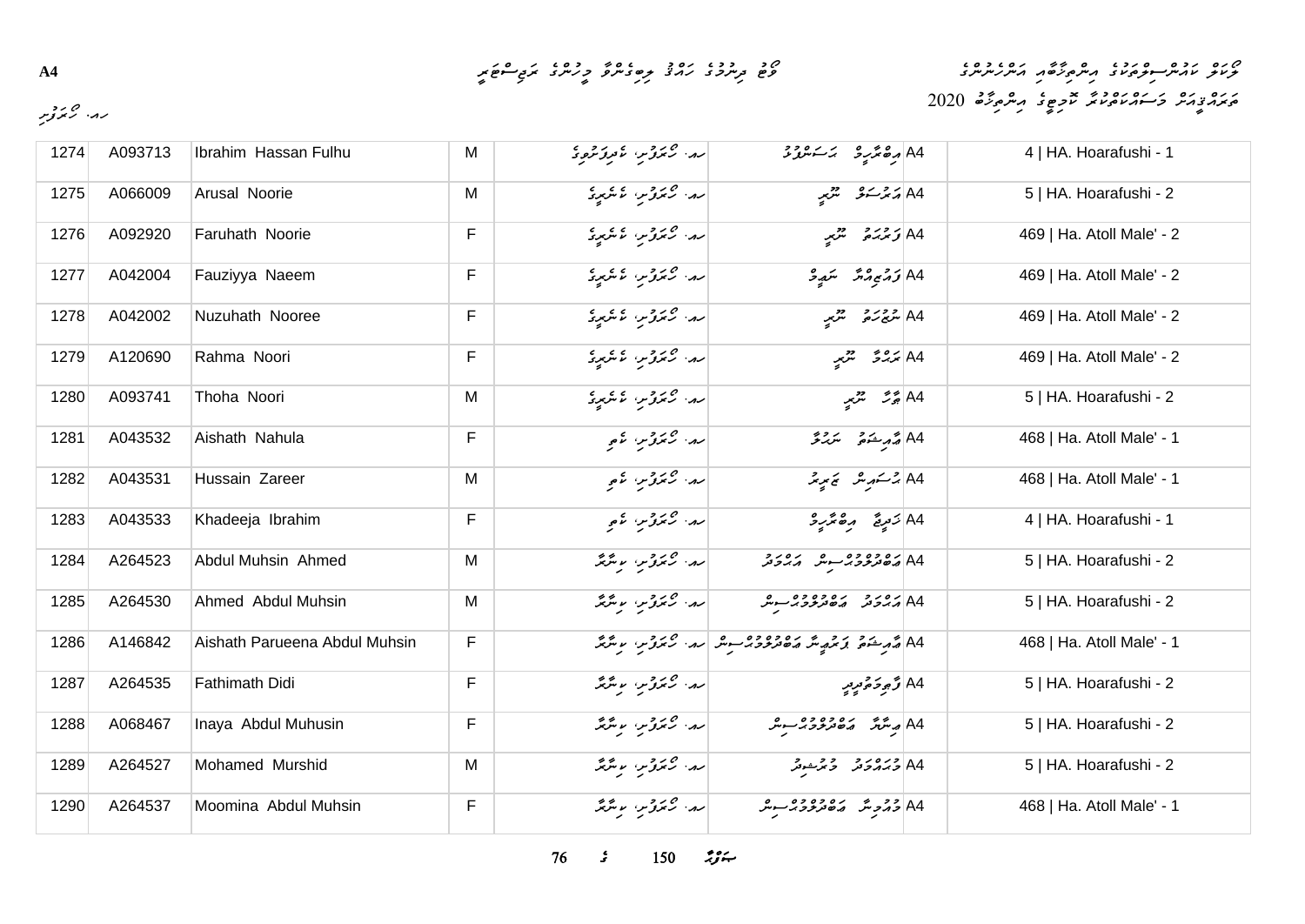*sCw7q7s5w7m< o<n9nOoAw7o< sCq;mAwBoEw7q<m; wBm;vB* م من المرة المرة المرة المرجع المرجع في المركبة 2020<br>مجم*د المريض المربوط المربع المرجع في المراجع المركبة* 

| 1291 | A264528 | Nasreena Abdul Muhsin | F           | رە، ئەنزۇس بەيترىتر     | A4 ىترىشمېرىنتر كەھ <i>قرىۋو بى</i> سىنتر     | 5   HA. Hoarafushi - 2       |
|------|---------|-----------------------|-------------|-------------------------|-----------------------------------------------|------------------------------|
| 1292 | A261317 | Abdul Latheef Hussain | M           | رە، ئىزۇس ئەزىرو ئ      | A4 مَ <i>ھوم دَجو دِ مَ</i> سَمب <sup>و</sup> | 5   HA. Hoarafushi - 2       |
| 1293 | A261323 | Ahmed Sobah           | M           | رە، رىمزۇر، ئائمىرو ئ   | A4 كەبروتر سى <i>ڭ 2</i>                      | 5   HA. Hoarafushi - 2       |
| 1294 | A261330 | Aishath Nadhuha       | $\mathsf F$ | رە، رىزۇر، ئائوبروڭ     | A4 مەم ھەم سىرىتىرىگە                         | 469   Ha. Atoll Male' - 2    |
| 1295 | A260457 | Ali Idhuhaam          | M           | رە، رىزۇس ئاھ برەڭ      | A4 <i>ھَ۔ مِعْرَدُّ</i> وْ                    | 158   K. Maafushi - 2        |
| 1296 | A111952 | Aminath Soodha        | F           | رەس ئىروس ئىم ئىرو بۇ   | A4 مُرْحِبِهُ مَعْتَمُّهُ مُسْتَمَرُّ         | 469   Ha. Atoll Male' - 2    |
| 1297 | A260663 | Fakhira Qasim         | F           | رە، ئەتزۇير، ئائويروڭ   | A4 وَُزِيَّر تَحْسِرْةَ                       | 5   HA. Hoarafushi - 2       |
| 1298 | A261328 | Fathimath Afra        | F           | رە، رىمزۇر، ئائمىرونۇ   | A4 وَّجِوحَمَّ مَوْمَمَّ                      | 469   Ha. Atoll Male' - 2    |
| 1299 | A260459 | Fathimath Firusha     | F           | رە، رىزۇس ئەھمروڭ       | A4 تژموځو په ترمشه                            | 632   Hulhumale' Ehenihen-18 |
| 1300 | A261315 | Ibrahim Hussain       | м           | رە، رىزۇس ئاھ برەڭ      | A4 مەھمگىر قەسىم ئىسكىرىش                     | 5   HA. Hoarafushi - 2       |
| 1301 | A261320 | Jameela Ahmed         | $\mathsf F$ | رە، رىمۇرىي ئىتمىرىدىگە | A4 ق ح ع ح م م مركز قر                        | 5   HA. Hoarafushi - 2       |
| 1302 | A261326 | Mohamed Shameem       | M           | رە، رىمزۇر، ئائومروڭ    |                                               | 5   HA. Hoarafushi - 2       |
| 1303 | A261327 | Mohamed Shinaan       | M           | رە، رىزۇر، ئائوبروڭ     | A4  <i>ۇبرو ئىقى</i> سىمىگەر                  | 469   Ha. Atoll Male' - 2    |
| 1304 | A261322 | Mohamed Sunah         | M           | رە، رىمزۇر، ئائمىرو ئ   | A4 دېم ده د مه شر                             | 462   Srilanka / Colombo - 3 |
| 1305 | A095486 | Shareefa Hussain      | F           | رە، ئەترۇس ئائوتبروڭ    | A4 ڪمپرو <i>گ جي ڪمب</i> ھر                   | 469   Ha. Atoll Male' - 2    |
| 1306 | A260486 | Ibrahim Hassan        | M           | رە، ئەتزۇر، ئامەيدى     | A4 مەھەرىپى ئەسەمىر                           | 5   HA. Hoarafushi - 2       |
| 1307 | A113618 | Aminath Shaneez       | F           | رە بەردىن ئەركەت        | A4 مُرْحِسَة مُسَّسِيَّة                      | 5   HA. Hoarafushi - 2       |

*77 sC 150 nNw?mS*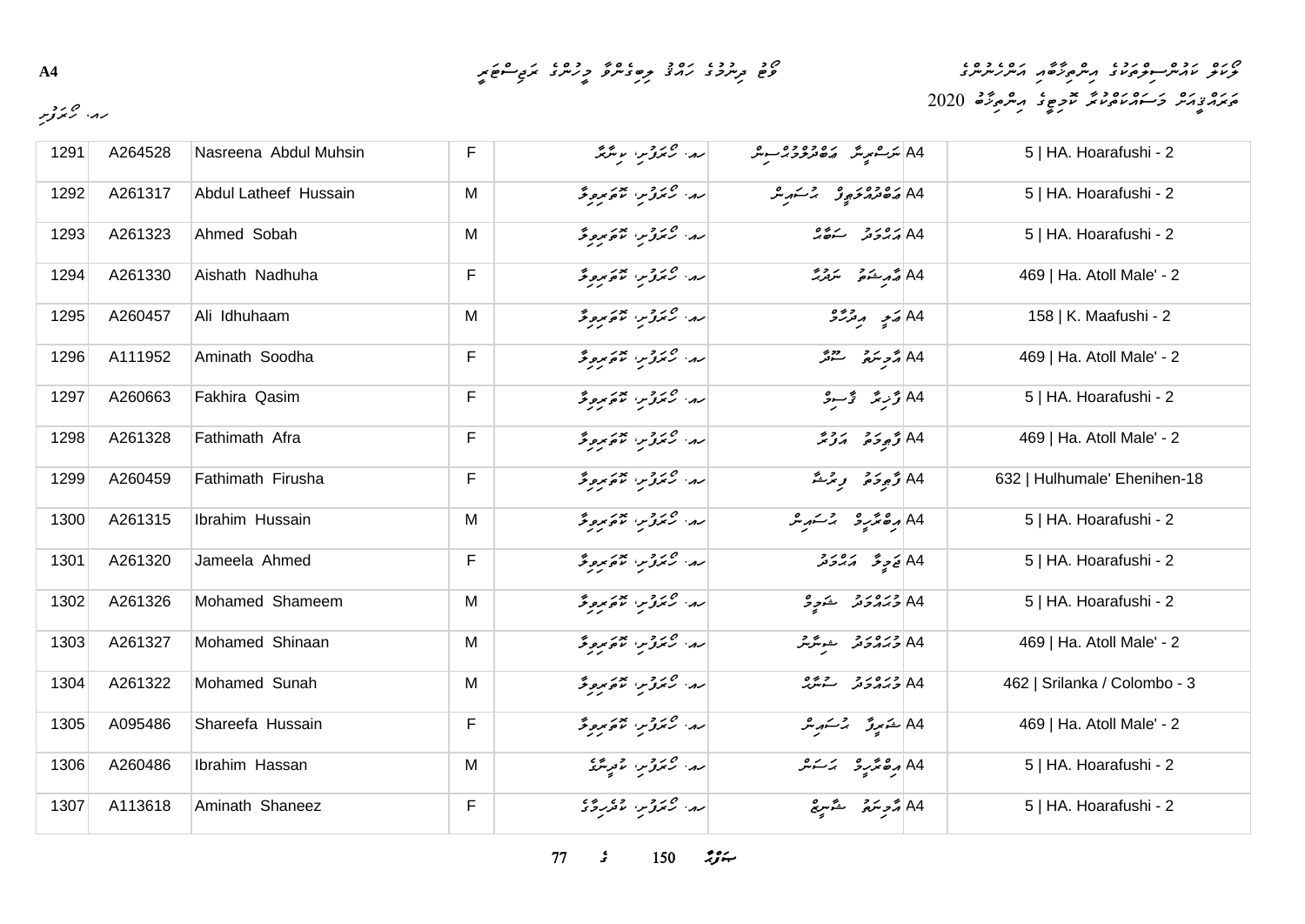*sCw7q7s5w7m< o<n9nOoAw7o< sCq;mAwBoEw7q<m; wBm;vB* م من المسجد المسجد المسجد المسجد المسجد العام 2020<br>مسجد المسجد المسجد المسجد المسجد المسجد المسجد المسجد المسجد ال

| 1308 | A070737 | Sanfa Abdulla        | F | رە. ئ <i>ىگ</i> ۇس مۇرى <i>م</i> ۇ | A4  سَمَعَةُ صَ <b>صَ</b> قَرَاللَّهُ          | 5   HA. Hoarafushi - 2         |
|------|---------|----------------------|---|------------------------------------|------------------------------------------------|--------------------------------|
| 1309 | A260273 | Zulaikha Abdulla     | F | رە بەلگە ئۇرگە ئەلگەرگە            | A4 يحترمرتش كده فكرالله                        | 5   HA. Hoarafushi - 2         |
| 1310 | A262552 | Aalifa Nuha          | F | رە بەلگەترىن ئاتېرىۋە ئ            | A4 مَرْحِ وَ سُرْبَّہُ                         | 469   Ha. Atoll Male' - 2      |
| 1311 | A043837 | Adam Mohamed         | M | رد. رمزور، رموده و                 | A4 څنره وره د و                                | 5   HA. Hoarafushi - 2         |
| 1312 | A115618 | Ahmed Adam Manik     | M | رد. رنزوس توروه                    | A4  كەبرو گەنگە ئەھەر ئىرىد                    | 469   Ha. Atoll Male' - 2      |
| 1313 | A262546 | Ali Razee            | M | رړ . رندوس کموره ده                | A4 <i>ڇَجِ پُڙَٺِ</i>                          | 5   HA. Hoarafushi - 2         |
| 1314 | A262555 | Fahudh Adam          | M | رە بەردىن ئەتەردە ،                | A4 وَرَتْرَ مَرْمَرَدْ                         | 469   Ha. Atoll Male' - 2      |
| 1315 | A043822 | Fathimath Adam       | F | رە بەلگەترىن ئاتېرىۋە ئ            | A4 وَّجِوحَمَّ مُرْمَرَّدُ                     | 5   HA. Hoarafushi - 2         |
| 1316 | A093766 | Ibrahim Adam         | M | رد. رنزوین اوروه                   | A4 مەھەمگەر قەرمەتەرى<br>A4                    | 35   Kulhudhuffushi Uthuru - 1 |
| 1317 | A093765 | Mohamed Razee        | M | رد. رمزوین الموره و                | A4 <i>وَبَرُوْدَوْ</i> کَرْسِهِ                | 330   GA. Dhevvadhoo - 1       |
| 1318 | A261148 | Abdul Hameed Haroon  | M | رە بەردىر، ئامەدە،                 | A4 مَ <i>مُعْرَفِرْ بِرِ مِنْ مُسِرِّسْ</i>    | 5   HA. Hoarafushi - 2         |
| 1319 | A158178 | Abdulla Abdul Hameed | M | رە بەر ئۇرگورى ئامرىدى             | A4 حَدَّهُ مَرْ اللّه مَ حَصْرُ حَرْ حَرِ مِرْ | 155   K. Hinmafushi - 2        |
| 1320 | A082889 | Ali Rafeeu           | M | رە، ئەندۇس ئاتېرىگى                | A4 <i>مَرْمٍ سَرَوِهُ</i>                      | 5   HA. Hoarafushi - 2         |
| 1321 | A261152 | Aminath Seema        | F | رە بەلگەترىن ئامرىگە               | A4 مُحِسَمَ سِرَّ                              | 5   HA. Hoarafushi - 2         |
| 1322 | A261154 | Mariyam Azra         | F | رە ئەتروپ ئەرمى                    | A4 <i>5 پروژه ويخ پر</i>                       | 5   HA. Hoarafushi - 2         |
| 1323 | A104231 | Mohamed Hameed       | M | رە، رىمزۇس ئامرىرى                 | A4 دُبَرْدْدَتْرَ بَرْدِتْرَ                   | 468   Ha. Atoll Male' - 1      |
| 1324 | A085461 | Mohamed Haroon       | M | رە بەردىر، ئەرلەي                  | A4 <i>32025 محمد من</i>                        | 468   Ha. Atoll Male' - 1      |

*78 sC 150 nNw?mS*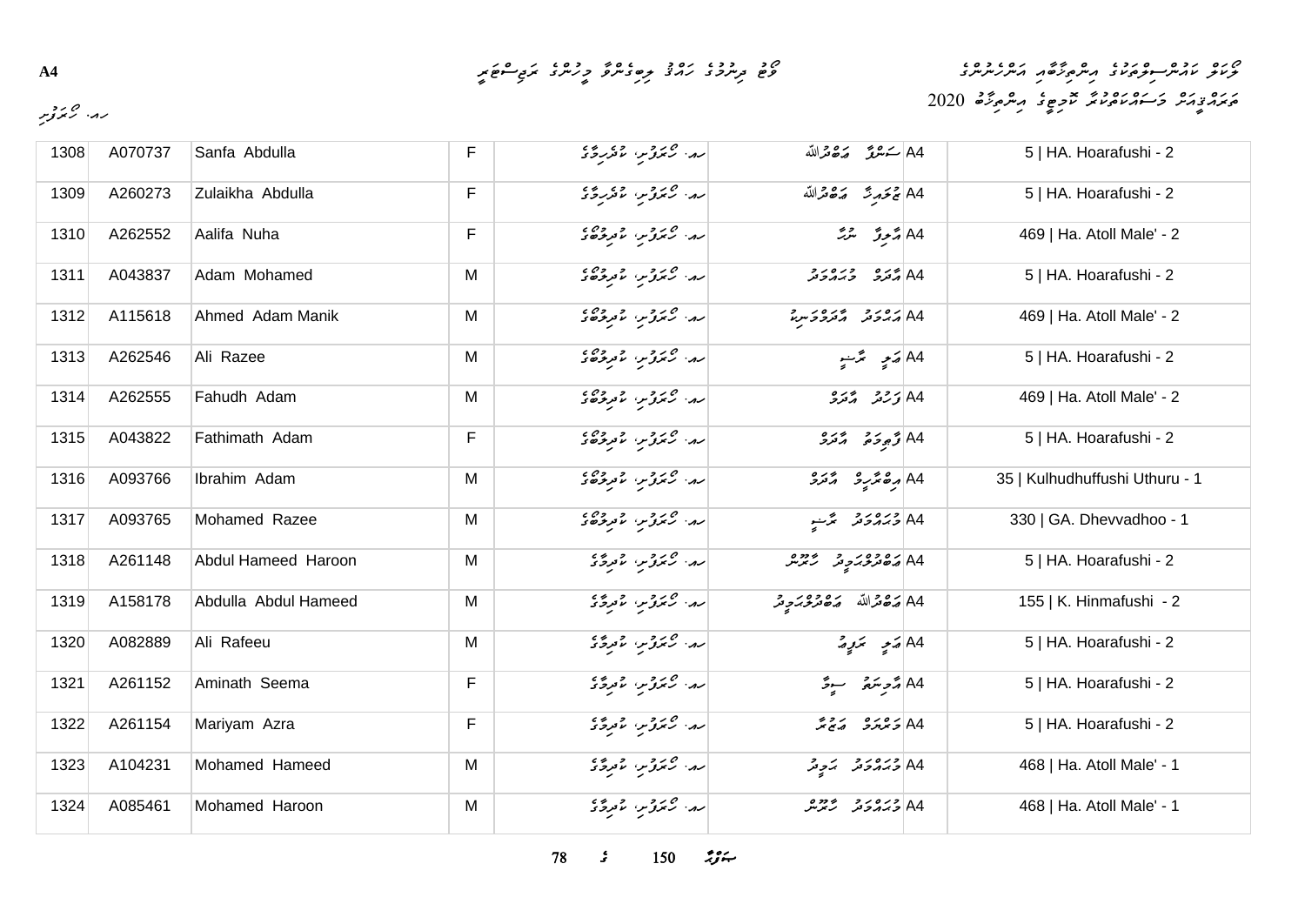*sCw7q7s5w7m< o<n9nOoAw7o< sCq;mAwBoEw7q<m; wBm;vB* م من المسجد المسجد المسجد المسجد المسجد العام 2020<br>مسجد المسجد المسجد المسجد المسجد المسجد المسجد المسجد المسجد ال

| 1325 | A261151 | Shahumaa Hameed      | F            | رە ئەترۇس ئامرۇقى                                                                                                                                                                                                                | A4  ڪرگڙ ڪوپٽر                             | 468   Ha. Atoll Male' - 1     |
|------|---------|----------------------|--------------|----------------------------------------------------------------------------------------------------------------------------------------------------------------------------------------------------------------------------------|--------------------------------------------|-------------------------------|
| 1326 | A157768 | Ahmed Lufsan         | M            | رد. رمزوس توپره وه                                                                                                                                                                                                               | A4 كەبرى قىر ئىقتىلىر                      | 566   Villimale' Ehenihen - 1 |
| 1327 | A120248 | Ali Waheed           | M            | رم محروس مورده ده                                                                                                                                                                                                                | A4  <i>ھَ جِه – قاب</i> ريم                | 6   HA. Hoarafushi - 3        |
| 1328 | A262667 | Hassan Waheed        | M            | رد. رمزوس تومده وه                                                                                                                                                                                                               | A4  برستەشر    خەبرىتىر                    | 6   HA. Hoarafushi - 3        |
| 1329 | A262677 | Hisham Amir          | M            | روم د و د المعر بره و د                                                                                                                                                                                                          | A4 پيشتر گ <sub>ە</sub> چەر                | 468   Ha. Atoll Male' - 1     |
| 1330 | A119702 | Hussain Mohamed      | M            | رد. رمزوس توبره ده                                                                                                                                                                                                               | A4 يُرْسَمبر شَرْ وَبَرَ وَحَدَّ قَرْ      | 6   HA. Hoarafushi - 3        |
| 1331 | A262674 | Ibrahim Thahseen     | M            | رو، رموتوس مور مده و د                                                                                                                                                                                                           | A4 مەھەرىپە ھەرىپ مىر                      | 468   Ha. Atoll Male' - 1     |
| 1332 | A260558 | Mariyam Hanaa        | $\mathsf F$  | رە بەردىن ئەترىرە دە                                                                                                                                                                                                             | A4 كەبھەر ئەنگە                            | 468   Ha. Atoll Male' - 1     |
| 1333 | A262680 | Thuhufa Hussain      | F            | رد. رمزور، روره در                                                                                                                                                                                                               | A4 <i>ويرق بر شهر مثر</i>                  | 468   Ha. Atoll Male' - 1     |
| 1334 | A262668 | Zaheera Mohamed      | $\mathsf{F}$ | رد. رمزوس تورده ده                                                                                                                                                                                                               | A4 ىم پەش ئەم ئەرەبىر                      | 468   Ha. Atoll Male' - 1     |
| 1335 | A262671 | Zahira Mohamed       | $\mathsf F$  | رد. رمزوس توبره وه                                                                                                                                                                                                               | A4 تج برنگر ت <i>ح تم</i> 25 تر            | 468   Ha. Atoll Male' - 1     |
| 1336 | A072427 | Abbas Abdul Qayyoom  | M            | ر در در در ده به در میرده<br>رد از نروین اما مرس ندی سوتربری                                                                                                                                                                     | A4 كەم كەن ئەھەر دەرە                      | 469   Ha. Atoll Male' - 2     |
| 1337 | A261859 | Ahmed Habban         | M            | در ده در در ۱۶۶۶ ور ۲۶۵۵<br>مدر کنجوی مشویزیوی مشویزیوی                                                                                                                                                                          | A4 كەبروتر بەر <i>ەھىر</i>                 | 469   Ha. Atoll Male' - 2     |
| 1338 | A261855 | Ameena Abdul Gayyoom | F            | در صروحها از ۱۶۴۵ ورود تا                                                                                                                                                                                                        | A4 <i>ה چ</i> ر شهر محمد محمد محمد محمد حر | 5   HA. Hoarafushi - 2        |
| 1339 | A260491 | Ilyas Abdul Gayyoom  | M            | الدر، المحروم، المحافظ المعروم المعدوم.<br> الدر، المحروم، المحافظ المعروم المعدوم المحدوم المحروم                                                                                                                               | A4 روژے مصرف دورہ                          | 5   HA. Hoarafushi - 2        |
| 1340 | A093737 | Jameela Yoosuf       | F            | در ده در در ده به در معدد و در در در در در در در در در در استاند در در استاند در در استاند در دارد در استاند د<br>در استاند در استاند در استاند در در استاند در دارد در استاند در دارد در استاند در دارد باشد در استاند در استان | A4 کے <sub>جو</sub> گر گرمشن               | 5   HA. Hoarafushi - 2        |
| 1341 | A261865 | Mariyam Haneefa      | F            | ہ در ہے جو دی ہے جو دے دی۔<br>مارک مرکز کو میں مشروع کے مقرموی                                                                                                                                                                   | A4 كەبرىزى كەس <sub>ى</sub> رىگە           | 5   HA. Hoarafushi - 2        |

*79 sC 150 nNw?mS*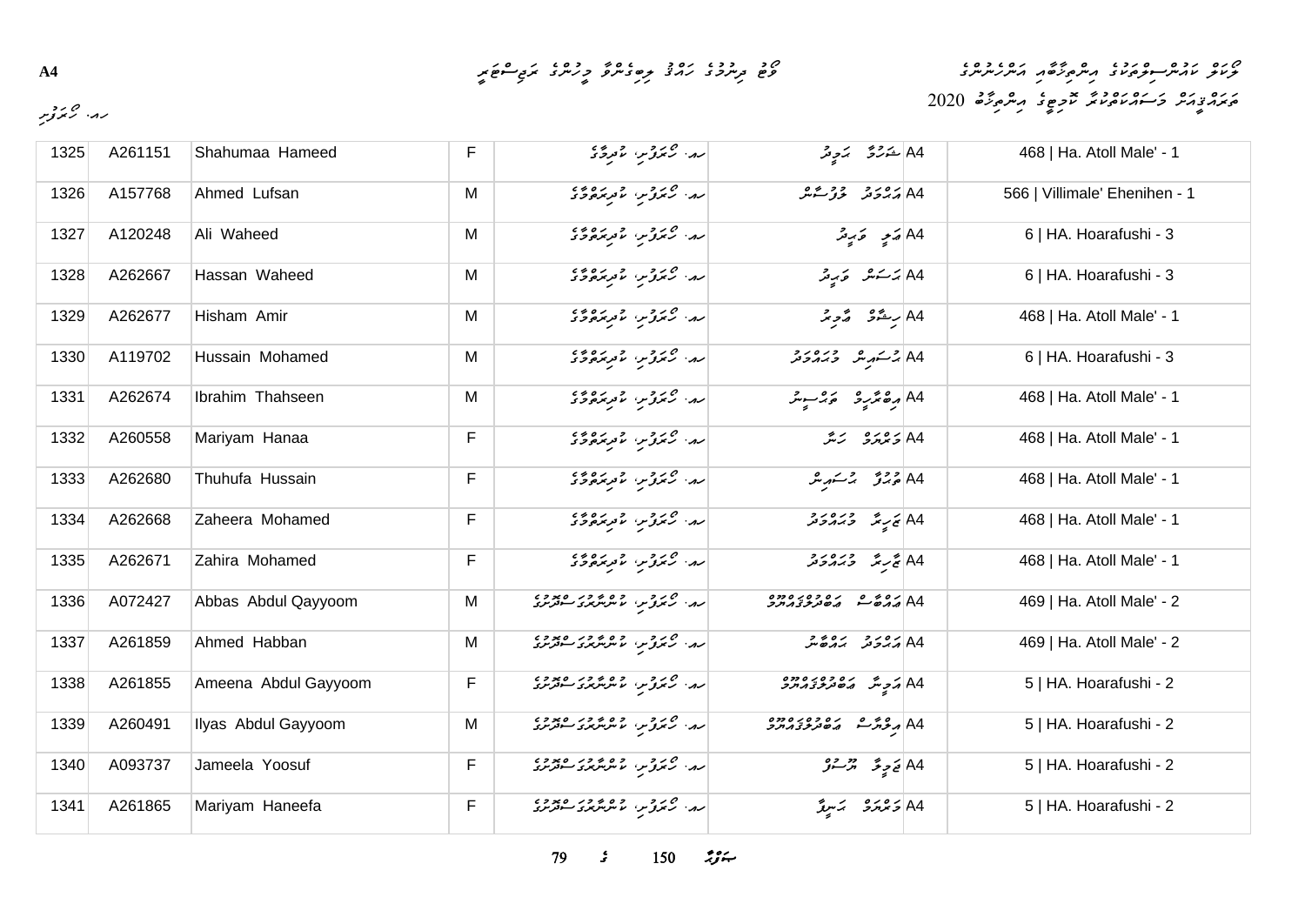*sCw7q7s5w7m< o<n9nOoAw7o< sCq;mAwBoEw7q<m; wBm;vB* م من المسجد المسجد المسجد المسجد المسجد العام 2020<br>مسجد المسجد المسجد المسجد المسجد المسجد المسجد المسجد المسجد ال

| 1342 | A261857 | Mohamed Bunyaameen         | M           | ر د. هم دوم در در مرد ده و د و د و د                                           | A4  <i>دینہ دو</i> مشروب                       | 335   GDh. Thinadhoo - 1  |
|------|---------|----------------------------|-------------|--------------------------------------------------------------------------------|------------------------------------------------|---------------------------|
| 1343 | A261864 | Mohamed Hassan             | M           |                                                                                | A4 <i>دېم ده به ش</i> ر                        | 5   HA. Hoarafushi - 2    |
| 1344 | A061047 | Yoosuf Abdul Gayyoom       | M           | ر در هروس از ده بود و د ده و د و د<br>ارد از مرکزامور از ما متوسط در استفراندی |                                                | 5   HA. Hoarafushi - 2    |
| 1345 | A260465 | Aishath Waseela            | $\mathsf F$ | رە، رىمۇقرىي ئامر                                                              | A4 مەم ھەسىم قىسىمىتىكى كىل                    | 6   HA. Hoarafushi - 3    |
| 1346 | A260590 | Asiyath Husniyya           | F           | رە، رىزۇس ئابرەترى                                                             | A4 م <sup>ح</sup> سورہ جے میں مگر              | 5   HA. Hoarafushi - 2    |
| 1347 | A260588 | Ibrahim Mahir              | M           | رە ئەتروپر، ئاترەترى                                                           | A4 مەھەرىرى ئەرىر                              | 5   HA. Hoarafushi - 2    |
| 1348 | A067065 | Nasriyya Yoosuf            | F           | رە . ئەترىس، ئاترەترى                                                          | A4 مَرْبَّسْمَ بِرْرْمَرَّ مَرْتَسُورُ         | 468   Ha. Atoll Male' - 1 |
| 1349 | A143798 | Ummu Kulsoom Fathuhiyya    | $\mathsf F$ | رە ، ئەترىس، ئاترەترى                                                          | AA REGERO CORRA                                | 468   Ha. Atoll Male' - 1 |
| 1350 | A092680 | Abdul Hakeem Mohamed Fulhu | M           | رە ئەترىپ ئايرىدى                                                              | A4 رەدەر بەرەردىرە<br>A4 مەھىرىرىرى مەمەمەرىرى | 4   HA. Hoarafushi - 1    |
| 1351 | A263511 | Ahmed Falah                | M           | رە، ئەترۇس ئاترىيەت ك                                                          | A4 كەبرى بىر ئەنزىر بىر                        | 4   HA. Hoarafushi - 1    |
| 1352 | A263513 | Aishath Ziyana             | $\mathsf F$ | رە ، ئەترۇس ئاتىرىدى ئ                                                         | A4 مَدْمِرْ مَسَوْمَ مَح مِرَّسَرَ             | 4   HA. Hoarafushi - 1    |
| 1353 | A138352 | Aminath Zeena              | F           | ىد. ئەندۇس مىمدىدى                                                             | A4 مَرْحِ سَمَعْ مَمْ سَمَّ                    | 468   Ha. Atoll Male' - 1 |
| 1354 | A092676 | Fathimath Zihuna           | F           | رە، رىمۇقىر، ئامرىدى ئ                                                         | A4 تَهِ <i>حَقَّ</i> بِمِ حَسَّرَ              | 468   Ha. Atoll Male' - 1 |
| 1355 | A126479 | Haanee Ibrahim             | F           | رە، ئەترۇس ئايرىدى                                                             | A4 ٿيپ م <i>ھنڙپ</i> و                         | 4   HA. Hoarafushi - 1    |
| 1356 | A263515 | Hawwa Zarana               | F           | رە، ئەترۇس ئايرىدى ئ                                                           | A4 بَهُ مِنْ سَمَّ سَمَّدَ سَمَّ               | 468   Ha. Atoll Male' - 1 |
| 1357 | A104291 | Ibrahim Falah              | M           | رە، رىمۇرىن ئامرىيەت كا                                                        | A4 <sub>مر</sub> ھ <i>مُدْرِدْ وَ وَدُّ</i>    | 4   HA. Hoarafushi - 1    |
| 1358 | A062805 | Mohamed Falah              | M           | رە، رىمۇمر، ئامرىيەنجى                                                         | A4  32025 ترىچە                                | 4   HA. Hoarafushi - 1    |

 $80$  *s*  $\cancel{0}$  **150** *n***<sub>s</sub>**  $\cancel{0}$  *n*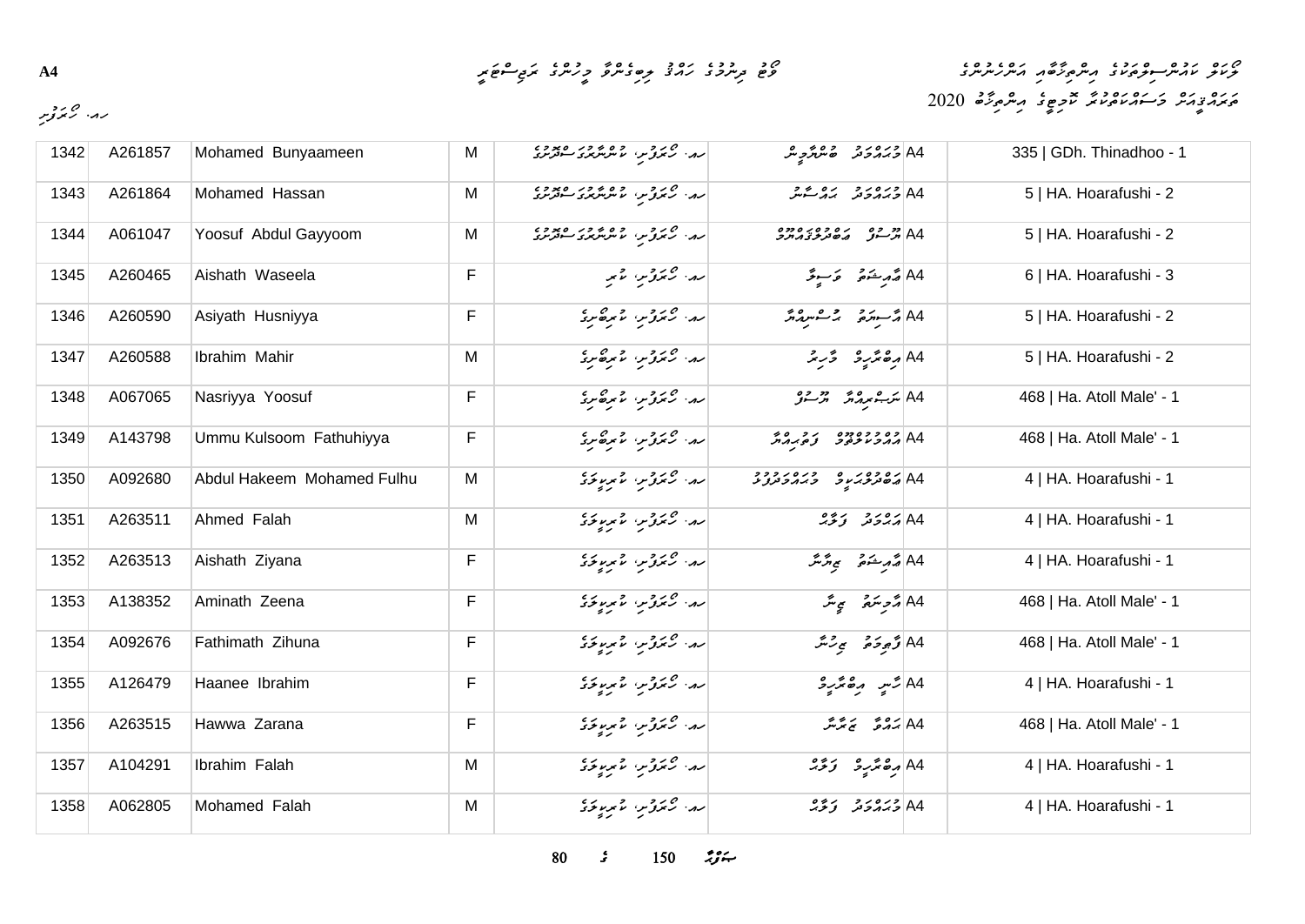*sCw7q7s5w7m< o<n9nOoAw7o< sCq;mAwBoEw7q<m; wBm;vB* م من المسجد المسجد المسجد المسجد المسجد العام 2020<br>مسجد المسجد المسجد المسجد المسجد المسجد المسجد المسجد المسجد ال

| 1359 | A157280 | Zoona Abdul Hakeem     | F           | رە، جىمۇم، مىمبەلخە     | A4 تيمگر <i>م م هو هر جر</i> ير و              | 4   HA. Hoarafushi - 1    |
|------|---------|------------------------|-------------|-------------------------|------------------------------------------------|---------------------------|
| 1360 | A162630 | Ahmed Nooman           | M           | رە، رىمۇقرىي غرىرى      | A4 <i>הכפיר ההכת</i>                           | 469   Ha. Atoll Male' - 2 |
| 1361 | A264492 | Hafeeza Nooman         | F           | رە، ئەنزۇس بورى         | A4 بَرَوٍ هُمْ سَمْهُ دَّسْ                    | 6   HA. Hoarafushi - 3    |
| 1362 | A151671 | Liusha Numan           | F           | رو، رحمزوين عربي        | A4 مِ <sub>م</sub> ْرِیْتُہ سُم <i>ِی</i> ڈَ ش | 323   GA. Vilin'gili - 1  |
| 1363 | A264496 | Mohamed Latheef        | M           | رو، رحمزوين عربي        | A4 دېمەد ئەرە                                  | 6   HA. Hoarafushi - 3    |
| 1364 | A047587 | Nooman Mohamed         | M           | رە، رىمۇقرىي غرىرى      | A4 شهرم من دره در د                            | 6   HA. Hoarafushi - 3    |
| 1365 | A042701 | Abdul Nasir Usman      | M           | رەر ئەترۇس بەزەردىق     | A4 مەھەرمەشبەتر مەمۇرىس                        | 280   Dh. Bandidhoo - 1   |
| 1366 | A259685 | Ali Ahsan              | M           | رە رىمزۇر، بەزەردە      | A4 <i>ھَ۔جِہ مَہُ</i> سَمَسَ                   | 468   Ha. Atoll Male' - 1 |
| 1367 | A128859 | Aminath Shibana        | F           | رەسكە ئەرەب بوغەر ئەمەت | A4 مَّ حِ سَعَةٍ مَسْتَ مَّتَ مَّتَ            | 468   Ha. Atoll Male' - 1 |
| 1368 | A259580 | Dhauoodh Usman         | M           | رە ئەترىپ بەلەردە       | A4 مرمرمر موضع م                               | 4   HA. Hoarafushi - 1    |
| 1369 | A259667 | Dhiyana Ishag          | $\mathsf F$ | رە ئەترىپ بەلەردە       | A4 مری <i>مگر مرتبر پ</i> ر                    | 4   HA. Hoarafushi - 1    |
| 1370 | A157034 | Hidhayaa Rasheed       | F           | رە ئەترىپ بەلەردە       | A4 بِقَرْمَرٌ   مَرَشِيقَر                     | 468   Ha. Atoll Male' - 1 |
| 1371 | A259675 | Ibrahim Faisal         | M           | رە ئەترىپ بەلەردە       | A4 مەھەرىپ قەم يىكى                            | 4   HA. Hoarafushi - 1    |
| 1372 | A058497 | Nafeesa Usman          | F           | رە ئىزۇس بەزەندى        | A4 سَمِرٍ شَہ مَہْ وَصَمَّر                    | 468   Ha. Atoll Male' - 1 |
| 1373 | A055920 | Ali Rauf               | M           | رو، رحموقرما ترتوی      | A4 ڪچ پر <i>م</i> وه                           | 5   HA. Hoarafushi - 2    |
| 1374 | A093702 | Nafeesa Thuththu Manik | F           | رو، رحموقرما المرمورة   |                                                | 5   HA. Hoarafushi - 2    |
| 1375 | A074269 | Ahmed Nazim            | M           | رە ئەترۇس مەمەمى        | A4 <i>مَدْدَوَنْتْ</i> سُمْعِ رَحْمَ           | 468   Ha. Atoll Male' - 1 |

 $81$  *s*  $150$  *n***<sub>y</sub>**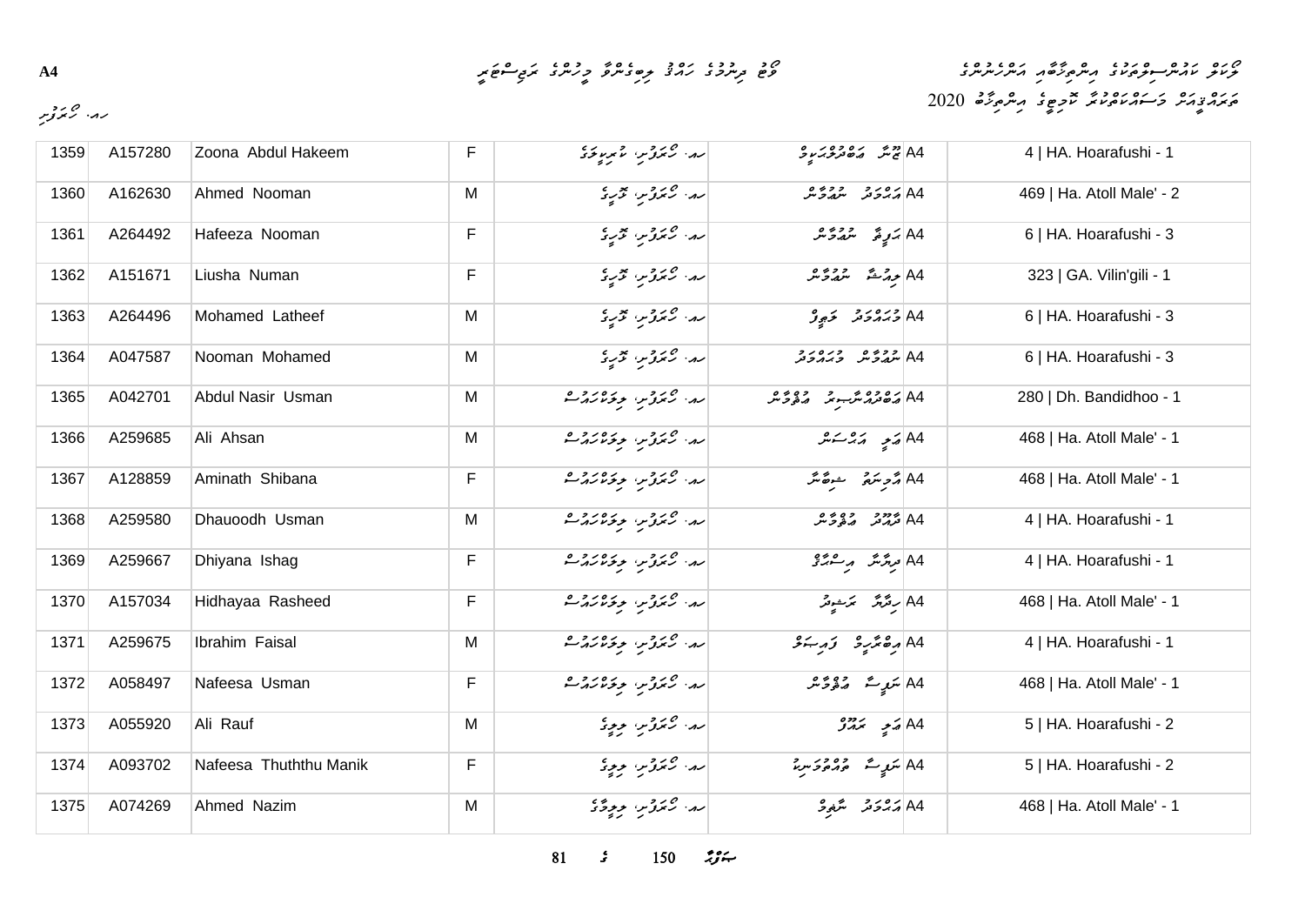*sCw7q7s5w7m< o<n9nOoAw7o< sCq;mAwBoEw7q<m; wBm;vB* م من المرة المرة المرة المرجع المرجع في المركبة 2020<br>مجم*د المريض المربوط المربع المرجع في المراجع المركبة* 

| 1376 | A260444 | Hamdhoon Rifath    | M            | رە. رىمۇرىن مەمەدى      | A4 كەۋدىمە مو <i>ۋەتم</i> ۇ                    | 5   HA. Hoarafushi - 2    |
|------|---------|--------------------|--------------|-------------------------|------------------------------------------------|---------------------------|
| 1377 | A260345 | Hamid Riffath      | M            | رړ. رموتر، ووژد         | A4 جُومِرٌ موث <i>وم</i> ُ حَم                 | 5   HA. Hoarafushi - 2    |
| 1378 | A260440 | Hassan Hameed      | M            | رە. رىمۇس مەمەم         | A4  پرستمبر   پر ټر                            | 5   HA. Hoarafushi - 2    |
| 1379 | A094776 | Ibrahim Nazim      | M            | رە. رىمۇس مەمەم         | A4 مەھەمگەر ئىس سى <i>مبو</i> گ                | 5   HA. Hoarafushi - 2    |
| 1380 | A155315 | Ilyaas Gasim       | M            | رە : 2 ئۇترىيە ، مويۇتى | A4 مرتزم تخرید تح                              | 5   HA. Hoarafushi - 2    |
| 1381 | A260448 | Mahamoodh Riffath  | M            | رړ. رموتر، ووژد         | A4 575 مرومو                                   | 468   Ha. Atoll Male' - 1 |
| 1382 | A093708 | Mariyam Abdulla    | $\mathsf F$  | رو، رحموقر، ووودٌ       | A4 <del>5 محرمرد</del> محرك مقدالله            | 5   HA. Hoarafushi - 2    |
| 1383 | A260436 | Mohamed Mukhthaaru | M            | رە. رىمۇس مەمەدى        | A4 32,023 ووفوعه                               | 5   HA. Hoarafushi - 2    |
| 1384 | A260445 | Saadha Gasim       | $\mathsf F$  | رر رنمز در دروه         | A4 كەنزىقر ئۇسى <i>رى</i>                      | 5   HA. Hoarafushi - 2    |
| 1385 | A075986 | Mohamed Nooradeen  | M            | رە بەردىن جەرودە        | A4 وبره دو دوبره موسر<br>A4 وبرمروس سربرمرموسر | 6   HA. Hoarafushi - 3    |
| 1386 | A085378 | Azra Dawood        | $\mathsf F$  | رە رىمۇس ئۇيۇتمە        | A4 كەنترىگە ئ <i>ۇددە</i>                      | 4   HA. Hoarafushi - 1    |
| 1387 | A263046 | Aishath Nadha      | $\mathsf{F}$ | رە ئەتروپ ئەرزەم        | A4 مُگرمشمو سَرتمُر                            | 6   HA. Hoarafushi - 3    |
| 1388 | A093778 | Aminath Naswa      | $\mathsf{F}$ | رە، رىزۇس كەردەت        | A4 مَّ حِ سَمَّعَ مَسَرَّحَتَ                  | 6   HA. Hoarafushi - 3    |
| 1389 | A093775 | Farisha Ibrahim    | F            | رە ، ئەتروس كەردىم ئە   | A4 ۇَمِرْتْ مِرْھَمَّرِ وَ                     | 6   HA. Hoarafushi - 3    |
| 1390 | A061183 | Ibrahim Mohamed    | M            | رە ، ئەتروپ ئۇرىردى     | A4 رەئزىرو ئەرەر ئ                             | 6   HA. Hoarafushi - 3    |
| 1391 | A263042 | Mariyam Shaufa     | F            | رە، رىزۇس كەردەت        | A4 كەبىر بىر ئەرەتى ئىسىمىتى ئى                | 469   Ha. Atoll Male' - 2 |
| 1392 | A263043 | Mohamed Shifau     | M            | رە رىرى ئورىدى          | A4 <i>\$ بەر جى ئەۋە</i>                       | 6   HA. Hoarafushi - 3    |

*82 sC 150 nNw?mS*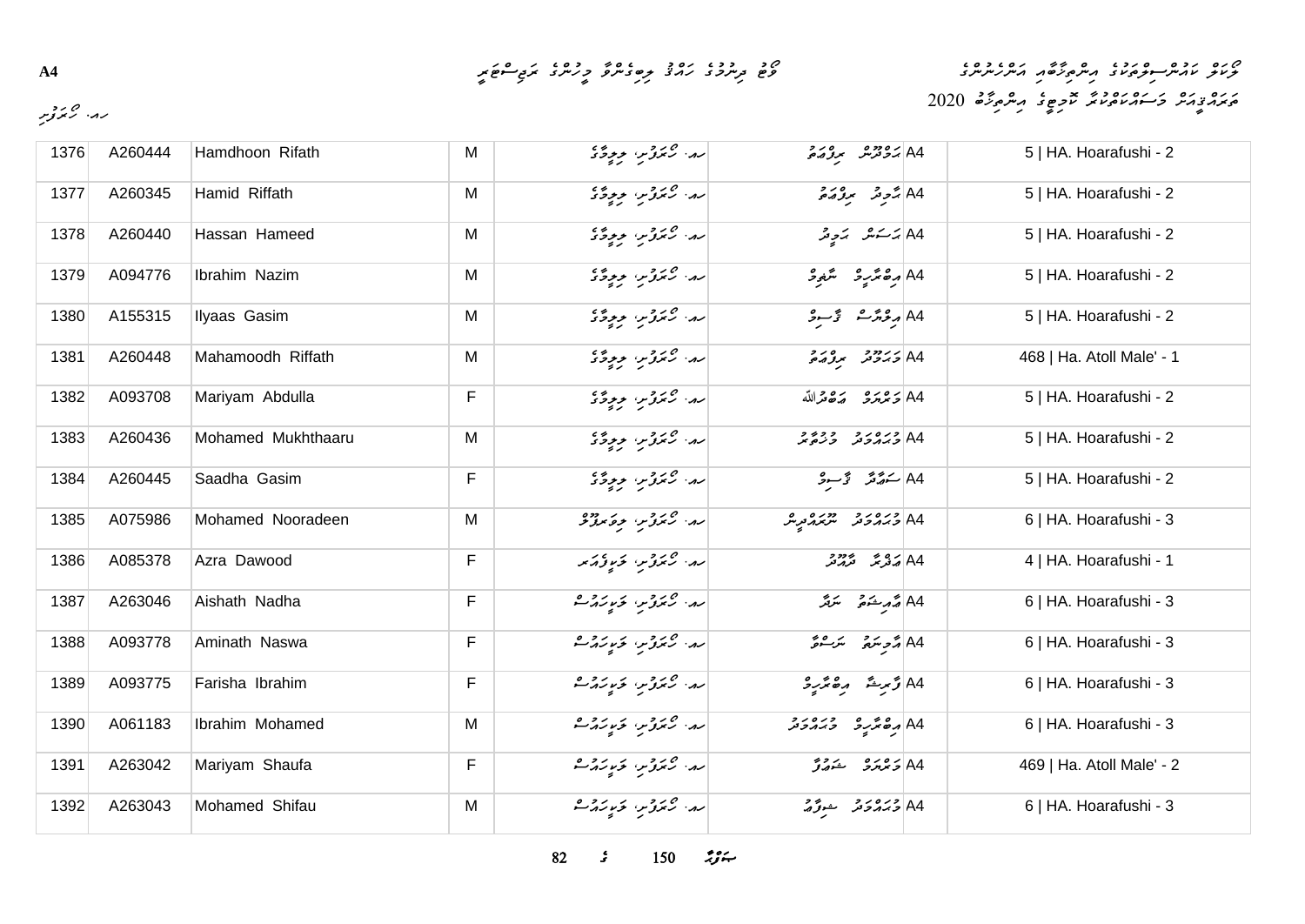*sCw7q7s5w7m< o<n9nOoAw7o< sCq;mAwBoEw7q<m; wBm;vB* م من المسجد المسجد المسجد المسجد المسجد العام 2020<br>مسجد المسجد المسجد المسجد المسجد المسجد المسجد المسجد المسجد ال

| 1393 | A054976 | Sakeena Hussain       | F            | رە بەلگە ئۇر ئىرىدە م      | A4  ستمبریٹر کے ش <i>ہر</i> یٹر        | 6   HA. Hoarafushi - 3       |
|------|---------|-----------------------|--------------|----------------------------|----------------------------------------|------------------------------|
| 1394 | A259483 | Ibrahim Arif          | M            | رە ئەتروپ ۋە دە            | A4 مەھەمگەر <i>5 مەم</i> رى            | 4   HA. Hoarafushi - 1       |
| 1395 | A264070 | Aishath Nadheema      | F            | رە ئەترۇپ دەر              | A4 مەم شىمى سىرىپى <del>د</del>        | 4   HA. Hoarafushi - 1       |
| 1396 | A093488 | Rugiyya Ali           | $\mathsf F$  | رە بار ئابرۇس كەنگەس       | A4 برتو <i>م</i> ه که مرکز که بر       | 468   Ha. Atoll Male' - 1    |
| 1397 | A260712 | Sajuwa Ahmed          | F            | بها رمحمد فرود المحفر المر | A4 كەنتى ھەم ئەركىتىلىر                | 468   Ha. Atoll Male' - 1    |
| 1398 | A125489 | Abdulla Arif          | M            | رە، رىمۇم، دۇر.            | A4 مَصْعَرْاللَّهُ مَ <i>حْمَوْ</i>    | 632   Hulhumale' Ehenihen-18 |
| 1399 | A142975 | Ahmed Arif            | M            | رە، رىمۇقرىن ئۇزىر         | A4 كەبرى قىر ئەسىرتى                   | 5   HA. Hoarafushi - 2       |
| 1400 | A261868 | Aishath Mohamed       | $\mathsf F$  | رە، رىمۇقرىن ئۇزىر         | A4 مەم شەھرە جەم <i>جەم</i> ج          | 632   Hulhumale' Ehenihen-18 |
| 1401 | A094447 | Athiyya Mohamed       | $\mathsf F$  | رە ، ئەندۇس دۇر.           | A4 <i>مَجِهْدٌ حَدَّمُ دَوَ</i>        | 632   Hulhumale' Ehenihen-18 |
| 1402 | A160919 | Mariyam Adila Mohamed | $\mathsf{F}$ | رە، رىمۇقر، ئۇزىر          | A4 كەنگەر 2 مەرق 270 دەر د             | 462   Srilanka / Colombo - 3 |
| 1403 | A094448 | Sobira Hussain        | $\mathsf F$  | رە، رىمۇقرا ئۇزىر          | A4 بەھ <i>پىرىگە بەستى</i> ر بىر       | 632   Hulhumale' Ehenihen-18 |
| 1404 | A263233 | Faalih Rasheed        | M            | رە، ئەنزۇس ئۇرىز           | A4 وَّحِرِيْ - مَرَشِ <sub>و</sub> مْر | 469   Ha. Atoll Male' - 2    |
| 1405 | A263234 | Faariu Rasheed        | M            | رە، رىمۇقر، دۇرىر          | A4 قُرِيرٍ مَرَ <sub>شُو</sub> مَرُ    | 469   Ha. Atoll Male' - 2    |
| 1406 | A368471 | Fahudha Rasheed       | F            | رړ. رنگور، وګورته          | A4 كَرْمَةٌ كَرَحْدٍ مِّرْ             | 6   HA. Hoarafushi - 3       |
| 1407 | A260653 | Fauzaa Rasheed        | $\mathsf{F}$ | رە، رىمۇر ئور              | A4 كَرَمْ مَخْ سَمَسْوِمْر             | 6   HA. Hoarafushi - 3       |
| 1408 | A093787 | Ibrahim Rasheed       | M            | رە ، ئەترۇس دۇرىز          | A4 م <i>وھ مگرچ</i> و محمشی محمد       | 6   HA. Hoarafushi - 3       |
| 1409 | A082121 | Izzath Rasheed        | M            | رە، رىمۇقرىن ئۇيغ          | A4 م <i>وهنج هي مرڪومر</i>             | 469   Ha. Atoll Male' - 2    |

**83** *s* **150** *n***<sub>s</sub>***n***<sub>s</sub>**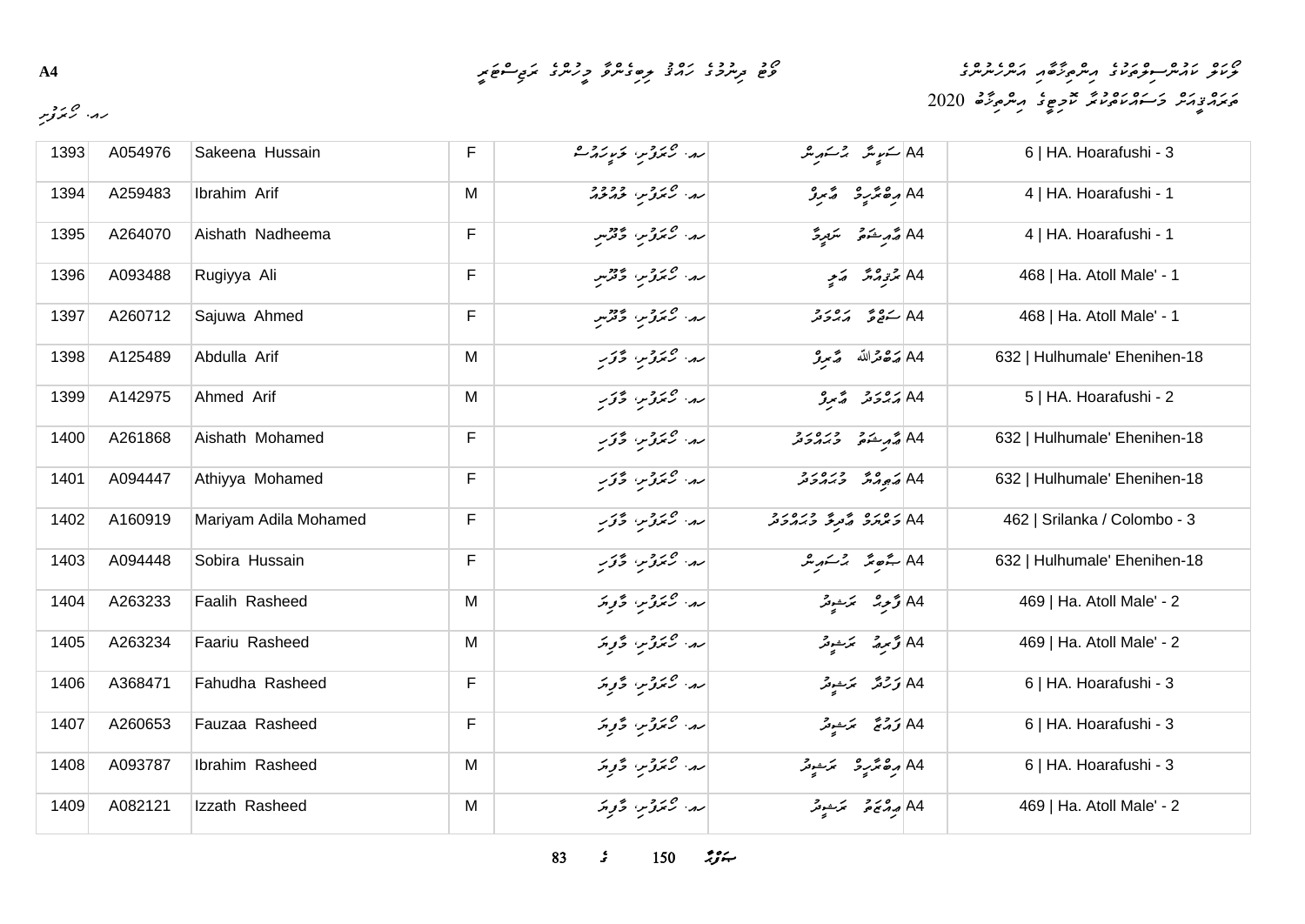*sCw7q7s5w7m< o<n9nOoAw7o< sCq;mAwBoEw7q<m; wBm;vB* م من المسجد المسجد المسجد المسجد المسجد العام 2020<br>مسجد المسجد المسجد المسجد المسجد المسجد المسجد المسجد المسجد ال

| 1410 | A093788 | Nahsha Ibrahim          | F            | رە بەلگەدىن ئۇرىگە                                | A4 سَرَكْتُمْ مِنْ مُحَرِكْ           | 469   Ha. Atoll Male' - 2    |
|------|---------|-------------------------|--------------|---------------------------------------------------|---------------------------------------|------------------------------|
| 1411 | A055661 | Ahmed Mumthaz           | M            | رە بەردىر، ئەيدە،                                 | A4 كەمەدە مەدە مەدە                   | 468   Ha. Atoll Male' - 1    |
| 1412 | A261070 | Mohamed Baaish          | M            | رړ ه روس وسي                                      | A4 <i>2522 حُمدة.</i>                 | 5   HA. Hoarafushi - 2       |
| 1413 | A051969 | Nahida Dhon Manik       | F            | رړ ه روس وسي                                      | A4 مَّرْرِقَدَ قَرْمَرْدَ مِرْمَ      | 462   Srilanka / Colombo - 3 |
| 1414 | A046235 | Thuththu Kamana Abdulla | $\mathsf F$  | رد. رورو ومعنا                                    | A4 ووجويز مركز وقرالله                | 462   Srilanka / Colombo - 3 |
| 1415 | A091824 | Abdul Hameed Ibrahim    | M            | رە بەرەپ بەر ەيدە ئ                               | A4 مَ <i>ھوجہ جو مَد م</i> ِ مَحْرِ ج | 4   HA. Hoarafushi - 1       |
| 1416 | A091815 | Ahmed Amir              | M            | رد. رکور در در درده                               | A4 كەبرى قىم ھەج ئىر                  | 468   Ha. Atoll Male' - 1    |
| 1417 | A081311 | Amira Hameed            | F            | رړ ور د در د ده.<br>رړ رمرون                      | A4 م <i>مَّحِ مَّہ ب</i> َحَقِّہُ م   | 4   HA. Hoarafushi - 1       |
| 1418 | A259784 | Athira Hameed           | F            | ہ دو ہے کا معاون<br>ماہ کیموں وی ستون             | A4 ۾َ جو سَمَ سَرِ جِمْر              | 4   HA. Hoarafushi - 1       |
| 1419 | A259790 | Bahira Hameed           | $\mathsf{F}$ | رە بەر دىرە بەر ەيدە ،                            | A4 جُرِيمٌ بَرَجٍ مُرْ                | 4   HA. Hoarafushi - 1       |
| 1420 | A091811 | Fathimath Hussain       | F            | رە بەر دەر بەر ەيدە دە<br>رە، كەندۇس كەرسەتىرىرى  | A4 <i>وَّجِوَدَةْ</i> بِرْسَهِرِيْتَر | 468   Ha. Atoll Male' - 1    |
| 1421 | A163257 | Mahira Hameed           | F            | رە بەر دەر بەر ەيدە دە<br>رەپ كەندۈس كەر سەندىرى  | A4 دُرِيمٌ پَر دِمْرُ                 | 4   HA. Hoarafushi - 1       |
| 1422 | A260296 | Mariyam Nafha           | $\mathsf F$  | رە بەر دەر بەر ەيدە دە<br>رە، كەندۈس؛ ئەي سەندىرى | A4 كەبىر بىر ئىستى ئىستىد             | 4   HA. Hoarafushi - 1       |
| 1423 | A091814 | Mohamed Amir            | M            | رد. رکوبر، نور ۱۶۵۵.<br>زد. رنگوبر، نوی-افزاری    | A4 <i>52825 مرَّح</i> مد              | 468   Ha. Atoll Male' - 1    |
| 1424 | A148230 | Mohamed Rasheed         | M            | رد. جرو و در میدوه                                | A4 <i>وُبَرُوْدَوْ</i> كَرَسُوِيْرُ   | 4   HA. Hoarafushi - 1       |
| 1425 | A081312 | Shamira Hameed          | F            | رو. محمومي، نوی سعوده                             | A4 ڪُم <i>و بَنَّہ بَہُ دِينَ</i>     | 4   HA. Hoarafushi - 1       |
| 1426 | A259781 | Shathira Hameed         | F            | رړ ور د در د ده.<br>رړ رمرون                      | A4 ڪُن <i>وبنگ برَج</i> ينگر          | 4   HA. Hoarafushi - 1       |

*84 sC 150 nNw?mS*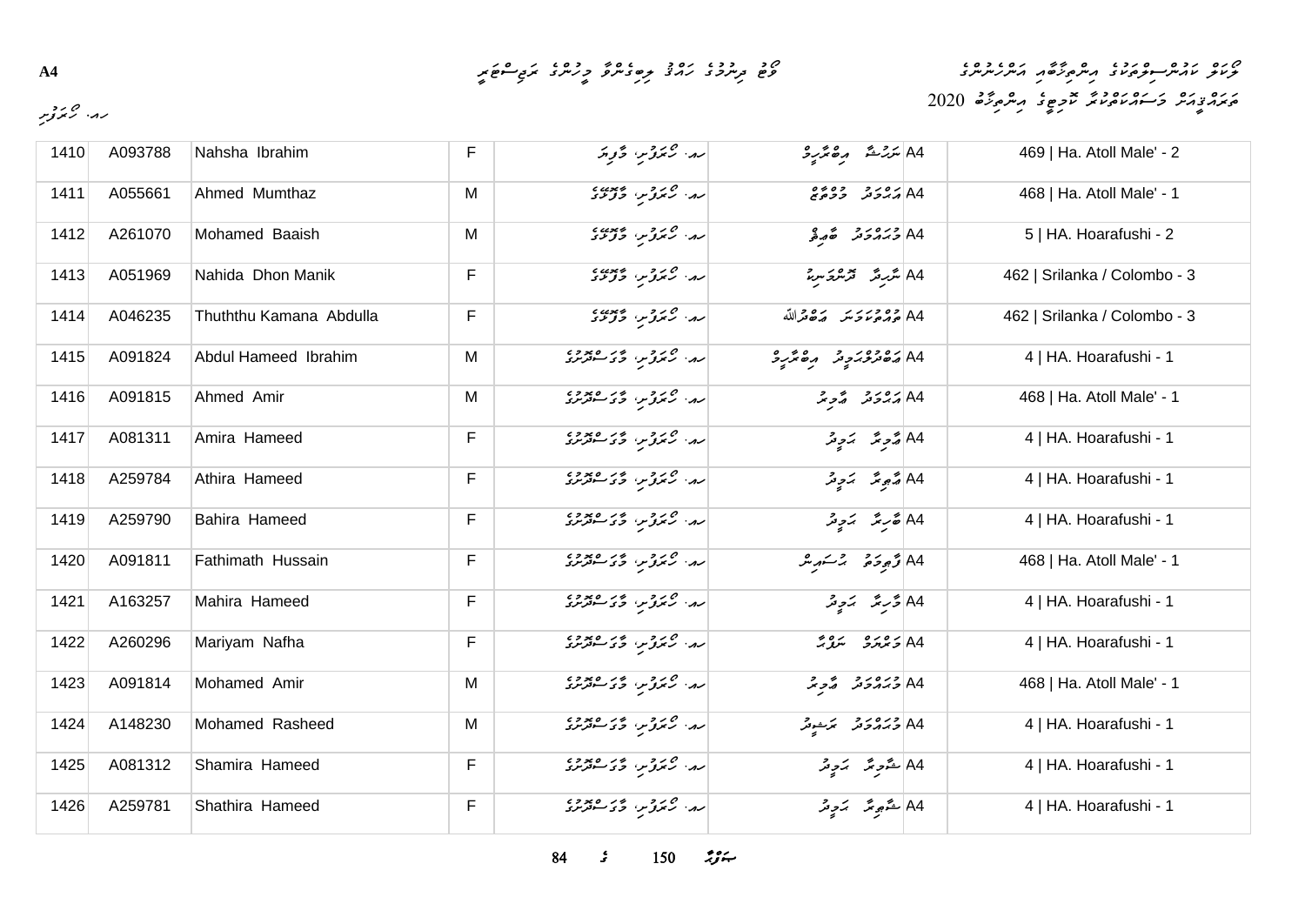*sCw7q7s5w7m< o<n9nOoAw7o< sCq;mAwBoEw7q<m; wBm;vB* م من المسجد المسجد المسجد المسجد المسجد العام 2020<br>مسجد المسجد المسجد المسجد المسجد المسجد المسجد المسجد المسجد ال

| 1427 | A259788 | Yaasiraa Abdul Hameed       | F           | رە ئەترۇس دىمىسىدە      | A4 تَرْسِعْهُ      مَ٥٤\$\$\$                     | 468   Ha. Atoll Male' - 1  |
|------|---------|-----------------------------|-------------|-------------------------|---------------------------------------------------|----------------------------|
| 1428 | A053055 | Maimoona Abdul Latheef      | $\mathsf F$ | به محدوثين ومحتفظ       | A4 <i>خم جمع ش</i> ه مص <i>حر محبو</i> ر محمد الم | 6   HA. Hoarafushi - 3     |
| 1429 | A085908 | Fathimath Ali               | F           | رە زىردىن ئەرىئە        | A4 وَّجِوحَةً صَعِ                                | 4   HA. Hoarafushi - 1     |
| 1430 | A085909 | Khadeeja                    | F           | رە، ئەتزۇر، دەپر        | A4 كرّموجٌ                                        | 4   HA. Hoarafushi - 1     |
| 1431 | A259440 | Madheeha Ali                | F           | رو، رنجوز پنجو پخور پخو | A4 ك <sup>ې</sup> پېرتگە قەمچ                     | 4   HA. Hoarafushi - 1     |
| 1432 | A259439 | Mariyam Muna                | $\mathsf F$ | رە، رىمۇم، ۋە بۇ        | A4 كەبىر <i>بىر ئىگى</i>                          | 4   HA. Hoarafushi - 1     |
| 1433 | A263758 | <b>Ahmed Mohamed Najeeb</b> | M           | رە بالتحدوين كەنگەنلەر  | A4 كەبەك قەمەم 2 مىلي ھ                           | 6   HA. Hoarafushi - 3     |
| 1434 | A103340 | Aishath Muna                | F           | رە ئەترۇپ دىمىر         | A4 مُجم <i>ى شَمَعْ</i> حَسَّرَ                   | 6   HA. Hoarafushi - 3     |
| 1435 | A093800 | Ali Ahmed                   | M           | رو، رحمزقرما الحرماس    | A4 كەبىر كەبر <i>ە دى</i> ر                       | 6   HA. Hoarafushi - 3     |
| 1436 | A058144 | Aminath Leela               | F           | رە، رىمۇم، دىم بىر      | A4 مُجِسَعُ مِعَ                                  | 6   HA. Hoarafushi - 3     |
| 1437 | A260681 | Hussain Samaah              | M           | رە ئەترۇپ دەمبر         | A4 پرستمبر محمد ستر <i>و</i> یر                   | 469   Ha. Atoll Male' - 2  |
| 1438 | A049927 | Ibrahim Mohamed Najeeb      | M           | رەسىسى ئۇرىسى ئەسىر     | A4 مەھگرى قەممىق ئىلگى ھ                          | 469   Ha. Atoll Male' - 2  |
| 1439 | A263765 | Ismail Ahmed                | M           | رە ئەترۇپ دەمبر         | A4 مەشۇم قىر مەردىر                               | 469   Ha. Atoll Male' - 2  |
| 1440 | A122407 | Mohamed Ashraf              | M           | رە، رىمۇمى ئەم          | A4 ويرورو كم شعر                                  | 6   HA. Hoarafushi - 3     |
| 1441 | A263763 | Muzna Ibrahim               | $\mathsf F$ | رە ، ئەترۇس دىماس       | A4 دُج پُر مِنھُ بَرِدْ                           | 6   HA. Hoarafushi - 3     |
| 1442 | A261930 | Ameer Ilyas                 | M           | رە، ئەنزىر، دىرىد       | A4 كەچ ئە مەمەر ئەشر                              | 388   Feydhoo Ehenihen - 1 |
| 1443 | A380517 | Amir Ilyas                  | M           | رە، رىمۇقىر، ئۇرغ       | A4 مُرْحِدٌ مِنْ مِمْ مُرْتَب                     | 469   Ha. Atoll Male' - 2  |

*85 sC 150 nNw?mS*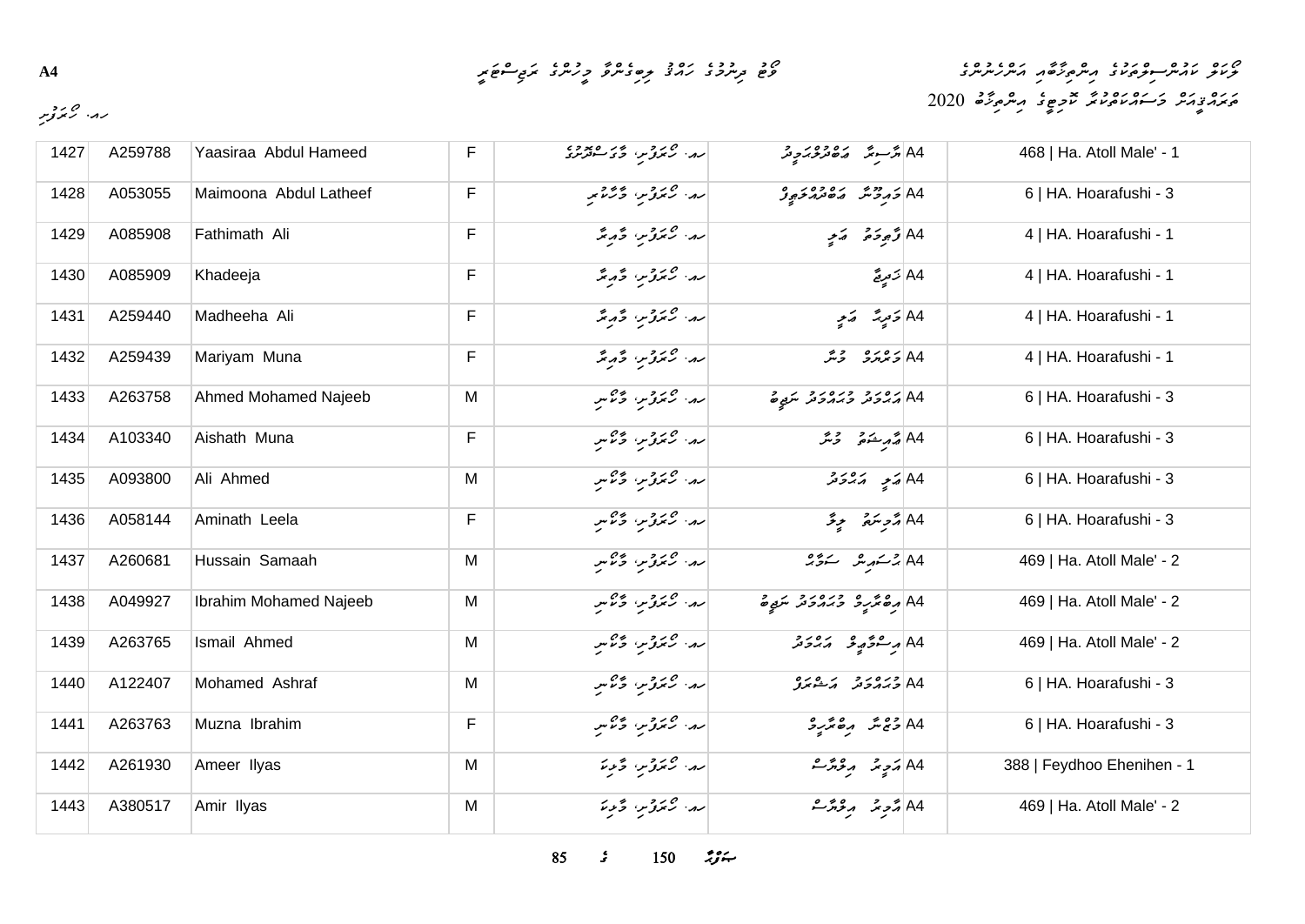*sCw7q7s5w7m< o<n9nOoAw7o< sCq;mAwBoEw7q<m; wBm;vB* م من المرة المرة المرة المرجع المرجع في المركبة 2020<br>مجم*د المريض المربوط المربع المرجع في المراجع المركبة* 

| 1444 | A023903 | Ilyas Ibrahim      | M            | رە، ئەندۇس دۇرىئا    | A4 مەقەرىقىسى مەھەرىپە                    | 6   HA. Hoarafushi - 3       |
|------|---------|--------------------|--------------|----------------------|-------------------------------------------|------------------------------|
| 1445 | A261259 | Sharafiyya Ali     | F            | رە، رىمزىر، ئورغ     | A4 ش <i>ەتزو ھ</i> و ھ                    | 6   HA. Hoarafushi - 3       |
| 1446 | A055267 | Aminath Ibrahim    | F            | رە، رىمۇرىن ئەيرقى   | A4 مَّحِسَمَ مِعْمَدٍ مِ                  | 469   Ha. Atoll Male' - 2    |
| 1447 | A261928 | Amra Ahmed         | $\mathsf{F}$ | رە ، ئەنزۇر، ئەبرى   | A4 پره پر پروتر                           | 469   Ha. Atoll Male' - 2    |
| 1448 | A260522 | Imran Ahmed        | M            | رە، ئەنزۇر، ئەربۇ    | A4 مەمەمەر مەمەدىر                        | 132   Lh. Hinnavaru - 2      |
| 1449 | A262631 | Raziyya Yoosuf     | F            | رو، رحمزوین وورد     | A4 بتر <i>شوهر پی می</i> شوی <sub>ر</sub> | 6   HA. Hoarafushi - 3       |
| 1450 | A159189 | Aminath Asifa      | F            | رە، ئەتزۇر، ئەمەنخ   | A4 مَّ حِ سَمَعَ مَّ سَبِعَرَ             | 5   HA. Hoarafushi - 2       |
| 1451 | A061292 | Hariyya Moosa      | $\mathsf{F}$ | رە، ئەتزۇر، دەپرى    | A4 بربر <i>و و ده</i>                     | 5   HA. Hoarafushi - 2       |
| 1452 | A061275 | Khadeeja Moosa     | F            | رە، ئەتزۇر، دەپرى    | A4 كَتَمَدِيحٌ مَحْرٌ — مُحْرُ            | 5   HA. Hoarafushi - 2       |
| 1453 | A261490 | Mariyam Ali        | $\mathsf F$  | رە، ئەنزۇس ئەمەت     | A4 كانترنى كەم                            | 5   HA. Hoarafushi - 2       |
| 1454 | A260474 | Mohamed Hamdhan    | M            | رە، رىمۇتر، ئەرىخ    | A4 دېره د د بره پوه                       | 462   Srilanka / Colombo - 3 |
| 1455 | A061592 | Waheeda Moosa      | $\mathsf{F}$ | رە، رىمۇقرىن ئۇمۇق   | A4 حَ بِيعَد صَنَّصَرَ مُ                 | 469   Ha. Atoll Male' - 2    |
| 1456 | A260322 | Ahmed Reehan       | M            | رە بەردىن دەپ        | A4 <i>مَہُدَوَنِہ پِرِنَ</i> ّسُ          | 468   Ha. Atoll Male' - 1    |
| 1457 | A260433 | Fathimath Rumoosha | $\mathsf F$  | رە بەردىن دەپ        | A4 تَ <i>جوحَمَّةَ مَحَمَّدٌ</i>          | 468   Ha. Atoll Male' - 1    |
| 1458 | A147320 | Mariyam Rameesha   | $\mathsf F$  | رە بەردىن دەپ        | A4 <i>5 بر مرک برد ب</i> گر               | 468   Ha. Atoll Male' - 1    |
| 1459 | A260431 | Mohamed Rameez     | M            | رو، اگريز کرو، اگروي | A4 <i>\$ بَدُوْ جَوْ بَرْدِ</i> يْ        | 468   Ha. Atoll Male' - 1    |
| 1460 | A068924 | Rahuma Saeed       | F            | رە ئەترىپ دە         | A4 <i>بَرَبْرْدُ</i> کوپیٹر               | 468   Ha. Atoll Male' - 1    |

 $86$  *s*  $\cancel{5}$  **150** *z***<sub>***s***</sub>** $\cancel{5}$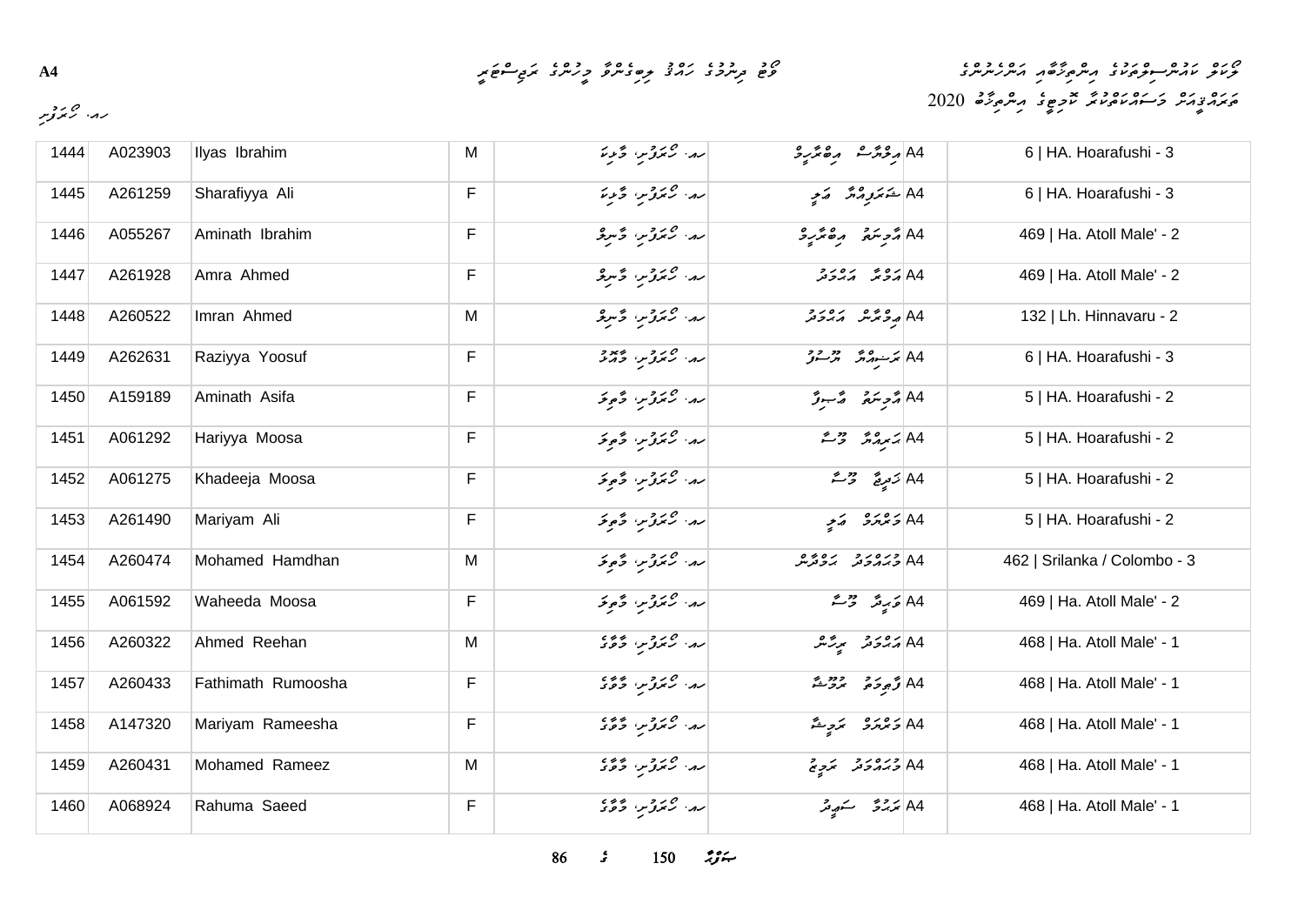*sCw7q7s5w7m< o<n9nOoAw7o< sCq;mAwBoEw7q<m; wBm;vB* م من المسجد المسجد المسجد المسجد المسجد العام 2020<br>مسجد المسجد المسجد المسجد المسجد المسجد المسجد المسجد المسجد ال

| 1461 | A260428 | Waheeda Ali          | F           | رە بە ئەترۇس جۇي         | A4 حَ پيمَد صَعِي                           | 468   Ha. Atoll Male' - 1    |
|------|---------|----------------------|-------------|--------------------------|---------------------------------------------|------------------------------|
| 1462 | A349955 | Ahmed Aiman Ali      | M           | رە زىرۇس ۋەۋ             | A4 كەبۇر <i>قىرى كەبىر كەب</i> ر            | 632   Hulhumale' Ehenihen-18 |
| 1463 | A104031 | Ali Waheed           | M           | رە بەردىن ئەدە           | A4 <i>ھَ جِه حَبي</i> قر                    | 4   HA. Hoarafushi - 1       |
| 1464 | A259882 | Mohamed Muaz         | M           | رە، رىمۇتر، دەۋ          | A4 323.23 وه ح                              | 468   Ha. Atoll Male' - 1    |
| 1465 | A061732 | Ahmed Faiz           | M           | رە، رىمزۇر، دۇرىتر       | A4 كەشكە قىرىقى ئىل                         | 4   HA. Hoarafushi - 1       |
| 1466 | A263574 | Aminath Rismee       | $\mathsf F$ | رە، رىمزۇر، دۇرىتر       | A4 مُرْحِ سَرَمْ مِنْ سُوحِ                 | 4   HA. Hoarafushi - 1       |
| 1467 | A122663 | Ash had Faiz         | м           | رە، رىمزۇر، دۇرىئە       | A4 كەشەرىق تۇرى <u>ق</u>                    | 468   Ha. Atoll Male' - 1    |
| 1468 | A262127 | Aishath Shoora       | F           | رە ، ئەيزۇر، ئ           | A4 مەم ئىشقى ھەتتىر                         | 632   Hulhumale' Ehenihen-18 |
| 1469 | A262131 | Aminath Shiznee      | F           | رە، رىمۇم، دى            | A4 مُرْحِ سَرَمَج مَ سِرِيمَ سِرِ           | 632   Hulhumale' Ehenihen-18 |
| 1470 | A262129 | Hussain Sooraj       | M           | رە بە ئەترىس ئەم         | A4 پر کے مربی مقصر ہے                       | 632   Hulhumale' Ehenihen-18 |
| 1471 | A260521 | Mohamed Saail        | M           | رە، رىمۇم، دىج           | A4  <i>وبروبرو</i> گهرو                     | 121   B. Eydhafushi - 1      |
| 1472 | A060958 | Murthala Ali         | M           | رە بەللەر ئەس ئەس        | A4 دىمەم ئە ھېمبر                           | 6   HA. Hoarafushi - 3       |
| 1473 | A262655 | Aalima Shaura Ismail | F           | رە رىمۇم، دېرو           | A4 مَرْمِرَدَّ حْمَدْ مِنْ مِرْمَدَّ مِرْمْ | 6   HA. Hoarafushi - 3       |
| 1474 | A260318 | Ahmed Maain Mohamed  | M           | رە، ئەندۇس ئ             | A4 בכביב יב היי כמבכים                      | 4   HA. Hoarafushi - 1       |
| 1475 | A083257 | Mohamed Abdul Rahman | M           | رە، رىمۇتىر، ئ           | A4 ورەرو رەۋەرەپەر                          | 4   HA. Hoarafushi - 1       |
| 1476 | A082216 | Abdul Majid Mohamed  | M           | رو، كريزوس كرومج مرتد ده | A4 رەمەرى بىر مەرمەر مەرمە                  | 632   Hulhumale' Ehenihen-18 |
| 1477 | A001583 | Abdul Waahid Mohamed | M           | رە، رىمۇم، ئەرقىقلىرد    | A4 رەمەر ئەرەر دىرەر د                      | 5   HA. Hoarafushi - 2       |

*87 sC 150 nNw?mS*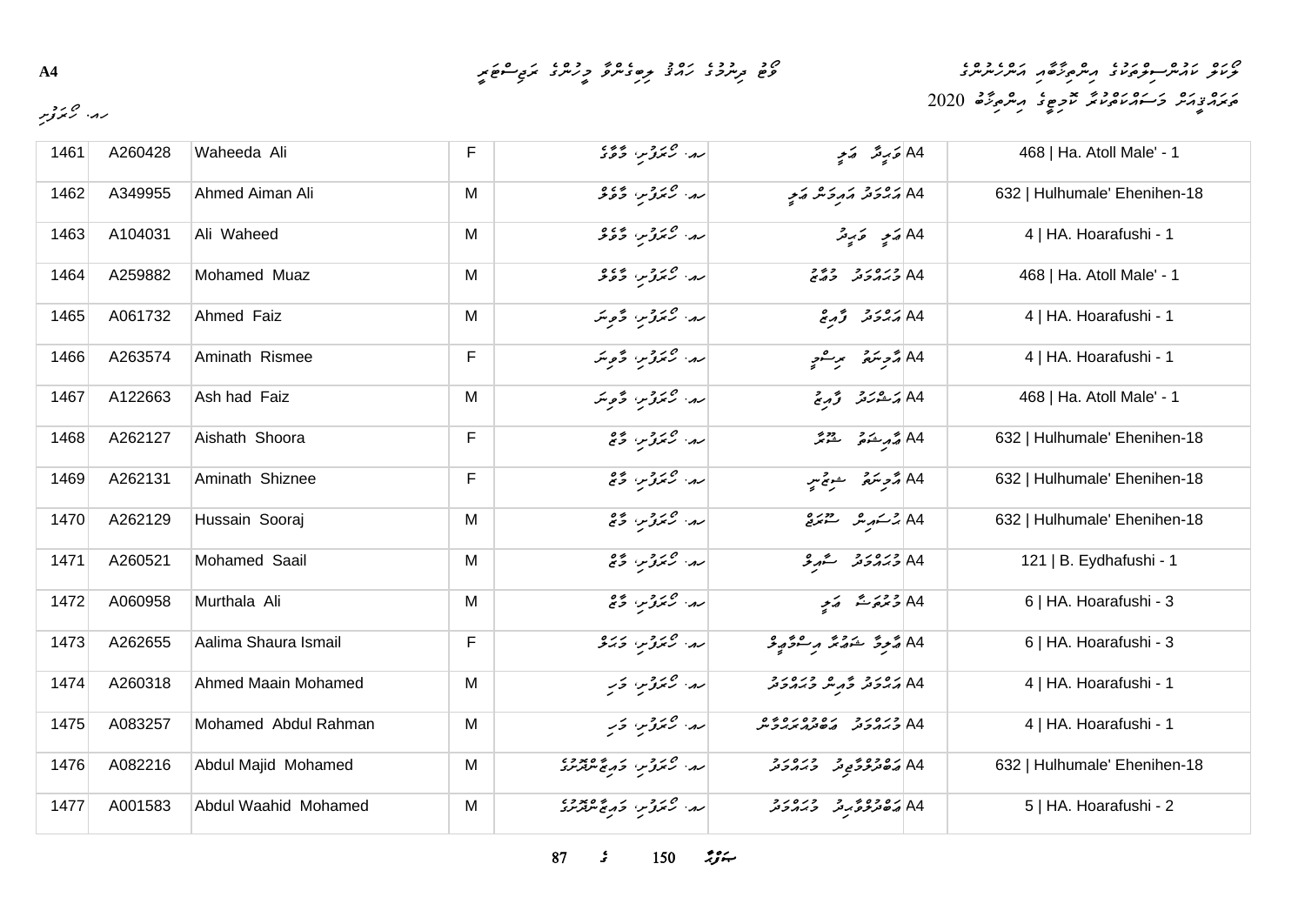*sCw7q7s5w7m< o<n9nOoAw7o< sCq;mAwBoEw7q<m; wBm;vB* م من المسجد المسجد المسجد المسجد المسجد العام 2020<br>مسجد المسجد المسجد المسجد المسجد المسجد المسجد المسجد المسجد ال

| 1478 | A093747 | Aneesa Mohamed          | F           | رە بە ئەترۇس ئەرىج مەدرى                                                                            | A4  كەسپەسىم ئەمەكەتىر                  | 469   Ha. Atoll Male' - 2            |
|------|---------|-------------------------|-------------|-----------------------------------------------------------------------------------------------------|-----------------------------------------|--------------------------------------|
| 1479 | A260512 | Hassan Sham Abdul Wahid | M           | رو، كريزوس كرو، محسور دوه                                                                           | A4 يَرْسَسْ حَدَّوْ مُهْ مُرْحَرَّ بِرْ | 469   Ha. Atoll Male' - 2            |
| 1480 | A261923 | Mariyam Zaina           | F           | روم المحروم المحروم و ده ده ده                                                                      | A4 كەمھەر ئىس ئىرىش                     | 354   Fuvahmulah Hulhangu Uthuru - 1 |
| 1481 | A093742 | Mohamed Qasim           | M           | رە ، ئەنزۇس خەرج ئىرىدىرى                                                                           | A4  <i>دېمم</i> وتر گ <sup>ې</sup> و    | 5   HA. Hoarafushi - 2               |
| 1482 | A093745 | Niuma Mohamed           | F           | روم المحروم المحرم المحرم والمحرم والمحرم والمحرم والمحرم والمحرم والمحرم والمحرم والمحرم والمحرم و | A4 سرچ و محمد المرحمد                   | 469   Ha. Atoll Male' - 2            |
| 1483 | A093746 | Shaheeda Mohamed        | $\mathsf F$ | رو، رحمومن ځورځ مرمرن                                                                               | A4 خَرِيرٌ وَبَرُووَتَرُ                | 5   HA. Hoarafushi - 2               |
| 1484 | A093744 | Shameema Mohamed        | F           | رە ، ئەندۇس خەرج ئىرىدىرى                                                                           | A4 خَوَرِ وَبَرُودَرَ                   | 632   Hulhumale' Ehenihen-18         |
| 1485 | A074870 | Ahmed Sharif            | M           | رە - 2ىزۇپ ئ                                                                                        | A4 كەش <sup>ى</sup> رىقى مەشمىرتى       | 468   Ha. Atoll Male' - 1            |
| 1486 | A093808 | Aishath Razna           | $\mathsf F$ | رە، رىمۇس ئ                                                                                         | A4 مەم ئىشقى ئىس ئىرىنى ئىگر            | 462   Srilanka / Colombo - 3         |
| 1487 | A120823 | Aminath Rashfa          | F           | رە، رىمزۇس ئەت                                                                                      | A4 مَّ حِسَمَعَ مَنْ مَشْرَقَّ          | 468   Ha. Atoll Male' - 1            |
| 1488 | A120824 | Fathimath Raheema       | $\mathsf F$ | رە - 2ىزۇپ ئ                                                                                        | A4 وَّجِوحَةٌ تَمَدِيَّةٌ               | 468   Ha. Atoll Male' - 1            |
| 1489 | A260698 | Hawwa Raudhaa           | F           | رە، رىمۇم، ئ                                                                                        | A4 بَهُمْ مَعْ مَدَمَّد                 | 468   Ha. Atoll Male' - 1            |
| 1490 | A093809 | Mariyam Rushdha         | F           | رە، رىمۇم، ئ                                                                                        | A4 ك <i>ر بروز بر ش</i> وتر             | 5   HA. Hoarafushi - 2               |
| 1491 | A044033 | Mohamed Waheed Usman    | M           | رو، رحمزمن ځځه                                                                                      | A4 <i>32,025 و وه وه و</i>              | 5   HA. Hoarafushi - 2               |
| 1492 | A141230 | Fathimath Mohamed       | $\mathsf F$ | رو، رحمزویں ڈوَرَّ                                                                                  | A4 تَهِ دَمَ حَمَدَ مَدَ مَرَ           | 6   HA. Hoarafushi - 3               |
| 1493 | A206725 | Mohamed Farhan          | M           | رو، رحمزتور، رَحِرْرٌ                                                                               | A4 دېرمار د دي.<br>A4 دېرمار و برېژنگر  | 468   Ha. Atoll Male' - 1            |
| 1494 | A260547 | Ameeza Najeeb           | F           | رە، رىمۇقر، ئەنۋە                                                                                   |                                         | 468   Ha. Atoll Male' - 1            |

*88 sC 150 nNw?mS*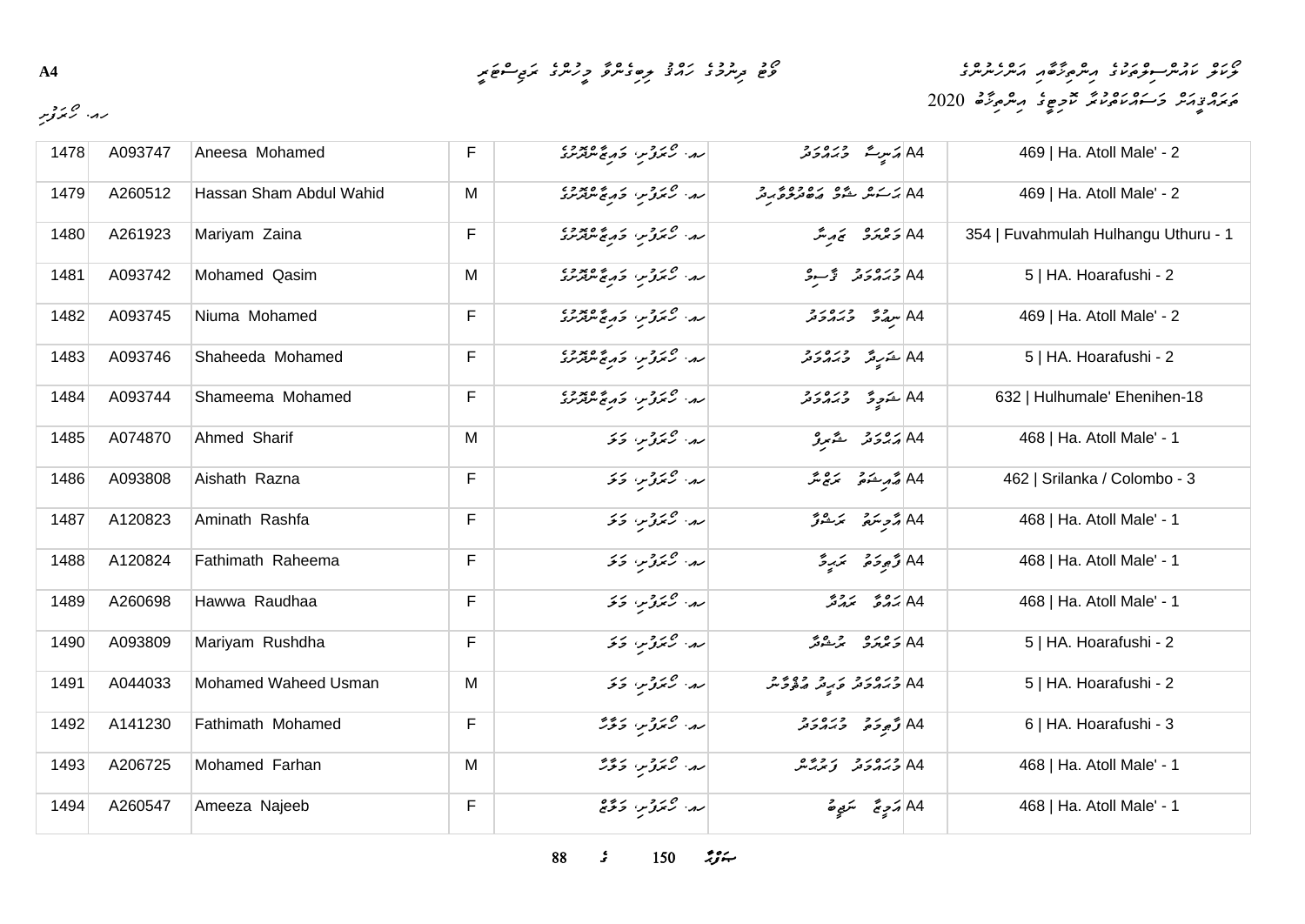*sCw7q7s5w7m< o<n9nOoAw7o< sCq;mAwBoEw7q<m; wBm;vB* م من المسجد المسجد المسجد المسجد المسجد العام 2020<br>مجم*د المسجد المسجد المستجد المسجد المسجد المسجد المسجد المسجد المسجد المسجد المسجد المسجد المسجد المسجد المسجد* 

| 1495 | A072251 | Aminath Najeeb   | F           | رە بە ئەبروس ئەنزى | A4  مُرْحِ سَوْءٍ مَسَمَّدٍ صَحْبِ | 6   HA. Hoarafushi - 3       |
|------|---------|------------------|-------------|--------------------|------------------------------------|------------------------------|
| 1496 | A262623 | Asadhu Moosa     | M           | رە، رىمۇقر، ئەقەمچ | A4 كەشھەر ج <sup>ەم</sup> ش        | 468   Ha. Atoll Male' - 1    |
| 1497 | A052467 | Ashraf Najeeb    | M           | رە ، ئەترۇپ كەلگە  | A4 كەشقە <i>تىرى ھەق ھەق</i>       | 6   HA. Hoarafushi - 3       |
| 1498 | A262624 | Hamdha Moosa     | F           | رە ، ئەترۇپ كەلگە  | A4 بَرَوْتَر بِیْتَ                | 632   Hulhumale' Ehenihen-18 |
| 1499 | A262627 | Ismail Najeeb    | M           | رە، رىمۇتر، ئەنۋى  | A4 مرڪو <i>ڏو پ</i> و سَمِيھَ      | 468   Ha. Atoll Male' - 1    |
| 1500 | A043701 | Moosa Najeeb     | M           | رە، رىمۇقر، ئەقەمچ | A4 فَرْسَّہُ سَمَ <i>بِي ھ</i> ُ   | 6   HA. Hoarafushi - 3       |
| 1501 | A093768 | Raheema Moosa    | $\mathsf F$ | رە، رىمۇتر، ئەنۋى  | A4 بَرَرٍ حٌ حٌ مُتَّ              | 632   Hulhumale' Ehenihen-18 |
| 1502 | A104548 | Rahma Moosa      | F           | رە، ئەتزۇر، ئەۋق   | $23$ $22$ $\approx$ A4             | 6   HA. Hoarafushi - 3       |
| 1503 | A262622 | Ramla Moosa      | $\mathsf F$ | رە بەردىن دەپ      | $23$ $22$ $22$ $-$ A4              | 632   Hulhumale' Ehenihen-18 |
| 1504 | A262619 | Rauna Moosa      | $\mathsf F$ | رە، رىمۇقر، ئەقرى  | A4 بَرَيْرَ مَنْ حَرْ مَشْر        | 6   HA. Hoarafushi - 3       |
| 1505 | A262614 | Shaahunaz        | $\mathsf F$ | رە ، ئەترۇپ كەلگە  | A4 شرح شرح                         | 6   HA. Hoarafushi - 3       |
| 1506 | A262626 | Usaidh Moosa     | M           | رە ، ئەترۇس كەلگە  | A4 پر مسر پر حق محمد شد            | 468   Ha. Atoll Male' - 1    |
| 1507 | A073999 | Hassan Amir      | M           | رە بەردىن ئەۋرىمە  | A4   پرستر م <i>ح</i> مح پر        | 468   Ha. Atoll Male' - 1    |
| 1508 | A080906 | Hawwa Easa Fulhu | $\mathsf F$ | رە بەردىن ئەۋرىم   | A4 بَرْدُیَّ پِرِ یَوْرُ           | 5   HA. Hoarafushi - 2       |
| 1509 | A072483 | Umar Mohamed     | M           | رە بەردىن ئەۋرىمە  | $32023$ $252$ $A4$                 | 468   Ha. Atoll Male' - 1    |
| 1510 | A260544 | Aishath Asra     | $\mathsf F$ | رە، ئەتزۇير، ئەنگە | A4 مەم ئەھقىر مەكتەتتىر            | 6   HA. Hoarafushi - 3       |
| 1511 | A162724 | Aminath Ali      | F           | رە بەردىن ئەنگە    | A4 مَرْحِبَ مَعْرَضِ مَسْتَجِبِ    | 6   HA. Hoarafushi - 3       |

*89 sC 150 nNw?mS*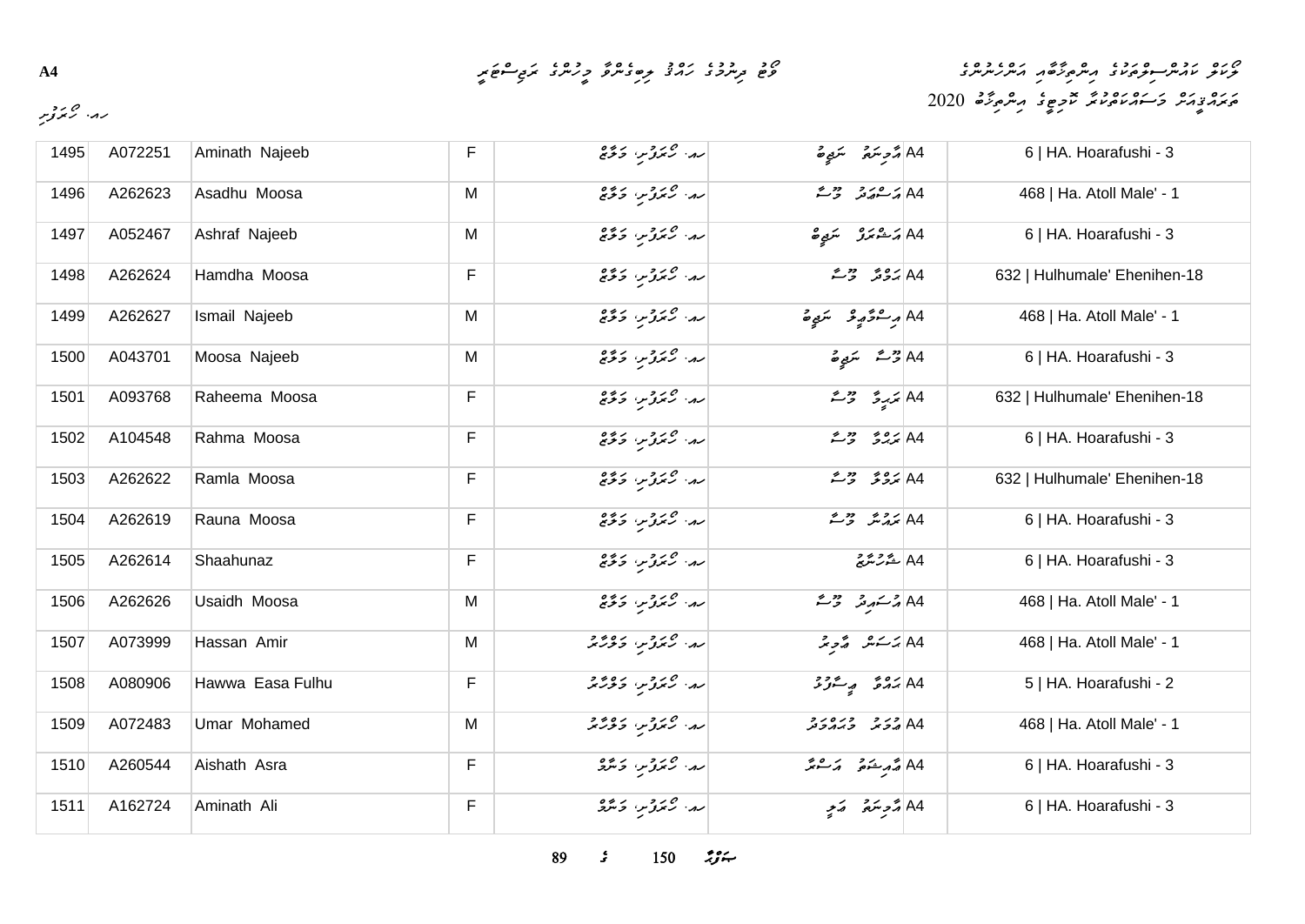*sCw7q7s5w7m< o<n9nOoAw7o< sCq;mAwBoEw7q<m; wBm;vB* م من المسجد المسجد المسجد المسجد المسجد العام 2020<br>مجم*د المسجد المسجد المستجد المسجد المسجد المسجد المسجد المسجد المسجد المسجد المسجد المسجد المسجد المسجد المسجد* 

| 1512 | A262516 | Fathmath Arushee        | F           | رە بەردىن ئەنگە        | A4  <i>وُّهِ دَهُمْ - مُ</i> كْرَسِمِ                                                                                                                                                                                          | 469   Ha. Atoll Male' - 2    |
|------|---------|-------------------------|-------------|------------------------|--------------------------------------------------------------------------------------------------------------------------------------------------------------------------------------------------------------------------------|------------------------------|
| 1513 | A262518 | Mohamed Aushan          | M           | رەپ رىمۇقرىي ئەشرى     | A4 <i>وبەم</i> رى مۇخىر                                                                                                                                                                                                        | 155   K. Hinmafushi - 2      |
| 1514 | A041171 | Abdulla Wajeeh          | м           | رە، رىزۇپ كەندى        | A4 رَصْحْرَاللّه     رَمِي رُ                                                                                                                                                                                                  | 4   HA. Hoarafushi - 1       |
| 1515 | A263708 | Ahmed Haneef            | M           | رە، رىزۇر، ئەتتلەر     | A4 كەندى كى بەر ئىس كىلىن ئىس بىر ئىس بىر ئىس بىر ئىس بىر ئىس بىر ئىس بىر ئىس بىر ئىس بىر ئىس بىر ئىس بىر ئىس<br>مەنبە ئىس بىر ئىس بىر ئىس بىر ئىس بىر ئىس بىر ئىس بىر ئىس بىر ئىس بىر ئىس بىر ئىس بىر ئىس بىر ئىس بىر ئىس بىر | 4   HA. Hoarafushi - 1       |
| 1516 | A263716 | Ibrahim Rimaz           | M           | رە، رىزۇس كەندىر       | A4 مەھمىرى مەدىج                                                                                                                                                                                                               | 4   HA. Hoarafushi - 1       |
| 1517 | A263717 | Mariyam Rifaza          | $\mathsf F$ | رە، رىزۇر، ئەتتلەر     | A4 <i>5 بر برگ</i> تمبرگر تم                                                                                                                                                                                                   | 632   Hulhumale' Ehenihen-18 |
| 1518 | A263704 | Mohamed Adam Fulhu      | M           | رە ئەترىپ كەندىر       | A4 دېره در په ده وو                                                                                                                                                                                                            | 4   HA. Hoarafushi - 1       |
| 1519 | A263712 | Mohamed Rifuathu        | M           | رە، رىزۇپ كەنگەنل      | A4 <i>3232 بروم</i> تو                                                                                                                                                                                                         | 4   HA. Hoarafushi - 1       |
| 1520 | A260677 | Mohamed Azmee Abdulla   | M           | رە، رىمۇم، ئەسىمە      | A4 32025 و ده چ و گوهرالله                                                                                                                                                                                                     | 158   K. Maafushi - 2        |
| 1521 | A263720 | Rifasha Haneef          | F           | رە، رىزۇپ كەندى        | A4 مرتزئے کے سرپر<br>م                                                                                                                                                                                                         | 349   GDh. Rathafandhoo - 1  |
| 1522 | A260666 | Rifsha Haneef           | F           | رە ئەترىپ كەندىر       | A4 بروث تەس <i>ب</i> ۇ                                                                                                                                                                                                         | 155   K. Hinmafushi - 2      |
| 1523 | A161763 | Aishath Maeesha Mohamed | F           | رەر ئەندۇس ئەندىسە     | A4 مُهرِشَمَو وَمِرِشَرَ وَبَرَمُ وَمَ                                                                                                                                                                                         | 4   HA. Hoarafushi - 1       |
| 1524 | A009474 | Abdul Gafoor Moosa      | M           | رە، ئەترۇس كەنگەنى     | A4 رەپور دوم دوم                                                                                                                                                                                                               | 6   HA. Hoarafushi - 3       |
| 1525 | A155877 | Mohamed Imran           | M           | رە ، ئەترۇس كەنگەىچ    | A4 دبره د د بروتر مر                                                                                                                                                                                                           | 6   HA. Hoarafushi - 3       |
| 1526 | A259509 | Arusal Mohamed          | M           | رە، ئەترۇس كەيدىگەنگە  | A4 كەيرىكى ئەمەر ئىس                                                                                                                                                                                                           | 4   HA. Hoarafushi - 1       |
| 1527 | A154131 | Mohamed Adam            | M           | رە، رىمزىر، ئامرىكرونخ | A4 <i>32023 وره</i>                                                                                                                                                                                                            | 468   Ha. Atoll Male' - 1    |
| 1528 | A259500 | Moosa Fathuhee          | M           | رە رىمزور، ئابرىكروگ   | A4 تۇشقە ئۇچ <sub>ە</sub> پە                                                                                                                                                                                                   | 81   N. Manadhoo - 1         |

*90 sC 150 nNw?mS*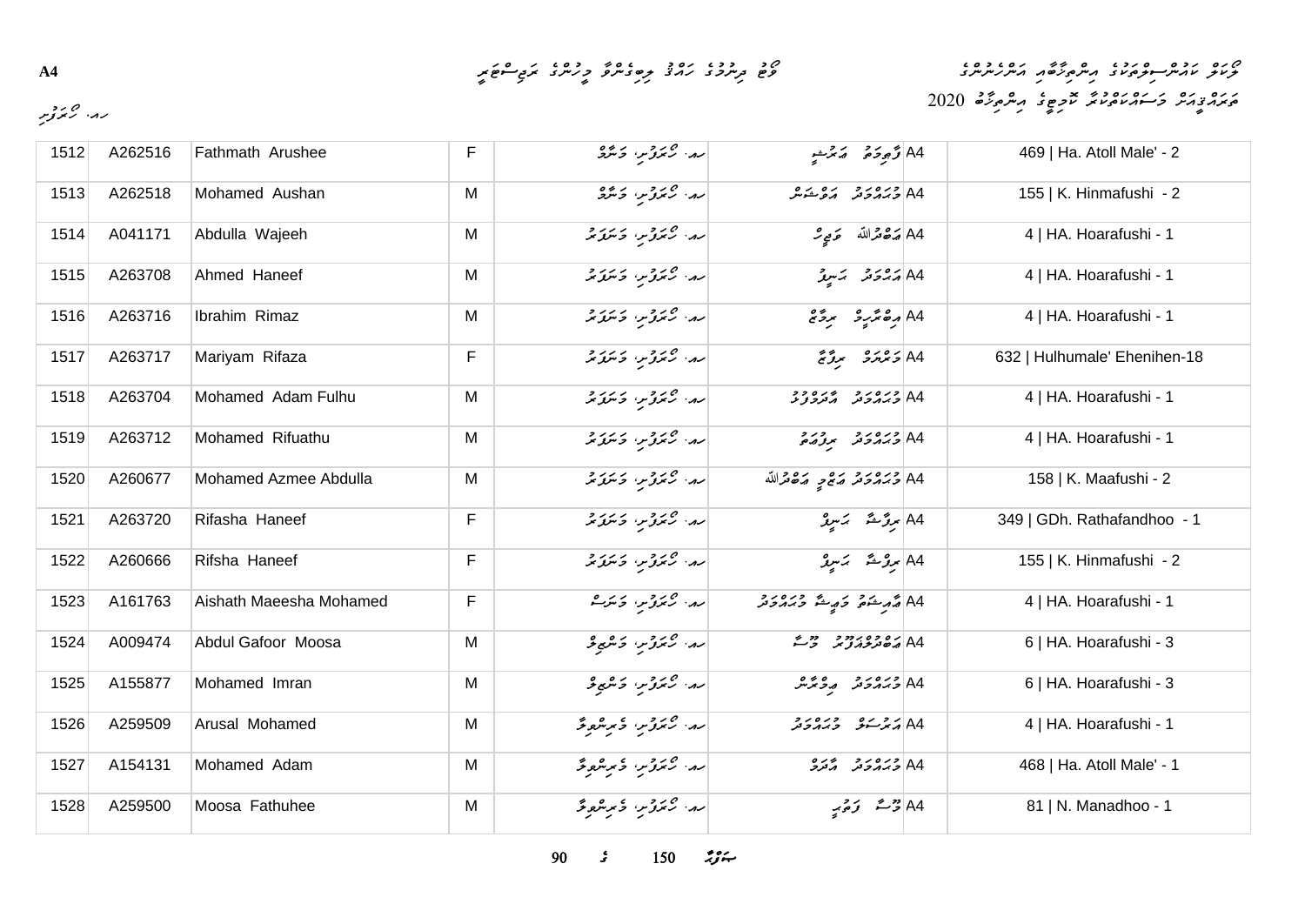*sCw7q7s5w7m< o<n9nOoAw7o< sCq;mAwBoEw7q<m; wBm;vB* م من المرة المرة المرة المرجع المرجع في المركبة 2020<br>مجم*د المريض المربوط المربع المرجع في المراجع المركبة* 

| 1529 | A259502 | Shirumeena Mohamed    | F           | رە بالمحمد ترىپ ئاس ئور شرىغ ئى | A4   خونمركو مركز قرير 25 كر                                   | 4   HA. Hoarafushi - 1       |
|------|---------|-----------------------|-------------|---------------------------------|----------------------------------------------------------------|------------------------------|
| 1530 | A024220 | Abdul Matheen Mohamed | M           | رە، ئەترۇپ ۋى                   | A4 مەھەر <i>250 - 2015ى</i> ر<br>A4 م <i>ەھەر 25 - 2015ى</i> ر | 469   Ha. Atoll Male' - 2    |
| 1531 | A263420 | Mohamed Shah          | M           | رە، رىمۇتور، ئۇ ھ               | A4 \$ يرو 5 مئے مئے تر                                         | 5   HA. Hoarafushi - 2       |
| 1532 | A260657 | Sajwa Abdul Matheen   | $\mathsf F$ | رە، ئەترۇر، ۋى                  | A4 كەن ئەھەر <i>ۋە ئەرە</i> ھە                                 | 462   Srilanka / Colombo - 3 |
| 1533 | A130534 | Mohamed Idrees        | м           | رە ئەترۇپ دەتر                  | A4 <i>وُټرونو و</i> تربر م                                     | 632   Hulhumale' Ehenihen-18 |
| 1534 | A009595 | Adam Naseer           | M           | رو، رنجوز و پر و پر چ           |                                                                | 5   HA. Hoarafushi - 2       |
| 1535 | A261886 | Ayyaas Ali            | M           | رە، ئەندۇس جەندى                | A4 كەبۇرىشقى كەي <u>ج</u>                                      | 469   Ha. Atoll Male' - 2    |
| 1536 | A093738 | Majdha Mohamed        | F           | رە ئەترۇس جەنتى                 | A4 زَنْ ثُمَّ دَبَرُ دُورَ                                     | 5   HA. Hoarafushi - 2       |
| 1537 | A260510 | Mohamed Aash          | M           | رو، رنجمۇقر، جەنتى              | A4 <i>22028 م</i> حمد ش                                        | 160   K. Guraidhoo - 1       |
| 1538 | A261885 | Mohamed Ihusan        | M           | رە، ئەنزۇس جەنتى                | A4 دېرورو مره شم                                               | 469   Ha. Atoll Male' - 2    |
| 1539 | A068012 | Mohamed Zahir Moosa   | M           | رەپ رىمۇقرىيە بەيدىنى           | A4 در در د پر بر در م                                          | 5   HA. Hoarafushi - 2       |
| 1540 | A261888 | Moosa Mohamed Zahir   | M           | رە، ئەنزۇر، جەنئ                | A4 دحمقہ محمد برحمد محمد برحمد                                 | 5   HA. Hoarafushi - 2       |
| 1541 | A261883 | Muneeza Mohamed       | F           | رە، ئەتزۇير، جەنتى              | A4 دَسِيمٌ دَبَرَ دَرَد                                        | 5   HA. Hoarafushi - 2       |
| 1542 | A150631 | Zulfa Mohamed         | F           | رە، ئەتزۇر، جەنتى               | A4 ج و محمد محمد حمد حمد                                       | 5   HA. Hoarafushi - 2       |
| 1543 | A260548 | Abdul Samad           | M           | رە بەردىن چەتلى                 | A4 پرە دە بەر د                                                | 5   HA. Hoarafushi - 2       |
| 1544 | A260549 | Adam Ismail           | M           | رە بەردىن چەتلى                 | A4 مُترَد مِ مُسْرَّمَةٍ مُحَ                                  | 5   HA. Hoarafushi - 2       |
| 1545 | A260556 | Ahmed Aslan           | M           | رە بەردىن جەرمە                 | A4 كەبرى قىر كەسىر ئىسىر                                       | 462   Srilanka / Colombo - 3 |

 $91$  *s*  $150$  *z***<sub>3</sub>** *z***<sub>3</sub>** *i*<sub>3</sub>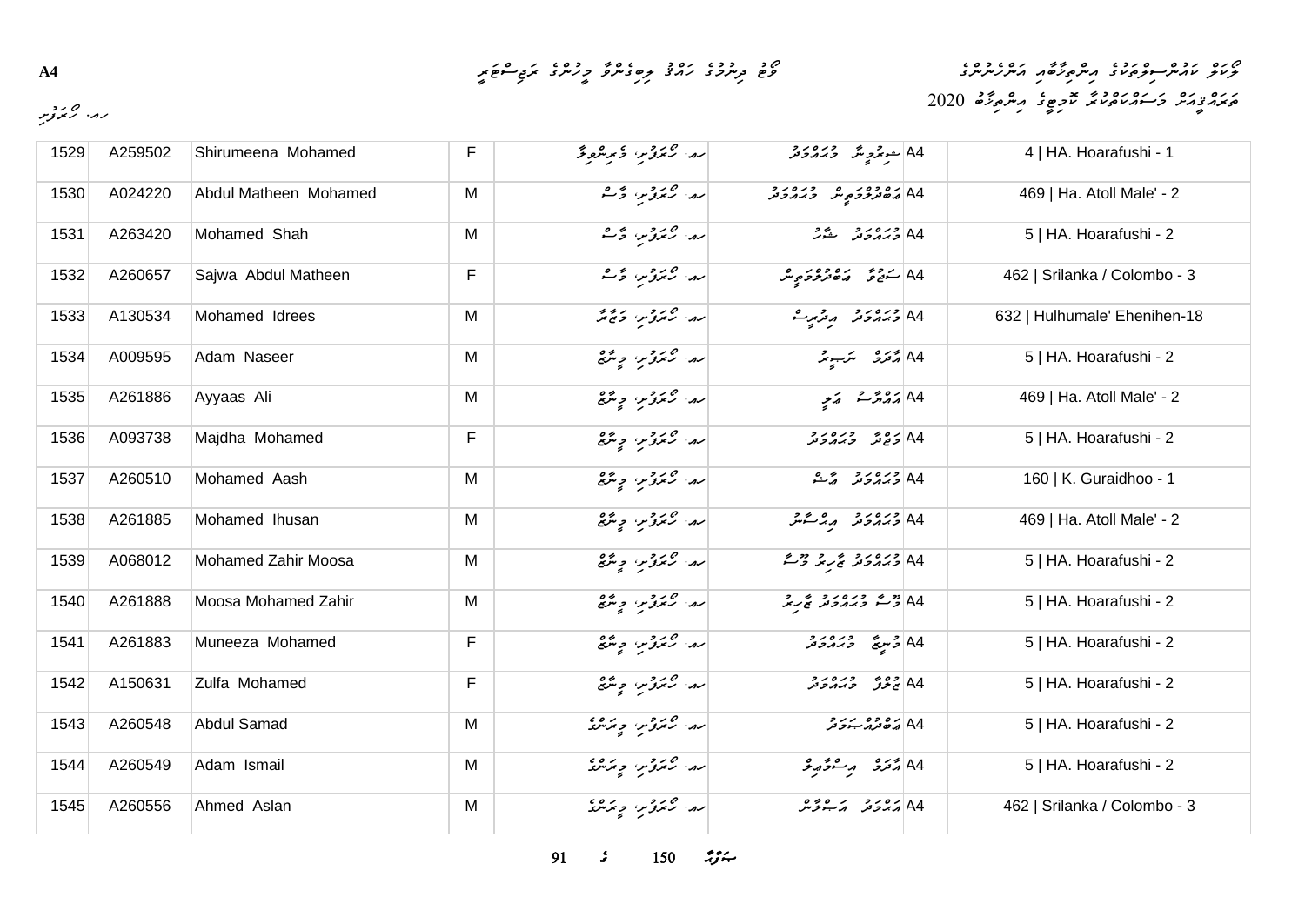*sCw7q7s5w7m< o<n9nOoAw7o< sCq;mAwBoEw7q<m; wBm;vB* م من المسجد المسجد المسجد المسجد المسجد العام 2020<br>مجم*د المسجد المسجد المستجد المسجد المسجد المسجد المسجد المسجد المسجد المسجد المسجد المسجد المسجد المسجد المسجد* 

| 1546 | A093710 | Aishath Waheeda        | F            | رە ئەترۇس جەئىندى       | A4 مَگْرِسْتَوْ کَرَبِرْدَ                | 5   HA. Hoarafushi - 2         |
|------|---------|------------------------|--------------|-------------------------|-------------------------------------------|--------------------------------|
| 1547 | A260553 | Aminath Thahmeena      | $\mathsf F$  | رړ. رمروس چندره         | A4 مَّ <i>حِ سَع</i> ْوَ مَحْ مِحْ مِسَّر | 468   Ha. Atoll Male' - 1      |
| 1548 | A036066 | Aneesa Ali             | $\mathsf F$  | رە بەردىن چەتلى         | A4  پَسِرِیَّتَہ کَہُ جِ                  | 468   Ha. Atoll Male' - 1      |
| 1549 | A052778 | Fareeda Ali            | $\mathsf F$  | رە بەردىن چەرمە         | A4 ق مریم کا مرکز پر                      | 5   HA. Hoarafushi - 2         |
| 1550 | A260551 | Ithumeena Mohamed      | $\mathsf F$  | رە بەردىن چەتلى         | A4 مِهْجٍجِسَّ وَبَرْمُرْحَمْر            | 5   HA. Hoarafushi - 2         |
| 1551 | A066839 | Mohamed Saeed          | M            | رە بەردىن چەتلى         | A4  352,3 \$ سَمَ يَسْمَدِيثَر            | 5   HA. Hoarafushi - 2         |
| 1552 | A036084 | Naseema Ali            | F            | رە بەردىن چەتلى         | A4 سَرَسِوتَر صَعِي                       | 468   Ha. Atoll Male' - 1      |
| 1553 | A262234 | Aishath Rishfa         | F            | رە بەردىرە ئەم ئەم      | A4 مَدْمِرْ شَمَعْ مَمْرِ شَمَرَّ كَمَ    | 5   HA. Hoarafushi - 2         |
| 1554 | A262233 | Aminath Nazleen        | $\mathsf F$  | رە بەردىن ۋە مە         | A4 مَّحِسَمَة مَسَّمَّعِيش                | 5   HA. Hoarafushi - 2         |
| 1555 | A155601 | Ibrahim Nasih          | M            | رە بەر دەر بەم ئەم      | A4 مەھم <i>گىرى مىگەم</i>                 | 5   HA. Hoarafushi - 2         |
| 1556 | A093761 | Ihusana Aboobakuru     | $\mathsf F$  | رړ ورور وه ده           | A4 مركز شور مقصوم مر                      | 5   HA. Hoarafushi - 2         |
| 1557 | A262229 | Khadheeja Abdul Rahman | $\mathsf{F}$ | رو، كريموس، وكالمحوي    | A4 زَمَرِمَ مُصَمَّر مُسَرَّر مُرَّسَ     | 5   HA. Hoarafushi - 2         |
| 1558 | A152814 | Mohamed Aboobakuru     | M            | رد. رود و وه وه         | A4 Croce reces                            | 5   HA. Hoarafushi - 2         |
| 1559 | A262231 | Muhsina Aboobakuru     | F            | رور المرور المعجم وي    | $22222$ $227$ $228$                       | 35   Kulhudhuffushi Uthuru - 1 |
| 1560 | A262237 | Naail Ahmed            | M            | رە بەردىن كەم كەم       | A4 سَمَدِ حَدَّ مَدَّدَ مَدْ              | 469   Ha. Atoll Male' - 2      |
| 1561 | A262232 | Safeenaz Aboobakuru    | $\mathsf F$  | رور المرور المنجم ولاية | A4 كوپەترى مەھەمدىر                       | 5   HA. Hoarafushi - 2         |
| 1562 | A050020 | Ahmed Mohamed          | M            | رە . ئەترىس، ئەق شوڭر   | A4 ג׳כנת כמהכנת                           | 469   Ha. Atoll Male' - 2      |

*92 sC 150 nNw?mS*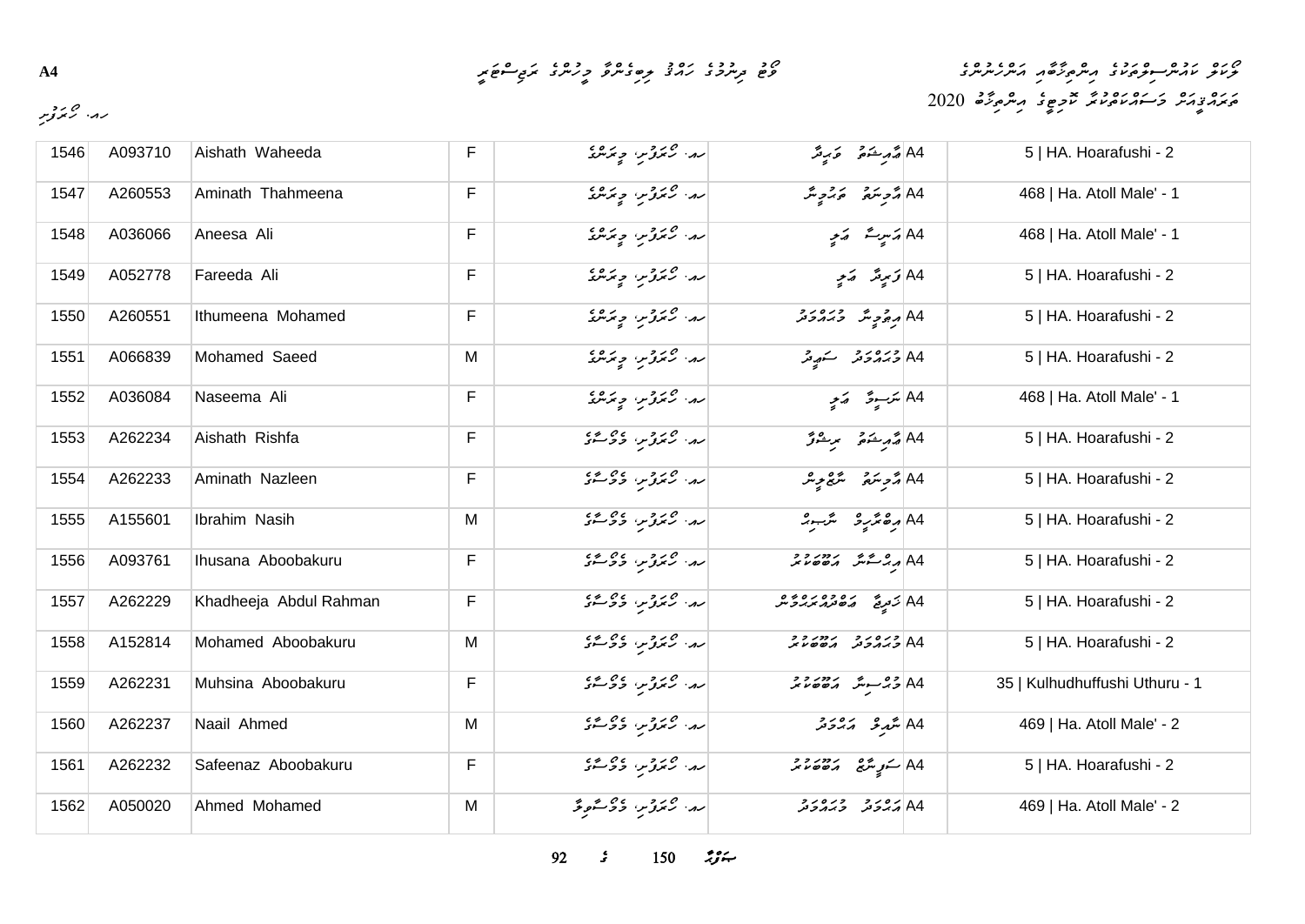*sCw7q7s5w7m< o<n9nOoAw7o< sCq;mAwBoEw7q<m; wBm;vB* م من المرة المرة المرة المرجع المرجع في المركبة 2020<br>مجم*د المريض المربوط المربع المرجع في المراجع المركبة* 

| 1563 | A046105 | Khadeeja Mohamed      | F | رە بەترىرىن كەن شەرىخ      | A4  دَمرِيحٌ      3 دَرُ دُورً قر         | 469   Ha. Atoll Male' - 2    |
|------|---------|-----------------------|---|----------------------------|-------------------------------------------|------------------------------|
| 1564 | A260809 | Abidha Ali            | F | رە، رىمۇترىن جەنگە         | A4 مُحصقہ م <i>ہو</i>                     | 4   HA. Hoarafushi - 1       |
| 1565 | A212892 | Aboobakuru Hassan     | M | رە، رىمۇتو، جەنگە          | $22222$ $-27222$ $-14$                    | 4   HA. Hoarafushi - 1       |
| 1566 | A260813 | Ahmed Afrah           | M | رە، رىمۇتو، جەنگە          |                                           | 4   HA. Hoarafushi - 1       |
| 1567 | A262645 | Ali Samaah            | M | رە، رىمۇترىن جەنگە         | A4 <i>ړنو</i> شو <i>گ</i> ر               | 4   HA. Hoarafushi - 1       |
| 1568 | A122646 | Aminath Nasreena      | F | رە، رىمۇترىن جەنگە         | A4 مَّ حِ سَرَمْ سَرَ سَمْ سِرْ مَشْ      | 4   HA. Hoarafushi - 1       |
| 1569 | A163263 | Mohamed Riyah         | M | رە، رىمۇتو، جەنگە          | A4 <i>32923 بروگر</i>                     | 4   HA. Hoarafushi - 1       |
| 1570 | A263452 | Ahmed Saudhan         | M | رد. رمزویر، وسط شماره به   | A4 كەبرى قىرىش سىكە ئەتكەنگرىس            | 469   Ha. Atoll Male' - 2    |
| 1571 | A326419 | Aishath Sakha         | F |                            | A4 مەم ھەقىسى كەنگە                       | 6   HA. Hoarafushi - 3       |
| 1572 | A103151 | Ali Rashid            | M | رد. رمزویر، وسط سمدر ک     | A4 <i>ھَ۔ جِ</i> مُحْسِنِہُ               | 99   R. Dhuvaafaru - 1       |
| 1573 | A093795 | Ameena                | F | מגי המציעי ביישימה אישיי   | A4 أرّم بيتر                              | 469   Ha. Atoll Male' - 2    |
| 1574 | A159703 | Azeema Hassan         | F | رد. رمزویر، وسط شماره به   | A4 كەنب <sub>و</sub> گ ئەس <i>ەنل</i>     | 469   Ha. Atoll Male' - 2    |
| 1575 | A263449 | Fathimath Suooda      | F | תו היוציתי ביישיתו ארישיות | A4 توجوحر معصور                           | 469   Ha. Atoll Male' - 2    |
| 1576 | A093794 | Ismail Hassan         | M | رد. رمزویر، وسط سمدر ک     | A4 مرحىم تحرم مى مىكتىسى<br> -            | 462   Srilanka / Colombo - 3 |
| 1577 | A164993 | Fathmath Shaura Moosa | F | رر المحروس وسقاسه          | A4 ژَجِ <i>دَهُ جَمْ دَمَّةَ وَ</i> سُمَّ | 4   HA. Hoarafushi - 1       |
| 1578 | A128325 | Ibrahim Zaki          | M | رە ئەتروپ دىيرەكرىد        | A4 مەھم <i>گىي</i> ى تىم يى               | 323   GA. Vilin'gili - 1     |
| 1579 | A264402 | Shafaana Mohamed      | F | رە ئەترۇس جامەھ شرىر       | A4 خۇترىگر ئ <i>ەندە دى</i> ر             | 4   HA. Hoarafushi - 1       |

*93 sC 150 nNw?mS*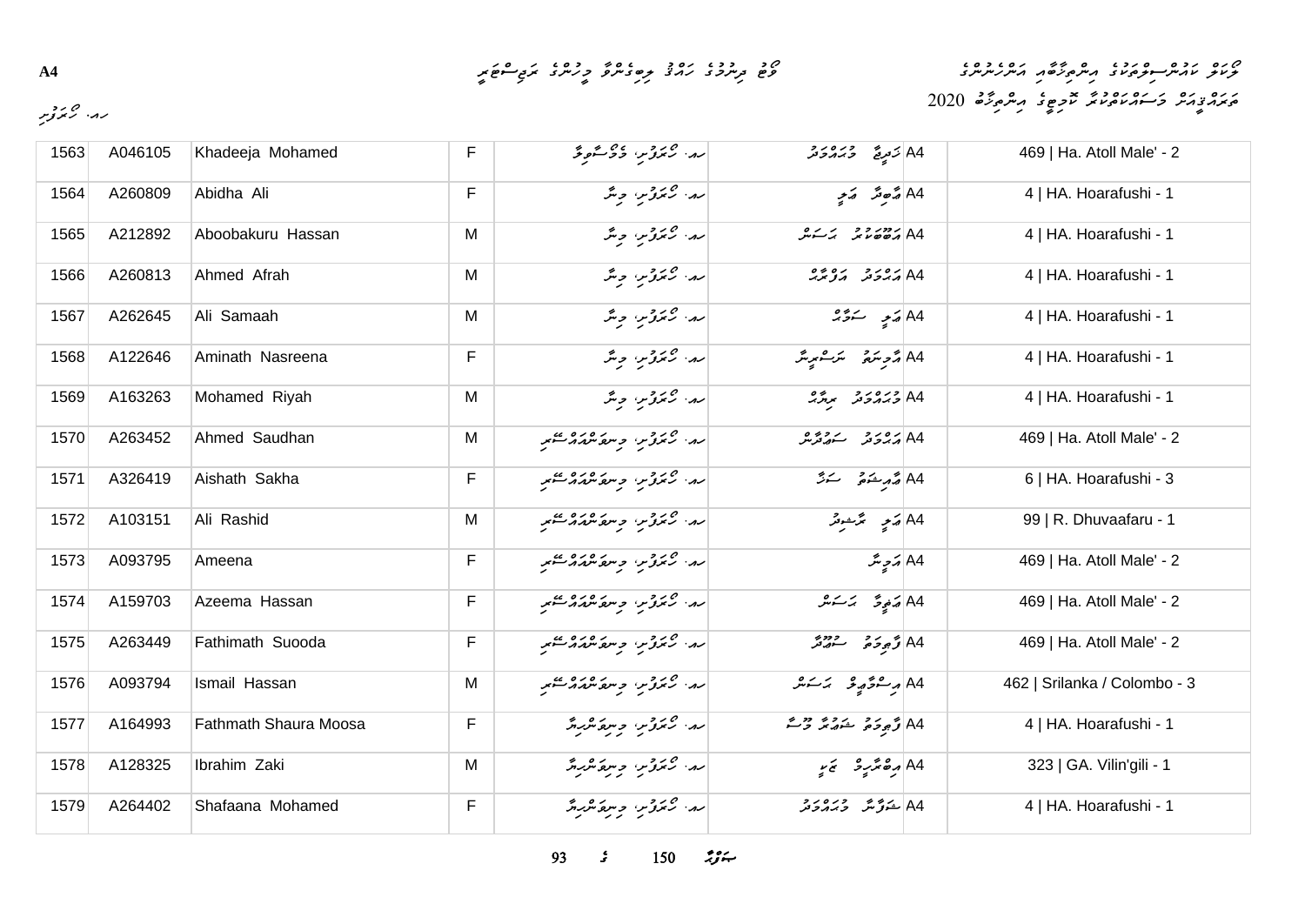*sCw7q7s5w7m< o<n9nOoAw7o< sCq;mAwBoEw7q<m; wBm;vB* م من المرة المرة المرة المرجع المرجع في المركبة 2020<br>مجم*د المريض المربوط المربع المرجع في المراجع المركبة* 

| 1580 | A262299 | Abdulla Dhon Kokko     | M | رە بەتكەر بەيدىدە ئ     | A4  پردوترالله محرم معرف                       | 6   HA. Hoarafushi - 3       |
|------|---------|------------------------|---|-------------------------|------------------------------------------------|------------------------------|
| 1581 | A077409 | Mohamed Abdulla        | M | رد. رنموتر، وبرروی      | A4 ويرويو حك وكمالله                           | 468   Ha. Atoll Male' - 1    |
| 1582 | A144633 | Mohamed Haarish        | M | رر مرور وبرروء          | A4 <i>وُبَرُوْدَوْ</i> گَمِر <sup>ِيْد</sup> ُ | 6   HA. Hoarafushi - 3       |
| 1583 | A082138 | Ali Riza               | M | رە . 2 تۈرى . جەيزىسى   | A4 کرم مرت                                     | 469   Ha. Atoll Male' - 2    |
| 1584 | A261340 | Faiza Mohamed          | F | رد. رندوس وبرور         | A4 وَمِعَ حَدَمُ حَد                           | 632   Hulhumale' Ehenihen-18 |
| 1585 | A376172 | Fathmath Shaura Ismail | F | رو. رموتوس و برو ۲۵     | A4 زَّەپرَ تَمْ شَمَّ تَمْ مِ سُتَرَّمْ بِرَ   | 5   HA. Hoarafushi - 2       |
| 1586 | A261346 | Ibrahim Azumeen        | M | رو با رکور و برو ده     | A4 مەھم <i>گىي</i> ھەھم ئەسىم ئە               | 469   Ha. Atoll Male' - 2    |
| 1587 | A044013 | Ismail Mohamed         | M | رد. رنجوی و برو ده      | A4 مِـــْمَرَّمِهِ عَـ مِرَهْ مَرَّ            | 469   Ha. Atoll Male' - 2    |
| 1588 | A129047 | Khadeeja Mohamed       | F | رد. رمزور، وبرومن       | A4 كَتَوِيعٌ - وَيَرَوْدُونَرُ                 | 632   Hulhumale' Ehenihen-18 |
| 1589 | A055932 | Ali Amir Mohamed       | M | أبدأ كالكوش ولمركز      | A4 בَرِ وَ وَرَوْ وَبَرَ وَمَرَ                | 6   HA. Hoarafushi - 3       |
| 1590 | A101904 | Fareedha Mohamed       | F | رە، رىمۇقرىي جايزۇ      | A4 ترىيى <i>گە ئەبەدە</i> تر                   | 632   Hulhumale' Ehenihen-18 |
| 1591 | A260506 | Fathimath Faiha Ali    | F | ره رموس ویژگی           | A4 وَّجِوَدَةَ وَمِثَّ صَعٍ                    | 6   HA. Hoarafushi - 3       |
| 1592 | A261873 | Mohamed Muaz           | M | رە، ئەتزۇر، جەتز        | A4 <i>32923 وه.و</i>                           | 469   Ha. Atoll Male' - 2    |
| 1593 | A260665 | Ahmed Khaleel          | M | מי למציעי בהיסמורים מים |                                                | 4   HA. Hoarafushi - 1       |
| 1594 | A260659 | Aminath Ihusana        | F | מגי המציקי בהיסמגים     | A4 مُتَّحِسَمُهُ مِيْكَسَّرَ                   | 632   Hulhumale' Ehenihen-18 |
| 1595 | A146332 | Latheefa Ali           | F | מגי המציקי בהיסמו השם   | A4 كَي <sub>ج</sub> وگر صَمِحِ                 | 469   Ha. Atoll Male' - 2    |
| 1596 | A261089 | Hussain Waheed         | M | أبدا المتروس واركرس     | A4 برسے پر عظم کے ہیں تھر<br>م                 | 468   Ha. Atoll Male' - 1    |

*94 sC 150 nNw?mS*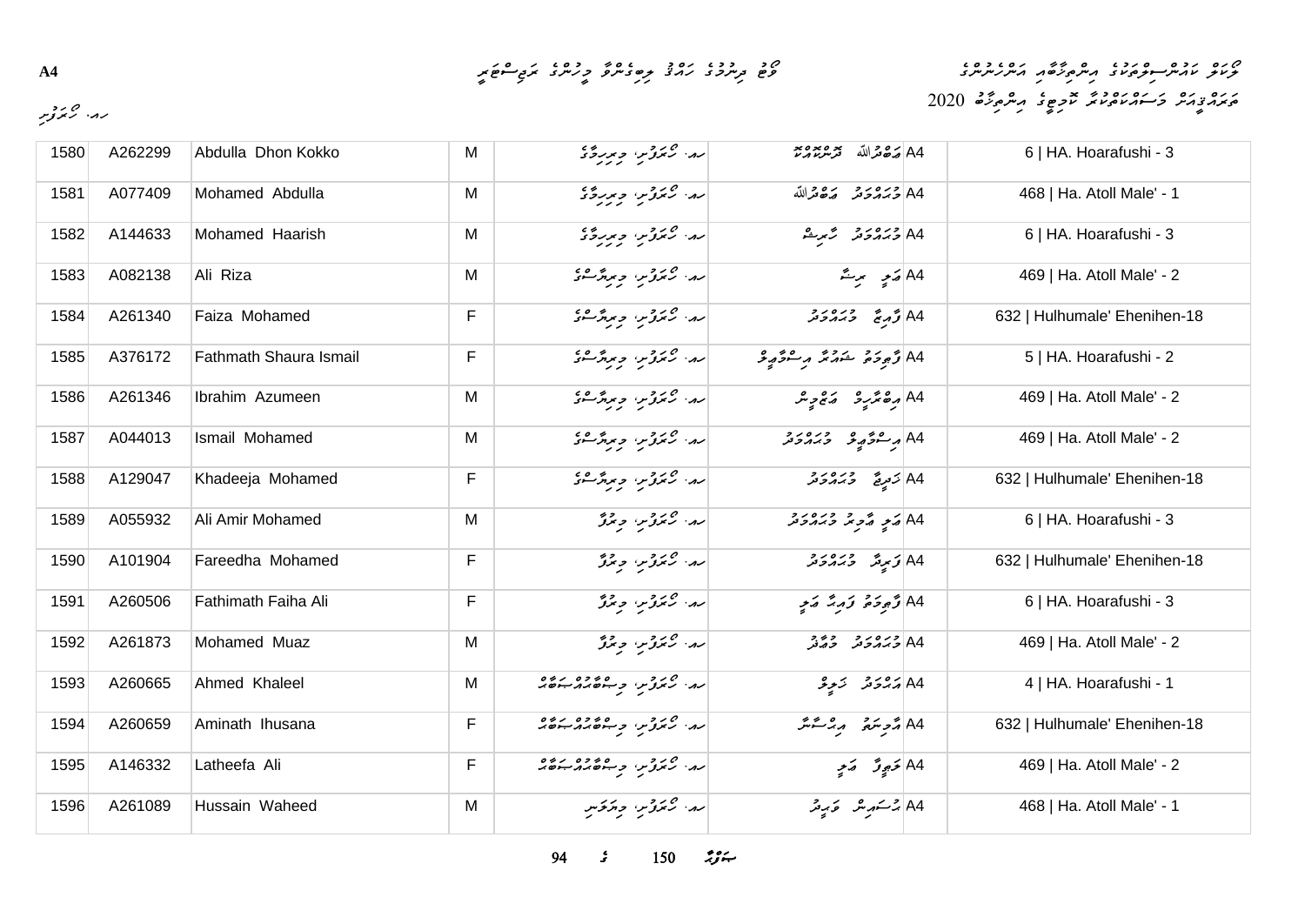*sCw7q7s5w7m< o<n9nOoAw7o< sCq;mAwBoEw7q<m; wBm;vB* م من المرة المرة المرة المرجع المرجع في المركبة 2020<br>مجم*د المريض المربوط المربع المرجع في المراجع المركبة* 

| 1597 | A113554 | Mariyam Azra                | F           | رە ئەتزۇر، جەڭگىيە   | A4 كەبىر <i>بىر كە</i> نگەنگە                     | 468   Ha. Atoll Male' - 1    |
|------|---------|-----------------------------|-------------|----------------------|---------------------------------------------------|------------------------------|
| 1598 | A261087 | Mohamed Asfaam              | M           | أبدا رحمزقن واركرس   | A4 ويرەپو كەنبەھ                                  | 4   HA. Hoarafushi - 1       |
| 1599 | A261088 | Zoona Ibrahim               | F           | رر المحروش والكراس   | A4 تج بىر مەھ ئىر بى                              | 4   HA. Hoarafushi - 1       |
| 1600 | A157859 | Nahula Ishag                | F           | رە - ئەنزىر، ئەنز    | A4 ىترىمى مەرھىتى ئىچ                             | 632   Hulhumale' Ehenihen-18 |
| 1601 | A358211 | Nahuza Ishaaq               | F           | أبدر المحذور المحتمر | A4 ىترىرىتى بېرىشتى چ                             | 632   Hulhumale' Ehenihen-18 |
| 1602 | A157876 | Nakhuma Ishag               | $\mathsf F$ | رو، رحمزوین و محمد   | A4 ىترنى <sup>ج</sup> مەسىرتى                     | 632   Hulhumale' Ehenihen-18 |
| 1603 | A157860 | Yasir Ishaaq                | M           | رو، "د تروين" و تر   | A4 مرّسوبر مرحور و                                | 468   Ha. Atoll Male' - 1    |
| 1604 | A077223 | Abdul Hannan                | M           | رمن ريزور، ومردم و   | A4 پەھەرىر بەر ئەر ئەر                            | 6   HA. Hoarafushi - 3       |
| 1605 | A093780 | Abida Hussain               | F           | رمن ريزور، ووه ده    | A4 م <i>مَّاهِ مَّذْ</i> بِرَسَمَ <i>رِ م</i> َّر | 6   HA. Hoarafushi - 3       |
| 1606 | A263062 | Aishath Waheeda             | F           | رماس وروس ودوره      | A4 مەم ئىقىم ئىق كىلىد                            | 6   HA. Hoarafushi - 3       |
| 1607 | A263063 | Aminath Shaufa Abdul Hannan | $\mathsf F$ |                      |                                                   | 6   HA. Hoarafushi - 3       |
| 1608 | A260569 | Fathimath Shauza            | $\mathsf F$ | رماس وروس ودوره      | A4 تُرجوحَ حَقَّ شَ <i>مَرَة</i> َ                | 469   Ha. Atoll Male' - 2    |
| 1609 | A260385 | Khairunnisa Yoosuf          | $\mathsf F$ | روم دوم دوه دوم      | A4 ئەمەمەمىرىسى ھەمبۇ                             | 6   HA. Hoarafushi - 3       |
| 1610 | A260570 | Maryam Shaha                | F           | رمن ريزور، وموجدة    | A4 كا <i>ترور و مشرگ</i>                          | 469   Ha. Atoll Male' - 2    |
| 1611 | A330976 | Mohamed Shaahee             | M           | رمن ريزور، وموجدة    | A4 <i>وبروبرو م</i> تمر                           | 6   HA. Hoarafushi - 3       |
| 1612 | A093779 | Mohamed Siyam               | M           | رد. ريزور، دور و     | A4 دېم دي مور د                                   | 6   HA. Hoarafushi - 3       |
| 1613 | A264029 | Abdul Hameed Hussain        | M           | رو، رحمونو، ومبروء   | A4 مەھىرى بەر بەر بەر بىر بىر                     | 6   HA. Hoarafushi - 3       |

*95 sC 150 nNw?mS*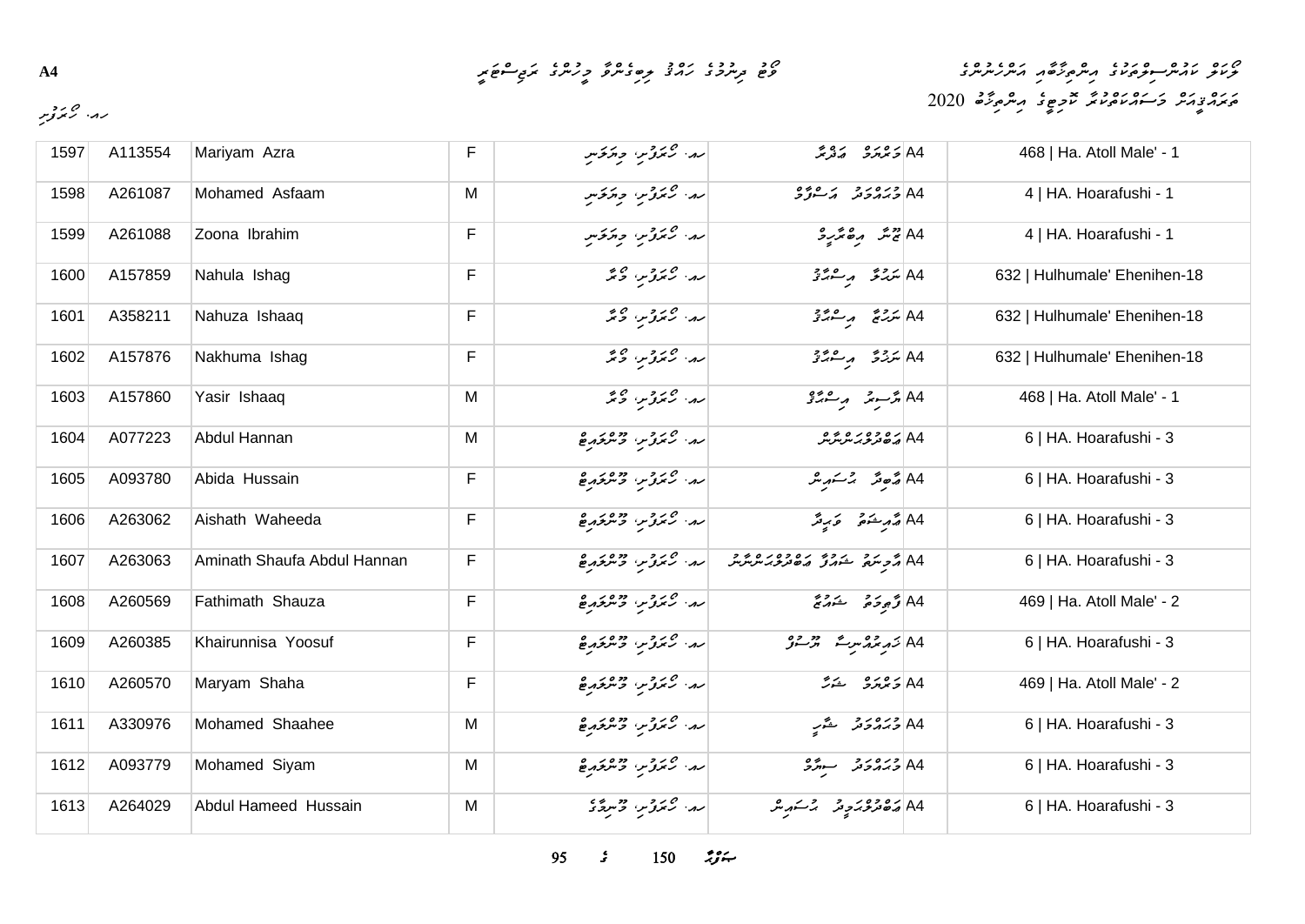*sCw7q7s5w7m< o<n9nOoAw7o< sCq;mAwBoEw7q<m; wBm;vB* م من المرة المرة المرة المرجع المرجع في المركبة 2020<br>مجم*د المريض المربوط المربع المرجع في المراجع المركبة* 

| 1614 | A083261 | Abdulla Hameed         | M           | رە بە ئەتروپر، دىسرومى | A4 مَەھمَّدَاللَّهُ بَرَحِ مَّر           | 6   HA. Hoarafushi - 3        |
|------|---------|------------------------|-------------|------------------------|-------------------------------------------|-------------------------------|
| 1615 | A128792 | Ahmed Fakhir           | M           | رە بەردىن دەيدە ئ      | A4 <i>مَدْدَوَنْتْ</i> كَرْبِيْتْ         | 6   HA. Hoarafushi - 3        |
| 1616 | A264031 | Fathmath Rasheeda      | F           | رە بەللەر «ئىروكى      | A4 رَّجِ دَمَرَ - مَرَسْوِمَّرَ           | 469   Ha. Atoll Male' - 2     |
| 1617 | A114395 | Ibrahim Hameed         | M           | رە بەردىن ۋىردە        | A4 مەھەرىپى سىرىتى                        | 6   HA. Hoarafushi - 3        |
| 1618 | A264035 | Jameela Hussain        | F           | رە بەردىن ۋىردە        | A4 ق ح محمد محمد شر مثر A4                | 6   HA. Hoarafushi - 3        |
| 1619 | A264033 | Sheereena Abdul Hameed | $\mathsf F$ | رو، رکتروین و مردمی    | A4 خومړنگر اره ووړکو چر                   | 6   HA. Hoarafushi - 3        |
| 1620 | A264521 | Ahmed Shuzaan Mohamed  | M           | رو، رحمزو من وحميده    | A4  مدرور مقبوع مرکب ورور و               | 6   HA. Hoarafushi - 3        |
| 1621 | A122636 | Aminath Sharmeela      | $\mathsf F$ | رە بەردىن دەرە         | A4 مَّ حِسَمَةٌ شَمَّ مِرْحِ مََّ         | 6   HA. Hoarafushi - 3        |
| 1622 | A403935 | Fathimath Suhaa        | F           | ره، رحمزوین وحمده      | A4 تَهِ <i>حق</i> سُنَّ                   | 469   Ha. Atoll Male' - 2     |
| 1623 | A262604 | Ibrahim Nimal          | M           | ره، رمحزوین و مره      | A4 مەھ <i>ئۇي</i> ئ <sup>و</sup> سرىگە ئى | 6   HA. Hoarafushi - 3        |
| 1624 | A093824 | Mohamed Nizar          | M           | بدر محدوثين وحمده      | A4 <i>وُبَهُ دُوَ مَدٍ</i> مِنْ مِنَ      | 6   HA. Hoarafushi - 3        |
| 1625 | A262161 | Suzana                 | $\mathsf F$ | رە، ئەترۇس قامرە       | A4 ستونچ میٹر                             | 6   HA. Hoarafushi - 3        |
| 1626 | A351582 | Ahmed Faisal           | M           | رە بەلگە ئورگە ئەسلىكى | A4 <i>مَدْوَدْ وَمِ</i> سَوْ              | 138   Lh. Naifaru - 3         |
| 1627 | A049140 | Ali Hassan             | M           | رە بەلگە ئور ئەسلىكى   | A4  كەبىي كەسكەنلى                        | 4   HA. Hoarafushi - 1        |
| 1628 | A159330 | Ali Rasheed            | M           | رە، ئەترۇس كەسلەنج     | A4 <i>ھَ۔ پرَجو</i> گر                    | 10   HA. Kelaa - 1            |
| 1629 | A093682 | Fathimath Fazna        | $\mathsf F$ | رە بەللەر ئەسلىكى      | A4 تَ <i>جِ حَجَّةَ تَوَمَّرْ مَدَّ</i>   | 4   HA. Hoarafushi - 1        |
| 1630 | A093681 | Fathimath Waheeda      | F           | رە . ئەترۇس كەسرىگە    | A4 وَّجِوحَة وَ وَسِقَّہ                  | 566   Villimale' Ehenihen - 1 |

 $96$  *s*  $150$  *z*  $\frac{2}{3}$  *k*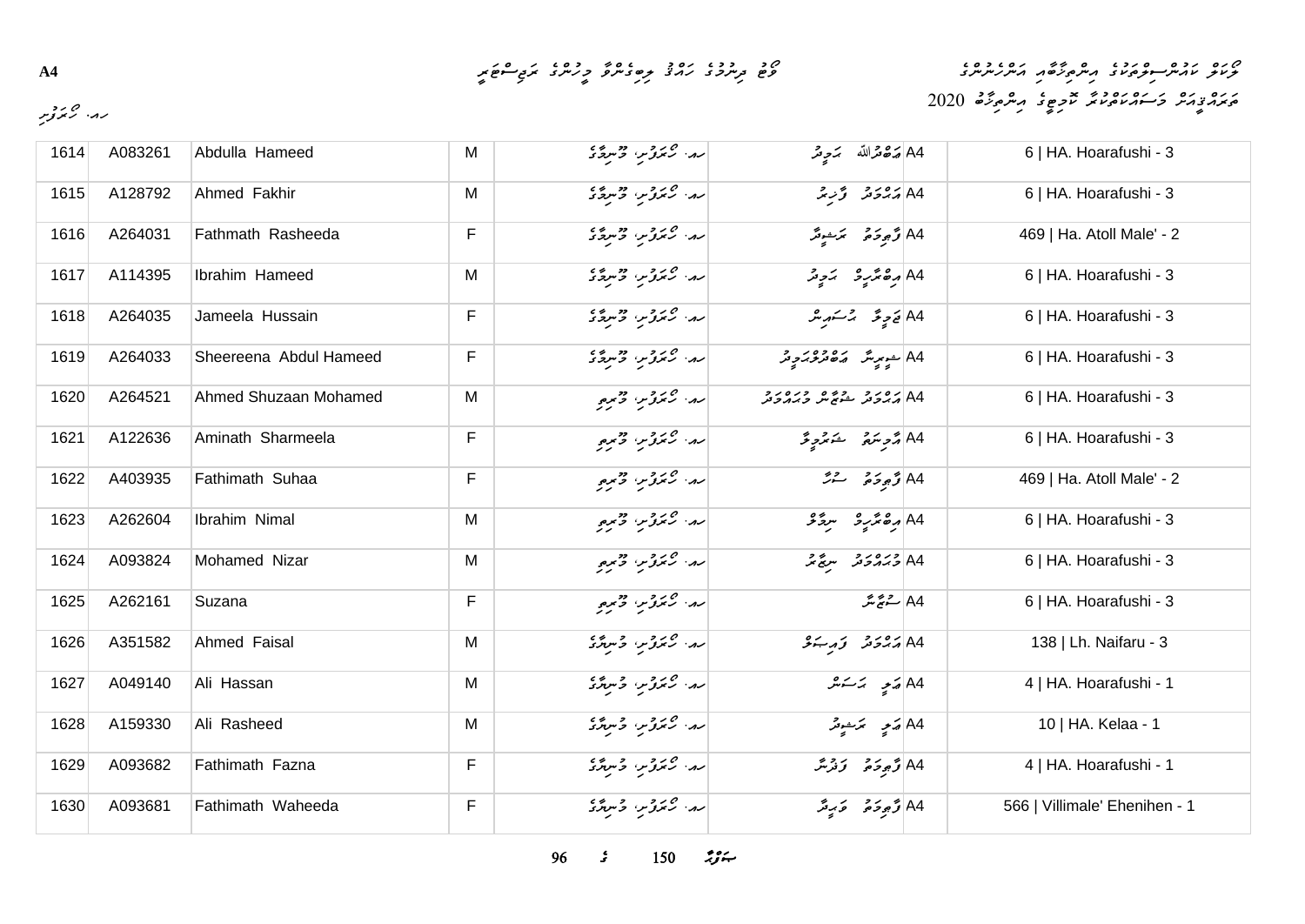*sCw7q7s5w7m< o<n9nOoAw7o< sCq;mAwBoEw7q<m; wBm;vB* م من المرة المرة المرة المرجع المرجع في المركبة 2020<br>مجم*د المريض المربوط المربع المرجع في المراجع المركبة* 

| 1631 | A157667 | Fazeela Hassan    | $\mathsf F$  | رە . ئەنزۇس ئەسرىگە  | A4 كَرْسِيعٌ = بَرْسَتْسْر                          | 4   HA. Hoarafushi - 1        |
|------|---------|-------------------|--------------|----------------------|-----------------------------------------------------|-------------------------------|
| 1632 | A259759 | Hareera Ibrahim   | $\mathsf{F}$ | رە بەلگە ئور ئەسلىكى | A4 بَر <sub>ْمِ</sub> بَرَّ م <i>ِ هُ بَرْرٍ دُ</i> | 4   HA. Hoarafushi - 1        |
| 1633 | A346190 | Ibrahim Rasheed   | M            | رە ئەتروس كەسرىرى    | A4 م <i>ەھتىر بى</i> تىزىدىتى                       | 468   Ha. Atoll Male' - 1     |
| 1634 | A259769 | Inasa Rasheed     | $\mathsf F$  | رە، رىزۇس ئەسرى      | A4 مرمگرتے کر خوفر                                  | 566   Villimale' Ehenihen - 1 |
| 1635 | A066704 | Salma Yoosuf      | $\mathsf F$  | رر مرور و سروء       | A4 كەنزى بىر <i>دى</i>                              | 4   HA. Hoarafushi - 1        |
| 1636 | A125576 | Naeema Moosa      | $\mathsf F$  | رد. رموز و برده      | A4 سَمِيرَ حَرَّثَتَ                                | 469   Ha. Atoll Male' - 2     |
| 1637 | A083760 | Abdulla Khaleel   | M            | رە ئەترۇس دىرر       | A4 رَصْحْرَاللّه    نَرْمِوْ حْرْ                   | 4   HA. Hoarafushi - 1        |
| 1638 | A051978 | Hazura Khaleel    | F            | رە، رىمۇقرا دىمە     | A4 پَرِ مِیمَدِ کَمَعِی تَحْرِ                      | 468   Ha. Atoll Male' - 1     |
| 1639 | A099298 | Shahura Khaleel   | F            | ره، رمحدوس ومرد      | A4 خەرچە تەم <u>و</u> بى                            | 632   Hulhumale' Ehenihen-18  |
| 1640 | A260911 | Shamra Khaleel    | F            | رە، رىمۇقرا دىمە     | A4 خەرىمە   زىرى                                    | 4   HA. Hoarafushi - 1        |
| 1641 | A260770 | Fathimath Ibrahim | $\mathsf F$  | رړ. رموتر، ومرمره    | A4 تَهِ رَحْمَ مِنْ مَحْرِ دِ                       | 4   HA. Hoarafushi - 1        |
| 1642 | A260768 | Ibrahim Ali Saeed | M            | رە ، ئەترۇس كەتبەردى | A4 مەھەرى كەم سەمەتر                                | 4   HA. Hoarafushi - 1        |
| 1643 | A260771 | Mariyam Ibrahim   | $\mathsf F$  | رە ئەتروس دىروە      | A4  موہر موسمہ مقدم ہے<br> 4  موہر موسمہ مقدم ہے    | 468   Ha. Atoll Male' - 1     |
| 1644 | A260773 | Rasheeda Ibrahim  | $\mathsf F$  | رر رمزور و دوه       | A4 بَرَسْبِعَرَ م <i>ِ مِ</i> بَرْرِ دِ             | 4   HA. Hoarafushi - 1        |
| 1645 | A264510 | Ahmed Musthafaa   | M            | رە ، ئەترۇس كەيرىندى | A4 كەبرى تەرەپە تەرەپە                              | 4   HA. Hoarafushi - 1        |
| 1646 | A157729 | Ali Riyaz         | M            | رە، رىمزۇس كەيرىن    | A4 ڪچ مرڪ <sup>م</sup> ش                            | 468   Ha. Atoll Male' - 1     |
| 1647 | A264515 | Ibrahim Niyaz     | M            | رە، رىمۇتو، ئەبرىدى  | A4 رەئزىر ۋە سرى <i>گى</i> ج                        | 4   HA. Hoarafushi - 1        |

*97 sC 150 nNw?mS*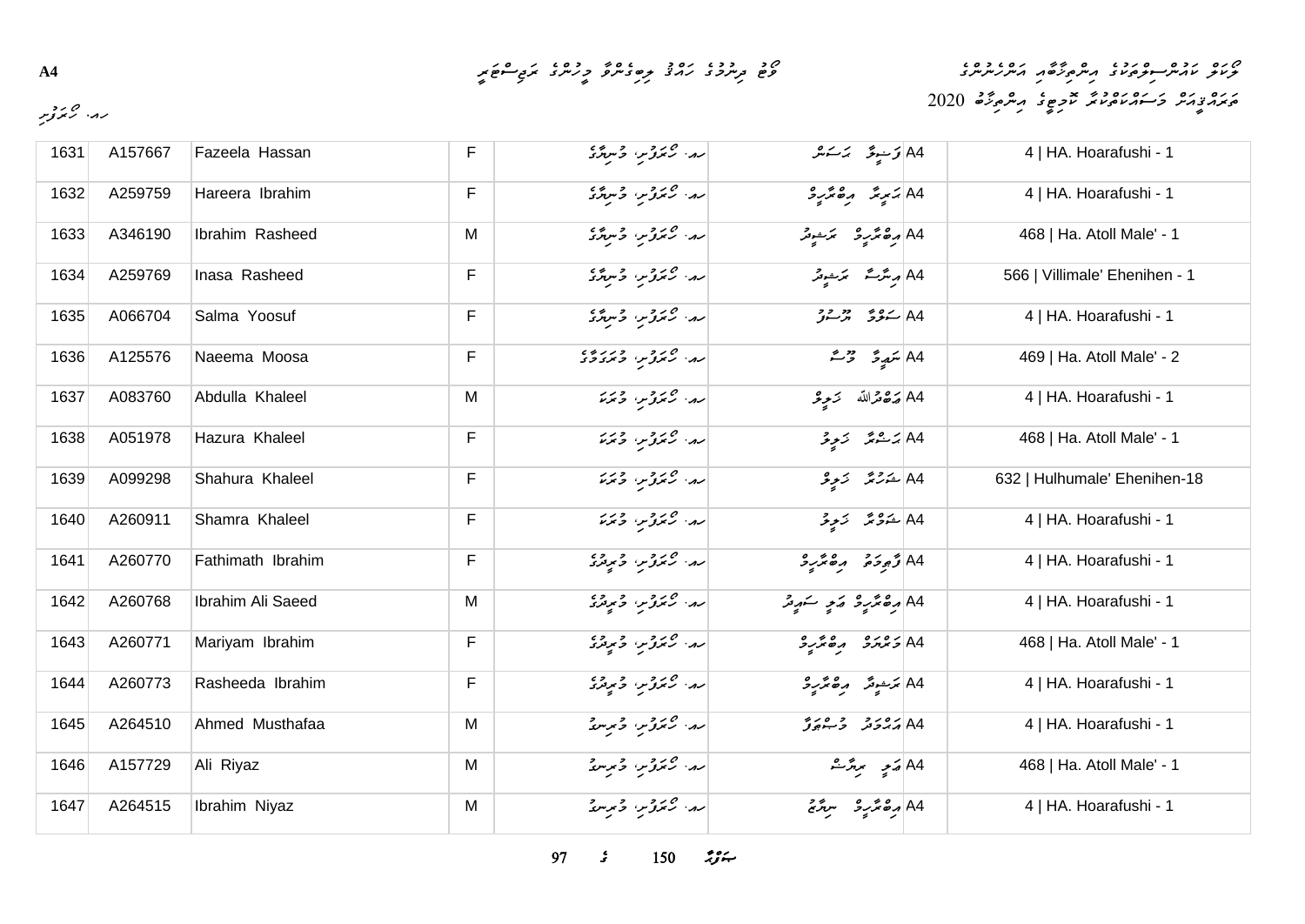*sCw7q7s5w7m< o<n9nOoAw7o< sCq;mAwBoEw7q<m; wBm;vB* م من المسجد المسجد المسجد المسجد المسجد العام 2020<br>مجم*د المسجد المسجد المستجد المسجد المسجد المسجد المسجد المسجد المسجد المسجد المسجد المسجد المسجد المسجد المسجد* 

| 1648 | A264511 | Mariyam Mohamed          | F            | رە ئەترۇس كەرسۇ     | A4 كەنگەر <i>25.25 كە</i>                    | 4   HA. Hoarafushi - 1        |
|------|---------|--------------------------|--------------|---------------------|----------------------------------------------|-------------------------------|
| 1649 | A264517 | Mohamed Ayaz             | M            | رە، ئەترۇس قايرىنى  | A4 <i>جەمەدىرى مەرگى</i> شى                  | 468   Ha. Atoll Male' - 1     |
| 1650 | A262600 | Moosa Livaaz             | M            | رە، ئەترۇس كەبرىدى  | A4 فخرع محرمة حج                             | 4   HA. Hoarafushi - 1        |
| 1651 | A069610 | Ahmed Rasheed            | M            | رد. ريزو و و در و   | A4 كەبرى قىم ئىمىشى <i>يەت</i> ر             | 469   Ha. Atoll Male' - 2     |
| 1652 | A262154 | Ahmed Rashid             | M            | رە بەترى ئەسەم بر   | A4 كەشكەتتى گەنىش <sub>ى</sub> قتى           | 5   HA. Hoarafushi - 2        |
| 1653 | A320074 | Fathmath Rawza           | $\mathsf F$  | رە بەلگەن ئەس ئە    | A4 تَ <i>جوحَمْ بَدَمْ</i> تُمْ              | 468   Ha. Atoll Male' - 1     |
| 1654 | A262156 | Mariyam Rayyaa           | $\mathsf F$  | رە بەترىر بەر ئەس ئ | A4 كوجرجو محمد بر                            | 469   Ha. Atoll Male' - 2     |
| 1655 | A102685 | Mohamed Rasheed          | M            | رە، رىروس ۋەر ،     | A4 <i>وُبَرُوْدَوْ بَرَحْبِيْرِ</i>          | 469   Ha. Atoll Male' - 2     |
| 1656 | A096686 | Mohamed Razeem           | M            | رو. رمزور، وقسم مرد | A4 <i>\$ پر و دي سرپ</i> وتر                 | 5   HA. Hoarafushi - 2        |
| 1657 | A262093 | Raziyya Abdulla          | F            | رە، رىروس ۋەر ،     | A4 <del>مَرْ مِهْرَّة مَرَّة مِ</del> اللَّه | 469   Ha. Atoll Male' - 2     |
| 1658 | A157155 | Mohamed Fariz Fathuhulla | M            | رە، رىمۇمىز، خېمج   | A4 <i>وبروبرو وبربع</i> وترتدالله            | 4   HA. Hoarafushi - 1        |
| 1659 | A252603 | Aminath Sahla            | $\mathsf{F}$ | رە زىروپ شەھرىرە    | A4 مَّ حِسَمَةٌ سَمَّرْتَزُ                  | 5   HA. Hoarafushi - 2        |
| 1660 | A158813 | Ajwadh Abdullah          | M            | رە، ئەندۇس ئىرىمەر  | A4 مَقوم مَد مَصْمَرِ اللّه                  | 6   HA. Hoarafushi - 3        |
| 1661 | A264053 | Ameen Faisal             | M            | رە، ئەندۇر، ئىزىرلە | A4 كەچ بىر     ق.م.سكىمى                     | 632   Hulhumale' Ehenihen-18  |
| 1662 | A143080 | Fareedha Naeem           | $\mathsf F$  | رە، ئەترۇس ئىرىگە   | A4 وَمِرِمَّر سَمِرٍ وَ                      | 6   HA. Hoarafushi - 3        |
| 1663 | A159030 | Fathmath Abdulla         | $\mathsf F$  | رە، ئەندۇس ئىزىرىد  | A4 وَجِوَدَة صَنْ صَدَاللّه                  | 566   Villimale' Ehenihen - 1 |
| 1664 | A264050 | Ismail Abdulla           | M            | رە، ئەنزۇس ئىزىرىد  | A4 م <i>ر حوذ موقر الله</i>                  | 469   Ha. Atoll Male' - 2     |

*98 sC 150 nNw?mS*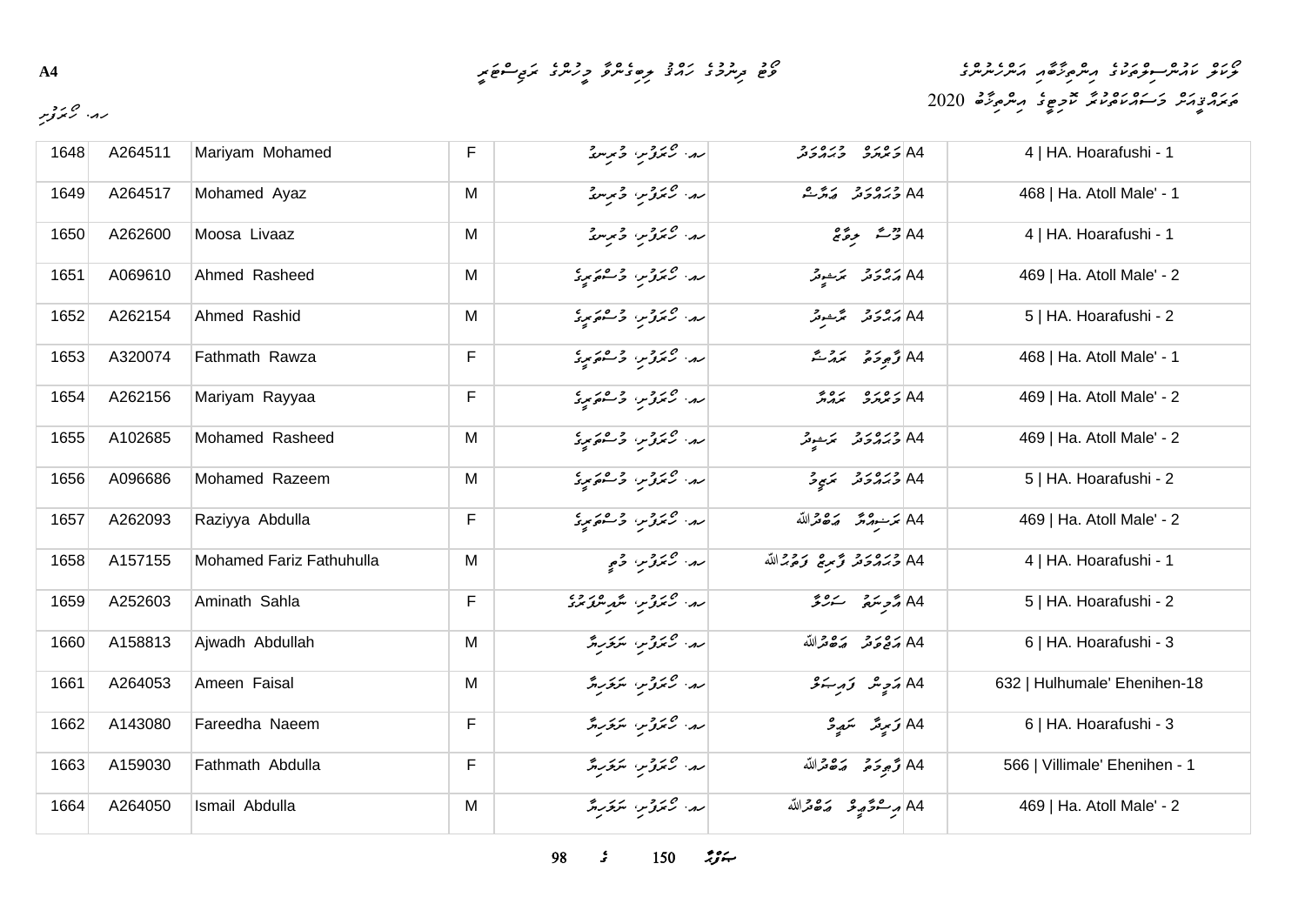*sCw7q7s5w7m< o<n9nOoAw7o< sCq;mAwBoEw7q<m; wBm;vB* م من المرة المرة المرة المرجع المرجع في المركبة 2020<br>مجم*د المريض المربوط المربع المرجع في المراجع المركبة* 

| 1665 | A306332 | <b>Mohamed Shain Ahmed</b> | M           | رە بە ئەترۇس، ئىرى ئەرە   | A4  <i>وبروونز</i> ڪ <i>مب</i> ھ <i>הب</i> حق | 6   HA. Hoarafushi - 3      |
|------|---------|----------------------------|-------------|---------------------------|-----------------------------------------------|-----------------------------|
| 1666 | A264052 | Moosa Jaleel               | M           | رە، ئەتزۇر، ئىزىرىد       | A4 فخرقت ت <sub>ح</sub> وقر                   | 6   HA. Hoarafushi - 3      |
| 1667 | A093811 | Rahuma Abdulla             | F           | رە، ئەنزۇر، ئىزىرىد       | A4 <i>تَدَبَّرَةُ مَنْ هُ</i> قْرَاللَّهُ     | 469   Ha. Atoll Male' - 2   |
| 1668 | A262523 | Mohamed Faiz               | M           | رە ، ئەندۇس ئىرى ئەنج     | A4 <i>جەمگە جى ئەرىج</i>                      | 5   HA. Hoarafushi - 2      |
| 1669 | A122633 | Ahmed Mohamed              | M           | رەر ئەتروپى، ئىرى ئېرموتى | A4 كەبرو بورەرو                               | 143   Lh. Olhuvelifushi - 1 |
| 1670 | A263418 | Ali Faiz                   | M           | رە، ئەندۇس ئىرىمبىرى      | A4 <i>ڇَجِ وُب</i> ي                          | 6   HA. Hoarafushi - 3      |
| 1671 | A138426 | Aminath Mohamed            | F           | رە، ئەترۇس ئىرى بول       | A4 مُتَّحِسَمُ وَبَرْمُرْدَّرَ                | 469   Ha. Atoll Male' - 2   |
| 1672 | A076804 | Fathimath Mohamed          | F           | رە، رىمۇس ئىرىمبروتى      | A4 تُرجوحَ حَ مَرْ مَرْ مَرْ                  | 469   Ha. Atoll Male' - 2   |
| 1673 | A163299 | Ibrahim Mohamed            | M           | رە، ئەنزۇس ئىزىمبەغ       | A4 مەھمگىرى ئەممەدىر                          | 6   HA. Hoarafushi - 3      |
| 1674 | A263410 | Nasheeda Zakariyya         | F           | رە، ئەنزۇس ئىزىمبەغ       | A4 مَرْسُوِمَّر بِحَ <i>مَ مَ</i> رْدُمَّرَ   | 6   HA. Hoarafushi - 3      |
| 1675 | A122649 | Nishana Mohamed            | $\mathsf F$ | رە، ئەترۇس ئىرىمبرى       | A4 سرینگانگر ا <i>و چرو</i> کرد               | 469   Ha. Atoll Male' - 2   |
| 1676 | A099329 | Ahmed Hamdee               | M           | رە ئەترۇس ئىرەم           | A4   <i>م بر\$قر بر\$م</i> رٍ                 | 253   ADh. Fenfushi - 1     |
| 1677 | A258766 | Abdulla Yaameen            | M           | رە، ئەندۇس ئىرگە          | A4 كەھەراللە م <i>ۇرچى</i> گ                  | 468   Ha. Atoll Male' - 1   |
| 1678 | A286541 | Ahmed Yaameen              | M           | رە، ئەندۇس ئىرگە          | A4 كەبرى قىر ئارىپ ئىلگەن بىر ئايلار بىل      | 4   HA. Hoarafushi - 1      |
| 1679 | A085897 | Ali Yameen                 | M           | رە، ئەنزۇس ئىرگە          | A4 <i>ڇَجِ پڙجِينگ</i>                        | 468   Ha. Atoll Male' - 1   |
| 1680 | A286547 | Aminath Shifa              | F           | رە، ئەندۇس ئىرگە          | A4 مُرْحِ سَعْوَ مُسْوَرٌ                     | 4   HA. Hoarafushi - 1      |
| 1681 | A286545 | Fathimath Nashfa           | F           | رە، ئەنزۇس ئىرگە          | A4 وَج <i>وحَمْ سَ</i> نِشْوَ                 | 4   HA. Hoarafushi - 1      |

*99 sC 150 nNw?mS*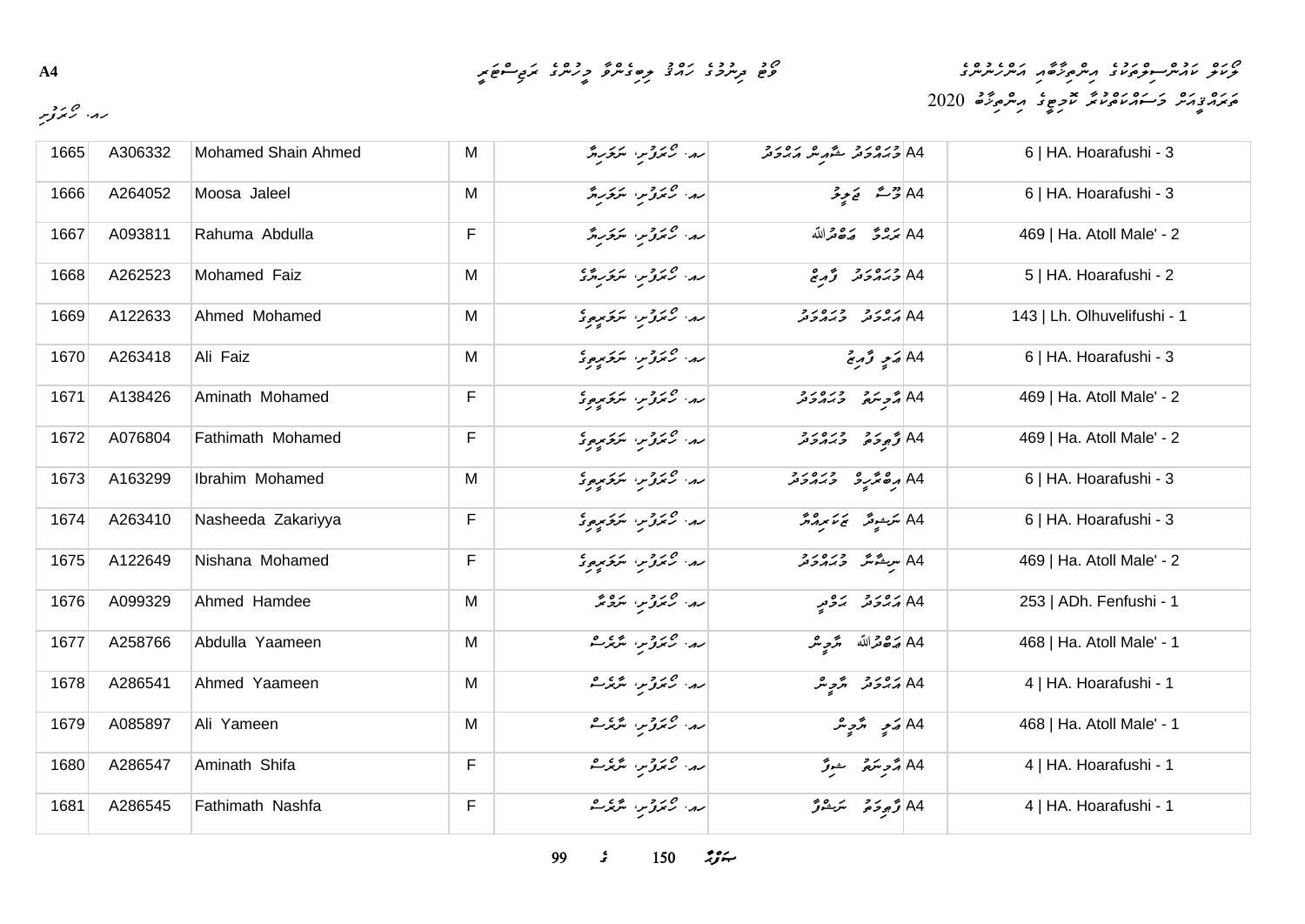*sCw7q7s5w7m< o<n9nOoAw7o< sCq;mAwBoEw7q<m; wBm;vB* م من المسجد المسجد المسجد المسجد المسجد العام 2020<br>مجم*د المسجد المسجد المستجد المسجد المسجد المسجد المسجد المسجد المسجد المسجد المسجد المسجد المسجد المسجد المسجد* 

| 1682 | A072135 | Hussain Aboobakur          | M           | رە، ئەنزۇر، مەنزىك       | A4 بر مورش م <i>ن موس</i> ح                                                                          | 4   HA. Hoarafushi - 1        |
|------|---------|----------------------------|-------------|--------------------------|------------------------------------------------------------------------------------------------------|-------------------------------|
| 1683 | A286533 | Mohamed Yameen             | M           | رە، ئەنزۇس ئىرگە         | A4 <i>\$ بَهُ ج</i> و مُحْ الْمَرْحِ مِسْ                                                            | 138   Lh. Naifaru - 3         |
| 1684 | A259803 | <b>Ahmed Usaid Khaleel</b> | M           | رە رىمروس ئىرى مەدە      | A4 كەندى كەر كەر قىر ئەرىپى كەر بۇ ئاپرىي ئاپرىي ئاپرىي ئاپرىي ئاپرىي ئاپرىي ئاپرىي ئاپرىي ئاپرىي ئا | 632   Hulhumale' Ehenihen-18  |
| 1685 | A153954 | Aminath Raushan            | $\mathsf F$ | رە ئەتروپ ئىرى ئەدە      | A4 مَّ <i>حِ سَمَّةَ مَدَمَّ</i> شَمَّسَ                                                             | 4   HA. Hoarafushi - 1        |
| 1686 | A074452 | Adila Hussain              | $\mathsf F$ | رە، رىمۇم، سەسىۋىدى      | A4 م <i>ۇمرىگە</i> ج <i>ىستىمب</i> ىر                                                                | 6   HA. Hoarafushi - 3        |
| 1687 | A046492 | Ibrahim Rauf               | M           | رە، رىمۇم، سەسورەرق      | A4 مەھەمگەبە ئەمەم مەمەم                                                                             | 469   Ha. Atoll Male' - 2     |
| 1688 | A325630 | Ibrahim Miusan Mujthaba    | M           | رە، ئەترۇس ئىرسوپەرەك    | A4 رەئزىرو بەر ئىش بەلەر بەل                                                                         | 6   HA. Hoarafushi - 3        |
| 1689 | A074465 | Mohamed Nizam              | M           | رە، رىمۇم، ئىرسوپەرەك    | A4 د برو د سرگاه                                                                                     | 469   Ha. Atoll Male' - 2     |
| 1690 | A260484 | Mohamed Mazeen Mujthaba    | M           | رو، رمحوقر موسوپروگرفت   | A4 כגמכת כ <sub>ב</sub> ת כנסי                                                                       | 6   HA. Hoarafushi - 3        |
| 1691 | A068236 | Rashida Hussain            | $\mathsf F$ | رو، رحمزوین مترسوچ پروژے | A4 بَرْھوتَر گرگوپٹر                                                                                 | 469   Ha. Atoll Male' - 2     |
| 1692 | A093750 | Haseena Ali                | $\mathsf F$ | رە، رىمۇقىر، سەسوھەتى    | A4 ئەسەپىر كەمچە                                                                                     | 6   HA. Hoarafushi - 3        |
| 1693 | A093749 | Wafiyya Ibrahim            | $\mathsf F$ | رە، رىزۇس سەسەم بۇ       | A4  <i>قروم می میگر</i> و                                                                            | 282   Dh. Hulhudheli - 1      |
| 1694 | A261051 | Abdulla Fauzee             | M           | رە، رىزۇس ئىرلىدى        | A4 كەھ قىراللە     توك <sup>رىم</sup> چ                                                              | 5   HA. Hoarafushi - 2        |
| 1695 | A261054 | Ahmed Auzam                | M           | رە، ئەندۇس ئىرسوپى       | $2222$ $222$ $24$                                                                                    | 468   Ha. Atoll Male' - 1     |
| 1696 | A093717 | Ahmed Saeed                | M           | رە، ئەترىق ئىر بىر بەيدە | A4 , پروتر کو سکو پار                                                                                | 4   HA. Hoarafushi - 1        |
| 1697 | A328265 | Ali Zayaan                 | M           | رە ، ئەترىس، سەسورى      | A4 <i>ھَ۔ ج</i> پھر شر                                                                               | 5   HA. Hoarafushi - 2        |
| 1698 | A261046 | Hamidha Saeed              | F           | رە رىزۇس ئىرسورى         | A4 بَرْحِ مَدْ سَمَدٍ مِرْ                                                                           | 566   Villimale' Ehenihen - 1 |

*100 sC 150 nNw?mS*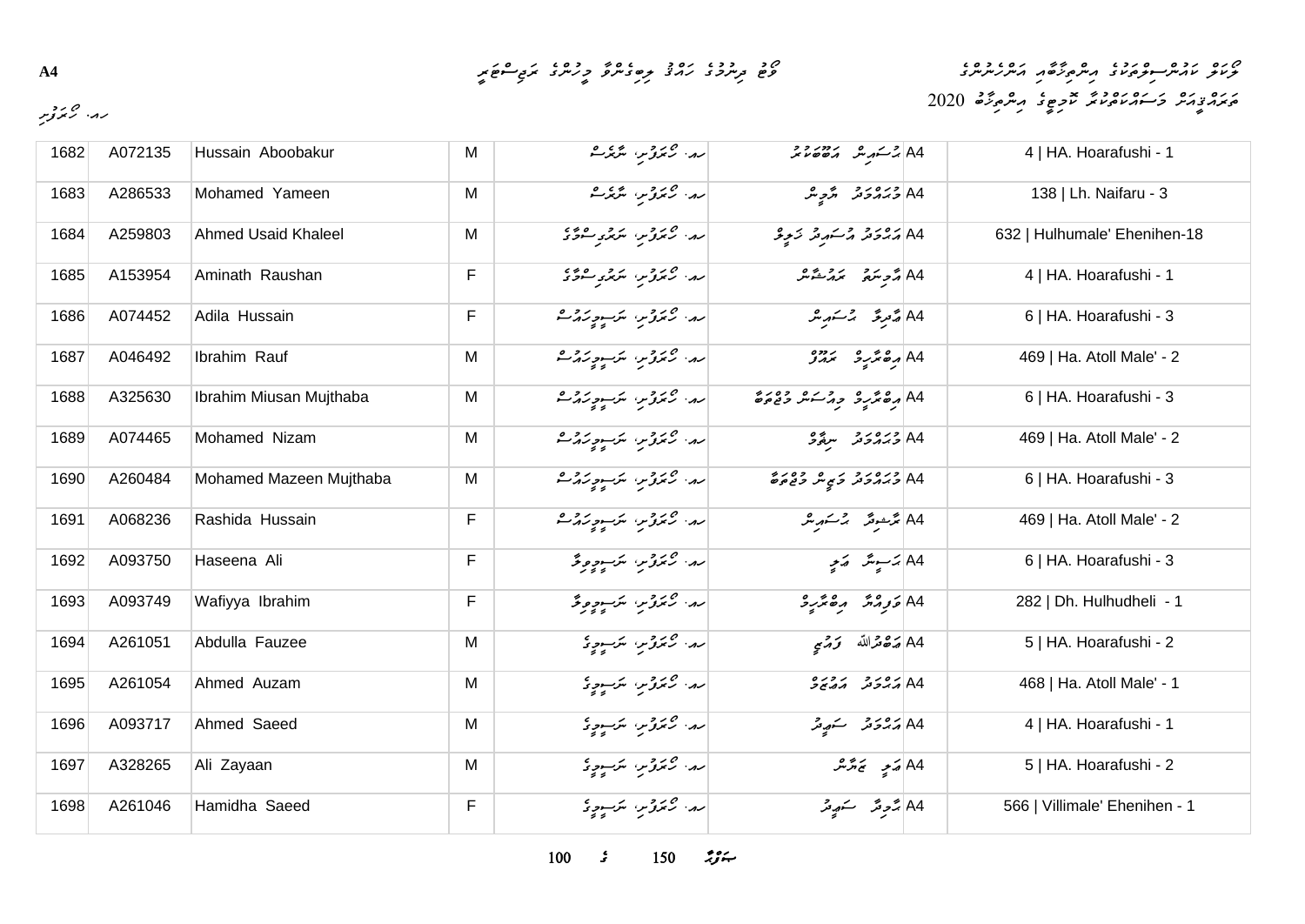*sCw7q7s5w7m< o<n9nOoAw7o< sCq;mAwBoEw7q<m; wBm;vB* م من المرة المرة المرة المرجع المرجع في المركبة 2020<br>مجم*د المريض المربوط المربع المرجع في المراجع المركبة* 

| 1699 | A328264 | Ibrahim Huzam          | M           | رە. ئەنزۇس ئىرسوچە ئ   | A4  مەھەر بەر ئەمەنىچە تەرىپا تەرىپا تەرەپ ئ | 5   HA. Hoarafushi - 2        |
|------|---------|------------------------|-------------|------------------------|----------------------------------------------|-------------------------------|
| 1700 | A105450 | Mohamed Saeed          | M           | رە، رىمۇم، سەسىرە      | A4 <i>\$ پر\$ وقر</i> سك <i>م پ</i> ور       | 468   Ha. Atoll Male' - 1     |
| 1701 | A093408 | Saudiyya Ahmed         | $\mathsf F$ | رە ، ئەترىس، ئىزلىرو ئ | A4 كەم بەر بەر ئەر ئەر ئا                    | 4   HA. Hoarafushi - 1        |
| 1702 | A071924 | Ameema Abdul Latheef   | $\mathsf F$ | رە، رىزۇس ئىر قارۇ     | A4 كەچ قەھەم <i>ھەقىدى ئە</i> ي              | 5   HA. Hoarafushi - 2        |
| 1703 | A260476 | Hassan Aleef Ibrahim   | M           | رە، رىزۇس ئىر قارۇ     | A4 بَرَ ـَنَ سَرْ وَقَرْ مِرْهُ مَّرْرِدْ    | 469   Ha. Atoll Male' - 2     |
| 1704 | A011883 | Ibrahim Waheed Hassan  | M           | رەر بەردىر، ئىزگىزىد   | A4 مەھەر ئەرەتقى ئەسەمىر                     | 5   HA. Hoarafushi - 2        |
| 1705 | A072002 | Mariyam Aleefa Ibrahim | F           | رەپ رىمروس، ئىرسىز ئىر | A4 <i>5 پروگ مربور م</i> ھ <i>پڑ</i> ے       | 469   Ha. Atoll Male' - 2     |
| 1706 | A344435 | Ahmed Idhuham Shareef  | M           | رە، رىمزۇس شەھ         | A4 كەشكە قىر مەمرىرى ھەمرى                   | 566   Villimale' Ehenihen - 1 |
| 1707 | A052115 | Mohamed Shareef        | M           | رە، ئەنزۇر، ئىگ        | A4 <i>3223 شمېرو</i>                         | 4   HA. Hoarafushi - 1        |
| 1708 | A260707 | Mariyam Shifaza        | $\mathsf F$ | رە بەلگەن ئىگەن ئەر    | A4 <i>5 برور و</i> سو <i>رٌ جُ</i>           | 468   Ha. Atoll Male' - 1     |
| 1709 | A264056 | Shameema Hussain       | $\mathsf F$ | رە بەلار ئەرەبەر       | A4 ڪوچ گرڪو مگر                              | 6   HA. Hoarafushi - 3        |
| 1710 | A260348 | Abdulla Ahmed          | M           | رە بەردىن ئەدە ئ       | A4 مَـُهْ مِّدْاللّه مَـْدَوْمَر             | 5   HA. Hoarafushi - 2        |
| 1711 | A260350 | Afeefa Ahmed           | F           | رە، ئەيزۇر، ئەدەر،     | A4 <i>ھَ پِی ڈی م</i> حمد                    | 5   HA. Hoarafushi - 2        |
| 1712 | A154136 | Ahmed Easa             | M           | رە ئەترۇس ئىروم        | A4 كەندى ھەتتە                               | 5   HA. Hoarafushi - 2        |
| 1713 | A100089 | Ahmed Riyaz            | M           | رە بەردىن ئەدە ئ       | A4 كەبرى كىمى سىرتكىشى بىر                   | 468   Ha. Atoll Male' - 1     |
| 1714 | A122983 | Fareedha Hussain       | $\mathsf F$ | رە بەردىن ئەدە ئ       | A4 ترىرى <i>گە بەستەم</i> ەش                 | 5   HA. Hoarafushi - 2        |
| 1715 | A334040 | Ibrahim Ifreen         | M           | رە بەردىن ئەدە ،       | A4 مەھەرىرى مەۋىيەتكە                        | 468   Ha. Atoll Male' - 1     |

*101 sC 150 nNw?mS*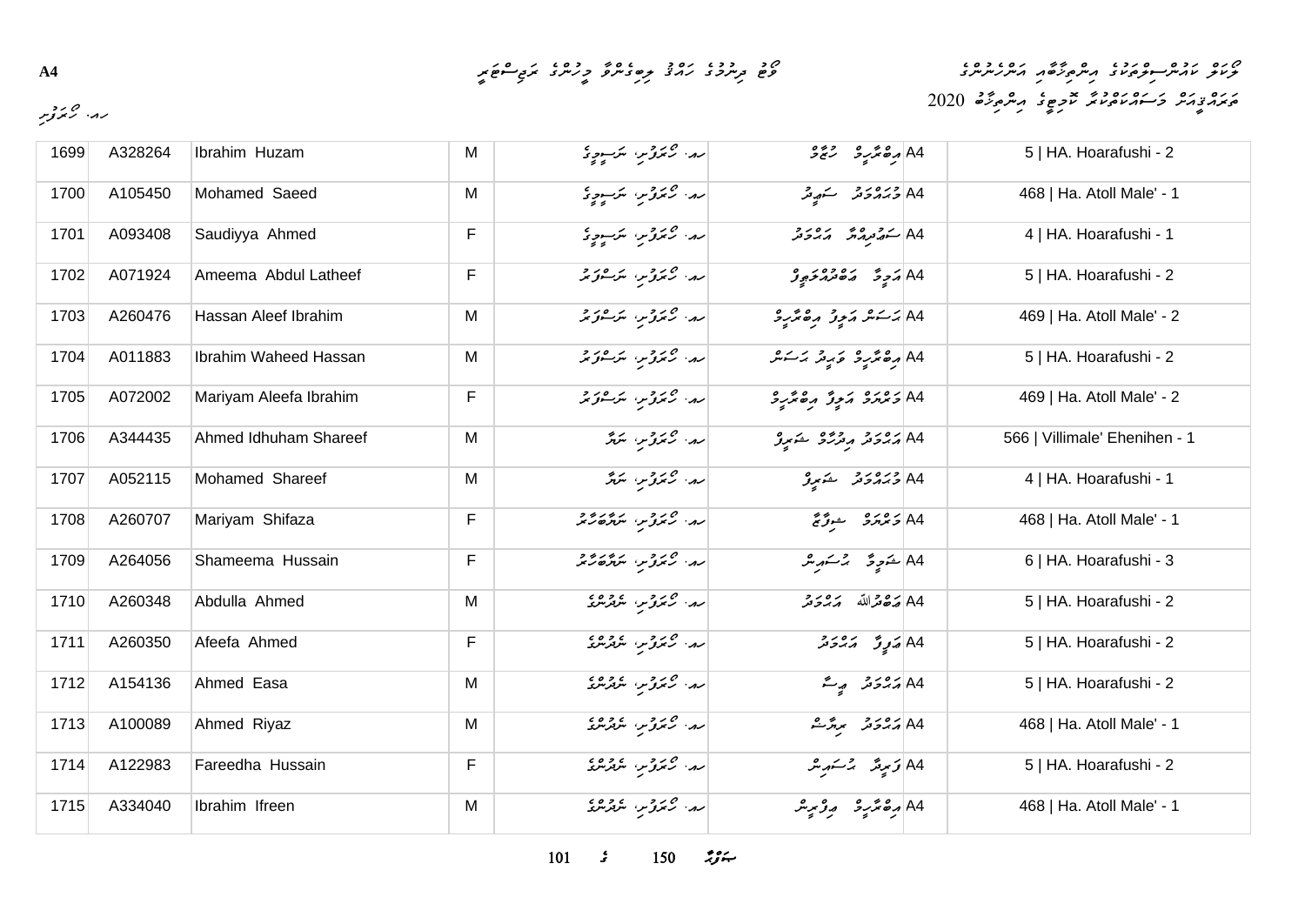*sCw7q7s5w7m< o<n9nOoAw7o< sCq;mAwBoEw7q<m; wBm;vB* م من المرة المرة المرة المرجع المرجع في المركبة 2020<br>مجم*د المريض المربوط المربع المرجع في المراجع المركبة* 

| 1716 | A260344 | Kuda Kamana            | F | رە بەردىن ئارومى       | A4 تەنبە ئەسىر                                   | 5   HA. Hoarafushi - 2       |
|------|---------|------------------------|---|------------------------|--------------------------------------------------|------------------------------|
| 1717 | A260349 | Mariyam Shaaira        | F | رە، ئەيزۇر، ئەدەر،     | A4  <i>5 بروز</i> و ش <i>ەمبەت</i> ر             | 468   Ha. Atoll Male' - 1    |
| 1718 | A094749 | Mohamed Riyaz          | M | رە بەردىي ئەدە ،       | A4 دېمەد ئەرگەنگە                                | 5   HA. Hoarafushi - 2       |
| 1719 | A156146 | Mizna Moosa            | F | رە بەتروپر، سروپ ھەر   | A4 حِ پِج مَدَّ حَرْ مَشَرَ                      | 468   Ha. Atoll Male' - 1    |
| 1720 | A093817 | Arifa Thuththumaniku   | F | رە، ئەتزۇر، ئېرىش      | A4 جُمِرتَرَ مُحمد محرَّسِرة                     | 468   Ha. Atoll Male' - 1    |
| 1721 | A264162 | Asadhullah Abdul Wahid | M | رو، رحمزتور، سرگ       | A4 مَرْ مَعْرَاللَّهُ مَصْ صَوْرَ حَرَّمَتِ مِنْ | 4   HA. Hoarafushi - 1       |
| 1722 | A264153 | Haashira Abdul Wahid   | F | رو، رحمزتور، سرگ       | A4 بَرْجُوبَرُ مَرْکَ وَهُ وَمَرْكَبَرَ مِرْ     | 468   Ha. Atoll Male' - 1    |
| 1723 | A113306 | Shafeeulla Abdul Wahid | M | رە، ئەتزۇس سەھ         |                                                  | 4   HA. Hoarafushi - 1       |
| 1724 | A081500 | Shifaulla Abdul Wahid  | M | رە، ئەتزۇر، ئېرىش      | A4 خوق م الله م مصر محدد مر مر                   | 4   HA. Hoarafushi - 1       |
| 1725 | A056301 | Adam Naseer            | M | مدر محتوين سد محمد الم | A4 مُرْتَرِدْ سَرَسِوِيْر                        | 6   HA. Hoarafushi - 3       |
| 1726 | A264565 | Ahmed Haasir           | M | رە ئەترىس سەزرە ھ      | A4 كەبرى قىلى بەر بىر ئىسلىر                     | 6   HA. Hoarafushi - 3       |
| 1727 | A392024 | Aishath Sara           | F | رە ئەترىس سەزىر ق      |                                                  | 468   Ha. Atoll Male' - 1    |
| 1728 | A147322 | Fathimath Bushra       | F | بدر محدوس سد محمد الم  | A4 تَ <i>وجوح</i> صَشْعَرَ                       | 6   HA. Hoarafushi - 3       |
| 1729 | A261568 | Khadeeja Moosa         | F | رە ئەتدۇرى سەزرە ئ     | A4 كَتَمَدِيحٌ مُتَرْسَةٌ.                       | 6   HA. Hoarafushi - 3       |
| 1730 | A264567 | Mariyam Nasraa         | F | بدر محدوس سد محمد الم  | A4  <i>5 برود \$</i> سَرَ-مُرَ بَمَر             | 468   Ha. Atoll Male' - 1    |
| 1731 | A264562 | Mohamed Yasir          | M | رە، ئەتزۇر، سەز ئەھ    | A4 <i>وُبَهُ وَبَدْ</i> مَرْسِيمُ                | 462   Srilanka / Colombo - 3 |
| 1732 | A067064 | Sara Abdul Latheef     | F | מה "הזבתי יימר בים     | A4 جُعَّر مَصْرَمْ <i>حَبورْ</i>                 | 632   Hulhumale' Ehenihen-18 |

*102 s 150 <i>n*<sub>2</sub> *n*<sub>2</sub> *n*<sub>2</sub> *n*<sub>2</sub> *n*<sub>2</sub> *n*<sub>2</sub> *n*<sub>2</sub> *n*<sub>2</sub> *n*<sub>2</sub> *n*<sub>2</sub> *n*<sub>2</sub> *n*<sub>2</sub> *n*<sub>2</sub> *n*<sub>2</sub> *n*<sub>2</sub> *n*<sub>2</sub> *n*<sub>2</sub> *n*<sub>2</sub> *n*<sub>2</sub> *n*<sub>2</sub> *n*<sub>2</sub> *n*<sub>2</sub> *n*<sub>2</sub> *n*<sub>2</sub> *n*<sub>2</sub> *n*<sub>2</sub> *n*<sub>2</sub> *n*<sub>2</sub> *n*<sub>2</sub>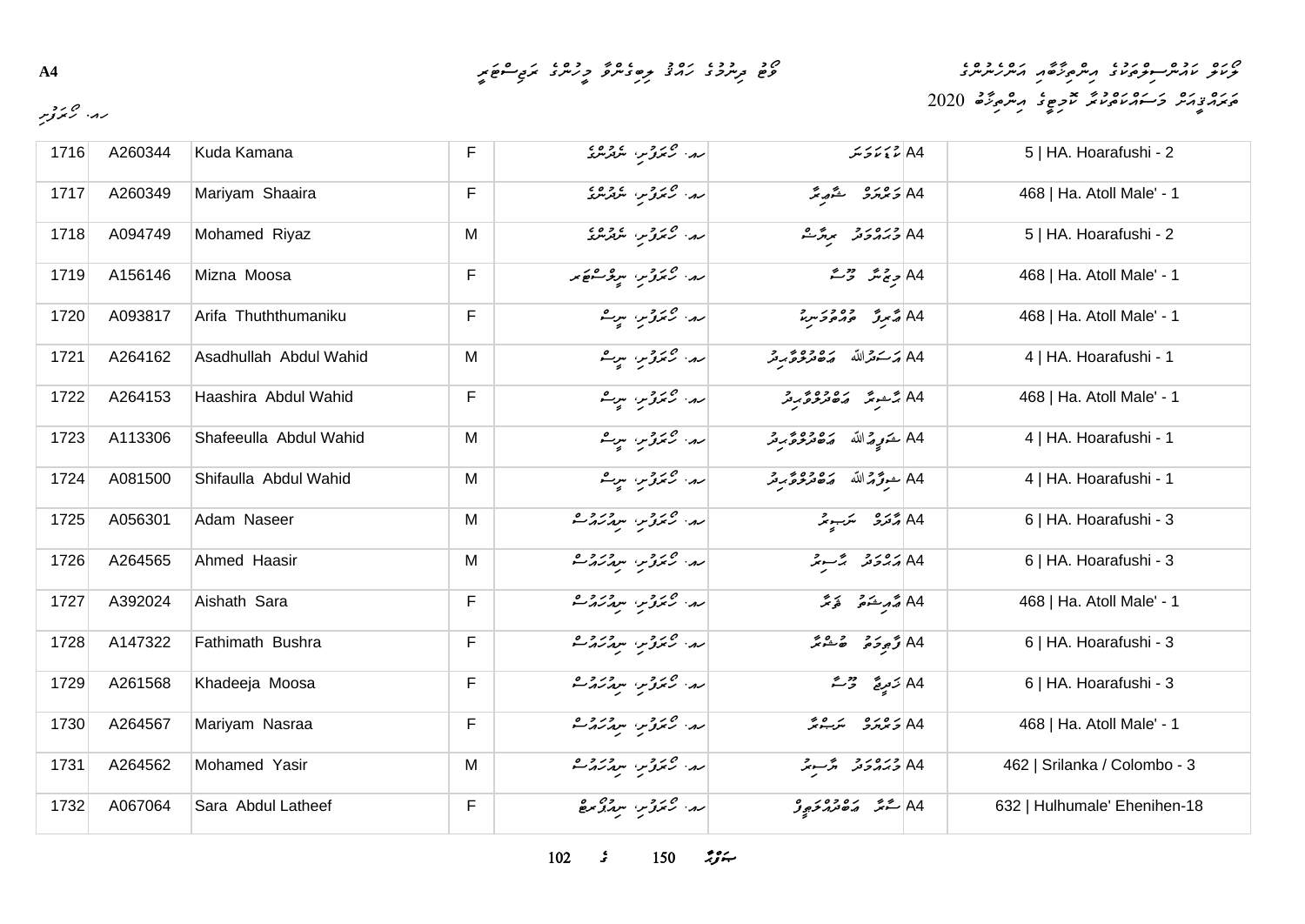*sCw7q7s5w7m< o<n9nOoAw7o< sCq;mAwBoEw7q<m; wBm;vB* م من المسجد المسجد المسجد المسجد المسجد العام 2020<br>مجم*د المسجد المسجد المستجد المسجد المسجد المسجد المسجد المسجد المسجد المسجد المسجد المسجد المسجد المسجد المسجد* 

| 1733 | A358660 | Aminath Zam'aa      | F           | رم كىمروس سەھ ئەرە      | A4 مُحرِسَعُ بِحَرْمُهُ                                           | 4   HA. Hoarafushi - 1        |
|------|---------|---------------------|-------------|-------------------------|-------------------------------------------------------------------|-------------------------------|
| 1734 | A259545 | Ahmed Dawood        | M           | رو. ركور سكر عن عظيم    | A4 كەرجەر ئەدەر<br>A4 كەبرى قىرىر قىر                             | 4   HA. Hoarafushi - 1        |
| 1735 | A078657 | Asima Mohamed       | F           | رە، ئەترۇس سەھ شقىر     | A4 جُسِعَ حَمَدَ دَو                                              | 566   Villimale' Ehenihen - 1 |
| 1736 | A093676 | Ibrahim Amir        | M           | رە، ئەتزۇر، سەھ شقەر    | A4 مەھەرىپى ھەرىر                                                 | 4   HA. Hoarafushi - 1        |
| 1737 | A093677 | Jameela Mohamed     | F           | رو، رحمز من سره عن عظيم | A4 ق ح ع ح م م ح م ح م ح مر<br>بالم ع ح ح م ح م ح م ح م ح مر ح مر | 4   HA. Hoarafushi - 1        |
| 1738 | A259558 | Zulfa Mohamed       | $\mathsf F$ | رە، ئەتزۇر، سەھ شقەر    | A4  ج و ژ م د د د د د                                             | 4   HA. Hoarafushi - 1        |
| 1739 | A044062 | Ahmed Moosa         | M           | رو. ريزو بن سره شور     | A4 كەبروتىر بوسىمبر                                               | 469   Ha. Atoll Male' - 2     |
| 1740 | A072151 | Moosa Yoosuf        | M           | رە، ئەترۇس سرىكىشەد     | A4 جي جي جو ج                                                     | 6   HA. Hoarafushi - 3        |
| 1741 | A261118 | Abdulla Sharafuddin | M           | رە، ئەيزۇر، سرۇشلەر     | A4 مَەھْتَراللە خەمز <i>ۇ م</i> ۇيتر                              | 6   HA. Hoarafushi - 3        |
| 1742 | A261112 | Ahmed Rashid        | M           | رەپ رىمۇس سىزىتلاش      | A4 كەبرى قىر مۇسىمىتى كىشىمىتىكى بىر                              | 138   Lh. Naifaru - 3         |
| 1743 | A263186 | Aminath             | $\mathsf F$ | رە، رىمۇس سەئىرىم       | A4 مَرْحِ سَرَة ِ                                                 | 6   HA. Hoarafushi - 3        |
| 1744 | A263198 | Aminath Zuhaina     | $\mathsf F$ | رە ئەتروپ سەكسىدىم      | A4 مَرْحِ سَمَعَ سَمْ سَمَر سَمَّر                                | 18   HA. Maarandhoo - 1       |
| 1745 | A261119 | Hassan Faaiz        | M           | رە، رىزۇس سۆسى بە       | A4 ئەسەنىش ئۇم <i>بى</i> ج                                        | 469   Ha. Atoll Male' - 2     |
| 1746 | A261120 | Hussain Shahid      | M           | رە، ئەيزۇر، سرۇشلەر     | A4 بڑے پہ شہ مستقریب                                              | 6   HA. Hoarafushi - 3        |
| 1747 | A261099 | Ibrahim Ali Manik   | M           | رە ، ئەترۇس سەنگەنلەش   | A4 مەھمەر 2 مەمەر مەردىس                                          | 6   HA. Hoarafushi - 3        |
| 1748 | A263195 | Ibrahim Khaleel     | M           | رە، رىزۇس سۆسۈنز        | A4 <sub>مر</sub> ھ <i>مُدْرِ</i> وْ کَ مَرِوْ                     | 6   HA. Hoarafushi - 3        |
| 1749 | A263194 | Majid Muneer        | M           | رە، رىمۇس سەئىرىم       | A4 قَەمِتْر قَسِيْتْر                                             | 6   HA. Hoarafushi - 3        |

*103 sC 150 nNw?mS*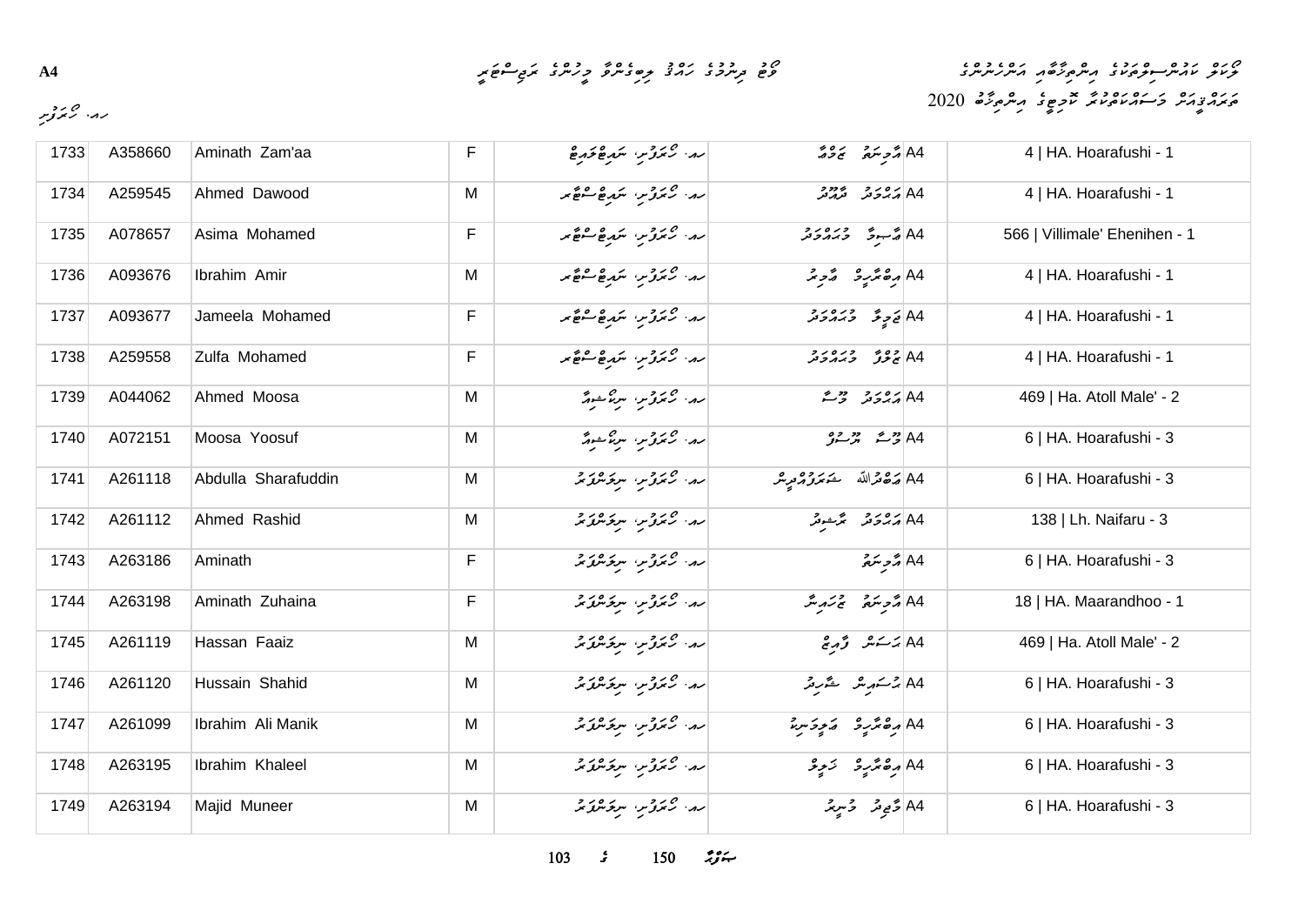*sCw7q7s5w7m< o<n9nOoAw7o< sCq;mAwBoEw7q<m; wBm;vB* م من المسجد المسجد المسجد المسجد المسجد العام 2020<br>مجم*د المسجد المسجد المستجد المسجد المسجد المسجد المسجد المسجد المسجد المسجد المسجد المسجد المسجد المسجد المسجد* 

| 1750 | A261115 | Maleeha Ibrahim   | F           | رە بىر ئىكەن <i>تىر سى</i> تىلگەنگە | A4  دَ جِهٌ مِنْ مِرْجِرْ                                                                           | 320   L. Kalaidhoo - 1        |
|------|---------|-------------------|-------------|-------------------------------------|-----------------------------------------------------------------------------------------------------|-------------------------------|
| 1751 | A263189 | Mohamed Hashim    | M           | رە رىمۇس سۆسۈم                      | A4 <i>3223 رَّ</i> سُورَ                                                                            | 469   Ha. Atoll Male' - 2     |
| 1752 | A260647 | Shamweel Ibrahim  | M           | رە رىمۇس سۆسۈم                      | A4 خۇم بۇ مەمگەر 2                                                                                  | 6   HA. Hoarafushi - 3        |
| 1753 | A263192 | Ummu Kulsooma     | $\mathsf F$ | رد. ریزوین سروکروند                 | A4 دەرەرە دەپرى<br>A4 مەمرى موقوم                                                                   | 6   HA. Hoarafushi - 3        |
| 1754 | A263188 | Zahura Ahmed      | $\mathsf F$ | رە ئەتروپ سىزىترو تە                | A4 يَحرَ يَمَّرُ دَيَرَ وَرَ                                                                        | 6   HA. Hoarafushi - 3        |
| 1755 | A130732 | Adam Ibrahim      | M           | رە، ئەنزۇس سەر شەھىر                | A4 م <i>ُ</i> مَرَدَ مِنْ مُرْرِدَ                                                                  | 468   Ha. Atoll Male' - 1     |
| 1756 | A100746 | Aishath Ibrahim   | $\mathsf F$ | رە، ئەنزۇس سەر شەھەر                | A4 مُەرشەق مەھەردى<br>A4                                                                            | 566   Villimale' Ehenihen - 1 |
| 1757 | A258416 | Aishath Zameera   | F           | رە، ئەترۇس سەرش-ھەر                 | A4 مەم ئىشقىق ئىم <i>چەم</i> گە                                                                     | 4   HA. Hoarafushi - 1        |
| 1758 | A126684 | Ali Ibrahim       | M           | رە، ئەترۇس سەر شەھەتد               | A4 <i>مَجِ م</i> ِ صَمَّرِ د                                                                        | 4   HA. Hoarafushi - 1        |
| 1759 | A044084 | Aminath Ibrahim   | F           | رە، ئەنزۇس سەر شەھىر                |                                                                                                     | 468   Ha. Atoll Male' - 1     |
| 1760 | A155906 | Asiyath Shahyra   | $\mathsf F$ | رە، ئەنزۇس سەر شەھىر                | A4 م <i>ەسىبىرىتى</i> ھەرپىتىر                                                                      | 468   Ha. Atoll Male' - 1     |
| 1761 | A258433 | Fathimath Shakira | $\mathsf F$ | رە، ئەترۇس سەرش-ھەر                 | A4 ۇ <sub>جو</sub> رَمْ شَمْرِيْر                                                                   | 566   Villimale' Ehenihen - 1 |
| 1762 | A085877 | Hawwa Abdulla     | $\mathsf F$ | رە، ئەنزۇس سەر شەھىر                | A4 بَرْدَةَ بِرَصْدَاللّه                                                                           | 468   Ha. Atoll Male' - 1     |
| 1763 | A022218 | Hussain Ibrahim   | M           | رە، ئەترۇس سەرسىس ج                 |                                                                                                     | 2   HA. Uligamu - 1           |
| 1764 | A085878 | Mariyam Ibrahim   | $\mathsf F$ | رە، ئەنزۇس سەر شەھىر                | A4 كالمرير من من من المريد المريد المريد المريد المريد المريد المريد المريد المريد المريد المريد ال | 566   Villimale' Ehenihen - 1 |
| 1765 | A044899 | Mohamed Ibrahim   | M           | رە، ئەترۇس سەر شەھەر                | A4 دېم ده د هغرب                                                                                    | 468   Ha. Atoll Male' - 1     |
| 1766 | A085876 | Moosa Ibrahim     | M           | رە، ئەترۇس سەرش-ھەر                 | A4 جي شه مه محمد پيځا                                                                               | 468   Ha. Atoll Male' - 1     |

*n*<sub>104</sub> *s* 150 *i*<sub>s</sub> $\rightarrow$  150 *i*<sub>s</sub> $\rightarrow$  150 *i*<sub>s</sub> $\rightarrow$  150 *i*<sub>s</sub> $\rightarrow$  150 *i*<sub>s</sub> $\rightarrow$  150 *i*<sub>s</sub> $\rightarrow$  150 *i*<sub>s</sub> $\rightarrow$  150 *i*<sub>s</sub> $\rightarrow$  150 *i*<sub>s</sub> $\rightarrow$  150 *i*<sub>s</sub> $\rightarrow$  150 *i*<sub>s</sub> $\rightarrow$  150 *i*<sub>s</sub> $\rightarrow$  150 *i*<sub>s</sub> $\rightarrow$  150 *i*<sub>s</sub> $\rightarrow$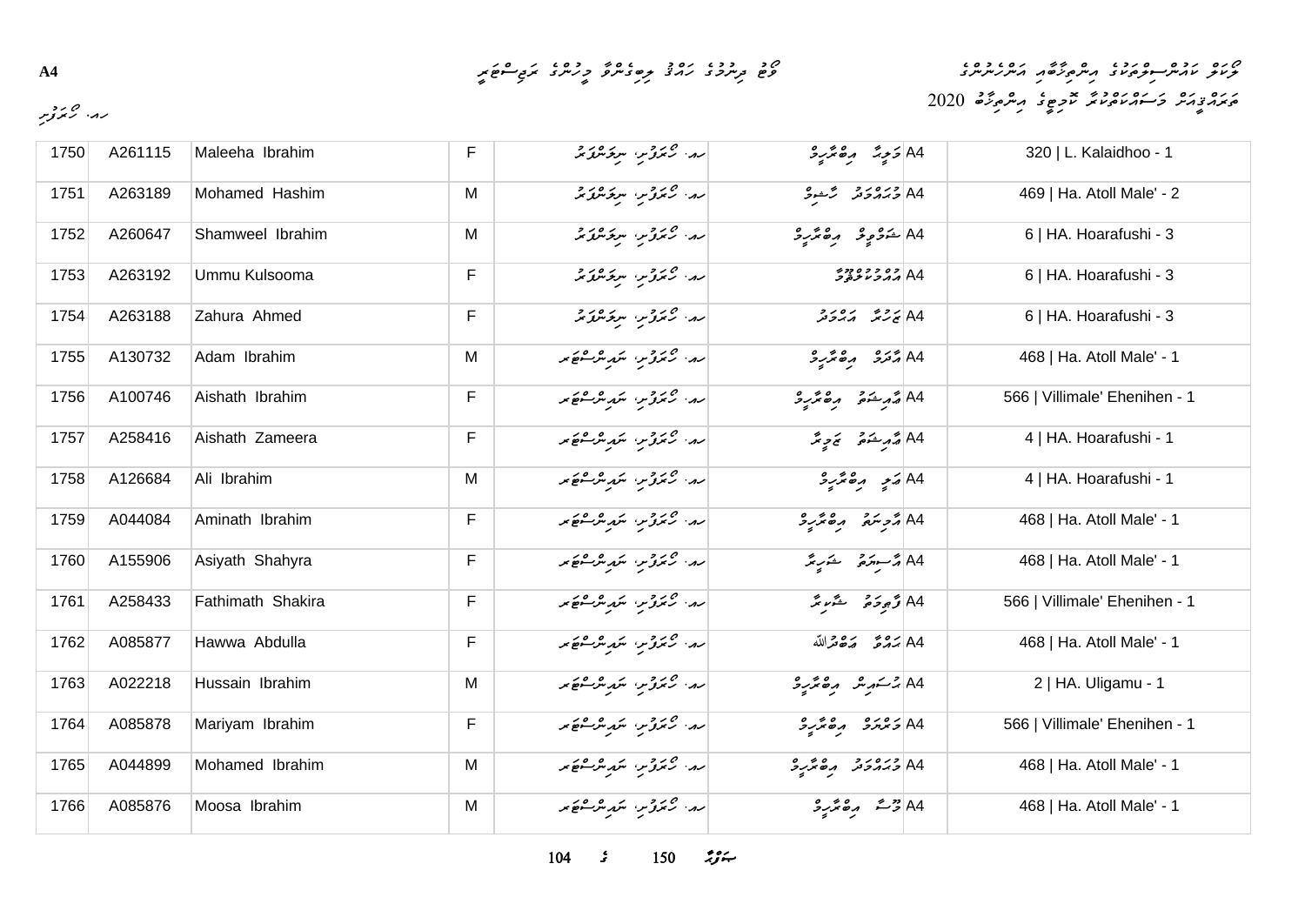*sCw7q7s5w7m< o<n9nOoAw7o< sCq;mAwBoEw7q<m; wBm;vB* م من المرة المرة المرة المرجع المرجع في المركبة 2020<br>مجم*د المريض المربوط المربع المرجع في المراجع المركبة* 

| 1767 | A258436 | Shazeema Mohamed | $\mathsf F$ | رە، ئەترۇس سەرسى ھەس               | A4 ڪَن <sub>جِ ح</sub> َرَ جي حرب    | 4   HA. Hoarafushi - 1       |
|------|---------|------------------|-------------|------------------------------------|--------------------------------------|------------------------------|
| 1768 | A021994 | Umar Ibrahim     | M           | رە، رىمزۇر، سەرسى ھەم              | A4 مۇترىم مەھرىپى                    | 468   Ha. Atoll Male' - 1    |
| 1769 | A262178 | Haifa Ibrahim    | $\mathsf F$ | رە، ئەنزۇس سەنزۇ                   | A4 بَرْمِرْدٌ مِنْ مُحْرِبِيْتِهِ    | 469   Ha. Atoll Male' - 2    |
| 1770 | A093757 | Ibrahim Ali      | M           | رو، رحموقرس سرچری                  | A4 مەھمىچە ھەمچ                      | 632   Hulhumale' Ehenihen-18 |
| 1771 | A262176 | Mus-ab Ibrahim   | M           | رو، رحموقرما البرجرى               | A4 د محمدة مقتربة                    | 632   Hulhumale' Ehenihen-18 |
| 1772 | A122650 | Nisfa Ibrahim    | F           | رو، رحموقرمو، سرچری                | A4 سرجوس مقديرة                      | 632   Hulhumale' Ehenihen-18 |
| 1773 | A163288 | Safa Ibrahim     | F           | رە، ئەنزۇس سەنزۇ                   | A4 جَوَزٌ مِنْ صَمَّرِ فِر           | 469   Ha. Atoll Male' - 2    |
| 1774 | A260912 | Ahmed Simaah     | M           | رە، ئەترۇس سەل                     | A4 <i>م برو دقت</i> سو <i>ڈ ب</i>    | 468   Ha. Atoll Male' - 1    |
| 1775 | A260905 | Aminath Samai    | $\mathsf F$ | رو، رحمزوین سرچ                    | A4 مَّحِسَمَّةٌ سَخَّمٍّ             | 4   HA. Hoarafushi - 1       |
| 1776 | A043828 | Ibrahim Khaleel  | M           | بها رحموقورا ليرمز                 | A4 <sub>م</sub> ەنگەر ئىچى           | 468   Ha. Atoll Male' - 1    |
| 1777 | A260903 | Mohamed Fathih   | M           | رە، ئەنزۇس سەتر                    | A4 دېرو دي.<br>A4 دېرونر ترم         | 468   Ha. Atoll Male' - 1    |
| 1778 | A163286 | Aminath Waseema  | $\mathsf F$ | رە، ئەنزۇس سىزدۇ                   | A4 مُتَّحِسَمَةً وَسَوَّدَّ          | 468   Ha. Atoll Male' - 1    |
| 1779 | A048413 | Nafeesa Ahmed    | F           | رو، رکندو مور سرچرو                | A4 سَمِرٍ — مَدْحَمْد                | 6   HA. Hoarafushi - 3       |
| 1780 | A262621 | Sameeha Adhunan  | F           | رو، رئيزوس، سرڪھ                   | A4 سَوِيَّة - مَقَدَّسَّرْتَدَ       | 469   Ha. Atoll Male' - 2    |
| 1781 | A043681 | Ahmed Adnan      | M           | رد. رمزوس سره موره                 | A4 <i>مَدْوَنْھِ مَقْرَمَّرْمَرْ</i> | 5   HA. Hoarafushi - 2       |
| 1782 | A264010 | Ahmed Nabeel     | M           | رە بەر دىر.<br>رە بەيرۇس سرەتىرىرى | A4 كەبرى قىر سى <i>مبو</i> گە        | 5   HA. Hoarafushi - 2       |
| 1783 | A093807 | Aminath Sameera  | F           | رە بەيروس سەۋىرە ت                 | A4 مَرْحِبَتَهُمْ مَسَوِيَّتَهُ      | 5   HA. Hoarafushi - 2       |

*o6q?m8v5 .<5*

 $105$  *s*  $150$  *n***<sub>s</sub>** $\frac{2}{5}$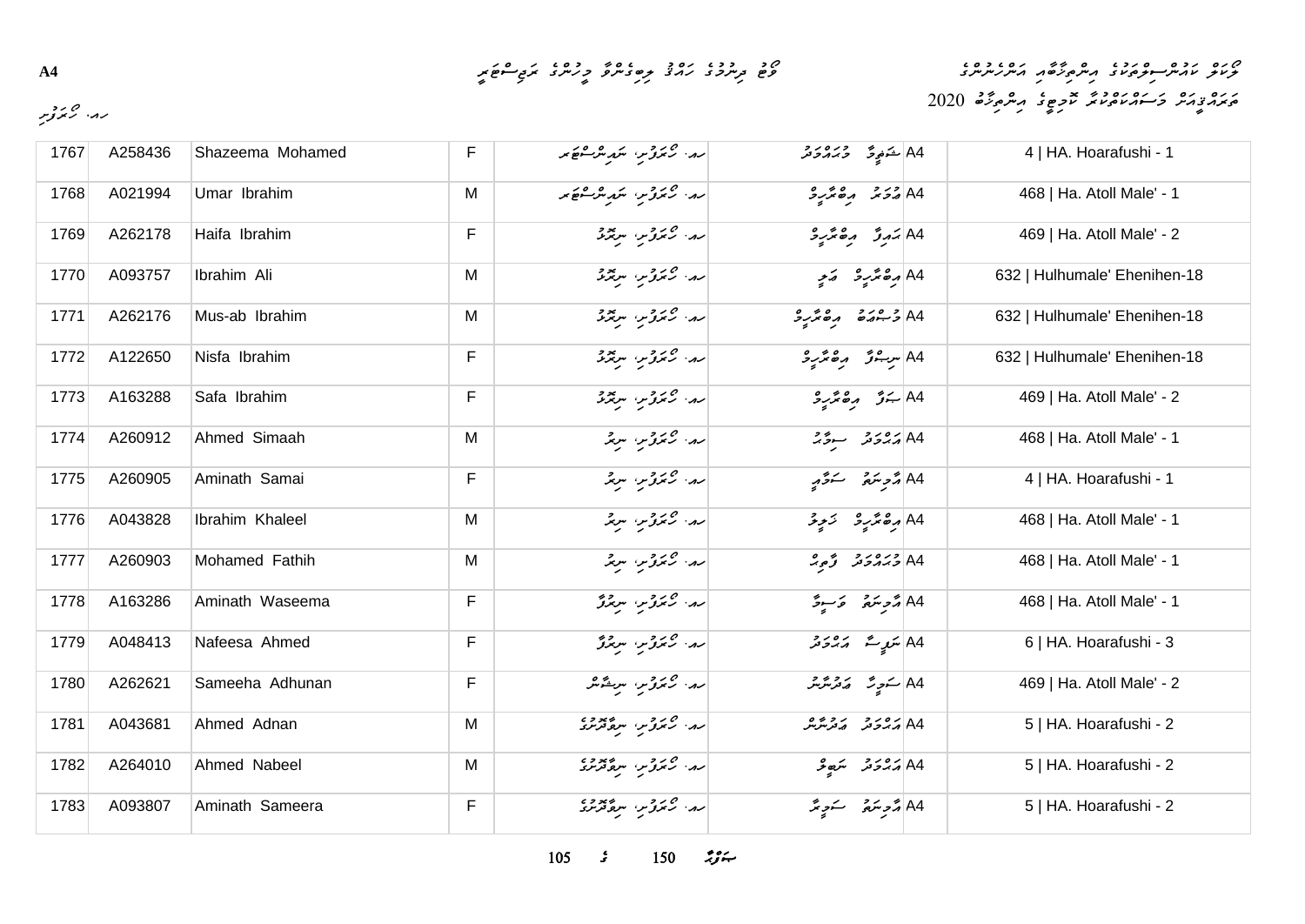*sCw7q7s5w7m< o<n9nOoAw7o< sCq;mAwBoEw7q<m; wBm;vB* م من المرة المرة المرة المرجع المرجع في المركبة 2020<br>مجم*د المريض المربوط المربع المرجع في المراجع المركبة* 

| 1784 | A264011 | Nasma Nooradhdheen         | F           | رو به رو د سره مود ده | A4 ىترىشى قەرىم ھەمرىتر                | 5   HA. Hoarafushi - 2       |
|------|---------|----------------------------|-------------|-----------------------|----------------------------------------|------------------------------|
| 1785 | A085344 | Abdulla Shan               | M           | رە ، ئەنزىر، سەرى     | A4 مَرْحَدِّرْاللَّهُ شَدَّسْ          | 469   Ha. Atoll Male' - 2    |
| 1786 | A085345 | Ahmed Shaheer              | M           | رو، رحمزویں سرگرد     | A4 <i>م بر\$قر</i> شمريتر              | 469   Ha. Atoll Male' - 2    |
| 1787 | A081253 | Mohamed Samee              | M           | رو، رحمزون سرگرد      | A4 <i>و برو دو م</i> گو <sub>چ</sub>   | 237   AA. Rasdhoo - 2        |
| 1788 | A078705 | Rasheeda Ali               | F           | رە، ئەتزۇر، سەزى      | A4 بَرَحْدِثَرَ     رَوِ               | 469   Ha. Atoll Male' - 2    |
| 1789 | A260811 | Husna Ali                  | F           | رە، ئەنزۇس ئۆرىر      | A4 پر شعر پر پر                        | 4   HA. Hoarafushi - 1       |
| 1790 | A264509 | Ahmed Aalam                | M           | رە ئەتروپى تورە       | A4 كەنزىقە كەنزى                       | 468   Ha. Atoll Male' - 1    |
| 1791 | A272566 | Hawwa Unoosha              | F           | رو، رنجو ترور العروج  | A4 بَرْدِعٌ مَرْسَرْتُ                 | 6   HA. Hoarafushi - 3       |
| 1792 | A262597 | Ibrahim Arusham            | M           | بدر محمد وسيد المعرضي | A4 رەئزىر مەرشىۋ                       | 468   Ha. Atoll Male' - 1    |
| 1793 | A264501 | Khadheeja Ali              | F           | بدر محدوثين متردمج    | A4 كَتَمِيعٌ – صَحٍ                    | 6   HA. Hoarafushi - 3       |
| 1794 | A262596 | Maryam Uhaamath            | F           | رە بەردىن ھەم         | A4 ويربرو ومردو                        | 468   Ha. Atoll Male' - 1    |
| 1795 | A261331 | Ahmed Waheed               | M           | رەپ كەنزۇس ئىرمەسىمى  | A4 كەندى قىر قىر قىلىرىنى كىل          | 5   HA. Hoarafushi - 2       |
| 1796 | A261332 | Fareedha Aboobakuru        | $\mathsf F$ | رەر ئەنزۇر، ئۇنجەسىدى | A4 توسیقر مقصومتر                      | 5   HA. Hoarafushi - 2       |
| 1797 | A138221 | <b>Israau Waheed</b>       | M           | رەپ كەنزۇس ئىرمەسىمى  | A4 م <i>ېرىشتىق قەي</i> رقىر           | 632   Hulhumale' Ehenihen-18 |
| 1798 | A102585 | Khadeeja Aboobakur         | F           | رەپ كەنزۈس ئىرگە ئىرى |                                        | 5   HA. Hoarafushi - 2       |
| 1799 | A138220 | Miuraj Waheed              | M           | رە، ئەنزۇر، ئىزگە يوڭ | A4 <i>وه مَدَّة</i> وَرِسْ             | 469   Ha. Atoll Male' - 2    |
| 1800 | A138547 | Abdul Muhusin Abdul Sattar | M           |                       | A4 رەدەبور مىش رەدە رەم دەر ئىرۇس سىرس | 468   Ha. Atoll Male' - 1    |

 $106$  *s*  $150$  *n***<sub>3</sub>** *n*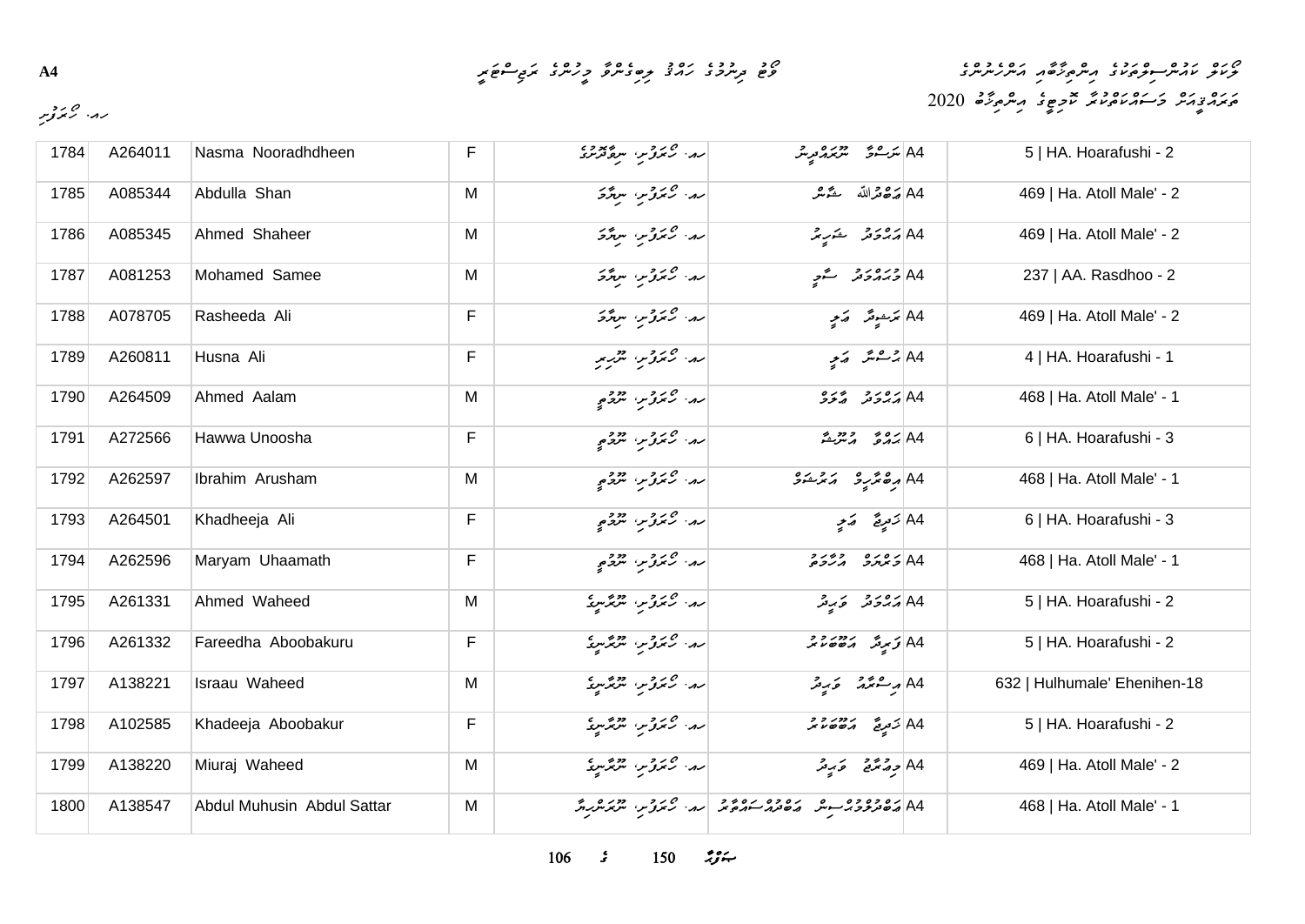*sCw7q7s5w7m< o<n9nOoAw7o< sCq;mAwBoEw7q<m; wBm;vB* م من المرة المرة المرة المرجع المرجع في المركبة 2020<br>مجم*د المريض المربوط المربع المرجع في المراجع المركبة* 

| 1801 | A093812 | Abdul Sattar Aboobakur      | M | رە بە ئەروپ ھەر ھەر     | AA COCO COCO COOM                         | 632   Hulhumale' Ehenihen-18 |
|------|---------|-----------------------------|---|-------------------------|-------------------------------------------|------------------------------|
| 1802 | A157886 | Ahmed Abdul Sattar          | M | رە ئەتروپ ھەترىرىدىگر   | A4 رەر د مەدەب مەدەب                      | 468   Ha. Atoll Male' - 1    |
| 1803 | A264062 | Aminath Shehereen           | F | رە بەلگەن ھەر ھەر       | A4 مَرْحِ سَمَعْ مُشْرَسِرِ سَمْرِ مِسْرِ | 632   Hulhumale' Ehenihen-18 |
| 1804 | A264065 | Ibrahim Risfan              | M | رە بەلگەن ھەر ھەر       | A4 مەھەرىپ ھەرسىمى ئىس                    | 632   Hulhumale' Ehenihen-18 |
| 1805 | A113102 | Riyasa Abdul Sattar         | F | رە بە ئەتدىرىيە ھەمەھەر | A4 بروز می مره ده بره بود                 | 632   Hulhumale' Ehenihen-18 |
| 1806 | A063707 | Aishath Nizar               | F | رە بەلگەن ھەرھەنچە      | A4 مَرْمِرْ مُشَمَّرٍ مَسْرِيَجْ مَرْ     | 468   Ha. Atoll Male' - 1    |
| 1807 | A032051 | Fathmath Nizar              | F | ىد. ئىغۇس شەھرى         | A4 تَ <i>جِ حَجَّ</i> سِيِّ سَ            | 462   Srilanka / Colombo - 3 |
| 1808 | A011457 | <b>Mohamed Nizar Yoosuf</b> | M | رە بەترىرى شەرھىدى      | A4 دېرو دو سرچ پر مرسو                    | 468   Ha. Atoll Male' - 1    |
| 1809 | A077502 | Zaidulla Shabyn             | M | رە، ئەتروپ ئىرتكىرىموگە | A4 کے مرتمّراللہ شَمَصِصْر                | 5   HA. Hoarafushi - 2       |
| 1810 | A063165 | Zainuddeen Nizar            | м | رە بەلگەن ھەرھەنچە      | A4 نج م <i>ر مثم</i> دور مرگ مرگز مرگز مر | 468   Ha. Atoll Male' - 1    |
| 1811 | A050363 | Zubaida Nizar               | F | رە، ئەترىس ئىرتىر ھوڭ   | A4 تج ھَەر قَمَّ سِرىتَج تَمَ             | 468   Ha. Atoll Male' - 1    |
| 1812 | A261227 | Abdulla Raufan Mohamed      | M | رد. رمزوین مرمز ۱۵۵۵    |                                           | 5   HA. Hoarafushi - 2       |
| 1813 | A261221 | Ahmed Naseem                | M | رد. رمزوجه انتصره وه و  | A4 كەبرى تىر سىر سىر بىر ئىس              | 5   HA. Hoarafushi - 2       |
| 1814 | A295290 | Aminath Mohamed             | F | رد. رمزوین مربر ۱۶۵۵    | A4 مُتَّحِسَمُ حَمَدَ مَرَّدَ مَرَّ       | 5   HA. Hoarafushi - 2       |
| 1815 | A261223 | Aminath Nashifa             | F | رد. رمزوجه انتهز مرده   | A4 مَرْحِ سَرَحْمَ مَسَّرْسُوتَرَ         | 5   HA. Hoarafushi - 2       |
| 1816 | A289017 | Fathimath Rasheeda          | F | رد. رمزوین شهرسوی       | A4 <i>وَّجوحَ</i> مَمَ مَسْوِمَّرَ        | 5   HA. Hoarafushi - 2       |
| 1817 | A260443 | Mahudhiyya Ahmed            | F | رد. رود و دوره وه       | A4 5 شوره محمد حرم در د                   | 32   HDh. Nolhivaran - 1     |

*107 sC 150 nNw?mS*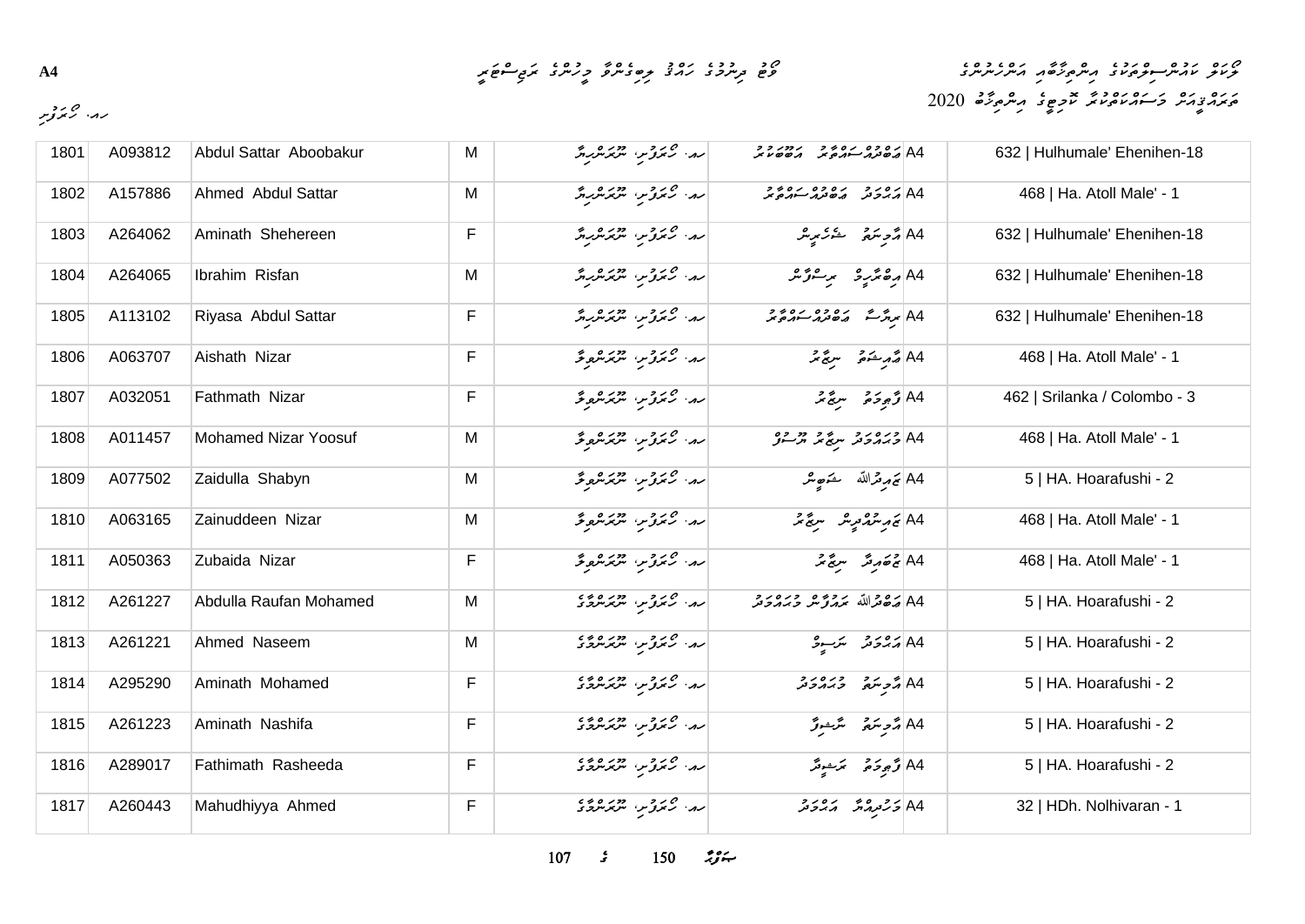*sCw7q7s5w7m< o<n9nOoAw7o< sCq;mAwBoEw7q<m; wBm;vB* م من المسجد المسجد المسجد المسجد المسجد العام 2020<br>مجم*د المسجد المسجد المستجد المسجد المسجد المسجد المسجد المسجد المسجد المسجد المسجد المسجد المسجد المسجد المسجد* 

| 1818 | A031861 | Mohamed Ahmed        | M           | رە ئەترۇپ ئىرگەم ئ      | A4 32,25 كەردىر                                   | 5   HA. Hoarafushi - 2        |
|------|---------|----------------------|-------------|-------------------------|---------------------------------------------------|-------------------------------|
| 1819 | A261226 | Mohamed Naseem       | M           | رد. رمزوین شهر موره     | A4 <i>\$ بَرْدْ دَوْ</i> سَرَسِي <sup>و</sup> ُ   | 5   HA. Hoarafushi - 2        |
| 1820 | A261225 | Sharafuddeen Mohamed | M           | رد. رمزوین شرکتر ده د   | A4 ش <i>ەترومۇمىر مەتەمەد</i>                     | 5   HA. Hoarafushi - 2        |
| 1821 | A260447 | Sheela Mohamed       | F           | رد. رمزوین میگرمزده     | A4 خوتى ق <i>ەتدە 5 دى</i> ر                      | 5   HA. Hoarafushi - 2        |
| 1822 | A261220 | Sofoora Mohamed      | F           | رد. رمزوین میگرمزده     | A4 ينهو مصدر در د                                 | 5   HA. Hoarafushi - 2        |
| 1823 | A154092 | Waheeda Ali          | $\mathsf F$ | رد. رمزور، مردره و و    | A4 حَ پيمَد صَمِحِ                                | 632   Hulhumale' Ehenihen-18  |
| 1824 | A261218 | Zulaikha Ahmed       | F           |                         | A4 يحترم بحر بركر ديمبر<br>A4                     | 5   HA. Hoarafushi - 2        |
| 1825 | A259748 | Ameera Abdul Ghafoor | F           | رە بەردىن ئىرىدە        | A4 <i>مَحِرَّدٌ مَ</i> صَعْرَفَ <i>مَرَّدَ مِ</i> | 566   Villimale' Ehenihen - 1 |
| 1826 | A259751 | Asra Abdul Ghafoor   | F           | ىد. رىمۇمىز، ئىزىدە     | A4 كەشقە بەھ <i>دەھ دە</i>                        | 566   Villimale' Ehenihen - 1 |
| 1827 | A100483 | Abdul Hameed Ahmed   | M           | رە ئەتروپ ھەدىمى ئ      | A4 בֿיפּיניבּיבּי גליכינ                          | 6   HA. Hoarafushi - 3        |
| 1828 | A262570 | Abdulla Hameed       | M           | رە ، ئەترىپ، شەنزىق ئو  | A4 مَەھىراللە كەرىم                               | 6   HA. Hoarafushi - 3        |
| 1829 | A056752 | Ahmed Hameed         | M           | رە، رىروس سىرەشبەۋ      | A4 كەبرى بىر سىر بىر ئىس                          | 335   GDh. Thinadhoo - 1      |
| 1830 | A094714 | Fathimath Haula      | F           | رە ، ئەترىس ھەدرە ھې ئە | A4 وَّجِ حَقَّ بِمَكْرَمَّةً                      | 469   Ha. Atoll Male' - 2     |
| 1831 | A094716 | Hafeeza Najeeb       | F           | رە. ئەنزۈپ شەرەش ۋ      |                                                   | 6   HA. Hoarafushi - 3        |
| 1832 | A094715 | Hassan Hameed        | M           | رە ئەتروپ ھەدىمى ئو     | A4   پرسەنلار   پروتر                             | 469   Ha. Atoll Male' - 2     |
| 1833 | A262567 | Hidhaya Hameed       | F           | رە. رىزۇس شەدر ھەج      | A4 بِتَرْتَزَ   بَرْدِيْرَ       ب                | 469   Ha. Atoll Male' - 2     |
| 1834 | A159347 | Hussain Hameed       | M           | رە. ئەنزۇس شەرەش ۋ      | A4 بڑے پر بڑ بر برچ محمد                          | 469   Ha. Atoll Male' - 2     |

*108 sC 150 nNw?mS*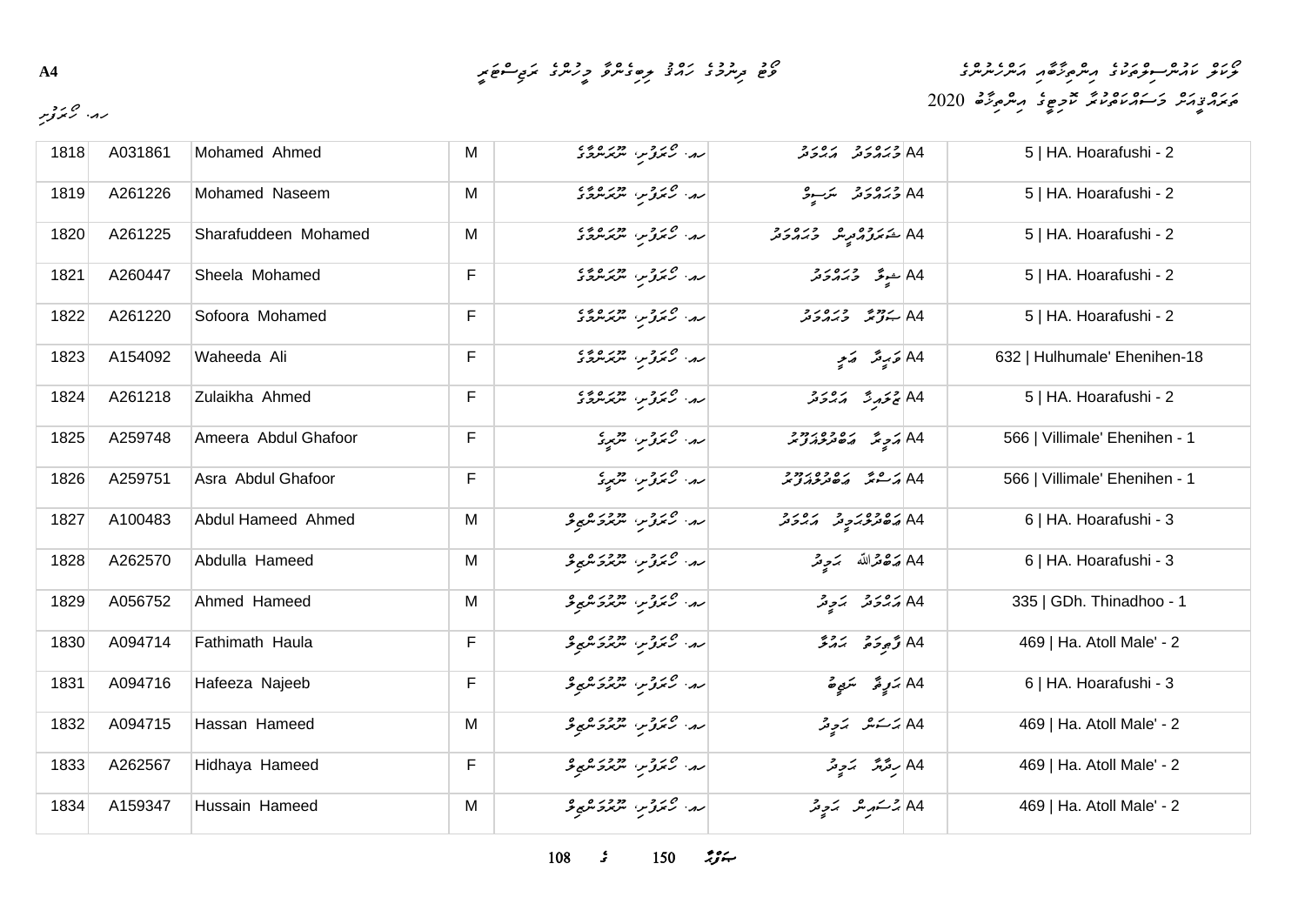*sCw7q7s5w7m< o<n9nOoAw7o< sCq;mAwBoEw7q<m; wBm;vB* م من المرة المرة المرة المرجع المرجع في المركبة 2020<br>مجم*د المريض المربوط المربع المرجع في المراجع المركبة* 

| 1835 | A054571 | Inaya Hameed          | F           | رە. ئەنزۇس ئىرىزدىكرى بۇ                    | A4  مِیشَمَّد بَرْحِیْد           | 6   HA. Hoarafushi - 3    |
|------|---------|-----------------------|-------------|---------------------------------------------|-----------------------------------|---------------------------|
| 1836 | A263738 | Ibrahim Mirshan       | M           | رە بەيروپە ھەدە ئېر                         | A4 مەھەرىرى بىر ئەشەر             | 6   HA. Hoarafushi - 3    |
| 1837 | A061138 | Ahmed Abdul Hameed    | M           | رد. رکروس مرده روه                          | A4 ג׳ د ده ده ده د د د            | 6   HA. Hoarafushi - 3    |
| 1838 | A159250 | Ali Faseeh            | M           | תגי התנתי יישובם גם                         | A4 ر <sub>َمَ</sub> حٍ تَرْسِيرٌ  | 6   HA. Hoarafushi - 3    |
| 1839 | A263736 | Ameema Abdul Hameed   | F           | رو. رکروس سرمار دوه در ده                   | A4 , مَرِدَّ , مَصْعَرْ مَرْدِيرَ | 469   Ha. Atoll Male' - 2 |
| 1840 | A061910 | Aminath Abdul Hameed  | $\mathsf F$ | מגי ליגב יי חברם השם.                       | A4 مُجرِسَعِ مُصْرَحْدَجِ مَرْ    | 6   HA. Hoarafushi - 3    |
| 1841 | A143823 | Hussain Nafiu         | M           | מגי המציעי יחמד השם                         | A4 پر <i>کے مربٹر سگور</i> تم     | 138   Lh. Naifaru - 3     |
| 1842 | A263734 | Khadeeja Abdul Hameed | F           | תגי התנתי יישובים הפס                       |                                   | 6   HA. Hoarafushi - 3    |
| 1843 | A061909 | Mohamed Abdul Hameed  | M           | מגי ליגבתי ובכם גםם                         | A4 32025 رەمورى دەر               | 6   HA. Hoarafushi - 3    |
| 1844 | A122662 | Mueena Abdul Hameed   | F           | رد. رکروس مرده روه                          | A4 <i>ڈویٹر مقصر میڈیو</i> یٹر    | 6   HA. Hoarafushi - 3    |
| 1845 | A070256 | Zubaida Aboobakur     | $\mathsf F$ | ית יי היו הכם מים.<br>מה היות יי ייתוח היים | $2222$ $292$ $292$ $84$           | 6   HA. Hoarafushi - 3    |
| 1846 | A093691 | Aminath Waheeda       | F           | رە، ئەنزۇس شھوڭۇ                            |                                   | 4   HA. Hoarafushi - 1    |
| 1847 | A260017 | Fathimath Waheeda     | $\mathsf F$ | رە، رىزۇس شەمۇر                             | A4 وَج <i>وحَمْ وَبِ</i> قَرَ     | 4   HA. Hoarafushi - 1    |
| 1848 | A261621 | Maryam Mohamed Fulhu  | F           | رە، ئەندۇس شھوڭۇ                            | A4 كەبەرە مەدەرەدىرى              | 4   HA. Hoarafushi - 1    |
| 1849 | A093692 | Mohamed Waheed        | M           | رە، ئەترۇس شىرمۇقى                          | A4 <i>3223 كەب</i> ىر             | 4   HA. Hoarafushi - 1    |
| 1850 | A260018 | Shafiu Hussain        | M           | رە، ئەندۇس شھوڭۇ                            | A4 ش <i>ۇرقى بى</i> سەرىش         | 4   HA. Hoarafushi - 1    |
| 1851 | A262809 | Ahmed Fairish         | M           | رە، ئەنزۇس شروغۇ                            | A4 كەشكە قىلى تەرىپە شە           | 469   Ha. Atoll Male' - 2 |

*109 sC 150 nNw?mS*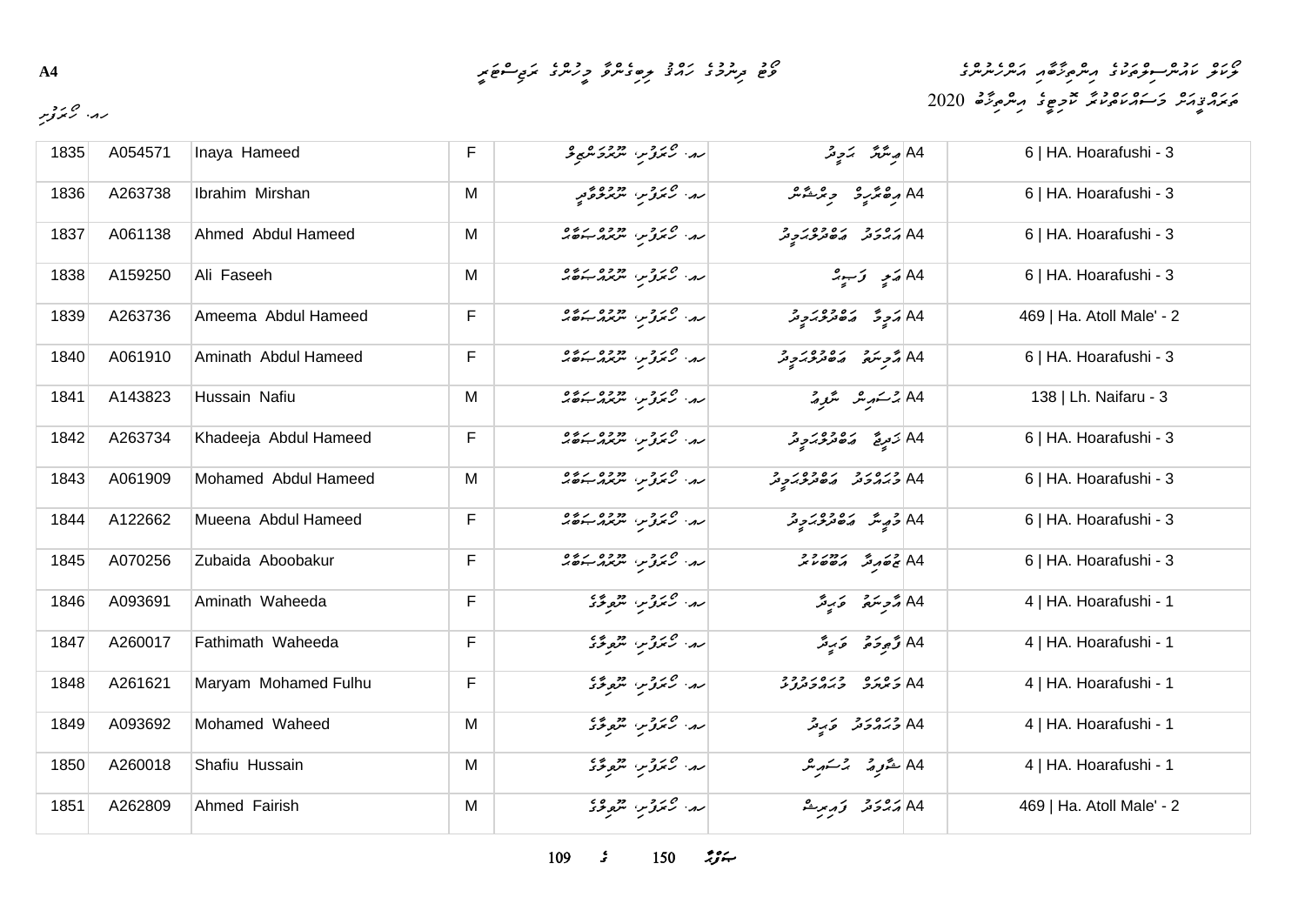*sCw7q7s5w7m< o<n9nOoAw7o< sCq;mAwBoEw7q<m; wBm;vB* م من المسجد المسجد المسجد المسجد المسجد العام 2020<br>مسجد المسجد المسجد المسجد المسجد المسجد المسجد المسجد المسجد ال

| 1852 | A262812 | Aishath Sharufa        | F | رە بەر ئەتروپى، مە <i>ترە ۋ</i> ې | A4 مُرْمِ مُشَمَّرٌ مُشَمَّرٌ                  | 469   Ha. Atoll Male' - 2      |
|------|---------|------------------------|---|-----------------------------------|------------------------------------------------|--------------------------------|
| 1853 | A262811 | Aminath Rifaa          | F | رە، ئەنزۇس شەھ دە                 | A4 مُجِسَعَ بِروْمُ                            | 469   Ha. Atoll Male' - 2      |
| 1854 | A262810 | Fathmath Shazra        | F | رە، ئەنزۇس شەھرى                  | A4 تَرْجِع <sup>ِ</sup> حَرَمَ صَنَّةَ تَمَّرَ | 469   Ha. Atoll Male' - 2      |
| 1855 | A061270 | Mohamed Mujuthaba      | M | رە، ئەنزۇس شەھرى                  | A4 ورەرو دورو                                  | 6   HA. Hoarafushi - 3         |
| 1856 | A093773 | Sofiyya Mohamed        | F | رە، ئەنزۇس شەھرى                  | A4 بەروش ئەيرە دىر                             | 6   HA. Hoarafushi - 3         |
| 1857 | A264457 | Asima Jaufar           | F | رە، ئەترۇس كەنتەنگىرى             | A4 م <sup>ح</sup> سوءً تح <i>مق تم</i>         | 35   Kulhudhuffushi Uthuru - 1 |
| 1858 | A262592 | Ibrahim Nabih Jaufar   | M | رە - ئەنزىر، كەشكەر ئىمە ؟        | A4 مەھەر يەر ئىق ئەمەر بر                      | 469   Ha. Atoll Male' - 2      |
| 1859 | A038743 | Jaufar Mohamed         | M | رە، كەنزۇس كەشكەر ئىكرە           | A4 يَهْرُمْرَ بِهِ دِرَهِ دِرَ                 | 6   HA. Hoarafushi - 3         |
| 1860 | A264466 | Mauroof Jaufar         | M | رە، ئەنزۇر، ەھكەر ئىرە            | A4 <i>خەمىرى خەرى</i> ر                        | 469   Ha. Atoll Male' - 2      |
| 1861 | A122632 | Mauroofa Jaufar        | F | رە، ئەنزۇر، ەھقەشرىقىدە           | A4 كەھىرى ئەھەر بەر ج                          | 469   Ha. Atoll Male' - 2      |
| 1862 | A262591 | Najiya Jaufar          | F | رە، ئەنزۇس كەشكەر ئەمدە           | A4 سَمَّعِ مَرَّ مَحَمَّدٌ مَحَمَّدٌ مِنْ      | 469   Ha. Atoll Male' - 2      |
| 1863 | A066589 | Nasih Jaufar           | M | رە، ئەنزۇر، ئەھكەرسكەنج           | A4 س <i>گرېدو</i> ته <i>ورکن</i> گر            | 469   Ha. Atoll Male' - 2      |
| 1864 | A084787 | Abdul Hameed Aboobakur | M |                                   | A4 בטיביבי המסטיב                              | 5   HA. Hoarafushi - 2         |
| 1865 | A262652 | Ahmed Shameem          | M | رە، ئەترۇپ ەسىۋ                   | A4 <i>2525 شوي</i> ۇ                           | 468   Ha. Atoll Male' - 1      |
| 1866 | A084080 | Ali Yoosuf             | M | رە بەردىن ەسكى                    | A4 <i>جَ</i> حِي مَرْحَمَوْ                    | 6   HA. Hoarafushi - 3         |
| 1867 | A331027 | Ibrahim Salim          | M | رە بەردىن ەسكى                    | A4 مەھمەر ئەر ئىمرو                            | 6   HA. Hoarafushi - 3         |
| 1868 | A026061 | Abdul Faththaah Moosa  | M | بها رموزين وتمام م                | A4 رەدەرەرە « ھ                                | 468   Ha. Atoll Male' - 1      |

*110 sC 150 nNw?mS*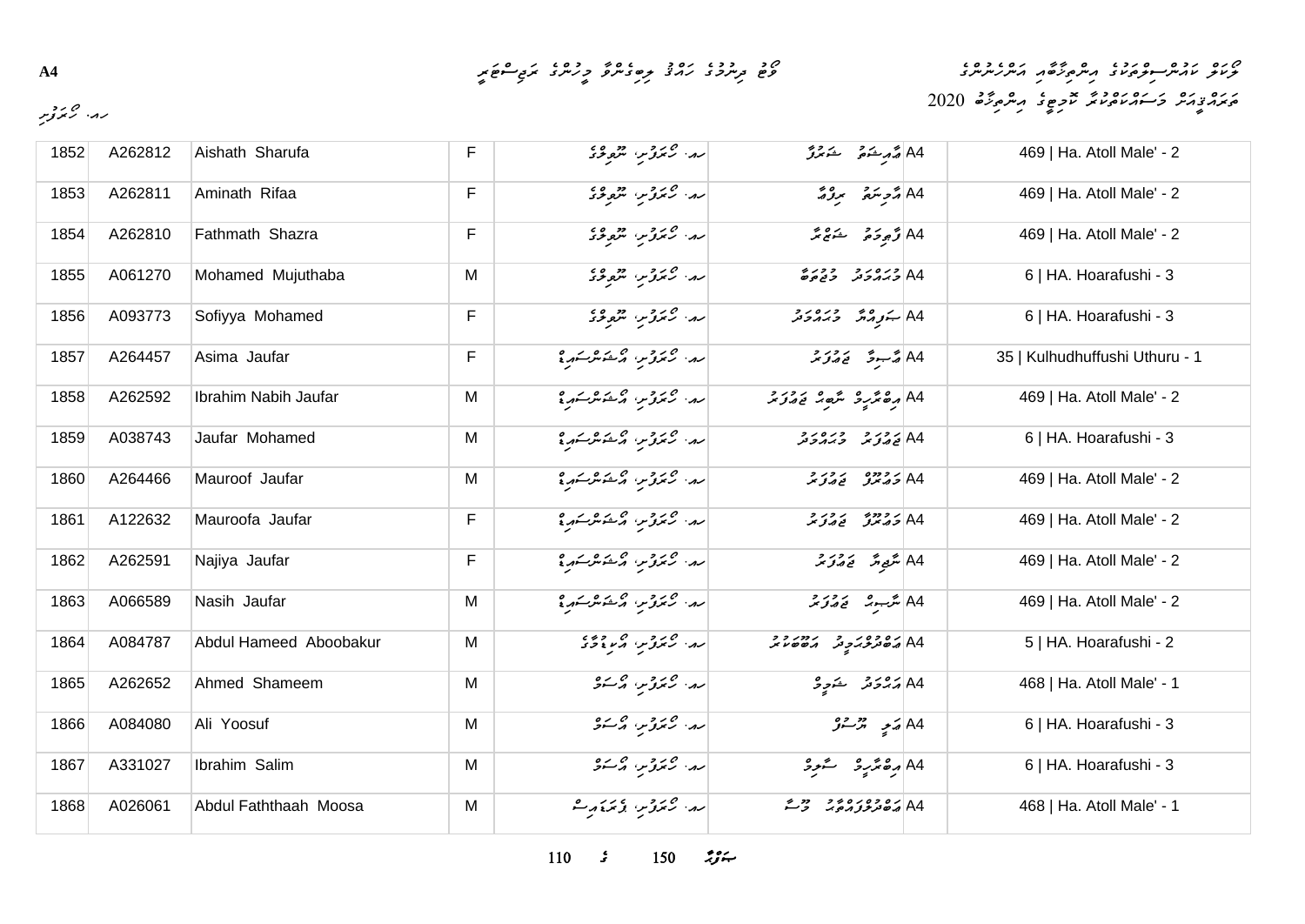*sCw7q7s5w7m< o<n9nOoAw7o< sCq;mAwBoEw7q<m; wBm;vB* م من المسجد المسجد المسجد المسجد المسجد العام 2020<br>مسجد المسجد المسجد المسجد المسجد المسجد المسجد المسجد المسجد ال

| 1869 | A263956 | Ahmed Afraah Abdul Faththaah | M           | رە بە ئەندۇس بۇ ئىز ئەرگ  |                                                                                                                         | 468   Ha. Atoll Male' - 1    |
|------|---------|------------------------------|-------------|---------------------------|-------------------------------------------------------------------------------------------------------------------------|------------------------------|
| 1870 | A160226 | Aishath Aufa Abdul Faththah  | $\mathsf F$ | سەر ئەتتروپر، بۇ ئىزۇر م  | A4 گەرىشكى مەدىر مەھەردە بەرە                                                                                           | 4   HA. Hoarafushi - 1       |
| 1871 | A259666 | Aishath Usman                | F           | رو، المحدوس، والمروء،     | A4 مەم شەھ مەھمۇشر                                                                                                      | 5   HA. Hoarafushi - 2       |
| 1872 | A260144 | Mohamed Shaukath             | M           | رو، رحمزوين بوسرچي        | A4 ويرەرو خىمدىم                                                                                                        | 5   HA. Hoarafushi - 2       |
| 1873 | A041753 | Ibrahim Rasheed              | М           | رە، ئەترۇس ۋىرىم ۋى       | A4 مەھەرىپ كىيەمىسى ئىستىمىسى ئىستىمىسى بىر                                                                             | 468   Ha. Atoll Male' - 1    |
| 1874 | A260294 | Juwairiyaa Jaufar            | $\mathsf F$ | رە، ئەترىق ئۇيغى ئەمى     | A4 في <i>قم مرمر بحمد و تر</i>                                                                                          | 632   Hulhumale' Ehenihen-18 |
| 1875 | A260285 | Mahudhiyya Abdulla           | $\mathsf F$ | رە، ئەترۇس ۋىرىم ۋى       | A4 5 <i>توجه 5 م 5 م</i> رالله                                                                                          | 5   HA. Hoarafushi - 2       |
| 1876 | A260283 | Zulfa Abdhulla               | $\mathsf F$ | رە بە ئەردىن بۇشجۇڭمۇ     | A4 ج و و محمد الله                                                                                                      | 632   Hulhumale' Ehenihen-18 |
| 1877 | A258752 | Abdul Muhusin Yaugoob        | M           | رەپ رىمرىس، بولىرىما تىرگ | A4 גەدە دەر دەر بەدە دەرد                                                                                               | 468   Ha. Atoll Male' - 1    |
| 1878 | A085885 | Ahmed Zaheen                 | M           | ىد. ئىغۇس بولىرىدىن       | A4 <i>مَدْدَوَنْتَ</i> تَمَرِيْتَر                                                                                      | 160   K. Guraidhoo - 1       |
| 1879 | A402490 | Aishath Liusha               | F           | بدر محروس ويقطعت          | A4 مُرمِشَمُو مِرْمَشَ                                                                                                  | 4   HA. Hoarafushi - 1       |
| 1880 | A258753 | Ali Muaz                     | M           | رە ئەترۇس بولىرىدىك       | A4 <i>ڇَجِ حَهُ</i> نْدَ                                                                                                | 468   Ha. Atoll Male' - 1    |
| 1881 | A258754 | Azra Yaugoob                 | F           | رە، ئەتزۇير، بويىرىمىڭ    | A4 كەنتى كەردور                                                                                                         | 468   Ha. Atoll Male' - 1    |
| 1882 | A085884 | Ibrahim Rasheed              | M           | رەپ ئەتروس بولىرىدىن ھەم  | A4 مەھەر ئەر ئىزىدىنى ئىككى بىر ئىككى بىر ئىككى بىر ئىككى بىر ئىككى بىر ئىككى بىر ئىككى بىر ئىككى بىر ئىككى بى<br>مەنبە | 160   K. Guraidhoo - 1       |
| 1883 | A085886 | Jameela Moosa                | $\mathsf F$ | رەپ رىمرىس بولىرىدىك      | A4 تح وِ قَ تَحْ شَرَّ مُتَحَ                                                                                           | 468   Ha. Atoll Male' - 1    |
| 1884 | A075869 | Mohamed Musthafa             | M           | رەپ ئەتروس بولىرىدىن ھەم  | A4 ديره د د د ورو                                                                                                       | 4   HA. Hoarafushi - 1       |
| 1885 | A085883 | Thohira Yaugoob              | F           | رە ئەترۇس بولىرىمىگ       | A4 جَرِيمٌ مَ <i>دَوْدُه</i> ُ                                                                                          | 4   HA. Hoarafushi - 1       |

*111 sC 150 nNw?mS*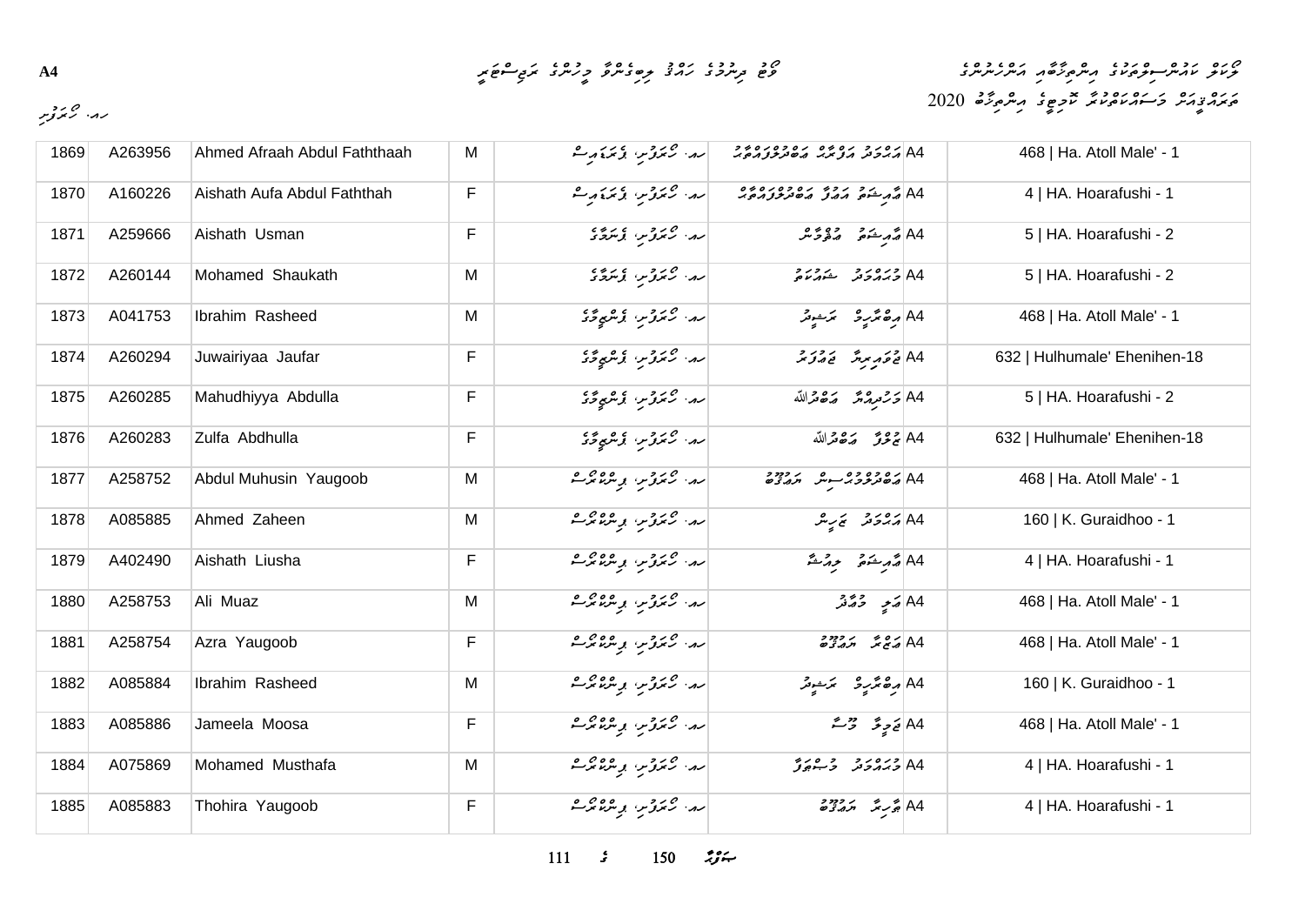*sCw7q7s5w7m< o<n9nOoAw7o< sCq;mAwBoEw7q<m; wBm;vB* م من المسجد المسجد المسجد المسجد المسجد العام 2020<br>مسجد المسجد المسجد المسجد المسجد المسجد المسجد المسجد المسجد ال

| 1886 | A085887 | Yauqoob Ibrahim               | M | بىد. ئۇنجۇقرىب بولىرىما تېرگ | A4 ا <i>نگەنىھەم مەھگرى</i> گە       | 468   Ha. Atoll Male' - 1 |
|------|---------|-------------------------------|---|------------------------------|--------------------------------------|---------------------------|
| 1887 | A258750 | Zaheera Yaugoob               | F | ىد. ئەنزۇس بوللاندىق         | A4 تج په تخه <i>محمد ق</i> حق        | 468   Ha. Atoll Male' - 1 |
| 1888 | A085882 | Zuhura Yaugoob                | F | بدر محمومين بونترندمث        | A4 یحریز مردور دو                    | 4   HA. Hoarafushi - 1    |
| 1889 | A262260 | Ahmed Shafraz                 | M | رە رىزور، ۋىروىرى            | A4 كەبرى ھەر ئىسىمى ئىسىمى A4        | 6   HA. Hoarafushi - 3    |
| 1890 | A262261 | Ali Safraah                   | M | روم رحمزوین بو مرحمدی        | A4 ڪپو سنو پڙھ                       | 469   Ha. Atoll Male' - 2 |
| 1891 | A262256 | Aminath Ibrahim Manik         | F | رماس محروس ومردمي            | A4 مُجِسَعَة مِنْ مُجَرِّدْ دَسِرَة  | 6   HA. Hoarafushi - 3    |
| 1892 | A116014 | Fathuhulla Ismail             | M | رو. رحمزوین بو مرد مربع      | A4 وَتَوَجَّ اللّه مِ سُؤْتِهِ فِرْ  | 469   Ha. Atoll Male' - 2 |
| 1893 | A260539 | <b>Hussain Sharoof Hameed</b> | M | رە ئەتروپ ۋىروترچ            | A4 پر کے مربعہ مش <i>مرو بر</i> ح قر | 6   HA. Hoarafushi - 3    |
| 1894 | A262263 | Ismail Anim                   | M | رە ئەتروپ ۋىروترچ            | A4 م <i>رے ڈمی</i> محسن میں مح       | 469   Ha. Atoll Male' - 2 |
| 1895 | A024164 | Mohamed Hameed                | M | رماس محروس ومردما            | A4  3 <i>2 2 3 2 3 2 3 2 3</i>       | 6   HA. Hoarafushi - 3    |
| 1896 | A044831 | Ragada Ibrahim                | F | رە. رىزۇس ئۇقرىر ھەم         | A4 <i>بَرْدَ مَّة م</i> ُرْرِدُ      | 5   HA. Hoarafushi - 2    |
| 1897 | A034977 | Mohamed Iqbal                 | M | رم حروب ممرًى الله           | A4 <i>وُبَهُ وَبَرْ وَقَوْ</i>       | 468   Ha. Atoll Male' - 1 |
| 1898 | A306551 | Shuaib Mohamed Iqbal          | M | رر صروب ممكر الله            | $A4$ $A5000$ $B600$ $A720$ $A4$      | 4   HA. Hoarafushi - 1    |
| 1899 | A260781 | Ahmed Mueez                   | M | رە بەردىر، ئەسىم             | A4 كەندى قىرىقى ئى                   | 468   Ha. Atoll Male' - 1 |
| 1900 | A260776 | Azmeena Khalid                | F | رە، رىمزۇس مەسىم             | A4 كەيج چە ئىگە بۇ ئىگە ئىل          | 4   HA. Hoarafushi - 1    |
| 1901 | A045981 | Mohamed Khalid                | M | رە، ئەندۇس ئۇرەپچ            | A4  352,25 رَّحِيمٌ                  | 97   R. Un'goofaaru - 1   |
| 1902 | A264579 | Ahmed Rasheed                 | M | رە، رىزۇس ئۇچ قرىش           | A4 كەبرى كىم كىم ئىسىم كىرىدى كىل    | 6   HA. Hoarafushi - 3    |

*112 sC 150 nNw?mS*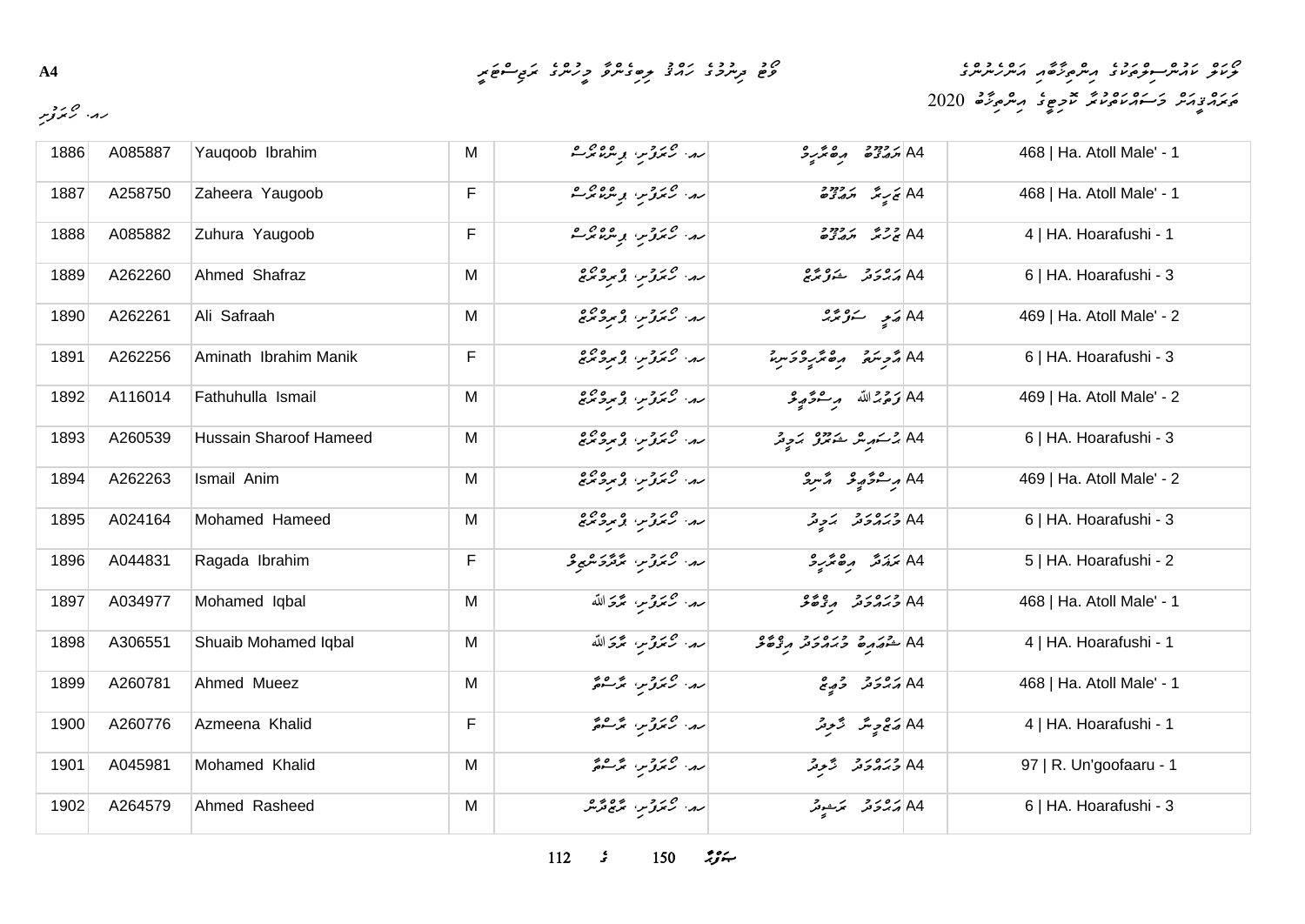*sCw7q7s5w7m< o<n9nOoAw7o< sCq;mAwBoEw7q<m; wBm;vB* م من المسجد المسجد المسجد المسجد المسجد العام 2020<br>مسجد المسجد المسجد المسجد المسجد المسجد المسجد المسجد المسجد ال

| 1903 | A406150 | Aishath Nasha        | F            | رە. ئ <i>ىگۇ</i> تىر، ئۇچۇمىگە | A4 مُجم <i>دِ حَدَّمَ</i> سَرَحَّۃً | 6   HA. Hoarafushi - 3        |
|------|---------|----------------------|--------------|--------------------------------|-------------------------------------|-------------------------------|
| 1904 | A264586 | Aishath Yashfa       | F            | رە، رىزۇس ئۇچ قرىش             | A4 مَدْمِ شَمَعْ مَرْشُوَرَّ        | 632   Hulhumale' Ehenihen-18  |
| 1905 | A262615 | Aminath Neesha       | F            | رە بەردىر، ئۇي ئەر             | A4 مُرْحِ سَمَعُ سَمِيثُمُ          | 6   HA. Hoarafushi - 3        |
| 1906 | A163295 | Fathimath Shifa      | F            | رە، ئەيروپ، ئۇچ ئەنگە          | A4 وَجِعِدَةٍ سُبوَّرٌ              | 6   HA. Hoarafushi - 3        |
| 1907 | A264580 | Khadheeja Mohamed    | $\mathsf{F}$ | رە، ئەندۇس ئۇۋلۇش              | A4 زَمَرِيحَ     وَبَرَ وَرَ وَرَ   | 6   HA. Hoarafushi - 3        |
| 1908 | A262613 | Mariyam Nishaa       | $\mathsf F$  | رە، ئەندۇس ئۇۋلۇش              | A4 ك <i>ر چرېز ئې سرېنتگ</i> ر      | 6   HA. Hoarafushi - 3        |
| 1909 | A264583 | Samahath Ahmed       | $\mathsf F$  | رە، رىزۇس ئۇچ قرىش             | A4 كەنزىرى مەردىر                   | 6   HA. Hoarafushi - 3        |
| 1910 | A075711 | Aamir Saleem         | M            | رە، ئەترۇس تۆھەر ئىرىم ئ       | A4 مُرْحِدٌ سَوَدِرٌ                | 468   Ha. Atoll Male' - 1     |
| 1911 | A042161 | Ahmed Saleem         | M            | رە، ئەترىپ تەھەر ئىرچى         | A4 <i>2525 سكو</i> د                | 4   HA. Hoarafushi - 1        |
| 1912 | A064299 | Hamid Saleem         | M            | رە، ئەتزۇر، تزەھكۈشى ئ         | A4 بَرُوتَر سَوِدْ                  | 468   Ha. Atoll Male' - 1     |
| 1913 | A095724 | Juveyriya Saleem     | F            | رە، ئەتروپر، تەھەر ئەسىر ئ     | A4 فے <i>قہر بر</i> مز کے موق       | 468   Ha. Atoll Male' - 1     |
| 1914 | A157467 | Maumoon Saleem       | M            | رە، ئىتروپر، ئەھەدىگەنج        | A4  ى <i>زدەيمە</i> سەرە            | 468   Ha. Atoll Male' - 1     |
| 1915 | A260101 | Naail Mohamed Saleem | M            | رە، ئەترۇپ تەھەر ئىرچى         | A4 سَمَدِ وَ يَرْدَدَ مَدْ سَوِدْ   | 566   Villimale' Ehenihen - 1 |
| 1916 | A138573 | Sauda Saleem         | F            | رە، ئەترۇس ترەم دىگى ئ         | A4 ڪهرش ڪوچر                        | 468   Ha. Atoll Male' - 1     |
| 1917 | A050737 | Thoha Saleem         | M            | رە، ئەترۇس تۆھەر ئىرىم ئ       | A4 پڑڑ <sub>سکو</sub> ی             | 468   Ha. Atoll Male' - 1     |
| 1918 | A088974 | Abida Umar           | F            | رە بەللەر ئەرەپ                | A4 جُەمَدْ ج <sup>2</sup> جد        | 5   HA. Hoarafushi - 2        |
| 1919 | A088973 | Ahmed Ibrahim Fulhu  | M            | رە بەللەر ئەرەپ                | A4 كەبروتىر ب <i>ەھەترى</i> دوت     | 110   R. Meedhoo - 1          |

 $113$  *s*  $150$  *if*  $\frac{2}{3}$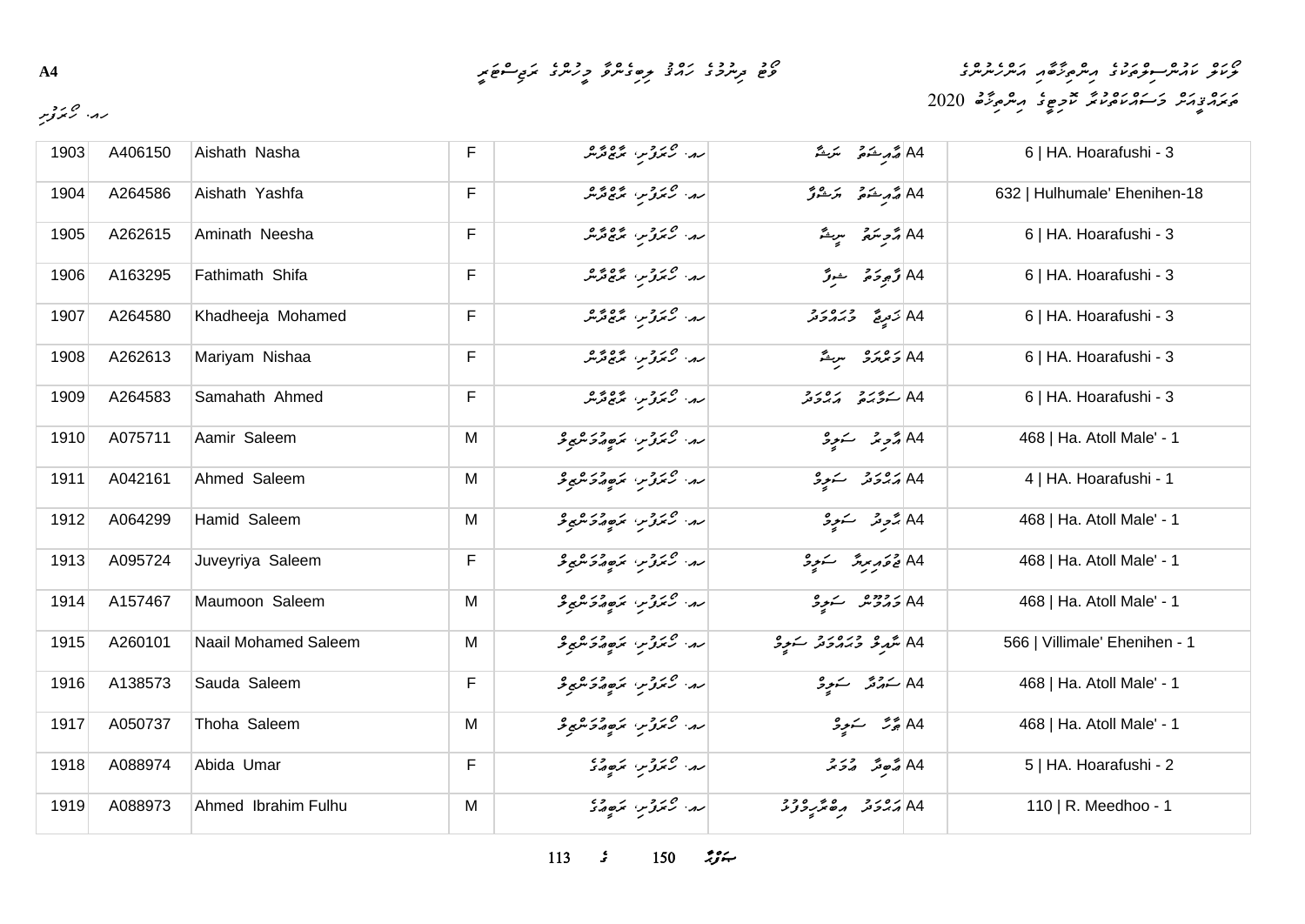*sCw7q7s5w7m< o<n9nOoAw7o< sCq;mAwBoEw7q<m; wBm;vB* م من المسجد المسجد المسجد المسجد المسجد العام 2020<br>مسجد المسجد المسجد المسجد المسجد المسجد المسجد المسجد المسجد ال

| 1920 | A384295 | Ahyad Ahmed               | M | رە ئەترۇس ترەھ ئ          | A4 בהמת ההכת                                           | 468   Ha. Atoll Male' - 1    |
|------|---------|---------------------------|---|---------------------------|--------------------------------------------------------|------------------------------|
| 1921 | A261140 | Ibrahim Ahmed             | M | رە ئەترىپ ترەھ            | A4 مەھەرىرى مەمەدىر                                    | 468   Ha. Atoll Male' - 1    |
| 1922 | A403700 | Mariyam Haliyya Ahmed     | F | رە بەردىر، ئەھەدى         | A4 כי היה בי היה היה בי ה                              | 468   Ha. Atoll Male' - 1    |
| 1923 | A261138 | Mohamed Ameen Ahmed       | M | رە بەردىن ئەھەدى          | A4 در ورو بر د پروتر                                   | 462   Srilanka / Colombo - 3 |
| 1924 | A261139 | Nihaan Rasheed            | M | رد. رمزور، مرحدی          | A4 سریم شر سمکھیے تھا۔<br>مسلم                         | 5   HA. Hoarafushi - 2       |
| 1925 | A261141 | Rifa Rasheed              | F | رە بەللەر ئەھەدى          | A4 مرتز کم میشونڈ                                      | 462   Srilanka / Colombo - 3 |
| 1926 | A260391 | Abida Ibrahim             | F | رە، ئەتروس ئوروگە         | A4 مَّەمَّر مەھمَّرٍ \$                                | 4   HA. Hoarafushi - 1       |
| 1927 | A260137 | Ahmed Mohamed Fulhu       | M | رە، ئەتزۇر، ئۇدەرد        |                                                        | 4   HA. Hoarafushi - 1       |
| 1928 | A252772 | Ali Shahid                | M | بدر حيوتر عمدادة          | A4 <i>ھَ جِ</i> مُشْرِمْرُ                             | 251   ADh. Dhangethi - 2     |
| 1929 | A052069 | Fathimath Nasreena        | F | رە، ئەترۇس ئوروگە         | A4 ۇ <sub>جو</sub> رَ ئ <sub>و</sub> ر سَرَسْمَ پِسَّر | 468   Ha. Atoll Male' - 1    |
| 1930 | A162648 | Ibrahim Luthfee           | M | رە، ئەترۇس ئرومدى         | A4 مەھەرىپ ئىقمى ئىچ                                   | 468   Ha. Atoll Male' - 1    |
| 1931 | A093705 | Mohamed Shahid            | M | رە، ئەتزۇر، ئۇدەكە        | A4 <i>وُبَهُ وَبَوْ</i> حَقَّ مِعْ                     | 468   Ha. Atoll Male' - 1    |
| 1932 | A093704 | <b>Ummu Kulsoom</b>       | F | رە، ئەترۇس ئۇدەك          | A4 دەرورە دەھ                                          | 468   Ha. Atoll Male' - 1    |
| 1933 | A048611 | <b>Abdul Wahid Yoosuf</b> | M | رە ئىروس ئۇرۇسرىدۇ        | A4 كەھەر <i>جەمبەتى بىر سۆ</i> ر                       | 468   Ha. Atoll Male' - 1    |
| 1934 | A081496 | Areefa Abdul Waahid       | F | رە ئىزۇس ئۇرۇسرىدە        | A4 كەسرى مەھەر دەم بەتر                                | 4   HA. Hoarafushi - 1       |
| 1935 | A081497 | Ibaadullah Abdul Waahid   | M | رە ئىزۇس ئۇرۇسرىدە        | A4 مِنْ قَدْاللَّهُ مَنْ مَعْرَفَرَةً بِقَرْ           | 468   Ha. Atoll Male' - 1    |
| 1936 | A048874 | Nasira Abdul Waahid       | F | رە - 2 ئىروس - ئەركەس ئەر | A4 مُتَرْجِعَة مُتَصْغَرْحَرَّمَ بِعْر                 | 4   HA. Hoarafushi - 1       |

*114 sC 150 nNw?mS*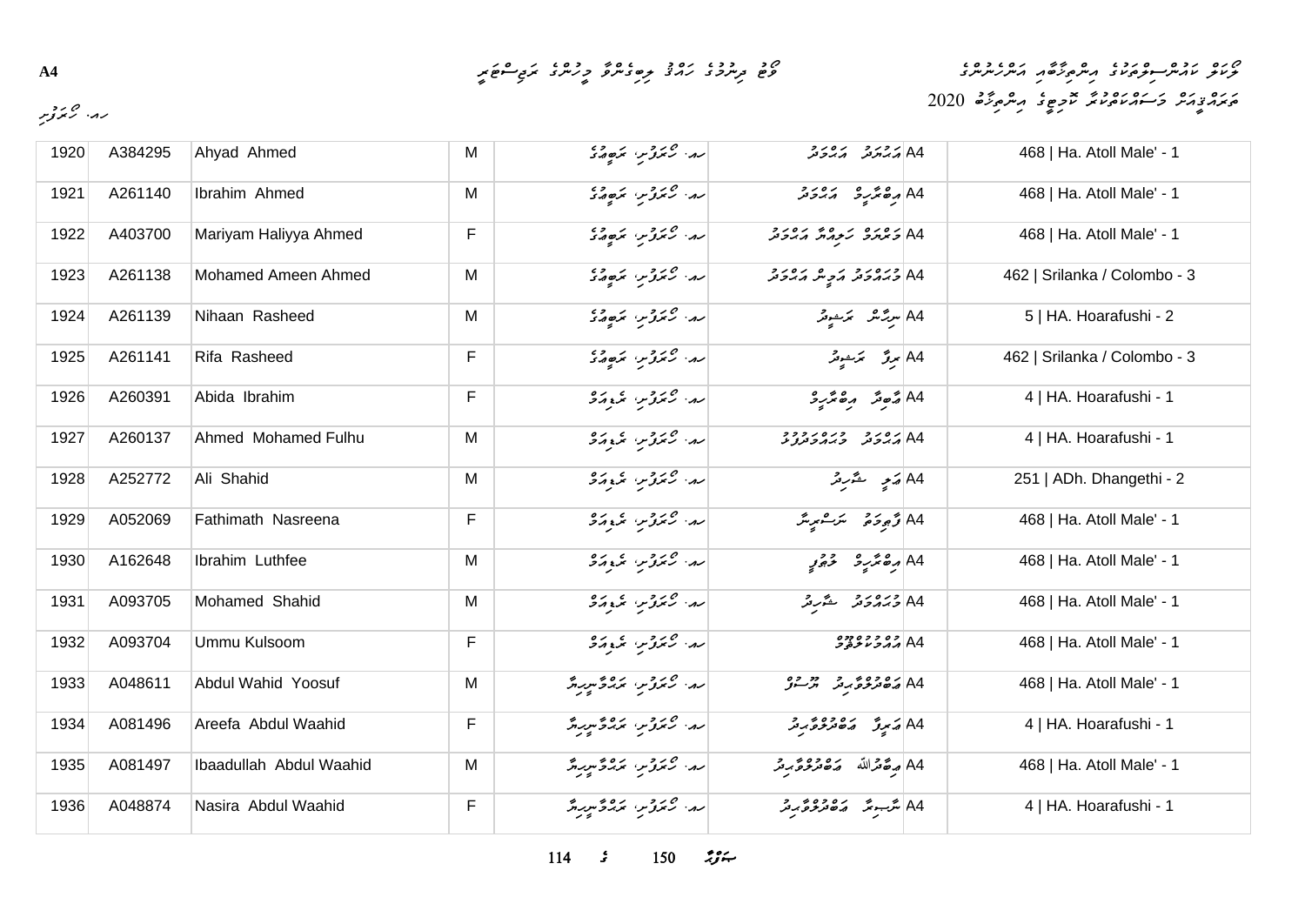*sCw7q7s5w7m< o<n9nOoAw7o< sCq;mAwBoEw7q<m; wBm;vB* م من المرة المرة المرة المرجع المرجع في المركبة 2020<br>مجم*د المريض المربوط المربع المرجع في المراجع المركبة* 

| 1937 | A122654 | Shaariya Abdul Wahid    | F | رە ئىكرۇس ئۇرگەس بە          | A4 ڪُمبر <i>۾ گھورو گ</i> يو گر            | 4   HA. Hoarafushi - 1       |
|------|---------|-------------------------|---|------------------------------|--------------------------------------------|------------------------------|
| 1938 | A068205 | Shathira Abdul Wahid    | F | رە ، ئەترىس، ئەندە ئىرىدە ئە | A4 شَهِرِ مَدَّ مَصْرُومَ بِهِ             | 468   Ha. Atoll Male' - 1    |
| 1939 | A121419 | Abdulla Amir            | M | رە ئەترىپ ترەرەە ئېر         | A4 كەھىراللە گەج <i>ى</i> ر                | 5   HA. Hoarafushi - 2       |
| 1940 | A034768 | Faiza Hassan            | F | رە ئەترىپ تەرەپە دەھر        | A4 قَ <i>وْمِ تَ</i> جَ سَسَسَر            | 462   Srilanka / Colombo - 3 |
| 1941 | A101926 | Fathimath Jamsheeda     | F | رە ئەترىپ تەرەپە دەھر        | A4 وَّجِوحَةً ﴾ وَحْسِرَةً                 | 462   Srilanka / Colombo - 3 |
| 1942 | A122365 | Hassan Amir             | M | رە بەرەپ روروە ئور           | A4   پرستریش م <i>رک</i> و جمہ             | 5   HA. Hoarafushi - 2       |
| 1943 | A158114 | Hussain Amir            | M | رە ئەترۇس ترەرەە ئور         | A4 پر کے مربعہ محمد حریفہ                  | 5   HA. Hoarafushi - 2       |
| 1944 | A122635 | Ibrahim Amir            | M | رە ، ئەنزىر، ئەزرەە بور      | A4 مەھەرىپى مەمەر                          | 5   HA. Hoarafushi - 2       |
| 1945 | A112991 | Abdulla Shahid          | M | رە ئەترۇپ ترە ۋىت            | A4 مَەھمَراللە مەمَرىتر                    | 13   HA. Dhidhdhoo - 1       |
| 1946 | A260559 | Ahmed Rishwan           | M | رو. ريروس برەھ پەتمى         | A4 كەبروتىر بىرىشو <i>مۇنى</i> ر           | 632   Hulhumale' Ehenihen-18 |
| 1947 | A073084 | Ahmed Sheeban           | M | رو. رکور ده بره ده در د      | A4 كەبرى ئىرگەشى ئىش                       | 6   HA. Hoarafushi - 3       |
| 1948 | A144658 | Hussain Naseer          | M | رە ، ئىتروپ برەھ بەلجى       | A4 پُرڪمرينگ سَرَسِوِيْرُ                  | 468   Ha. Atoll Male' - 1    |
| 1949 | A262701 | Maimoona Naseer         | F | رو. رکور ده بره ده ده        | A4 كەرىخ مىڭ سىر يىتىر                     | 6   HA. Hoarafushi - 3       |
| 1950 | A387442 | Nasreena Mohamed Naseer | F | رو، ريمونوس، مره قاي گان     | A4 ىركىمېدىگە <i>3،25% ىركىبوم</i> گ       | 632   Hulhumale' Ehenihen-18 |
| 1951 | A260560 | Rilwan Abdul Sattar     | M | رو، رحمزوین، مرده صوبه گوی   | A4 برشو <i>ة شهر محمد محمد المحمد ال</i> م | 6   HA. Hoarafushi - 3       |
| 1952 | A262699 | Sammoona Naseer         | F | ره بالمروس بره در ده         | A4 كەدەم تەربىرىمە                         | 632   Hulhumale' Ehenihen-18 |
| 1953 | A262696 | Zubaidha Ali Koi        | F | رە ، ئىتروپ برەھ بەلجى       | A4 بج <i>ھونڈ مکم پی</i> ٹور               | 6   HA. Hoarafushi - 3       |

*o6q?m8v5 .<5*

 $115$  *s*  $150$  *if*<sub>i</sub>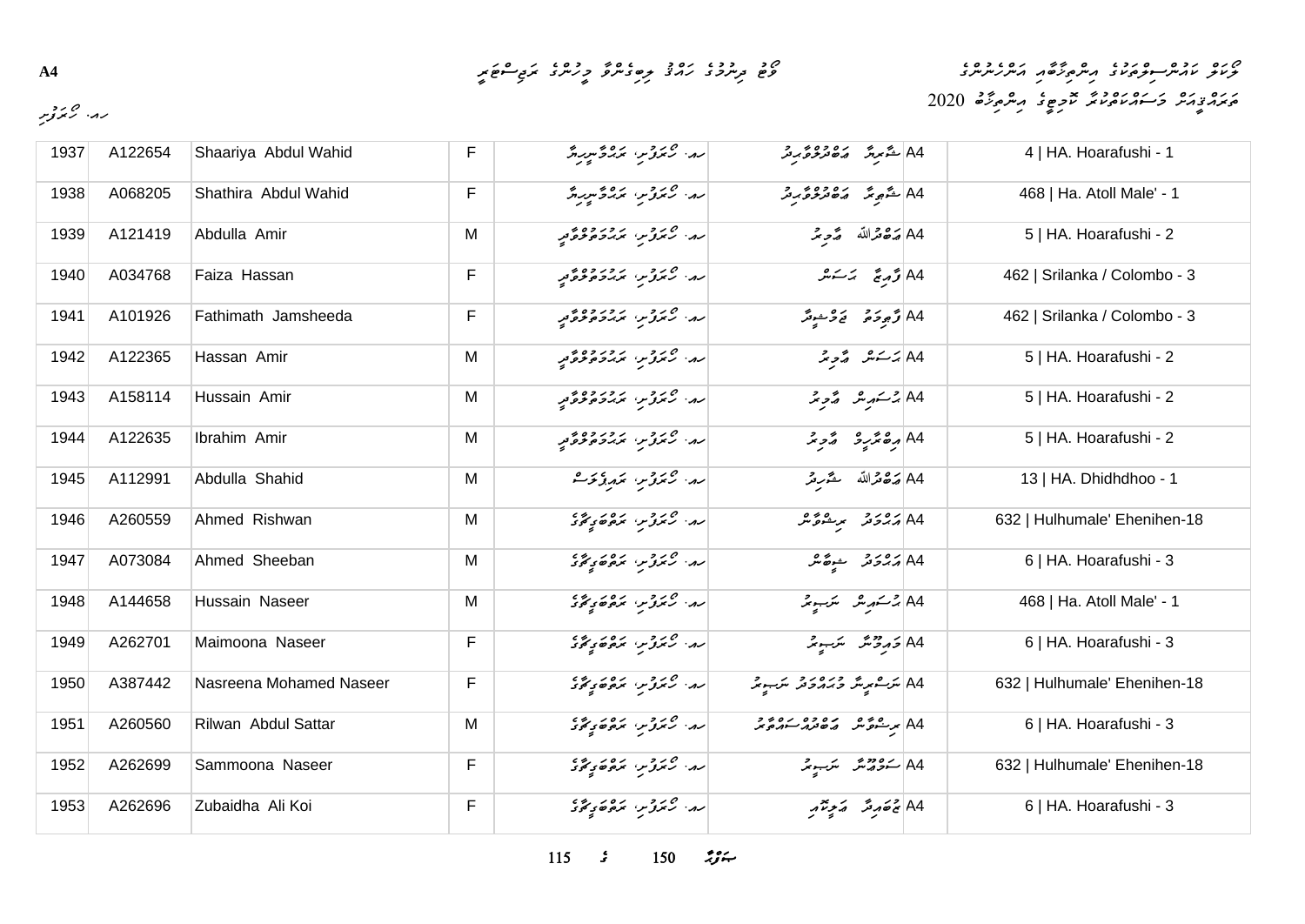*sCw7q7s5w7m< o<n9nOoAw7o< sCq;mAwBoEw7q<m; wBm;vB* م من المسجد المسجد المسجد المسجد المسجد العام 2020<br>مسجد المسجد المسجد المسجد المسجد المسجد المسجد المسجد المسجد ال

| 1954 | A260532 | Ibrahim Salih                  | M           | رە. ئەنزۇس ئرەۋىسى          | A4 مەھەر بۇ سەمبۇر                            | 6   HA. Hoarafushi - 3    |
|------|---------|--------------------------------|-------------|-----------------------------|-----------------------------------------------|---------------------------|
| 1955 | A262183 | Mariyam Saeeda                 | $\mathsf F$ | رە بەيروپ برە دە ە          | A4 د بر پرو سکھیے تھ                          | 6   HA. Hoarafushi - 3    |
| 1956 | A163290 | Mohamed Ali                    | M           | رە بەر دەرە دەرە            | A4 ديزەرىز كەمبە                              | 469   Ha. Atoll Male' - 2 |
| 1957 | A076113 | Mohamed Hussain                | M           | رە بەر دىرە بەرە دە ئ       | A4 دېم د د سره پر شمېر شر                     | 6   HA. Hoarafushi - 3    |
| 1958 | A018820 | Aminath Hussain                | $\mathsf F$ | رو. رحوفر، برمره سروره      | A4 أَمَّ حِسَمَةٌ مَرْسَمَ مِسْر              | 4   HA. Hoarafushi - 1    |
| 1959 | A358406 | Fathimath Jailama Ibrahim      | $\mathsf F$ | رو. رومور د ده و ۲۵ وه      | A4 زَّجِ دَمَ قَلَمَ دَمَّ تَمْ مِنْ مَرْدِدْ | 468   Ha. Atoll Male' - 1 |
| 1960 | A050447 | Ibrahim Shareef                | M           | رړ کروس نوره ده ده.         | A4 مەھەر ئەر ئىكەنبەتر A4                     | 5   HA. Hoarafushi - 2    |
| 1961 | A260170 | Mariyam Qasim                  | F           | رړ . د بروس بره د ه و د د د | A4 <i>خ</i> م پره گ <sup>و</sup> بره          | 5   HA. Hoarafushi - 2    |
| 1962 | A381214 | Mariyam Jana Ibrahim           | $\mathsf F$ | رو. رومور. بر ده و ۵۶۰ و ،  | A4 كەنگەر قايم مەھەر كە                       | 5   HA. Hoarafushi - 2    |
| 1963 | A049060 | Mohamed Shareef                | M           | رو. رود بر برده و ۲۵ ور     | A4 <i>وُبَرُوْدَ وَ</i> شَمِيوْ               | 5   HA. Hoarafushi - 2    |
| 1964 | A164697 | <b>Shaaif Mohamed Shareef</b>  | M           | رو. رحوفر، برمره سروره      | A4 شەرى 32025 خەمرى                           | 5   HA. Hoarafushi - 2    |
| 1965 | A404283 | <b>Shaarif Mohamed Shareef</b> | M           | رو. رو د و د و د و و و و و  | A4 څخه د مخمر شمېر و                          | 468   Ha. Atoll Male' - 1 |
| 1966 | A093805 | Ahsan Areef                    | M           | رە بەردىر، ئەنگەن           | A4 كەشرىقىش كەيدۇ                             | 5   HA. Hoarafushi - 2    |
| 1967 | A093806 | Fathimath Moosa                | F           | رە، رىمزۇر، مەمەرىر         | A4 وَّجِوحَةٌ وَمَسَّمَّ                      | 5   HA. Hoarafushi - 2    |
| 1968 | A395251 | Hussain Rifshan Adhil          | M           | رە، رىزۇپ ئەھەر             | A4 پر کے مربع ہو گھر محمد کر کھیلے کی ایک ک   | 5   HA. Hoarafushi - 2    |
| 1969 | A264009 | Ihusaan Areef                  | M           | رە بەللەت ئەھەر             | A4 مەشكە ھىمبى <sup>3</sup>                   | 280   Dh. Bandidhoo - 1   |
| 1970 | A039551 | Moosa Gasim                    | M           | رە بەللەت ئەھەر             | $3 - 3$ $2$ $3$ $A4$                          | 468   Ha. Atoll Male' - 1 |

*116 sC 150 nNw?mS*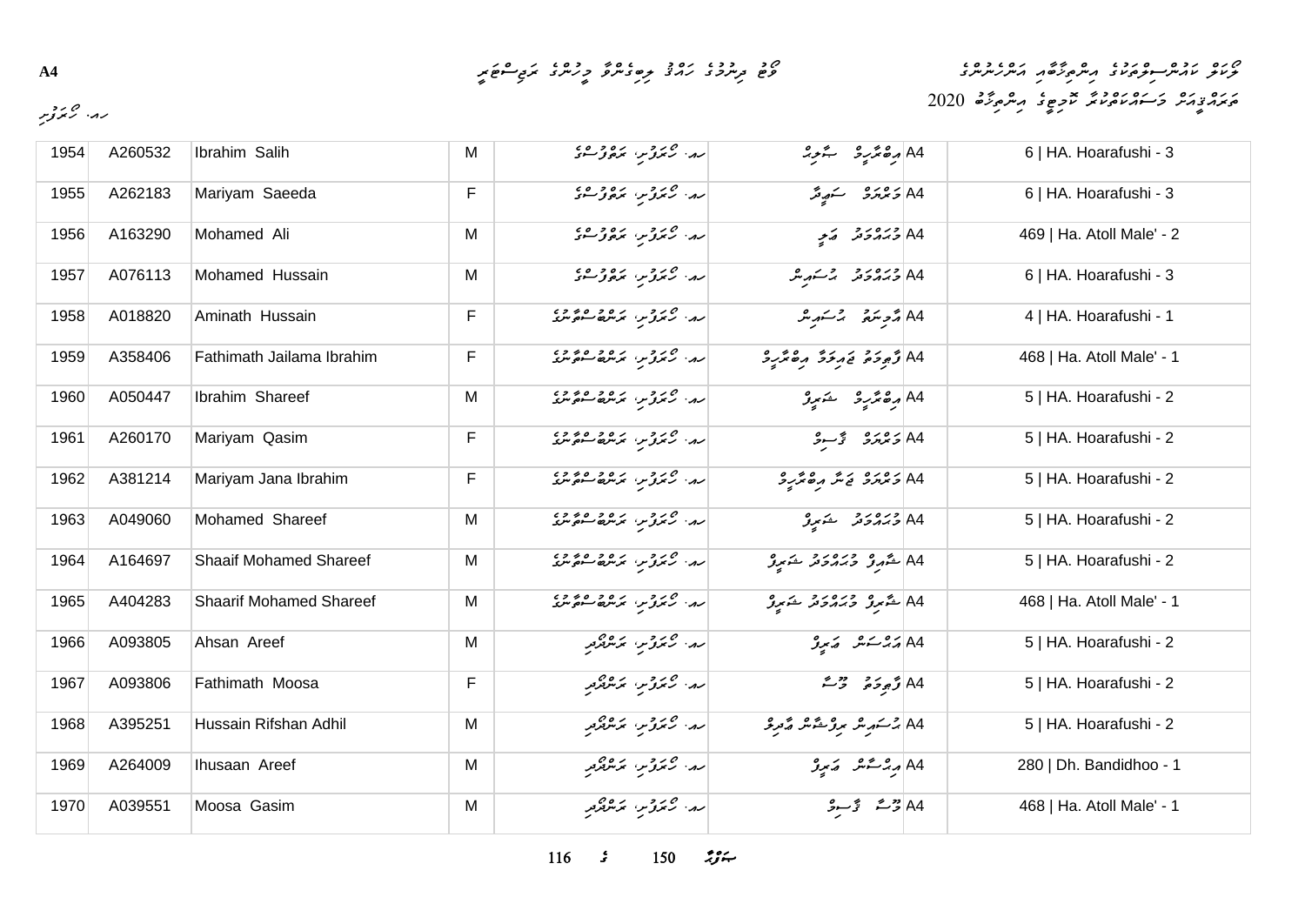*sCw7q7s5w7m< o<n9nOoAw7o< sCq;mAwBoEw7q<m; wBm;vB* م من المسجد المسجد المسجد المسجد المسجد العام 2020<br>مسجد المسجد المسجد المسجد المسجد المسجد المسجد المسجد المسجد ال

| 1971 | A022369 | Abbas Abdulla      | M           | رە، ئۇنجۇقرىي ئىر تېرىترىتر | A4 <i>مَہُدُهُ ہِ مُہُ مِ</i> رْاللّٰه   | 4   HA. Hoarafushi - 1       |
|------|---------|--------------------|-------------|-----------------------------|------------------------------------------|------------------------------|
| 1972 | A260454 | Mariyam Afa Abbas  | F           | رە، ئەنزۇس ئەھەرس           | $2801312028$ A4                          | 4   HA. Hoarafushi - 1       |
| 1973 | A263677 | Aminath Firasha    | F           | رە، ئەترۇس ئەشدىك           | A4 مَّ <i>حِ مَنْعَمْ وِ مَدَّ</i> سَّةَ | 5   HA. Hoarafushi - 2       |
| 1974 | A023597 | Ali Mohamed        | M           | رە، ئەنزۇس ئەبىرىد          | A4 كەبىر بەردە ئەر                       | 5   HA. Hoarafushi - 2       |
| 1975 | A261215 | Mohamed Iyad Ali   | M           | رە، ئەنزۇس ئەسرىكە          | A4 وُبرودو مِتَرَ مَعٍ                   | 5   HA. Hoarafushi - 2       |
| 1976 | A066851 | Ali Mohamed Najeeb | M           | رە بەردىن ئەھمەم            | A4 كەبچە ئە <i>مەكەتى سىپى</i>           | 468   Ha. Atoll Male' - 1    |
| 1977 | A143088 | Aminath Mohamed    | $\mathsf F$ | رە بەردىن ئەھمەم            | A4 مُجِسَعَ حَمَد مَعَ                   | 468   Ha. Atoll Male' - 1    |
| 1978 | A261210 | Fakhira Mohamed    | F           | رە بەردىن ئەھمەم            | A4 ۇَرِيْرَ كَ <sup>2</sup> ەكتەر        | 5   HA. Hoarafushi - 2       |
| 1979 | A261211 | Khadeeja Moosa     | F           | رە بەرەپ ئەھلاھ             | A4 كَتَعْرِيجٌ مُتَحْتَ مُتَحَمَّدً      | 5   HA. Hoarafushi - 2       |
| 1980 | A062231 | Ahmed Raoof        | M           | رە، ئەندۇس ئەھمەمۇ          | A4 كەن ئەھمەتەر بەدە بەر                 | 4   HA. Hoarafushi - 1       |
| 1981 | A260660 | Fathimath Sharufa  | F           | رە، رىمزىر، ئەنگەم          | A4 تَرْجِوحَة حَسَنَة مِتْرَ             | 73   N. Ken'dhikulhudhoo - 2 |
| 1982 | A260662 | Ismail Shaazu      | M           | رە، رىزۇر، ئەھەم            | A4 م <i>ېشۇمۇ ئىشى</i> م                 | 4   HA. Hoarafushi - 1       |
| 1983 | A047533 | Abdul Hameed Moosa | M           | رە، ئەندۇس ئەھەم            | A4 رَصْرُوْبَرِ وَ مِنْ مَحْرَ مُسَمَّ   | 468   Ha. Atoll Male' - 1    |
| 1984 | A345310 | Ahmed Ashaad       | M           | رە، ئەترىپ، ئەھەم           | A4 كەبرى قرىشى كەرگە ئىشكىتى بىر         | 468   Ha. Atoll Male' - 1    |
| 1985 | A113645 | Aminath Shanee     | F           | رە، ئەندۇس ئەھەم            | A4 مُرْحِ سَوْمِ حَسَّسِ                 | 468   Ha. Atoll Male' - 1    |
| 1986 | A262630 | Azza Hameed        | F           | رە، ئەندۇس ئەھەم            | A4 <i>ھَ.ھُ.عَ بَرْجِ</i> مَرْ           | 468   Ha. Atoll Male' - 1    |
| 1987 | A376848 | Mohamed Asnaad     | M           | رە، رىزۇس ئەسھىر            | A4 دېرمار د کام د پر                     | 6   HA. Hoarafushi - 3       |

*117 sC 150 nNw?mS*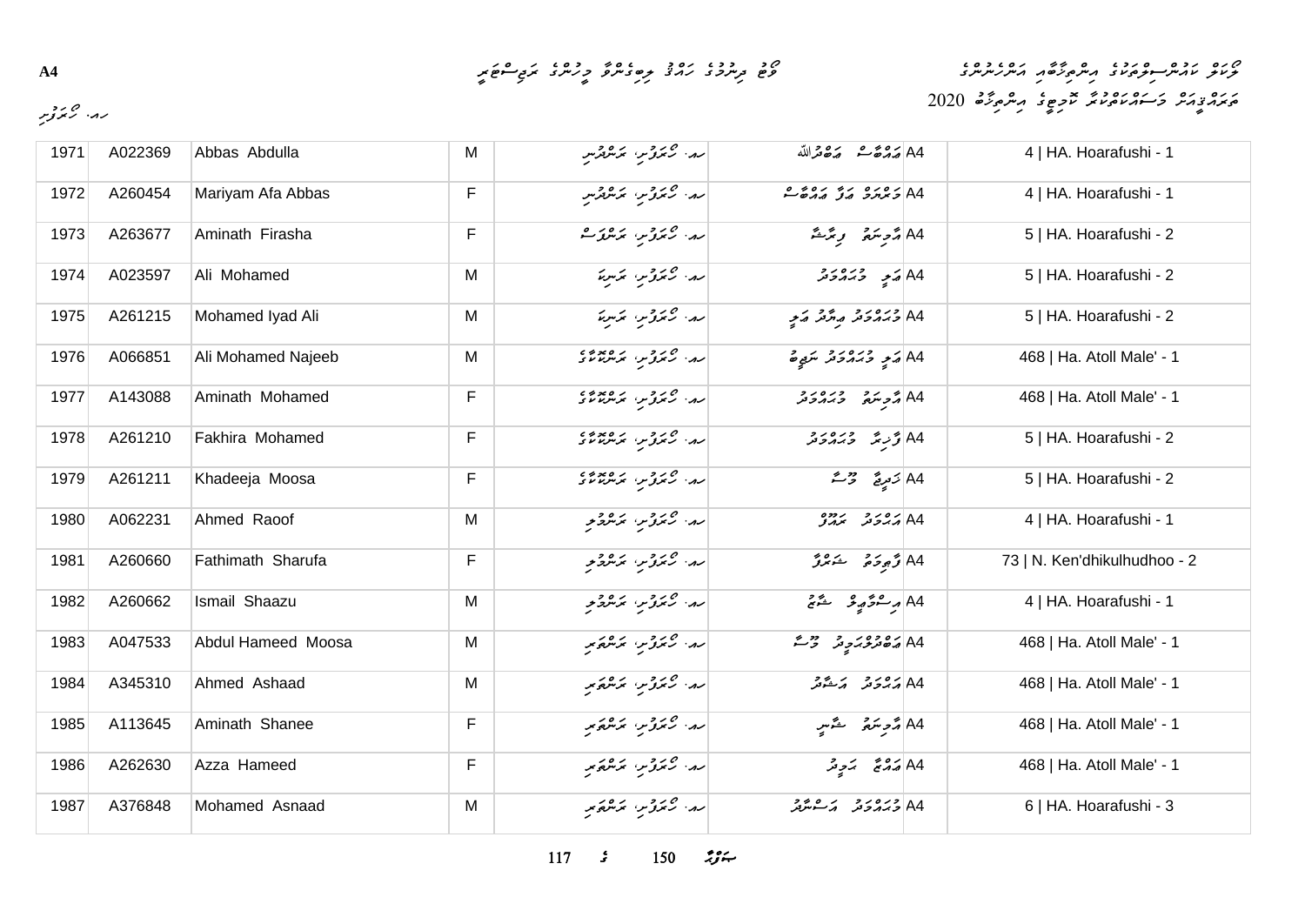*sCw7q7s5w7m< o<n9nOoAw7o< sCq;mAwBoEw7q<m; wBm;vB* م من المسجد المسجد المسجد المسجد المسجد العام 2020<br>مسجد المسجد المسجد المسجد المسجد المسجد المسجد المسجد المسجد ال

| 1988 | A072181 | Zulaikha Ali         | F            | رە، ئەنزۇس ئەسھەبر       | A4 كىخور تەمچە                         | 468   Ha. Atoll Male' - 1 |
|------|---------|----------------------|--------------|--------------------------|----------------------------------------|---------------------------|
| 1989 | A067524 | Mohamed Shahid       | M            | رە، ئەنزۇر، ئەنگەم       | A4 <i>\$ بَرْدْ \$ بِ</i> سُنَّمِ بِرْ | 468   Ha. Atoll Male' - 1 |
| 1990 | A082681 | Athifa Ali           | F            | رە، رىمۇرىن مۇسىملاش     | A4 مَع <i>وِقَ مَ</i> حٍ               | 468   Ha. Atoll Male' - 1 |
| 1991 | A089651 | Ahmed Abdulla        | M            | رە، رىزۇس ئەسەمبر        | A4 مَ <sup>رو</sup> د مَصْعَراللّه     | 4   HA. Hoarafushi - 1    |
| 1992 | A260609 | Ali Arusal           | M            | رە، رىزۇس ئەسەمبر        | A4 كەير كەيمەسكەنتى                    | 4   HA. Hoarafushi - 1    |
| 1993 | A260610 | Aminath Shifana      | F            | رە، رىمۇرىن مەسىملىر     | A4 مَرْحِ سَرَمَّة مُصَرِّرَتَّمَّر    | 4   HA. Hoarafushi - 1    |
| 1994 | A260613 | Ibrahim Ihsan        | M            | رە، رىمۇمىر، مەسىماس     | A4 مەھمگەيىۋە مەر مىگەنگە              | 4   HA. Hoarafushi - 1    |
| 1995 | A163260 | Mohamed Afsal        | M            | رەر ئەترىس، ئەسەملاتىر   | A4 دېمەد تەرىپ كەنگە ئىسكىمىتى ئىش     | 4   HA. Hoarafushi - 1    |
| 1996 | A102266 | Abdul Rahman Yoosuf  | M            | رد. ریزوین برگشویم       | A4 גפרס גם צם הריכם                    | 4   HA. Hoarafushi - 1    |
| 1997 | A258458 | Ahmed Favaz          | M            | رە، رىزۇس ئەسىمىر        | A4 كەبرىق ئەم ئ                        | 4   HA. Hoarafushi - 1    |
| 1998 | A258446 | Aminath Rishfa       | $\mathsf F$  | رە، ئەترۇس ترىشىم بر     | A4 مُرْحِ سَرَمْ مَنْ سِشْرَقَّ        | 4   HA. Hoarafushi - 1    |
| 1999 | A258459 | Haneefa Abdul Rahman | $\mathsf{F}$ | رەر، كەنترىس، ئەستىم ئىب | A4 ټمبر پره ده د ده وه د               | 4   HA. Hoarafushi - 1    |
| 2000 | A258456 | Hassan Fayaz         | M            | رە، ئەترۇپ تەسىھىر       | A4 ئەسەنل <i>ىر</i> ئەنگرىشە           | 468   Ha. Atoll Male' - 1 |
| 2001 | A111352 | Hussain Faiz         | M            | رە، ئەترۇس ترىشىم بر     | A4 بر سَمبر شرح محمد مع                | 468   Ha. Atoll Male' - 1 |
| 2002 | A259708 | Aishath Saudha       | F            | رە بەردىن ئەرە           | A4 مەم ئىشقى سىمەتىر                   | 4   HA. Hoarafushi - 1    |
| 2003 | A163218 | Aminath Waheeda      | $\mathsf F$  | رە بەردىن ئەرە           |                                        | 4   HA. Hoarafushi - 1    |
| 2004 | A131134 | Fathimath Rayshma    | F            | رە بەردىن ئەرە           | A4 تَ <i>وجوح</i> تَرْشُرَحَّ          | 4   HA. Hoarafushi - 1    |

*118 sC 150 nNw?mS*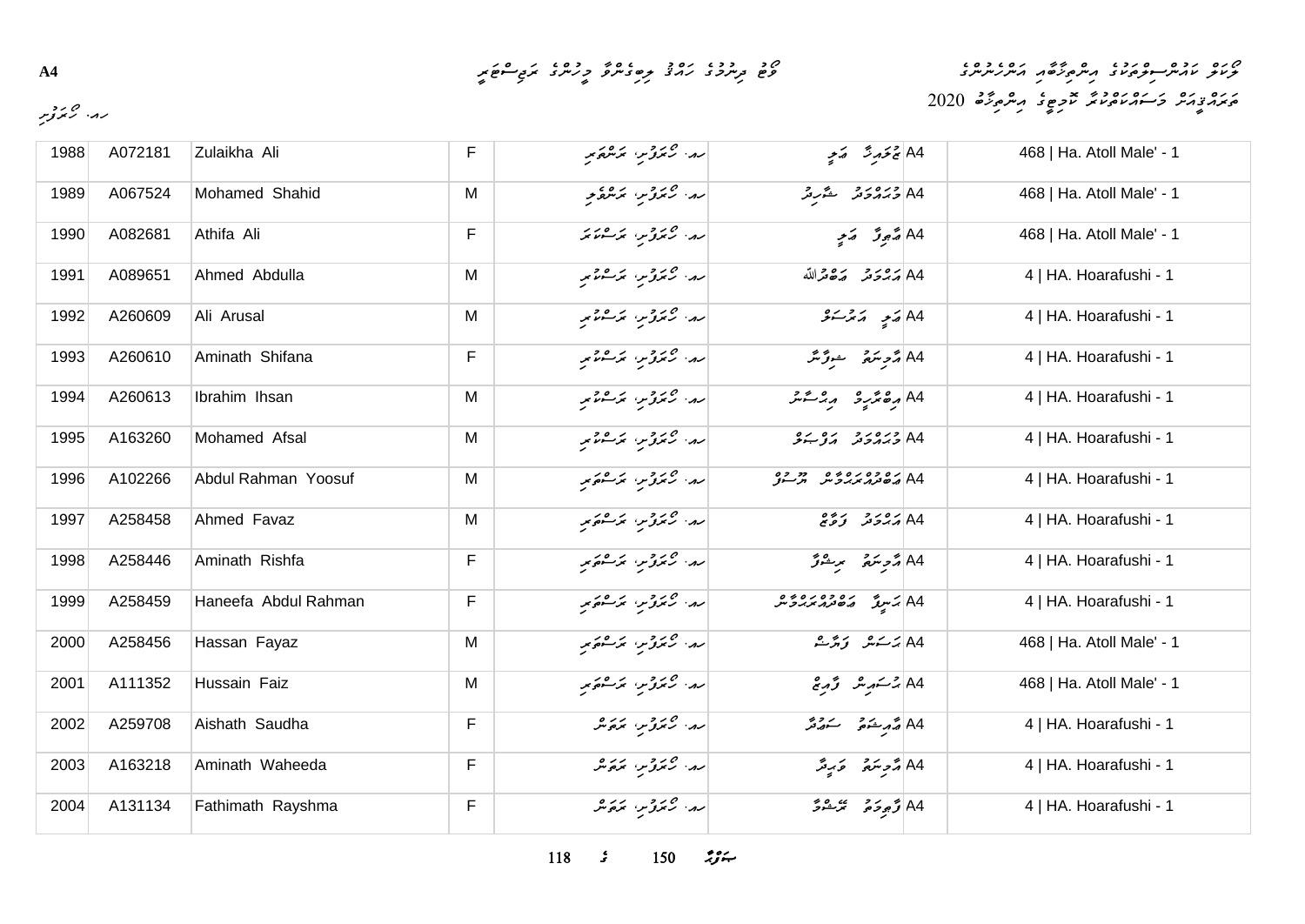*sCw7q7s5w7m< o<n9nOoAw7o< sCq;mAwBoEw7q<m; wBm;vB* م من المرة المرة المرة المرجع المرجع في المركبة 2020<br>مجم*د المريض المربوط المربع المرجع في المراجع المركبة* 

| 2005 | A259710 | Ismail Ahmed              | M            | رە، ئەنزۇ <sub>س</sub> ، ئەركىگە | A4 م <i>وس<sup>و</sup>د کوچر مذک</i> ور | 468   Ha. Atoll Male' - 1 |
|------|---------|---------------------------|--------------|----------------------------------|-----------------------------------------|---------------------------|
| 2006 | A152597 | Mariyam Rishmee           | F            | رە، ئەنزۇر، ئرەش                 | A4 <i>5 بروگر مر</i> شو <sub>ح</sub>    | 4   HA. Hoarafushi - 1    |
| 2007 | A260292 | Shimad Ahmed              | M            | رە ، ئەنزۈپ ئەرە                 | A4 خودم محمد در در محمد الس             | 468   Ha. Atoll Male' - 1 |
| 2008 | A263459 | <b>Ibrahim Waheed Ali</b> | M            | رە، ئەنزۇس ئۇقۇرىش               | A4 مەھ ئۇرى ئەرىتر مەم <u>ر</u>         | 5   HA. Hoarafushi - 2    |
| 2009 | A146438 | Aminath Reena             | F            | ىد. ئەيزۇر، ئودىمەت              | A4 مُرْحِ سَمَعُ مَ سِنَّر              | 4   HA. Hoarafushi - 1    |
| 2010 | A086315 | Hanee Ibrahim             | $\mathsf F$  | رە بە ئەترىس ئىرە ئەرم           | A4 ٿيپ م <i>ھنگي</i> و                  | 468   Ha. Atoll Male' - 1 |
| 2011 | A260643 | Hussain Fayaz             | M            | رە بە ئەترىس ئىرە ئەرم           | A4 يُرْسَمبر مَثَر وَتَرَّتْبُهُ ۖ      | 468   Ha. Atoll Male' - 1 |
| 2012 | A081266 | Ibrahim Athif             | M            | رە بەترىپ ئەرەر ق                | A4 مەھمىر ئىم مەھمى                     | 4   HA. Hoarafushi - 1    |
| 2013 | A146446 | Mariyam Rafiyya           | $\mathsf F$  | رە بەر دىرە ئەەر دە              | A4 كەبىر كىمى كىرىگە                    | 4   HA. Hoarafushi - 1    |
| 2014 | A082843 | Mohamed Arif              | M            | رە بەر دىرە ئەەر دە              | A4 <i>5525 ق. م. م.</i>                 | 468   Ha. Atoll Male' - 1 |
| 2015 | A103030 | Zaheera Hamza             | $\mathsf F$  | رە، ئەترىس ترەردە                | A4 ئىرىتر بر <sub>ۇ</sub> مج            | 468   Ha. Atoll Male' - 1 |
| 2016 | A259551 | Mohamed Rashid            | M            | رە، ئەترۇس ترەن ھەر              | A4 <i>وُبَرُوْدَ تَوَ</i> سُرْجُونَرُ   | 4   HA. Hoarafushi - 1    |
| 2017 | A120097 | Ahmed Sobah               | M            | رە بەردىن بورە بەرە              | A4 كەبروتر سى <i>ڭ 2</i>                | 469   Ha. Atoll Male' - 2 |
| 2018 | A148429 | Aishath Hussain Fulhu     | F            | رە - 2 ئۇقرىر ، ئەيدە 20 ئە      | A4 مەم شىم بىر ئىسكىرىلىرىدى ئى         | 469   Ha. Atoll Male' - 2 |
| 2019 | A262106 | Ali Shafiu                | M            | رە رىمروس بررە رەر               | A4 كەمچە ھەركە                          | 469   Ha. Atoll Male' - 2 |
| 2020 | A094742 | Aminath Hussain Fulhu     | $\mathsf{F}$ | رە - 2 ئەرىس بىر ئەھرىيەت        | A4 مُرْحِسَمَةٌ بِرْسَمَ سِرْبِرْ مِنْ  | 469   Ha. Atoll Male' - 2 |
| 2021 | A093754 | Azuharee Ali              | F            | رە مىزور، بررە بەھ               | A4 پر جي په چي                          | 469   Ha. Atoll Male' - 2 |

*119 sC 150 nNw?mS*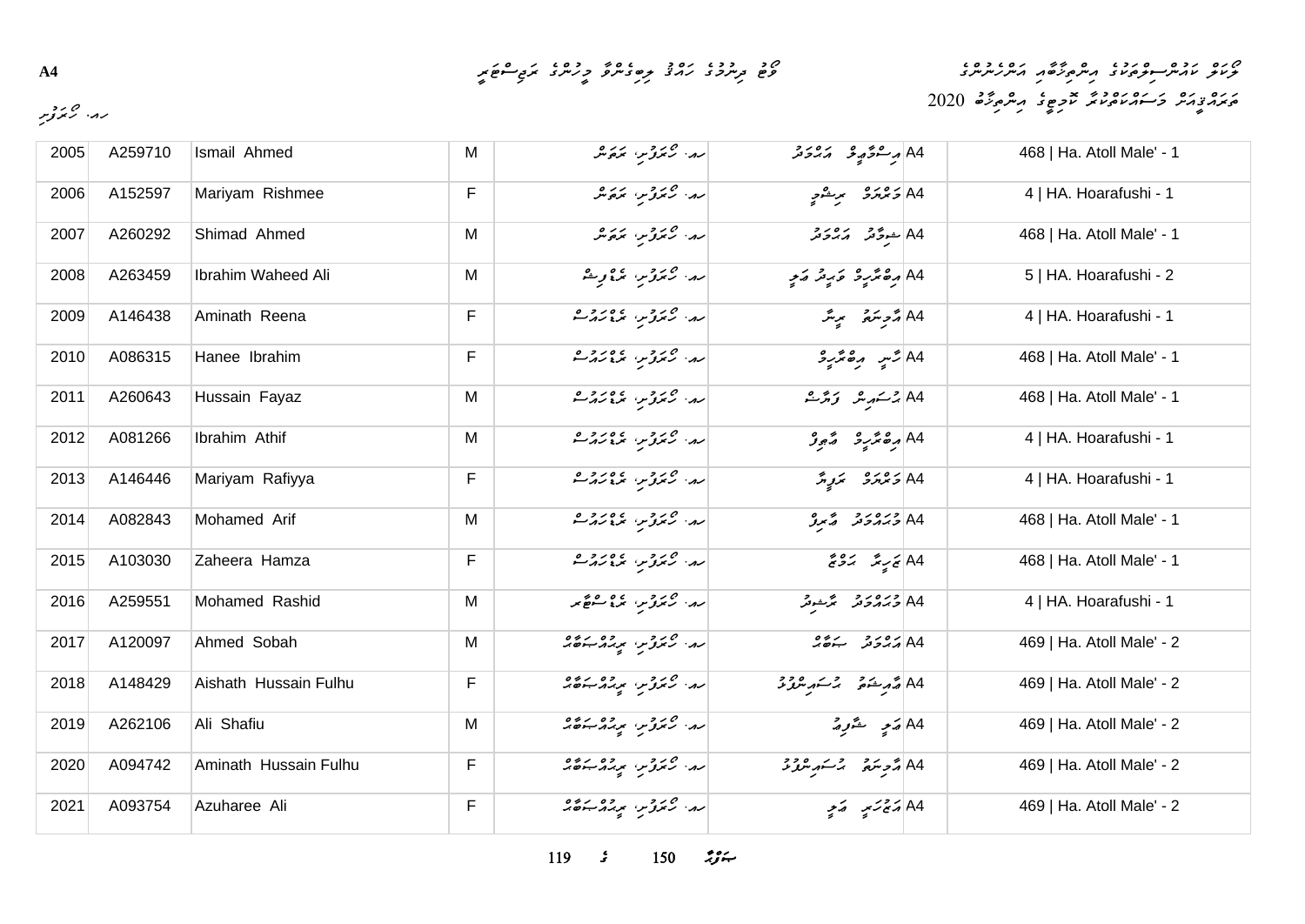*sCw7q7s5w7m< o<n9nOoAw7o< sCq;mAwBoEw7q<m; wBm;vB* م من المسجد المسجد المسجد المسجد المسجد العام 2020<br>مسجد المسجد المسجد المسجد المسجد المسجد المسجد المسجد المسجد ال

| 2022 | A093753 | Fathimath Nisfa       | F           | رە ئەتزۇس برىمە يەھ | A4 رَّجِ دَمَّ مِّ سِبْءَرَّ                                                                                                                                                                                                    | 469   Ha. Atoll Male' - 2    |
|------|---------|-----------------------|-------------|---------------------|---------------------------------------------------------------------------------------------------------------------------------------------------------------------------------------------------------------------------------|------------------------------|
| 2023 | A093755 | Hussain Mohamed Fulhu | M           | رە ئەترىپ برىدە بەھ | A4 پر کے مرکز دیے اس کے اس کا اس کا اس کے اس کا اس کا اس کا اس کا اس کا اس کا اس کا اس کا اس کا اس کا اس کا ا<br>مسائلہ کا اس کا اس کا اس کا اس کا اس کا اس کا اس کا اس کا اس کا اس کا اس کا اس کا اس کا اس کا اس کا اس کا اس ک | 5   HA. Hoarafushi - 2       |
| 2024 | A262107 | Ibrahim Shaheen       | M           | رە ئىروس بردە بەدە  | A4 مەھەرىرى ھەرىئى                                                                                                                                                                                                              | 5   HA. Hoarafushi - 2       |
| 2025 | A262109 | Mariyam Shurufa       | F           | رە بەردىن بررە بەرە | A4 كەنگەر ئەرەپىيەتى ئىستىرتى                                                                                                                                                                                                   | 5   HA. Hoarafushi - 2       |
| 2026 | A261848 | Fathimath Ulfa        | F           | رە ئەترۇس برسرچرى   | A4 وَّجِ حَمَّ مَحْرَّ                                                                                                                                                                                                          | 632   Hulhumale' Ehenihen-18 |
| 2027 | A260495 | Shizna Ahmed          | $\mathsf F$ | رە، ئەترۇس بېستروگ  | A4 شویځ مگر کړې <i>دی</i> و                                                                                                                                                                                                     | 469   Ha. Atoll Male' - 2    |
| 2028 | A261845 | Thohira Yoosuf        | $\mathsf F$ | رە ئەترۇس برسرچرى   | A4 ۾َرِيمَ هُرَ - وَ                                                                                                                                                                                                            | 632   Hulhumale' Ehenihen-18 |
| 2029 | A083258 | Yoosuf Ibrahim        | M           | رە، رىزۇس بېستروگ   | A4 تېر قىق مەھمگەپەد                                                                                                                                                                                                            | 632   Hulhumale' Ehenihen-18 |
| 2030 | A332281 | Adam Waheed           | M           | رە، رىمۇقرىن بىرى   |                                                                                                                                                                                                                                 | 4   HA. Hoarafushi - 1       |
| 2031 | A332280 | Ahmed Musthafa        | M           | رە، رىمۇقرىر، بېرى  | A4 كەبرى قەسىمى كە                                                                                                                                                                                                              | 632   Hulhumale' Ehenihen-18 |
| 2032 | A364106 | Aminath Shafaana      | $\mathsf F$ | رە، رىمۇقرىي برچ    | A4 مَرْحِ سَرَقَ سَنَوَتَ سَرَ                                                                                                                                                                                                  | 4   HA. Hoarafushi - 1       |
| 2033 | A263524 | Mariyam Ali           | $\mathsf F$ | بدر رحمزویں میں     | A4 <i>5 پر پڑو م</i> ی پر                                                                                                                                                                                                       | 4   HA. Hoarafushi - 1       |
| 2034 | A101343 | Aminath Nuzha         | $\mathsf F$ | رە، ئەتزۇر، برە؟    | A4 مُتَّحِسَمُ مِنْ مِنْ مُتَّ                                                                                                                                                                                                  | 468   Ha. Atoll Male' - 1    |
| 2035 | A260815 | Fareeda Yoosuf        | $\mathsf F$ | ره رمحزمز بره؟      | A4 كَرْمِيعَرُ مَرْسَوْرُ                                                                                                                                                                                                       | 4   HA. Hoarafushi - 1       |
| 2036 | A260868 | Mariyam Ikrama        | F           | رە. ئەنزۇس برە د    | A4 <i>و برمرو مرتمر</i> و                                                                                                                                                                                                       | 4   HA. Hoarafushi - 1       |
| 2037 | A043671 | Mohamed Akram         | M           | به رموز بروه        | A4 ويرەرو برەيرە                                                                                                                                                                                                                | 632   Hulhumale' Ehenihen-18 |
| 2038 | A103143 | Mohamed Ibrahim Fulhu | M           | رە، ئەتزۇر، برە؟    | A4 دېممرد مۇمگرىدى.                                                                                                                                                                                                             | 4   HA. Hoarafushi - 1       |

*120 s 150 <i>n*<sub>2</sub> *n*<sub>2</sub>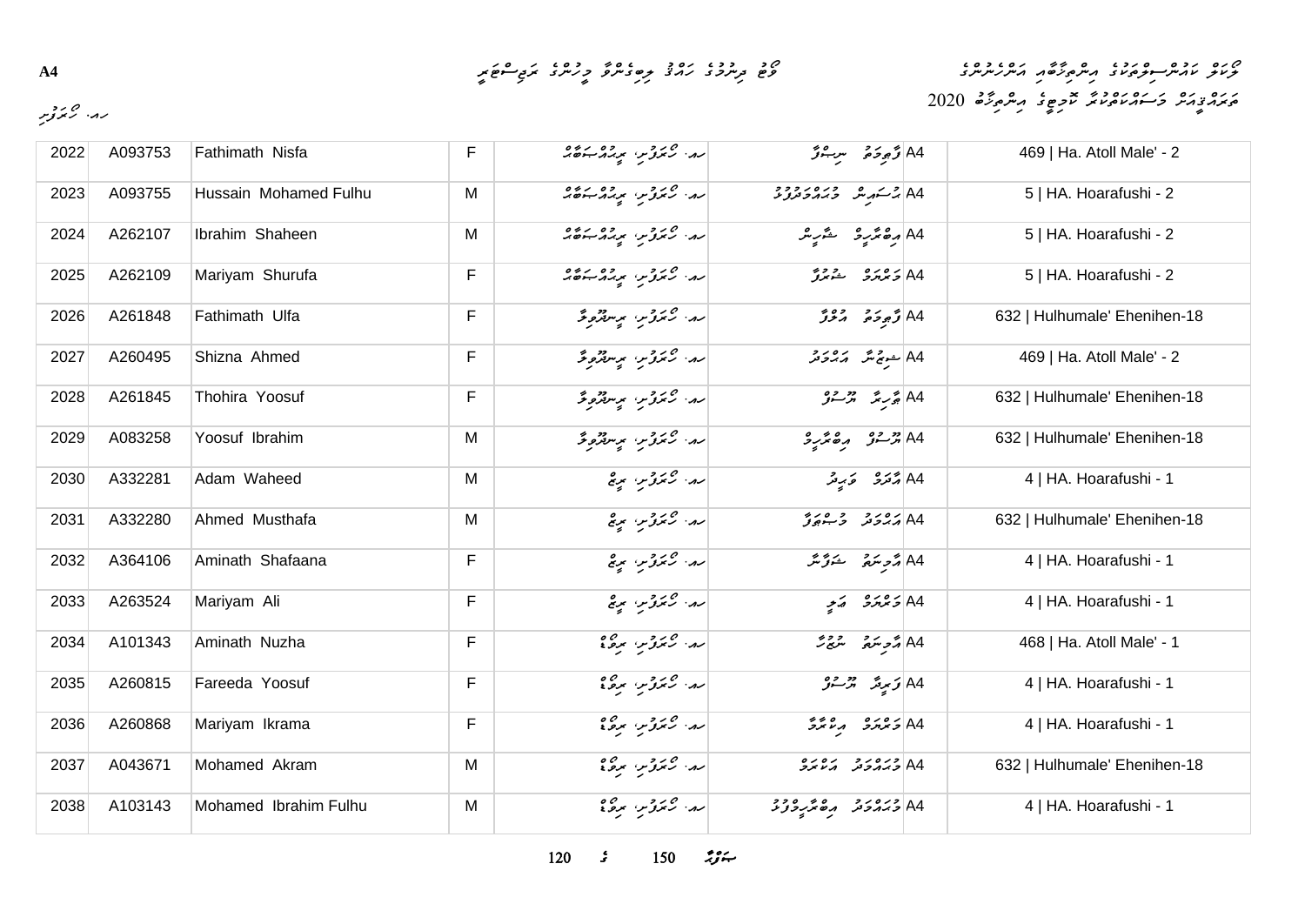*sCw7q7s5w7m< o<n9nOoAw7o< sCq;mAwBoEw7q<m; wBm;vB* م من المسجد المسجد المسجد المسجد المسجد العام 2020<br>مسجد المسجد المسجد المسجد المسجد المسجد المسجد المسجد المسجد ال

| 2039 | A099731 | Aminath Sauda      | F | رە بىسى ئىكى ئىلى ئىلىدى ئىل | A4 مُجْرِسَهُ مَسْتَمَمَّتُر                                                                                  | 5   HA. Hoarafushi - 2       |
|------|---------|--------------------|---|------------------------------|---------------------------------------------------------------------------------------------------------------|------------------------------|
| 2040 | A063159 | Hidhaya Naeem      | F | رە ئەنگە ئورى                | A4 رِمَّرْمَّر سَمِر <sup>و</sup>                                                                             | 378   Hithadhoo Ehenihen - 1 |
| 2041 | A261288 | Mariyam Rana       | F | رە، ئەترۇس بررى              | A4 كەبھە <i>رە</i> بەيگە                                                                                      | 469   Ha. Atoll Male' - 2    |
| 2042 | A091766 | Mohamed Ashfag     | M | رە ، رىمۇتۇر، ئېرىدى         | A4 دېره د ته په ده پوځ                                                                                        | 5   HA. Hoarafushi - 2       |
| 2043 | A073234 | Zahiya Naeem       | F | رە، رىمۇمى بررى              | A4 تج بەر ئىس تىر ئىچە ئىچە ئىچە ئىچە ئ                                                                       | 469   Ha. Atoll Male' - 2    |
| 2044 | A099351 | Zamra Naeem        | F | رە، ئەندۇس بررى              | A4 خۇمۇ س <i>َم</i> وگ                                                                                        | 5   HA. Hoarafushi - 2       |
| 2045 | A261290 | Zarana Naeem       | F | رە، رىمۇقرە بررى             | A4 ىخ ئۇنىگە سى <i>م</i> و 3                                                                                  | 5   HA. Hoarafushi - 2       |
| 2046 | A041464 | Zeeniya Naeem      | F | رە، ئەنزۇس بررى              | A4 <sub>مج</sub> سرته سَمِي <sup>و</sup>                                                                      | 469   Ha. Atoll Male' - 2    |
| 2047 | A051746 | Zubaida Abdulla    | F | رو، ريمونو، بررو             | A4 يح <i>ھوم</i> تر كەھەراللە                                                                                 | 469   Ha. Atoll Male' - 2    |
| 2048 | A260789 | Ahmed Hassan Fulhu | M | رە، رىمۇنىر، ئەرەبىر         | A4 كەبرى كىرى ئەسىرى كىيەت كىيەت كىيەت كىيەت كىيەت كىيەت كىيەت كىيەت كىيەت كىيەت كىيەت كىيەت كىيەت كىيەت كىيا | 4   HA. Hoarafushi - 1       |
| 2049 | A260774 | Aishath Ahmed      | F | رە، ئەتمۇر، بررۇپر           | A4 مەم شەھ مەردىمە                                                                                            | 4   HA. Hoarafushi - 1       |
| 2050 | A158608 | Aminath Nasira     | F | بدر محدوثين بررة و           | A4 مُرْحِ سَرَ <sub>ّة م</sub> ُرْسِوسُرَّ                                                                    | 4   HA. Hoarafushi - 1       |
| 2051 | A260779 | Fathuhulla Ahmed   | M | بدر محتوفر برنده             | A4 وَحْدِيْرَ اللَّهُ مَدَيْدَ مَّرْ                                                                          | 330   GA. Dhevvadhoo - 1     |
| 2052 | A262650 | Ibaadhulla Ahmed   | M | رر رموس برروم                | A4 مِرَّةَ مِّرَاللَّهُ مَرَّبَّ حَرَّمَتَ                                                                    | 4   HA. Hoarafushi - 1       |
| 2053 | A260331 | Nasrulla Ahmed     | M | بدر محترقين بربرة و          | A4 سَرَبِ مِمْراللَّهُ مَرْبَرْ قَبْر                                                                         | 4   HA. Hoarafushi - 1       |
| 2054 | A260777 | Saifulla Ahmed     | M | بدر محترقين بربرة و          | A4 كموتر الله كم يرتزقر                                                                                       | 469   Ha. Atoll Male' - 2    |
| 2055 | A262653 | Shifaaulla Ahmed   | M | رە، ئەنزۇر، ئېرىۋىر          | A4 خوترة الله     قربر قر                                                                                     | 4   HA. Hoarafushi - 1       |

*121 sC 150 nNw?mS*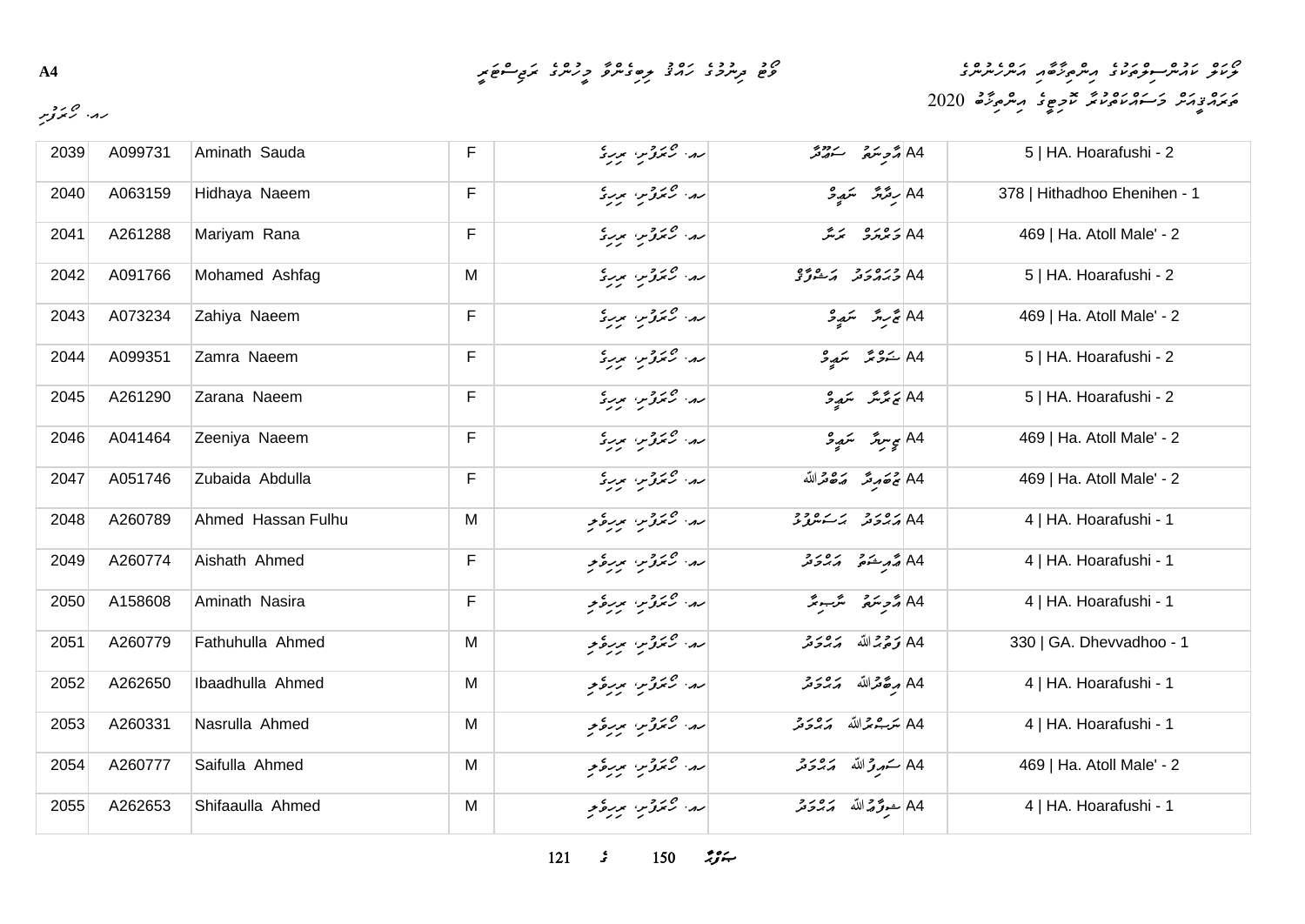*sCw7q7s5w7m< o<n9nOoAw7o< sCq;mAwBoEw7q<m; wBm;vB* م من المرة المرة المرة المرجع المرجع في المركبة 2020<br>مجم*د المريض المربوط المربع المرجع في المراجع المركبة* 

| 2056 | A260783 | Zaidhulla Ahmed | M           | رە، ئەنزۇس ئەرەكىر   | A4 تج مر فرالله     ترکر تر           | 469   Ha. Atoll Male' - 2 |
|------|---------|-----------------|-------------|----------------------|---------------------------------------|---------------------------|
| 2057 | A155803 | Adam Gasim      | M           | رە ، ئەندۇس ئېرىرونۇ | A4 مُرْمَرْدَ تَحْسِبْرَتْ            | 6   HA. Hoarafushi - 3    |
| 2058 | A113482 | Ahmed Shahid    | M           | رە بەردۇس مەرەپى     | A4 كەبرى قىر مىش <i>ەر بىر</i>        | 6   HA. Hoarafushi - 3    |
| 2059 | A263505 | Ali Sajid       | M           | رەر ئەتروپى ئېرىرونى | A4 ڪپو گھيونٽر                        | 469   Ha. Atoll Male' - 2 |
| 2060 | A263476 | Azma Adam       | F           | بدر رموس برروفر      | A4 كەنجۇ گەنى <i>رە</i>               | 6   HA. Hoarafushi - 3    |
| 2061 | A263475 | Hamid Adam      | M           | رو، رحموقرما الرروفر | A4 جَّحِيمٌ مُحَمَّدٌ                 | 6   HA. Hoarafushi - 3    |
| 2062 | A260658 | Hassan Sidhad   | M           | رو، رحموقر، مرروفر   | A4 بَرَسَۃ مَثَر مِعْرَ مَعَر         | 6   HA. Hoarafushi - 3    |
| 2063 | A263506 | Hussain Shinan  | M           | رە بەردۇس مەرەپى     | A4 يُرْسَمْ مِيْنَ سُوسَّرْيْتَر      | 469   Ha. Atoll Male' - 2 |
| 2064 | A113483 | Jameela Abdulla | $\mathsf F$ | أبدأ لتعرفون مربوق   | A4 قوحٍ <i>قل مَدَّ هُ</i> تَرَاللَّه | 6   HA. Hoarafushi - 3    |
| 2065 | A158899 | Mohamed Shahid  | м           | رر محکوم برروژ       | A4 <i>\$ بَرْدْ \$ بِ</i> مُدَّرِيْر  | 6   HA. Hoarafushi - 3    |
| 2066 | A263478 | Shaaraaz Adam   | $\mathsf F$ | رە، رىمۇمى ئېرىدۇ    | A4 ڪُنگيج گھر <i>و</i>                | 6   HA. Hoarafushi - 3    |
| 2067 | A094760 | Shamila Adam    | F           | رە، رىمۇمىز، بىرىدۇ  | A4 شَمَّوِمَّة مُرْمَرَّة مُ          | 469   Ha. Atoll Male' - 2 |
| 2068 | A261427 | Mariyam Saliya  | $\mathsf F$ | به محموم بره د       | A4 دَيْرْتَرْدْ مُسْتَمِرْتَرْ        | 468   Ha. Atoll Male' - 1 |
| 2069 | A122637 | Mohamed Salim   | M           | رر رمحز من برغ د     | A4  352,3 مـ محمود                    | 5   HA. Hoarafushi - 2    |
| 2070 | A106510 | Mohamed Adam    | M           | رە ، ئەندۇس ئېرەڭگە  | A4 32923 محمده                        | 4   HA. Hoarafushi - 1    |
| 2071 | A240515 | Harees Hussain  | M           | رو، رحمزو من مرورمی  | A4  تەبەب - ج. شەبەبلار               | 6   HA. Hoarafushi - 3    |
| 2072 | A075864 | Hussain Zahir   | M           | رە، ئەتزۇر، برومى    | A4 بر سے ہر سے سر پر                  | 469   Ha. Atoll Male' - 2 |

*122 s* **150** *<i>n*<sub>3</sub> *s*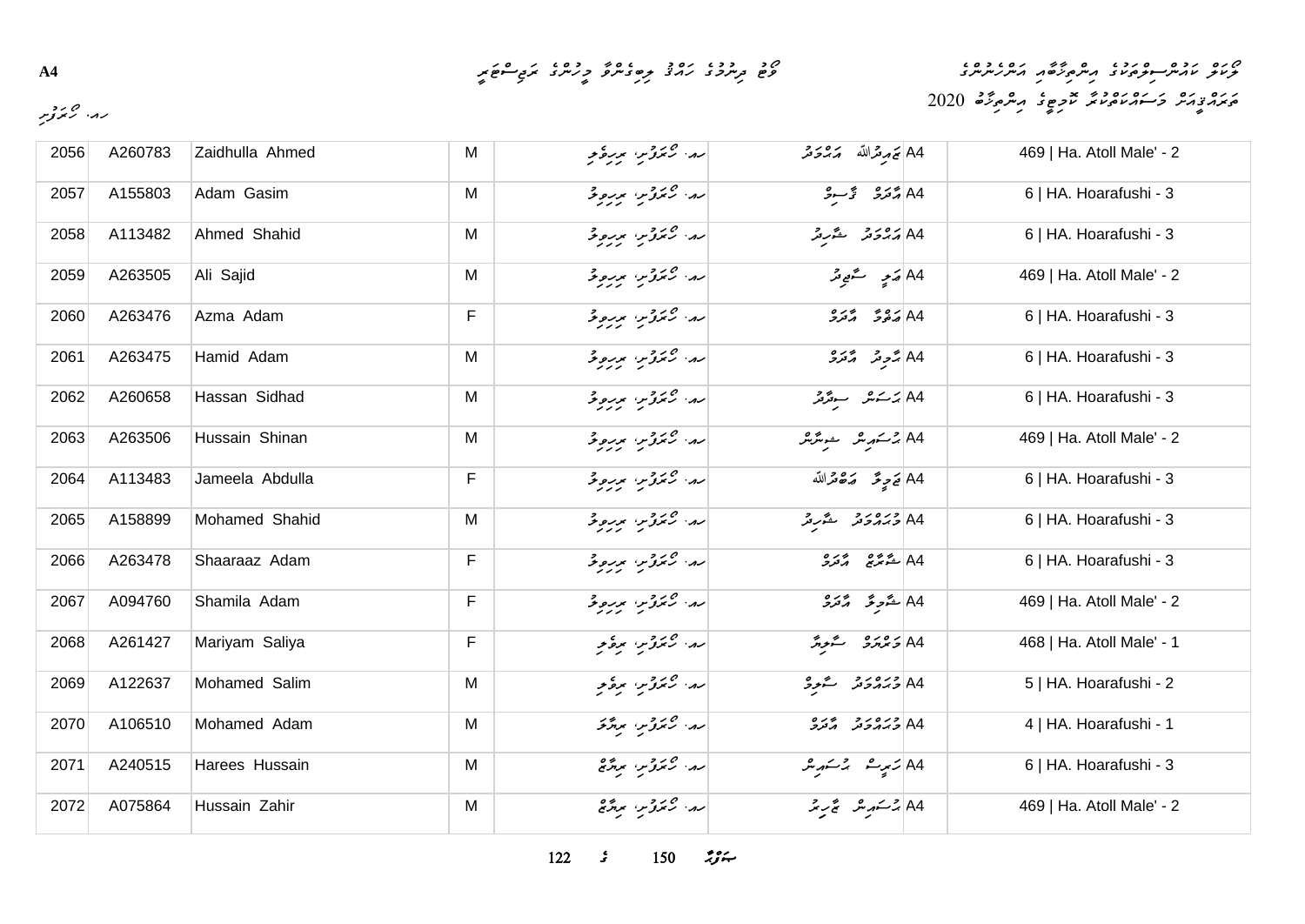*sCw7q7s5w7m< o<n9nOoAw7o< sCq;mAwBoEw7q<m; wBm;vB* م من المرة المرة المرة المرجع المرجع في المركبة 2020<br>مجم*د المريض المربوط المربع المرجع في المراجع المركبة* 

| 2073 | A149745 | Rugiyya              | F            | رە، ئەنزۇس بىرەمچ       | A4 برتو پر مگر                     | 469   Ha. Atoll Male' - 2 |
|------|---------|----------------------|--------------|-------------------------|------------------------------------|---------------------------|
| 2074 | A358408 | Ahmed Niyaaz         | M            | رە، رىمۇقىر، ئۇي        | A4 كەبرى كىرىدىنى بىر ئىن ئى       | 4   HA. Hoarafushi - 1    |
| 2075 | A260870 | Ali Riyaz            | M            | رە، رىمۇقرىن ئۇي        | A4 ڪپو پرهڙڪ                       | 4   HA. Hoarafushi - 1    |
| 2076 | A158714 | Fathimath Jauza      | F            | رە، رىمۇقرىي مۇي        | A4 تَ <i>جِ جَ</i> حَمَّ ہے هُ تَح | 4   HA. Hoarafushi - 1    |
| 2077 | A162729 | Hassan Yoosuf        | M            | رە، رىمۇقرىي ئۇي        | A4 پرسەمبر مې <del>رى</del> مۇ     | 4   HA. Hoarafushi - 1    |
| 2078 | A260872 | Ibrahim Fayaz        | ${\sf M}$    | رە، رىمۇقرىي ئۇي        | A4 مەھەرىرى ئەمەت                  | 468   Ha. Atoll Male' - 1 |
| 2079 | A260863 | Jameela Yoosuf       | F            | رە، رىمۇقرىي ئۇي        | A4 کے <i>ج</i> ونخت گر مشتر کی     | 4   HA. Hoarafushi - 1    |
| 2080 | A085910 | Ahmed Rameez         | M            | رە، ئەيزۇر، ئۇينىڭ      | A4 كەش <b>ەت ئىرى</b> مى           | 4   HA. Hoarafushi - 1    |
| 2081 | A105213 | Aishath Rihula       | F            | رە، ئەنزۇس ئۇيىتەش      | A4 مەم ھەم مور <sup>3</sup> ئۇ     | 4   HA. Hoarafushi - 1    |
| 2082 | A295713 | Abdulla Fuad         | M            | رە، رىزۇس ئرىشىرىدى     | A4 مَرْهُ مِّرَاللَّهُ وَمُرْمَّرٌ | 468   Ha. Atoll Male' - 1 |
| 2083 | A295706 | Aishath Ahmed        | $\mathsf F$  | رە، ئەترۇس ئۇيغەسدى     | A4 مەمرىشىمى مەمەدىر               | 468   Ha. Atoll Male' - 1 |
| 2084 | A295708 | Ali Fuad             | M            | رو. رمزور، برخوسرو،     | A4 <i>ڇَجِ وُحَ</i> مَّد           | 51   HDh. Makunudhoo - 1  |
| 2085 | A295710 | Ameena Hassan        | $\mathsf{F}$ | رە ، ئەترۇس ترىشكىردۇ ، | A4 كەچ ئىگە سىكەنلىر               | 4   HA. Hoarafushi - 1    |
| 2086 | A102109 | Hassan Mohamed       | M            | رە ، ئەترۇس ترىشىرىدى   | A4 ئەسەھرە جەم <i>جەم ج</i> ىر     | 4   HA. Hoarafushi - 1    |
| 2087 | A295712 | Mariyam Hassan       | $\mathsf{F}$ | رە ، ئەترۇس ترىشىرىدى   | A4 كەندىرى كەسكەنلە                | 468   Ha. Atoll Male' - 1 |
| 2088 | A295711 | Najuma Hassan        | $\mathsf F$  | رە، ئەترۇس ئۇيغەسدى     | A4 سَهَجَّ بَرَسَسَ                | 468   Ha. Atoll Male' - 1 |
| 2089 | A155567 | Abdul Gafoor Mohamed | M            | رە، ئەترۇس ترىشىرى      | A4 ره وه دود و و ده د و د          | 4   HA. Hoarafushi - 1    |

*123 sC 150 nNw?mS*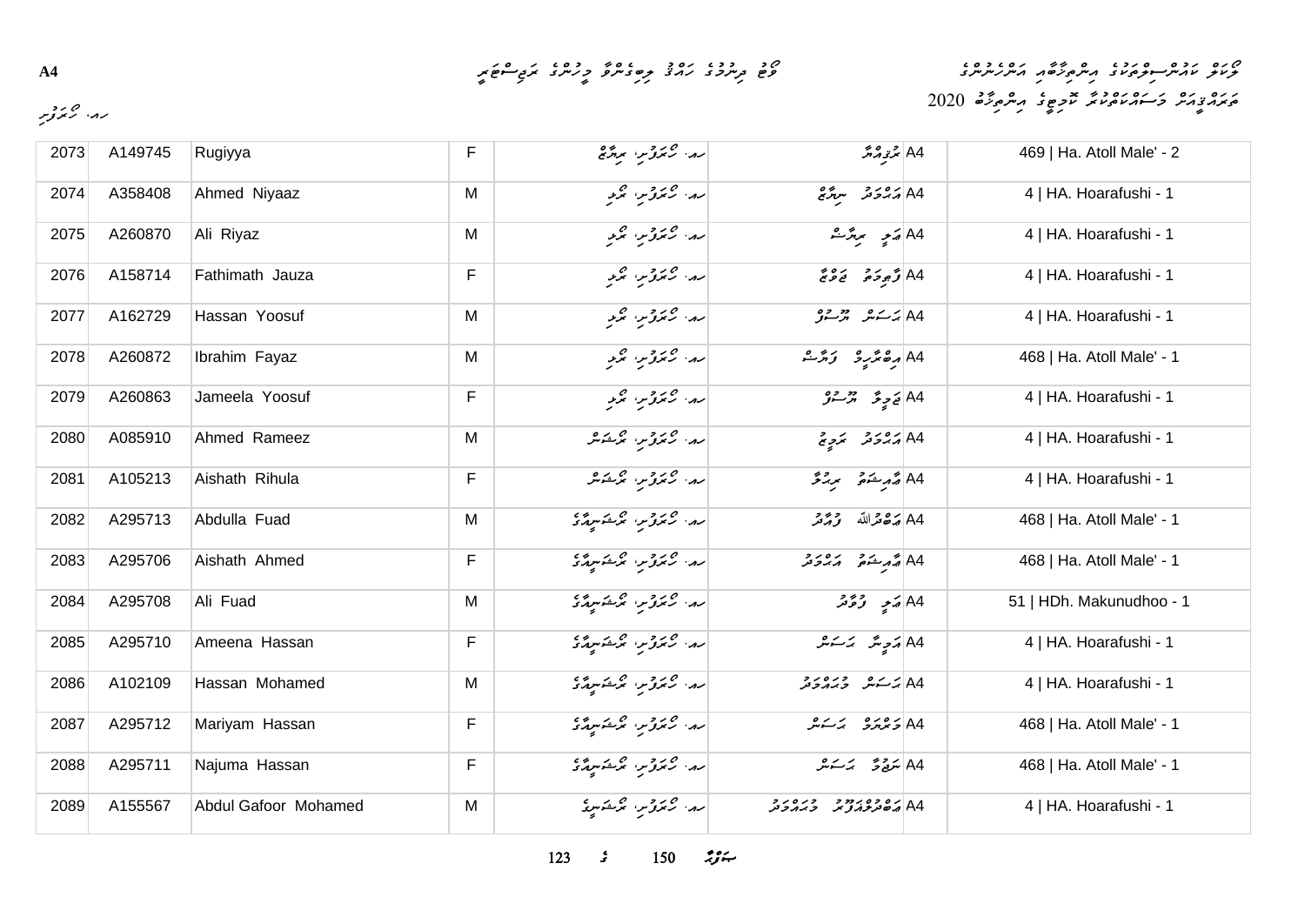*sCw7q7s5w7m< o<n9nOoAw7o< sCq;mAwBoEw7q<m; wBm;vB* م من المسجد المسجد المسجد المسجد المسجد العام 2020<br>مسجد المسجد المسجد المسجد المسجد المسجد المسجد المسجد المسجد ال

| 2090 | A259464 | Abdul Ganee Hussain | M | ره به محموقرمو، محرج وج | A4 בَ څَنځو تَرَ جَر سَر مَر مَر           | 4   HA. Hoarafushi - 1        |
|------|---------|---------------------|---|-------------------------|--------------------------------------------|-------------------------------|
| 2091 | A259477 | Ahmed Reehan        | M | رە، ئەندۇس ئۇچ دە       | A4 <i>مَدْوَنْتْهِ بِرِيدُ</i> نْثَر       | 469   Ha. Atoll Male' - 2     |
| 2092 | A272569 | Aishath Suhaana     | F | رە، ئەترۇس ترج ج        | A4 <i>مەم ھەم ھەم ئەرگەنگە</i>             | 4   HA. Hoarafushi - 1        |
| 2093 | A259474 | Aminath Sama        | F | رە، ئەندۇس ئوچ دە       | A4 مُعِ سَعَةً حَسَنَةً                    | 566   Villimale' Ehenihen - 1 |
| 2094 | A259466 | Fathimath Varagathu | F | به محموم، محمود         | A4 تَ <i>وْجِدَة وَسَرَدَة</i>             | 566   Villimale' Ehenihen - 1 |
| 2095 | A272568 | Mariyam Shathia     | F | رە بەردىن ئۇچ دە        | A4 <i>5 برورو</i> گھجو <i>م</i> گ          | 566   Villimale' Ehenihen - 1 |
| 2096 | A092479 | Mohamed Najaah      | M | رە، ئەندۇس ئۇچ دە       | A4  3223 مَرَبَّعٌ بَرَّ                   | 138   Lh. Naifaru - 3         |
| 2097 | A235914 | Shakira Moosa       | F | رە، ئەنزۇر، ئۇچ ج       | A4 يند مريحه حق                            | 4   HA. Hoarafushi - 1        |
| 2098 | A296376 | Ahmed Waheed        | M | رە بەردىن ئۇي ئ         | A4 <i>مَدْدَوْتَر كَەيد</i> َر             | 4   HA. Hoarafushi - 1        |
| 2099 | A259755 | Aishath Saina       | F | رە بەردىن ئۇي ئ         | A4 مەمرىشىق <sub>ە</sub> سىمبەتتىر         | 468   Ha. Atoll Male' - 1     |
| 2100 | A358661 | Fathimath Riyasha   | F | رە بەردىر، ئۇچ ئەير     | A4 تَرْجِرْحَةَ مِرْمَرْحَةَ               | 4   HA. Hoarafushi - 1        |
| 2101 | A215870 | Mariyam Shafeega    | F | رە بەردىن ئۇيجەمبە      | A4 ك <i>و چرېزى ھۆم</i> و ئ <sup>ى</sup> چ | 4   HA. Hoarafushi - 1        |
| 2102 | A089513 | Mohamed Waheed      | M | رە بەردىر، ئۇچ ئەير     | A4 <i>وبرو دي وب</i> يتر                   | 4   HA. Hoarafushi - 1        |
| 2103 | A404142 | Saina Mohamed       | F | به مستحدوس محتاج مي     | A4 گەرىگە ئەمەمەتە                         | 468   Ha. Atoll Male' - 1     |
| 2104 | A262218 | Ahmed Shameem       | M | رە، رىمۇقرىن ئۇي        | A4 كەندى ئىس ئىش <i>ەم ي</i>               | 468   Ha. Atoll Male' - 1     |
| 2105 | A262216 | Ali Haikal          | M | رە، رىمۇقرىن ئۇي        | A4  رَمِي - رَم <i>رِ مَا تَرْ</i>         | 468   Ha. Atoll Male' - 1     |
| 2106 | A262219 | Aminath Rifqa       | F | رە، رېمرۇس ئۇي          | A4 مُوسَعْ مِرْدْتَى                       | 468   Ha. Atoll Male' - 1     |

*n24 s 150 <i>n*<sub>3</sub> *s*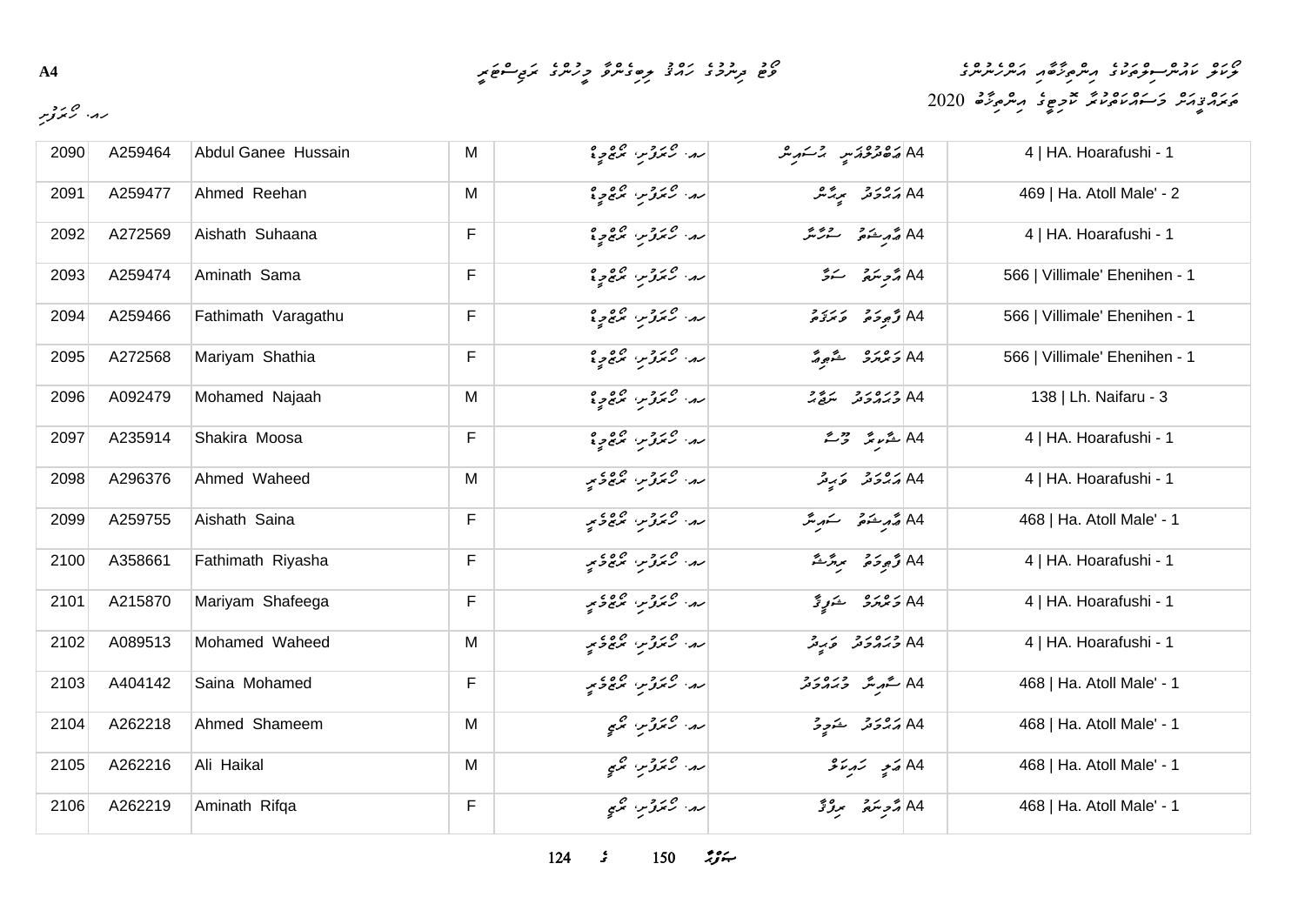*sCw7q7s5w7m< o<n9nOoAw7o< sCq;mAwBoEw7q<m; wBm;vB* م من المسجد المسجد المسجد المسجد المسجد العام 2020<br>مسجد المسجد المسجد المسجد المسجد المسجد المسجد المسجد المسجد ال

| 2107 | A262222 | Fathimath Rashfa     | F           | رە بىلىمىتى ئىكى ئىكىنى ئىكىنى ئىكىنى ئىكىن ئىكىن ئىكىن ئىكىن ئىكىن ئىكىن ئىكىن ئىكىن ئىكىن ئىكىن ئى<br>مەنبەر ئىكىن ئىكىن ئىكىن ئىكىن ئىكىن ئىكىن ئىكىن ئىكىن ئىكىن ئىكىن ئىكىن ئىكىن ئىكىن ئىكىن ئىكىن ئىكىن ئىكىن ئ | A4  <i>وَّجوحَ</i> هُمَ سَمَــَـقَوَّرَ                                                                                 | 468   Ha. Atoll Male' - 1    |
|------|---------|----------------------|-------------|------------------------------------------------------------------------------------------------------------------------------------------------------------------------------------------------------------------------|-------------------------------------------------------------------------------------------------------------------------|------------------------------|
| 2108 | A162615 | Ibrahim Rasheed      | M           | رە، ئەترۇپ ئۇي                                                                                                                                                                                                         | A4 مەھەر بۇ سىم ئىسىم ئىككى بىر ئىسىمبىر ئىسىمبىر ئىسىمبىر ئىسىمبىر ئىسىمبىر كىيەن ئىسىمبىر ئىستىدىكى ئىستىدىن<br>مەنبە | 468   Ha. Atoll Male' - 1    |
| 2109 | A158847 | Aminath Rasfa        | F           | رو، رحمزوین مرود ده                                                                                                                                                                                                    | A4 مَّ <i>حِ سَمَّةَ مَدَّ—دُوَّ</i>                                                                                    | 469   Ha. Atoll Male' - 2    |
| 2110 | A122642 | Aroosha Hassan       | F           | رد. رورو دود،                                                                                                                                                                                                          | A4 كەتترىش ئەسكەنلە                                                                                                     | 469   Ha. Atoll Male' - 2    |
| 2111 | A261289 | Jameela              | F           | رد. ريزوس بروور                                                                                                                                                                                                        | A4 انچ <i>چ</i> گ                                                                                                       | 469   Ha. Atoll Male' - 2    |
| 2112 | A261264 | Mariyam Risala       | $\mathsf F$ | رە بەردىن جەھ                                                                                                                                                                                                          | A4 <i>5 برجرد برسگر</i> مح                                                                                              | 469   Ha. Atoll Male' - 2    |
| 2113 | A051854 | Mohamed Dawood       | M           | رە بەردىن جەھ                                                                                                                                                                                                          | A4 وبرەبرو مەدور                                                                                                        | 469   Ha. Atoll Male' - 2    |
| 2114 | A261302 | Mohamed Rishakh      | M           | رە بەردىن جەھ                                                                                                                                                                                                          | A4 <i>وُبَہُ وَمَرْ مِ</i> سَمَّدَ                                                                                      | 469   Ha. Atoll Male' - 2    |
| 2115 | A261294 | Nadiya Ibrahim Manik | $\mathsf F$ | رد. رودو.<br>رد. رنگوش نمودی                                                                                                                                                                                           | A4 سَّتِيرة مُصَّرِّرْ دَسِرة A4                                                                                        | 469   Ha. Atoll Male' - 2    |
| 2116 | A066611 | Nasiyya Ibrahim      | F           | رە بەردىن جەھ                                                                                                                                                                                                          | A4 سَرَ <i>- م<sup>ِنْ</sup> مِنْ مُ</i> حَرِّرَةُ                                                                      | 469   Ha. Atoll Male' - 2    |
| 2117 | A260470 | Ahmed Naweeh         | M           | رە، رىمزۇير، شەي                                                                                                                                                                                                       | A4 كەبرى تىر سىر ئىكتى ئىشتىر ئىستان ئىشتار ئىستان ئىشتار ئىستان ئىستان ئىستان ئىستان ئىستان ئىستان ئىستان ئى           | 468   Ha. Atoll Male' - 1    |
| 2118 | A272570 | Ali Nabaah           | M           | رە، ئەتزۇس سەھ                                                                                                                                                                                                         | A4 كەمچە سى <i>نىڭ</i> ر                                                                                                | 5   HA. Hoarafushi - 2       |
| 2119 | A076001 | Ibrahim Waheed       | M           | رو، رحمزتر من سگھي                                                                                                                                                                                                     | A4 مەھەرىپى ئەرىر                                                                                                       | 468   Ha. Atoll Male' - 1    |
| 2120 | A261460 | Mohamed Nawaah       | M           | رو، رحمزویں گے۔                                                                                                                                                                                                        | A4 <i>32823 سَرَةً</i> ج                                                                                                | 468   Ha. Atoll Male' - 1    |
| 2121 | A060638 | Abdul Sattar Mohamed | M           | رو، رحمزویں مستقر                                                                                                                                                                                                      | A4 رەدە رەپر درەرد<br>A4 مەمەر سەمى دىمەدىر                                                                             | 6   HA. Hoarafushi - 3       |
| 2122 | A111646 | Ahmed Mausoom        | M           | رەس ئەتتىرىس مەستىر                                                                                                                                                                                                    | A4 كەبرو بول دەپلىدى                                                                                                    | 632   Hulhumale' Ehenihen-18 |
| 2123 | A127737 | Aminath Abdul Sattar | F           | رە، رىمۇقرىي سەھ                                                                                                                                                                                                       | A4 څخه شوه موه سوه پره پو                                                                                               | 6   HA. Hoarafushi - 3       |

*125 sC 150 nNw?mS*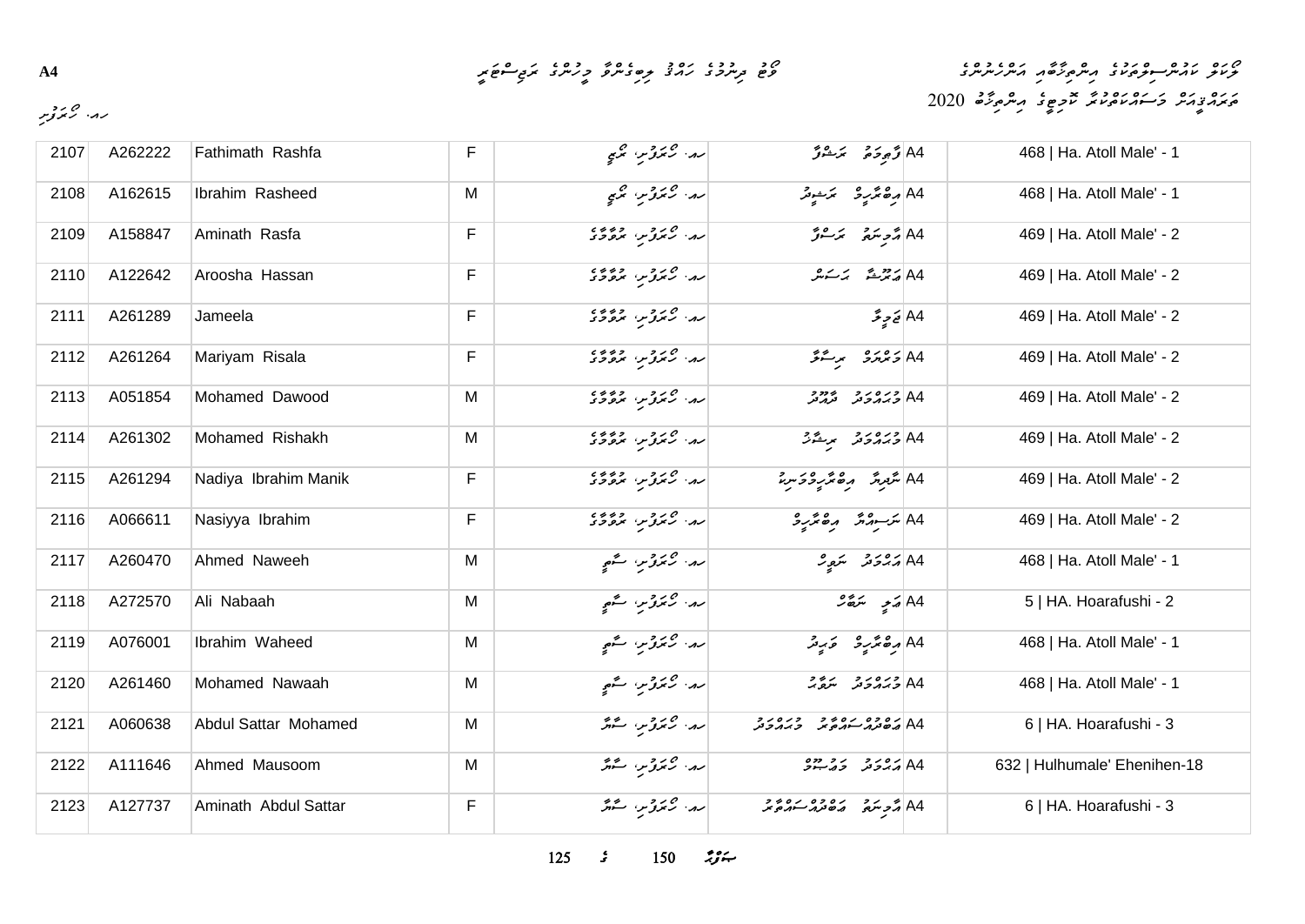*sCw7q7s5w7m< o<n9nOoAw7o< sCq;mAwBoEw7q<m; wBm;vB* م من المسجد المسجد المسجد المسجد المسجد العام 2020<br>مسجد المسجد المسجد المسجد المسجد المسجد المسجد المسجد المسجد ال

| 2124 | A049677 | Fathimath Hassan           | F           | رە بە ئەترۇس سەھ       | A4 ژ <sub>نجو</sub> ځنز برخش                                                                                   | 6   HA. Hoarafushi - 3       |
|------|---------|----------------------------|-------------|------------------------|----------------------------------------------------------------------------------------------------------------|------------------------------|
| 2125 | A260689 | Maisara Abdul Saththar     | F           | رو، رحمزویں مستقر      |                                                                                                                | 469   Ha. Atoll Male' - 2    |
| 2126 | A264005 | Mariyam Maya               | F           | رە، ئەترىس، شەھ        | A4 كەبىر بەر ئەرگە                                                                                             | 6   HA. Hoarafushi - 3       |
| 2127 | A264006 | Masood Abdul Sattar        | M           | رو، رحمزویں مستقر      | A4 - معدد مصور مصر مصرف                                                                                        | 469   Ha. Atoll Male' - 2    |
| 2128 | A127736 | Masroog Abdul Sattar       | M           | رە، ئەترۇس سەگە        | A4 كر محمد ته مره مره بو د                                                                                     | 632   Hulhumale' Ehenihen-18 |
| 2129 | A012129 | Maumoon Abdul Sattar       | M           | رەس ئەتتىرىس مەستىر    | A4 دروده ده ده ده در د                                                                                         | 309   L. Gan - 2             |
| 2130 | A261903 | Ahmed Sujau                | M           | رە ئىروس سەھدەشرىر     | A4 كەبرى بىر يەم بىر يەر بىر ئا                                                                                | 6   HA. Hoarafushi - 3       |
| 2131 | A261904 | Aishath Shahuma            | F           | رە. رىمزۇر، سەھەدەشبىر | A4 مَمْ مِسْتَمَعْ شَمَّدْتَرَّ                                                                                | 138   Lh. Naifaru - 3        |
| 2132 | A359159 | Gisama Rasheed             | $\mathsf F$ | رە، ئىزۇر، جەھەدەممى ئ | A4 بِ سُمَّرَّ - مَرَسُوِيْر                                                                                   | 469   Ha. Atoll Male' - 2    |
| 2133 | A261905 | Hassan Faisal              | M           | رە ئەروپ سەھەدە ئىرى   | A4   يَرْسَسْ وَمِرْسَوْر                                                                                      | 6   HA. Hoarafushi - 3       |
| 2134 | A261902 | Ibrahim Sobah              | M           | رە، رىمرۇس سەھدەمەم ۋ  | A4 مەمگىر ئەسىمە                                                                                               | 132   Lh. Hinnavaru - 2      |
| 2135 | A261901 | Mariyam Shizna             | F           | رە ئىزۇر، جەمەدەمدى    | A4 كەنگەر ئىش ئىشى ئىش                                                                                         | 6   HA. Hoarafushi - 3       |
| 2136 | A285279 | Muaz Mahmood               | M           | رە، رىمرۇس سەھدەمەم ۋ  | A4 وحدو ره دور                                                                                                 | 6   HA. Hoarafushi - 3       |
| 2137 | A262617 | Thanzeela Mohamed Rasheedh | F           | رە ئىزۇس سەھدەممىرى    | A4 كۆشپى ئىس ئەركە ئىم ئىشى ئىشلىرى ئىشلىرى ئىستان ئىشلار ئىستان ئىشلار ئىستان ئىشلار ئىستان ئىستان ئىشلار ئىش | 6   HA. Hoarafushi - 3       |
| 2138 | A260146 | Waheedha Abdulla           | $\mathsf F$ | رە، ئىزۇس سەھەدەشبىر   | A4 <i>قەبىق مەھىم</i> ەللە                                                                                     | 6   HA. Hoarafushi - 3       |
| 2139 | A264482 | Hawwa Ibrahim              | F           | رە، رىمۇمى، جۇ         | A4 بَرْدَةُ مِنْ مُحَمَّدِةِ                                                                                   | 4   HA. Hoarafushi - 1       |
| 2140 | A152418 | Shehenaz Ibrahim           | F           | رە، رىمۇمى، جۇ         | A4 شەرىترى مەھەر د                                                                                             | 141   Lh. Kurendhoo - 1      |

*126 sC 150 nNw?mS*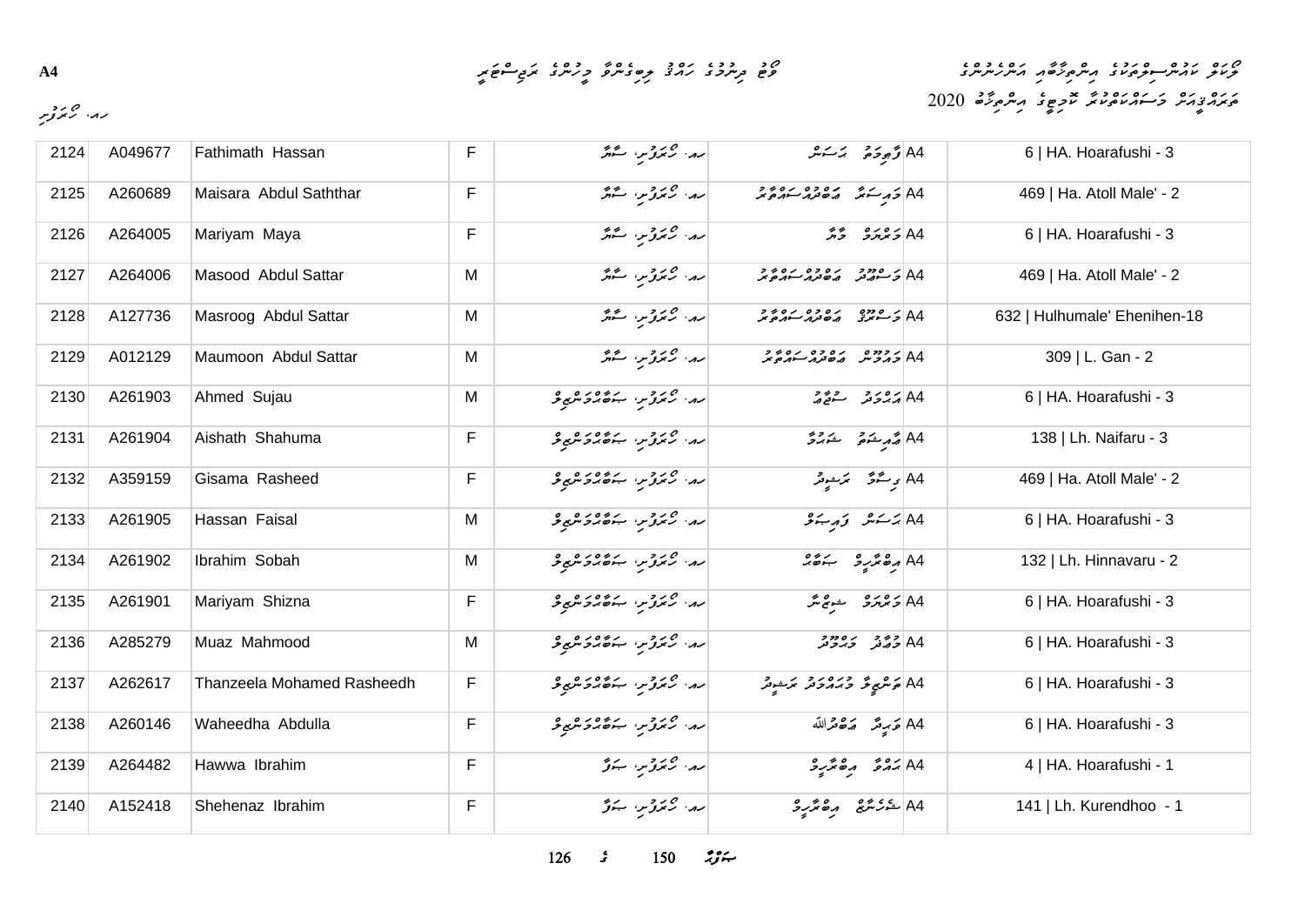*sCw7q7s5w7m< o<n9nOoAw7o< sCq;mAwBoEw7q<m; wBm;vB* م من المرة المرة المرة المرجع المرجع في المركبة 2020<br>مجم*د المريض المربوط المربع المرجع في المراجع المركبة* 

| 2141 | A264507 | Ahmed Lisan        | M            | رە بە ئەتروپ سىردى  | A4 ړ <i>و دو</i> به شر                  | 566   Villimale' Ehenihen - 1 |
|------|---------|--------------------|--------------|---------------------|-----------------------------------------|-------------------------------|
| 2142 | A262594 | Ahmed Saeedh       | M            | رە بەترىپ سەردى     | A4 كەبرى قىر سىكە يىتىر                 | 632   Hulhumale' Ehenihen-18  |
| 2143 | A264508 | Aminath Laila      | F            | رە بەترىپ سەرەئى    | A4 مَّ حِ مَتَّقَدِ حَمَدِ مَحَ         | 6   HA. Hoarafushi - 3        |
| 2144 | A264503 | Fathimath Lausa    | F            | رە، رىزۇس سەردى     | A4 تَ <i>جوحَمَّة خَمَّ</i> تُّ         | 6   HA. Hoarafushi - 3        |
| 2145 | A264504 | Mohamed Saeed      | M            | رە ئەترىپ سەردى     | A4 <i>\$ بَرْدْ جَ</i> مَدْ سَنَ مِيسْر | 632   Hulhumale' Ehenihen-18  |
| 2146 | A099251 | Saeed Ali          | M            | رە بەترىپ سەرەئى    | A4 ڪ <sub>ھي</sub> قر <i>ھ</i> َ جِ     | 6   HA. Hoarafushi - 3        |
| 2147 | A126077 | Shareefa Dhonkokko | $\mathsf{F}$ | رە رىمزىر، سەردى    | A4 شەمرىژ تىر <i>مىزە بى</i> ر          | 6   HA. Hoarafushi - 3        |
| 2148 | A264505 | Shuhoodha Saeed    | $\mathsf F$  | رە، رىزۇس سەردى     | A4 شور محمد ستم <i>و</i> متر            | 335   GDh. Thinadhoo - 1      |
| 2149 | A074710 | Usman Ali          | M            | رە، رىزۇس سەردى     | A4 ۾ پُوءُ بھ سَمَ ج                    | 6   HA. Hoarafushi - 3        |
| 2150 | A128910 | Fareedha Moosa     | F            | رە بەر دەر رە ، دە  | A4 كَرَمِيتَر بِّ حَمْتُ                | 468   Ha. Atoll Male' - 1     |
| 2151 | A047778 | Ahmed Mohamed      | M            | رە. رىزۇس سەۋسەھ دە | A4 , جوړو د دره د ور                    | 469   Ha. Atoll Male' - 2     |
| 2152 | A093777 | Aminath Mohamed    | F            | رە، رىزۇس سەۋسەھ دە | A4 مُتَّحِسَمُ حَمَدَ مَرَّةٌ           | 6   HA. Hoarafushi - 3        |
| 2153 | A263044 | Mariyam Shinaz     | $\mathsf F$  | رە ئىروس سۇسىھ دە   | A4 ك <i>ر جرهر كل مصريح</i>             | 6   HA. Hoarafushi - 3        |
| 2154 | A263013 | Mohamed Shimal     | M            | رە، رىزۇس سەۋسەھ دە | A4 <i>وُبَہُ وَمَرْ</i> مُسِوَّرُ و     | 6   HA. Hoarafushi - 3        |
| 2155 | A093776 | Zahidha Mohamed    | $\mathsf F$  | رە، رىزۇس سەۋسەھ دە | A4 تج برقر - 3 بروتر 2                  | 313   L. Maavah - 2           |
| 2156 | A263521 | Abdhulla Ali       | M            | رە، رىزۇپ سەر سەھ   | A4 مَەھمَّدَاللە   مَرَمِّ              | 6   HA. Hoarafushi - 3        |
| 2157 | A263538 | Ahmed Abdulla Didi | M            | رە زىرۇس سەر شەھر   | A4 كەبەئە <i>كەن كەنھى</i> ئاللەمپەير   | 468   Ha. Atoll Male' - 1     |

*n27 s 150 <i>n*<sub>3</sub> *s*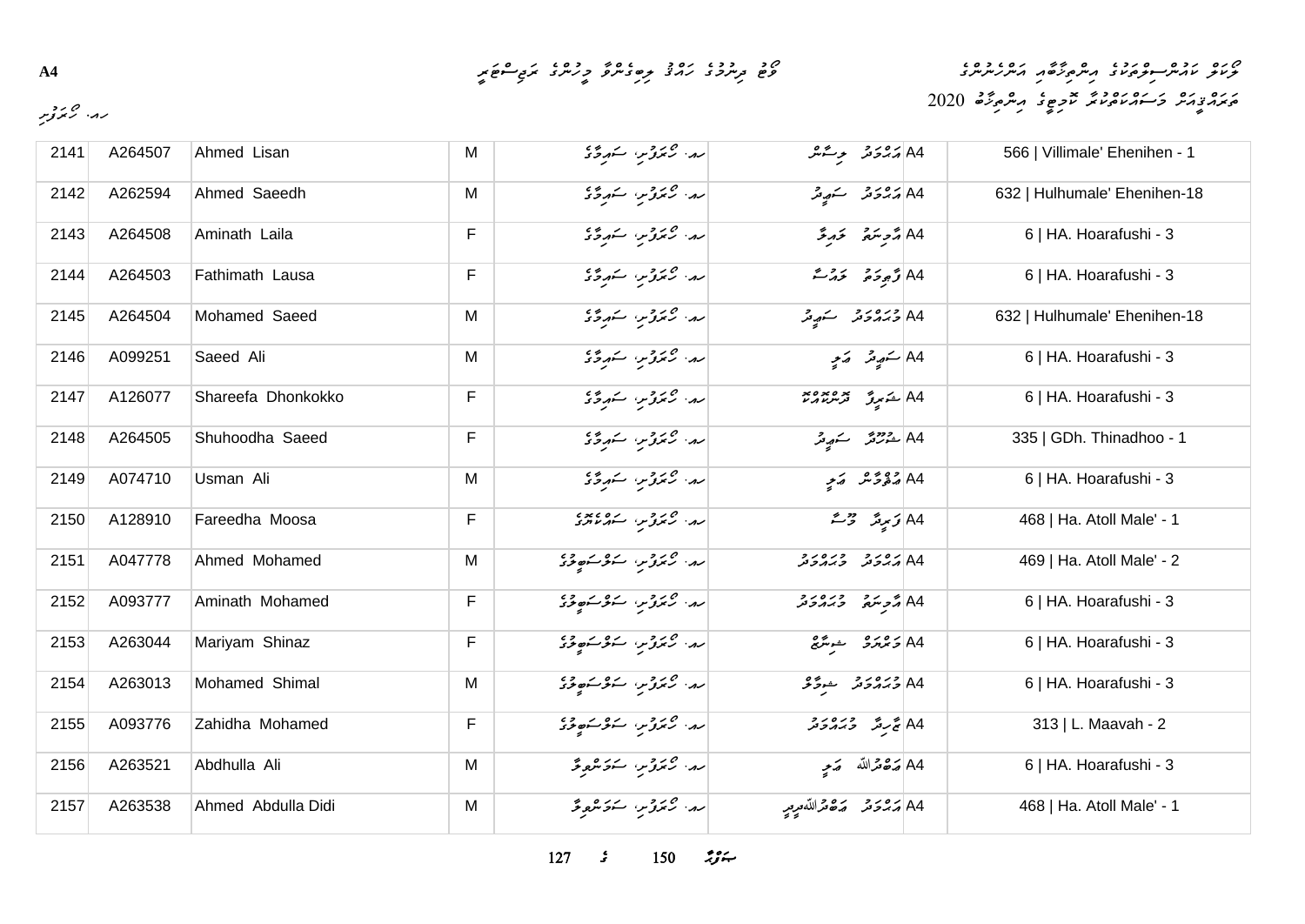*sCw7q7s5w7m< o<n9nOoAw7o< sCq;mAwBoEw7q<m; wBm;vB* م من المرة المرة المرة المرجع المرجع في المركبة 2020<br>مجم*د المريض المربوط المربع المرجع في المراجع المركبة* 

| 2158 | A128660 | Ali Rasheed           | M           | رە. ئەنزۇس سەر ئىرو بۇ | A4 <i>مَرْمٍ بَرَحْ</i> مِثْر                                                     | 468   Ha. Atoll Male' - 1     |
|------|---------|-----------------------|-------------|------------------------|-----------------------------------------------------------------------------------|-------------------------------|
| 2159 | A263535 | Aminath Zahidha       | F           | رە، ئەترۇس سەئەشھەق    | A4 مَّ حِ سَمَعَ تَجْ سِعَّدُ                                                     | 6   HA. Hoarafushi - 3        |
| 2160 | A263541 | Hassan Abdulla Didi   | M           | رە، ئەتزۇير، سەر شەھ ئ | A4 كەسكەش كەھ قىراللەمرىر                                                         | 6   HA. Hoarafushi - 3        |
| 2161 | A263539 | Hussain Abdhulla Didi | M           | رە، ئەتزۇير، سەر شەھ ئ | A4 بُرْسَمَّر مِنْ مَنْ مِنْ اللَّهُ مِرِمِرِ                                     | 6   HA. Hoarafushi - 3        |
| 2162 | A263536 | Ibrahim Abdulla Didi  | M           | رە، ئىغۇر، سۇئىھوڭ     | A4 مەھەرى ھەھەراللەمپەير                                                          | 468   Ha. Atoll Male' - 1     |
| 2163 | A103360 | Mohamed Nizvy         | M           | رە، ئەترۇس سەئەشھەق    | A4 <i>52,25 مربح م</i>                                                            | 6   HA. Hoarafushi - 3        |
| 2164 | A122657 | Zahira Abdulla        | F           | رە، ئەترۇس سەئەشھەق    | A4 بَحَربِتَمَد   مَرَصْحَرْاللّه                                                 | 6   HA. Hoarafushi - 3        |
| 2165 | A131682 | Ahmed Rasheed         | M           | رە، رىزۇپ سەر دە،      | A4 كەبرى قىم ئىم ئىسىمىتىس كىشىمىتىك                                              | 632   Hulhumale' Ehenihen-18  |
| 2166 | A260581 | Ameena Ali            | $\mathsf F$ | رە، رىزۇس سەر دە،      | A4 <sub>م</sub> َجِسَّر مَعِ                                                      | 5   HA. Hoarafushi - 2        |
| 2167 | A073602 | Mohamed Abbas         | M           | رە، رىزۇپ سەر دە،      | 2822228A4                                                                         | 87   N. Velidhoo - 2          |
| 2168 | A156780 | Fathimath Siyama      | F           | رە، ئەترۇس سۇچىگە      | A4 زَّەپرىق سىن <i>گ</i> ۇ                                                        | 468   Ha. Atoll Male' - 1     |
| 2169 | A260546 | Aishath Sama          | F           | رە، ئەترۇس سەھەمچە     | A4 مەم ئىسقى مەڭ                                                                  | 468   Ha. Atoll Male' - 1     |
| 2170 | A260516 | Fathimath Nareema     | F           | رە، رىزۇس سەھەنتە      | A4 وَّجِرْدَةٌ سَمِرَةٌ                                                           | 566   Villimale' Ehenihen - 1 |
| 2171 | A260508 | Idhrees Abdul Rahman  | M           | رە، رىمۇم، سەھەم       | A4 مرتر موسیق مقدم مقدم محمد محمد است.<br>محمد محمد محمد محمد محمد محمد محمد است. | 4   HA. Hoarafushi - 1        |
| 2172 | A260545 | Mariyam Yumna         | F           | رە، ئەنزۇس سەندىگە     | A4 5 يوهرو مروش                                                                   | 4   HA. Hoarafushi - 1        |
| 2173 | A113651 | Mohamed Idrees        | M           | رە، ئەنزۇس سەندىگە     | A4  <i>وُټروونو مونزم</i> ېرگ                                                     | 4   HA. Hoarafushi - 1        |
| 2174 | A261034 | Ahmed Shaan           | M           | رە ، ئەنزۇس ئەدەر      | A4 كەبرى قىر ئىشكىر                                                               | 4   HA. Hoarafushi - 1        |

*128 s* **150** *n***<sub>s</sub>**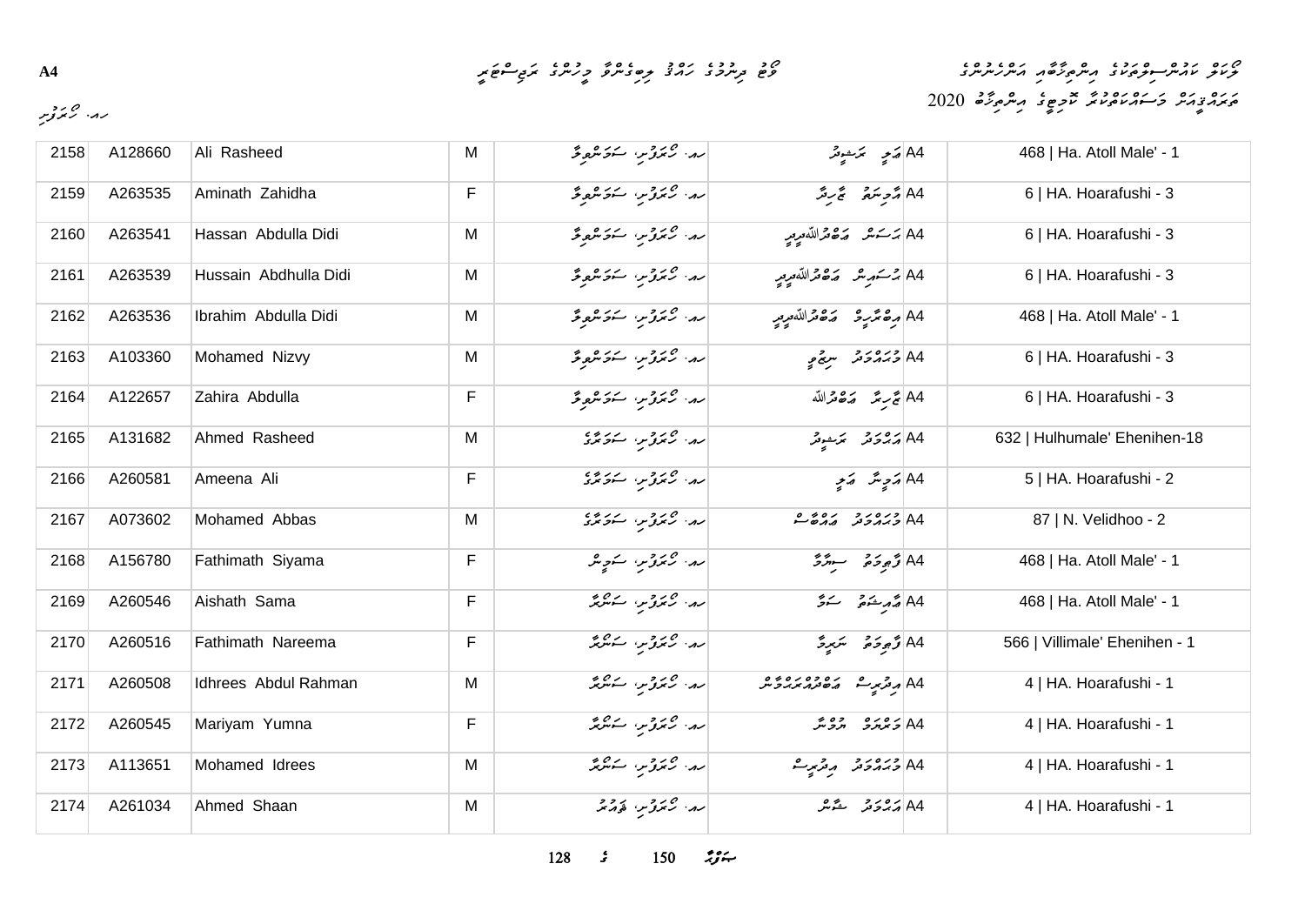*sCw7q7s5w7m< o<n9nOoAw7o< sCq;mAwBoEw7q<m; wBm;vB* م من المسجد المسجد المسجد المسجد المسجد العام 2020<br>مسجد المسجد المسجد المسجد المسجد المسجد المسجد المسجد المسجد ال

| 2175 | A261038 | Ali Shaah                 | M           | رە بەستىر ئۇرىتقى ئە | A4  رَمِ گُرُتُ                          | 4   HA. Hoarafushi - 1       |
|------|---------|---------------------------|-------------|----------------------|------------------------------------------|------------------------------|
| 2176 | A261035 | Mariyam Saufa             | $\mathsf F$ | رە، ئەترۇس كەمدىر    | A4 كەبەر بەر ئەرتى                       | 4   HA. Hoarafushi - 1       |
| 2177 | A261098 | Mohamed Naseer            | M           | رو، رحيحه عن الأورجه | A4 <i>وُبَرُوْدَ تَرَجَّرُ</i>           | 4   HA. Hoarafushi - 1       |
| 2178 | A051906 | Ahmed Hamzaa              | M           | رە، رىزۇس سوسۇر؟     | A4 كەبرو برونج                           | 468   Ha. Atoll Male' - 1    |
| 2179 | A341628 | Aishath Naufa             | F           | رە، ئەترۇس سوسۇر؟    | A4 مەم ئىقىم ئىس ئىر                     | 462   Srilanka / Colombo - 3 |
| 2180 | A262601 | Mohamed Naaif             | M           | رو، رىمۇتور، سوسكورە | A4 <i>5 بەھ 5 مىگە ق</i>                 | 468   Ha. Atoll Male' - 1    |
| 2181 | A056974 | Ahmed Hussain Manik       | M           | رو، رحموقرما سوورم   | A4 <i>ג' جد</i> جو جر مرکز میریم         | 6   HA. Hoarafushi - 3       |
| 2182 | A124651 | Aishath Siyama            | F           | رو، رحموقس سوور      | A4 مُرمِسْدَمُو سِيَرْدَّ                | 469   Ha. Atoll Male' - 2    |
| 2183 | A093729 | Aminath Firasha           | $\mathsf F$ | رە بەللەر سوەر       | A4 مَرْحِ سَمَعَ و مِرَّحْهُ             | 308   L. Gan - 1             |
| 2184 | A093730 | Mariyam Shiara            | F           | رو، رموتور، سوور     | A4 ك <i>و چرېزى ھەمگەنگە</i>             | 469   Ha. Atoll Male' - 2    |
| 2185 | A043526 | Mohamed Hameed Hussain    | M           | رو، رحمزویں سوور     | A4 <i>وبروبرو بروبر برسکو</i> بر         | 6   HA. Hoarafushi - 3       |
| 2186 | A093316 | Zameera Hussain Manik     | F           | رو، رحمزوس سوور      | A4  سَوِيرٌ برْسَنهرِ شَرْرٌ وَسِرَةٌ    | 6   HA. Hoarafushi - 3       |
| 2187 | A056712 | Ratheeba Ibrahim          | $\mathsf F$ | ىد. ئىغۇس سىتمەھ     | A4 بَرَمٍرةً مُتَصَمَّرَةً               | 468   Ha. Atoll Male' - 1    |
| 2188 | A093724 | Abdul Sattar Yoosuf       | M           | رە، رىزۇس سەسكىرى    | A4 גפינת הפייד מ- כפ                     | 5   HA. Hoarafushi - 2       |
| 2189 | A260468 | Abdulla Athif Ahmed       | M           | بدر حرور سوسکره می   | A4 رَصْعَرْاللّه رَجْوِرْ   رَبْرْدَتْرْ | 632   Hulhumale' Ehenihen-18 |
| 2190 | A351734 | Ibrahim Ahmed             | M           | رەر ئەترۇس سوسكىنىڭ  | A4 مەھەرىرى مەمەدىر                      | 632   Hulhumale' Ehenihen-18 |
| 2191 | A260466 | <b>Mohamed Alif Ahmed</b> | M           | رە، رىزۇس سوسىسمى    | A4 ويرەرو محموق كەبرولىر                 | 469   Ha. Atoll Male' - 2    |

*n29 s 150 <i>n*<sub>3</sub> *s*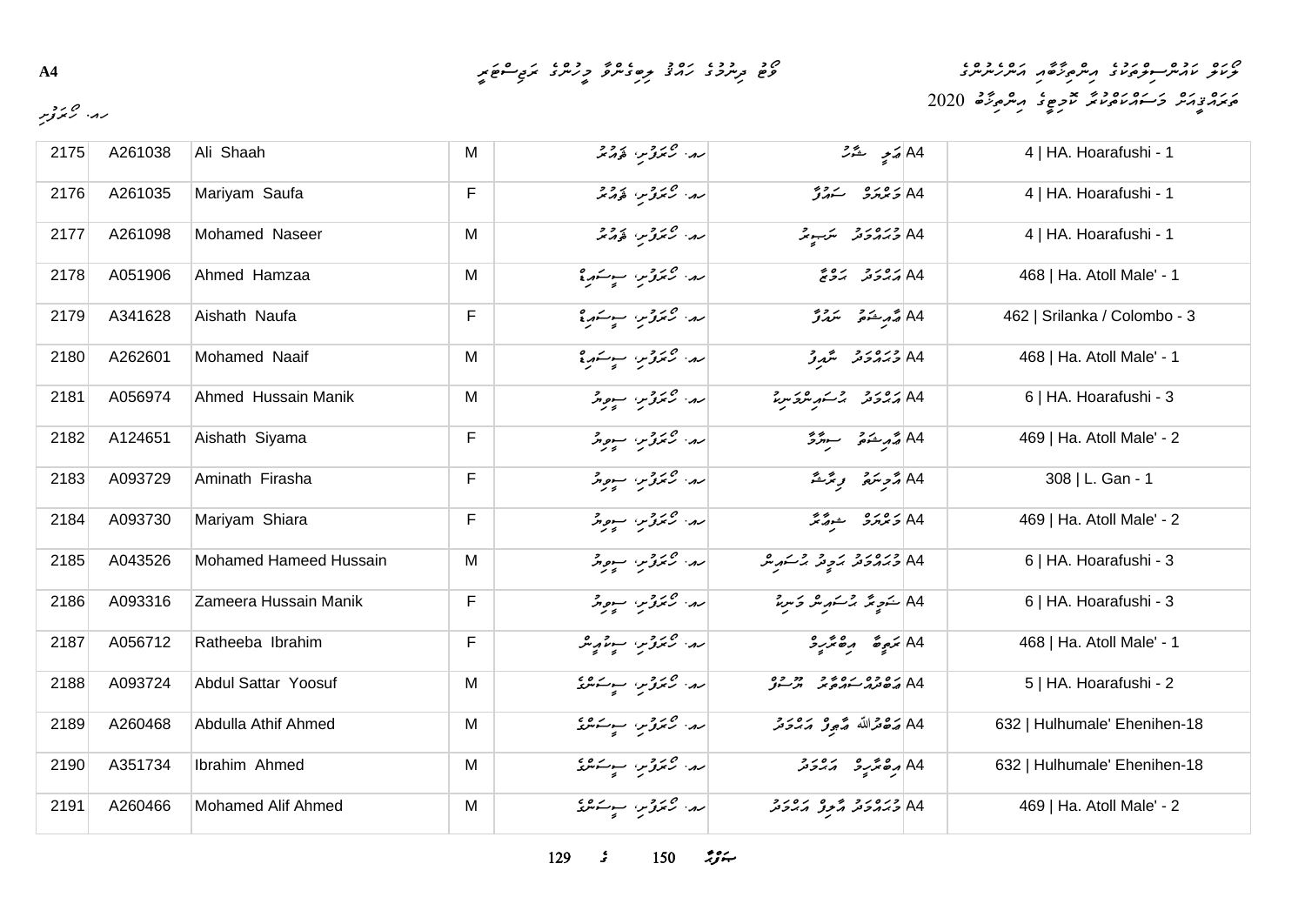*sCw7q7s5w7m< o<n9nOoAw7o< sCq;mAwBoEw7q<m; wBm;vB* م من المرة المرة المرة المرجع المرجع في المركبة 2020<br>مجم*د المريض المربوط المربع المرجع في المراجع المركبة* 

| 2192 | A106872 | Ahmed Moosa            | M           | رە ئەتروپ سىزۇ        | A4 كەبرى بىر تەسىر                                                                                             | 4   HA. Hoarafushi - 1    |
|------|---------|------------------------|-------------|-----------------------|----------------------------------------------------------------------------------------------------------------|---------------------------|
| 2193 | A152518 | Aishath Ali Faiz       | F           | رو، رحمزویں ہے جو د   | A4 مُەمەشكە مەم ۋەرىج                                                                                          | 469   Ha. Atoll Male' - 2 |
| 2194 | A260667 | Aminath Nishfa Ahmed   | F           | رە بەردىي سەھ بىر     | A4 مُتَّحِسَمَةَ سِتْعَزَّ مَتَدَوَّتْرَ                                                                       | 469   Ha. Atoll Male' - 2 |
| 2195 | A263719 | Fathimath Nilfa        | F           | رە بەردىيە سەھ بىر    | A4 رَّج <i>و دَمَ</i> سِرْدَرَّ                                                                                | 469   Ha. Atoll Male' - 2 |
| 2196 | A345201 | Hassan Irusham         | M           | رە ئەتروپ سىزۇ        | A4 ئەسەمىر ب <sub>ىرمىش</sub> تەن                                                                              | 469   Ha. Atoll Male' - 2 |
| 2197 | A263713 | Mohamed Faisal         | M           | رە ئەتروپ سىزۇ        | A4 <i>وُبَهُ وَوَبِّ</i> وَمِبَعُو                                                                             | 53   Sh. Kan'ditheemu - 1 |
| 2198 | A358582 | Mohamed Shah           | м           | رە ئەتروپ سىزۇ        | A4 \$ يرو 5 مئے مئے تر                                                                                         | 469   Ha. Atoll Male' - 2 |
| 2199 | A106873 | Wardha Mohamed Fulhu   | F           | رە بەردىيە سەھ بىر    | A4 وَ بَرْتَرٌ وَبَرُ مُروَمَّوَمَ                                                                             | 4   HA. Hoarafushi - 1    |
| 2200 | A054557 | Fathimath Nasir        | F           | رە، ئەندۇس ھەر بىر    | A4 رَّج <i>وحَةْ مَدَّبة بَرْ</i>                                                                              | 5   HA. Hoarafushi - 2    |
| 2201 | A143824 | Abdul Hakeem Amir      | M           | رە. ئەترىس، ھەترى     | A4 كەھىر <i>ئىرىق مۇج</i> تر                                                                                   | 468   Ha. Atoll Male' - 1 |
| 2202 | A260151 | Aishath Inafa Ali      | $\mathsf F$ | رد. رسور، شخص شر      | A4 مەم ئىسكى قىم ئىس كىلىپ كىلىپ كىلىپ كىلىپ كىلىپ كىلىپ كىلىپ كىلىپ كىلىپ كىلىپ كىلىپ كىلىپ كىلىپ كىلىپ كىلىپ | 468   Ha. Atoll Male' - 1 |
| 2203 | A027555 | Ali Waheed Hussain     | M           | رە رىمرى ئەھلىر       | A4 كەي قەرىق - جەسكەرىتى                                                                                       | 468   Ha. Atoll Male' - 1 |
| 2204 | A262113 | Faheemaa Abdul Latheef | F           | رە بەللەردىن سىكەنلەر | A4 زَرِدَّ صَ <sup>ووم</sup> دَوْرِوْ                                                                          | 468   Ha. Atoll Male' - 1 |
| 2205 | A262133 | Mohamed Ithof Ali      | M           | رە بەللەر ئىككەنگە    | A4 <i>وُبَهُ وَبَعْ وَجُوْ مَ</i> حِ                                                                           | 4   HA. Hoarafushi - 1    |
| 2206 | A260149 | Hassan Naeem           | M           | رد. رکروس، ڪوھنروي    | A4 كەرمەسىسى سىمبەتى                                                                                           | 468   Ha. Atoll Male' - 1 |
| 2207 | A052742 | Hussain Yoosuf         | M           | رد. رکروس، ڪوھنروي    | A4 پر سے مدد میں مقرر مقر                                                                                      | 5   HA. Hoarafushi - 2    |
| 2208 | A093700 | Latheefa Hussain       | F           | رە بەرەپ خەھ ئىرو ،   | A4 كرَبِ <sub>و</sub> ِرَّ بُرْسَهرِسْ                                                                         | 5   HA. Hoarafushi - 2    |

*130 s 150 <i>n*<sub>2</sub> *n*<sub>2</sub> *n*<sub>2</sub> *n*<sub>2</sub> *n*<sub>2</sub> *n*<sub>2</sub> *n*<sub>2</sub> *n*<sub>2</sub> *n*<sub>2</sub> *n*<sub>2</sub> *n*<sub>2</sub> *n*<sub>2</sub> *n*<sub>2</sub> *n*<sub>2</sub> *n*<sub>2</sub> *n*<sub>2</sub> *n*<sub>2</sub> *n*<sub>2</sub> *n*<sub>2</sub> *n*<sub>2</sub> *n*<sub>2</sub> *n*<sub>2</sub> *n*<sub>2</sub> *n*<sub>2</sub> *n*<sub>2</sub> *n*<sub>2</sub> *n*<sub>2</sub> *n*<sub>2</sub> *n*<sub>2</sub>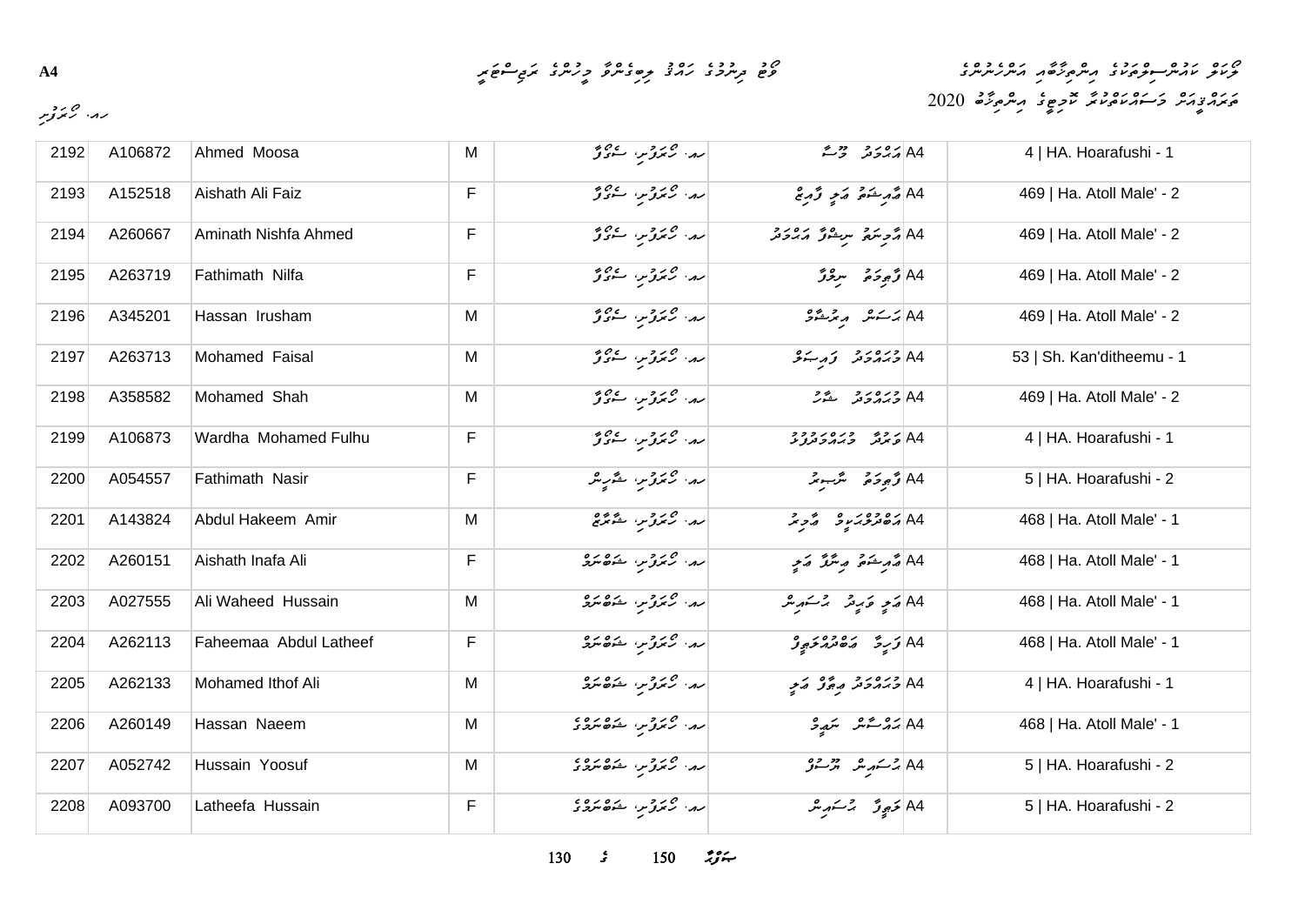*sCw7q7s5w7m< o<n9nOoAw7o< sCq;mAwBoEw7q<m; wBm;vB* م من المسجد المسجد المسجد المسجد المسجد العام 2020<br>مسجد المسجد المسجد المسجد المسجد المسجد المسجد المسجد المسجد ال

| 2209 | A156162 | Mariyam Shehenaaz | F           | رە ئەترۇس خەھ ئىرو ئ        | A4 كەنگەنگە ھەر ئىگەنگە          | 138   Lh. Naifaru - 3     |
|------|---------|-------------------|-------------|-----------------------------|----------------------------------|---------------------------|
| 2210 | A091990 | Aminath Ahmed     | F           | رە، ئەترۇس خەر ئەكەش ئ      | A4 مُجِسَعَة مَ يَدْوَمَتْر      | 4   HA. Hoarafushi - 1    |
| 2211 | A258762 | Nisham Ahmed      | M           | رە، ئەتزۇر، خەرئەدىمى ئ     | A4 سرشگر <i>ی مرد در</i>         | 4   HA. Hoarafushi - 1    |
| 2212 | A258764 | Niusha Ahmed      | F           | رە، ئەترۇس خەر ئەكەش ئ      | A4 سرقمشہ ترکی ترک               | 4   HA. Hoarafushi - 1    |
| 2213 | A259351 | Shaheema Ahmed    | F           | رە. ئەترىس خەرئەكمىي ئ      | A4 ش <i>ەربۇ مەم</i> ەم          | 4   HA. Hoarafushi - 1    |
| 2214 | A261314 | Ali Arushan       | M           | رە، ئەترۇس ھەشرىم           | A4 كەمچە كەمگرىشكەنلىر           | 4   HA. Hoarafushi - 1    |
| 2215 | A260456 | Fathimath Iraashy | F           | رە، ئەترۇس خەمرگە           | A4 وَجوحَة مِ مِرَّسِهِ          | 4   HA. Hoarafushi - 1    |
| 2216 | A261310 | Mariyam Arushee   | $\mathsf F$ | رە، ئەتزۇر، ھەشرگە          | A4 <i>و برورو مرکز ش</i> ی       | 468   Ha. Atoll Male' - 1 |
| 2217 | A144127 | Shaugiyya Ali     | F           | رە ئەتروپر، ئەرەمەر         | A4 شەرىخ <i>مەڭ ھەج</i>          | 4   HA. Hoarafushi - 1    |
| 2218 | A085905 | Ahmadh Nadheem    | M           | رە. ئەترۇس خەيرۇكلىرى       | A4 كەندى كىر سىر سىر ئىر بىر ئى  | 468   Ha. Atoll Male' - 1 |
| 2219 | A259380 | Fathimath Asira   | F           | رە، ئەترۇس خەيرۇكەش ئ       | A4 تَ <i>جوحَ</i> هُمَ سَبِعَّهُ | 4   HA. Hoarafushi - 1    |
| 2220 | A080701 | Hassan Ismail     | M           | رە. ئەترۇس خىمرۇكىلىمى      | A4 ئەسەش ب <sub>ە</sub> سەدۇرپى  | 468   Ha. Atoll Male' - 1 |
| 2221 | A085904 | Hussain Waheed    | M           | رە، ئەترۇس خەيرۇكەللىرى     | A4 بر <i>کے مربٹر کا می</i> تر   | 468   Ha. Atoll Male' - 1 |
| 2222 | A259381 | Ibrahim Zaidh     | M           | رە، ئەترۇس خەيرۇۋىلى ۋ      | A4 مەھەرىپ كىم بىر مىز           | 468   Ha. Atoll Male' - 1 |
| 2223 | A085907 | Ismail Adam       | M           | رە. ئەترۇس خەيرۇكلىرى       | A4 <sub>مر</sub> هوم و محمده     | 4   HA. Hoarafushi - 1    |
| 2224 | A259383 | Mariyam Asra      | F           | رە، ئەترۇس خەيرۇكەش ئ       | A4 كەبھە <i>دى كە</i> سىمگە      | 468   Ha. Atoll Male' - 1 |
| 2225 | A259378 | Mohamed Niyaz     | M           | رە. رىمۇقرىي خەمرۇكەللىمى ئ | A4 دېم <i>ډېر د سرمر</i> چ       | 468   Ha. Atoll Male' - 1 |

*131 sC 150 nNw?mS*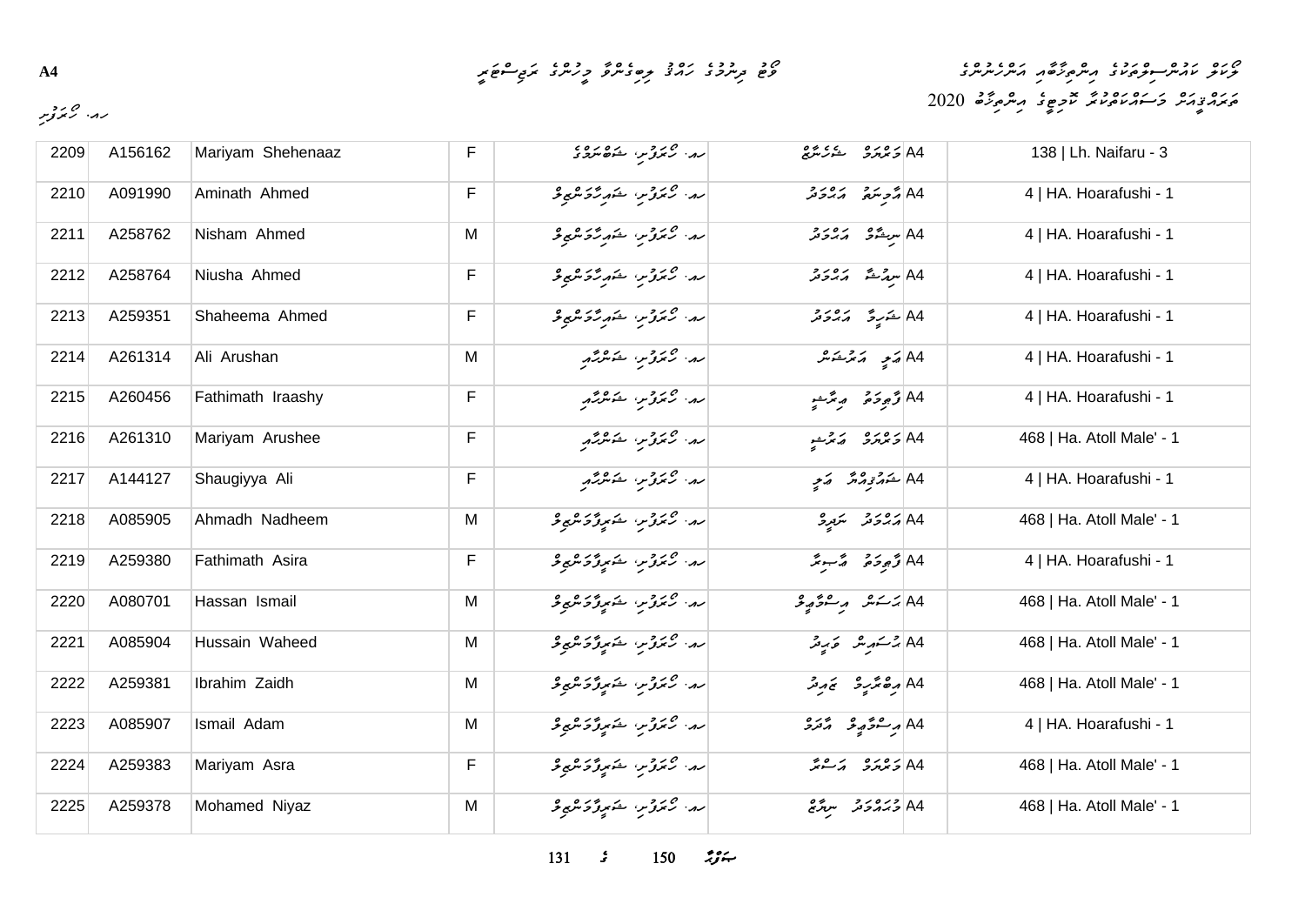*sCw7q7s5w7m< o<n9nOoAw7o< sCq;mAwBoEw7q<m; wBm;vB* م من المسجد المسجد المسجد المسجد المسجد العام 2020<br>مجم*د المسجد المسجد المستجد المسجد المسجد المسجد المسجد المسجد المسجد المسجد المسجد المسجد المسجد المسجد المسجد* 

| 2226 | A085906 | Shareefa Ibrahim       | F           | رە. رىمۇرىر، ھەبرۇكەش ئ  | A4 څنېږ <i>وَ م</i> وځرېږی                | 4   HA. Hoarafushi - 1       |
|------|---------|------------------------|-------------|--------------------------|-------------------------------------------|------------------------------|
| 2227 | A260656 | Aishath Shiura Mohamed | F           | رە، ئەترۇس ھەترىج        | A4 مەم شەھ سىمەت 270 دو                   | 6   HA. Hoarafushi - 3       |
| 2228 | A044943 | Mohamed Imad           | M           | رو، رنجويزي سوچرچ        | A4 <i>5525 م</i> ورَّ م                   | 6   HA. Hoarafushi - 3       |
| 2229 | A111392 | Aishath Jidunee        | $\mathsf F$ | رە، ئەترۇس ھەير          | A4 م <i>مَّ مِ</i> شَوَمَ مِ مَرْسِ       | 6   HA. Hoarafushi - 3       |
| 2230 | A260557 | Ahmed Ziyaan           | M           | رە، ئەنزۇس ھۆر ھ         | A4 كەبرى ئىر سى ئەرگىرىس                  | 462   Srilanka / Colombo - 3 |
| 2231 | A262548 | Ali Faris              | M           | رە، ئەنزۇر، ھوزىترى تىرى | A4 <i>ھَ۔ وَسِ</i> ع                      | 1   HA. Thuraakunu - 1       |
| 2232 | A262610 | Hussain Rasheed        | M           | رە، ئەترۇس جوڭ ئۇچەر     | A4 پُرڪوپر گرڪوپر                         | 6   HA. Hoarafushi - 3       |
| 2233 | A262753 | Ibrahim                | M           | رە. ئەنزۇر، ھوۋىترى تىرى | A4 <sub>مر</sub> ھ بڑر بڑ                 | 6   HA. Hoarafushi - 3       |
| 2234 | A263530 | Mahudhiyya Abdul Samad | $\mathsf F$ | رە، ئەنمۇس ھور ئىگەنگەنج | A4 زروه پر ده در د                        | 6   HA. Hoarafushi - 3       |
| 2235 | A262611 | Shauna Zaahir          | F           | رە، ئەنزۇر، سۆزگەگەنگەنج | A4 ڪندم شمس سمج س <i>ر م</i> ثر           | 6   HA. Hoarafushi - 3       |
| 2236 | A262558 | Shibana Zahir          | $\mathsf F$ | رە. ئەنزۇس ھوۋىترى تىرى  | A4 سُو <i>ھُ</i> مَّتَہ گُر سَمَّ         | 6   HA. Hoarafushi - 3       |
| 2237 | A262544 | Shifana Zahir          | F           | رە ، ئەنزۇس ھوۋىترى شھو  | A4 حورٌ مَّر گچ پ                         | 13   HA. Dhidhdhoo - 1       |
| 2238 | A263532 | Wafiyya Abdul Samad    | $\mathsf F$ | رە، ئەنمۇس ھوۋىترى تىرى  | A4 څو مه مه ده ده بر د د                  | 6   HA. Hoarafushi - 3       |
| 2239 | A146279 | Zahir Mohamed          | М           | رە ، ئەنزۇس ھوۋىترى شھو  | A4 تجرير وبرورو                           | 6   HA. Hoarafushi - 3       |
| 2240 | A039496 | Ahmed Abdulla          | M           | رە، ئەترۇس ھەرس          | A4 مَ بِرَوْمٌ مَرْهُ مِّدَاللَّه         | 468   Ha. Atoll Male' - 1    |
| 2241 | A259366 | Fathmath Nuha          | F           | رە، رىمۇقىر، ئىقەس       | A4 <i>وَّجِ دَمَّة</i> مَرْبَّهُ          | 468   Ha. Atoll Male' - 1    |
| 2242 | A085901 | Hussain Afeef Abdulla  | M           | رە، ئەتتۇر، ئەربىر       | A4 بُرْسَمَهِ بِعْدِ وَ مُحَدَّدَ اللَّهُ | 468   Ha. Atoll Male' - 1    |

*o6q?m8v5 .<5*

*132 s 150 <i>n*<sub>2</sub> *n*<sub>2</sub> *n*<sub>2</sub> *n*<sub>2</sub> *n*<sub>2</sub> *n*<sub>2</sub> *n*<sub>2</sub> *n*<sub>2</sub> *n*<sub>2</sub> *n*<sub>2</sub> *n*<sub>2</sub> *n*<sub>2</sub> *n*<sub>2</sub> *n*<sub>2</sub> *n*<sub>2</sub> *n*<sub>2</sub> *n*<sub>2</sub> *n*<sub>2</sub> *n*<sub>2</sub> *n*<sub>2</sub> *n*<sub>2</sub> *n*<sub>2</sub> *n*<sub>2</sub> *n*<sub>2</sub> *n*<sub>2</sub> *n*<sub>2</sub> *n*<sub>2</sub> *n*<sub>2</sub> *n*<sub>2</sub>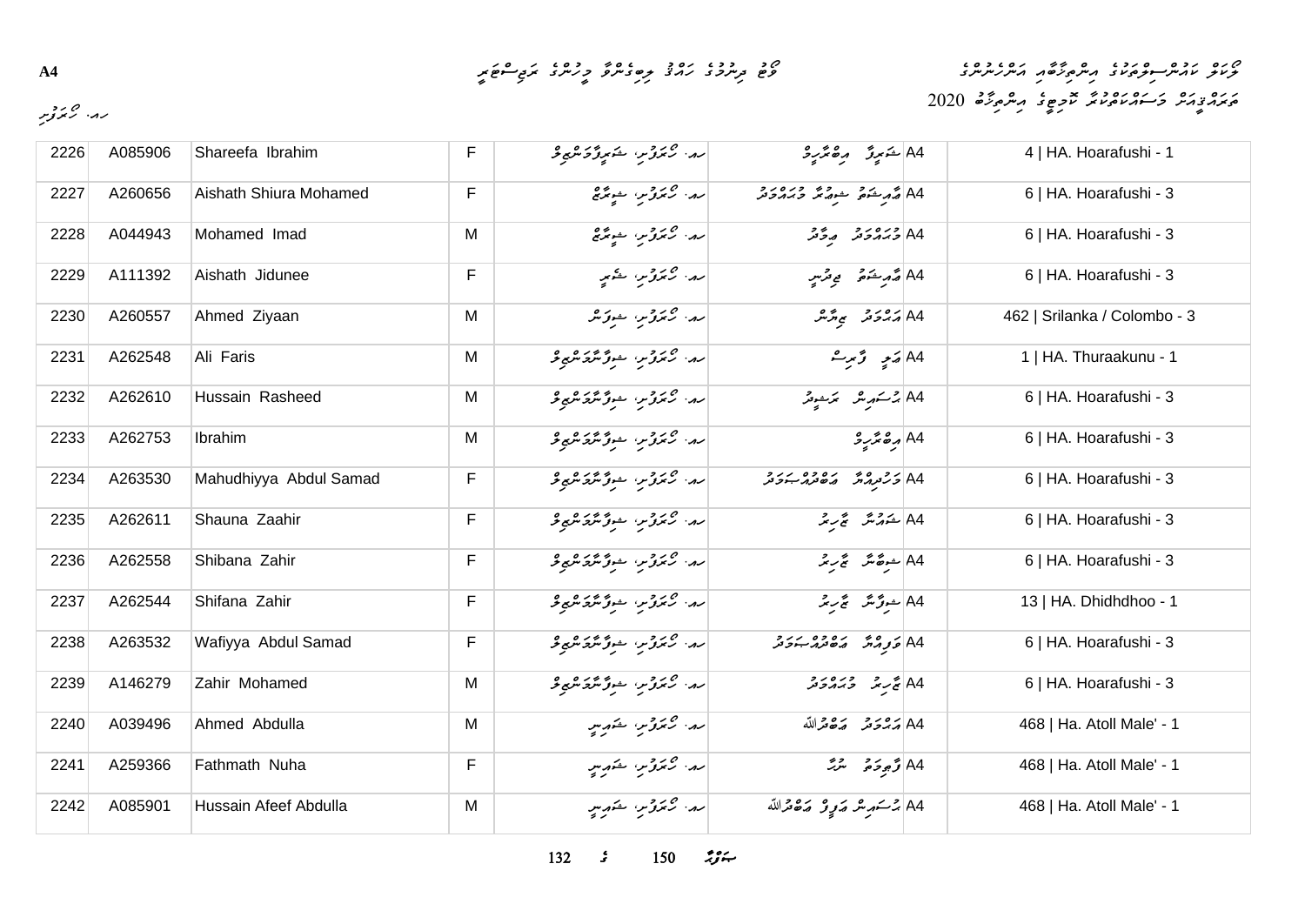*sCw7q7s5w7m< o<n9nOoAw7o< sCq;mAwBoEw7q<m; wBm;vB* م من المرة المرة المرة المرجع المرجع في المركبة 2020<br>مجم*د المريض المربوط المربع المرجع في المراجع المركبة* 

| 2243 | A085903 | Shafeega Abdulla        | F | رە، ئەنزۇس خەرسە    | A4 ڪ <i>وپرتگ ض</i> گھو <i>گر</i> الله                           | 566   Villimale' Ehenihen - 1 |
|------|---------|-------------------------|---|---------------------|------------------------------------------------------------------|-------------------------------|
| 2244 | A287573 | Ahmed Moosa             | M | رە، ئەترۇس ھەتر     | A4 كەبرى بىر تەرىپتە                                             | 4   HA. Hoarafushi - 1        |
| 2245 | A062823 | Ahmed Nilaam            | M | رە، ئەندۇس ھەتكە    | A4 كەندى كىمى سىرتىگە ئىس                                        | 4   HA. Hoarafushi - 1        |
| 2246 | A120630 | Aishath Fazla           | F | رە، رىمۇقرما ھەتكە  | A4 مەم ھەقىمە كۆشىد <del>گ</del> ە                               | 1   HA. Thuraakunu - 1        |
| 2247 | A264024 | Ali Shifan              | M | رو، گەنگەتوس ھونگە  | A4 <i>ھَ۔</i> مُصِرَّتْ مَر                                      | 4   HA. Hoarafushi - 1        |
| 2248 | A264019 | Fathimath Yoosuf        | F | رو، رحموقرس ڪريمر   | A4 ژ <sub>نجو</sub> خه مرسو                                      | 4   HA. Hoarafushi - 1        |
| 2249 | A158715 | Mariyam Shiula          | F | رە، ئەندۇس ھەتكە    | A4 كا <i>نترندگر</i> شور <i>گر</i> گر                            | 468   Ha. Atoll Male' - 1     |
| 2250 | A264025 | Saila Ahmed             | F | رە، ئەترۇس ھەتر     | A4 گەرىخ كەممەدىر                                                | 468   Ha. Atoll Male' - 1     |
| 2251 | A260695 | Shimla Ahmed            | F | رو، رحموقرس ڪرچي    | A4 خوڅر <i>\$3.5 م</i>                                           | 4   HA. Hoarafushi - 1        |
| 2252 | A101344 | Sifla Ahmed             | F | رو، که تروین جویز   | A4 سوقر محمد ديمبر محمد الم                                      | 4   HA. Hoarafushi - 1        |
| 2253 | A264041 | Abdul Hameed Hussain    | M | رەر رىمرىس سوئ ئىرى | A4 مەھىر ئەجرىر مىر ئەسكىرىش                                     | 6   HA. Hoarafushi - 3        |
| 2254 | A286544 | Mariyam                 | F | رە، رىمزۇس سوەتترى  | A4 كەبىر بىر بىر ئ                                               | 6   HA. Hoarafushi - 3        |
| 2255 | A413325 | Mohamed Rasheed         | M | رە، ئەترۇس سوڭ ئىرق | A4 <i>وُبَرُهُ وَ تَرَ</i> حْدِهُ مُسَلِّدِهُ الْمَرْجَعَةِ مِنْ | 6   HA. Hoarafushi - 3        |
| 2256 | A260701 | Mohamed Hamdhoon Hameed | M | رە، رىزۇس سوەلرە    | A4 כממכת מפנים מפת                                               | 6   HA. Hoarafushi - 3        |
| 2257 | A093810 | Ali Shaheem             | M | رە، ئەترۇس سۇمج     | A4  كەمچە سى <i>مەر بى</i>                                       | 632   Hulhumale' Ehenihen-18  |
| 2258 | A078976 | Ameena Mohamed          | F | رە، رىمەدىر، ھەمچ   | A4  مَرِيسٌ دَبَرُ مِرْدَ مَرْ                                   | 469   Ha. Atoll Male' - 2     |
| 2259 | A115691 | Aslam                   | M | رە، ئەتزۇر، سۇ      | A4 كەش <b>ىر</b> 3                                               | 469   Ha. Atoll Male' - 2     |

*133 sC 150 nNw?mS*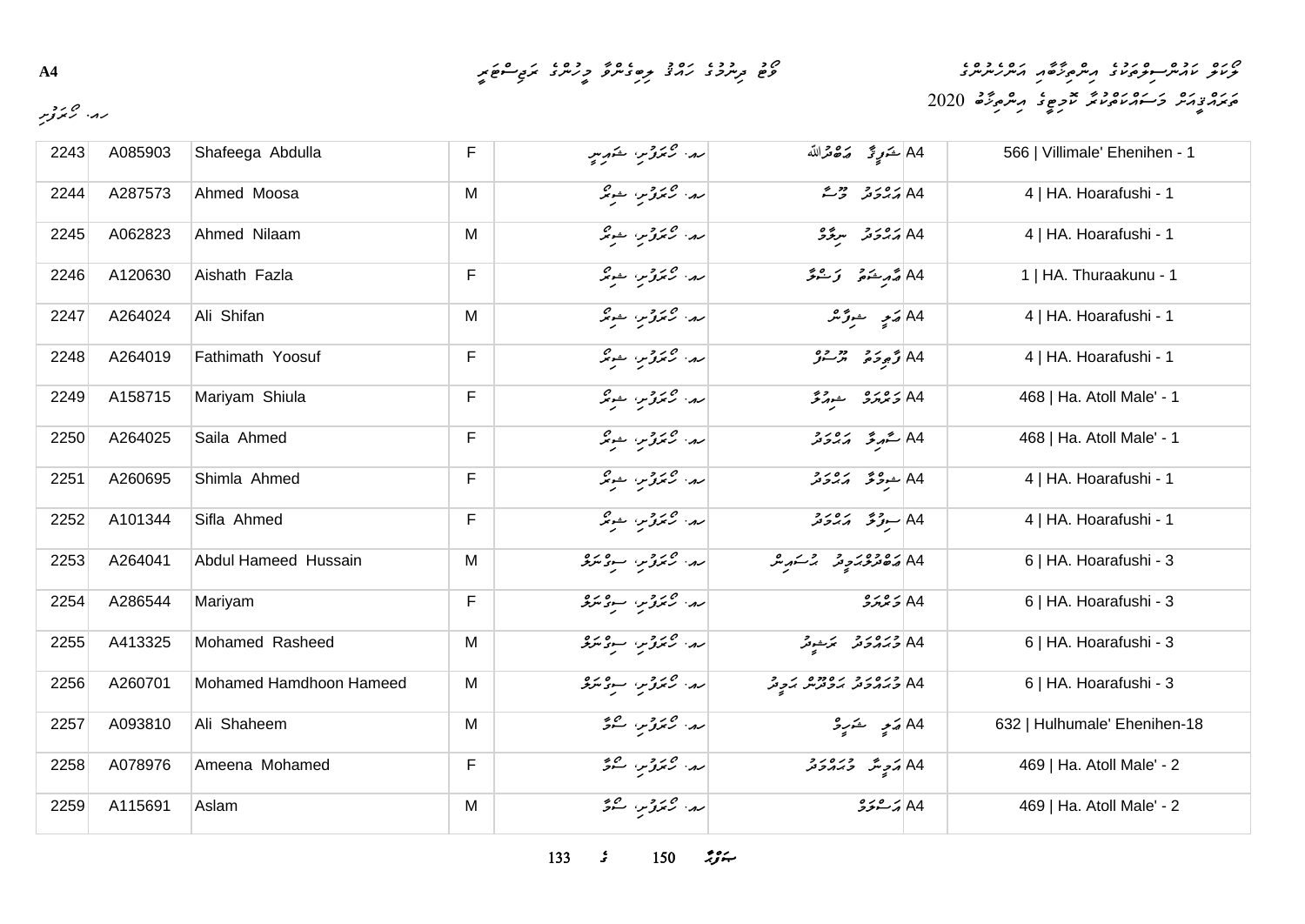*sCw7q7s5w7m< o<n9nOoAw7o< sCq;mAwBoEw7q<m; wBm;vB* م من المرة المرة المرة المرجع المرجع في المركبة 2020<br>مجم*د المريض المربوط المربع المرجع في المراجع المركبة* 

| 2260 | A260704 | Fathimath Naufa                 | $\mathsf{F}$ | رە، ئەندۇس سۇمج          | A4 <i>وَّجِ دَمْ</i> مَس <i>دُوَّ</i> | 566   Villimale' Ehenihen - 1 |
|------|---------|---------------------------------|--------------|--------------------------|---------------------------------------|-------------------------------|
| 2261 | A264046 | Hussain Ziyaad                  | M            | رە. ئەترىس ھۇ            | A4 بر سے مریشہ سمبر پر مر             | 6   HA. Hoarafushi - 3        |
| 2262 | A122660 | Nadheem Saleem                  | M            | رە، ئەترۇس سۇمج          | A4 سَمِرِدَ   سَمِرِدَ                | 469   Ha. Atoll Male' - 2     |
| 2263 | A122658 | Shifana Saleem                  | F            | رو، رحمزویں مشرق         | A4 خوتر شر سکوچر                      | 469   Ha. Atoll Male' - 2     |
| 2264 | A347599 | <b>Fathimath Sheeneez Ahmed</b> | F            | رە، رىزۇس سىزدە بەلگە    | A4 زُودَة شِيسٍ رَوْرٍ و              | 469   Ha. Atoll Male' - 2     |
| 2265 | A073116 | Mohamed Mujuthaba               | M            | رە، ئەترىس، ئەترەم بۇ    | A4 وبره د و وه ده                     | 6   HA. Hoarafushi - 3        |
| 2266 | A093769 | Adnan Abdulla                   | M            | رە، ئەنزۇر، سەسەھرىد     | A4 كەقرىترىش كەھ قىراللە              | 6   HA. Hoarafushi - 3        |
| 2267 | A046104 | Ahmed Mauroof                   | M            | رە، ئەنزۇس سەسەھرەتخە    | A4 كەبرو بەدە 35                      | 632   Hulhumale' Ehenihen-18  |
| 2268 | A093770 | Ali Shareef                     | M            | رە، ئەنزۇر، سەسەملىرى ئ  | A4 <i>۾َ جِ</i> شَمَيِرُ              | 469   Ha. Atoll Male' - 2     |
| 2269 | A262686 | Areefa Abdulla                  | F            | ىد. ئەنزۇر، سەسئىر مۇرمۇ | A4 <i>مَبِيونَ مَ</i> صْغَراللّه      | 469   Ha. Atoll Male' - 2     |
| 2270 | A093772 | Hamid Shareef                   | M            | رە، ئەترۇس سەسەھرىمى     | A4 بَرُوِتْر شَ <sub>مَ</sub> بِرُوْ  | 469   Ha. Atoll Male' - 2     |
| 2271 | A088501 | Ilyas Abdulla                   | M            | رە، ئەترۇس سەسەھرىمى     | A4 مرتزم محدث الله                    | 469   Ha. Atoll Male' - 2     |
| 2272 | A262685 | Numaan Abdhulla                 | M            | رە، ئەنزۇس سەسەھرەتخە    | A4 شەرىج شەھقەللە                     | 6   HA. Hoarafushi - 3        |
| 2273 | A112400 | Abdulla Saeed                   | M            | رە، ئەترۇپ سى ئەھ        | A4 مَەھتراللە س <i>ەم</i> ەتتر        | 468   Ha. Atoll Male' - 1     |
| 2274 | A260218 | Ahmed Fuad                      | M            | رە، رىمۇس سەسىھ          | A4 كەبرى قر ئەر ئورگىتىلىر            | 468   Ha. Atoll Male' - 1     |
| 2275 | A260220 | Ahmed Hafeez                    | M            | رە، رىمۇم، سىستىرە،      | A4 كەش <sup>ى</sup> كەر بەر بەر بەر   | 468   Ha. Atoll Male' - 1     |
| 2276 | A260187 | Ali Nizam                       | M            | رە، رىرۇس سەسەھدى        | A4 رَمِ سِنْدَدْ                      | 468   Ha. Atoll Male' - 1     |

*o6q?m8v5 .<5*

*n34 s 150 <i>n*<sub>2</sub> *n*<sub>2</sub>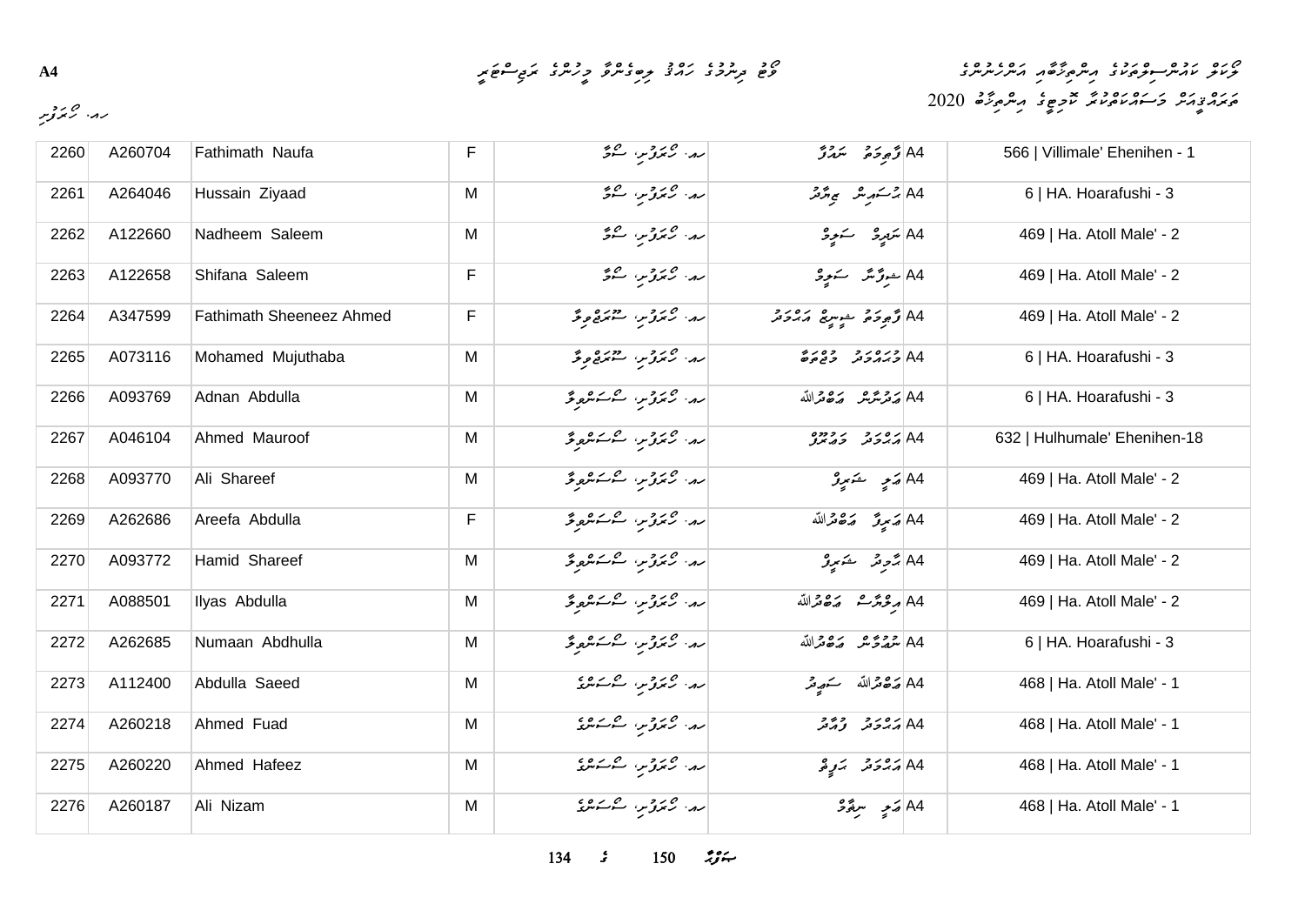*sCw7q7s5w7m< o<n9nOoAw7o< sCq;mAwBoEw7q<m; wBm;vB* م من المسجد المسجد المسجد المسجد المسجد العام 2020<br>مجم*د المسجد المسجد المستجد المسجد المسجد المسجد المسجد المسجد المسجد المسجد المسجد المسجد المسجد المسجد المسجد* 

| 2277 | A260185 | Saeedha Ibrahim          | F           | رە، ئەنزۇر، سىمئىشد     | A4 ڪَھپيرَ مِنھُ مَريدِ هِ                                      | 5   HA. Hoarafushi - 2       |
|------|---------|--------------------------|-------------|-------------------------|-----------------------------------------------------------------|------------------------------|
| 2278 | A042115 | Abdul Hannan Ahmed Fulhu | M           | بد. ريزوس کے مستوری     | A4 رەدەر مەيدە بەرددە<br>A4 رەمىرىر سرس بەردىرى                 | 5   HA. Hoarafushi - 2       |
| 2279 | A051406 | Abida Ali                | F           | رە، ئەترىپ، سەسەھەي     | A4 مُحصِّدٌ      مَدمِّرٍ                                       | 5   HA. Hoarafushi - 2       |
| 2280 | A093525 | Ahmed Mohamed Fulhu      | M           | ىد. ئۇنزۇس شەئىرەم      |                                                                 | 5   HA. Hoarafushi - 2       |
| 2281 | A082232 | Ahmed Waheed             | M           | روم ريخوفرين سوسكسرچرى  | A4 كەندى قىر قىر قىلىپ قىل                                      | 5   HA. Hoarafushi - 2       |
| 2282 | A095183 | Ibrahim Rasheed          | M           | ىد. ئەنزۇس سەسىردى      | A4 مەھەر ئەر ئىم ئىسىم ئىس                                      | 468   Ha. Atoll Male' - 1    |
| 2283 | A049676 | Nazima Ahmed             | $\mathsf F$ | ىد. ئەيزۇر، شەئىردە     | A4 سَّنمِ وَ 1957 مَدَّ 25 مَد                                  | 462   Srilanka / Colombo - 3 |
| 2284 | A104956 | Shahama Ahmed            | F           | رە، رىمزىر، سىر شەھرى   | A4 خەرمى بەرە بەر ئىلگەن بىر                                    | 5   HA. Hoarafushi - 2       |
| 2285 | A081579 | Tholath Rasheed          | M           | رەبە ئەستەرەپ كە ئەسىرى | A4 ب <i>وگومر بم مرش</i> ومر                                    | 5   HA. Hoarafushi - 2       |
| 2286 | A359308 | Aishath Zeena            | $\mathsf F$ | رە، ئەتدۇر، سەرھ        | A4 مەرىسىم ھ <sub>ىم</sub> ئىگر                                 | 469   Ha. Atoll Male' - 2    |
| 2287 | A043776 | Ali Waheed               | M           | رە. رىمزۇس سەدە         | A4 ڪَتِ تَحصِيصَ                                                | 5   HA. Hoarafushi - 2       |
| 2288 | A144446 | Adam Faheem              | M           | رە، ئەنزۇس سەملەۋە بر   | A4  پژنر <i>ی ۆر</i> ی                                          | 6   HA. Hoarafushi - 3       |
| 2289 | A262676 | Aminath Juhaina          | $\mathsf F$ | رە. رىزۇس سەھەم ئەرە    | A4 مَرْحِ سَمَعَ قَمْ سَمْرِ سَمَّر                             | 632   Hulhumale' Ehenihen-18 |
| 2290 | A262678 | Fathimath Shiufa         | $\mathsf F$ | رە، ئەنزۇس سەملەۋەند    | A4 وَجِعَةٍ مُسْتَمَرَّزَ                                       | 6   HA. Hoarafushi - 3       |
| 2291 | A262682 | Mohamed Naushad          | M           | رە، رىزۇس سەھەتمۇتمەر   | A4 دېرو تر سر شور                                               | 6   HA. Hoarafushi - 3       |
| 2292 | A263005 | Zulfa Mohamed            | $\mathsf F$ | رە، ئەنزىر، سەئدىۋە بر  | A4  ج و ژ وره د و                                               | 6   HA. Hoarafushi - 3       |
| 2293 | A263082 | Abdul Rasheed Abdulla    | M           | رە، رىزۇس سەھەر         | A4 مَ <i>ـُ هُ مَّرْ مُرَّ</i> شِوْمَرْ مَـُ مُرَّ مِّرْ اللَّه | 6   HA. Hoarafushi - 3       |

*135 sC 150 nNw?mS*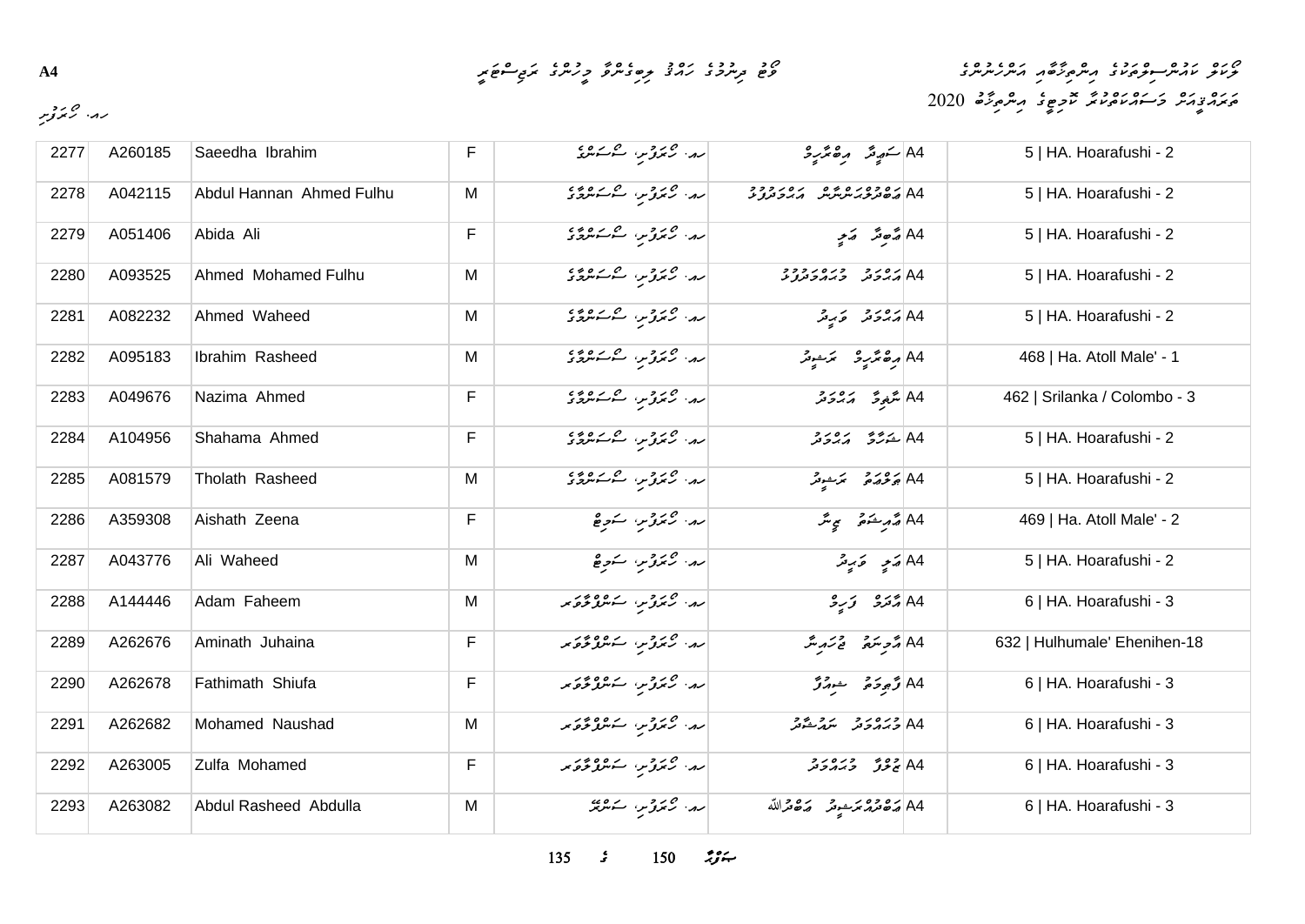*sCw7q7s5w7m< o<n9nOoAw7o< sCq;mAwBoEw7q<m; wBm;vB* م من المسجد المسجد المسجد المسجد المسجد العام 2020<br>مجم*د المسجد المسجد المستجد المسجد المسجد المسجد المسجد المسجد المسجد المسجد المسجد المسجد المسجد المسجد المسجد* 

| 2294 | A260571 | Abdulla Rasheed    | M           | رە، ئۇنجەزىر، سەھەبىخە | A4 كَمَى مَّمْرَاللَّهُ ۚ مَمَرْسُومَّر                | 469   Ha. Atoll Male' - 2    |
|------|---------|--------------------|-------------|------------------------|--------------------------------------------------------|------------------------------|
| 2295 | A263087 | Ahmed Rasheed      | M           | رە، رىزۇس سەھەر        | A4 كەبرى كىل سىرىنىيە تىر                              | 6   HA. Hoarafushi - 3       |
| 2296 | A263085 | Aishath Amsoodha   | F           | رە، رىزۇس سەھەر        | A4 مەم ئىسكە مەم ئەرگەردە ئىسىمەتىر                    | 6   HA. Hoarafushi - 3       |
| 2297 | A329661 | Aishath Shaalinee  | $\mathsf F$ | رە، رىزۇس سەھەتە       | A4 صَّمَرِ مُشَمَّدٍ مُشَعِّدِ سِرِ                    | 632   Hulhumale' Ehenihen-18 |
| 2298 | A106376 | Ali Rasheed        | M           | رە، رىزۇس سەھەتە       | A4 كەمچە كىمەش <sub>ى</sub> رتەر                       | 469   Ha. Atoll Male' - 2    |
| 2299 | A093781 | Badoora Abdulla    | F           | رە، رىزۇس سەھەتە       | A4 ڪقريمه ڪرڪوٽرالله                                   | 632   Hulhumale' Ehenihen-18 |
| 2300 | A260572 | Fathimath Suvaidha | F           | رە، رىزۇس سەھەر        | A4 وَجوِحَ <sup>ج</sup> شَعَ مِقَّر                    | 6   HA. Hoarafushi - 3       |
| 2301 | A407655 | Hassan Rasheed     | M           | رە، رىزۇس سەھەتە       | A4 بَرَسَة مَثَّرَ مَرْسُومَرُ                         | 469   Ha. Atoll Male' - 2    |
| 2302 | A158188 | Hussain Rasheed    | M           | رە، رىزۇس سەھەتە       | A4 پر <i>کے <sub>م</sub>ر بھی محرش</i> ومز             | 6   HA. Hoarafushi - 3       |
| 2303 | A263088 | Ibrahim Rasheed    | M           | رە، ئەترۇس سەھەتە      | A4 مەھەرىپ كى ئىرىشى <i>م</i> ىز                       | 6   HA. Hoarafushi - 3       |
| 2304 | A404141 | Ismail Rasheed     | M           | رە، رىزۇس سەھەتە       | A4 م <i>ې</i> شو <i>گەي</i> ۇ - مَرْش <sub>و</sub> مْر | 6   HA. Hoarafushi - 3       |
| 2305 | A158187 | Mohamed Rasheed    | M           | رە، رىزۇس سەھەر        | A4 <i>وُبَرُوْدَوْ بَرَحْبِيْرِ</i>                    | 6   HA. Hoarafushi - 3       |
| 2306 | A260805 | Aishath Nazza      | $\mathsf F$ | رە، رىروپ ھەم دە       | A4 مەم ئىقتىم ئىكرىمىتى<br>A4                          | 468   Ha. Atoll Male' - 1    |
| 2307 | A081123 | Aishath Waheeda    | F           | رە، رىمزۇس سەھ شى      | A4 م <i>ەم ھەم قى</i> رى <i>م</i> ە                    | 5   HA. Hoarafushi - 2       |
| 2308 | A158473 | Ali Nasir          | M           | رە، رىزۇس سۇھەم        | A4 کھ پو سگرسومگر                                      | 468   Ha. Atoll Male' - 1    |
| 2309 | A260798 | Aminath Waheeda    | $\mathsf F$ | رە، رىمزۇس سەھ شى      | A4 مَّ <i>حِ سَع</i> ْرِ حَ <sub>مَي</sub> قَر         | 468   Ha. Atoll Male' - 1    |
| 2310 | A260333 | Haisham Nasir      | M           | رە، رىمۇم، سۇمەسىر     | A4 كەرىشكى گەسىرىمى                                    | 388   Feydhoo Ehenihen - 1   |

*136 s 150 <i>n*<sub>2</sub> *n*<sub>2</sub> *n*<sub>2</sub> *n*<sub>2</sub> *n*<sub>2</sub> *n*<sub>2</sub> *n*<sub>2</sub> *n*<sub>2</sub> *n*<sub>2</sub> *n*<sub>2</sub> *n*<sub>2</sub> *n*<sub>2</sub> *n*<sub>2</sub> *n*<sub>2</sub> *n*<sub>2</sub> *n*<sub>2</sub> *n*<sub>2</sub> *n*<sub>2</sub> *n*<sub>2</sub> *n*<sub>2</sub> *n*<sub>2</sub> *n*<sub>2</sub> *n*<sub>2</sub> *n*<sub>2</sub> *n*<sub>2</sub> *n*<sub>2</sub> *n*<sub>2</sub> *n*<sub>2</sub> *n*<sub>2</sub>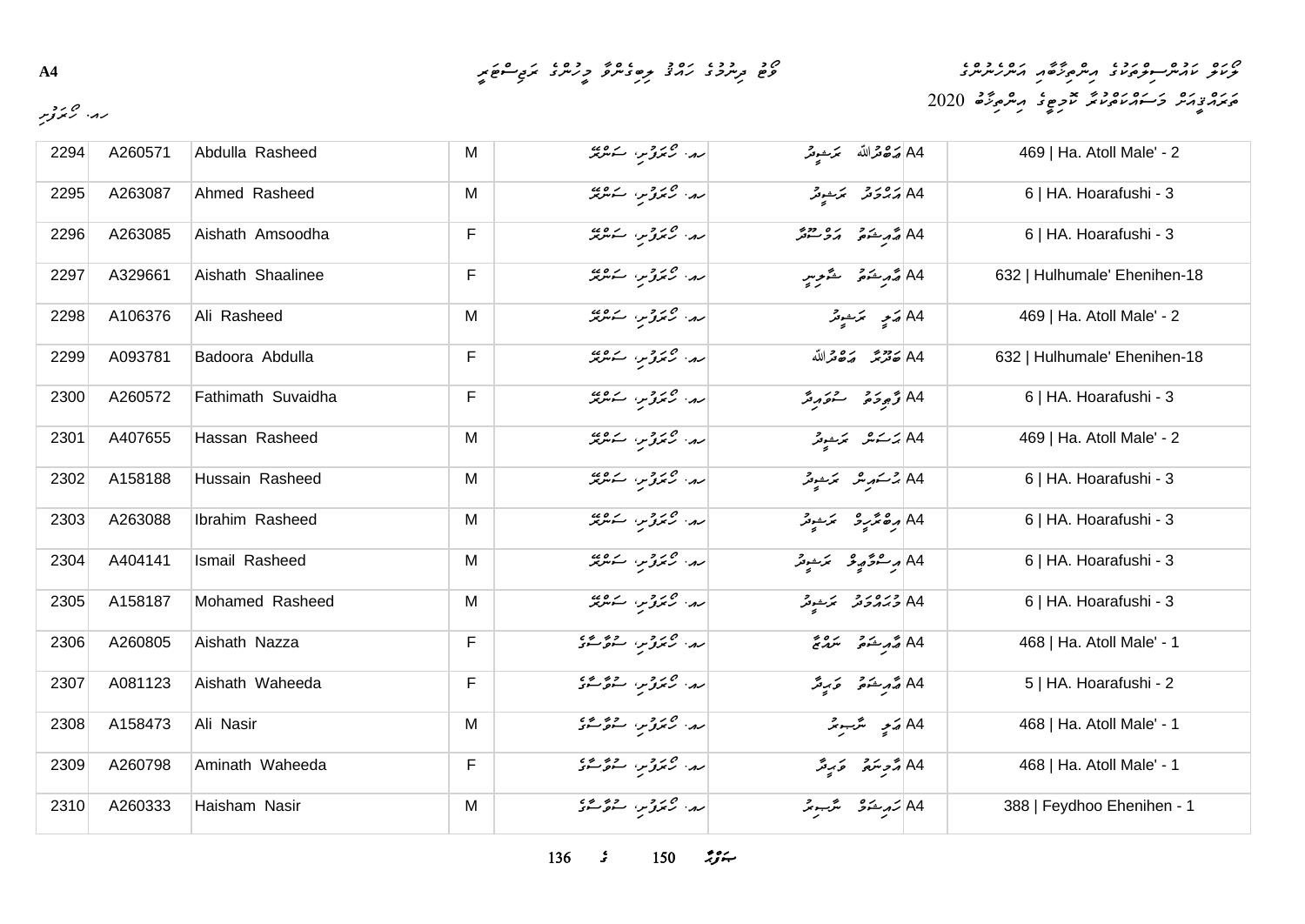*sCw7q7s5w7m< o<n9nOoAw7o< sCq;mAwBoEw7q<m; wBm;vB* م من المسجد المسجد المسجد المسجد المسجد العام 2020<br>مجم*د المسجد المسجد المستجد المسجد المسجد المسجد المسجد المسجد المسجد المسجد المسجد المسجد المسجد المسجد المسجد* 

| 2311 | A260803 | Hassan Nasir        | M           | رە. ئەنزۇير، سۇرگەمچ       | A4 ئەسەمىر گەسىمىر                                   | 468   Ha. Atoll Male' - 1     |
|------|---------|---------------------|-------------|----------------------------|------------------------------------------------------|-------------------------------|
| 2312 | A093716 | Hussain Nashiz      | M           | رە، رىزۇس سۇرىيى           | A4 پُرکوپر سگرشونٹر                                  | 468   Ha. Atoll Male' - 1     |
| 2313 | A260794 | Mariyam Waheedha    | F           | رە، رىزۇس سۇرىيى           | A4 ك <i>و چرىرى كى ب</i> وتگر                        | 468   Ha. Atoll Male' - 1     |
| 2314 | A260793 | Mohamed Ahmed       | M           | رە، رىروپ ھۇسى             | A4 ديره د د بره د د                                  | 5   HA. Hoarafushi - 2        |
| 2315 | A260801 | Mohamed Nawaz       | M           | رە، رىرور، سۇھەم           | A4 <i>32023 مروم</i>                                 | 5   HA. Hoarafushi - 2        |
| 2316 | A081310 | Nasiha Nasir        | $\mathsf F$ | رە، رىزۇس سۇھەم            | A4 مگرسوبڈ مگرسوبٹر                                  | 468   Ha. Atoll Male' - 1     |
| 2317 | A068075 | Rugiyya Waheeda     | $\mathsf F$ | رە، رىزۇس سەۋسىر           | A4 ىر <i>ت<sub>ۇ</sub>م</i> ىگە قەب <sub>و</sub> نگە | 468   Ha. Atoll Male' - 1     |
| 2318 | A260800 | Sharifa Nasir       | F           | رە، رىزۇس سۇرىيى           | A4 شَمَعِرَزٌ مُدَّسِمِيْر                           | 468   Ha. Atoll Male' - 1     |
| 2319 | A260791 | Usman Aboobakuru    | M           | رە، رىزۇس سەھ مەي          | $22222$ $2627$ $A4$                                  | 5   HA. Hoarafushi - 2        |
| 2320 | A076364 | Abdul Hakeem Haroon | M           | ره به مروس نوع مره وه      | A4 رَەممەر بو ئەرەمەر                                | 5   HA. Hoarafushi - 2        |
| 2321 | A261199 | Aishath Neena       | $\mathsf F$ | ره کروبرا نمود بره وه      | A4 مُذہب شَوْمُو مَسِيْئَر                           | 469   Ha. Atoll Male' - 2     |
| 2322 | A261201 | Aishath Shifa       | $\mathsf F$ | رە بەللەر بول ئوغ ئىرە ئەل | A4 مُحصر مُحق مُحورٌ                                 | 5   HA. Hoarafushi - 2        |
| 2323 | A261197 | Aminath Shaffa      | $\mathsf F$ | رد. رکروس کرد بره وی       | A4 مُرْحِ سَمَعَ مُسْتَمَرُّزٌ                       | 469   Ha. Atoll Male' - 2     |
| 2324 | A260442 | Hawwa Saifa         | F           | رو. رمزور، نوع مره وه      | A4 بَرْدَةً سَمَ <i>مِ</i> وَ                        | 566   Villimale' Ehenihen - 1 |
| 2325 | A261196 | Mariyam Shafa       | F           | ره کروبرا نمود بره وه      | A4 ك <i>ر برگرگر</i> شكرگر                           | 5   HA. Hoarafushi - 2        |
| 2326 | A159583 | Mohamed Musthafa    | M           | رد. رکروس کرد بره وی       | A4 ديره د د د ورو                                    | 5   HA. Hoarafushi - 2        |
| 2327 | A060584 | Ahmed Yoosuf        | M           | رە، رىمۇقرىي ئەيرىد        | A4  پروتو وی دی                                      | 4   HA. Hoarafushi - 1        |

*137 sC 150 nNw?mS*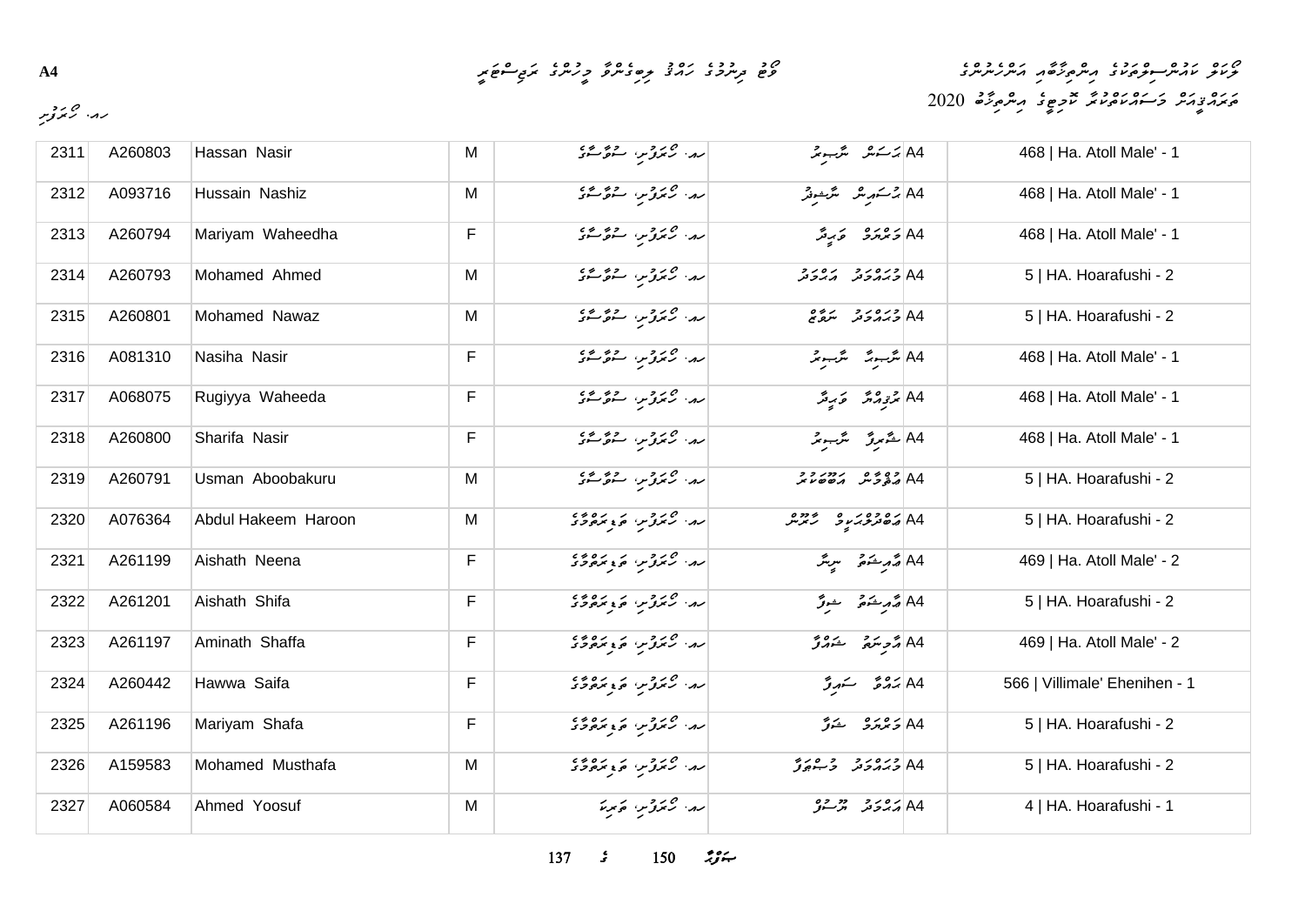*sCw7q7s5w7m< o<n9nOoAw7o< sCq;mAwBoEw7q<m; wBm;vB* م من المسجد المسجد المسجد المسجد المسجد العام 2020<br>مجم*د المسجد المسجد المستجد المسجد المسجد المسجد المسجد المسجد المسجد المسجد المسجد المسجد المسجد المسجد المسجد* 

| 2328 | A032289 | Ali Yoosuf       | M           | رە، ئەنزۇس ئۇبرىد                                                                                                                                                             | A4 ڪپر هر شوگر                           | 4   HA. Hoarafushi - 1       |
|------|---------|------------------|-------------|-------------------------------------------------------------------------------------------------------------------------------------------------------------------------------|------------------------------------------|------------------------------|
| 2329 | A085489 | Aminath Yoosuf   | F           | ره رمحزمز و برر                                                                                                                                                               | A4 مُرْحِ مَرَمْ مِنْ مَشْرَقَ           | 4   HA. Hoarafushi - 1       |
| 2330 | A262140 | Asma Mohamed     | F           | رە، ئەترۇس ئويروند                                                                                                                                                            | A4 كەشق قەيمەدىر                         | 5   HA. Hoarafushi - 2       |
| 2331 | A263954 | Abdulla Mohamed  | M           | $\begin{array}{cc} \mathcal{C}\neq\mathcal{C}\neq\mathcal{C} & \mathcal{C}\neq\mathcal{C}\ \mathcal{C}\neq\mathcal{C}\neq\mathcal{C} & \mathcal{C}\neq\mathcal{C}\end{array}$ | A4 حَدَّهْ قَدْاللَّهُ حَدَّ جَدَوَ قَدْ | 4   HA. Hoarafushi - 1       |
| 2332 | A122647 | Ahmed Shujau     | M           |                                                                                                                                                                               | A4 كەبرو ئىش مەدەبىر بىر                 | 4   HA. Hoarafushi - 1       |
| 2333 | A263951 | Aminath Bushra   | F           | مدر صدور صحیح دی.<br>مدر مسترس حود در                                                                                                                                         | A4 مُتَجِسَعَةٍ صَشْعَتُهِ               | 78   N. Lhohi - 1            |
| 2334 | A263945 | Hassan Shujau    | M           | $\frac{1}{2}$                                                                                                                                                                 | A4  يَرْسَمْشْ شَقْعَ مِيْرًا            | 468   Ha. Atoll Male' - 1    |
| 2335 | A263950 | Hussain Shujau   | M           | رد. رسود ه همده و .<br>رد. رسود بر ه هموند                                                                                                                                    | A4 بر سَمبر سَمَّد مُقَدِّرَةٍ مِنْ      | 4   HA. Hoarafushi - 1       |
| 2336 | A263947 | Ibrahim Abdulla  | M           |                                                                                                                                                                               | A4 م <i>وڭ مگرى</i> ھەممەللە             | 4   HA. Hoarafushi - 1       |
| 2337 | A263938 | Zuhura Mohamed   | F           | مدر صدور صحیح دی.<br>مدر مسترس حود در                                                                                                                                         | A4  ج ح مجمد حرب ح مركز حس               | 4   HA. Hoarafushi - 1       |
| 2338 | A046097 | Ahmed Mohamed    | M           | رە، ئەترۇس قەسقەم                                                                                                                                                             | A4 كەبروتر بورە دىر                      | 6   HA. Hoarafushi - 3       |
| 2339 | A262535 | Ali Riza         | M           | رە، ئەنزۇس قەسقەم                                                                                                                                                             | A4 کی موت                                | 6   HA. Hoarafushi - 3       |
| 2340 | A262533 | Aminath Ramziyya | $\mathsf F$ | رە، ئەترۇس قەسقەم                                                                                                                                                             | A4 أَمَّ حِسَمَةٌ مَحْرَمَةٍ مَّ         | 469   Ha. Atoll Male' - 2    |
| 2341 | A262606 | Hassan Razaan    | M           | بدر محمد فرس فرسوم                                                                                                                                                            | A4 بَرَسَة شَرَ مَرَبَّة شَر             | 632   Hulhumale' Ehenihen-18 |
| 2342 | A262536 | Ibrahim Razzan   | M           | بها رحمزوين وسرعمو                                                                                                                                                            | A4 رەئزىر ئىمەتمىر                       | 469   Ha. Atoll Male' - 2    |
| 2343 | A128582 | Mohamed Nasih    | M           | بهه رموزين ويروم                                                                                                                                                              | A4 <i>وُبروونو سُرْجو</i> رُ             | 632   Hulhumale' Ehenihen-18 |
| 2344 | A076961 | Aishath Rafiyya  | F           | رە بەردىن ئەسلە                                                                                                                                                               | A4 مەم ھەم ئىر مەم                       | 468   Ha. Atoll Male' - 1    |

*138 sC 150 nNw?mS*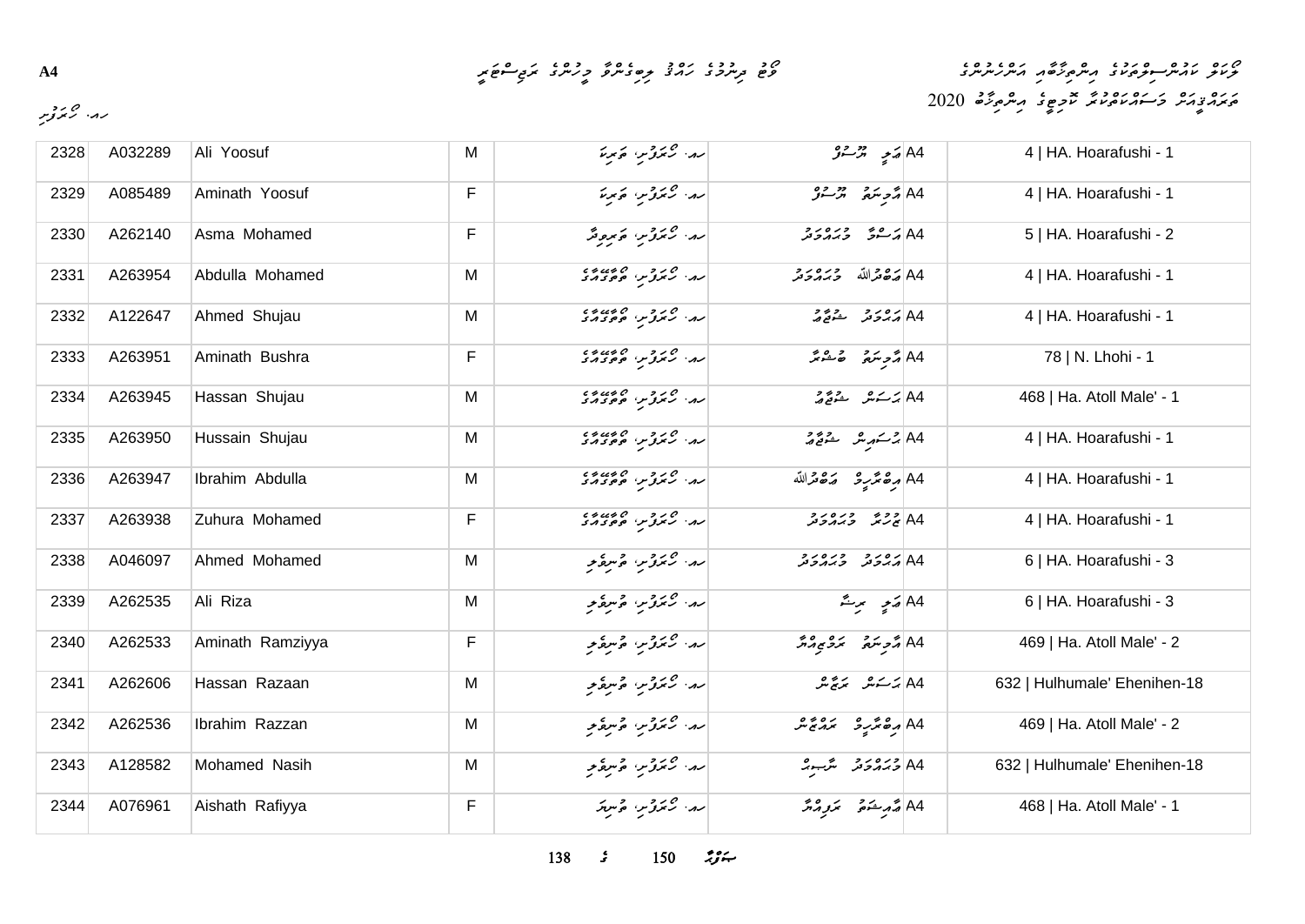*sCw7q7s5w7m< o<n9nOoAw7o< sCq;mAwBoEw7q<m; wBm;vB* م من المرة المرة المرة المرجع المرجع في المركبة 2020<br>مجم*د المريض المربوط المربع المرجع في المراجع المركبة* 

| 2345 | A163510 | Ali Razee            | M           | رە، ئەنزۇر، قەبىد        | A4  رَمٍ - مُرْسٍ                          | 468   Ha. Atoll Male' - 1    |
|------|---------|----------------------|-------------|--------------------------|--------------------------------------------|------------------------------|
| 2346 | A264182 | Ibrahim Riffath      | M           | ره، رهمزوین موسیر        | A4 مەھمىر بىر مەد مە                       | 468   Ha. Atoll Male' - 1    |
| 2347 | A023112 | Khadeeja Ahmed       | F           | رە، ئەترۇس ھەسىد         | A4 كَتِرِيعٌ      دَيْرَوَتْرُ             | 468   Ha. Atoll Male' - 1    |
| 2348 | A151296 | Ahmed Shakir         | M           | ره محموقين ودرد          | A4 كەبرى قىرىمىسى ئىس بىر                  | 5   HA. Hoarafushi - 2       |
| 2349 | A158459 | Ali Shakir           | M           | ره محموقين ودرد          | A4 ڪپو ڪيوبٽر                              | 5   HA. Hoarafushi - 2       |
| 2350 | A119675 | Ibrahim Rauf         | M           | ره محموقين ودرد          | A4 مەھمىر ئەدەرە                           | 5   HA. Hoarafushi - 2       |
| 2351 | A260499 | Mahufooza Shakir     | F           | תו לתצעי פיני            | A4 كەبرىق شەرىخە                           | 469   Ha. Atoll Male' - 2    |
| 2352 | A260497 | Mawsoodha Shakir     | F           | תו לתצעי פיני            | A4 50 جونتر څېړنر                          | 469   Ha. Atoll Male' - 2    |
| 2353 | A068011 | Shakir Dawood        | M           | תו המציעי פימי           | A4 گەرىم ئ <i>وروز</i>                     | 5   HA. Hoarafushi - 2       |
| 2354 | A011978 | Ali Shareef Mohamed  | M           | رم رمزور جمروروم         | A4 كەي شەيرى ئەسەدىر                       | 632   Hulhumale' Ehenihen-18 |
| 2355 | A077123 | Shamsunnahar Mohamed | $\mathsf F$ | رو با رو در ۱۵ و ۲۵ و ۲۵ | A4 خىۋىسە <i>ھ بىر جەم</i> رىيە ھەر        | 468   Ha. Atoll Male' - 1    |
| 2356 | A080091 | Abdul Hameed Ibrahim | M           | رە، رىرۇس ھەسەر ھ        | A4 בֿיפּיבּיבְיבֿ גַפּיבֿיב <sup>ָ</sup> כ | 5   HA. Hoarafushi - 2       |
| 2357 | A148188 | Ahmed Fayaz          | M           | رە، ئەترىق ھەسەھ         | A4 كەبروتىر كەنگەشتە                       | 468   Ha. Atoll Male' - 1    |
| 2358 | A080514 | Aishath Thasneefa    | F           | بدر مرد و من مدار        | A4 مَەمەشىقى مۇس <sup>ى</sup> رىدىر        | 5   HA. Hoarafushi - 2       |
| 2359 | A260379 | Fathmath Areefa      | $\mathsf F$ | رە، رىروس ھەسەر ق        | A4 تَ <i>جوحَمَۃ مَبِرِتَ</i> ّ            | 5   HA. Hoarafushi - 2       |
| 2360 | A260381 | Hassaan Hassan       | M           | رە، ئەيرۇس ھەسەھەم       | A4 ئەۋشەش ئەسەمىر                          | 468   Ha. Atoll Male' - 1    |
| 2361 | A088914 | Hassan Waheed        | M           | رە بەردىر، ھەسەھەم       | A4  پرسترسر    ق <sub>امی</sub> وژ         | 5   HA. Hoarafushi - 2       |

*o6q?m8v5 .<5*

*139 sC 150 nNw?mS*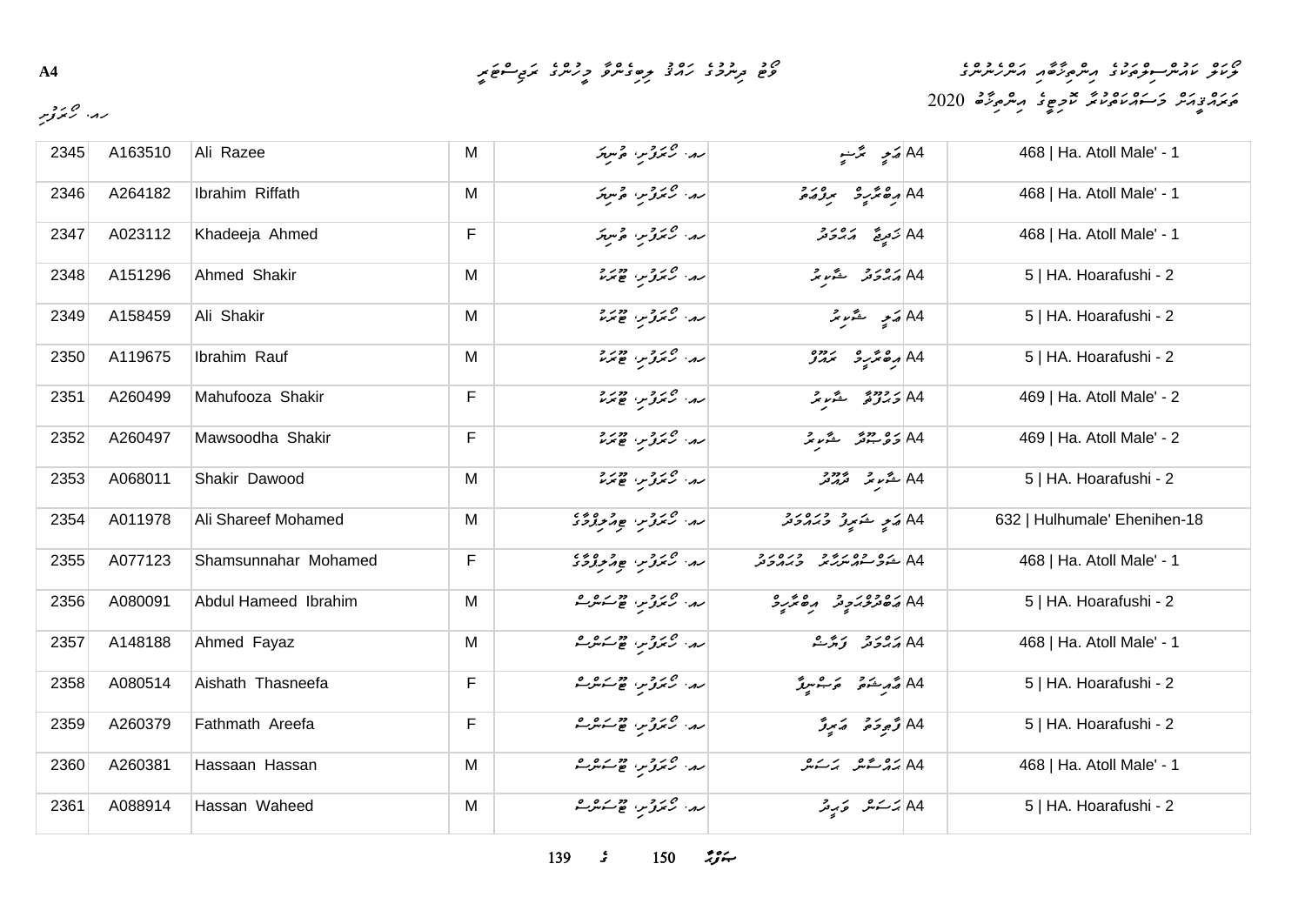*sCw7q7s5w7m< o<n9nOoAw7o< sCq;mAwBoEw7q<m; wBm;vB* م من المرة المرة المرة المرجع المرجع في المركبة 2020<br>مجم*د المريض المربوط المربع المرجع في المراجع المركبة* 

| 2362 | A260386 | Hawwa Zoona           | F           | رە. ئەنزۇس ھەسەملەت                 | A4 بَرْدُوَّ حَيْثَر                  | 5   HA. Hoarafushi - 2       |
|------|---------|-----------------------|-------------|-------------------------------------|---------------------------------------|------------------------------|
| 2363 | A260380 | Mariyam Yusraa        | F           | رە، رىزۇس ھەسەر ھ                   | A4 5 يوهرو مرضوعة                     | 5   HA. Hoarafushi - 2       |
| 2364 | A252694 | Mohamed Asif          | M           | رە، رىروس ھەسەر ھ                   | A4 <i>5 جەمەدىتە</i> ھەسب <i>ە</i> ر  | 5   HA. Hoarafushi - 2       |
| 2365 | A262629 | Rasheeda Moosa        | F           | رە، رىروس ھەسەر ھ                   | A4 بَرَشوِتَر        2° گ             | 5   HA. Hoarafushi - 2       |
| 2366 | A260384 | Shausan Hameed        | F           | رور المرور المعنى من المرور المراسة | A4 شەرجەشىر بر <sub>ىچە</sub> ش       | 468   Ha. Atoll Male' - 1    |
| 2367 | A306562 | Ahmed Adam            | M           | رە ، ئەترىس، ەقرىرى                 | A4 كەبروتىر مەتىر <i>ە</i>            | 6   HA. Hoarafushi - 3       |
| 2368 | A052179 | Ali Riza              | M           | رە بەردىن ەترىرى                    | A4 ضَعٍ مَرِسَّہ                      | 323   GA. Vilin'gili - 1     |
| 2369 | A263077 | Fathimath Shifa       | F           | رە بە ئەترىس، ە ئەترىكەت            | A4 وَجِعِدَةٍ سُبوَّرٌ                | 469   Ha. Atoll Male' - 2    |
| 2370 | A263064 | Khairunnisa Gasim     | F           | رە بەردىر، مەر بە                   | A4 كەرىر تەرەب ئۇسور                  | 6   HA. Hoarafushi - 3       |
| 2371 | A263075 | Shaziyya Adam         | F           | رە بەردىن ەدرە ھ                    | A4 شَي پر مَمَّ مَحْمَدَةِ مَسْتَمَرِ | 462   Srilanka / Colombo - 3 |
| 2372 | A261861 | Ahmed Sharuzoon       | M           | رە، رىمۇترىن مەنج ئى                | A4 كەبرور ھەمدىن مىر                  | 469   Ha. Atoll Male' - 2    |
| 2373 | A215034 | Aminath Abdul Latheef | F           | رە، رىزۇس مەنج                      | A4 مُجرِسَعِ مُصْرَمَ مَعِيوْ         | 5   HA. Hoarafushi - 2       |
| 2374 | A261863 | Hassan Shaah          | M           | رە، رىزۇس مەنج                      | A4   پرستريس حق <sup>م</sup> ش        | 5   HA. Hoarafushi - 2       |
| 2375 | A260500 | Mariyam Muna          | $\mathsf F$ | رە ئەترۇس مەنج                      | A4 كەبەد ئەمگە                        | 5   HA. Hoarafushi - 2       |
| 2376 | A261856 | Muneera Mohamed       | $\mathsf F$ | رە - رىمزۇس مەنج ئى                 | A4 دُسِرِيَّر دُبَرْدَدَرْ            | 5   HA. Hoarafushi - 2       |
| 2377 | A263890 | Ahmed Afrah           | M           | رړ. رمزور، روو پروتره پو            | A4 كەبرى بىر كەن ئەرە                 | 469   Ha. Atoll Male' - 2    |
| 2378 | A141852 | Ahmed Ibrahim         | M           | رړ. رمزونر، چوه پروکرمونو           | A4 <i>ב ج</i> و در معتزیہ محمد اللہ ا | 6   HA. Hoarafushi - 3       |

*140 s 150 <i>n*<sub>2</sub> *n*<sub>2</sub>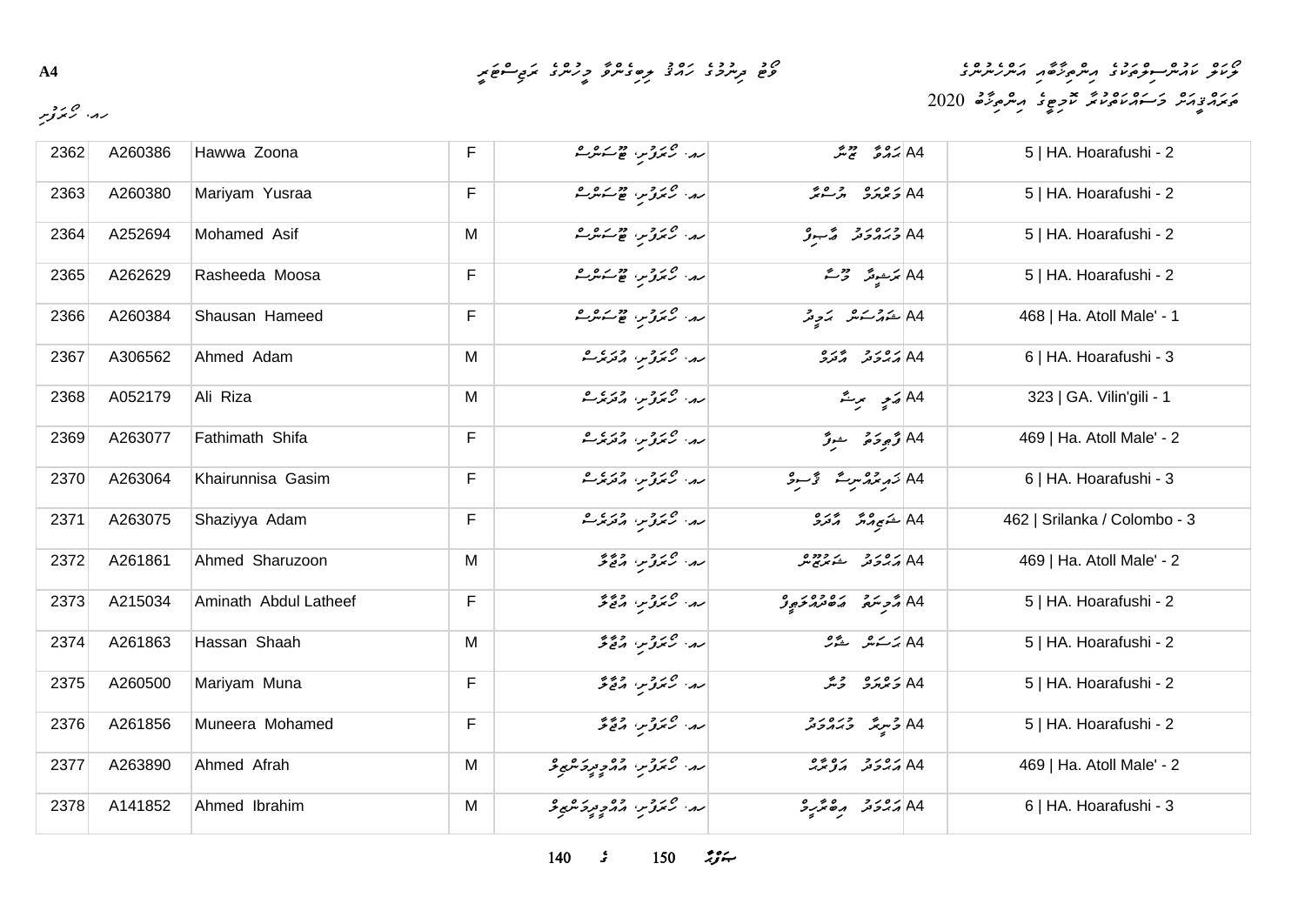*sCw7q7s5w7m< o<n9nOoAw7o< sCq;mAwBoEw7q<m; wBm;vB* م من المسجد المسجد المسجد المسجد المسجد العام 2020<br>مجم*د المسجد المسجد المستجد المسجد المسجد المسجد المسجد المسجد المسجد المسجد المسجد المسجد المسجد المسجد المسجد* 

| A163294 | Aishath Ummeedha     | F           | رم رحمزين ممرو برد شهو                    |                                         | 121   B. Eydhafushi - 1                                                                                                                                                                                                                                                                                                                                                                                                                                                                                          |
|---------|----------------------|-------------|-------------------------------------------|-----------------------------------------|------------------------------------------------------------------------------------------------------------------------------------------------------------------------------------------------------------------------------------------------------------------------------------------------------------------------------------------------------------------------------------------------------------------------------------------------------------------------------------------------------------------|
| A063944 | Dhifleena Mohamed    | F           | رە ، ئەترۇس ، مەھ بېرەكىي ئ               |                                         | 469   Ha. Atoll Male' - 2                                                                                                                                                                                                                                                                                                                                                                                                                                                                                        |
| A260684 | Fathimath Irasha     | F           | رو. رنجرتر ورو و و و در شرح ی             |                                         | 6   HA. Hoarafushi - 3                                                                                                                                                                                                                                                                                                                                                                                                                                                                                           |
| A320606 | Ibrahim Ahzam        | M           | رو. رنمروس وو و و در کرد کرد              |                                         | 6   HA. Hoarafushi - 3                                                                                                                                                                                                                                                                                                                                                                                                                                                                                           |
| A263886 | Mohamed Ibrahim      | M           | رە ، ئىكرىپ مەدەپرەكرىمى ئ                |                                         | 6   HA. Hoarafushi - 3                                                                                                                                                                                                                                                                                                                                                                                                                                                                                           |
| A263889 | Murushidha Ahmed     | $\mathsf F$ | رە ، ئىكرۇس چەھ بېرىكىي ئى                |                                         | 155   K. Hinmafushi - 2                                                                                                                                                                                                                                                                                                                                                                                                                                                                                          |
| A062855 | Shafia Mohamed       | F           | رە ، ئەترۇس ، مەھ بېرەكىي ئ               |                                         | 469   Ha. Atoll Male' - 2                                                                                                                                                                                                                                                                                                                                                                                                                                                                                        |
| A260927 | Ahmed Ismail         | M           | رە، ئەتزۇير، ەئىبدۇ ئ                     |                                         | 469   Ha. Atoll Male' - 2                                                                                                                                                                                                                                                                                                                                                                                                                                                                                        |
| A260928 | Ahuza Zahir          | $\mathsf F$ |                                           |                                         | 5   HA. Hoarafushi - 2                                                                                                                                                                                                                                                                                                                                                                                                                                                                                           |
| A010821 | Ali Saeed            | M           | رە، ئەترۇس ماسىۋى                         |                                         | 5   HA. Hoarafushi - 2                                                                                                                                                                                                                                                                                                                                                                                                                                                                                           |
| A260922 | Fathimath Murushidha | $\mathsf F$ | رە ئەتروپى ئەسرىمى                        |                                         | 469   Ha. Atoll Male' - 2                                                                                                                                                                                                                                                                                                                                                                                                                                                                                        |
| A260919 | Hudha Umaru          | F           | رە ئەتروپى مەسرىمى                        |                                         | 5   HA. Hoarafushi - 2                                                                                                                                                                                                                                                                                                                                                                                                                                                                                           |
| A260917 | Ismail Umar          | M           | رە، ئەترۇس مەسرىمى                        |                                         | 469   Ha. Atoll Male' - 2                                                                                                                                                                                                                                                                                                                                                                                                                                                                                        |
| A080407 | Mohamed Umar         | M           | رە، ئەترۇس مەسرىمى                        |                                         | 329   GA. Dhaandhoo - 2                                                                                                                                                                                                                                                                                                                                                                                                                                                                                          |
| A061326 | Ismail Abdulla       | M           |                                           |                                         | 469   Ha. Atoll Male' - 2                                                                                                                                                                                                                                                                                                                                                                                                                                                                                        |
| A264166 | Khairunnisa Nafees   | $\mathsf F$ | رو، رنجويزيو، ويحرك                       |                                         | 6   HA. Hoarafushi - 3                                                                                                                                                                                                                                                                                                                                                                                                                                                                                           |
| A128236 | Hafsa Mohamed        | F           | מגי המנציקי בכבבים<br>מגי המנציקי הפימה ב |                                         | 468   Ha. Atoll Male' - 1                                                                                                                                                                                                                                                                                                                                                                                                                                                                                        |
|         |                      |             |                                           | رە، ئەترۇس مەسرىمى<br>رە، ئەنزۈس مەنزىر | A4 مَدْمِ حَنَّقَ مَدْمُ حِدَّرَ<br>A4 مروحٍ عبد حجمہ حمد حمد<br>A4 تَرْجِوحَة مِسَمَّتْهُ<br>A4 مەھم <i>گىرى مەممى</i><br>A4 دُبَرْدَدَ دِهْتَرِدْ<br>A4 ۇيرىشىق كەبرى ئىر<br>A4 څوړ <i>ه څخه دو</i><br>A4 كەبرى قىر مەش <i>ۇم</i> بۇ<br>A4 كەنىڭر ئىچ سىرىتىر<br>A4 ڪيو سڪ <i>ي پي</i> ڙ<br>A4 تَ <i>جِ حَمَّةَ</i> حَمَّدْ مِنْهِ مَّدَّ<br>A4 رُمَّز مَرْحَبَّرَ<br>A4 مر شو <i>ڈ م</i> و محمد<br>A4 <i>3232 م</i> حكم<br>A4 م <i>وسفوڤهير فرەھ م</i> رالله<br>A4 كەمگە مەسرىسى سىرىپ<br>A4 ئەۋىبە مەيرە دىر |

*141 s 150 <i>n*<sub>2</sub> *n*<sub>2</sub>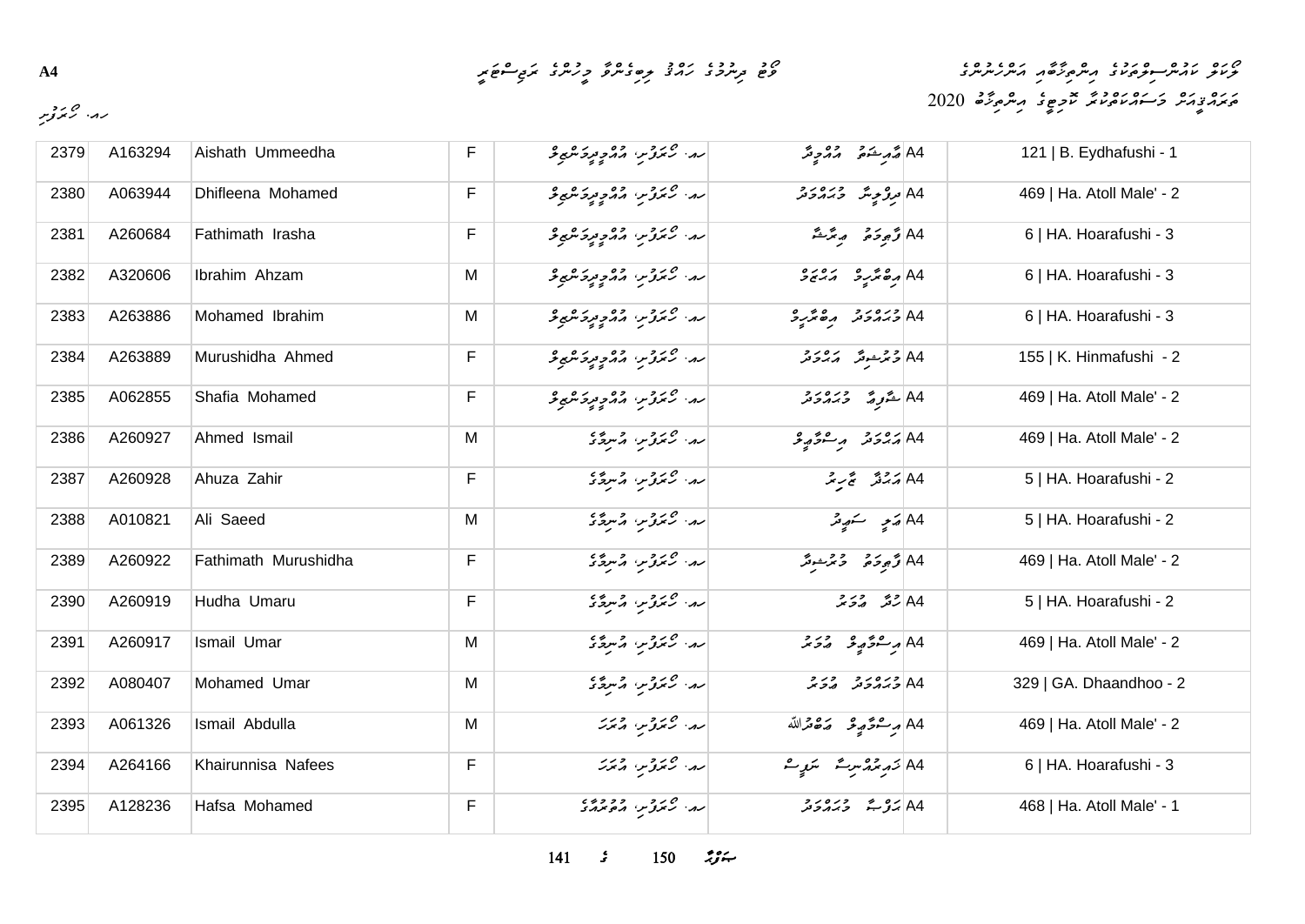*sCw7q7s5w7m< o<n9nOoAw7o< sCq;mAwBoEw7q<m; wBm;vB* م من المسجد المسجد المسجد المسجد المسجد العام 2020<br>مجم*د المسجد المسجد المستجد المسجد المسجد المسجد المسجد المسجد المسجد المسجد المسجد المسجد المسجد المسجد المسجد* 

| 2396 | A138224 | Ibrahim Mohamed           | M           | رړ کرونو ده ده ده          | A4 مەھەرىپ <sup>ى مەم</sup> ەر قىر               | 4   HA. Hoarafushi - 1    |
|------|---------|---------------------------|-------------|----------------------------|--------------------------------------------------|---------------------------|
| 2397 | A342158 | Mariyam Sithra Mohamed    | $\mathsf F$ | روم دوم دوم، دوم           | A4 ويمهرو سيديمر وبرورو                          | 468   Ha. Atoll Male' - 1 |
| 2398 | A061267 | Mohamed Ibrahim           | M           | رد. رکوبر دوده             | A4 دُبَرْدَدَ دِهْتَرِدْ                         | 468   Ha. Atoll Male' - 1 |
| 2399 | A100829 | Sofoora Mohamed           | F           | رد. رورو وووده             | A4 بهودی وره در                                  | 468   Ha. Atoll Male' - 1 |
| 2400 | A260671 | Zulaikha Ibrahim          | F           | رور المحروم، المحوض        | A4  ج َحَمدِ تَرَّمَ مِنْ حَمَدِ حَ              | 468   Ha. Atoll Male' - 1 |
| 2401 | A260664 | Aishath Zaha              | $\mathsf F$ | رو. رموز در قرم قرق مر     | A4 مەم شىم ئىم                                   | 5   HA. Hoarafushi - 2    |
| 2402 | A263674 | Athifa Ibrahim            | $\mathsf F$ | رە، ئىتروپ ئويدە ئ         | A4 مَّبُوتَرَ مِنْ مَّرْبِ                       | 5   HA. Hoarafushi - 2    |
| 2403 | A392792 | Maryam Nuha               | $\mathsf F$ | رە . ئىروس گېرەك بۇ        | A4 كەبەر ئەرمىگە ئىس                             | 5   HA. Hoarafushi - 2    |
| 2404 | A088913 | Zahidha Ibrahim           | $\mathsf F$ | رماس مروس كورمائية         | A4 تج برقر مر <i>ھ ترب</i> د                     | 5   HA. Hoarafushi - 2    |
| 2405 | A044234 | Abdul Salaam Ali          | M           | رو، رموقرس كوريتر شوقر     | A4 ەڭ ھىرم شۇڭ ھەمبە                             | 5   HA. Hoarafushi - 2    |
| 2406 | A082584 | Aminath Fakhira           | $\mathsf F$ | رە ئەترۇس گەرىكىشەتر       | A4 مَّ حِ سَمَعَ _ تَرْبِ مَّرَ                  | 5   HA. Hoarafushi - 2    |
| 2407 | A150692 | Aneesa Moosa              | $\mathsf F$ | رە ، ئەترۇپ ، ئەيرىكرىشەتر | A4 كەسرىگە     قزمىگ                             | 5   HA. Hoarafushi - 2    |
| 2408 | A093407 | Fathimath Shamila         | F           | رە ، ئەترۇپ ، ئۇيەترىشەتر  | A4 تَ <i>وْجِ</i> وَحَمَّ شَمَّحِرَّتَر          | 469   Ha. Atoll Male' - 2 |
| 2409 | A086782 | Hussain Shujau            | M           | رە بەترۇس ئۇرىترىشوش       | A4 بر سَمبر مَرَّ مَشْعَ <i>مَّةً بِ</i>         | 5   HA. Hoarafushi - 2    |
| 2410 | A065914 | <b>Abdul Rasheed Umar</b> | M           | رە، ئەتزۇس قەيرى           | A4 مەھەممەسىسى ھەر ھەر ج                         | 4   HA. Hoarafushi - 1    |
| 2411 | A141490 | Aminath Rahma             | $\mathsf F$ | رو، رحمزترس قرمری          | A4 مَّ حِ سَمَّعَ مَسَرَّحَتَ                    | 4   HA. Hoarafushi - 1    |
| 2412 | A104541 | Asima Abdul Rasheed       | F           | رە، ئەتزۇس قەيرى           | A4 م <sup>ح</sup> سوڭر مەھە <i>تەر م</i> ىزىيەتر | 468   Ha. Atoll Male' - 1 |

*n*<sup>2</sup> *f*<sub>*s*</sub> *s 150 <i>n*<sub>3</sub> *s*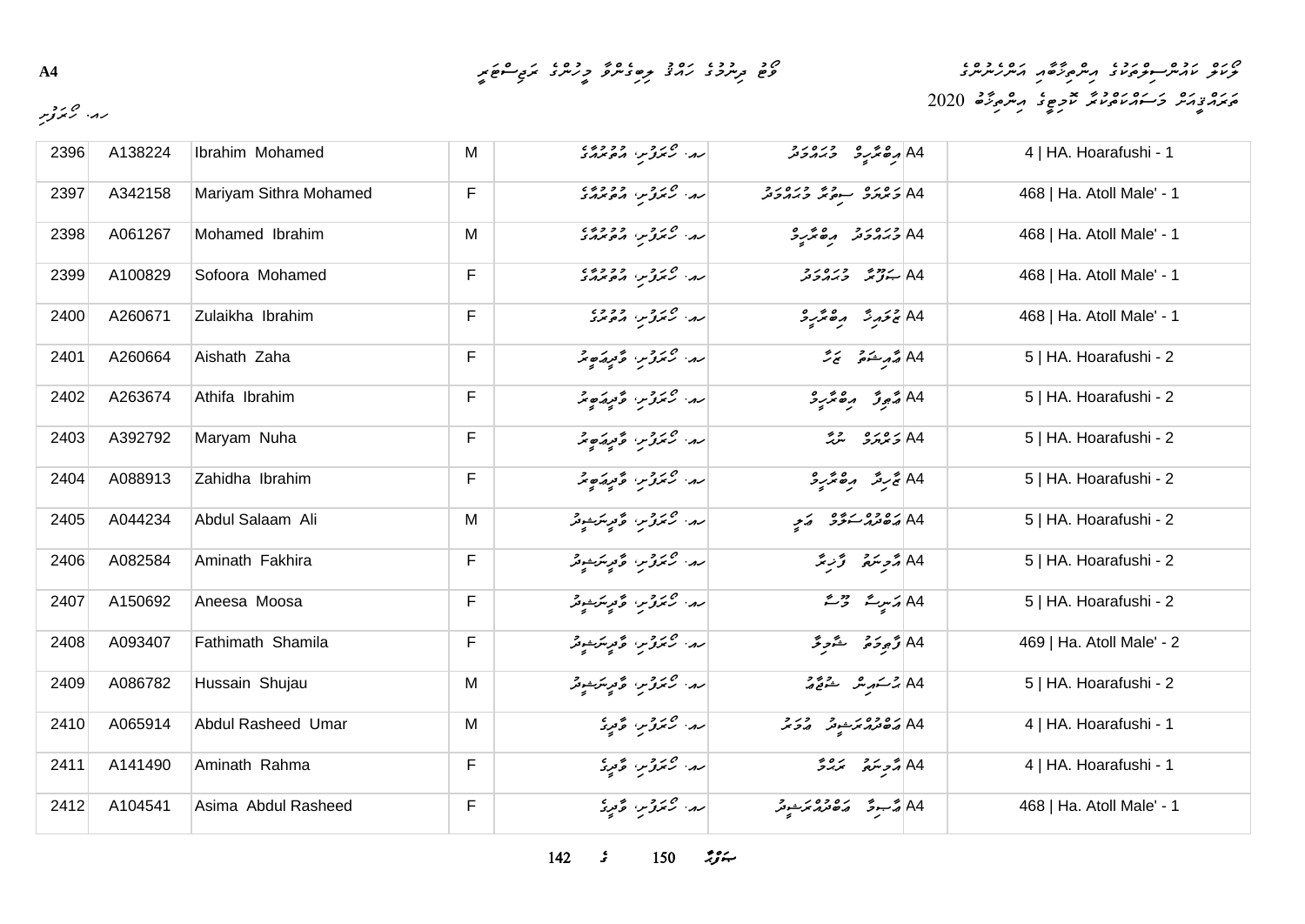*sCw7q7s5w7m< o<n9nOoAw7o< sCq;mAwBoEw7q<m; wBm;vB* م من المرة المرة المرة المرجع المرجع في المركبة 2020<br>مجم*د المريض المربوط المربع المرجع في المراجع المركبة* 

| A260723 | Nafeesa Hussain        | F           | رە. ئەنزۇس ئۇرىيمى             |                                                                                                                                                          | 4   HA. Hoarafushi - 1                                                                                                                                                                                                                                                                                                                                                                                                                                                                                                                                                                                             |
|---------|------------------------|-------------|--------------------------------|----------------------------------------------------------------------------------------------------------------------------------------------------------|--------------------------------------------------------------------------------------------------------------------------------------------------------------------------------------------------------------------------------------------------------------------------------------------------------------------------------------------------------------------------------------------------------------------------------------------------------------------------------------------------------------------------------------------------------------------------------------------------------------------|
| A260726 | Saathiu Hussain        | M           | رە، ئەترۇس قەرى                |                                                                                                                                                          | 468   Ha. Atoll Male' - 1                                                                                                                                                                                                                                                                                                                                                                                                                                                                                                                                                                                          |
| A122651 | Shaheema Abdul Rasheed | F           | رو، رحمزتر علي محمودته         |                                                                                                                                                          | 468   Ha. Atoll Male' - 1                                                                                                                                                                                                                                                                                                                                                                                                                                                                                                                                                                                          |
| A260722 | Waseema Abdul Rasheed  | $\mathsf F$ |                                |                                                                                                                                                          | 468   Ha. Atoll Male' - 1                                                                                                                                                                                                                                                                                                                                                                                                                                                                                                                                                                                          |
| A093696 | Ahmed Mujthaba         | M           | رو، رکيموٽس، وڻمبور            |                                                                                                                                                          | 468   Ha. Atoll Male' - 1                                                                                                                                                                                                                                                                                                                                                                                                                                                                                                                                                                                          |
| A260119 | Ali Ibrahim            | M           |                                |                                                                                                                                                          | 5   HA. Hoarafushi - 2                                                                                                                                                                                                                                                                                                                                                                                                                                                                                                                                                                                             |
| A093695 | Aminath Nasiha         | F           | رە، رىزۇس ئەسىم ئە             |                                                                                                                                                          | 5   HA. Hoarafushi - 2                                                                                                                                                                                                                                                                                                                                                                                                                                                                                                                                                                                             |
| A260123 | Fathimath Fasaha       | F           |                                |                                                                                                                                                          | 5   HA. Hoarafushi - 2                                                                                                                                                                                                                                                                                                                                                                                                                                                                                                                                                                                             |
| A049288 | Fathuhulla Ali         | M           |                                |                                                                                                                                                          | 468   Ha. Atoll Male' - 1                                                                                                                                                                                                                                                                                                                                                                                                                                                                                                                                                                                          |
| A093694 | Ibrahim Rushdhee       | M           |                                |                                                                                                                                                          | 5   HA. Hoarafushi - 2                                                                                                                                                                                                                                                                                                                                                                                                                                                                                                                                                                                             |
| A059567 | Jameela Hassan         | $\mathsf F$ |                                |                                                                                                                                                          | 5   HA. Hoarafushi - 2                                                                                                                                                                                                                                                                                                                                                                                                                                                                                                                                                                                             |
| A093697 | Mohamed Rushdee        | M           | رەر ئەنزۇر، ئۇنجرىرىگە         |                                                                                                                                                          | 5   HA. Hoarafushi - 2                                                                                                                                                                                                                                                                                                                                                                                                                                                                                                                                                                                             |
| A094757 | Sharafudeen            | M           | رە، رىزۇس ئەسىم ئى             |                                                                                                                                                          | 468   Ha. Atoll Male' - 1                                                                                                                                                                                                                                                                                                                                                                                                                                                                                                                                                                                          |
| A261520 | Ahmed Nizar            | M           |                                |                                                                                                                                                          | 469   Ha. Atoll Male' - 2                                                                                                                                                                                                                                                                                                                                                                                                                                                                                                                                                                                          |
| A261515 | Aishath Usman          | F           | رور المحروم، المحاوية والمحارج |                                                                                                                                                          | 5   HA. Hoarafushi - 2                                                                                                                                                                                                                                                                                                                                                                                                                                                                                                                                                                                             |
| A122626 | Aminath Nazima         | $\mathsf F$ | روس کروس کاره ده ده            |                                                                                                                                                          | 5   HA. Hoarafushi - 2                                                                                                                                                                                                                                                                                                                                                                                                                                                                                                                                                                                             |
| A261516 | Mohamed Nizar          | M           | به رمورس توره ده               |                                                                                                                                                          | 5   HA. Hoarafushi - 2                                                                                                                                                                                                                                                                                                                                                                                                                                                                                                                                                                                             |
|         |                        |             |                                | رو، رحمزتوس قرموری<br>رە، رىزۇس ئەسىم ئە<br>رە، رىزۇس ئەسىم ئە<br>رە، رىزۇس ئەسىم ئە<br>ىد. ئەنزۇر، ئەنزۈڭ<br>رە، رىزۇس ئەسىم ئى<br>بر به رود و ده ده ده | A4 سَمِرِ مَشَمَّد بِرَ مَسَمَّدِ مِثَر<br>A4 گجو <i>مۃ بر کے م</i> ریشر<br>A4 خَرَرِدَّ 50 <i>قرق مَرْ</i> شِي <sup>و</sup> َرَ<br>A4 كۆسىرى مەھەر كەر ئىيەتر<br>A4 كەمەد 25% كۈچ<br>A4 <i>مَجِ م</i> ِ صَمَّر <sub>ِ م</sub> ِ 2<br>A4 مَّ حِ سَمَّ مَّ سَنَ مِيْتَ<br>A4 تَ <i>مِوحَمْ تَ</i> سَمَّدُّ<br>A4 قرقر <sup>2</sup> الله ق <sup>ر</sup> مي<br>A4 مەھمگەر ھەر مۇشىمىيە<br>A4 ق ح ع ح م ت م سكون مسكر مس<br>A4 <i>وُبَرُو دَوْ</i> کَرَ مُوْسُورِ<br>A4 شەمىر <i>مەم</i> رىشر<br>A4 كەبرى قىر سىنى ئىر<br>A4 مەم شەھ مەھمۇشر<br>A4 مَّ حِ سَمَّ مِّ سَّمْعِ حَّ<br>A4 <i>\$ بَدُوْدَ قر</i> سِيِّ بَرْ |

*n*<sup>2</sup> *f*<sub>*s*</sub> *f*<sub>*s*</sub> *f*<sub>*s*</sub> *f*<sub>*s*</sub> *f*<sub>*s*</sub> *f*<sub>*s*</sub> *f*<sub>s</sub> *f*<sub>s</sub> *f*<sub>s</sub> *f*<sub>s</sub> *f*<sub>s</sub> *f*<sub>s</sub> *f*<sub>s</sub> *f*<sub>s</sub> *f*<sub>s</sub> *f*<sub>s</sub> *f*<sub>s</sub> *f*<sub>s</sub> *f*<sub>s</sub> *f*<sub>s</sub> *f*<sub>s</sub> *f*<sub>s</sub> *f*<sub>s</sub> *f*<sub>s</sub> *f*<sub>s</sub> *f*<sub>s</sub> *f*<sub>s</sub> *f*<sub>s</sub> *f*<sub>s</sub>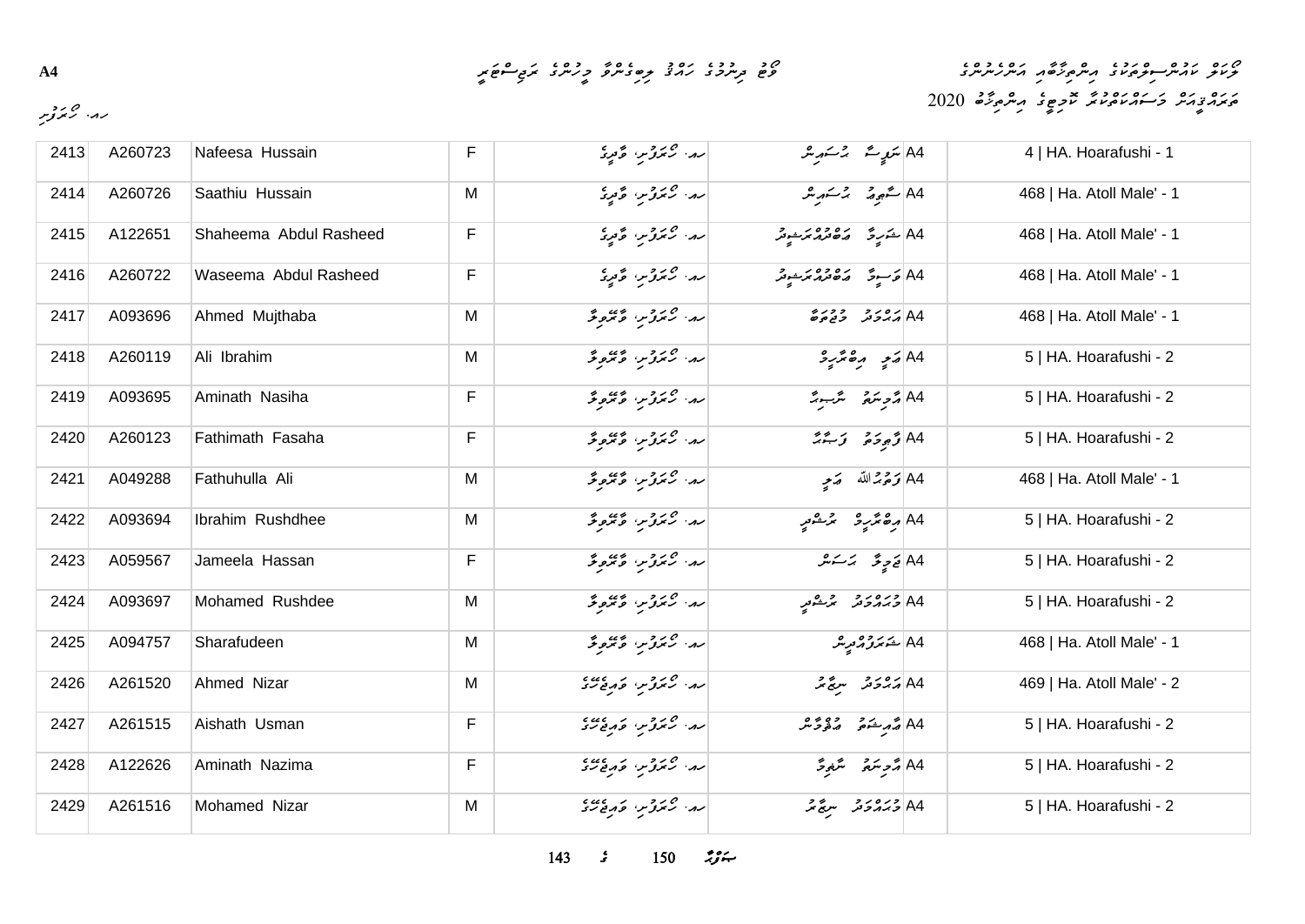*sCw7q7s5w7m< o<n9nOoAw7o< sCq;mAwBoEw7q<m; wBm;vB* م من المسجد المسجد المسجد المسجد المسجد العام 2020<br>مجم*د المسجد المسجد المستجد المسجد المسجد المسجد المسجد المسجد المسجد المسجد المسجد المسجد المسجد المسجد المسجد* 

| 2430 | A261531 | Aathika Abdul Latheef   | F           | رە ئەترۇس كەرەترىدە      | A4 مَّمَّ مَشَرَّ مَصْعَرْ مُرْجَمِّ وَ | 5   HA. Hoarafushi - 2    |
|------|---------|-------------------------|-------------|--------------------------|-----------------------------------------|---------------------------|
| 2431 | A160162 | Abdul Latheef Usman     | M           | رە كەرگەن ئەمەدە         | A4 كەھەر كەرەپ مەھەر سى                 | 5   HA. Hoarafushi - 2    |
| 2432 | A063950 | Ahmed Abdul Latheef     | M           | رد. رکور د ۱۶۵۷ و.       | A4 ג׳כנג ג׳פנג <i>בריפ</i> ל            | 5   HA. Hoarafushi - 2    |
| 2433 | A261526 | Ahmeema Abdul Latheef   | F           | מה ליתריתי פתש בבת       | A4 , جرح حي مقدم محجوز حجم              | 5   HA. Hoarafushi - 2    |
| 2434 | A261524 | Fathimath Abdul Latheef | F           | بر محموم كرومان          | A4 رَّجِ حَمَّ صَفَّر مَحْجِ رَ         | 5   HA. Hoarafushi - 2    |
| 2435 | A261530 | Hamid Abdul Latheef     | M           | روس محموض كالمعام ومعالج | A4 جُوبِرُ مُصْرُمُ مَعْرِمُ مِعْ مِ    | 469   Ha. Atoll Male' - 2 |
| 2436 | A261532 | Huzaima Abdul Latheef   | F           | رە كەرگەن ئەمەدە         | A4 بزيز مرقع مص <i>مر مرج</i> و 3       | 469   Ha. Atoll Male' - 2 |
| 2437 | A261529 | Mohamed Abdul Latheef   | M           | رە رىمروس كەرەپرە        | A4 ديره ده ده ده ده د                   | 5   HA. Hoarafushi - 2    |
| 2438 | A093726 | Nazima Abdul Latheef    | F           | رد. رکوری و دوره ده      | A4 سَّنجرَ صَصْدَمَ <i>جو</i> رَ        | 5   HA. Hoarafushi - 2    |
| 2439 | A231965 | Shameed Yaugoob         | M           | رە، ئەترۇس ئەنگەنج       | A4 ڪوپٽر <i>مزم<sup>و</sup>دھ</i>       | 6   HA. Hoarafushi - 3    |
| 2440 | A078619 | Shameema Najeeb         | $\mathsf F$ | رە، رىمزۇر، پەترىشە      | A4 شَر <sub>َحٍ</sub> مَنَّ سَرَمٍ صَحْ | 468   Ha. Atoll Male' - 1 |
| 2441 | A260413 | Aminath Shiuna          | F           | رد. رنزوس وفرور          | A4 مَرْحِ سَعَ مَصْرَمْتَر              | 138   Lh. Naifaru - 3     |
| 2442 | A132297 | Fathimath Idrees        | F           | رد. رنزوین و فروندی      | A4 وَّجوحَـهُ مِعْرَمِيْــْد            | 5   HA. Hoarafushi - 2    |
| 2443 | A260411 | Khadheeja Mohamed       | F           | ره . رنموتر . و در د ،   | A4 زَمرِيحٌ     دۡ پروُ وَ تَر          | 5   HA. Hoarafushi - 2    |
| 2444 | A260406 | Mariyam Idrees          | F           | رد. رمزوم، وتروبره       | A4  <i>5 پروژو م</i> وتر پرے            | 5   HA. Hoarafushi - 2    |
| 2445 | A260320 | Naasiu Mohamed          | M           | رە بەيزۇس ھەمزە بور      | A4 بترجيه وبره در                       | 468   Ha. Atoll Male' - 1 |
| 2446 | A093707 | Rizma Mohamed           | F           | رە . 2 تۇر مەترە بور دە  | A4  برج 5 محمد 1970 مر                  | 138   Lh. Naifaru - 3     |

*n*<sup>2</sup> *f*<sub>*s*</sub> *s f*<sub>s</sub> *s s s s s s s s s s s s s s s s s s s s s s s s s s s s s s s s*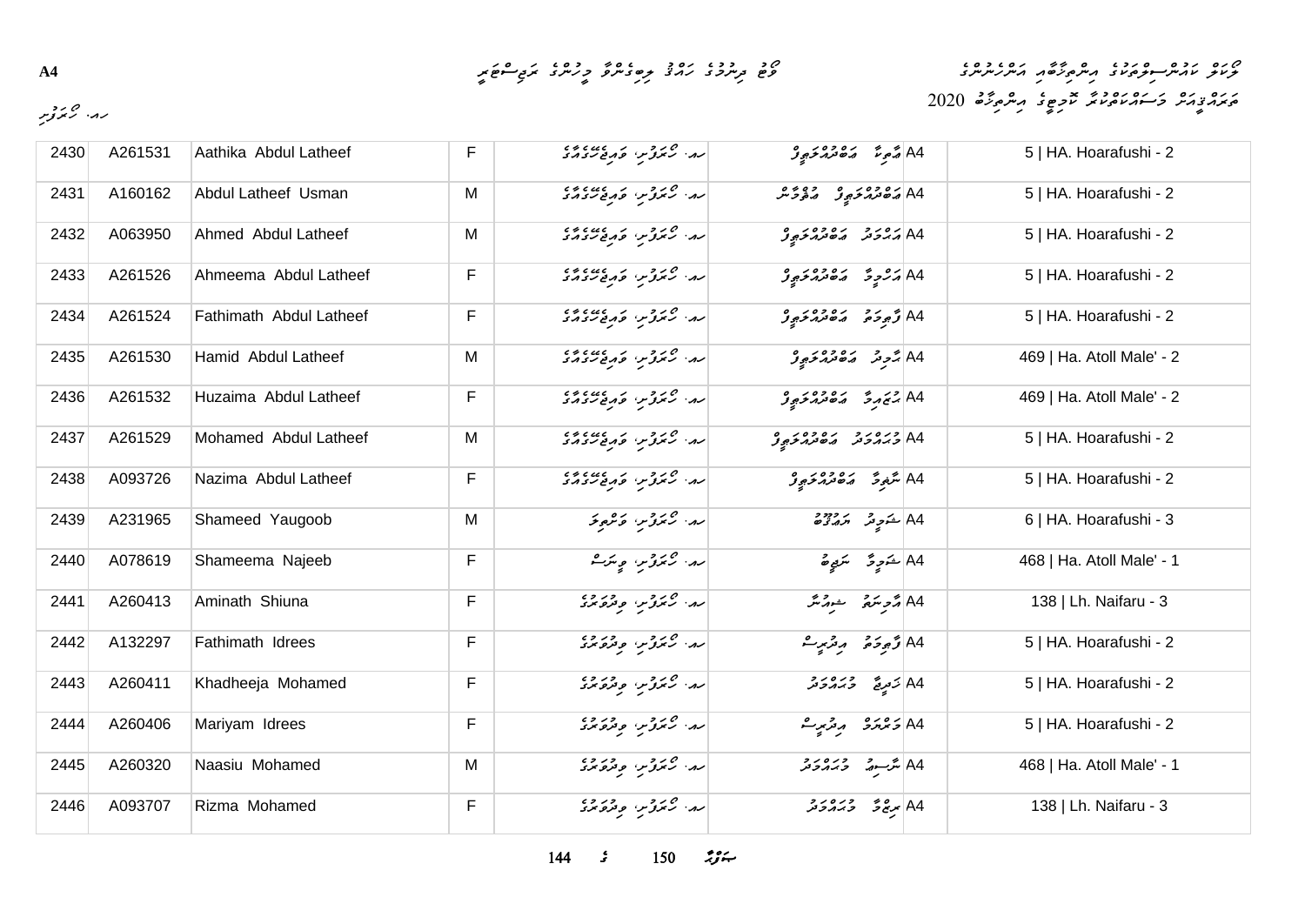*sCw7q7s5w7m< o<n9nOoAw7o< sCq;mAwBoEw7q<m; wBm;vB* م من المسجد المسجد المسجد المسجد المسجد العام 2020<br>مسجد المسجد المسجد المسجد المسجد المسجد المسجد المسجد المسجد ال

| 2447 | A260321 | Saufa Mohamed             | F           | ره برنزوین ویژونده      | A4 كەرز ئەرگەرد                                                                                                                                                                                  | 5   HA. Hoarafushi - 2       |
|------|---------|---------------------------|-------------|-------------------------|--------------------------------------------------------------------------------------------------------------------------------------------------------------------------------------------------|------------------------------|
| 2448 | A132869 | Abdul Wahid Ali           | M           | رە، رىمزۇر، جەمگە       | A4 خەھىرى ھەم ھەمچە                                                                                                                                                                              | 4   HA. Hoarafushi - 1       |
| 2449 | A259571 | Alif Abdul Waahid         | M           | رە بالسكەتىرىن جەمەتىگە | A4 مَّحِرْ مَصْرُحْوَّرِيْرَ                                                                                                                                                                     | 632   Hulhumale' Ehenihen-18 |
| 2450 | A063354 | Aishath Raufath           | $\mathsf F$ | رە ، زىزۇپ بوق          | A4 مەم شەھ ئىمەم <i>ۋە</i>                                                                                                                                                                       | 468   Ha. Atoll Male' - 1    |
| 2451 | A158568 | Aminath Rifashath Shareef | F           | رە - ئەنزۇپ جۇ ئ        | A4 مَّ حِ سَمَّةَ - سِرَّ حَسَنَةَ - حَسَنِيرُ                                                                                                                                                   | 468   Ha. Atoll Male' - 1    |
| 2452 | A141254 | Fathmath Rifaath          | F           | رە ، رىمۇتو، ئۇ ئ       | A4 رَّجِ دَمَ مَعَ مِعَدَّمَ مَ                                                                                                                                                                  | 468   Ha. Atoll Male' - 1    |
| 2453 | A037233 | Mohamed Shareef           | M           | رە ، رىمۇتو، ئۇ         | A4 <i>وُبَرُودَ وَ</i> شَمَعِ <i>وَ</i>                                                                                                                                                          | 468   Ha. Atoll Male' - 1    |
| 2454 | A262144 | Ahmed Fazeel              | M           | رە ئەترۇپ بوقىقەش       | A4 <i>ړېری تی تی</i> و                                                                                                                                                                           | 24   HDh. Hanimaadhoo - 1    |
| 2455 | A262138 | Ali Mukhthaar             | M           | رە ئەترۇس مەمئەش        | A4   كەمچە ئەرىجە ئىسىمىتىكى<br>ئا                                                                                                                                                               | 6   HA. Hoarafushi - 3       |
| 2456 | A262145 | Hussain Faris             | М           | رەر بروتر، ئەبھەشكە     | A4 پرستمبر مگر موسٹر                                                                                                                                                                             | 99   R. Dhuvaafaru - 1       |
| 2457 | A260525 | Mariyam Zaain             | $\mathsf F$ | رە، رىزۇس ھەشكە         | A4 <i>خ</i> مر <i>مرد تج</i> رمر                                                                                                                                                                 | 20   HA. Utheemu - 1         |
| 2458 | A262142 | Mohamed Fayaz             | M           | رە ، ئەترۇس بولۇشكىر    | A4 <i>ۋېزونز ۆت</i> رى                                                                                                                                                                           | 6   HA. Hoarafushi - 3       |
| 2459 | A305540 | Ahmed Shameem             | M           | رر محرور، ووترو         | A4 كەبرى قىر سى <i>كەم</i> و بىر                                                                                                                                                                 | 468   Ha. Atoll Male' - 1    |
| 2460 | A359261 | Aishath Nasra             | F           | بها رموثوب وقعر         | A4 مَ <sub>مْ</sub> مِــْمَعْ <sub>وِ</sub> سَرَــْمَدَّ                                                                                                                                         | 468   Ha. Atoll Male' - 1    |
| 2461 | A308265 | Ali Shameem               | M           | به رموزین و در          | A4 كەمچە ھەمچە ك                                                                                                                                                                                 | 4   HA. Hoarafushi - 1       |
| 2462 | A305668 | Aminath Hana              | F           | رە بەتروپر، ھەقرىر      | A4 مَّ حِ سَعَةٌ حَسَّدَ                                                                                                                                                                         | 468   Ha. Atoll Male' - 1    |
| 2463 | A334593 | Ibrahim Shameem           | M           | ره بر حروس و و پور      | A4 مەھەر ئەھمىي ئىككىمى ئىككىمى ئىككىمى ئىككىمى ئىككىمى ئىككىمى ئىككىمى بىلەن.<br>مەنبەت ئىككىمىسى ئىككىمى ئىككىمى ئىككىمى ئىككىمى ئىككىمى ئىككىمە ئىككىمى ئىككىمى بىلەن ئىككىمى ئىككىمى ئىككىمى | 138   Lh. Naifaru - 3        |

*145 sC 150 nNw?mS*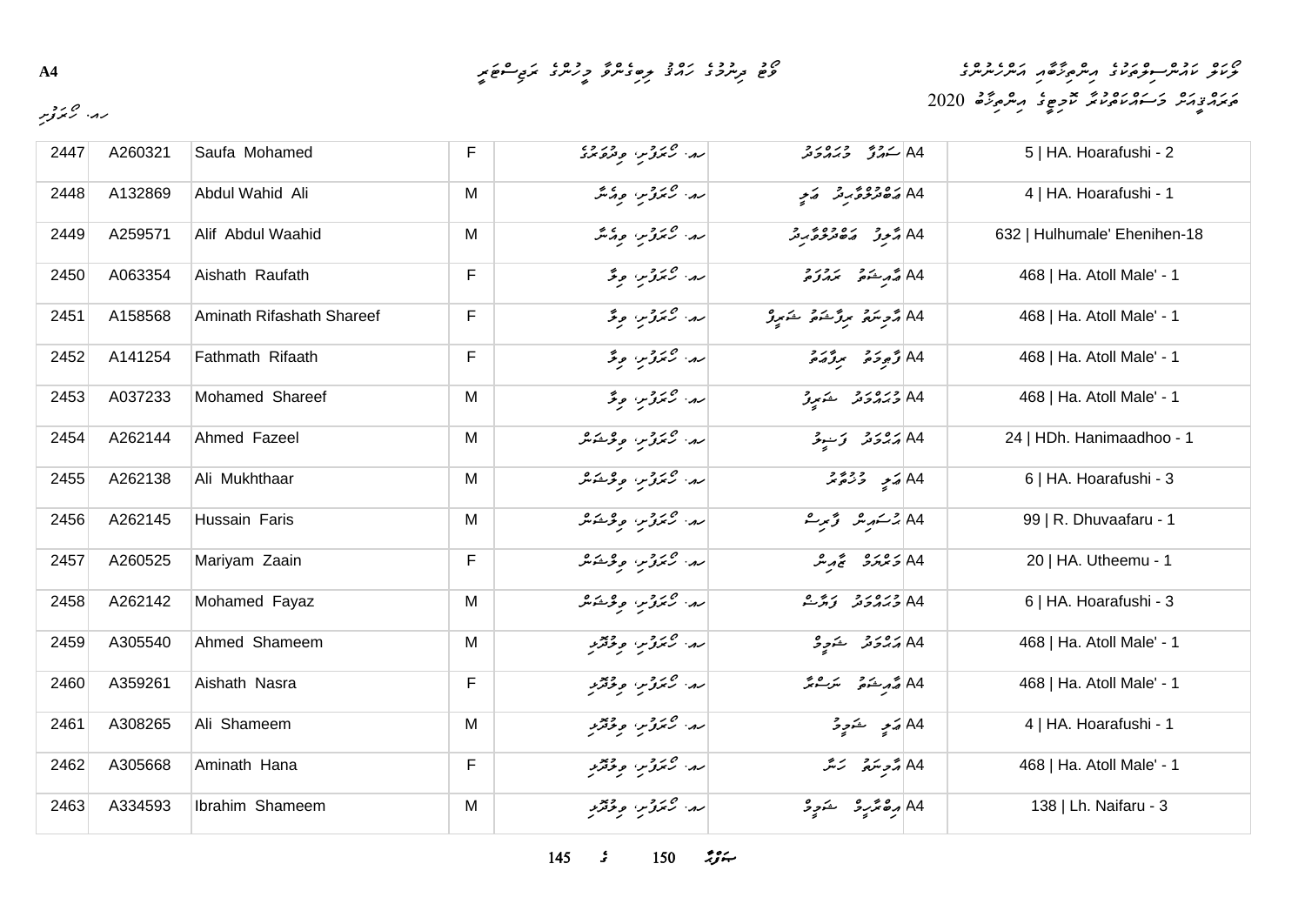*sCw7q7s5w7m< o<n9nOoAw7o< sCq;mAwBoEw7q<m; wBm;vB* م من المسجد المسجد المسجد المسجد المسجد العام 2020<br>مسجد المسجد المسجد المسجد المسجد المسجد المسجد المسجد المسجد ال

| 2464 | A359262 | Mariyam Asra               | F            | رو به رحمزو من و دقترو    | A4 5 يحدد حرم مركبة محدد بحر                                                                                                                                                                                           | 468   Ha. Atoll Male' - 1 |
|------|---------|----------------------------|--------------|---------------------------|------------------------------------------------------------------------------------------------------------------------------------------------------------------------------------------------------------------------|---------------------------|
| 2465 | A364180 | Mohamed Ali Maniku         | M            | أبها رحمة ومن وقترو       | A4 <i>وُبروونو په وِوَسِره</i> ٔ                                                                                                                                                                                       | 468   Ha. Atoll Male' - 1 |
| 2466 | A305671 | Saniyya Haroon             | F            | به رمزوین و دمور          | A4 كەسىدە ئەسىر                                                                                                                                                                                                        | 468   Ha. Atoll Male' - 1 |
| 2467 | A055125 | Abida Zakariyya            | F            | أرما التكروس والكلائم     | A4 مُقْرَّمٌ مَمَّ مُعَهْدِهُمُّ                                                                                                                                                                                       | 468   Ha. Atoll Male' - 1 |
| 2468 | A348266 | Ahmed Arsham Abdhul Samadh | M            |                           | A4 رورو رو رو رو وه ررو در در رو در بروس و شرکتر                                                                                                                                                                       | 468   Ha. Atoll Male' - 1 |
| 2469 | A348268 | Fathimath Arusha           | $\mathsf{F}$ | أبلدا التكوتون والتكاتر   | A4 وَجِعَة صَمَّر مُشَّ                                                                                                                                                                                                | 468   Ha. Atoll Male' - 1 |
| 2470 | A348267 | Ibrahim Arshal             | M            | أرماس محدوثين ويترمانكر   | A4 مەھەرىرى مەمرىشى A4                                                                                                                                                                                                 | 468   Ha. Atoll Male' - 1 |
| 2471 | A262975 | <b>Abdul Azeez</b>         | M            | رە، رىزۇس ھەترىك          | A4 كەھەر <i>ى ھەتى</i> چ                                                                                                                                                                                               | 6   HA. Hoarafushi - 3    |
| 2472 | A262969 | Abdul Majeed Mohamed       | M            | رەس ئەترىق بە ئىركى م     | A4 كەھىر <i>جوڭ جەم</i> رە بەر<br>A4 كەھىر <i>جەم</i> رى                                                                                                                                                               | 6   HA. Hoarafushi - 3    |
| 2473 | A262972 | Ahmed Ajeer                | M            | رە، رىزۇس ھەترىك          | A4 كەش <b>ەتقىلى</b> كەنىي ئىر                                                                                                                                                                                         | 110   R. Meedhoo - 1      |
| 2474 | A260566 | Aishath Minha              | F            | رە، رىمۇرىن ھەتكەت        | A4 مەم ھەقىم ئەرگە                                                                                                                                                                                                     | 468   Ha. Atoll Male' - 1 |
| 2475 | A262973 | Ali Ajwad                  | M            | رەر ئەترىس جەمكەم ھ       | A4 كەنچە كەقىمى قىل                                                                                                                                                                                                    | 468   Ha. Atoll Male' - 1 |
| 2476 | A262977 | Juwairiya Abdul Majeed     | F            | رەر ئەترىس جەمكەم ھ       | A4 في قرم برمر مركز من قرم دير در حرار دير مركز بن المركز بن المركز بن المركز بن المركز بن المركز بن<br>مركز المركز المركز المركز بن المركز بن المركز بن المركز بن المركز بن المركز بن المركز بن المركز بن المركز بن ا | 6   HA. Hoarafushi - 3    |
| 2477 | A260565 | Mariyam Azza               | F            | رە بە ئەترىق بە ئىرىگە شە | $201025$ A4                                                                                                                                                                                                            | 468   Ha. Atoll Male' - 1 |
| 2478 | A252814 | Ahmed Shafee               | M            | رە، رىمۇمى ھەسكە          | A4 كەش <b>كەتتى</b> ر ئىگەم <sub>ىي</sub>                                                                                                                                                                              | 5   HA. Hoarafushi - 2    |
| 2479 | A260624 | Aminath Zahir              | $\mathsf F$  | رەپ ئەتروپە ، ھەسكەنگە    | A4 مَّ حِسَمَعُ تَجْ سِمَّر                                                                                                                                                                                            | 468   Ha. Atoll Male' - 1 |
| 2480 | A261522 | Hassan Muaaz               | M            | رە بەترىرى بەيرىكە        |                                                                                                                                                                                                                        | 5   HA. Hoarafushi - 2    |

*146 s* **150** *<i>n*<sub>1</sub>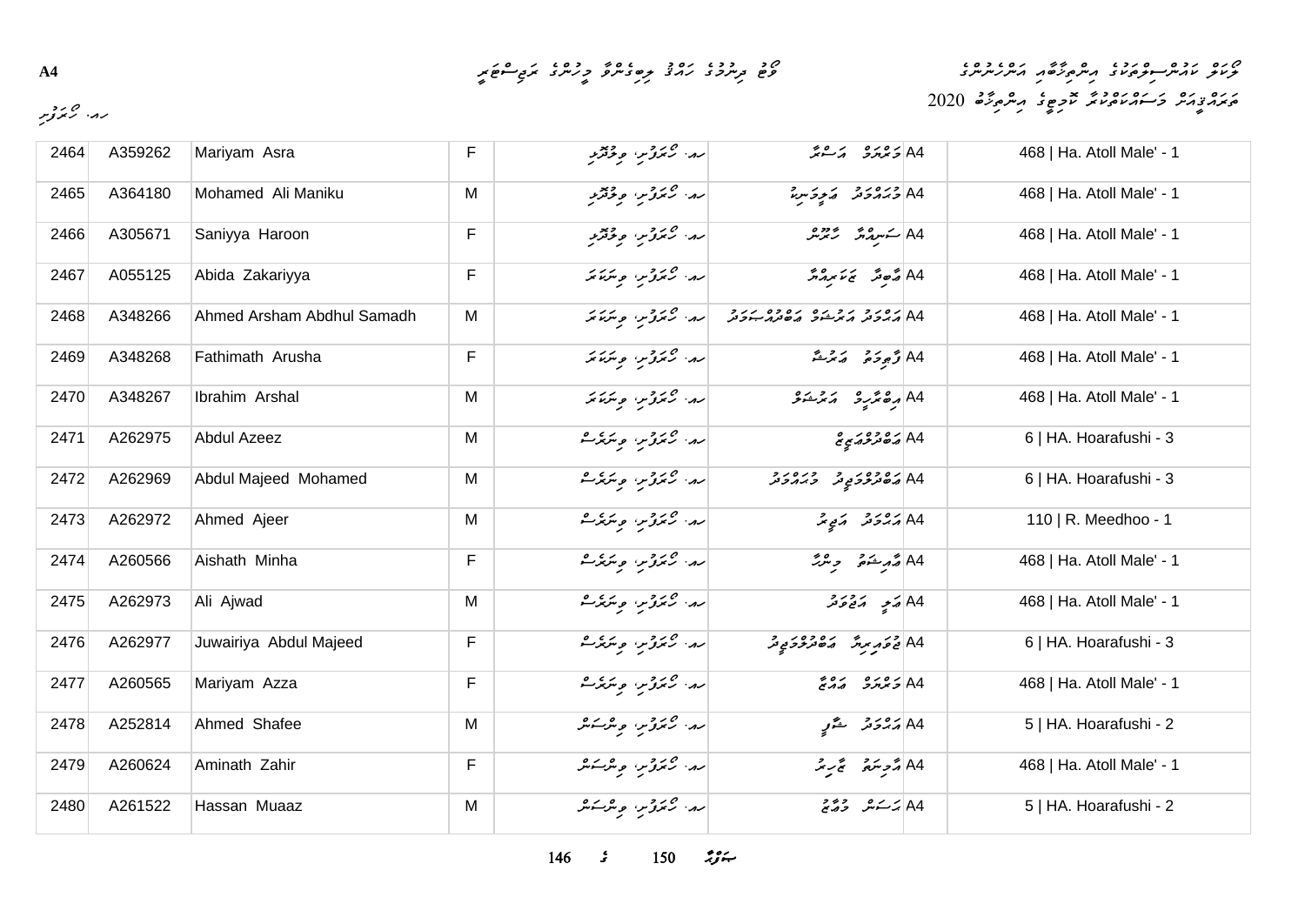*sCw7q7s5w7m< o<n9nOoAw7o< sCq;mAwBoEw7q<m; wBm;vB* م من المسجد المسجد المسجد المسجد المسجد العام 2020<br>مسجد المسجد المسجد المسجد المسجد المسجد المسجد المسجد المسجد ال

| 2481 | A261519 | Hussain Muaaz        | M            | رە. ئەنزۇير، ھەسكەنگە   | A4 پر کے مریکہ حرور ڈیلر                    | 5   HA. Hoarafushi - 2        |
|------|---------|----------------------|--------------|-------------------------|---------------------------------------------|-------------------------------|
| 2482 | A306558 | Miduhath Zahir       | $\mathsf F$  | رە بەترىپ، ئەبۇسەتكە    | A4 <i>ج<sup>و</sup>نديج</i> گھريمه          | 5   HA. Hoarafushi - 2        |
| 2483 | A261517 | Salma Zahir          | $\mathsf F$  | رە، رىمزۇير، ئەبەسكىر   | A4 سَنَوْرَ تَجْرِيْرَ                      | 5   HA. Hoarafushi - 2        |
| 2484 | A125590 | Umm Kulsoom Zahir    | $\mathsf F$  | بدر مرد به ویژینگر      | A4 دەرەرە ئەرىر                             | 5   HA. Hoarafushi - 2        |
| 2485 | A261518 | Ummu Zahura          | $\mathsf F$  | رە بەترىپ ھەسكە         | A4 روح دير حير محمد                         | 5   HA. Hoarafushi - 2        |
| 2486 | A261514 | Zahidha Usman        | $\mathsf F$  | رە، رىمزۇير، يەنگەشكە   | A4 تج برقر محتوج محر                        | 5   HA. Hoarafushi - 2        |
| 2487 | A086153 | Ibrahim Wishah       | M            | رمه رنمزوير، ءَمروع و و | A4 مەھم <i>گرى</i> مەشكە                    | 5   HA. Hoarafushi - 2        |
| 2488 | A086154 | Mohamed Nishah       | M            | رومبروس خدع عوفر        | A4 <i>\$ بَرُوْ دَوْ</i> سِ سِنَّةَ بِرُ    | 110   R. Meedhoo - 1          |
| 2489 | A261891 | Abdul Rasheed Jaufar | M            | رە، ئەترۇس قەرىخ ھوڭ    | A4 كەھەركە <i>كەرىخى</i> كەرىخە كەرىجى      | 566   Villimale' Ehenihen - 1 |
| 2490 | A076745 | Ahmed Moosa          | M            | رە رىزۇر، ئەدىئ ئ       | A4 كەبۇر قوم 25                             | 469   Ha. Atoll Male' - 2     |
| 2491 | A261890 | Faheema Moosa        | $\mathsf F$  | رە ، ئەترۇس قەر ۋە بەڭ  | A4 تورِیح میخشگ                             | 469   Ha. Atoll Male' - 2     |
| 2492 | A058687 | Naeema Moosa         | $\mathsf{F}$ | رە ، ئەترۇپ قەرقۋە بۇ   | A4 سَمِيرَ حَرْ — مَنْ                      | 5   HA. Hoarafushi - 2        |
| 2493 | A261431 | Aminath Wisama       | $\mathsf F$  | رە، رىمۇرىن بەش         | A4 مَّحْرِسَمَّةَ وَسَّتَرَّ                | 5   HA. Hoarafushi - 2        |
| 2494 | A258480 | Fathimath Ihsaana    | $\mathsf F$  | أبها رحمة وسوا ويقو     | A4 ۇ <sub>جو</sub> رَى <sub>م</sub> مەشتىتر | 468   Ha. Atoll Male' - 1     |
| 2495 | A258478 | Mohamed Ihsaan       | M            | رە، ئەتزۇير، ئەھ        | A4  <i>وبروبوفر مب</i> ر مصمر               | 4   HA. Hoarafushi - 1        |
| 2496 | A098351 | Waheedha Ismail      | $\mathsf F$  | رە، ئەترىس ھەھ          | A4 <i>ق پيش پر شوگوي</i> څر                 | 468   Ha. Atoll Male' - 1     |
| 2497 | A093783 | Ahmed Nazeem         | M            | رە بەللەردە ئەلگە دە    | A4 كەبرى كىرى سىر ئىرىم ئى                  | 6   HA. Hoarafushi - 3        |

*n*<sup>2</sup> *f*<sub>*s*</sub> *f*<sub>*s*</sub> *f*<sub>*s*</sub> *f*<sub>*s*</sub> *f*<sub>s</sub> *f*<sub>s</sub> *f*<sub>s</sub> *f*<sub>s</sub> *f*<sub>s</sub> *f*<sub>s</sub> *f*<sub>s</sub> *f*<sub>s</sub> *f*<sub>s</sub> *f*<sub>s</sub> *f*<sub>s</sub> *f*<sub>s</sub> *f*<sub>s</sub> *f*<sub>s</sub> *f*<sub>s</sub> *f*<sub>s</sub> *f*<sub>s</sub> *f*<sub>s</sub> *f*<sub>s</sub> *f*<sub>s</sub> *f*<sub>s</sub> *f*<sub>s</sub> *f*<sub>s</sub> *f*<sub>s</sub> *f*<sub>s</sub> *f*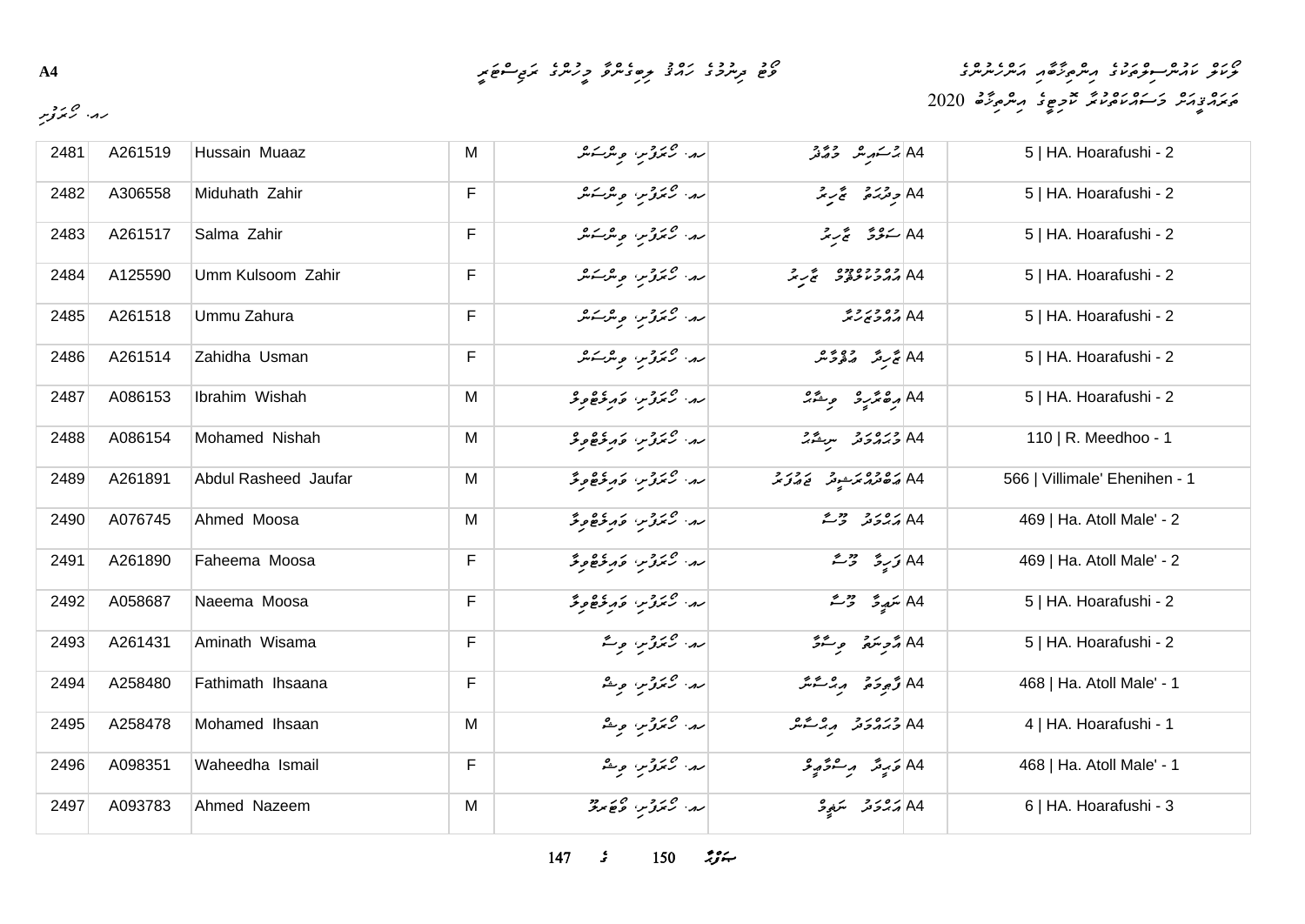*sCw7q7s5w7m< o<n9nOoAw7o< sCq;mAwBoEw7q<m; wBm;vB* م من المسجد المسجد المسجد المسجد المسجد العام 2020<br>مسجد المسجد المسجد المسجد المسجد المسجد المسجد المسجد المسجد ال

| 2498 | A093784 | Aminath Nazara       | F           | رە بە ئەترۇس ھەيدۇ                      | A4 مَّحِ سَمَّعَ سَمَّةَ مَّدَّ                                                                      | 6   HA. Hoarafushi - 3    |
|------|---------|----------------------|-------------|-----------------------------------------|------------------------------------------------------------------------------------------------------|---------------------------|
| 2499 | A263163 | Azura Ibrahim        | $\mathsf F$ | رە بەردىن ھەردە                         | A4 رَبِّيْ مِهْ مَرْرِدْ                                                                             | 469   Ha. Atoll Male' - 2 |
| 2500 | A263165 | Fathimath Zaheera    | F           | رە بەردىن ھەردە                         | A4 تَهِ <i>حَقَّ</i> تَمَ يَسَمَّ                                                                    | 6   HA. Hoarafushi - 3    |
| 2501 | A093786 | Ibrahim Yoosuf       | M           | رە بەردىن ئەنجىمە                       | A4 مەھمگىر قەرىپى مۇسىر                                                                              | 6   HA. Hoarafushi - 3    |
| 2502 | A263149 | Mohamed Nizam        | M           | روم المحروم، المحظيمة                   | A4 \$ يَدْ دْ يَرْ يَحْمَدُ مِنْ يَرْدَمُ مِنْ يَرْدَمُ مِنْ يَرْدَمُ مِنْ يَرْدَمُ مِنْ يَرْدَمُ مِ | 469   Ha. Atoll Male' - 2 |
| 2503 | A093785 | Sofoora Ibrahim      | $\mathsf F$ | رە بەردىن ھەردە                         | A4 سوزىتر مەھەر دە                                                                                   | 6   HA. Hoarafushi - 3    |
| 2504 | A263151 | Usman Hafeez         | M           | رە بەردىن ھەرد                          | A4 مەنزىقى بەر بۇ                                                                                    | 469   Ha. Atoll Male' - 2 |
| 2505 | A157588 | Fathimath Shadiya    | F           | رم ريمزوس كرم وم                        | A4 تَرْجِرْحَمْ شَمَّىرِ مَرَّ                                                                       | 468   Ha. Atoll Male' - 1 |
| 2506 | A043689 | Haseena Mohamed      | $\mathsf F$ | رو. ريزوس توره مه                       | A4 بَرَ <i>پِی وَبَرْهُ وَبَ</i> رُ                                                                  | 5   HA. Hoarafushi - 2    |
| 2507 | A043688 | Shareefa Hassan      | F           | رو. ريزوس توره مه                       | A4 ڪمپر <i>و ترڪش</i>                                                                                | 5   HA. Hoarafushi - 2    |
| 2508 | A261180 | Afeefa Ali           | $\mathsf F$ | رد. رحمه در در ۱۶۶۶<br>رد. رنگوش ارد وی | A4 <i>مَرْدِ تَ</i> مَرِ                                                                             | 5   HA. Hoarafushi - 2    |
| 2509 | A000313 | Mohamed Ismail       | м           | رد. رحمه در در ۱۶۶۶                     | A4 <i>وَبَهُ وَبَوْ وِبِ وَفَهِ وَ</i>                                                               | 5   HA. Hoarafushi - 2    |
| 2510 | A335089 | Ahmed Maeesan Haneef | M           | رە بەيروپ مەمەرە                        | A4 كەندى قىر كەرگەش كەسپۇ                                                                            | 4   HA. Hoarafushi - 1    |
| 2511 | A052237 | Aminath Saeeda       | F           | رە بەيروپ مەمەرە                        | A4 مَرْحِ سَرَمِ مَسَرِ مَرْ                                                                         | 468   Ha. Atoll Male' - 1 |
| 2512 | A048610 | Fareeda Yoosuf       | F           | رە بەر ئەرەب مەمەرە                     | A4 كۈيرىگە كەشكەنى                                                                                   | 4   HA. Hoarafushi - 1    |
| 2513 | A078909 | Masood Haneef        | M           | رە ئەنزىر، مەء ئەھ                      | A4 كەسىھەتىر كەس <i>ى</i> تى                                                                         | 24   HDh. Hanimaadhoo - 1 |
| 2514 | A074706 | Mohamed Haneef       | M           | رەب كەردە بەھ ئەرەبىر                   | A4 دېم <i>ډېر ت</i> ې                                                                                | 4   HA. Hoarafushi - 1    |

*148 s 150 <i>n*<sub>2</sub> *n*<sub>2</sub> *n*<sub>2</sub> *n*<sub>2</sub> *n*<sub>2</sub> *n*<sub>2</sub> *n***<sub>2</sub> <b>***n*<sub>2</sub> *n*<sub>2</sub> *n*<sub>2</sub> *n*<sub>2</sub> *n*<sub>2</sub> *n*<sub>2</sub> *n*<sub>2</sub> *n*<sub>2</sub> *n*<sub>2</sub> *n*<sub>2</sub> *n*<sub>2</sub> *n*<sub>2</sub> *n*<sub>2</sub> *n*<sub>2</sub> *n*<sub>2</sub> *n*<sub></sub>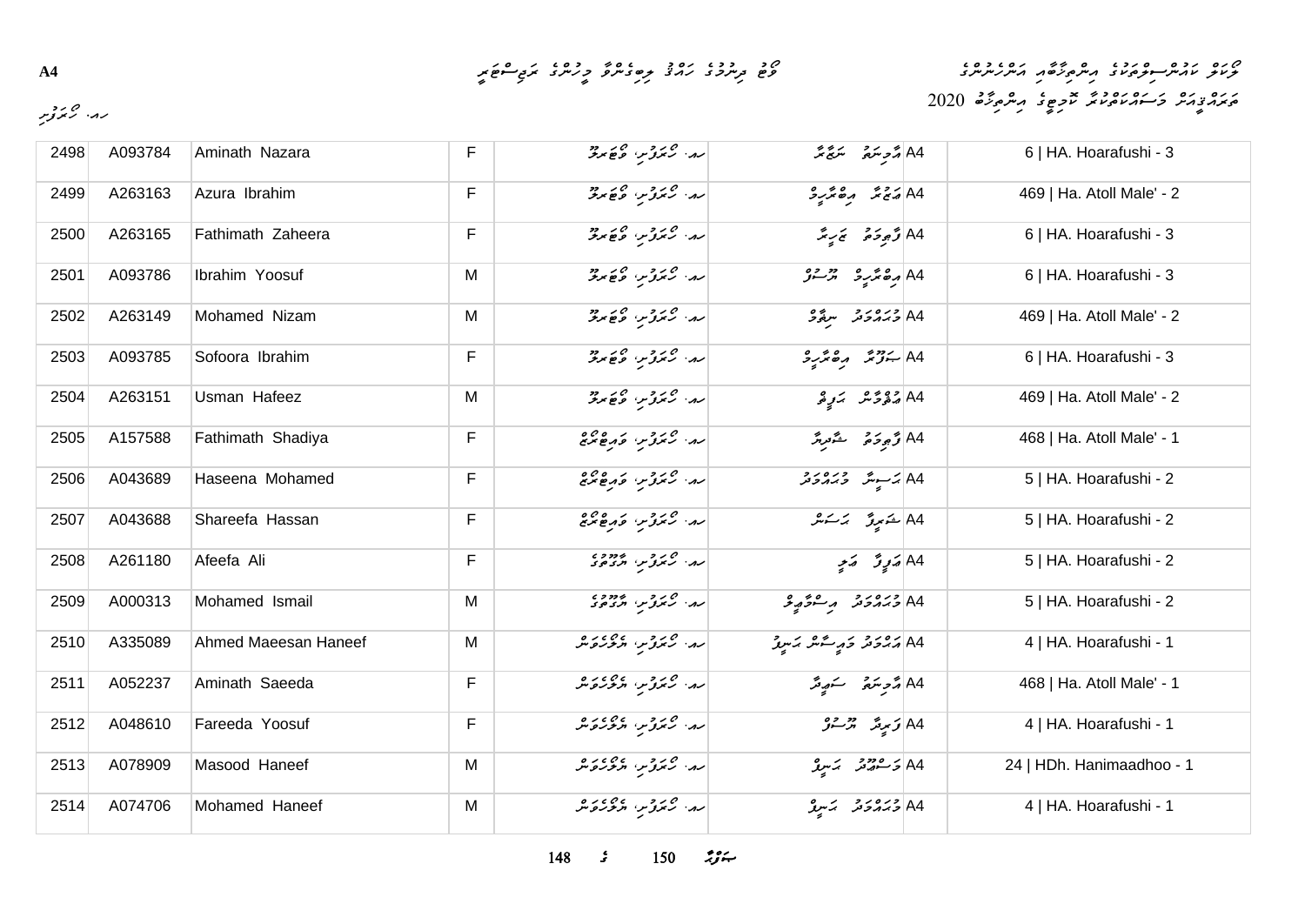*sCw7q7s5w7m< o<n9nOoAw7o< sCq;mAwBoEw7q<m; wBm;vB* م من المسجد المسجد المسجد المسجد المسجد العام 2020<br>مسجد المسجد المسجد المسجد المسجد المسجد المسجد المسجد المسجد ال

| 2515 | A048956 | Sahuna Ibrahim Didi     | F | رە. ئەنزۇس مەدىرەكىر      | A4 سَمَّةْشْرَ مِنْ مُحَمَّدِةْ مِرِمْدِ           | 4   HA. Hoarafushi - 1       |
|------|---------|-------------------------|---|---------------------------|----------------------------------------------------|------------------------------|
| 2516 | A120468 | Fathimath Mizuna        | F | رە ، ئەترۇس ، ئەترىكى ئو  | A4 وَّجِرْحَمْ حِيْمَتَر                           | 4   HA. Hoarafushi - 1       |
| 2517 | A260535 | Zayaan Mohamed          | M | رە، ئەترۇپ ئۇترىگى بۇ     | A4 يَهُرْسُ حَيَدُ جَمَعَ                          | 632   Hulhumale' Ehenihen-18 |
| 2518 | A001987 | Ahmed Musthafa          | M | رە، ئەترۇس ئەۋسەدى        | A4 كەبرو قەسىمى تەرەپە تەرەپ كە                    | 117   B. Kihaadhoo - 1       |
| 2519 | A351388 | Aminath Khazna Musthafa | F | رە ئەتروس ئەڭ ئىدە        | A4 مەمەسىم ئەمەمە ئەسىمى                           | 469   Ha. Atoll Male' - 2    |
| 2520 | A262341 | Khalidha Zakariyya      | F | رو، رىزۇس ئۇسىدۇ          | A4 تَسْعِيقَہ تَمَ <i>مَ</i> مَعِي <i>دُ</i> مَرَّ | 5   HA. Hoarafushi - 2       |
| 2521 | A114857 | Ahmed Siyam             | M | رو. رئىرۇس يۇ ئېرىرو ئ    | A4 كەبرى قىر سىزگە                                 | 5   HA. Hoarafushi - 2       |
| 2522 | A262249 | Hussain Shaheen         | M | رە ، ئەترۇس ، ئەگەرىزە ئە | A4 پر <i>کے <sub>م</sub>ر بٹر</i> ہے کہ پ          | 469   Ha. Atoll Male' - 2    |
| 2523 | A093762 | Ibrahim Siyam           | M | رە ، ئەترۇس ، ئەگەرىزە ئە | A4 مەھەر بەھ سىنى <i>زى</i>                        | 5   HA. Hoarafushi - 2       |
| 2524 | A262244 | Khadheeja Aboobakuru    | F | رە، ئەترىر، ئەڭ ئىرىدە ئ  | A4 دَمِيعٌ مُصَصَمَّعٌ                             | 5   HA. Hoarafushi - 2       |
| 2525 | A093763 | Shirumeena Mohamed Didi | F | رە ، ئەنزۇر، ئەۋسەزە ئ    | A4 شەركەچە <i>ئەڭ ئەقەقەتە</i> پەر                 | 5   HA. Hoarafushi - 2       |
| 2526 | A033247 | Shyreena Mohamed Didi   | F | رە ، ئەترىر، ئەڭ بېرىدە ئ | A4 خومرسر محدد دورور در در م                       | 469   Ha. Atoll Male' - 2    |
| 2527 | A261596 | Adam Manik              | M | رو. رود دره ده ده د       | A4 مُحَرَّدْ حَسِر <i>َة</i>                       | 5   HA. Hoarafushi - 2       |
| 2528 | A094067 | Aishath Farahnaz        | F | رە بەردىن ئەۋەرە ،        | A4 مەم ئىقى ئىقرىر ئىسى ئىق                        | 5   HA. Hoarafushi - 2       |
| 2529 | A094069 | Aminath Nasra           | F | رد. رمزور، محمده می       | A4 مَرْحِ سَرَمْ مَرْسْتَمَتَّر                    | 469   Ha. Atoll Male' - 2    |
| 2530 | A072055 | Safiyya Abbas           | F | رد. رمزور، محوم وه        | $2.622  7.22  + 1.4$                               | 469   Ha. Atoll Male' - 2    |
| 2531 | A263654 | Abbas Mohamed           | M | رە، ئەترۇس يارقم          | A4 <i>مُهُمَّة وَيُهُوفُر</i>                      | 469   Ha. Atoll Male' - 2    |

*n*<sub>49</sub> *s 150 <i>n*<sub>2</sub> *n*<sub>2</sub>